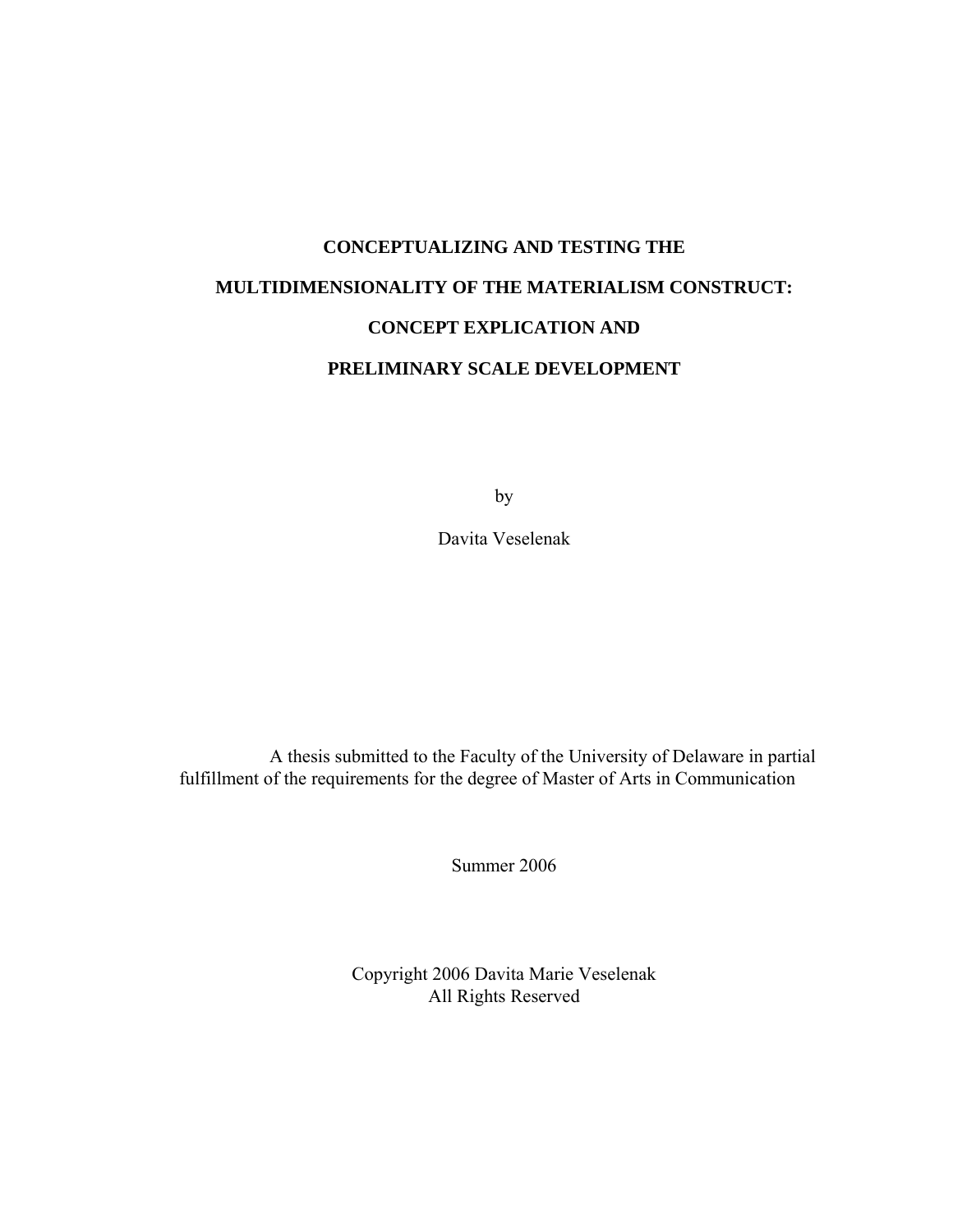# **CONCEPTUALIZING AND TESTING THE MULTIDIMENSIONALITY OF THE MATERIALISM CONSTRUCT: CONCEPT EXPLICATION AND**

### **PRELIMINARY SCALE DEVELOPMENT**

by

Davita Veselenak

Approved:

 R. Lance Holbert, Ph.D. Professor in charge of thesis on behalf of the Advisory Committee

Approved:

 Elizabeth Perse, Ph.D. Chair of the Department of Communication

Approved:

 Tom Apple, Ph.D. Dean of the College of Arts and Sciences

Approved:

 Daniel Rich, Ph.D. Provost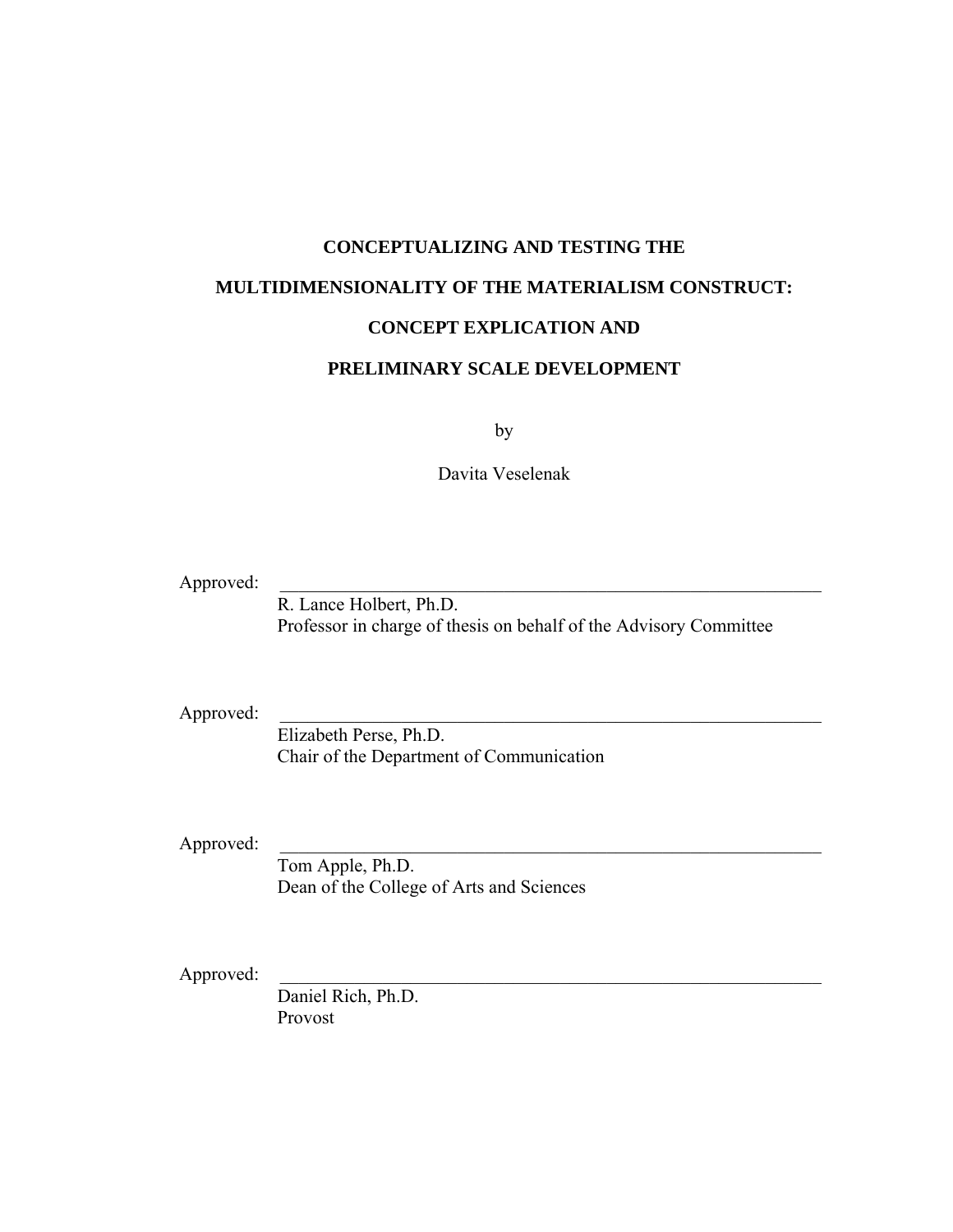#### **ACKNOWLEDGMENTS**

Words cannot express how grateful I am to Dr. Lance Holbert, whose contributions to this project are outweighed only by his commitment to providing an outstanding education to all of his students. Dr. Holbert has graciously shared with me his ability to think theoretically and empirically, and beyond demonstrating what it takes to be a good researcher, has shown me by example what it takes to be an exceptional teacher. For having faith in my abilities and constantly encouraging me, and for being the best mentor I could have asked for, I thank Dr. Holbert endlessly.

I would like to express how much I appreciate the insight and guidance of my committee members, Drs. Elizabeth Perse and Jennifer Lambe. I also sincerely thank the faculty and staff of the Department of Communication at the University of Delaware, for providing a superior program of study and for making graduate school an enlightening and enjoyable experience.

Thank you to Kurt Braddock, Andy High, Arianna Horry, Kate Mullen, Kevin Tressler, and Jackie Winslow, for being the best cohort ever.

I extend heartfelt gratitude to my parents, David and Juanita Veselenak, for their love and support, and especially, for the countless sacrifices they have made to allow me to reach this point.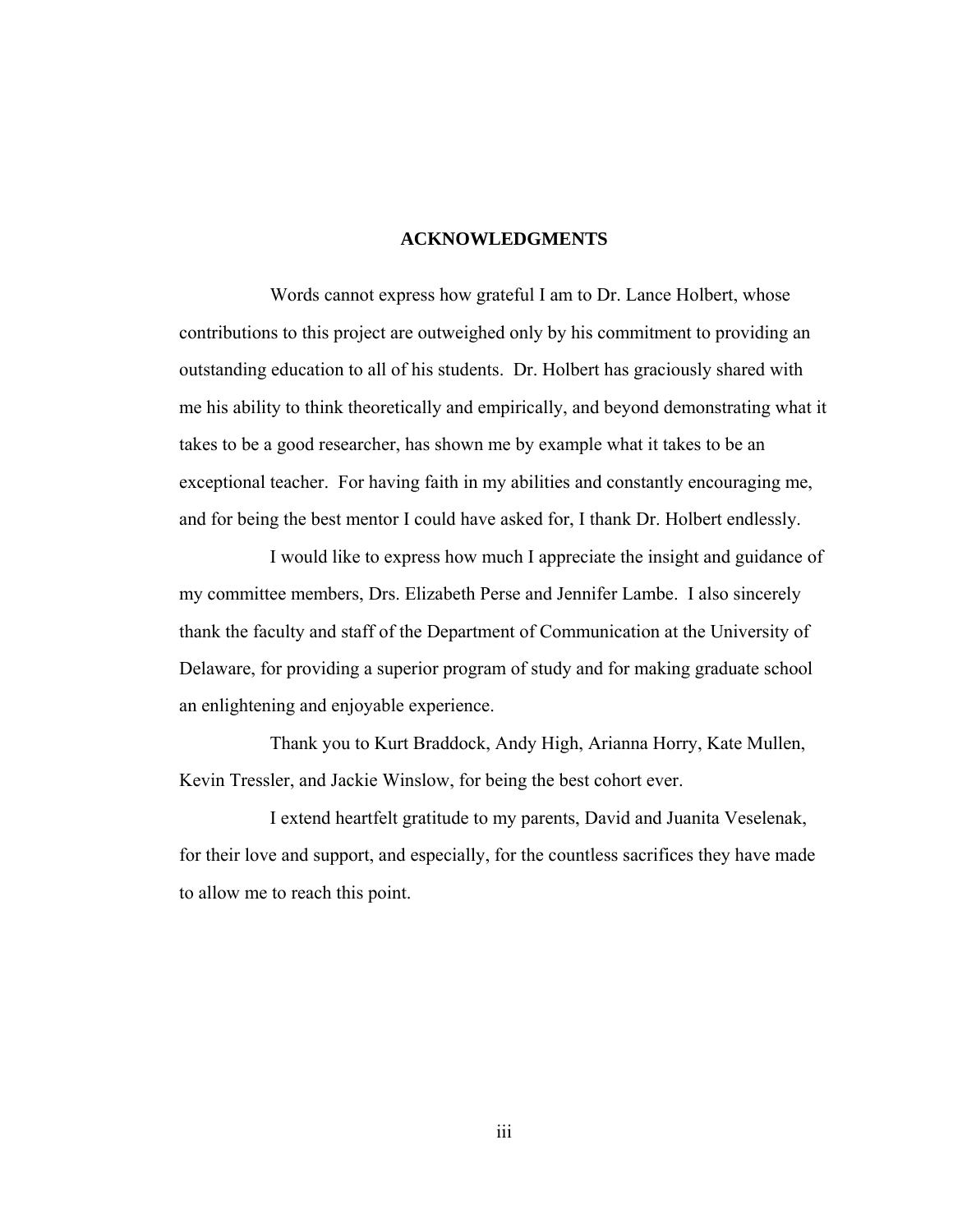## **TABLE OF CONTENTS**

## Chapter

| $\mathbf{1}$                                                   |  |
|----------------------------------------------------------------|--|
|                                                                |  |
|                                                                |  |
| The Need for a Comprehensive Measure of Materialism through    |  |
|                                                                |  |
|                                                                |  |
|                                                                |  |
| The Problem with Conceptualizing Materialism as a Value 16     |  |
|                                                                |  |
|                                                                |  |
| The Desired Consequences of Acquiring Material Possessions  22 |  |
|                                                                |  |
|                                                                |  |
|                                                                |  |
| Nature Subdimension of the Consumption Style Dimension 34      |  |
| Manner Subdimension of the Consumption Style Dimension  37     |  |
|                                                                |  |
|                                                                |  |
|                                                                |  |
|                                                                |  |
| $\overline{2}$                                                 |  |
|                                                                |  |
|                                                                |  |
| 3                                                              |  |
|                                                                |  |
|                                                                |  |
|                                                                |  |
|                                                                |  |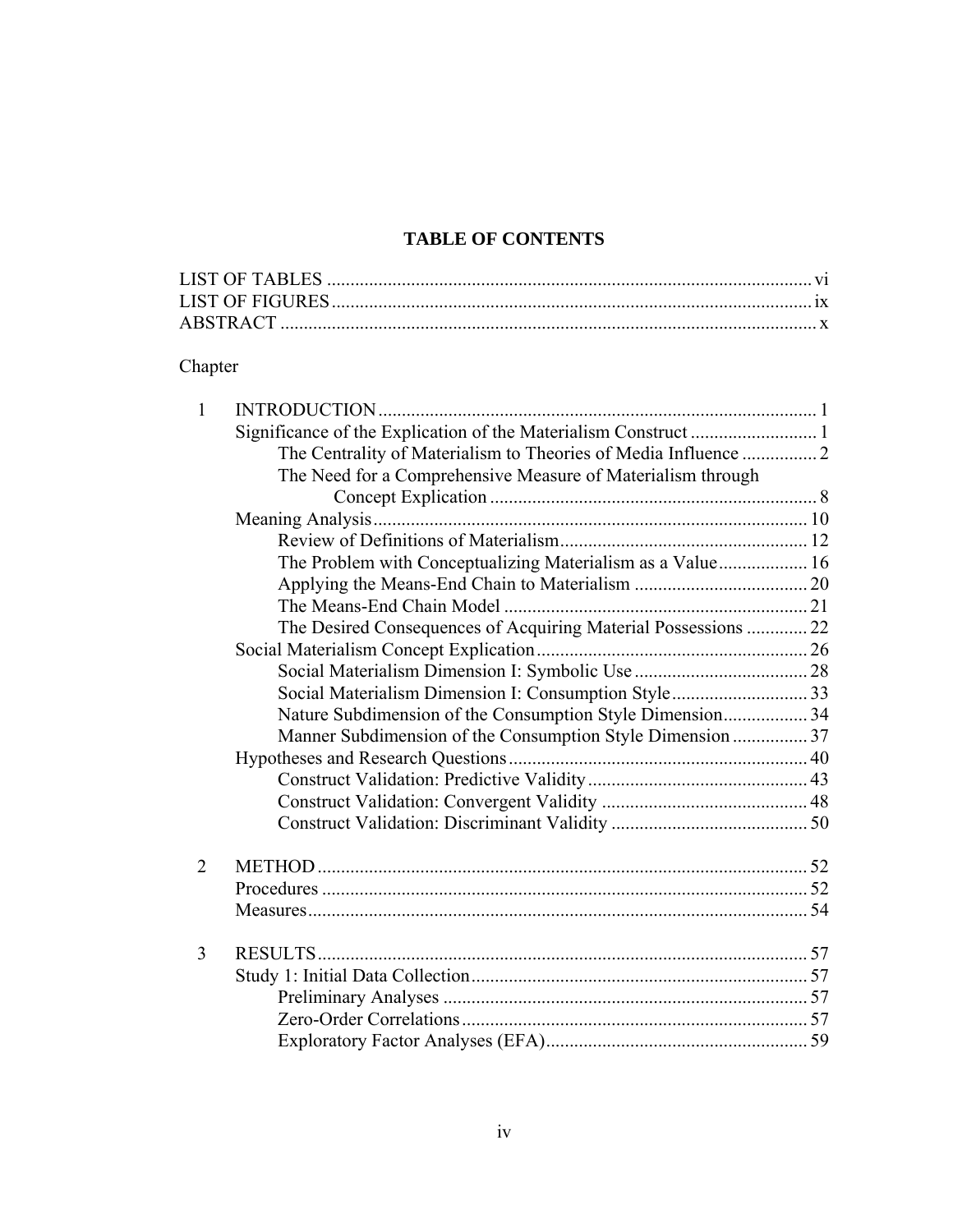|                | Reliability Assessment and Zero-Order Correlations for Final |  |
|----------------|--------------------------------------------------------------|--|
|                |                                                              |  |
|                |                                                              |  |
|                |                                                              |  |
|                |                                                              |  |
| $\overline{4}$ |                                                              |  |
| Appendix       |                                                              |  |
| A              | INITIAL 21 SCALE ITEMS FOR SOCIAL MATERIALISM SCALE  178     |  |
| B              | ABBREVIATED ITEMS FROM DESCRIPTIVE STATISTICS                |  |
|                | TABLES AND CORRELATION MATRICIES WITH                        |  |
|                |                                                              |  |
| $\mathcal{C}$  | ABBREVIATED ITEM CONTENT FROM FACTOR ANALYSES                |  |
|                | TABLES WITH CORRESPONDING MEASUREMENT ITEMS 183              |  |
| D              | 19 SOCIAL MATERIALISM SCALE ITEMS REMAINING AFTER            |  |
|                |                                                              |  |
| E              |                                                              |  |
|                |                                                              |  |
|                |                                                              |  |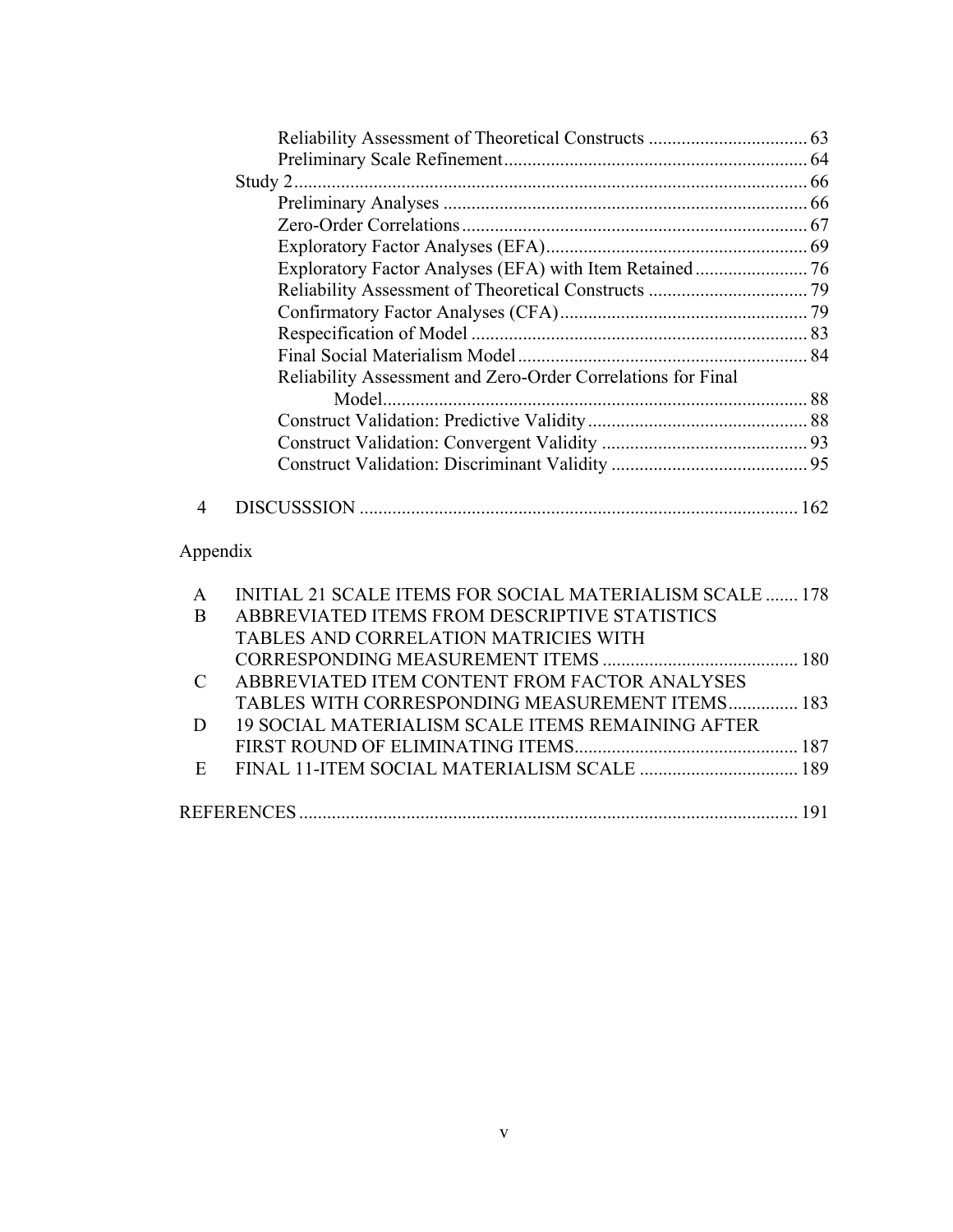## **LIST OF TABLES**

| Table 1  |                                                                       |  |
|----------|-----------------------------------------------------------------------|--|
| Table 2  | Study 1 Intercorrelations Between Social Materialism Scale Items  99  |  |
| Table 3  | Study 1 Exploratory Factor Analysis (EFA) Loadings for Nature         |  |
| Table 4  | Study 1 Exploratory Factor Analysis (EFA) Pattern Matrix              |  |
| Table 5  | Study 1 Exploratory Factor Analysis (EFA) Structure Matrix            |  |
| Table 6  | Study 1 Exploratory Factor Analysis (EFA) Pattern Matrix              |  |
| Table 7  | Study 1 Exploratory Factor Analysis (EFA) Structure Matrix            |  |
| Table 8  | Study 1 EFA Pattern Matrix Loadings for Consumption Style             |  |
| Table 9  | Study 1 EFA Structure Matrix Loadings for Consumption Style           |  |
| Table 10 | Study 1 EFA Pattern Matrix Loadings for All 21 Social                 |  |
| Table 11 | Study 1 EFA Structure Matrix Loadings for All 21 Social               |  |
| Table 12 | Factor Correlation Matrix for Factors Extracted from EFA for all      |  |
| Table 13 | Study 2 Descriptive Statistics for Social Materialism Items 117       |  |
| Table 14 | Study 2 Intercorrelations Between Social Materialism Scale Items  119 |  |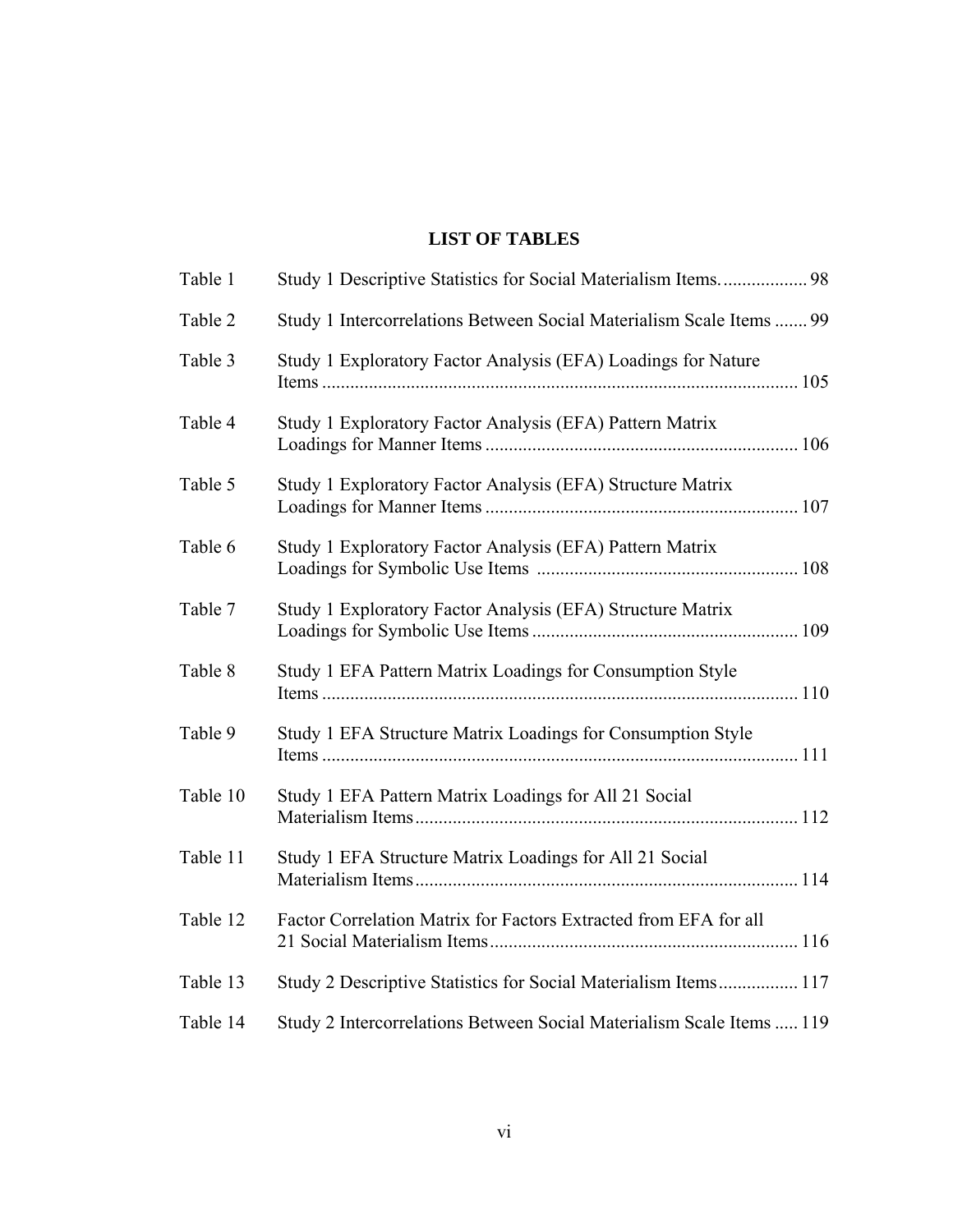| Table 15 | Study 2 Exploratory Factor Analysis (EFA) Loadings for Nature  |  |
|----------|----------------------------------------------------------------|--|
| Table 16 | Study 2 Exploratory Factor Analysis (EFA) Pattern Matrix       |  |
| Table 17 | Study 2 Exploratory Factor Analysis (EFA) Structure Matrix     |  |
| Table 18 | Factor Correlation Matrix for Factors Extracted from Study 2   |  |
| Table 19 | Study 2 Exploratory Factor Analysis (EFA) Pattern Matrix       |  |
| Table 20 | Study 2 Exploratory Factor Analysis (EFA) Structure Matrix     |  |
| Table 21 | Factor Correlation Matrix for Factors Extracted from Study 2   |  |
| Table 22 | Study 2 Exploratory Factor Analysis (EFA) Loadings for 5       |  |
| Table 23 | Study 2 EFA Pattern Matrix Loadings for 7 Retained Manner      |  |
| Table 24 | Study 2 EFA Structure Matrix Loadings for 7 Retained Manner    |  |
| Table 25 | Study 2 EFA Pattern Matrix Loadings for 7 Retained Symbolic    |  |
| Table 26 | Study 2 EFA Structure Matrix Loadings for 7 Retained Symbolic  |  |
| Table 27 | Study 2 EFA Pattern Matrix Loadings for 12 Retained            |  |
| Table 28 | Study 2 EFA Structure Matrix Loadings for 12 Retained          |  |
| Table 29 | Study 2 EFA Pattern Matrix Loadings for All 19 Retained Social |  |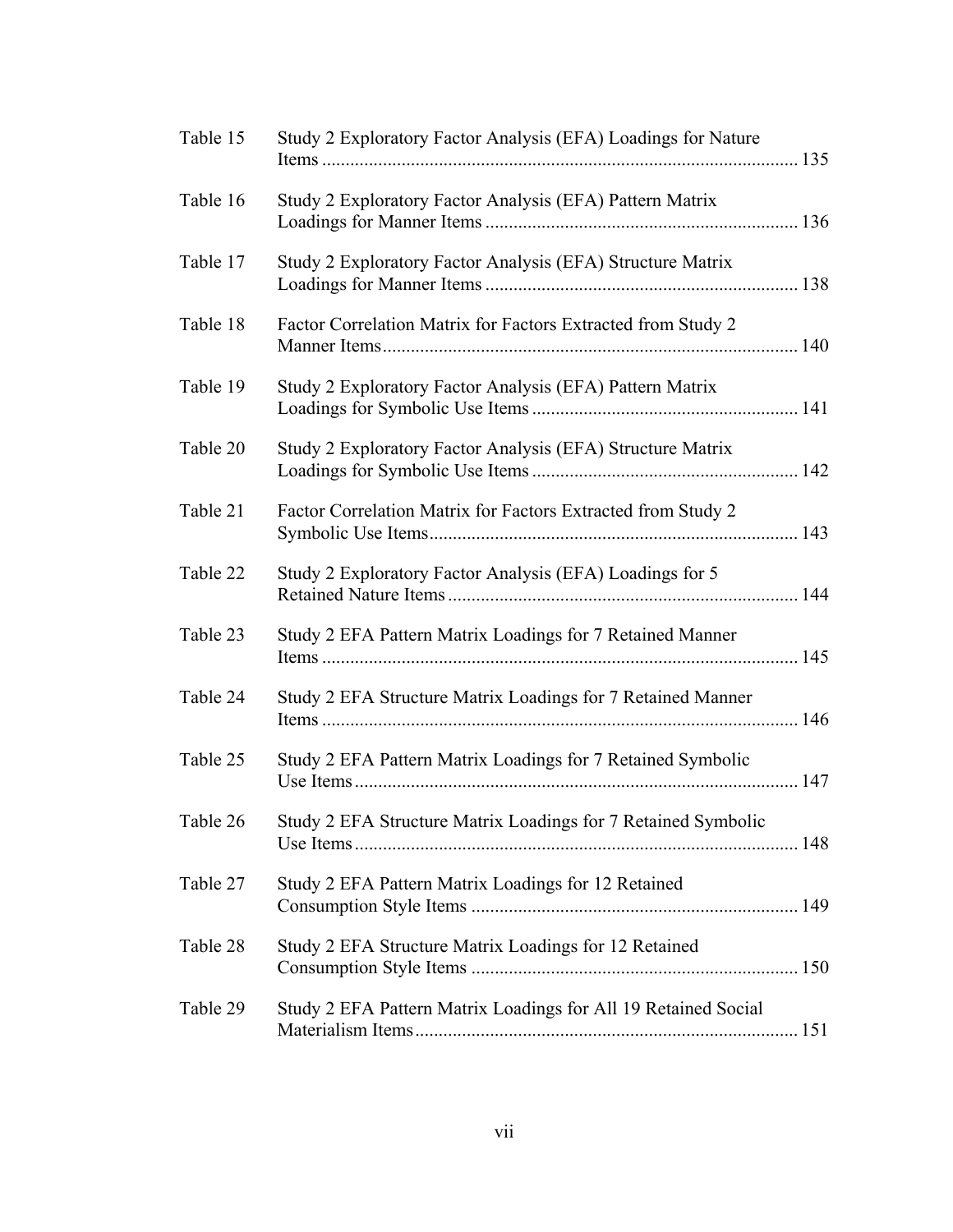| Table 30 | Study 2 EFA Structure Matrix Loadings for All 19 Social            |  |
|----------|--------------------------------------------------------------------|--|
| Table 31 | Factor Correlation Matrix for Factors Extracted from EFA for all   |  |
| Table 32 | Fit Indices and Model Comparisons of the 19-item Social            |  |
| Table 33 | Fit Indices and Model Comparisons of the 11-item Social            |  |
| Table 34 | CFA Factor Loadings $(\lambda)$ for the 11-item, Two-factor Social |  |
| Table 35 | CFA Factor Loadings $(\lambda)$ for the 11-item, One-factor Social |  |
| Table 36 | Zero-Order Correlation Matrix for Dimensions from Final 11         |  |
| Table 37 | Study 2 Correlation Matrix for Construct Validation Measures 160   |  |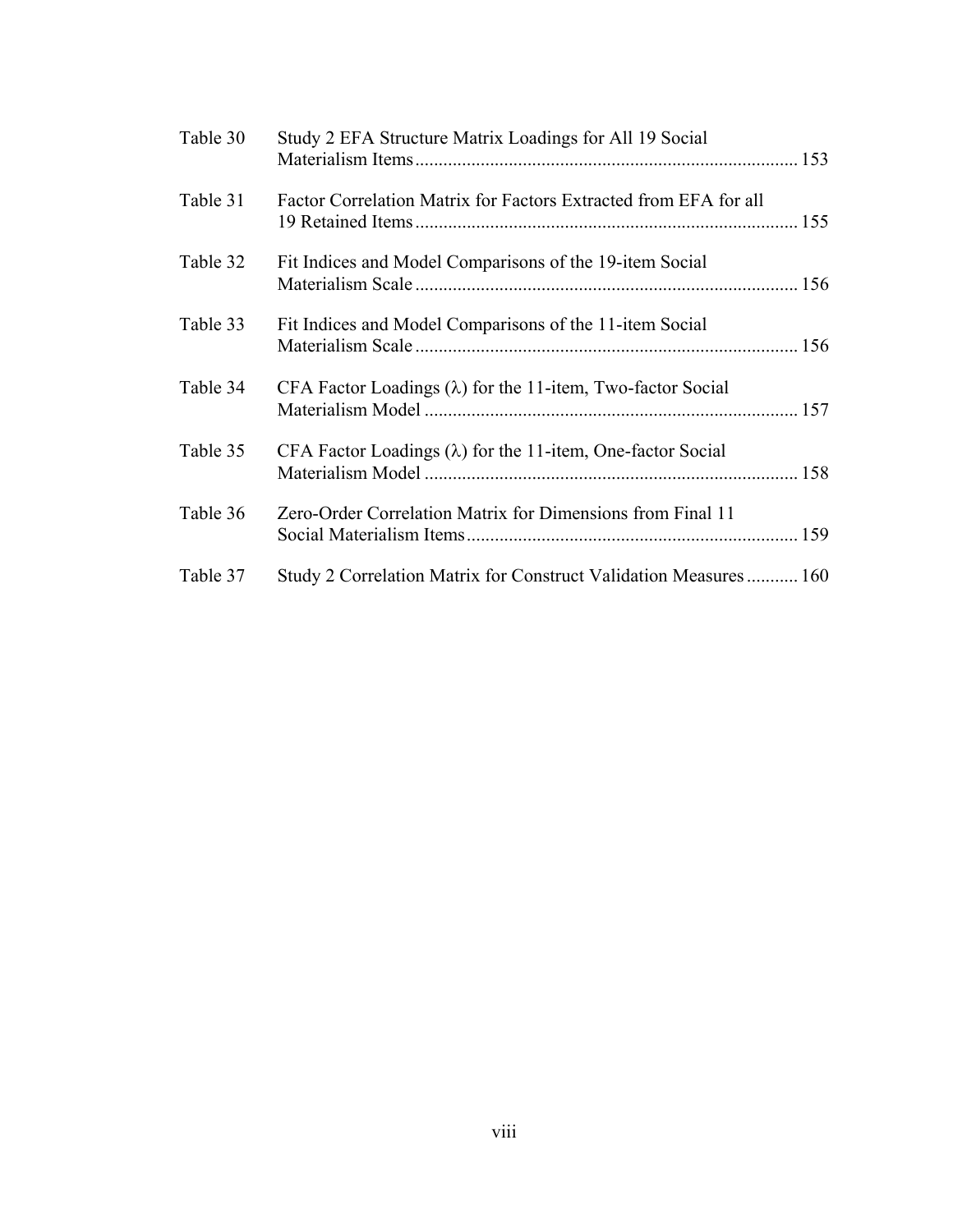## **LIST OF FIGURES**

| Figure 3 |  |
|----------|--|
| Figure 4 |  |
| Figure 5 |  |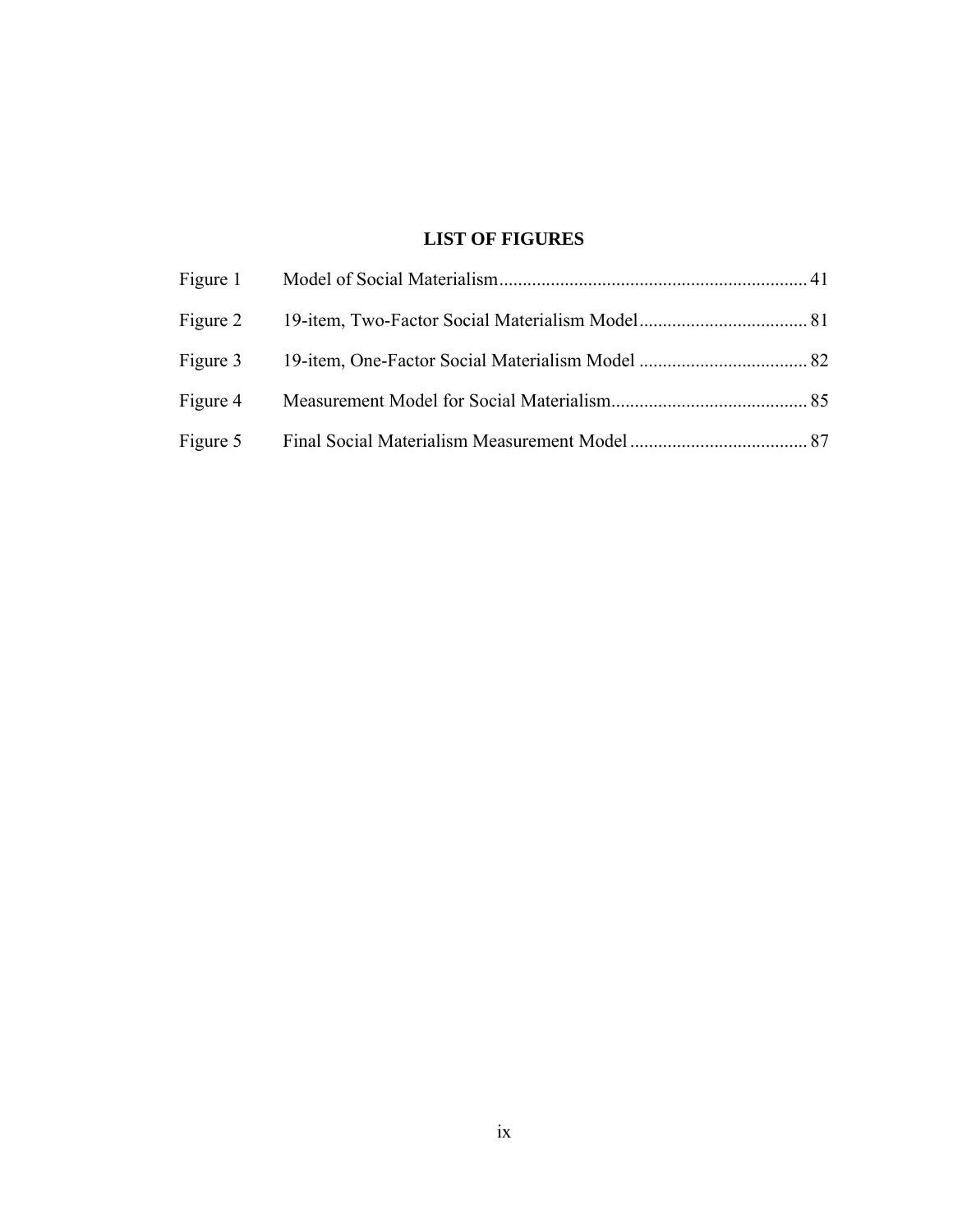#### **ABSTRACT**

This study discusses the relevance of the study of materialism to mass communication research, reviews multiple conceptualizations of materialism from several disciplines, and conducts an analysis of materialism through the process of concept explication. Following a meaning analysis of materialism, a multidimensional conceptualization of a new construct, social materialism, is proposed. An operationalization of social materialism is tested in two separate studies, and through a series of factor analyses, a preliminary social materialism scale is proposed. The internal consistency, reliability, and predictive, retrospective, convergent, and discriminant validity of the social materialism scale are assessed via correlational analysis and confirmatory factor analysis. Special attention is paid to the relationships found to exist between various forms of television use and the properly explicated concept of social materialism. The implications for this study are discussed, and future lines of research are outlined.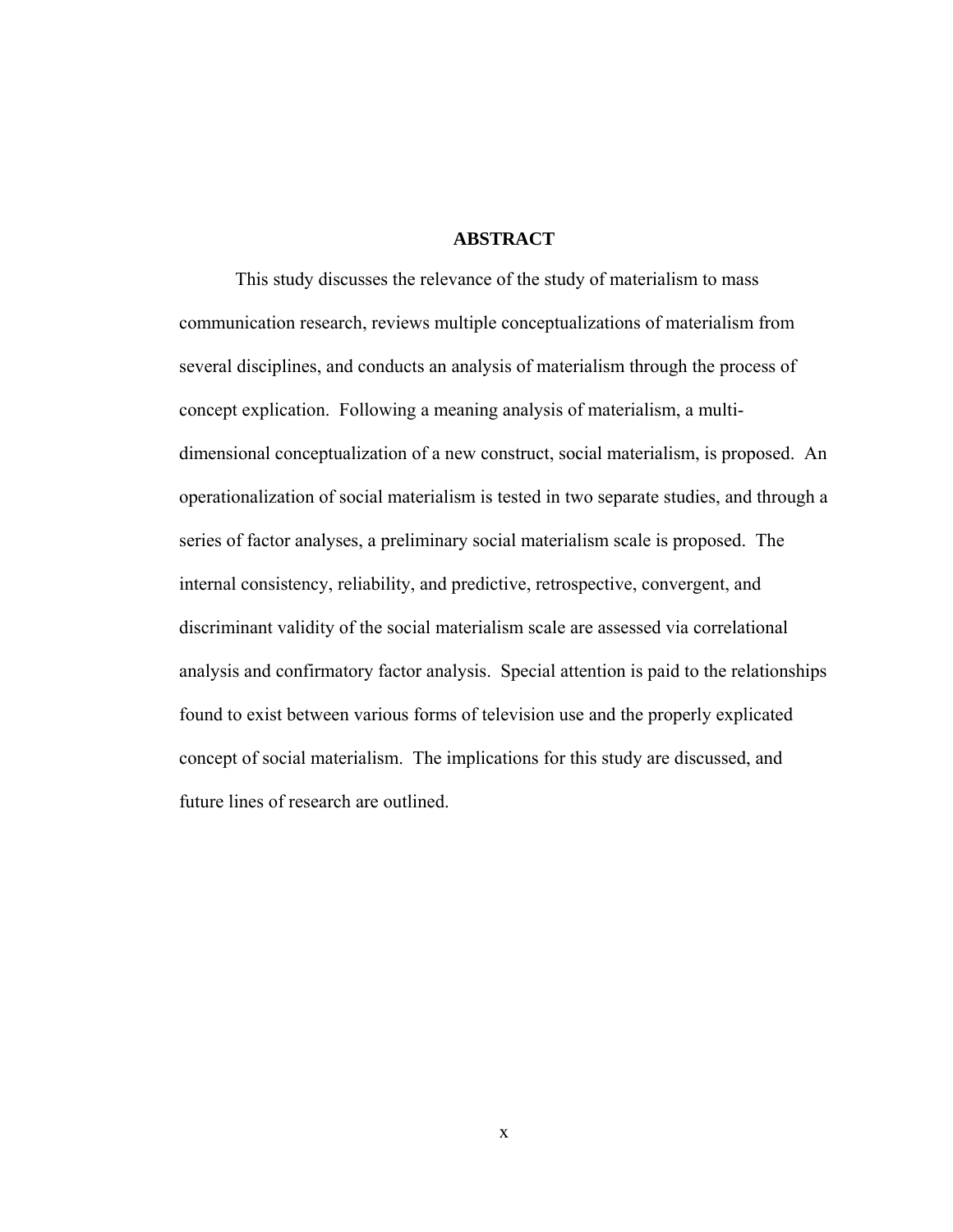### **Chapter 1**

#### **INTRODUCTION**

#### **Significance of the Explication of the Materialism Concept**

Although materialism has been studied with increasing frequency in consumer behavior and marketing research (e.g., Belk, 1985; Fournier & Richins, 1991; Friedman, 1993; Mick, 1996; Richins & Rudmin, 1994), and the study of consumption patterns in contemporary capitalist societies has elicited much critical discourse (e.g., Campbell, 1987; Holt, 2000; Schor, 1998), a body of empirical research in mass communication scholarship is lacking that explores the link between media use and materialist values. Comprehending value formation and change is vital to understanding both contemporary American politics and the lives of individuals (Ball-Rokeach, Rokeach, & Grube, 1984). The current argument holds that as media are central to the formation of values, materialism is not just a phenomenon worthy of investigation by communication scholars, but a topic of general importance in the study of the effects of the global commercial media system.

This work seeks to analyze current conceptualizations and operationalizations of materialism in order to arrive at a new empirical definition. In the sections that follow, the centrality of materialism for critical and political economy theories of media influence is reviewed (Bajdikian, 2004; Herman & Chomsky, 1988; Jhally,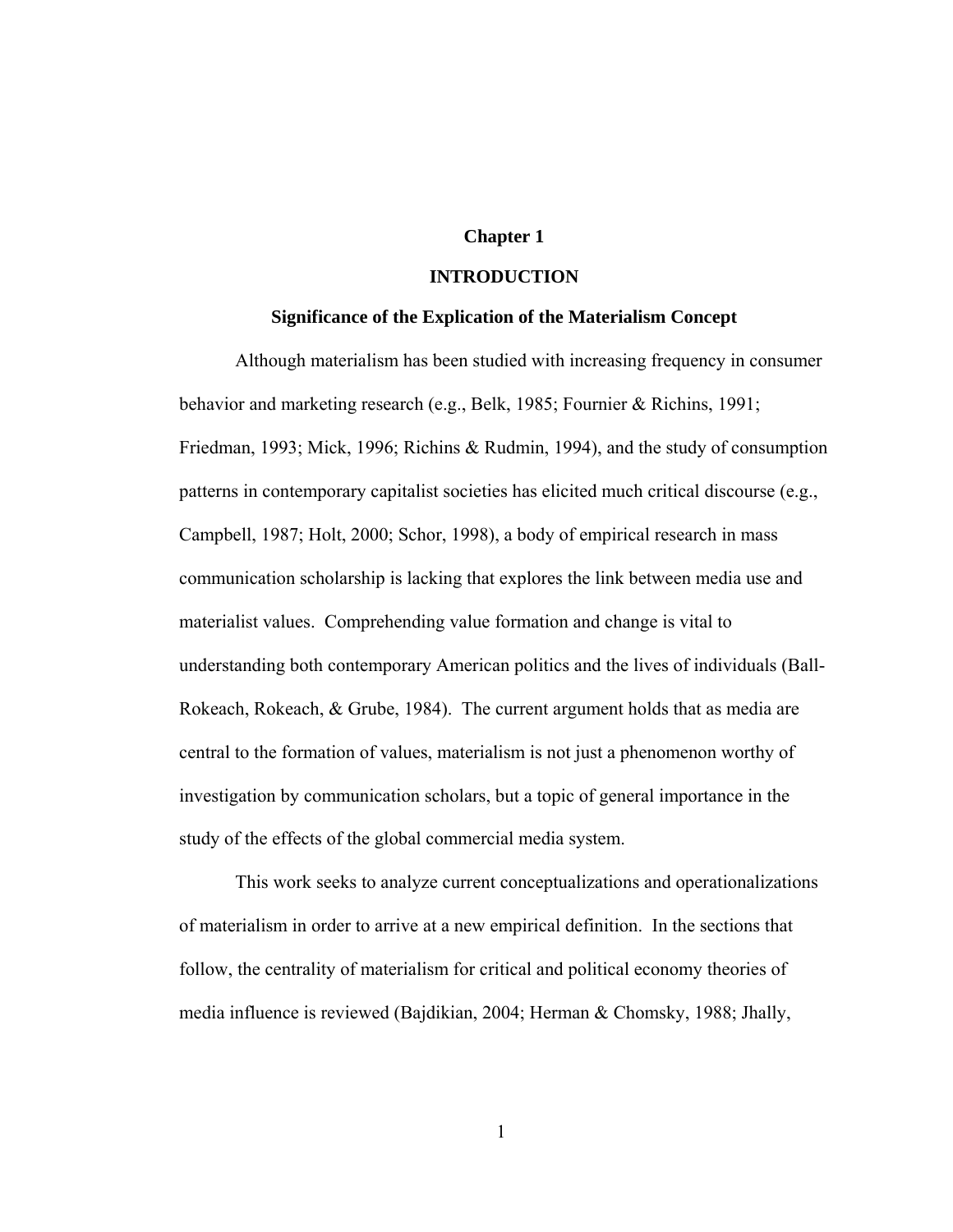2000; McChesney, 2000; McLuhan, 2000; Postman, 1988), along with the necessity of concept explication to the process of theory building (Chaffee, 1991).

#### *The Centrality of Materialism to Theories of Media Influence*

Critics from many disciplines assert that materialism is a central message of mass media (e.g., Jhally, 2000; McLuhan, 2000; Postman, 1988), however, the extent to which media use might be correlated with a comprehensive measure of materialism has not been explored. The general inability to pinpoint empirically a relationship between materialism and media use might be due in large part to the fact that a wellformulated measure of the former is lacking in the social sciences. In order to advance knowledge in the discipline through theory building and hypothesis testing, a systematic, comprehensive measure of materialism must first be developed and tested, and as such, the current study develops an appropriate measure of materialism through the process of concept explication.

The need for a measure of materialism is borne out through several criticalcultural lines of research. The reading of media texts from a critical perspective raises important questions concerning the role of mass communication in the process of defining what it means to be both a consumer and a citizen in today's society. Political economic theory, a socially critical approach to research, focuses on the relation between the economic structure, the dynamics of media industries, and the ideological content of media (Garnham, 1979; Golding & Murdock, 1996). The social critical viewpoint illuminates the current media environment as it relates to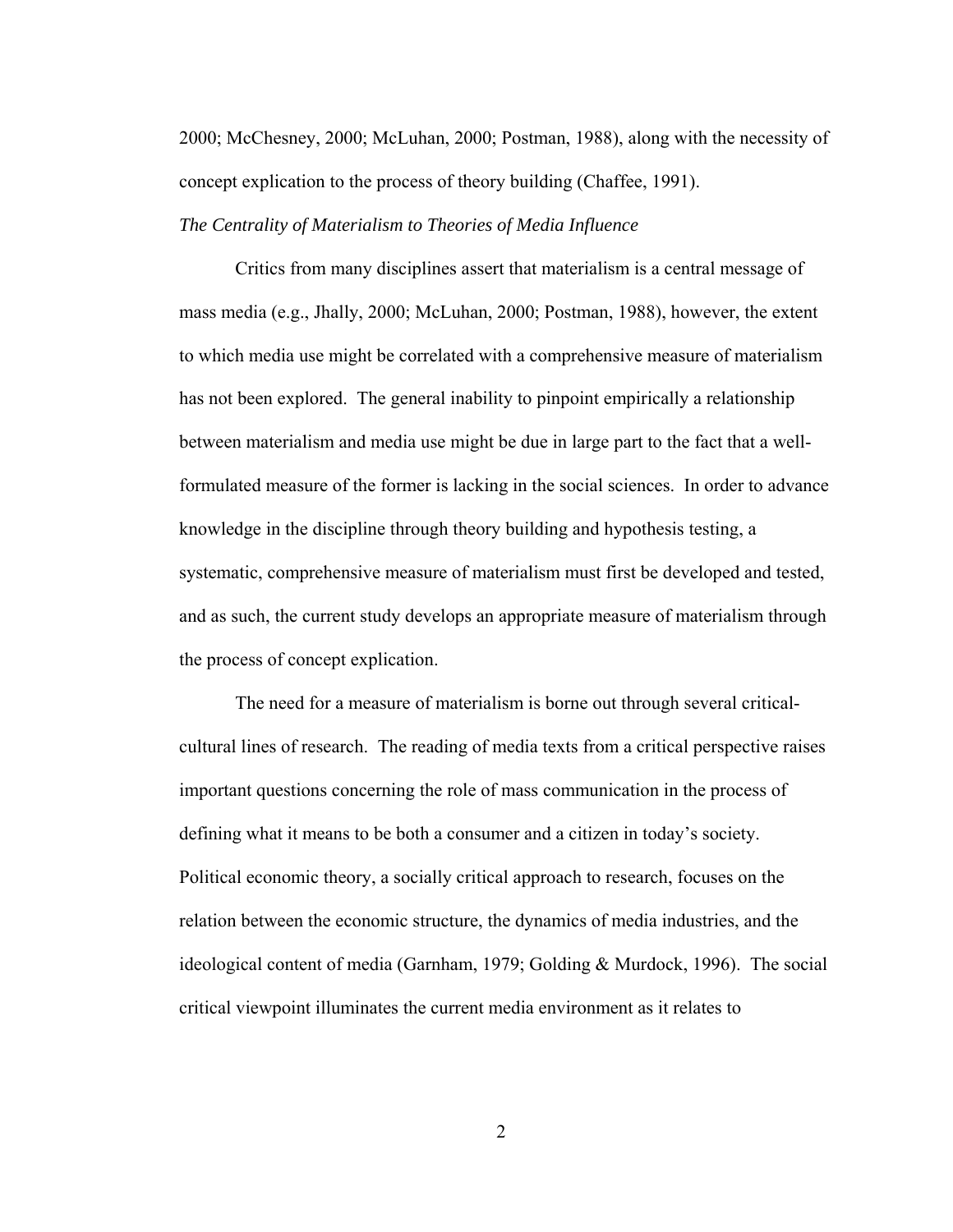consumerist attitudes and behaviors by highlighting the fact that media institutions are part of the economic system and have close ties to the political system (see Gitlin, 1980; Garnham, 1979; Murdock & Golding, 1977). A sizable literature has emerged contending that the mass media serve consensual functions (e.g., Olien, Donohue, & Tichenor, 1995; Gerbner & Gross, 1976) and that the commercial media system "works to advance the cause of the global market and promote commercial values" (McChesney, 2000, p. 59).

Even over half a century ago, before television was to become the dominant medium of mass communication, Lazarsfeld and Merton (1948) argued that advertiser support of the media industry resulted in media messages consistent with the goals of advertisers. They claimed that "big business finances the production and distribution of mass media. And, all intent aside, he who pays the piper generally calls the tune" (p. 503). Since then, the interdependency between the media system and the economic system has been explored in great depth by several critical scholars. For example, Gitlin (1980) applies the Gramscian idea of hegemony as a theoretical approach to news frames to assert that the production of news creates a specific power structure. Looking at the functions of hegemony in journalism, Gitlin explains that framing and gatekeeping judgments are driven by direct corporate and class interests. He writes, "the media elite want to honor the political-economic system as a whole; their very power and prestige deeply presuppose that system" (Gitlin, 1980, p. 258).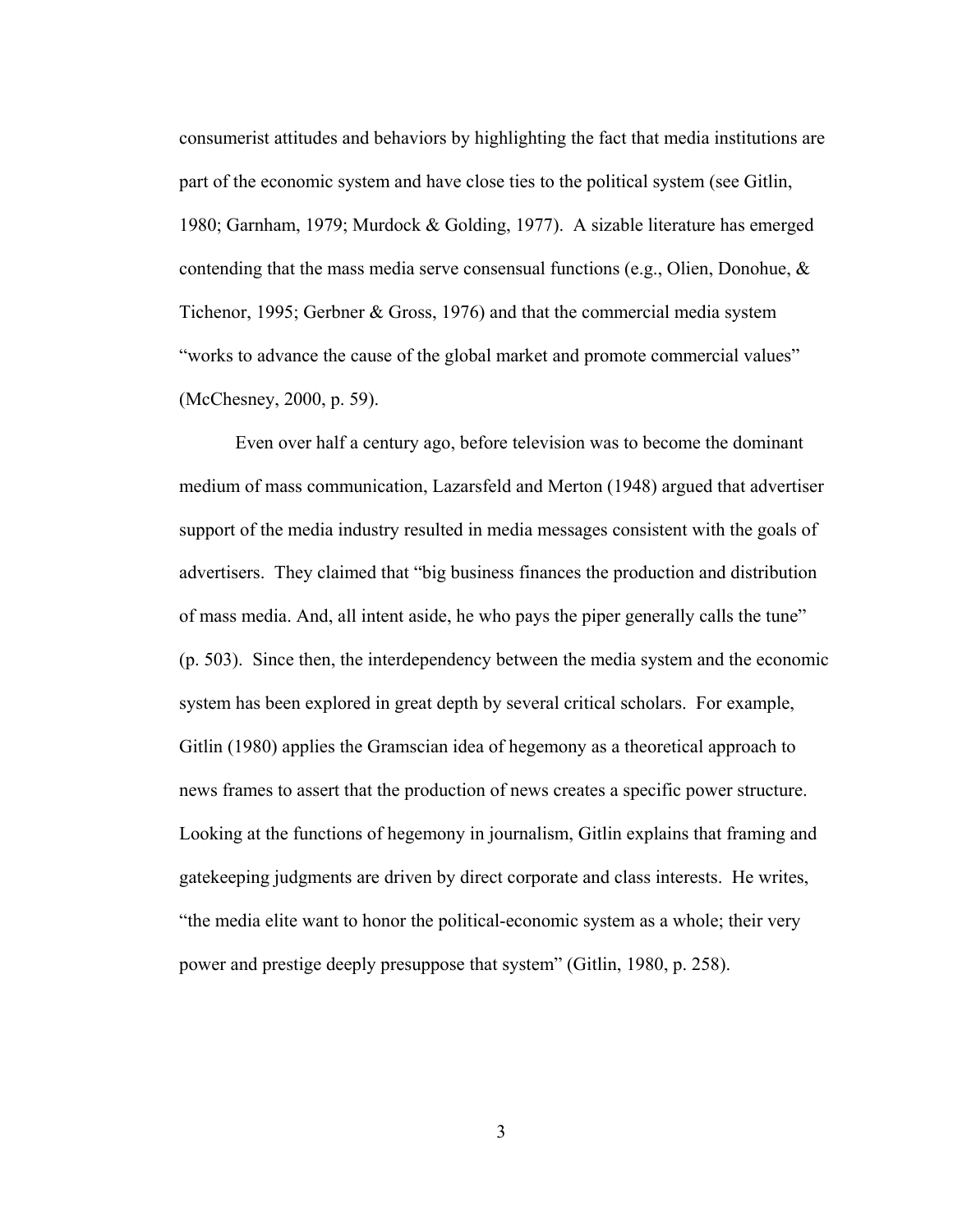Gitlin's (1980) argument is that media seek symbiosis with the corporate system, an argument that is also detailed by Sklair (2001). Sklair argues that those who own and control the world's most significant economic resources, what he calls the transnational capitalist class, are in a position to further their interests and transmit the cultural ideology of consumerism. Sklair writes, "the consumerist visions of globalizing corporations, daily transmitted through the mass media . . . play a central role for the hegemonic agenda of the transnational capitalist class" (p. 288).

The illumination of the media system's promotion of commercial values is also made clear by Herman and Chomsky (1988), who argue that media serve the powerful interests that control and finance them. Herman and Chomsky's (1988) propaganda model features news filters that affect news choice, including the size, concentrated ownership, and profit orientation of the mass media and the condition in which advertising is the primary income source of the mass media. Kubey and Csikszentmihalyi (1990) argue that "television program content is closely tied to the goals of manufacturers and marketers because rather than TV programs being sold to viewers, viewer attention is sold to advertisers" (p. 198). Jhally (2000) also classifies media institutions as a delivery system for marketers and goes so far as to call advertising "the most powerful and sustained system of propaganda in human history" (p. 27). This is especially relevant to the study of materialism because some argue that advertising functions to impart the idea on audiences that products are the way to happiness (e.g., Jhally, 2000; Kubey & Csikszentmihalyi, 1990).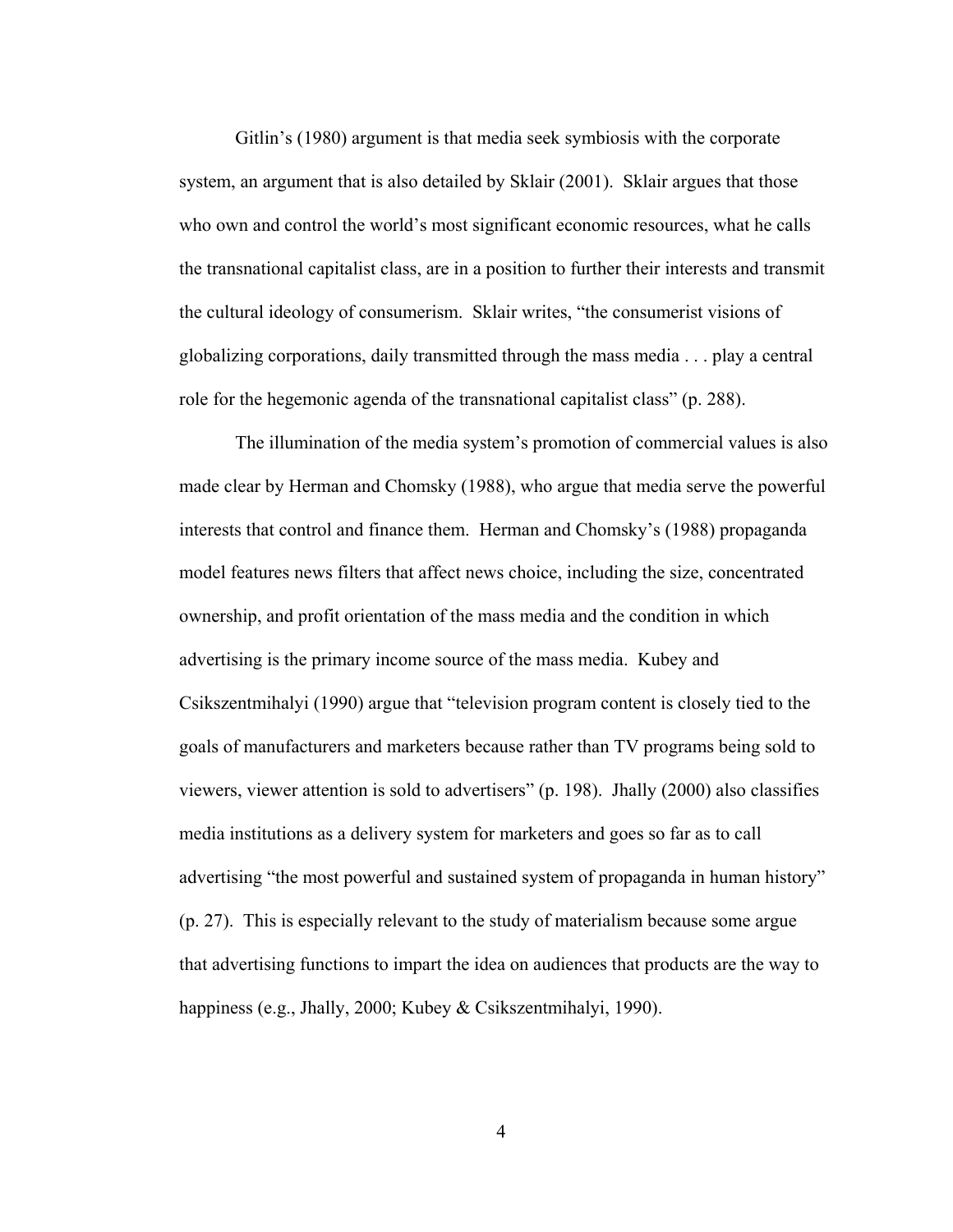Critical arguments extend beyond the commercial impact of advertising, as it has been noted that not just advertising, but television programming itself is a source of consumption-related influence (e.g., Moschis & Churchill, 1978; Roedder-John, 1999; Wu, 1998). Bajdikian (2004) explores the consequences of corporate demands on television in detail, and specifies instances in which the censoring of information that could be offensive to advertisers has occurred. He provides evidence of the "insertion of corporate ideology and commercial themes in the nonadvertising portion of television programming" (p. 240).

In the realm of both television and movies there is an additional source of commercial influence known as product placement. Product placements are paid product messages aimed at influencing audiences via the planned and unobtrusive entry of a branded product into a television program or movie (Balasubramanian, 1994). In a content analysis, Avery and Ferraro (2000) found that in one week of prime-time network television programming, a total of 2,945 brand appearances occurred. It is safe to assume that messages composed of both commercial and noncommercial speech inextricably intertwined are especially prolific today as advertisers confront the fact that viewers are equipped with digital video recorders that allow them to skip through commercials.

If one agrees with McChesney (2000), Herman and Chomsky (1988), Bajdikian (2004), and the like, that consumerist or materialist messages are a consistent theme in the mass media, then there might be reason to assert that media are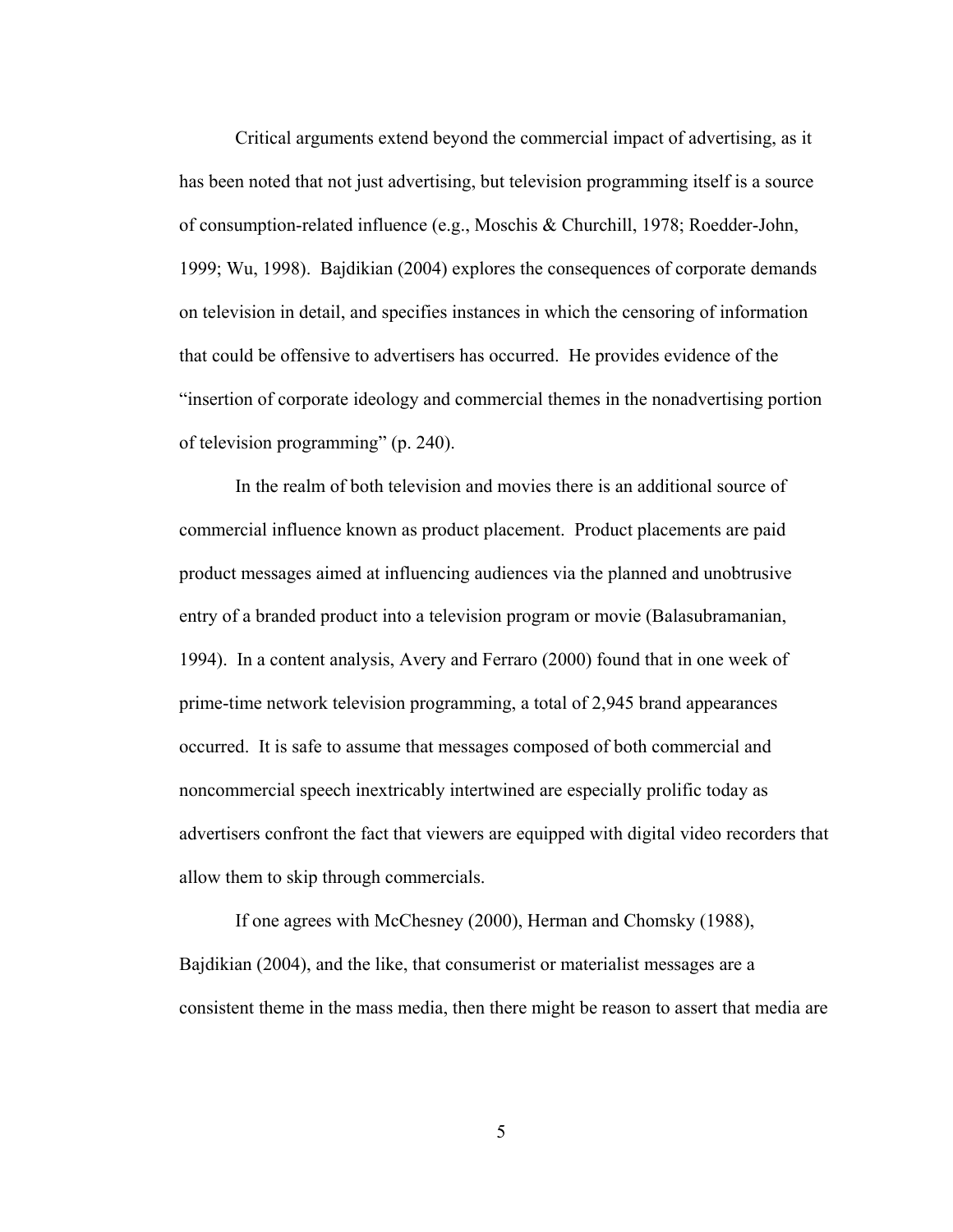transmitting dominant political and social values. There is a small, disconnected body of research that examines the individual-level effects of consumerist media messages on individuals, and academics have approached materialism from a number of broad theoretical perspectives, such as consumer socialization (e.g., Moschis, 1987; Moschis & Churchill, 1978), and theories of the construction of social reality such as cultivation theory (e.g., Burroughs, Shrum, & Rindfleisch 2002; Carlson, 1993; Harmon, 2001; Kwak, Zinkhan, & Dominick, 2002; O'Guinn & Shrum, 1997; Potter 1990; Richins, 1987; Sirgy et al., 1998). However, no connection between media use and material values has emerged, a lack of empirical findings that can perhaps be explained by the absence of a measurement device for such values.

The body of research documenting a link between various forms of media use and materialism is reviewed in detail later in this chapter. Of most relevance at this point is the fact that the research on materialism in the social scientific literature and in mass communication scholarship in particular is fragmentary at best, as most studies do not employ a uniform measure of materialist values. In many cases, researchers are measuring a number of different conceptualizations of the concept.

 In the face of so many claims of commercialism in critical and political economy lines of research, it is unfathomable that a comprehensive measure of materialism has not been developed. The current argument suggests that in order to investigate empirically the claims of critical cultural theory and solve the problem of a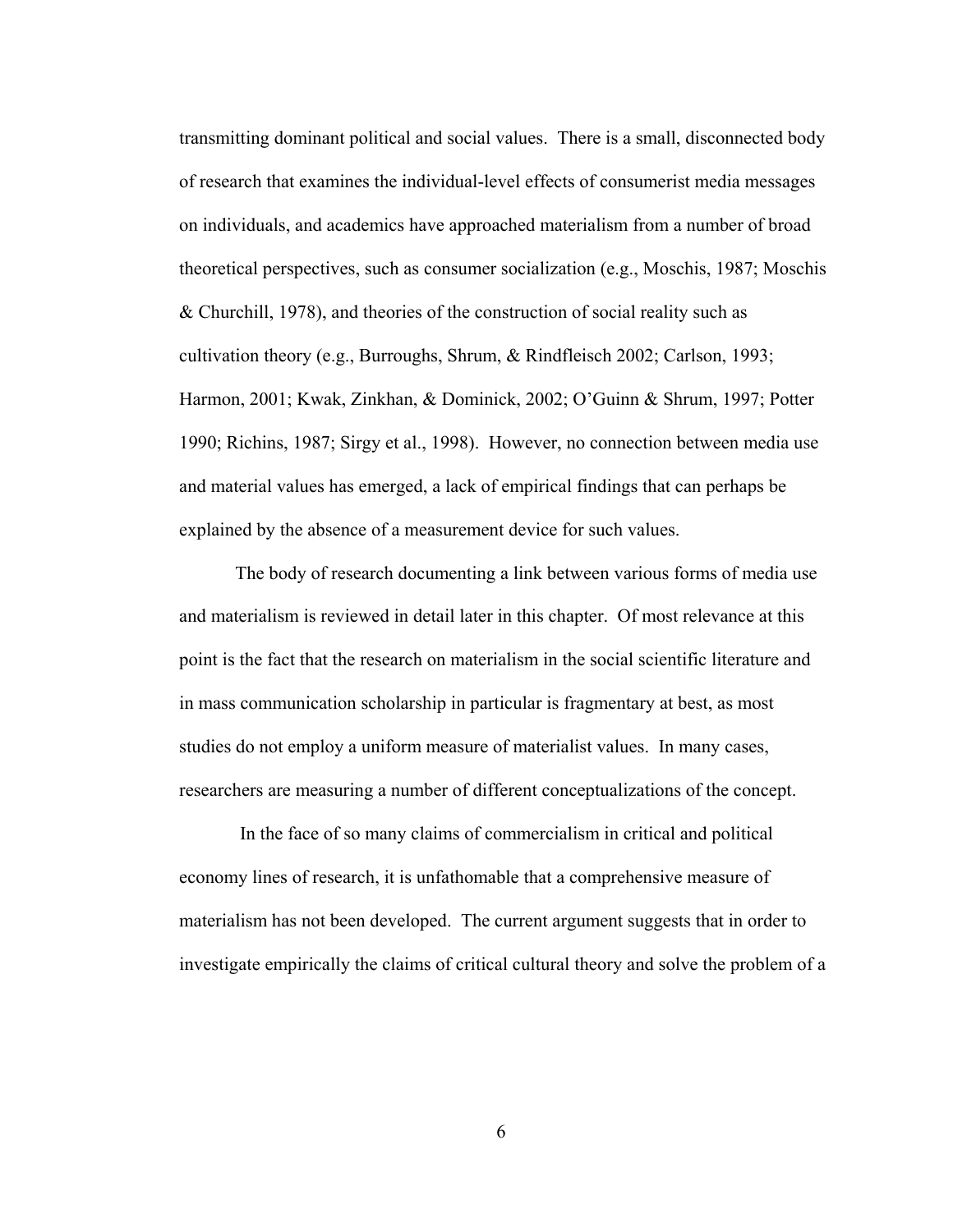lack of empirical investigation of the effects of commercial media messages, quantitative research must begin with an explication of materialism.

Just as communication is a cross-level discipline, concerned with processes at individual, societal, and cultural levels (Ritchie & Price, 1991), the study of materialism exists at both micro-individual and macro-social levels. However, as the major theoretical mechanism of materialism will be identified and explicated at the individual level in this study, the corresponding research must call for micro-level analysis (Pan & McLeod, 1991). Although the claims of the critical-cultural theorists are largely macro-social in nature, it is also possible that the propositions of the critical-cultural theorists be validated empirically through research conducted at the individual level. Measurement of individual-level effects will allow for greatest complexity of the study of the concept of materialism.

In keeping with the multilevel nature of the communication discipline, the degree of media influence should be reflected in individual-level assessment of materialism and media use in this work, thus serving as a bridge between political economy scholarship and empirical media research. This study is a starting point from which a broader multi-level model of influence can take shape. The ultimate longterm goal of this line of inquiry is to study the relationship between media and materialism from a multi-level perspective, but the best point of empirical departure is at the individual level. Because the current work seeks to arrive at a new conceptualizations of materialism, the following section will demonstrate the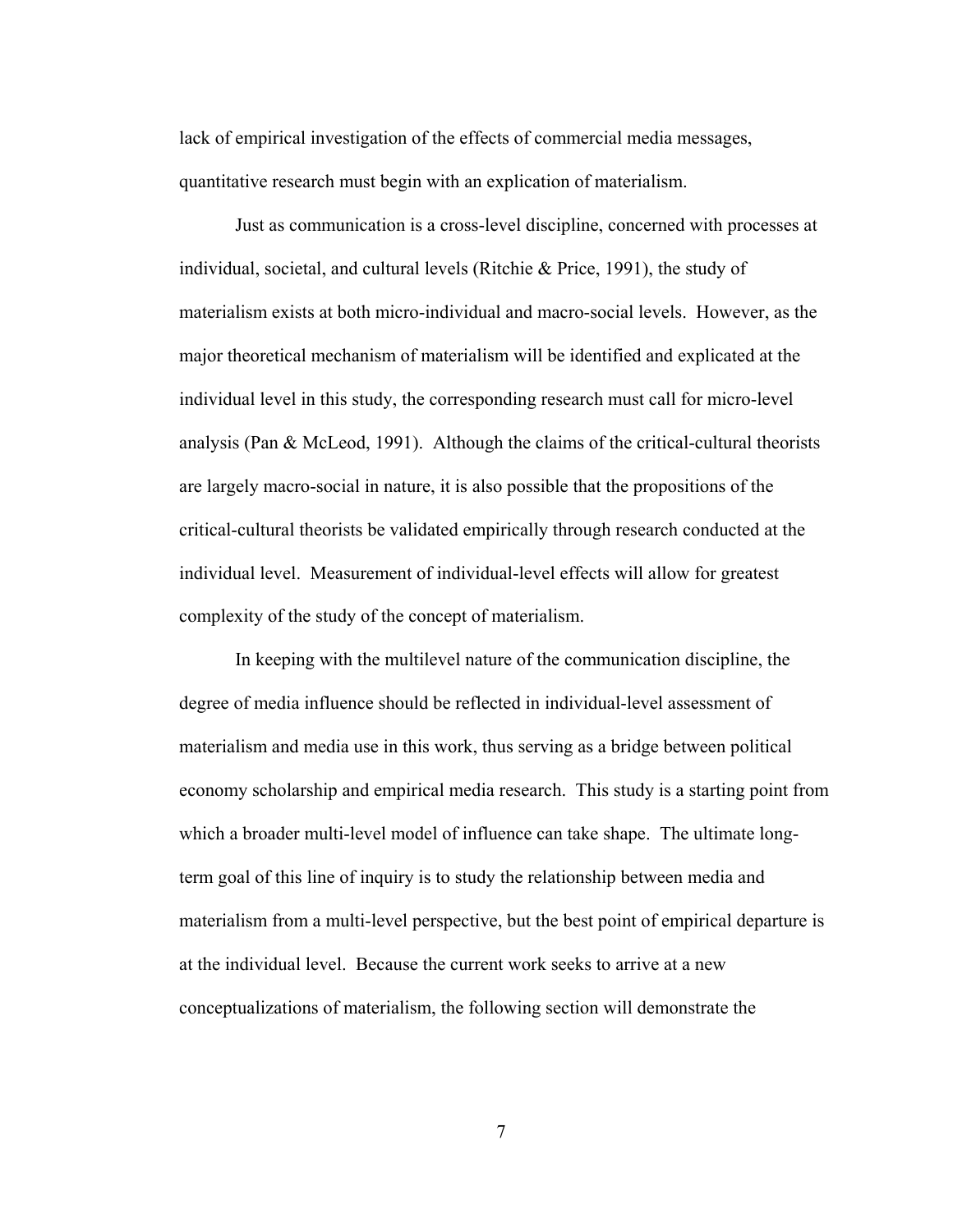importance of following a systemic procedure of concept explication (Chaffee, 1991) when arriving at the new definition and individual-level measure of materialism. *The Need for a Comprehensive Measure of Materialism through Concept Explication* 

There are two specific measurement problems that might explain the paucity of research bearing out the claims of the political economic theorists. First, there are multiple measures of materialism (to be reviewed in coming sections of this chapter). Second, those measures that exist have not been constructed in the light of a true explication (i.e., meaning analysis in combination with an empirical analysis).

Concept explication, the first step in acquiring scientific knowledge, is "the process by which abstract concepts are systematically linked to observed variations in those concepts in the 'real' world with appropriate methods" (McLeod et al., 1987, p. 7). As Chaffee (1996) explains, concept explication serves to strengthen the ties between theory, observation, and research. Concept explication is not just a component of theory building, it is an approach to theory building in which conceptual definitions that are linked to operational definitions allow original research, replication, and the extension of research findings. As Chaffee (1996) argues, when following a systematic, scientific method, the process of a concept evolving and the interplay between ideas and real-world phenomena (i.e., concept explication) constitutes theory building.

Reynolds (1971) notes that in order to designate the subject matter of a science, concepts must be the starting point. Reynolds further explains that "scientific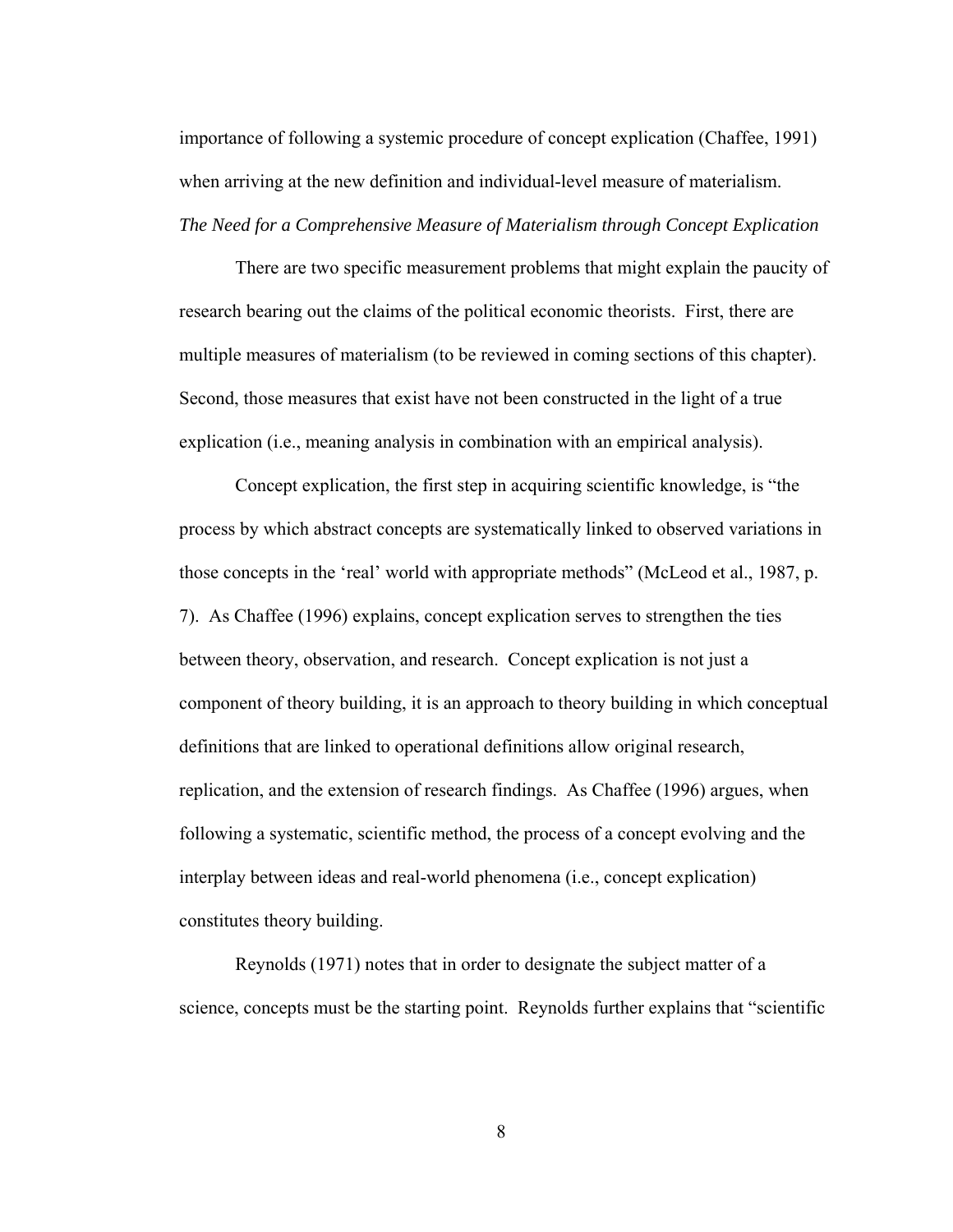knowledge is impossible unless there is agreement about the meaning of a concept or statement" (p. 13). The necessity of the current study is that the concept of materialism in extant research lacks a single, comprehensive definition at both the conceptual and operational level. Reynolds points to the need for intersubjectivity, or agreement among scientists in the social sciences as to what exactly constitutes a concept, and Dubin (1978) holds that the most important feature of any scientific term used to indicate a concept is the degree of agreement about its meaning and the nature of the concept. An agreed upon abstract concept must be the starting point for describing the concrete events that social scientists study, a need this study seeks to address.

Because moving from conceptual definitions to operational definitions allows us to determine the existence of a theoretical concept in a concrete setting (Dubin, 1978), both theoretical and operational definitions are a necessary component of theorizing. This enforces Chaffee's (1996) point that concept explication, a systematic way of arriving at conceptual and operational definitions, is an approach to theory building. The explication of the concept of materialism must occur so that the concept can be useful in subsequent theory building and in order to fulfill the goal of gaining scientific knowledge. Thus, the method of concept explication employed in this study to arrive at a new conceptualization of materialism, constitutes theorizing.

Chaffee's (1991) concept explication begins with identification of the concept, followed by a literature search and careful processing of the relevant literature.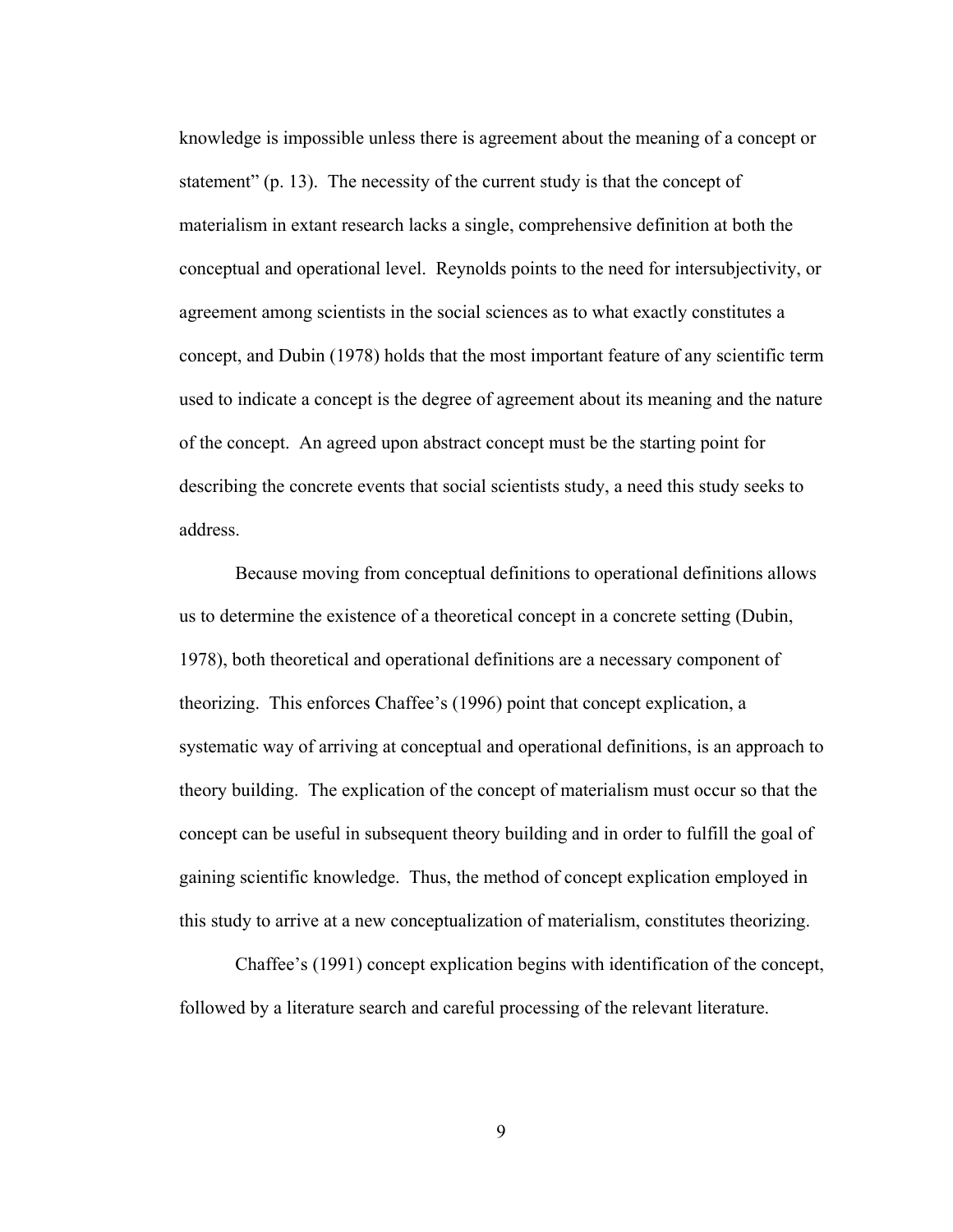Meaning analysis then occurs, in which the concept is boiled down to its central elements and the lower-order concepts that constitute the higher-order concept are specified. After meaning analysis, the researcher arrives at an empirical definition, which is then operationalized. The operational definition is evaluated for reliability and validity and refined, from which point it can be employed in future research. This is the method utilized in the explication contained in the later sections of this chapter.

To review, although materialism is a central concept for several critical and political economy theories of media influence, there is little evidence pointing to even a moderate association between individual-level materialism and media use. The current study seeks to explicate the concept of materialism based on the argument that the lack of strong empirical findings concerning the relationship between media use and materialism is due in large part to the lack of a proper explication of materialism. Following Chaffee's (1991) call for concept explication, a central component of theory-building, the explication processes of meaning analysis and empirical analysis was undertaken in this study. The following section reviews the conceptualizations of materialism most frequently employed in social scientific research and other relevant literature in order to arrive at a new conceptual definition of materialism.

#### **Meaning Analysis**

The age-old concept of materialism, only in recent years appearing in social scientific and humanistic research (Fournier & Richins, 1991), suffers from a number of diverse conceptualizations. The remainder of this chapter reviews the literature on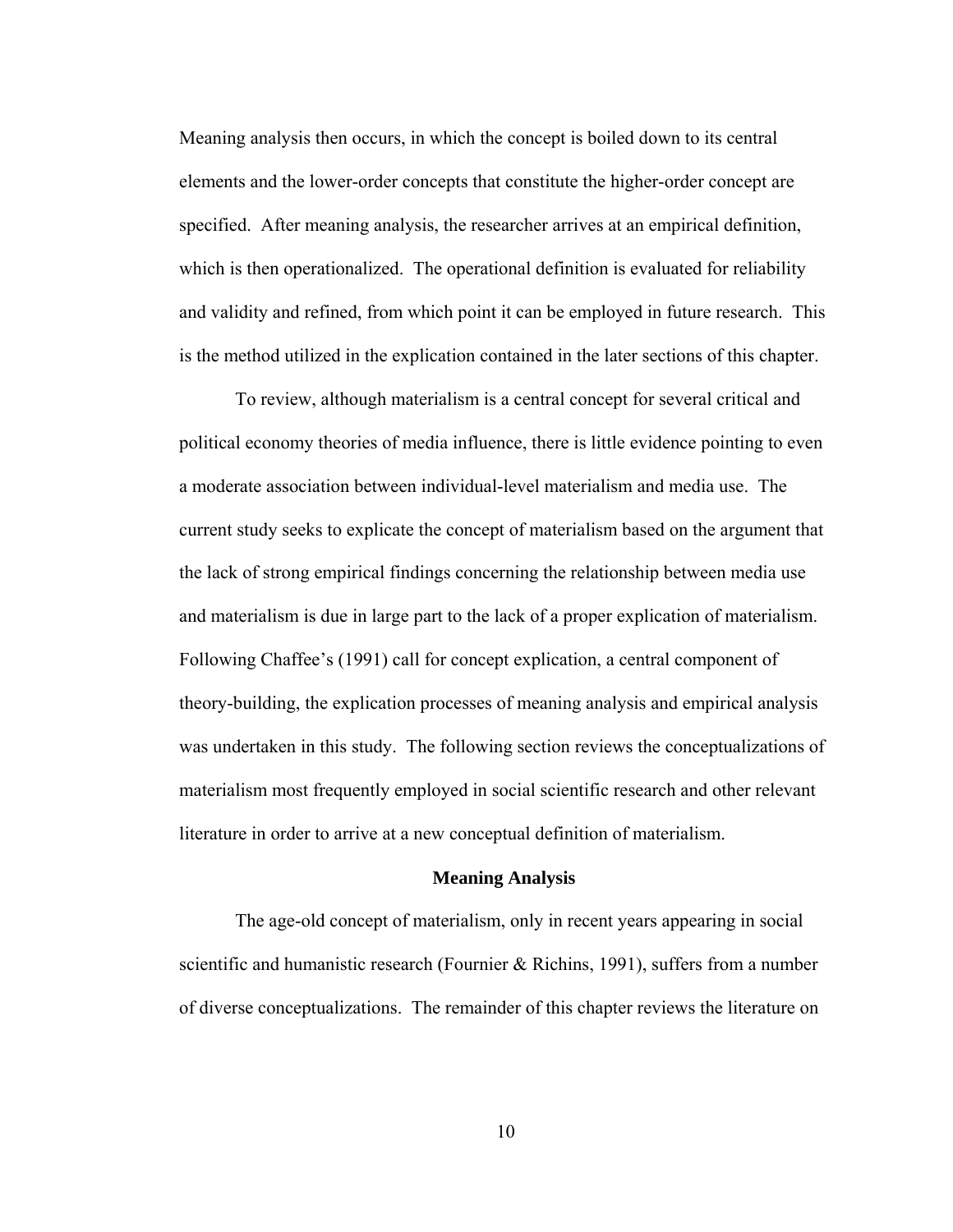materialism and consumption and, through the process of concept explication (Chaffee, 1996) and meaning analysis, narrows down materialism to its core theoretical elements. The conceptualization of materialism as a value is called into question and it is suggested that a new term, "social materialism," might be a promising way to highlight the similarities in the variety of usages of the term. The constructs related to the new empirical definition of social materialism are then explored.

Before proceeding to the literature review, the domain of the literature search should be noted. The literature review began with a search of the electronic databases of *ComAbstracts*, *PsychINFO*, and, from the *EBSCOhost* database, *Business Source Premier*, *Econlit*, and *Sociological Collection*. In order to narrow the boundaries of the current study, two classifications of literature were excluded. The first was literature relevant to the phenomenon known as compulsive buying, which is a clinical phenomenon that has been found to be a distinct measurement construct from materialism (Dittmar, 2005). A second, broader classification of literature excluded from the literature reviewed were those writings relevant to exclusively macro-social manifestations of consumerism. Miles (1999) defines consumerism as "a psychosocial expression of the intersection between the structural and the individual within the realm of consumption. The consuming experience is psycho-social in the sense that it represents a bridge that links the individual and society." (p. 5). Although works relevant to consumption processes at the individual level were reviewed, the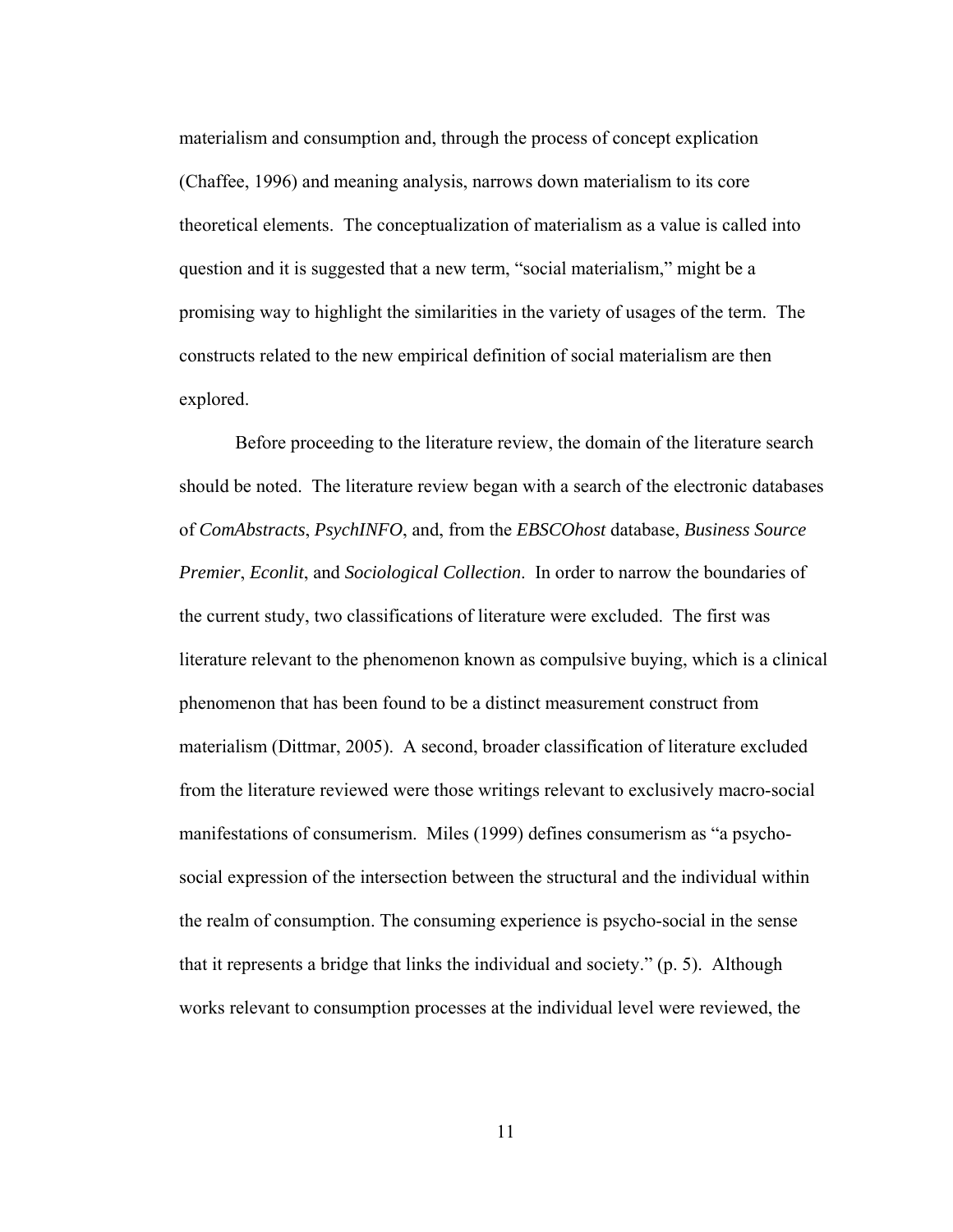aspects of consumerism relevant to large-scale social systems, that is, the institutional and cultural forms of consumerism, were excluded from the literature review.

#### *Review of Definitions of Materialism*

Originally, the philosophical use of the term materialism referred to the theory or belief that nothing exists except matter and its movements and later, more narrowly referred to the belief that mental phenomena were nothing more than, or are wholly caused by, the operation of material or physical agencies (Oxford English Dictionary). In common usage today materialism is defined as "the tendency to treat material possessions and physical comfort as more important or desirable than spiritual values; a way of life based on material interests" (Oxford English Dictionary). In theoretical usage and in empirical social scientific research, as the following paragraphs explain, "materialism" has come to imply not only something quite different than the denotative definition, but also a great number of things to a great number of writers.

 Reviews of conceptualizations of materialism have been undertaken elsewhere (e.g., Fournier & Richins, 1991; Kilbourne, Grünhagen, & Foley, 2005). There are a number of definitions of materialism, the majority of which whose authors' did not conduct the process of explication (Chaffee, 1991) as outlined above.

Prior research has conceptualized materialism in several ways. One primary distinction that has been made is between a psychological versus a sociological conceptualization of materialism (Friedman, 1993). Definitions approaching materialism from a more psychological perspective include those of Holt's (1995).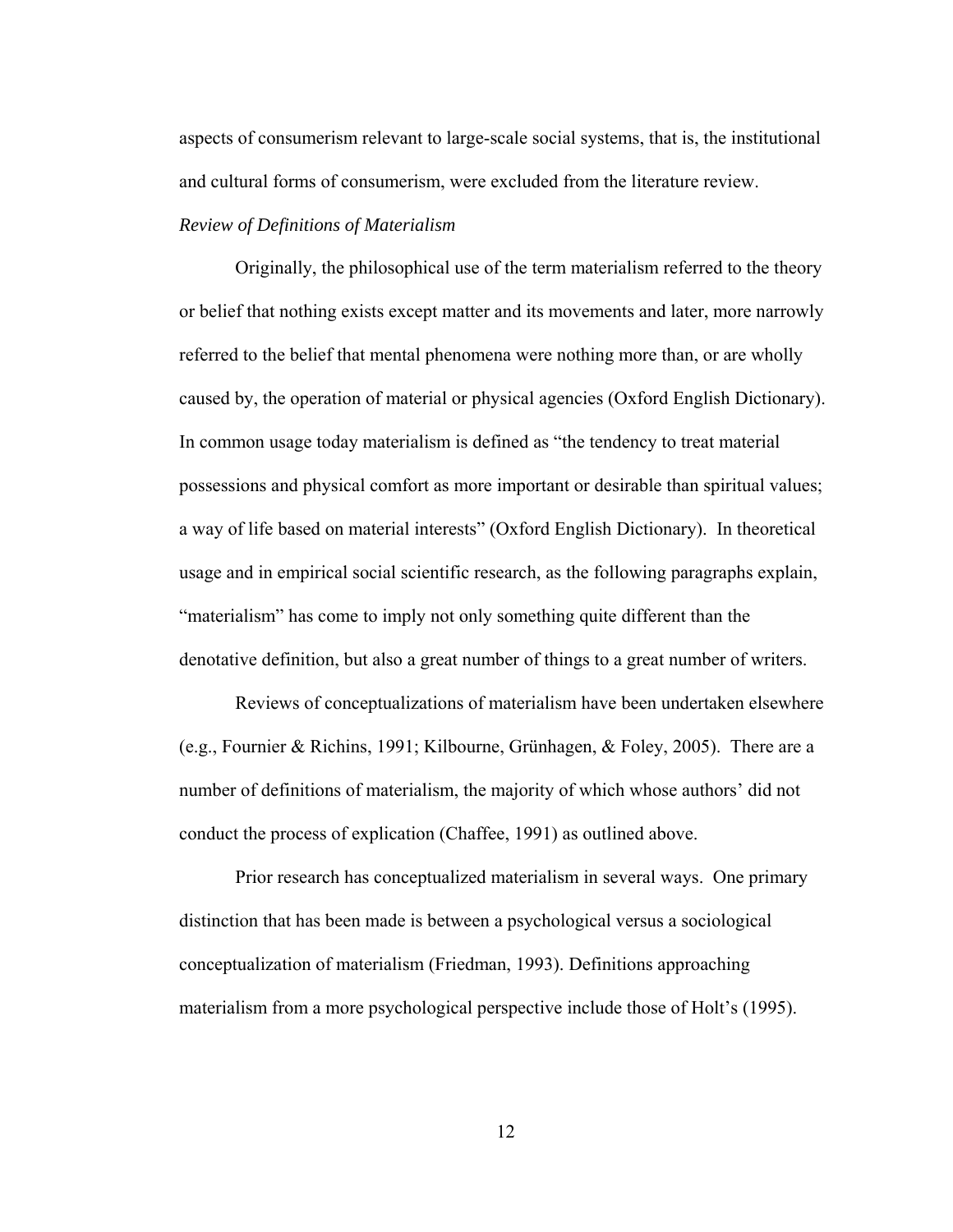This definition is closest to the original philosophical meaning of the term, as he defines materialism as "the consumption style that results when consumers perceive that value inheres in consumption objects rather than in experiences or other people" (p. 13). Other authors focus on the satisfaction derived from possessions in their definitions, such as Ahuvia (1992), who calls materialism "the love of money and the things that money can buy" (p. 188). Hendrickson and Morrisette (1992) define it as "the idea that people gain personal satisfaction from the ownership of tangible objects" (p. 128). Rassuli and Hollander (1986) conceptualize materialism more broadly as "a mind-set . . . an interest in getting and spending" (p. 10).

An example of a sociological conceptualization is that of Murkerji (1983), who defines materialism as "a cultural system in which material interests are not made subservient to other social goals" (p. 8). There is another sociologically-relevant conceptualization of materialism proposed by Ronald Inglehart (1977, 1997) in which the priorities of economic and physical security identify the materialist. It should be stated at the outset that Inglehart's work on a materialist-postmaterialist value shift is not unrelated to the general notion of materialism. Inglehart is a political sociologist who defines materialism beyond the bounds of consumer psychology, but because his conceptualization is one of macro-level sociopolitical materialism and postmaterialism, it will not be focused on here. An additional macro-level conceptualization of materialism is that of Kassiola (1990), whose "industrial materialism" is closely linked to the notion of competition and is part of a larger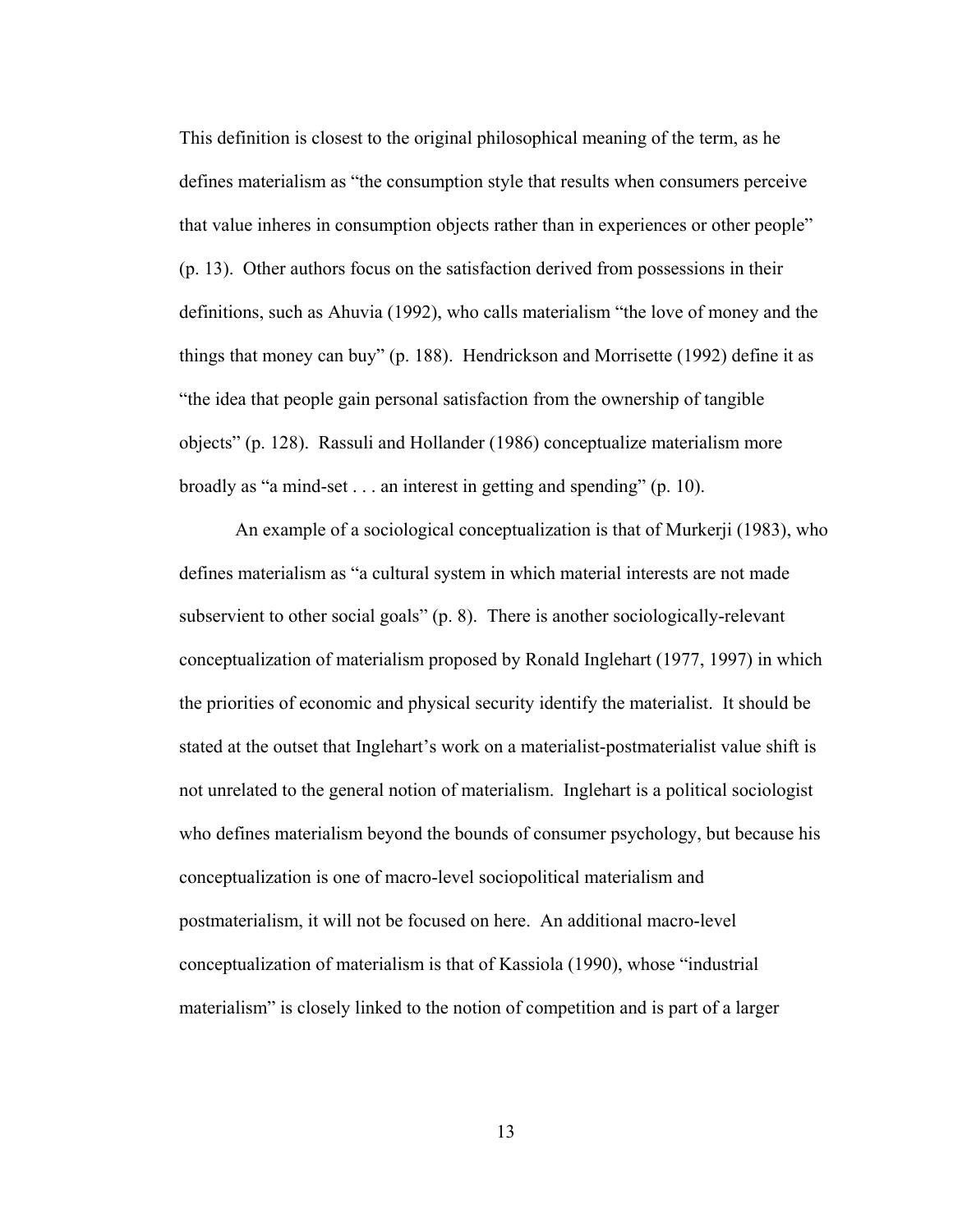critique of the negative consequences of industrialization. Kassiola defines materialism as "the supreme or high-ranking industrial value held by most of industrial society's inhabitants to acquire the maximum possible amount—in an unlimited, ceaseless manner—of tangible material objects, articles, goods, commodities and so on . . . with prime social regard given to the production of such goods" (p. 112). Inglehart's (1977, 1997) theory of a postmaterialist value shift as well as Kassiola's (1990) concept of industrial materialism are concerned with macrolevel *social* values. The definitions reviewed in detail below are more focused on *individual* values, as individual values are what the current work seeks to investigate.

Although the list of definitions above is in no way exhaustive, overall, it is clear that there is no widespread agreement on a single definition of materialism. With the exception of Inglehart's (1977, 1997) work, the conceptualizations above do not repeatedly appear in the literature. There are two conceptualizations that dominate empirical social scientific research. Graham (1999) reports that the most important definitions of materialism are those by Belk (1984) and Richins and Dawson (1992). Rather than rely on the separation between psychological and sociological conceptualizations of materialism, the classification of Ahuvia and Wong (2002) is helpful, as they divide the most popular academic conceptualizations of materialism into personality materialism, as operationalized by Belk (1984), and personal values materialism, attributed to Richins and Dawson (1992).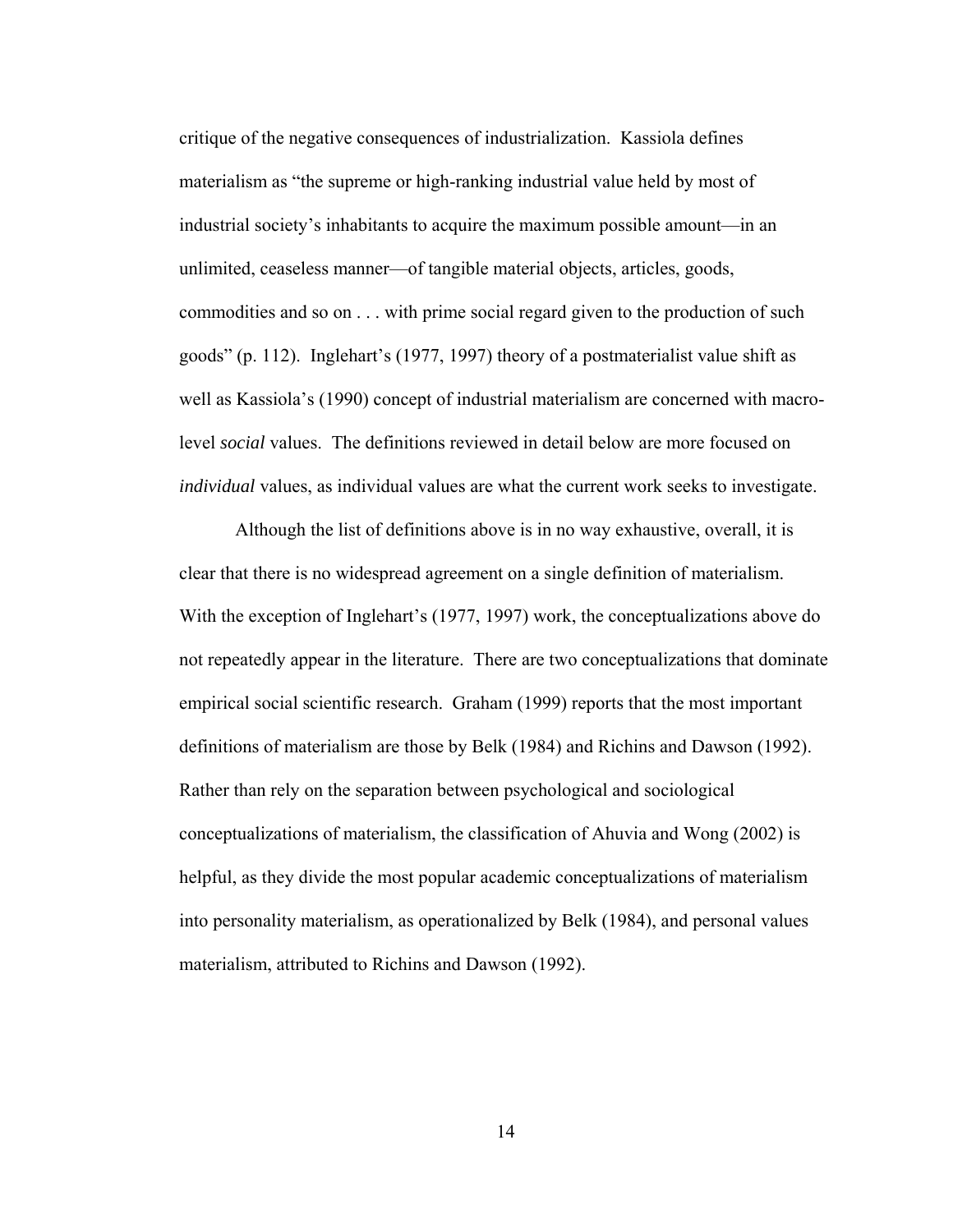There are major conceptual differences between Belk's (1984) definition of materialism and Richins and Dawson's (1992) definition. Belk (1984, 1985) is credited with initiating a tradition of materialism study that has spurred a great deal of research. His work is based on the idea that materialism is a *personality trait* consisting of three subtraits. He defines materialism as a consumer orientation that "reflects the importance a consumer attaches to worldly possessions. At the highest levels of materialism, such possessions assume a central place in a person's life and are believed to provide the greatest sources of satisfaction and dissatisfaction either directly as ends or indirectly (as means to ends)" (Belk, 1984, p. 291). The three traits associated with it are possessiveness, "the inclination and tendency to retain control or ownership of one's possessions"; nongenerosity, "an unwillingness to give possessions or to share possessions with others"; and envy, "displeasure and ill-will at the superiority of another person in happiness, success, reputation, or the possession of anything desirable" (Belk, 1984, p. 514).

The sum of the three traits of possessiveness, nongenerosity, and envy constitute Belk's measure of materialism. This personality trait conception of materialism has been criticized. For example, Richins and Dawson (1991) claim that materialism is not a matter of personality but rather has attitudinal, behavioral, and value components. Several researchers have reported low reliability for Belk's (1984) subscales (e.g., Ahuvia & Wong, 2002, Cole et al., 1992, Evrard & Boff, 1998;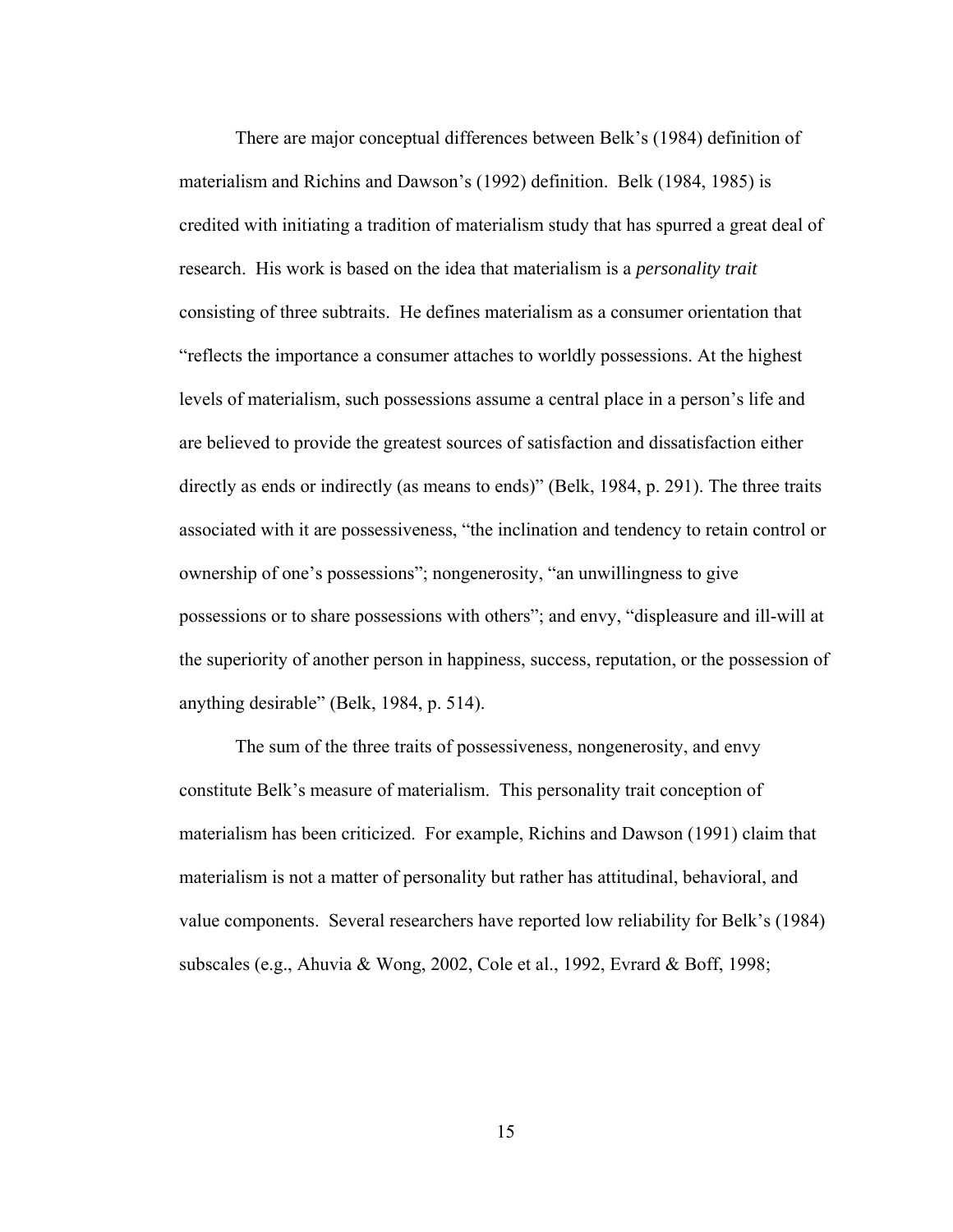Richins & Dawson, 1992), while others have noted that the three subtraits do not aggregate well into one measure (e.g., Ellis, 1992).

Richins and Dawson's (1992) measure, used most frequently by marketing scholars (e.g., Griffin, Babin, & Christensen, 2002; Kwak, Zinkhan, & French, 2001; Roberts, Manolis, & Tanner, 2003), views materialism as a system of personal values. Richins divides materialism into three parts: acquisition centrality, acquisition as the pursuit of happiness, and possession-defined success. The material values scale (MVS) contains eighteen items, measures that have shown acceptable levels of reliability and evidence of validity (e.g., Richins, 2004). Sinkovics and Holzmüller (2001) reviewed studies in the top journals in the fields of marketing, consumer behavior, and psychology, reporting that researchers relied on Richins and Dawson (1992) in seven out of ten studies. Because the MVS is by far the most frequently employed in empirical research today, the following section examines the Richins and Dawson (1992) conceptualization of materialism as a value. It is suggested that because such a value conceptualization is faulty, it is necessary to refine the construct of materialism in order for it to be useful to empirical research.

#### *The Problem with Conceptualizing Materialism as a Value*

Fournier and Richins (1991) arrived at their multi-dimensional conceptualization of materialism by integrating conceptions of materialism from consumer behavior, psychology, and economics and an exploratory study in which they asked twenty-nine respondents of different ages and backgrounds to identify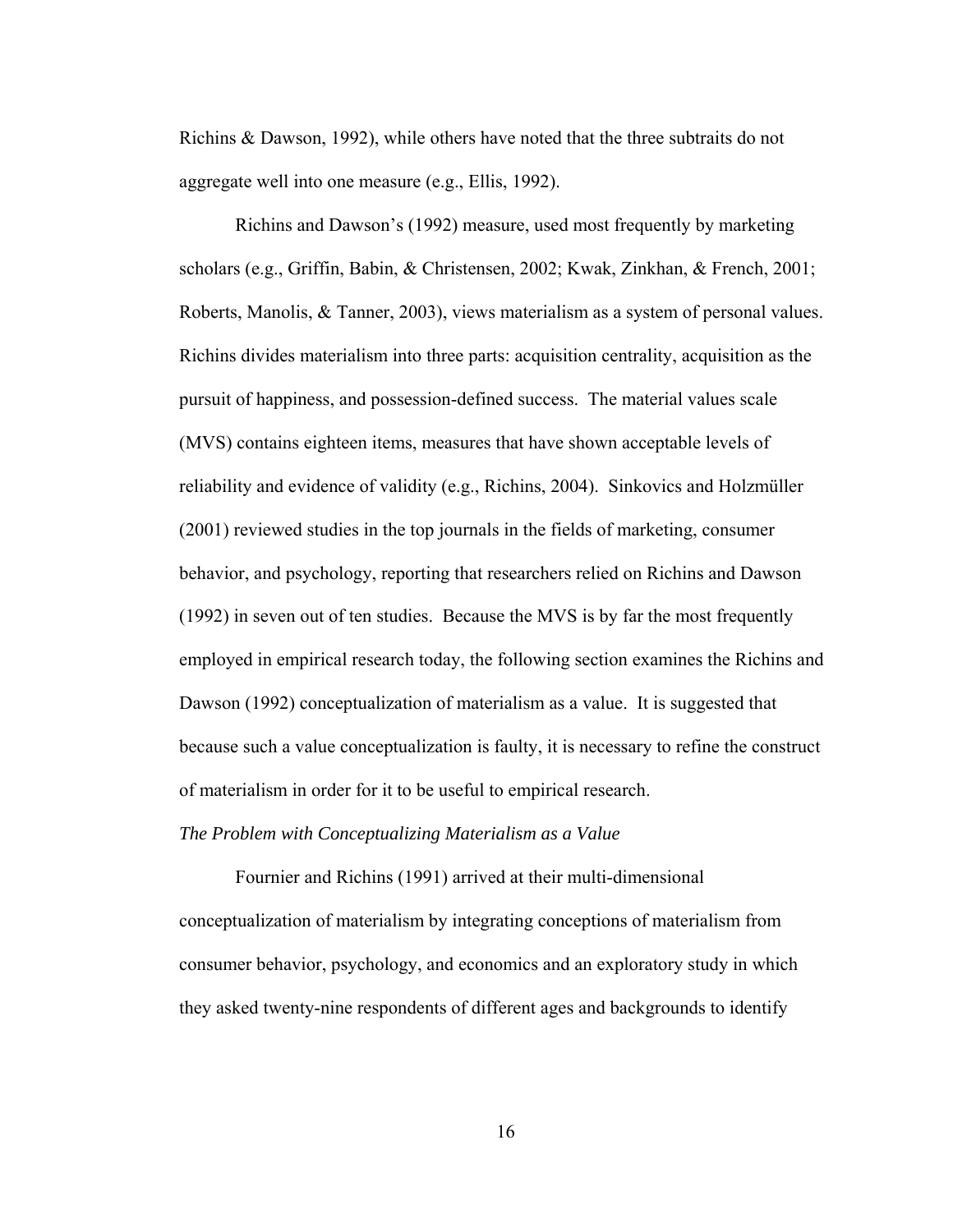defining characteristics of materialists. They suggest a *value* conceptualization of materialism. The value conceptualization is based on Rokeach's (1973) definition of a value as "an enduring belief that a specific mode of conduct or end-state of existence is personally or socially preferable to an opposite or converse mode of conduct or endstate of existence" (p. 5). The major argument put forth in the following paragraphs is that the classification of materialism as a value is problematic. Later sections of this chapter will detail the way in which the MVS operationalization of materialism is not a desirable measure because its creators did not follow the process of concept explication.

 A closer look at the reasoning of Fournier and Richins (1991) reveals a major weakness, as they present an inconsistent position as to whether materialism is a desirable end-state itself or a means to some other desirable end-state. Based on Rokeach's (1973) definition of a value and the fact that "a value has a transcendental quality to it, guiding actions, attitudes, judgments, and comparisons across specific objects and situations and beyond immediate goals to more ultimate goals" (Rokeach, 1973, p. 18), Fournier and Richins (1991) classify materialism as a value. Their reasoning is that: "the centrality of the pursuit of possessions, the number of behaviors and attitudes influenced by it, and materialism's role in guiding consumption choices ... suggest that materialism is appropriately considered a value" (p. 411).

Under Rokeach's definition (1973), values represent "conceptions of the desirable" (p. 10). But Fournier and Richins (1991) state that "materialism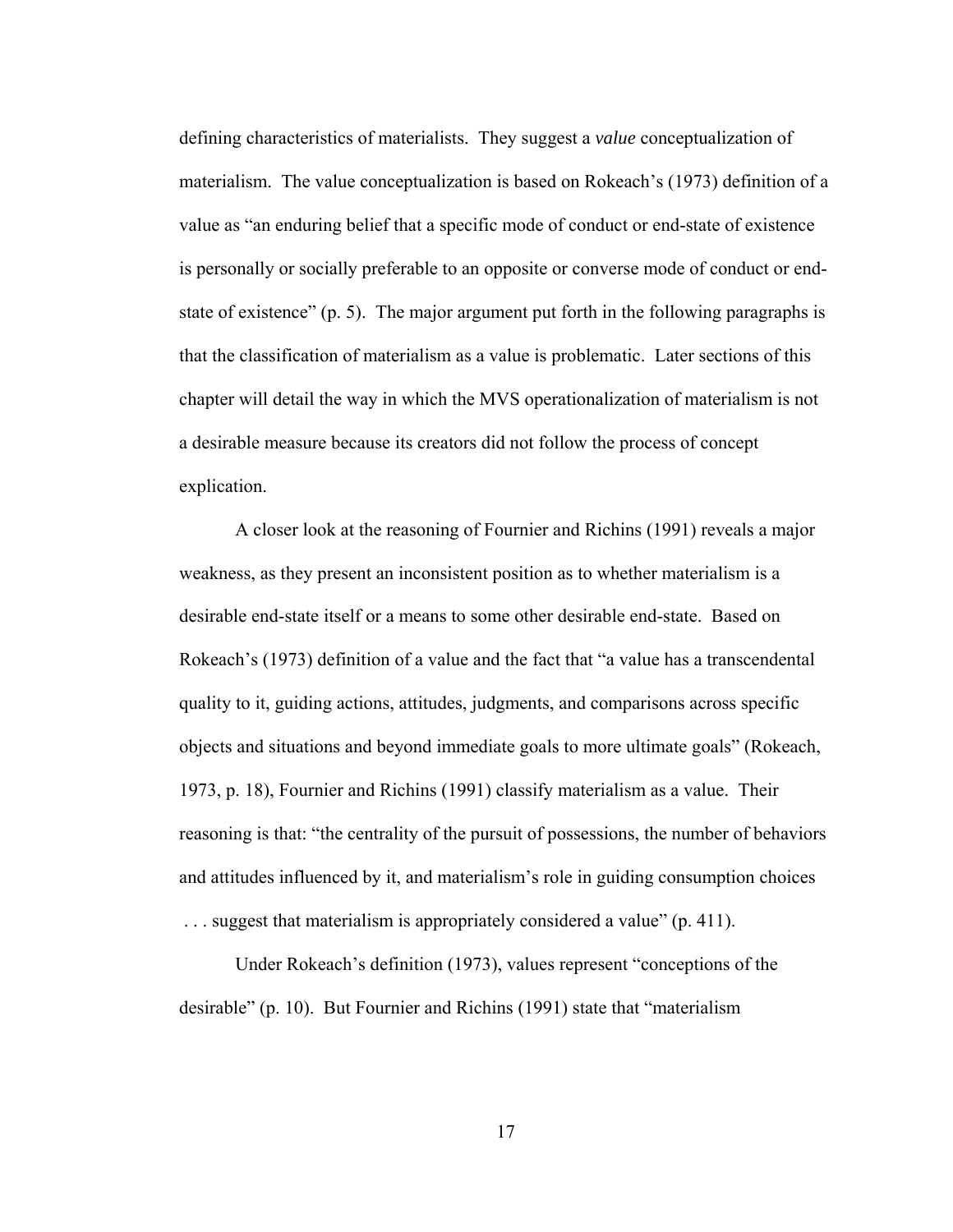[conceptualized] as a value reflects the importance an individual places on acquisition of material possessions as an appropriate or necessary conduct *to reach desired end states* (p. 411, emphasis added). Analyzing the manner in which Fournier and Richins (1991) discuss materialism, it is clear that they believe it a *means* to such end-states, not an end-state itself. As another example, they write: "persons very high in materialism may believe that it is impossible for them *to achieve such desired end states as status recognition and happiness* unless they have sufficient, or the right kind of, possessions (p. 41, emphasis added). In this statement, status recognition and happiness are the desired end-states, a glaring inconsistency with the value conceptualization in which materialism itself would be considered the desirable endstate.

Is it materialism itself that is sought-after, or are the consequences that people seek in acquiring and possessing material objects desirable? When one considers the undesirability of being classified as a materialist, the answer seems clear. Schor (1998) reports that many Americans believe that "materialism is ruining the country, perverting our values, and damaging our children" (p. 84). Her research revealed that after drugs and crime, people see materialism as the most serious problem affecting American families. Moreover, Schor (1998) found a third-person effect with respect to materialism—while seventy percent of her sample described the average American as "very materialistic," only a mere eight percent felt that they were materialistic themselves. Stated another way, as Tatzel (2003) put it, it is a criticism, not a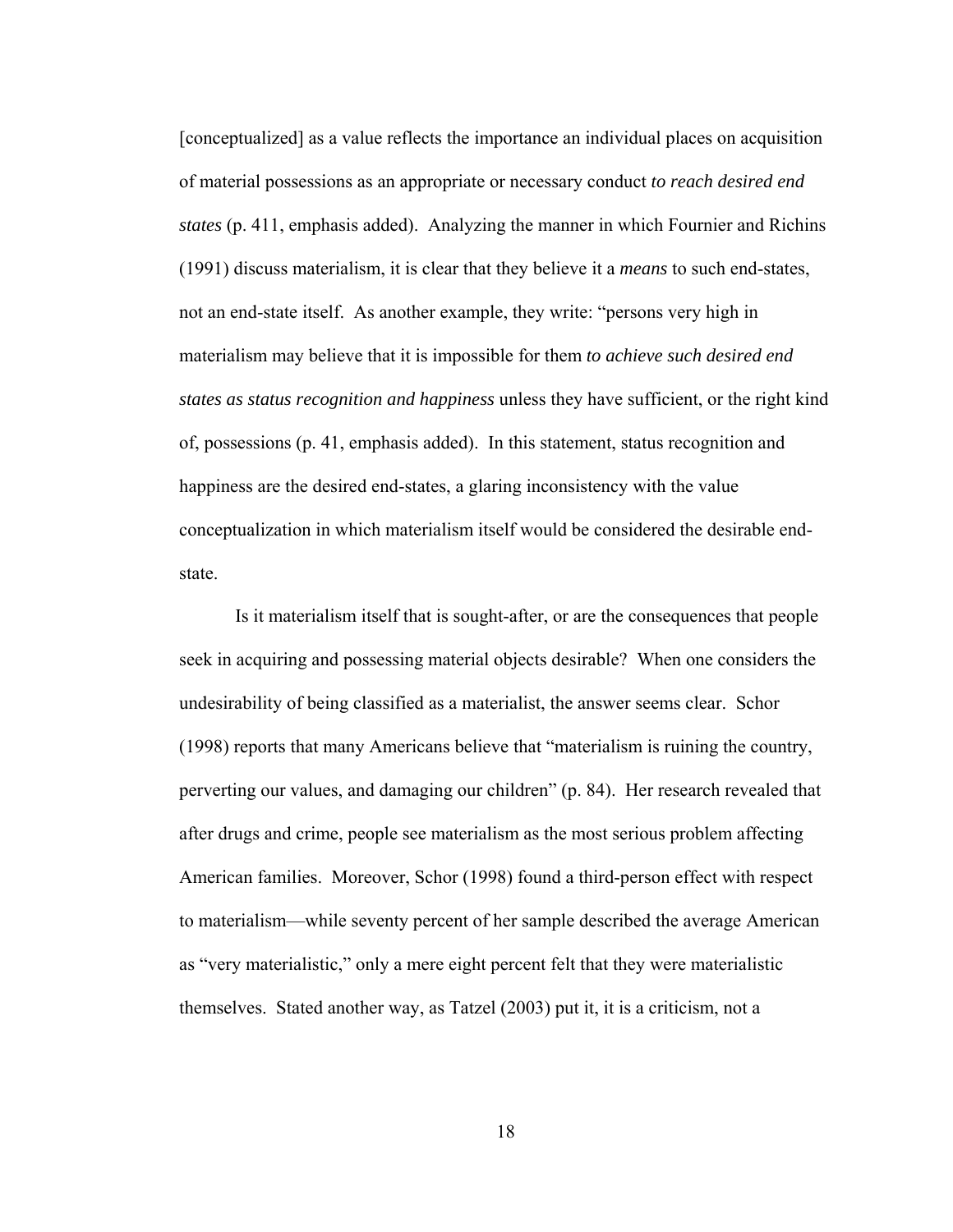compliment, to call someone materialistic. Clearly, many Americans do not consider materialism itself as desirable. In contrast to the negative nature of materialism, Rockeach's (1973) terminal values are all *positive* end-states of existence or states individuals strive toward such as "a world at peace" or "honest."

Thus, there are two reasons why the conceptualization of materialism as a value is faulty. The first is that materialism seems to be a *means* to some other end rather than an end in itself. The second reason why it is a mistake to speak of "materialistic values" is because values are conceptions of the desirable, and materialism is not considered a desirable or positive trait.

Kilbourn et al. (2005) consider Richins and Dawson's (1992) measure to be a measure of *attitudes* rather than values. Rokeach (1973) differentiates between an attitude and value: "an attitude refers to an organization of several beliefs around a specific object or situation. A value on the other hand, refers to a single belief of a very specific kind" (p. 18). Kilbourne et al. (2005) claim that Richins' measure is one of attitudes rather than values because it is situation specific. In keeping with Kilbourne et al. and in light of the weaknesses in Richins' and colleagues classification of materialism as a value, the current argument holds that the widely used material values scale (Richins & Dawson, 1992) is a measure of attitudes toward consumption rather than a true value labeled as materialism. Because the concept of "values" is already so inextricably linked to materialism in the literature, the following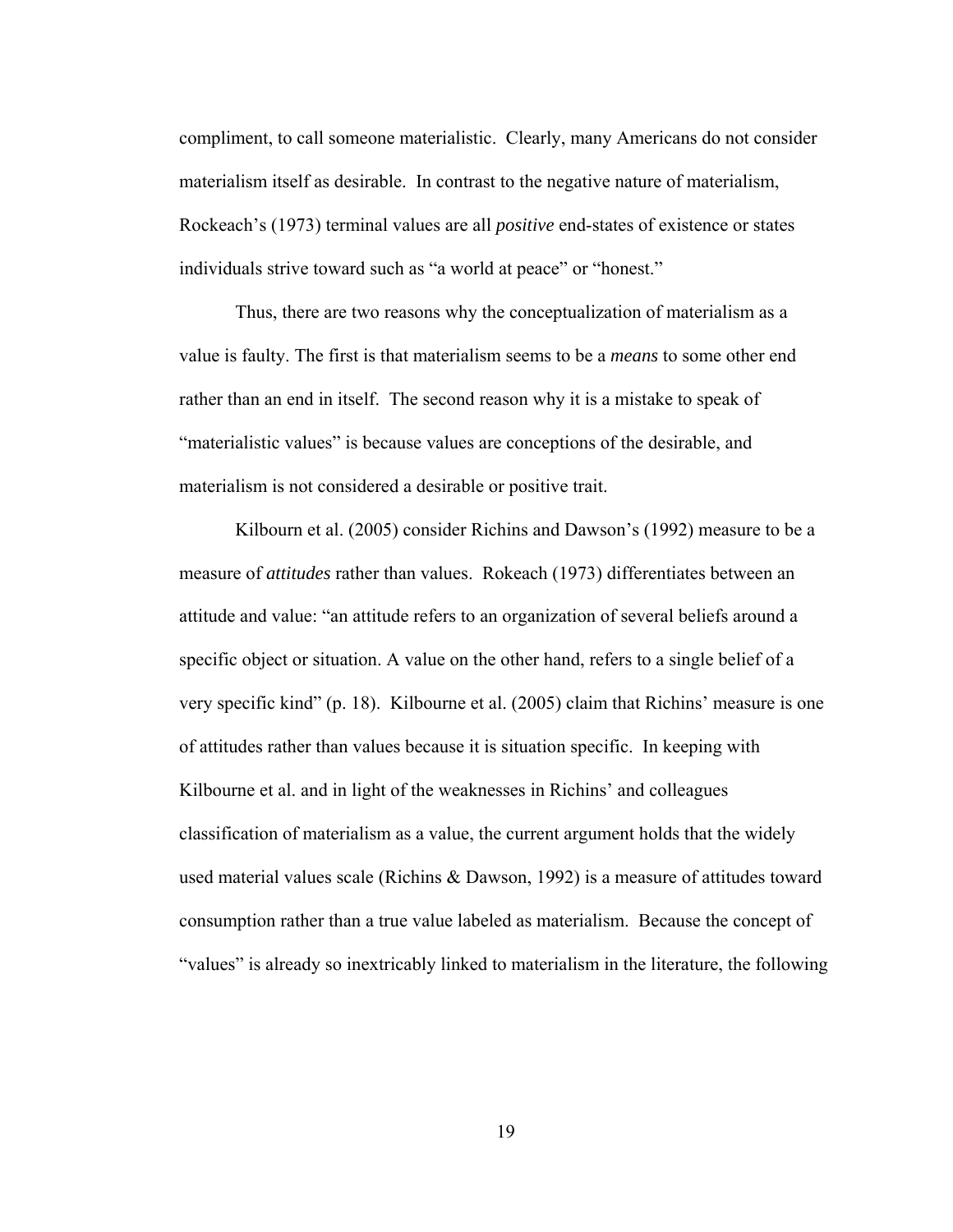section seeks to demonstrate that distinguishing means from end-states or ends is one way to arrive at a clearer conceptualization of materialism.

#### *Applying the Means-End Chain Model to Materialism*

Despite their value conceptualization of materialism, Richins and Dawson (1992) refer to materialism as a means to other ends such as happiness and social recognition. Similarly, Belk (1984) suggests that possessions provide satisfaction as ends *or* means to ends. Many authors speak of materialism as desire for possessions just for the sake of possessions. For example, Csikszentmihalyi and Rochberg-Halton (1981) claim "a habit of consumption can become an end in itself, feeding on its autonomous necessity to possess more things . . ." (p. 231). But the current argument suggests that there cannot be such a thing as "consumption for the sake of consumption" (Csikszentmihalyi & Rochberg-Halton, 1981, p. 231). It is posited that consumption of material objects is not an end in itself, but rather a means to other ends.

Beaglehole (1932) has argued that acquisitive behavior is a *means* to satisfy the more fundamental needs of the organism. He holds that the desire for property is not due to a biological instinct of property: "there is rather the drive of social impulses in this desire: the need for social recognition, to give and receive response; or there is the overwhelming need for personal security. . ." (p. 196). Similarly, Klineberg (1940) argues that the acquisition of property in humans is subordinate to some other motive, and because the desire for prestige is one of the most significant of the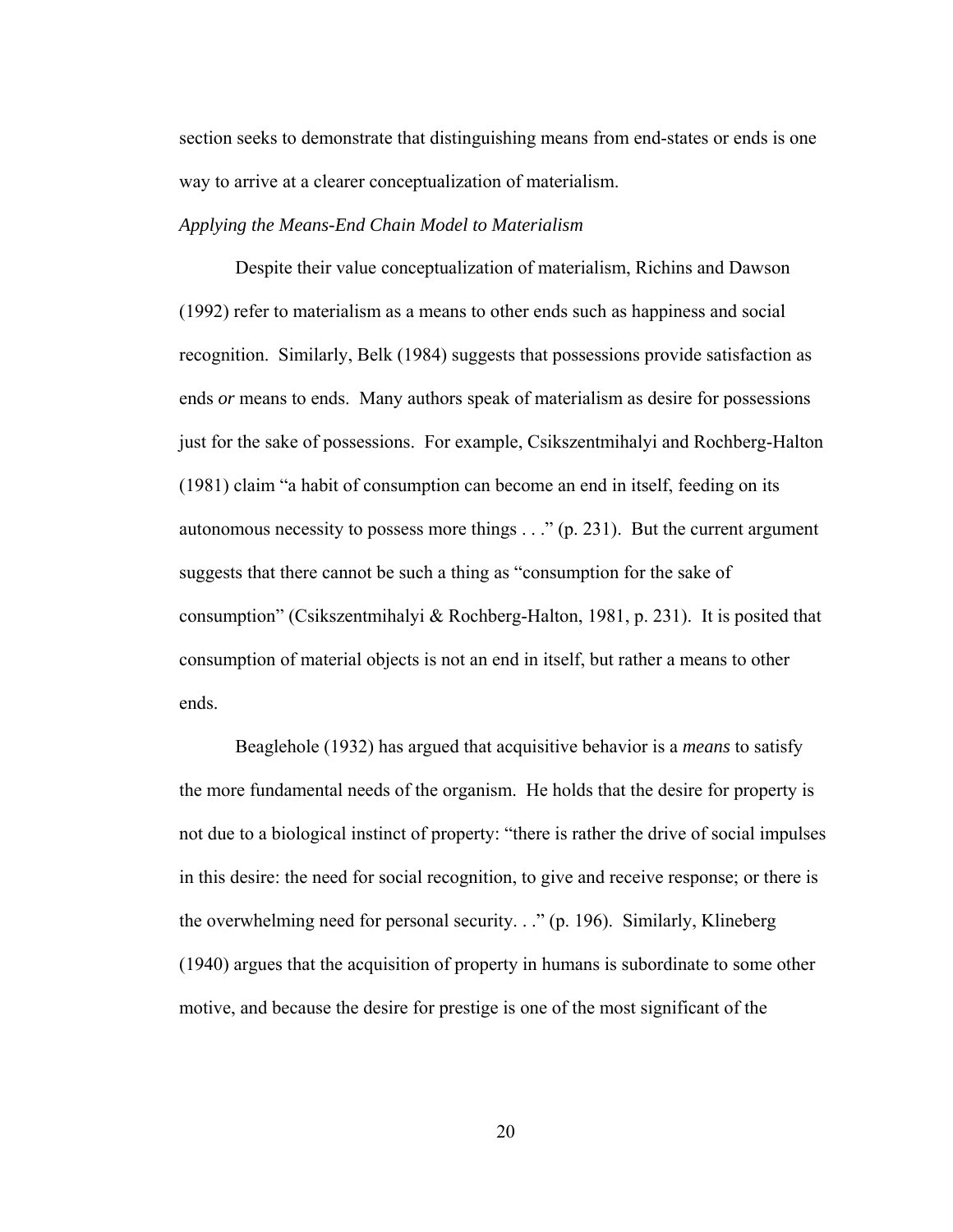motives humans have, property serves as a means to the end of prestige. If the acquisition of material objects is indeed subordinate to other motives, then materialism cannot be an end in itself. The following is a discussion of how materialism might be best conceptualized as a *means* to desired end-states. *The Means-Ends Chain Model* 

 In order to arrive at the new conceptualization of materialism proposed in the current work, the link between what are here classified as means, the acquisition and use of material objects, and values, must first be explored. One attempt to apply Rokeach's personal values perspective to consumer behavior is the means-end chain model (Gutman, 1982). Principles from the means-end chain model will be applied in the following discussion, as explaining how a product or service selection facilitates the achievement of desired end-states will bring us closer to a clear idea of what the nature of materialism is, if we decide not to classify it as a value. The following section explains that distinguishing means from ends results in a conceptualization of materialism entirely different from that of Richins and Dawson (1992).

Gutman's (1982) model is based on the assumption that values play a dominant role in guiding consumption choices. The means-end chain model depicts the way in which the attributes of products, called "means" by Gutman, are linked to the valued end-states desired by consumers, called "ends." A central feature of Gutman's (1982) means-end chain are consequences, which are physiological, psychological, or sociological results that accrue either directly or indirectly to the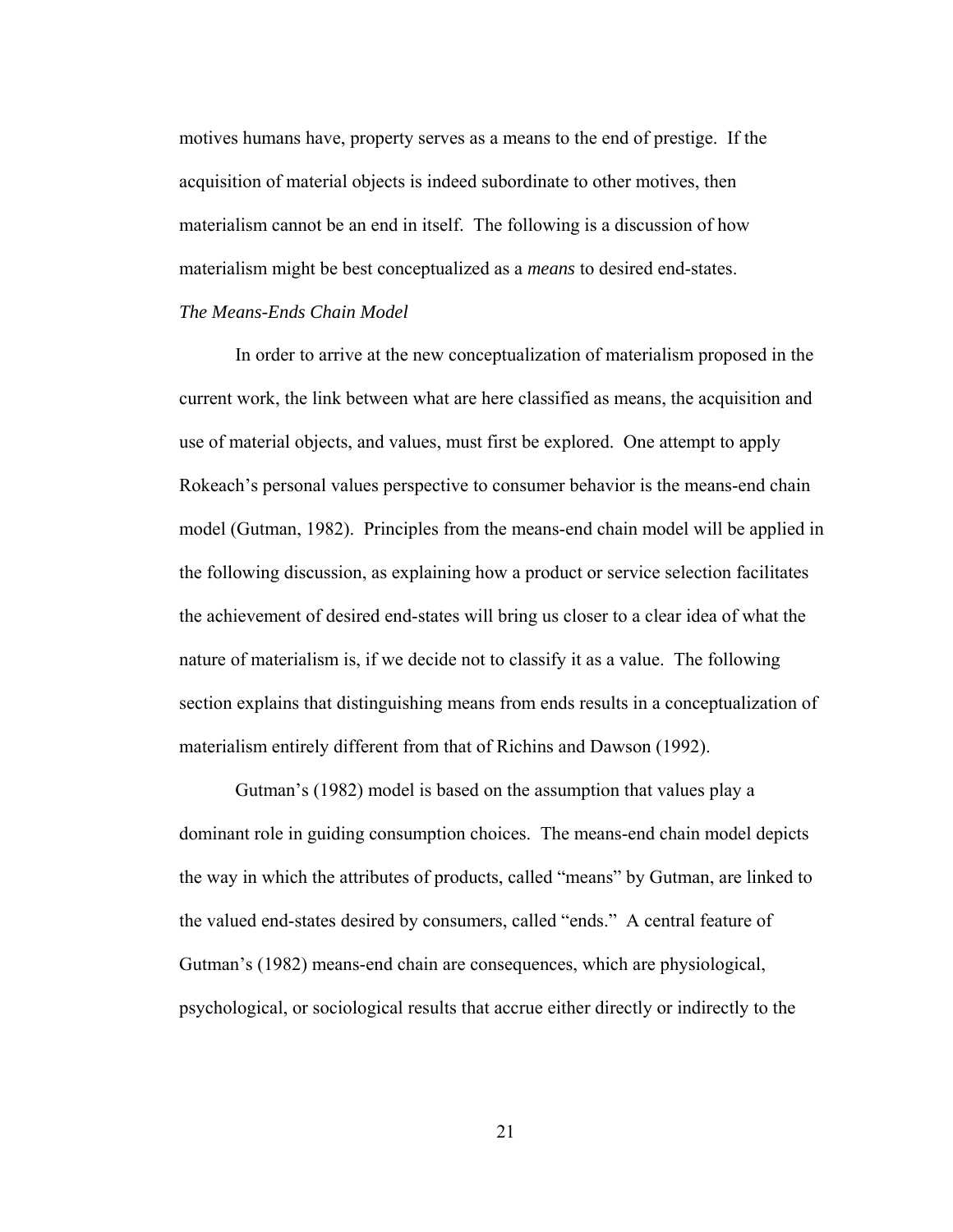consumer as a result of consumption behavior. The central aspect of the model is that consumers chose products that produce desired consequences and minimize undesired consequences. In its simplest form, the means-end chain model looks like this:

Attributes of products (means)  $\rightarrow$  Consequences  $\rightarrow$  Values (ends) To use McIntosh and Thynes' (2005) example, low fat food products (attribute/means) might be purchased for their slimming benefits (consequence), and ultimately, for achieving self-esteem (value/end).

There are several features of the means-end chain model that are applicable to the current argument. Gutman (1982) holds that the desired consequences of the purchase or use of a product derive from values. The assumption that purchase behavior is both value-driven and driven by markets is an assumption the current work shares. A second aspect of the means-end chain model is that consumers group products into product classes that will be instrumental in helping them achieve their desired consequences and ultimately, valued end-states. The choice of attributes or properties to be focused on in a product is thus influenced by values. Later, the specific attributes of a product the materialist focuses on will be explored. First, as it is argued here that the purchase and use of material objects is means to some end, the desired consequences or ends the materialist seeks will be explored.

#### *The Desired Consequences of Acquiring Material Possessions*

 What ends might the acquisition and use of material objects serve? Before answering this question, it should be recognized that material objects fulfill a great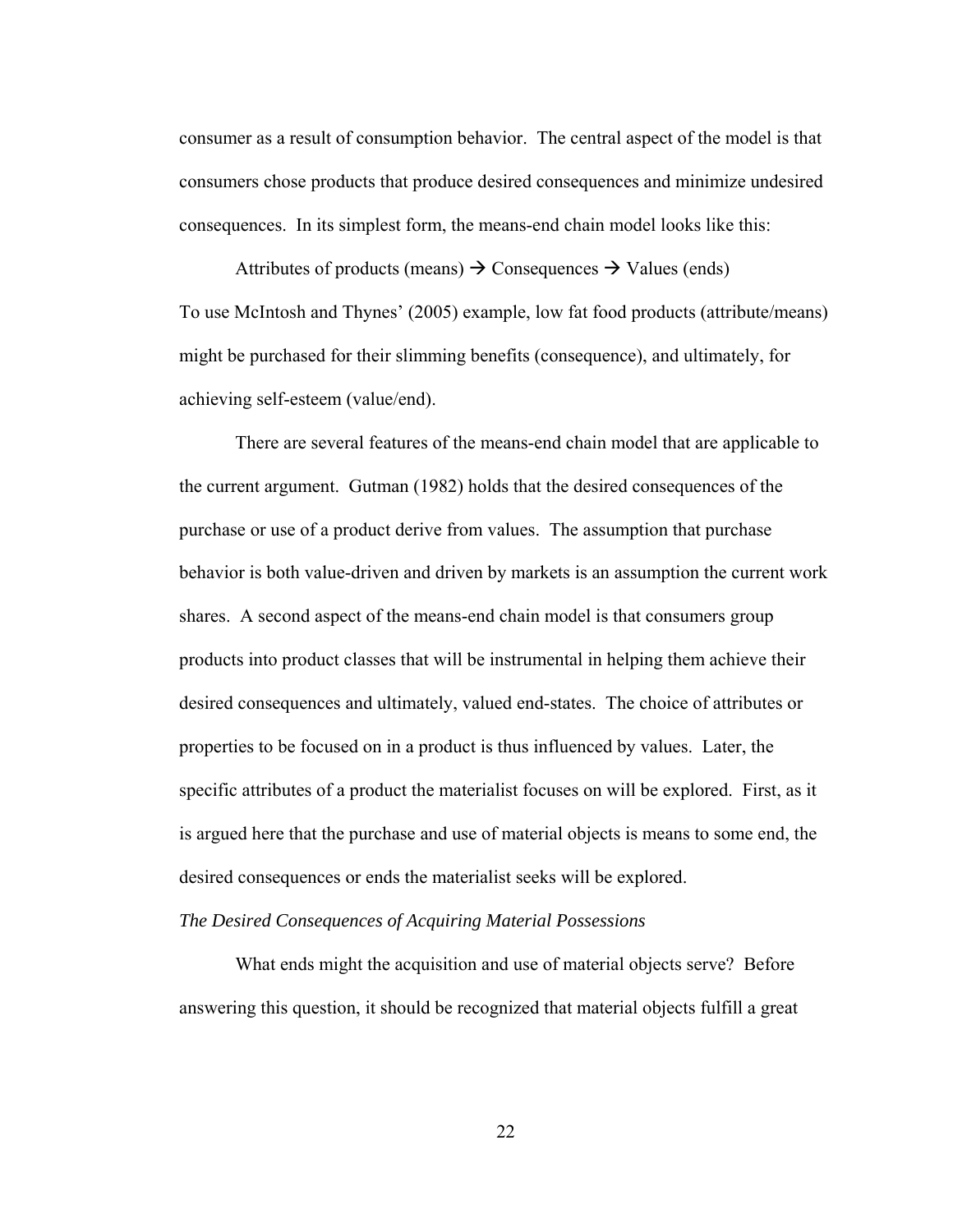number of functions and play a host of roles in our lives. As Campbell (1995) explains, consumer goods fill a range of personal and social functions:

they commonly serve to satisfy needs or indulge wants and desires. In addition they may serve to compensate the individual for feelings of inferiority, insecurity or loss, to symbolise achievement, success, or power. They also commonly serve to communicate social distinctions or reinforce relationships of superiority and inferiority between individuals or groups. They can also, on some occasions, express attitudes or states of mind, or communicate specific messages from one person to another. Finally they may be instrumental in creating the individual's sense of self or personal identity (p. 111).

Which of these functions of material objects constitute materialism? We can approach this question by first clarifying that objects have a dual nature. As Kassiola (1990) writes, "material commodities have a complex dual nature: physical in their material constitution and nonmaterial in their normative, symbolic function" (p. 149). Before determining which uses of material objects constitute materialism, the following paragraphs will differentiate between the different types of uses of objects.

Material goods have what are referred to in the literature as either instrumental, functional, or utilitarian functions, all of which convey essentially the same idea—that material objects might serve purely instrumental purposes in terms of their functional uses and by helping people exert direct control over the environment (Dittmar, 1992). Examples of this principal can be exemplified by tools or kitchen appliances.

The principle of utility is at the heart of neoclassical economic theory but not useful to social scientific investigation. As Ackerman (1997) explains, the standard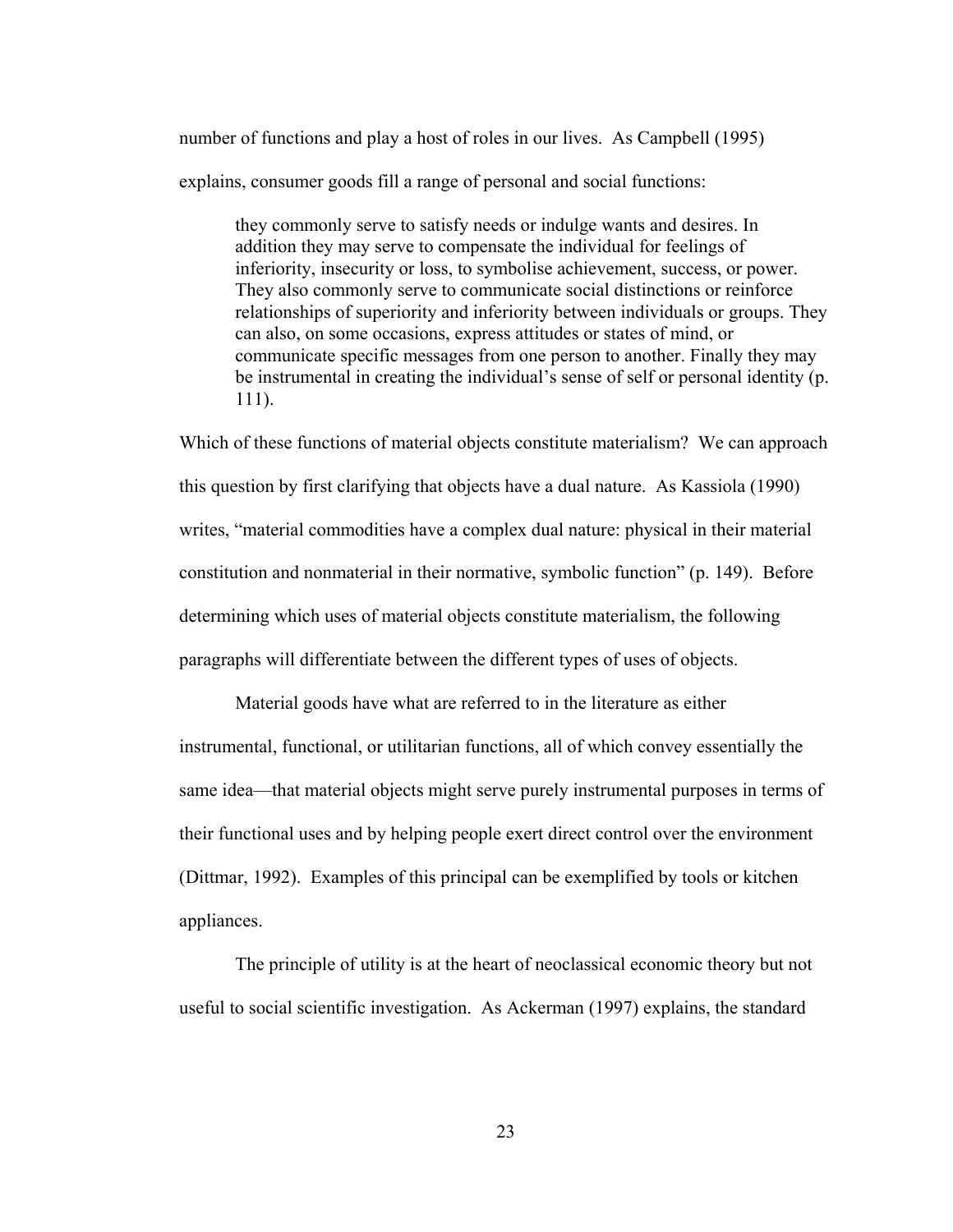neoclassical economic theory of consumer behavior assumes that consumers come to the market with well-defined desires for goods and services and that those desires are not affected by social interactions, economic institutions, or the consumption choices or well-being of others. Dittmar (1992) points out that the neoclassical economic model of consumer behavior ignores the *social* value of material objects, as objects have symbolic functions and meanings. Belk (1991) too says possessions transcend utilitarian status, in many cases having intense symbolic meanings.

The field of marketing, well-aware of the symbolic functions that consumption objects fulfill, capitalizes on the notion that objects fulfill needs beyond those met by their functional uses (Pollay, 1986). Fowles (1976) asserts that the contrived messages of advertisers are designed to invoke the public's needs, many of which are psychological, and "promote purchasable gratification" (p. 73) of these psychological needs by linking the symbolic meanings of material objects to the fulfillment of such needs. Many of the motivational appeals made in mass advertising are appeals to needs that extend beyond the physiological needs of the organism—they are social in nature and for this reason relevant to the underpinnings of the current study.

Although perhaps easy to decode in the types of appeals advertisers make, it must be recognized that the distinction between functional or instrumental uses of material goods and the symbolic functions of objects is a difficult one to make, because "it is extremely difficult to disentangle the use-related function from the symbolic meanings in even the most practical objects" (Csikszentmihalyi  $\&$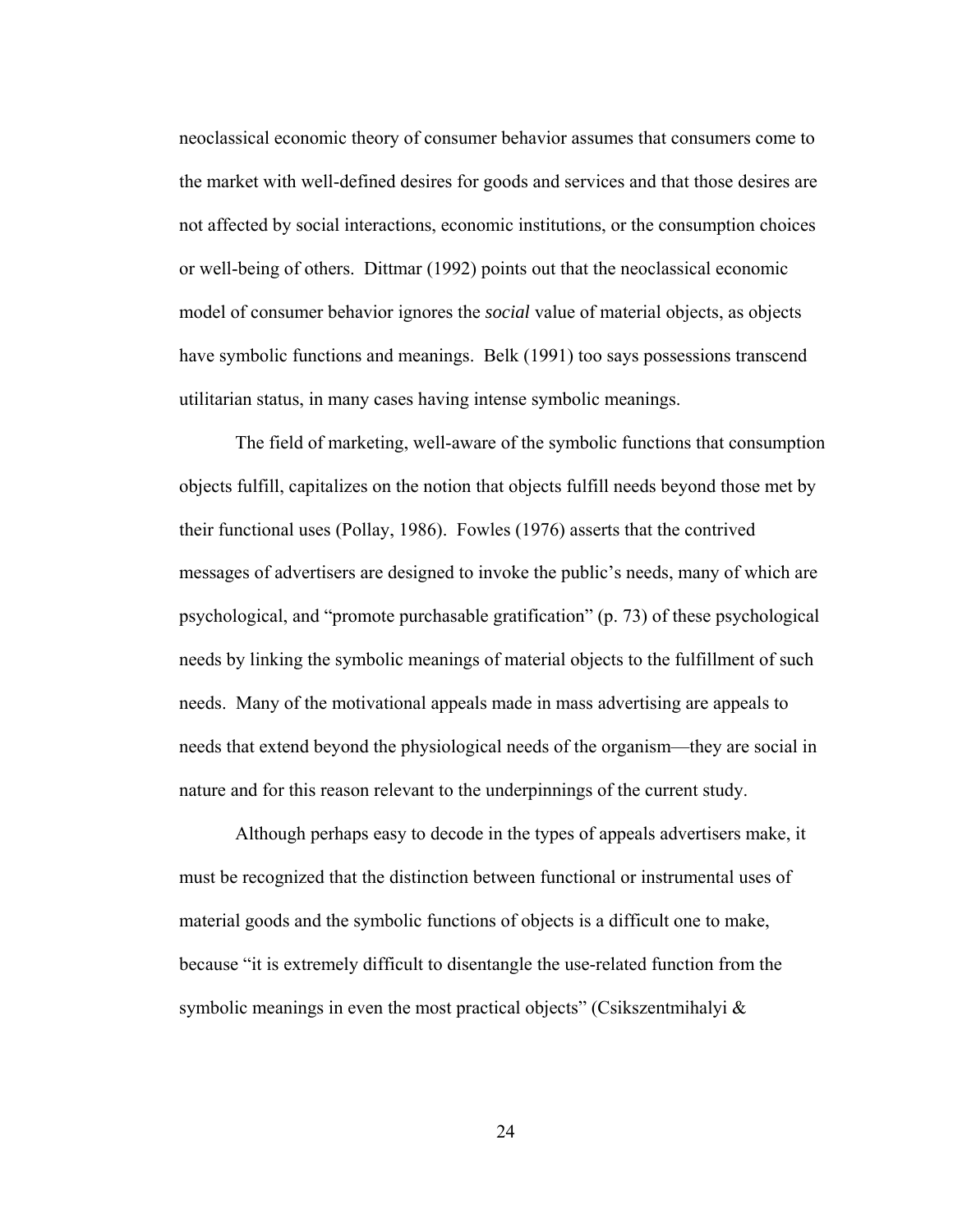Rochberg-Halton, 1981, p. 21). Or as Dittmar (1992) holds, "any simple instrumentalsymbolic dichotomy would be misplaced, given that even functional, utilitarian aspects are also (at least potentially) symbolic and communicative" (p. 88).

 Determining the extent to which something might be put to both functional and symbolic uses is not the goal here. Instead, I suggest a new conceptualization of materialism called *social materialism*, which focuses exclusively on the symbolic, communicative functions material goods fulfill.

Social materialism does focus on the symbolic functions of goods, but that is not to say that the only important use of objects is symbolic. In conceptualizing social materialism we need not go so far as Baudrillard (1988) to say that consumer goods take on the value of signs only and that consumption is not a material practice but exclusively "a systematic act of the manipulation of signs" (p. 22). I should be clear in stating that I do not believe the postmodern claim that goods are not tied to their functions or some defined need. However, I do contend that the use of goods to meet *physiological* needs is not part of social materialism.

To support this argument, let us return to the definitions of materialism discussed earlier. In their review of conceptualizations of materialism, Kilbourne et al. (2005) make a contention that is very important here. They say that what all the definitions of materialism that appear in the literature have in common is that "they reflect the use of consumption to achieve more than instrumental or functional value in the things purchased. Collectively, the definitions suggest that the individual seeks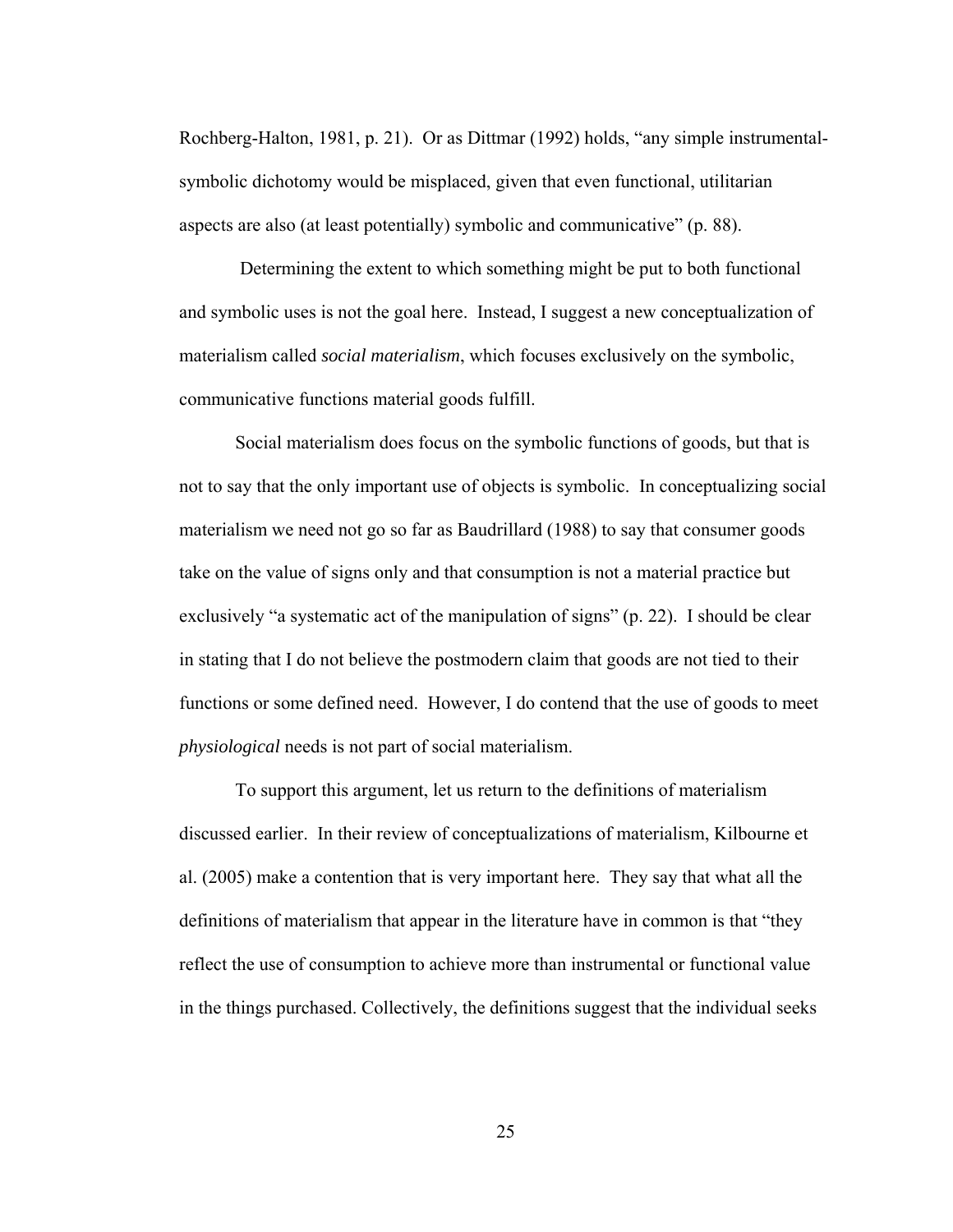a relationship with objects through which she or he is enhanced in some way" (Kilbourne et al., 2005, p. 626). In agreement with this statement, I focus on the symbolic, communicative functions of material objects in the explication of social materialism conducted in the following sections of this chapter.

Recall that in Gutman's (1982) means-end chain model, consequences of consuming an object might be physiological, psychological, or sociological. As social materialism does not include the use of objects to meet purely physiological needs, the focus in the current conceptualization of social materialism is on those psychological and sociological functions material objects might serve. The following section explores the psychosocial nature of material goods, suggesting that the newly introduced concept of social materialism will benefit empirical social scientific research because recognizing the psychological and sociological functions of material objects is vital to understanding life in the consumer society.

#### **Social Materialism Concept Explication**

Many writers have asked whether it is true that modern consumers identify themselves by the formula "I am  $=$  what I have and what I consume" (Fromm, 1976, p. 27). As we have seen, material objects transcend instrumental and utilitarian functions, encompassing symbolic meanings (Dittmar, 1992).

Dittmar's (1992) symbolic-communicational model of possessions and identity holds that material objects are mediators of identity between self and others. In other words, material objects are used as a means of communicating who someone is or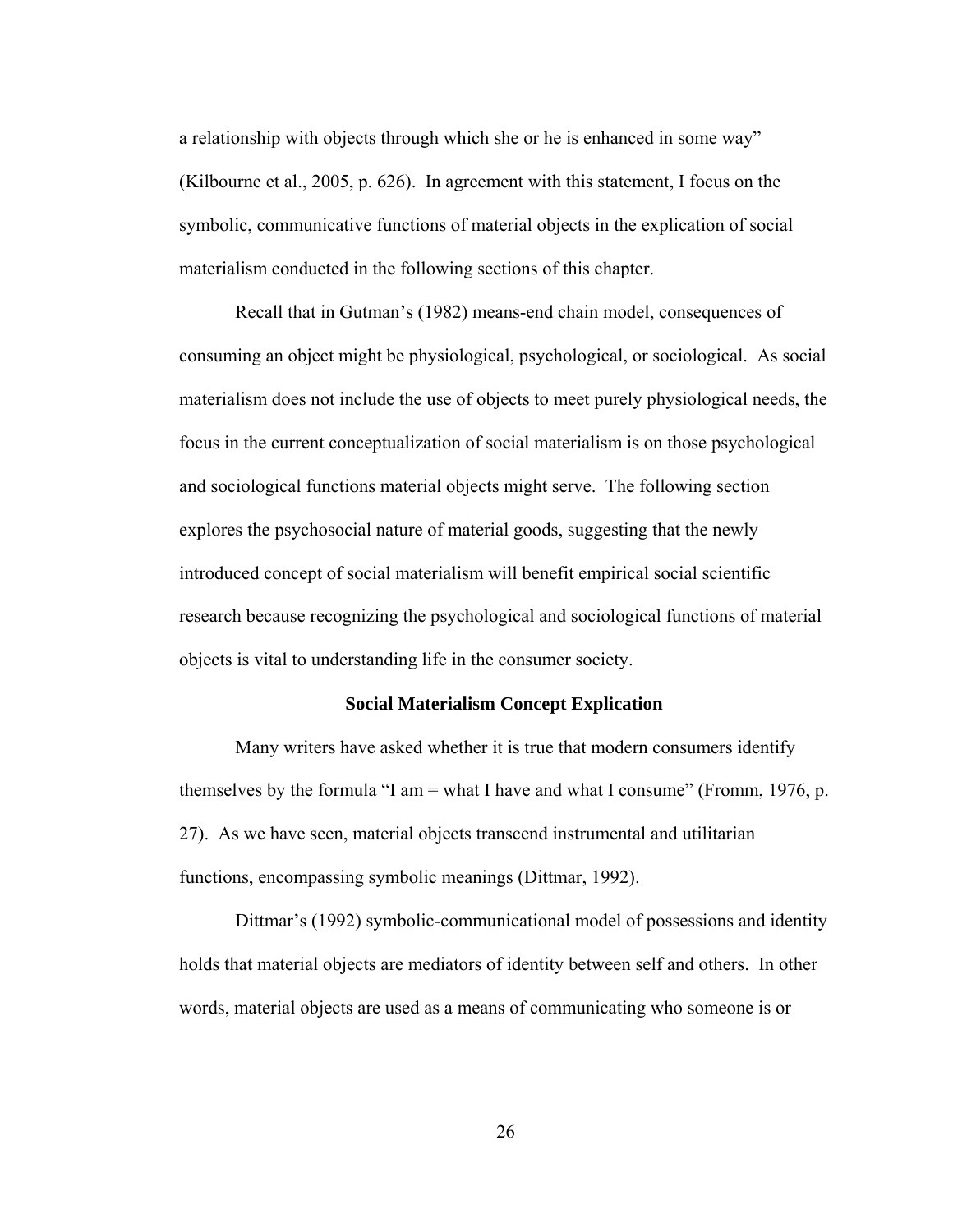would like to be both to others and to oneself. Dittmar's (1992) symbolic functions of material objects can be further divided into *categorical functions,* signifying the broad social categories and subcultures individuals belong to, and *self-expressive* functions, which concern the expression of individuals' uniqueness and personal qualities.

The conceptualization of materialism as social proposed here highlights the functions of objects not just as aides in self- and other-categorization, but also the general symbolic meanings of possessions. Based on the centrality of the social uses of material possessions, the current work proposes a definition for social materialism. *Social materialism is the belief that possessions of a certain nature acquired in a certain manner are means to desired end-states of existence*. This section describes the *nature* and *manner* of social materialist consumption, but first, the *symbolic uses* to which social materialists put their possessions. The symbolic uses will later be linked to the desirable end-states possessions serve as means to the social materialist.

The concept explication contained here is being conducted to arrive at both a conceptual and operational definition of social materialism. Richins and Dawson (1992) did draw upon relevant literature in formulating their three dimension conceptualization of materialism, however, the three dimensions they propose (acquisition centrality, the role of acquisition in the happiness, and the role of possessions in defining success), do not necessarily correspond to their measurement device. More explicitly, their scale items are in no way linked to their theoretical definition of materialism. For example, in Richins and Dawson's discussion of the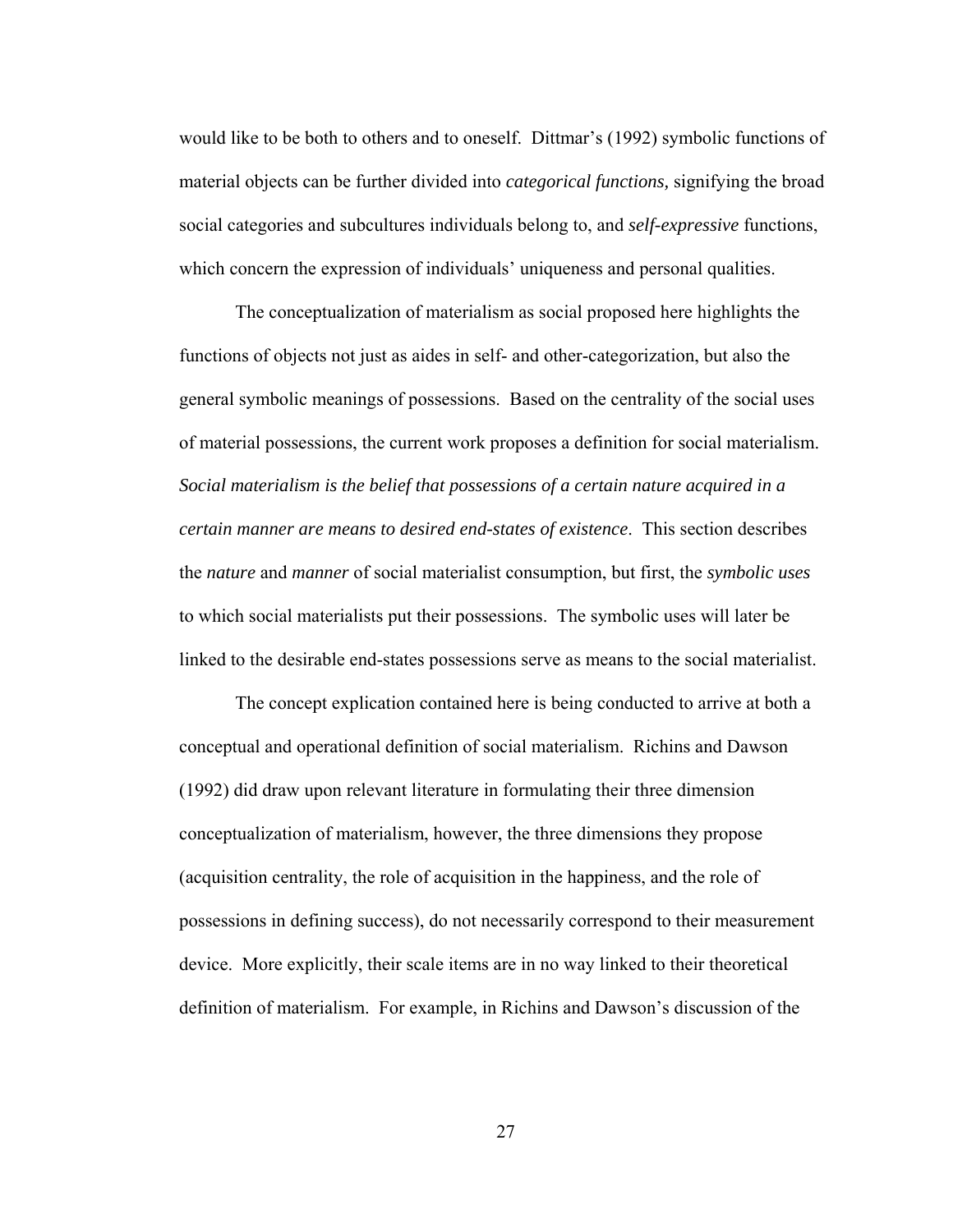acquisition centrality dimension of materialism, they argue that materialists place possessions and their acquisition at the center of their lives. They cite literature backing the claim that consumption can be a goal that structures individuals' lives, but such scale items as "I try to keep my life simple, as far as possessions are concerned" and "I usually buy only the things I need" are not linked to the literature they review. This is the case for the majority of the MVS scale items—while the *dimensions* of materialism that Richins and Dawson propose are supported with theoretical arguments, the authors do not make a case for the items that make up their measurement device.

The MVS is thus a scale that features measurement items that are not linked to Richins and Dawson's (1992) conceptual definition of materialism. This is the major criticism of the material values scale offered here. The goal of the current work is to actually follow the process of concept explication; to move systematically from meaning analysis (what has preceded from the outset of the concept explication section of this chapter and will continue in the explication of the dimensions of social materialism to follow) and empirical definition, to operationalization. The next section elaborates one dimension of social materialism, the *symbolic use* dimension. *Social Materialism Dimension I: Symbolic Use* 

In the *symbolic use* dimension of social materialism, it is proposed that material objects are used to categorize various aspects of an individual's own identity and the identities of others. The specifics of the way in which material objects are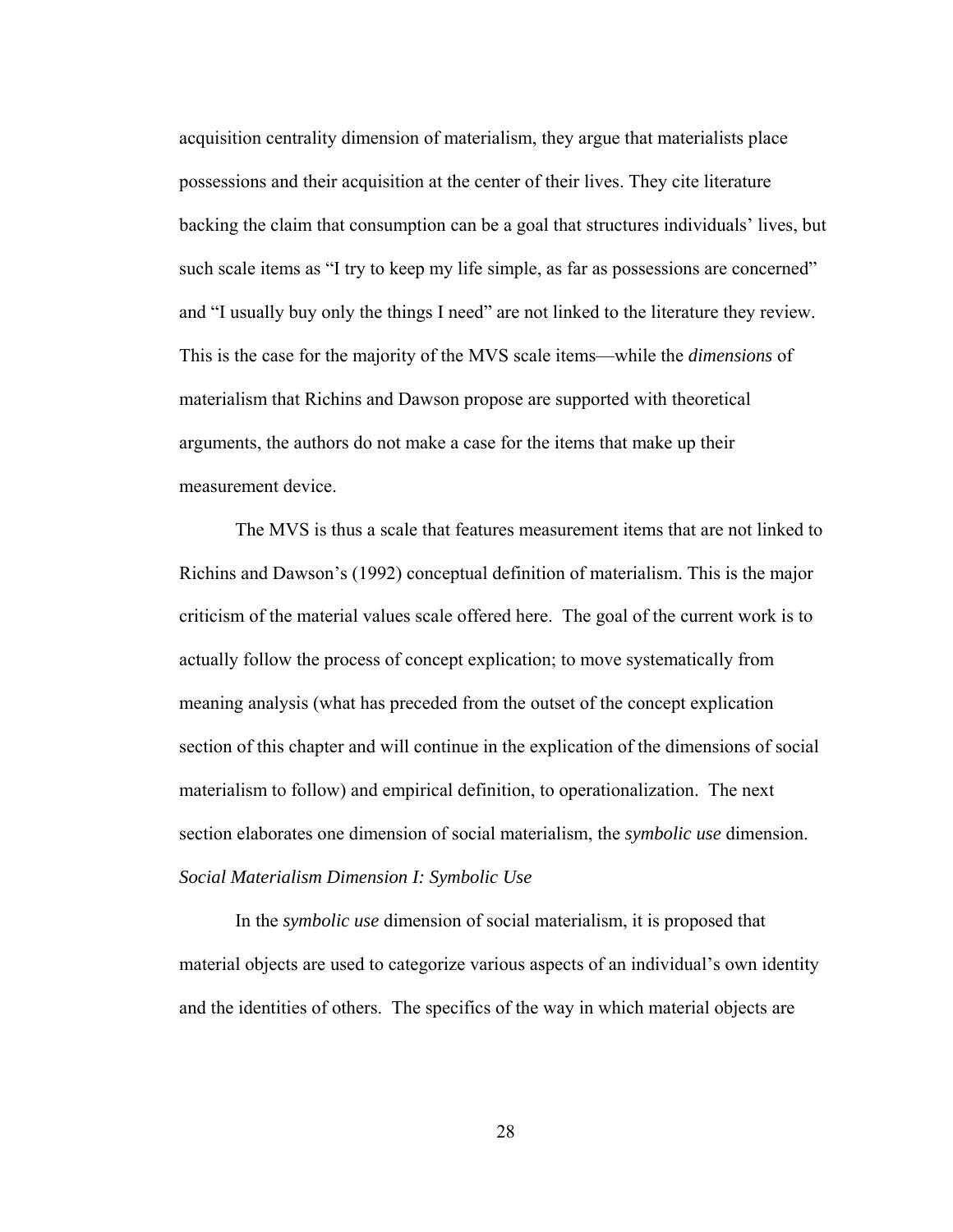used symbolically are explored below, here translated from theoretical elements of social materialism to operationalization as scale items in the social materialism measurement device.

Despite Belk's (1987) claim that materialism is the "dominant consumer ideology and the most significant development in modern consumer behavior" (p. 26), the body of research on materialism per se pales in comparison to the amount of research on consumption (see e.g., Campbell 1991; McCracken, 1990; Miller, 1987, for reviews of consumption research). The relationship between people and material goods, undoubtedly fundamental to the concept of materialism, is an area of inquiry that can be greatly informed by the examination of the body of consumption research. The symbolic uses of material objects explored here, and the style of consumption that constitutes the second dimension of social materialism, are thus greatly informed by consumption studies. Because the literature on consumption is so vast and varied, the list of symbolic uses and materialistic styles of consumption focused upon here portends in no way to be exhaustive. Those themes that consistently appeared in the communication, economics, marketing, philosophy, psychology, and sociology literature reviewed by the author are considered to be the central elements and the lower-order concepts of social materialism.

The first of the symbolic uses constitutive of social materialism is the use of material objects to demonstrate one's success or achievement. Hunt, Kernan, and Mitchell (1996) suggest that materialists perceive people in terms of possessions.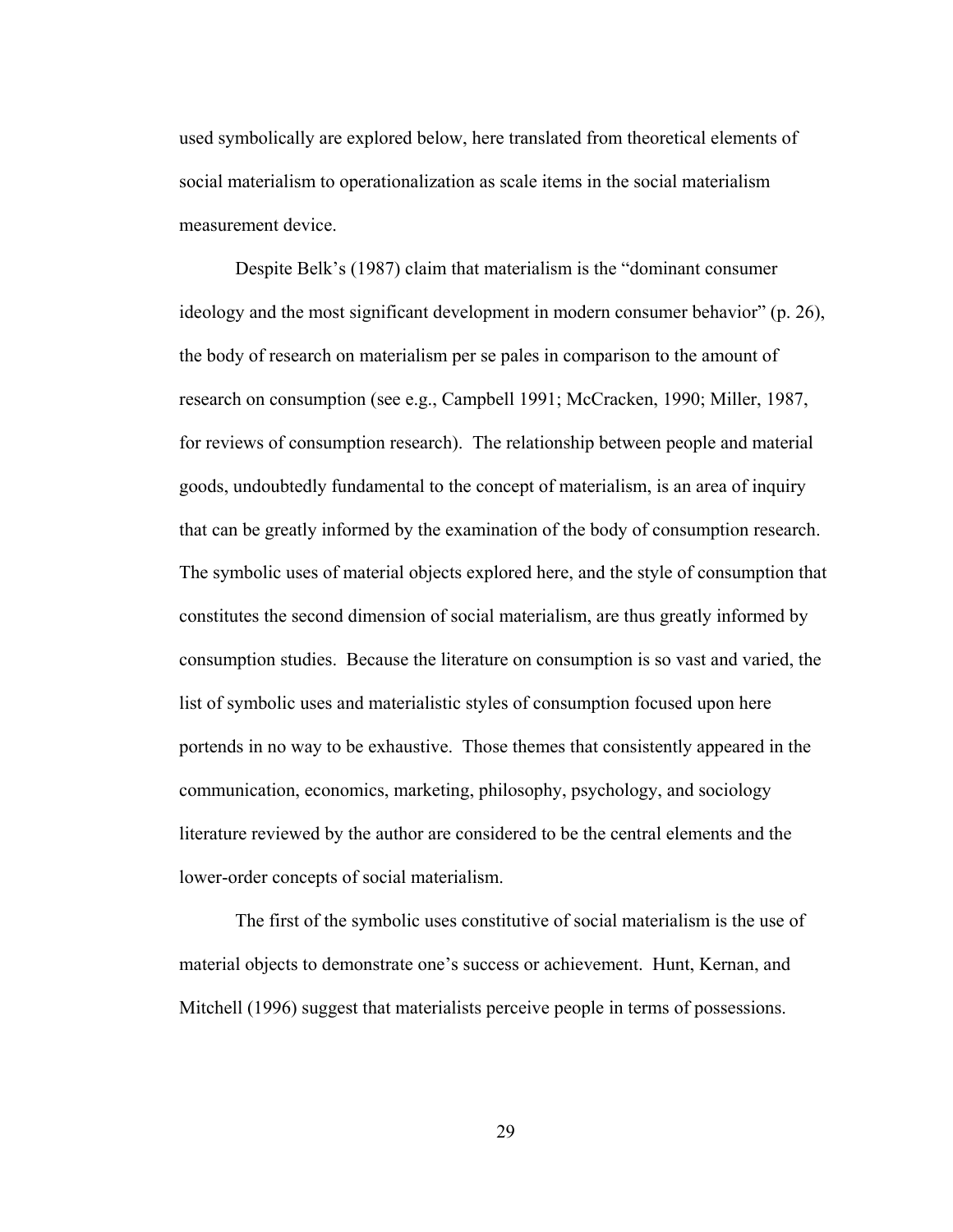They suggest that the primary dimension of materialism is the use of commercial goods and services as vehicles for signaling individual accomplishment. Campbell (1995) too holds that material objects serve to symbolize success, along with Wong (1997), who says consumption might be used to reflect one's success and achievement. Drawing from this literature, the first measurement item reflecting this symbolic use is: 'The things I own do not say much about how well I am doing in life' (to be reverse-coded). A second, related but distinct item included in the social materialism scale is 'There are certain people I would like to trade places with because of what they own.'

The second of the symbolic uses constitutive of social materialism is the use of material objects to impress others. Holt (1995) explains that consumption objects are resources used to engage others, one case of which would be to impress others. Christopher et al. (2005) contend that materialism is related to a tendency to manage the impressions one makes on others. They assessed the types of impressions that materialistic people wish to convey by assessing self-presentational styles, concluding that material possessions are important to people who are concerned about the impressions others form of them. Thus, social materialists likely seek to impress others through consumption objects. Accordingly, the scale item reflective of this idea is: 'It is not important for me to own things that impress people' (reverse-coded).

The third of the symbolic uses constitutive of social materialism is the use of material objects to get some sort of reaction out of an audience. This is the idea of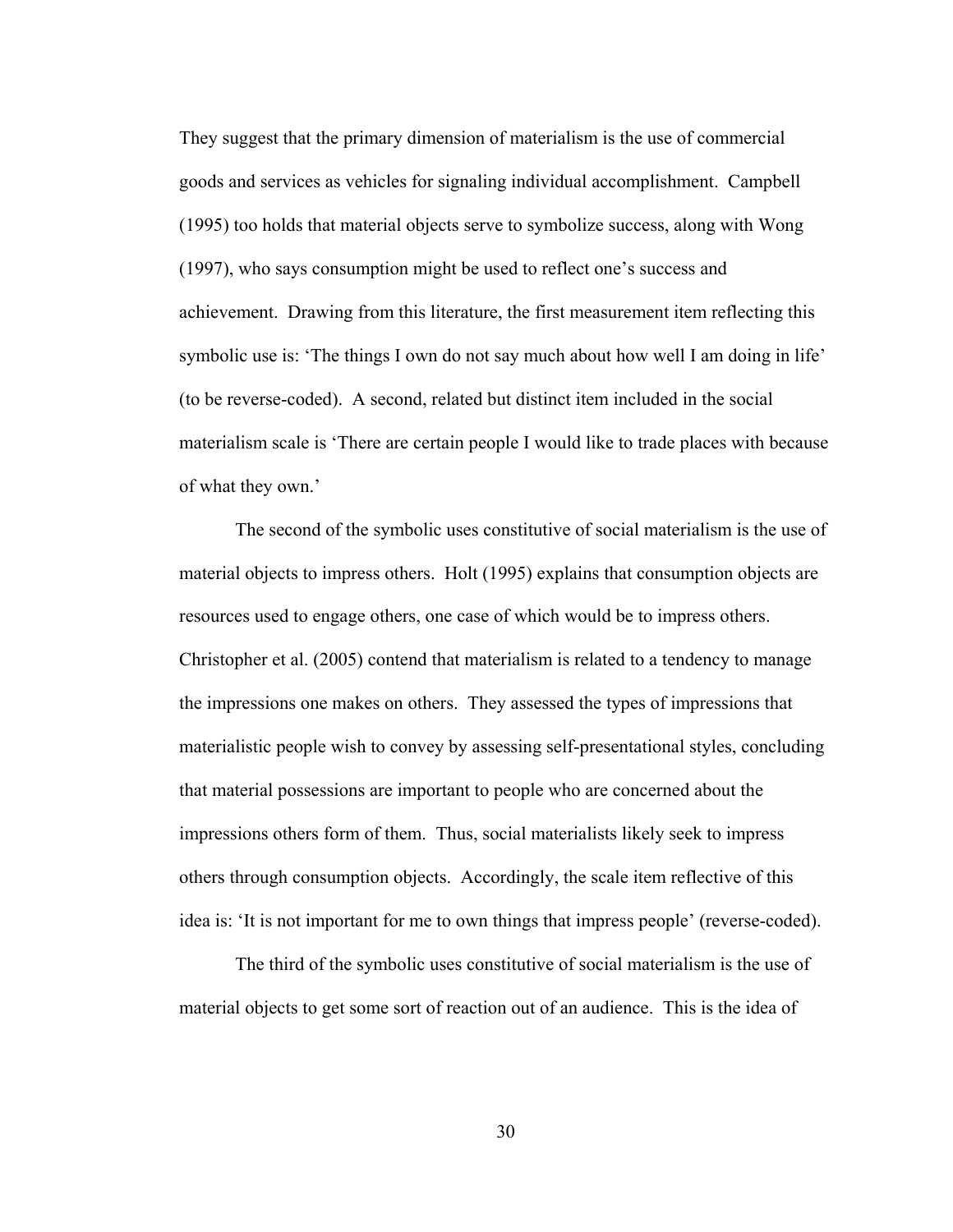"conspicuous consumption" so prevalent in modern discussions of consumption. The term dates back to Veblen, whose "Theory of the Leisure Class," first published in 1899, examined the emergence of metropolitan lifestyles at the turn of the century. Veblen explored how everyday objects lost their functional qualities and became objects of display. He claimed that "in order to gain and to hold the esteem of man it is not sufficient merely to possess wealth or power. The wealth or power must be put into evidence, for esteem is awarded only on evidence" (Veblen, 1899, p. 34). Veblen showed that the mere absence from work or possession of wealth was translated into highly exaggerated forms that Veblen termed "conspicuous consumption" and "conspicuous leisure" (Miller, 1987). In the use of material objects to gain audience reaction, Wong (1997) notes that today, often people equate materialism with conspicuous consumption "in which product satisfaction is derived from audience reaction rather than utility in use" (p. 197). The scale item reflective of these ideas is: 'I enjoy it when I get positive reactions to the things I own.'

The fourth of the symbolic uses constitutive of social materialism is the use of material objects to show status. Csikszentmihalyi and Rochberg-Halton (1981) contend that the most extensive studies of objects as signs of self have been done in connection with the status-giving role of things. Again Veblen is relevant here, as conspicuous consumption is thought of as the mechanism by which social status and distinctions are established. Attempting to bring Veblen up to date, Galbraith (1958) argues that people behave ostentatiously to achieve status recognition. Packard (1959)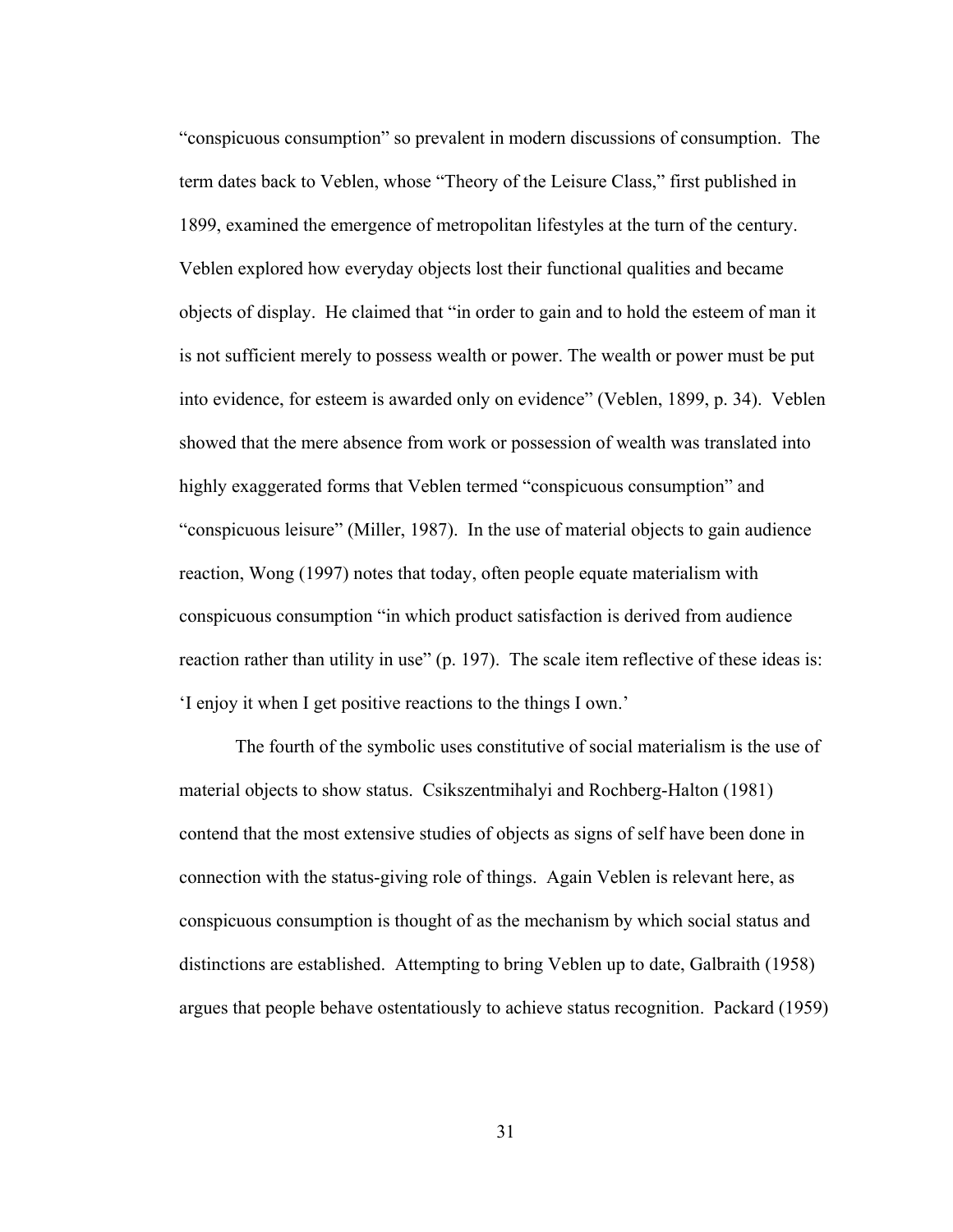has also argued that individuals consume products to demonstrate a superior level of status both to themselves and to their friends. Because material objects can be used as a demonstration of status and what one's subjective position in life is, it is posited that a fifth symbolic use constitutive of social materialism is the use of material objects to evaluate one's standard of living. As such, the next measurement item in the social materialism scale is 'I do not buy things to show people that I am better than someone else' (reverse-coded).

The next of the symbolic uses constitutive of social materialism is the use of material objects to gain social approval. This is the idea that one will be well-liked if he or she owns the right things. Dittmar (1992) explains that expression and maintenance of identity depend on the appraisals of others and that people form impressions of others form an 'observer' perspective. From this, one might infer that individuals who form impressions of others based on their possessions must also believe that they themselves are also being judged based on their own possessions. These individuals will thus seek social popularity based on the way in which it is believed that others are classifying and judging the material objects they own. The corresponding measurement item is: 'People will like me more if I own the right things.'

The next two of the symbolic uses indicative of social materialism seem contradictory but are in actuality not—the use of material objects to both demonstrate group affiliation and to differentiate oneself or to show distinction. Zinkhan and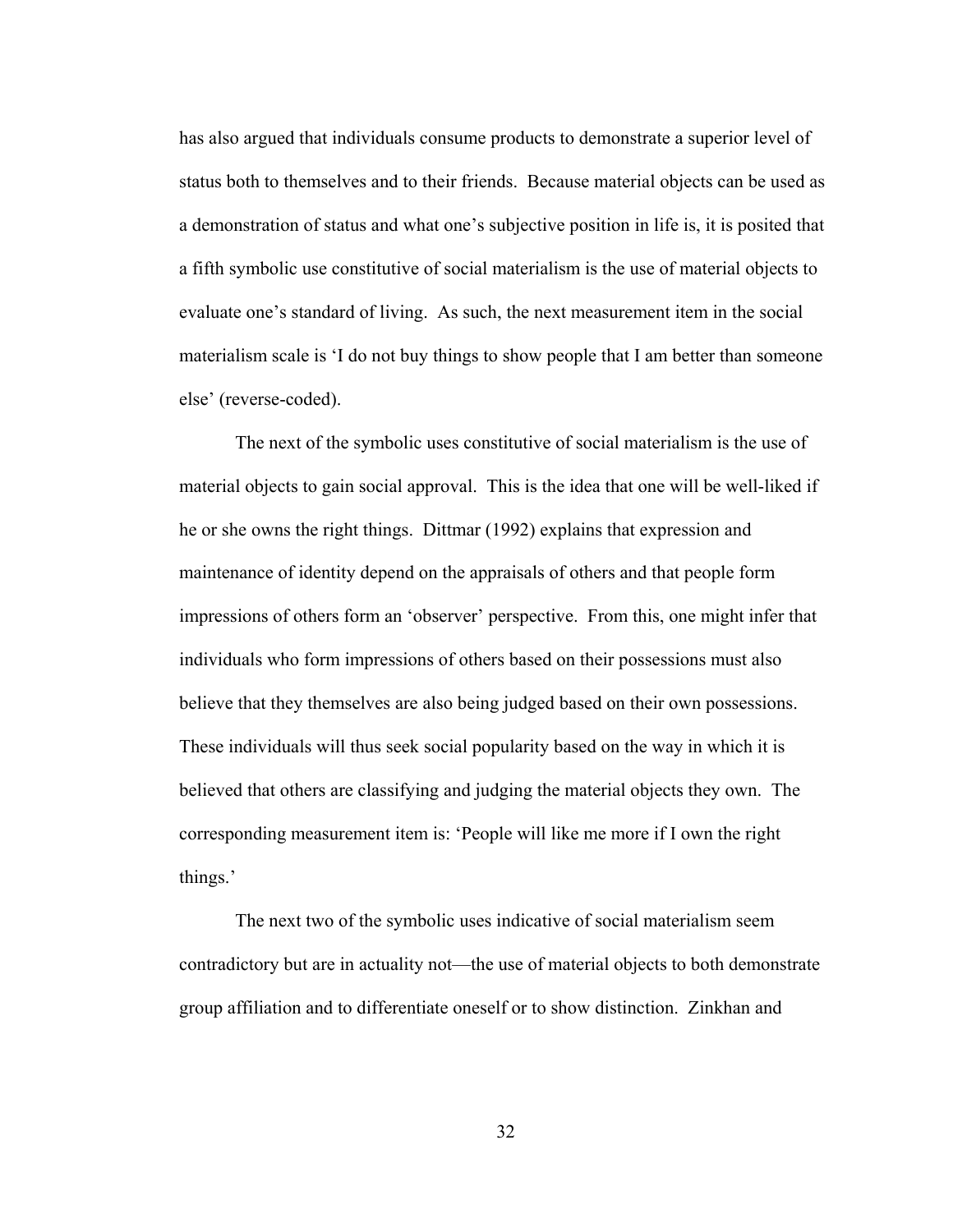Prenshaw (1994) note that products might promote feelings of group affiliation, particularly in the case of brand-name products, and Page (1992) holds that material objects might be used to denote belongingness to a particular group. At the same time, in a society where goods are mass produced, there is the desire to express one's individuality through material objects. For example, Baudrillard (1988) holds that, futilely of course, individuals buy goods solely to be different from others and that the only product image consumers want is one which is perfectly unique. In a somewhat similar vein, Leibenstein (1950) speaks of a "snob effect" in which commodities appear less desirable to consumers because others are buying them. As such, the next two measurement items in the social materialism scale are 'The types of things I purchase connect me to a group,' and 'It is not important for me to have things which are different from what everybody else has' (reverse-coded).

Now that the first dimension of social materialism, the *symbolic use*  dimension, has been explicated, the *consumption style* that constitutes the second dimension of social materialism will be explored.

## *Social Materialism Dimension II: Consumption Style*

We must now differentiate between what *types* of acquisition and uses of material goods indicate materialism, for not all people who use goods to reach desired end-states are materialists. Recall Holt's (1995) definition of materialism: "the *consumption style* that results when consumers perceive that value inheres in consumption objects rather than in experiences or other people" (p. 13, emphasis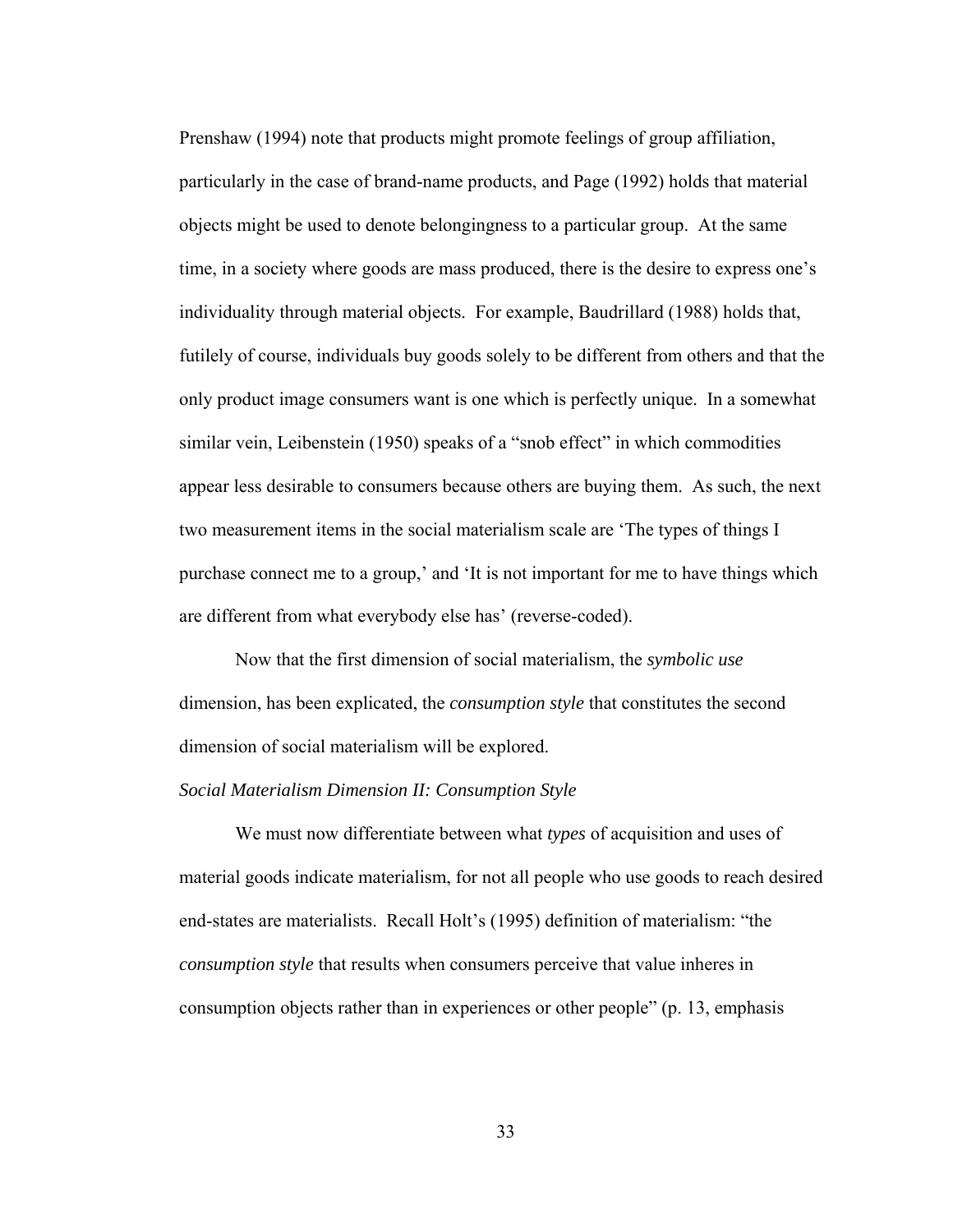added). Now also recall from the means-end chain model (Gutman, 1982) the role of product categories. Gutman (1982) argues that because 'ends' are few and 'means' are many, consumers' group products into categories or classes to reduce complexity of choice, thus creating arrays of products that will be instrumental in helping them achieve desired consequences. Furthermore, the choice of properties to be focused on in creating these categories is influenced by values. The current argument is that the *nature* and *manner* of consumption, collectively referred to here as a *consumption style*, is a second dimension of social materialism. The categories of objects developed below are intended to tap the categories of objects that social materialists seek in order to reach desired end-states. The next section will explicate the *nature* of the type of consumption indicative of social materialism and the *manner* in which this consumption occurs.

## *Nature Subdimension of the Consumption Style Dimension*

Material objects used to fulfill social functions are hypothesized to have qualities that are attractive to the social materialist. The conceptualization of social materialism here posits that there are seven qualities the social materialist seeks in the material objects they acquire and use.

The first of the types of material objects sought-after in social materialism are luxury items. The preference for luxury over just function is not a new theme, but in the consumption literature dates back to even Veblen (1899) who was concerned with the lavish spending of the rich, often on items of great luxury. A second category of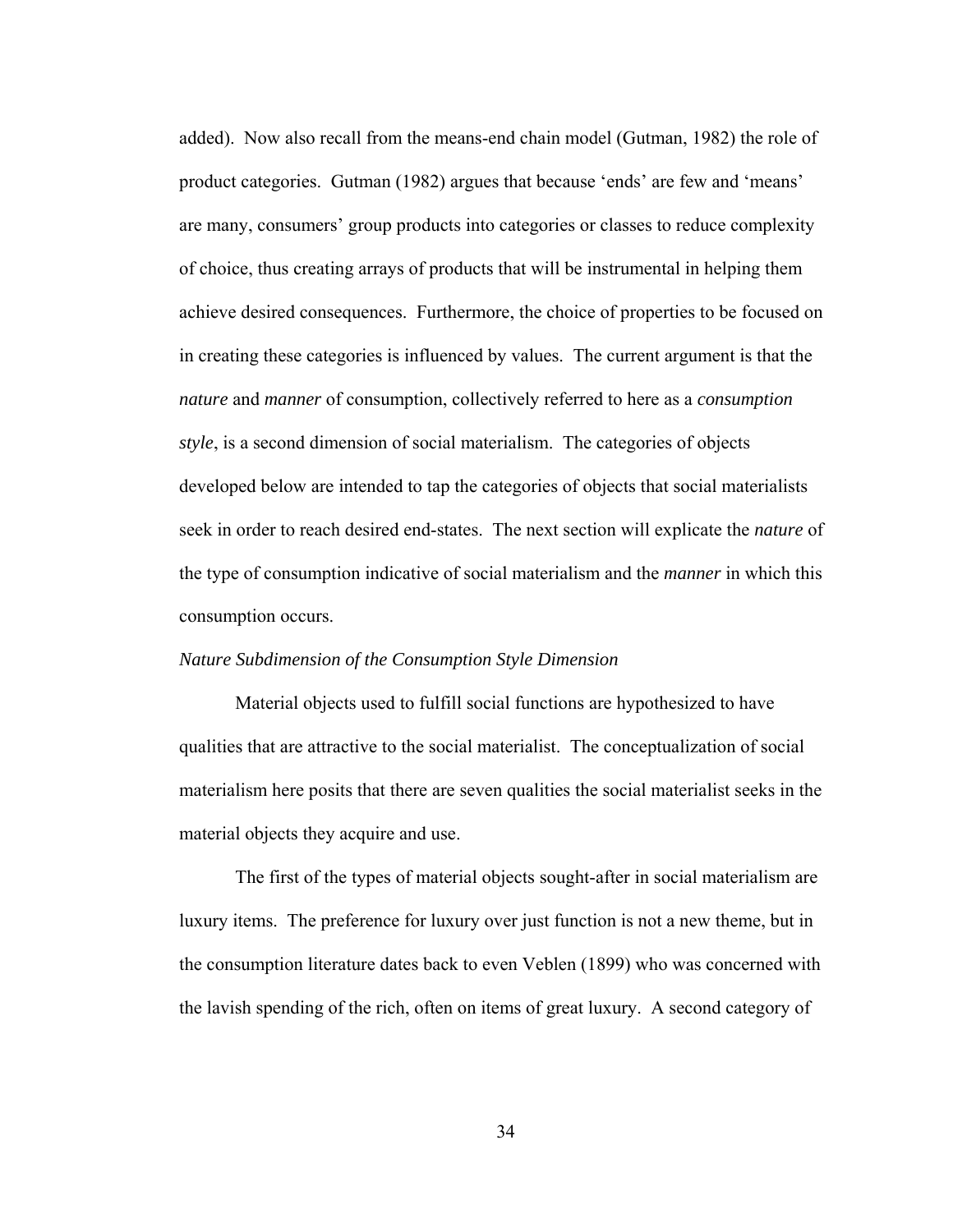related types of material objects sought-after in social materialism would be those items judged to be of high quality, hypothesized to be another category comprising the *nature* subdimension of the social materialist's consumption style. The corresponding social materialism scale items are 'I like a lot of luxury in my life' and 'People recognize that I buy only the best.'

The third of the types of material objects sought-after in social materialism are brand-name objects. As mentioned above, brand names are thought to be important because they allow product inferences and evaluations, and promote feelings of group affiliation (Zinkhan & Prenshaw, 1994). In their study of lay notions of materialism, Fournier and Richins (1991) found that 72 percent of their sample mentioned that a preference for prestigious brand names is a characteristic of a materialistic individual. The scale item reflective of this literature is: 'A nationally advertised brand is usually better than a generic brand.'

Along with preference for brand names, it is also hypothesized that the social materialist has a subjective idea of products that are the "right" type of things to own, a judgment based largely on taste. Bourdieu's (1984) examination of how consumption practices are a manifestation of taste demonstrated that what people like is largely linked to one's cultural capital or class, and that individuals have distinct notions of what material goods are "appropriate" to own and display. As such, the next social materialism scale item is: 'It is not important for me to own the right things' (reverse-coded).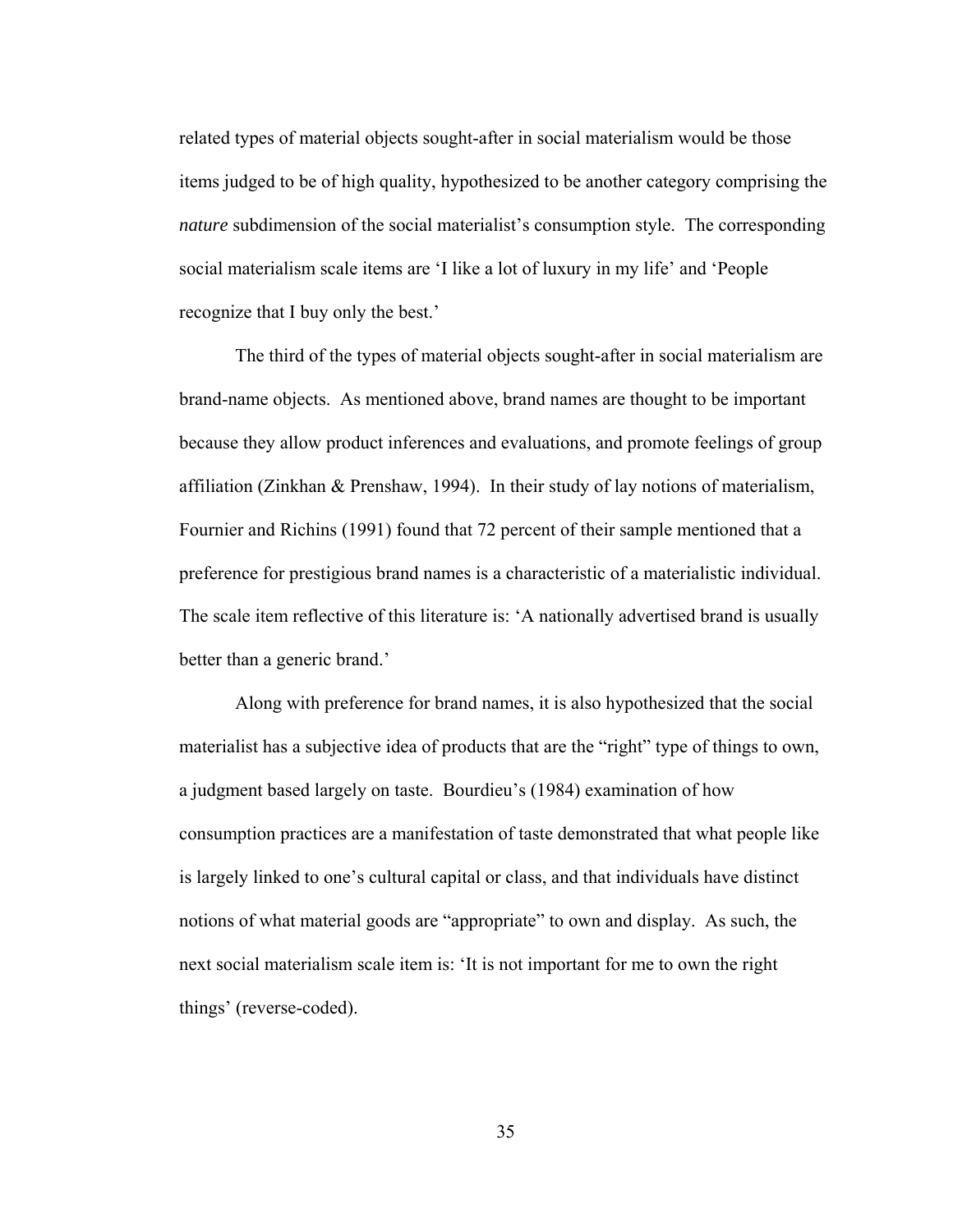Continuing in this vein, an additional type of material objects sought-after in social materialism would be those items judged to be fashionable or in-style. Simmel's (1904/1971) trickle-down theory was formulated precisely to explain changes in fashion. He argued that social groups forever seek to emulate the clothing patterns of the social superiors. It has been argued that Simmel was successful in showing that "acquisitiveness, the seemingly irrational change of fashions . . . and the obsessive interest in style, fashion and trends are all fueled by an underlying competition for social status and prestige" (Gabriel & Lang, 1995, p. 52). The corresponding scale item is 'It is not important for me to be viewed as a trendsetter based on the products I buy'(reverse-coded).

The next of the types of material objects sought-after in social materialism are those objects that are new on the market. It is hypothesized that the social materialist values items that are new and different or innovative. As Fromm (1976) explains, newness is important part of consumption—"one gets tired of the object and is eager to dispose of the old in order to buy the new model. The process from acquisition to transitory having and using, throwing away, and new acquisition constitutes the vicious circle of consumer-buying and today's motto could indeed be: 'New is beautiful!'" (p. 72). In keeping with this idea, the next social materialism scale item is: 'It is not important to me to buy new and different things' (reverse-coded).

The last of the types of material objects hypothesized to be sought-after in social materialism are goods that are thought to go together or complement one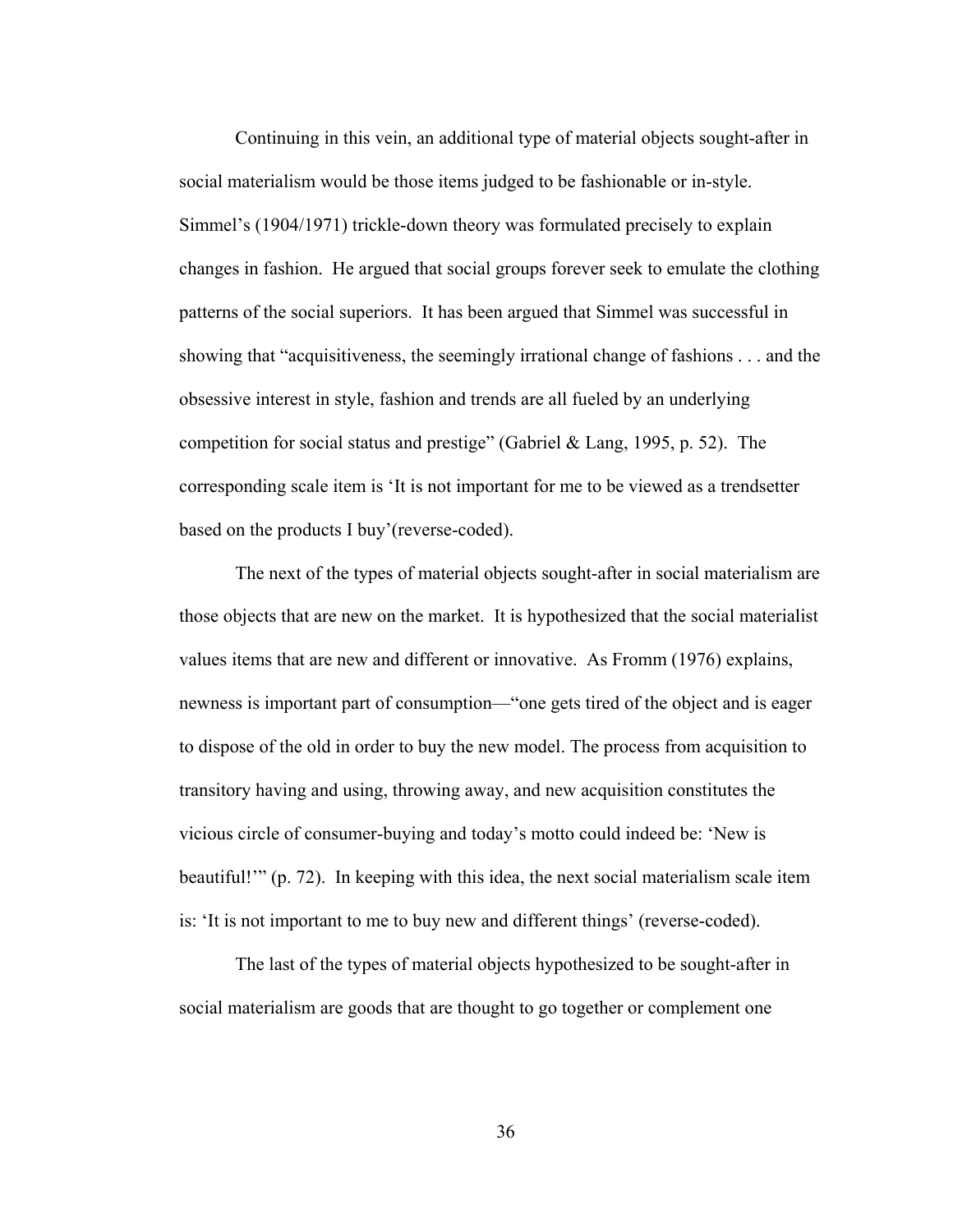another.McCracken (1990) explains this phenomenon, called "Diderot unities," which stems from an essay by the great French thinker, Denis Diderot (1713-84). Diderot's "Regrets on parting with my dressing gown," told the story of how when he was given the gift of a magnificent scarlet robe and discarded his old robe, he became dissatisfied with all other items in his study for failing to live up to the splendor of the new item (Gabriel & Lang, 1995). McCracken (1990) argues that objects do not communicate in isolation but in concert with other objects, and that consumers are often motivated by an urge for consistency and completeness. As such, the last of the nature subdimension scale items is: 'I find that when I buy something nice I often purchase other things that go along with it.'

The type of objects and their attributes, here referred to as the *nature* of objects sought after by the social materialist, is only one of the components of the style of consumption indicative of social materialism. The following section explains how the *manner* in which material objects are acquired and used is a second component of the social materialist style of consumption.

## *Manner Subdimension of the Consumption Style Dimension*

The *manner* subdimension of the social materialist style of consumption focuses on a specific type of acquisition—a way of consuming that is extremely otheroriented. The specific behaviors that constitute the *manner* subdimension are the purchasing of more than one needs, the acquisition of the maximum possible amount, acquisition in a competitive manner, consuming an amount relative to others, striving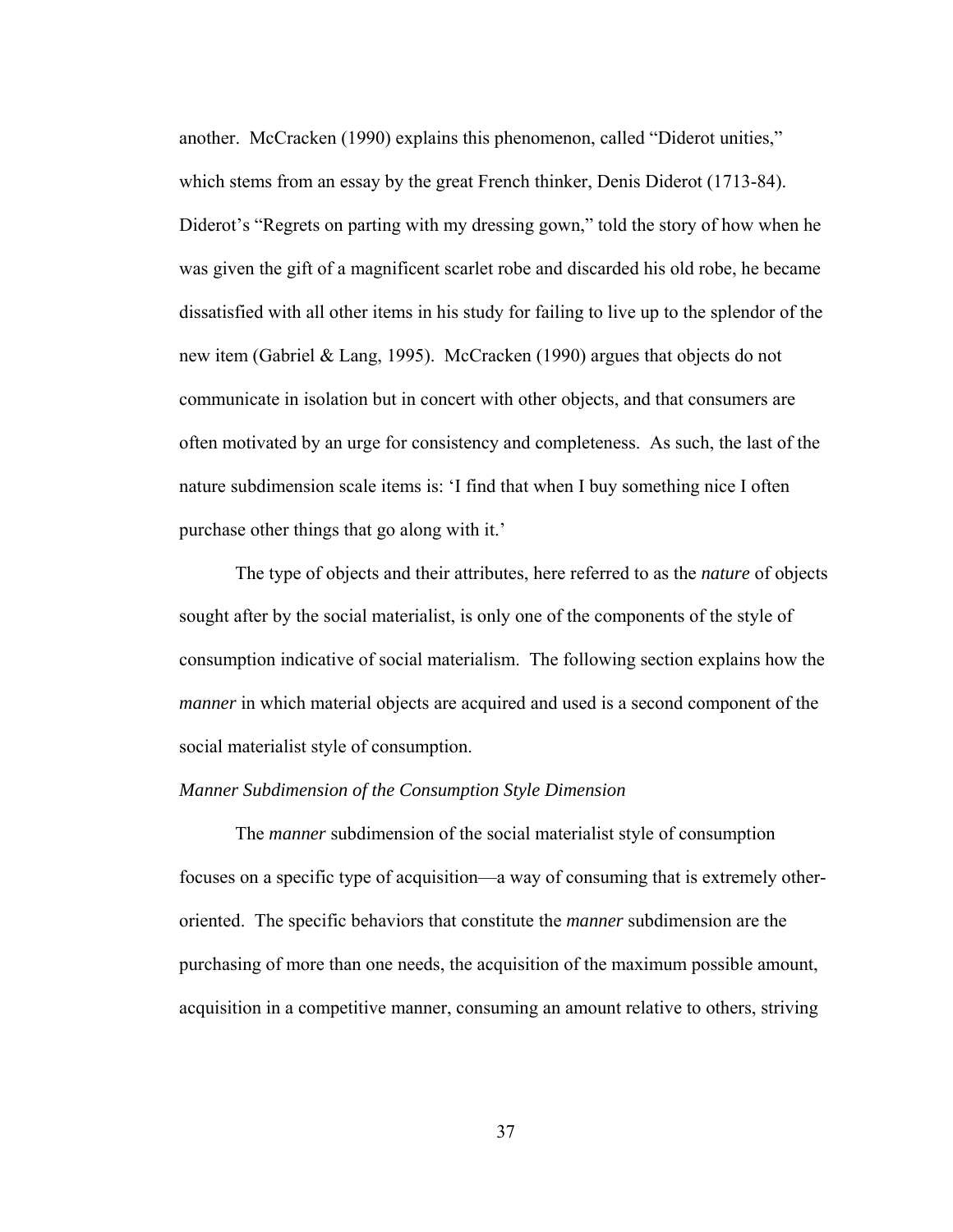to "keep up with the Joneses," and spending more than one's income can comfortably allow for.

It has been argued that spending has a comparative and competitive character (Schor, 1998). Accordingly, it is hypothesized that there is a competitive character to acquisition in social materialism, translated into the scale item 'I view buying things as a competitive act.' Related to this is the idea that consumers seek to "acquire the maximum possible amount—in an unlimited ceaseless manner" (Kassiola, 1990, p. 112). Veblen (1899) writes, "in any community where goods are held in severalty it is necessary, in order to his own peace of mind, that an individual should possess as large a portion of goods as others to whom he is accustomed to class himself; and it is extremely gratifying to possess something more than others" (p. 31). This idea has been translated into the social materialism scale item: 'I take pleasure from owning more objects than others like me.'

From the idea that possessing as much as possible is desirable to the social materialist follows yet another type of acquisition constitutive of social materialism the purchase of goods beyond what one needs to survive. Two conceptually similar but distinct scale items reflective of this idea are included in the social materialism scale: 'I usually buy only the things I need' and 'I try to keep my life simple, as far as possessions are concerned'(both reverse-coded).

Here what Pollay (1986) jocularly calls the "proverbial Joneses" comes into play, for the theme of "keeping up with the Joneses" appears in almost every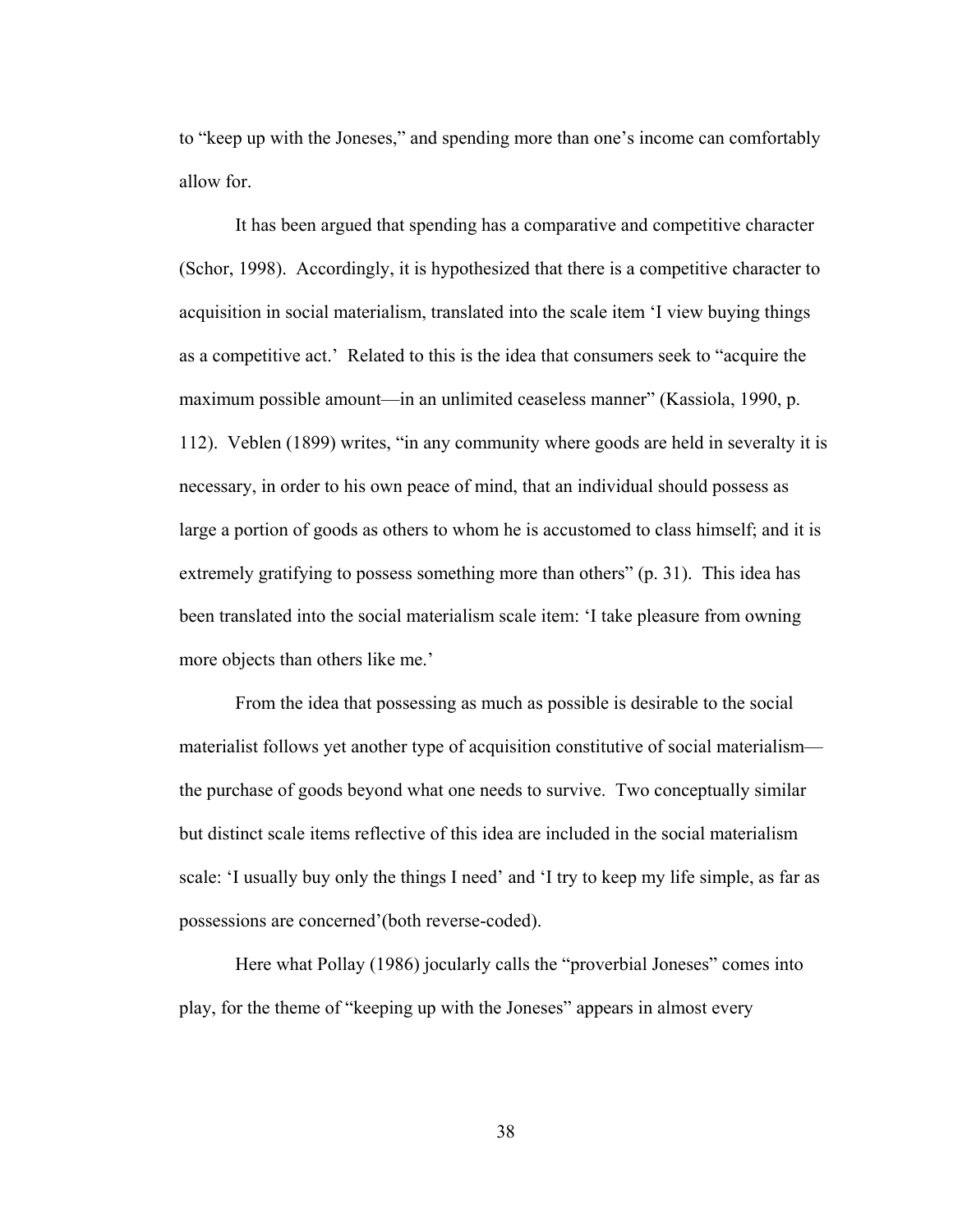discussion of modern consumption. A more theoretical formulation is Duesenberry's (1949) demonstration or bandwagon effect, which holds that when households come into contact with the higher quality goods of reference groups, the impulse to buy them increases. This idea is expressed in the scale item: 'When it comes to owning things, I do not feel pressure to keep up with others like me'(reverse-coded).

When acquiring material objects competitively, one must have in mind some standard of comparison. As in when keeping up with the Joneses, the consumption style indicative of social materialism is hypothesized to be largely relative to an individual's reference groups. This applies to the amount and type of products consumed, as Tatzel (2003) writes, "it is not the absolute amount that seems to matter for well-being, but whether the amount is above or below some standard, with the standard based on social comparison, what one thinks one deserves, what one thinks one needs, and the like" (p. 411). Fournier and Richins (1991) argue that the materialistic individual's happiness is relative to what their reference group has; Schor (1998) also claims that people value their consumption relative to others. The scale item developed to reflect the idea that people consume relative to often better-off others is: 'I frequently buy things when I cannot afford them.'

The symbolic ways in which a social materialist uses material objects and the style of consumption discussed above make up the theoretical model of the current study. The model and related constructs will be tested in the hypothesis section that follows.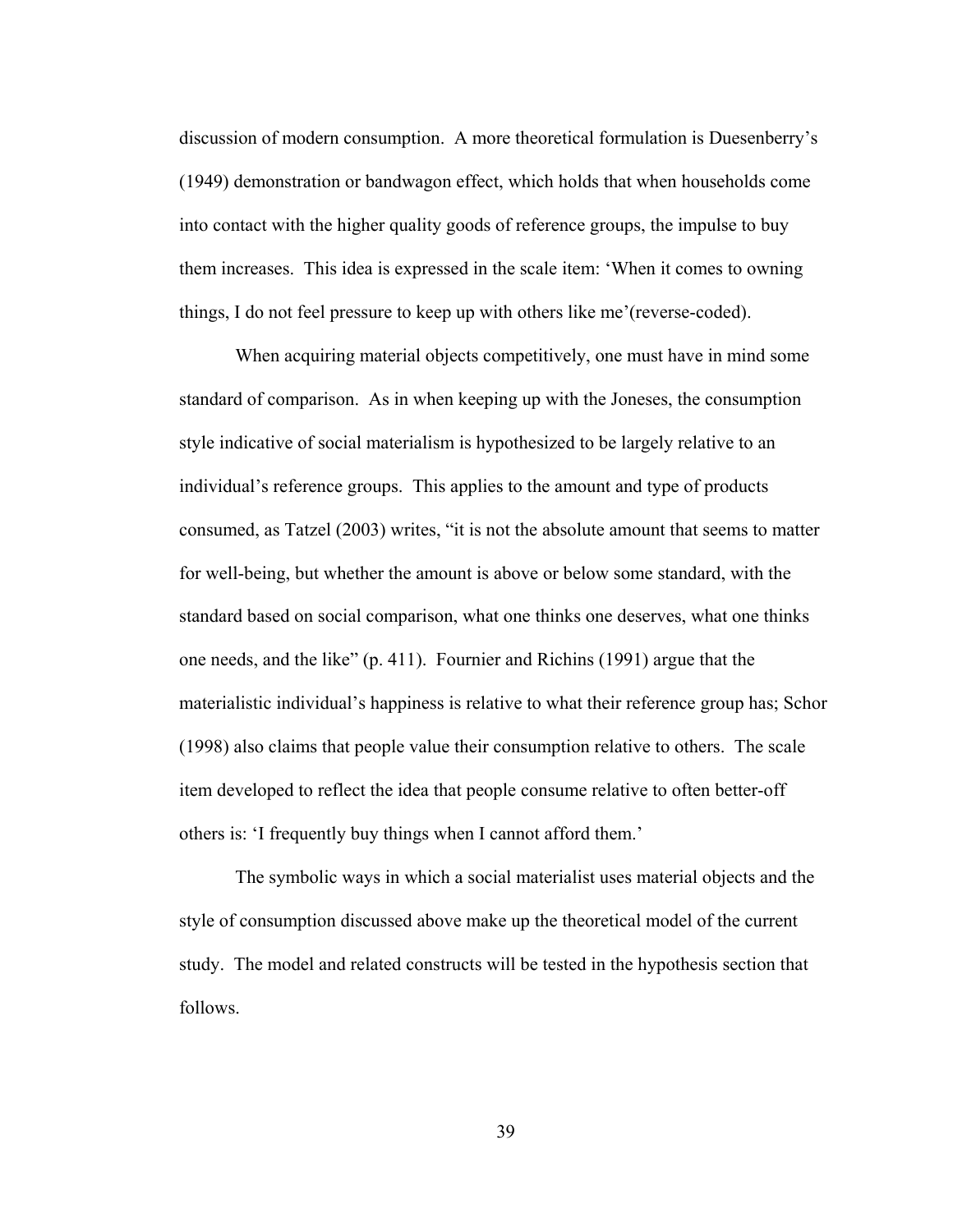# **Hypotheses and Research Questions**

Based on the meaning and theoretical bases of social materialism detailed above, the current study proposes a model comprised of 21 observable variables, 3 lower-order latent constructs, and 2 higher-order latent constructs. Figure 1 on the next page illustrates the hypothesized model.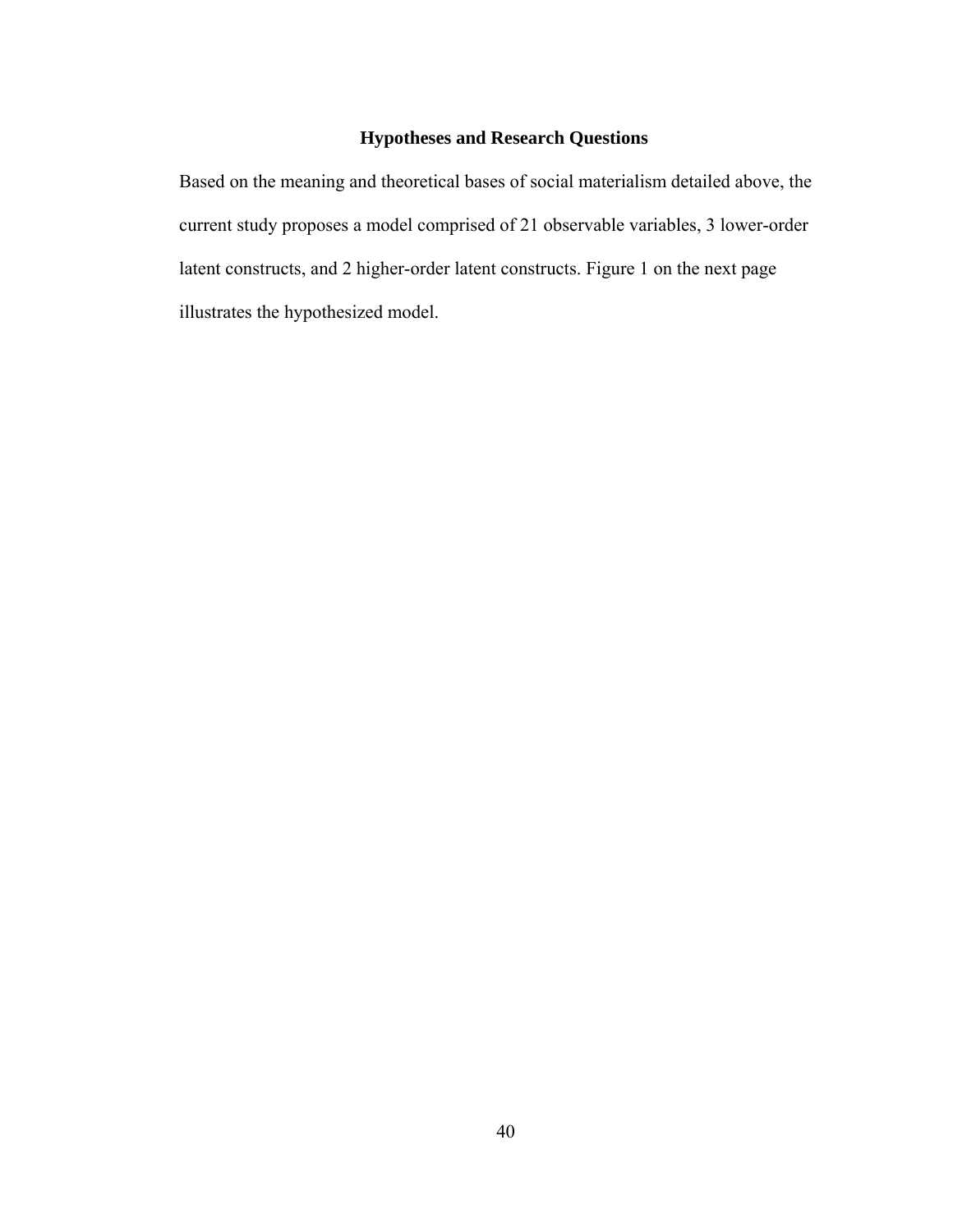

Figure 1. Model of Social Materialism. *Note*. List of observable items in Appendix A.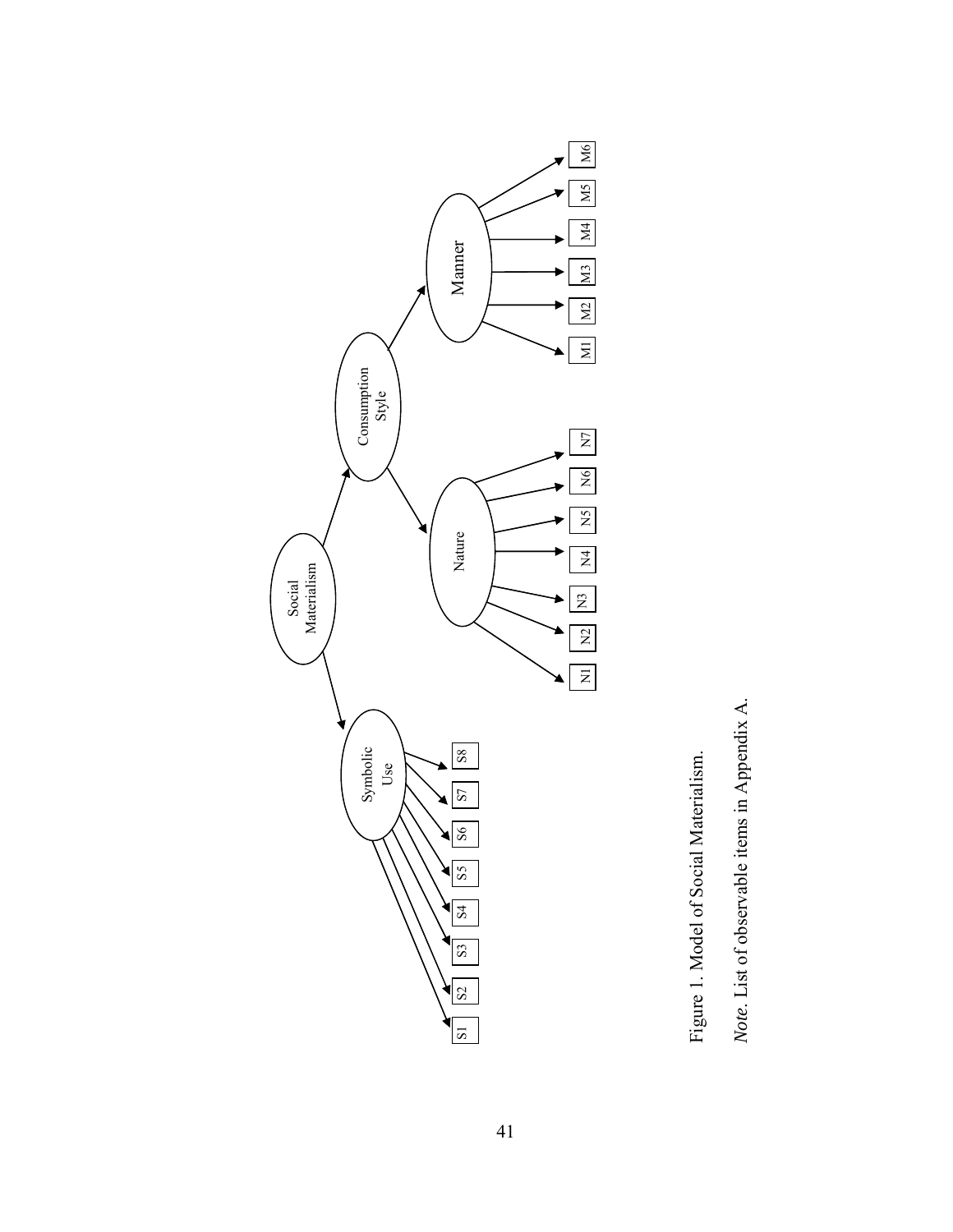It is important to note that each of the 21 observable variables in the hypothesized model are related to the literature reviewed above in the theoretical discussion of the dimensions of social materialism (see Appendix A for scale items). In other words, each of the items measured in the social materialism scale are theoretically grounded, because "the importance of theory in developing measures of latent constructs cannot be overstated" (Netemeyer, Bearden, & Sharma, 2003, p.7). An important part of concept explication is the assessment of whether data matches a posited theoretical definition through empirical analysis (Chaffee, 1991), and the assessment of reliability is essential to the processes of concept explication and scale development in particular (Netemeyer et al., 2003). Thus, the following research questions are offered:

*RQ1*: Does the hypothesized social materialism model fit the data?

*RQ2*: Is the hypothesized social materialism measurement model reliable?

Netemeyer et al. (2003) explain that theory is concerned with not just latent constructs but also with the validity of the measurement of the constructs as well. In order to assess the degree to which the social materialism measure actually measures the latent constructs it is intended to measure, the current study focuses on three types of validity: predictive, convergent, and discriminant validity. As determining validity is also fundamental to the process of concept explication (Chaffee, 1991), the remainder of this chapter focuses on the assessment of the construct validity of social materialism.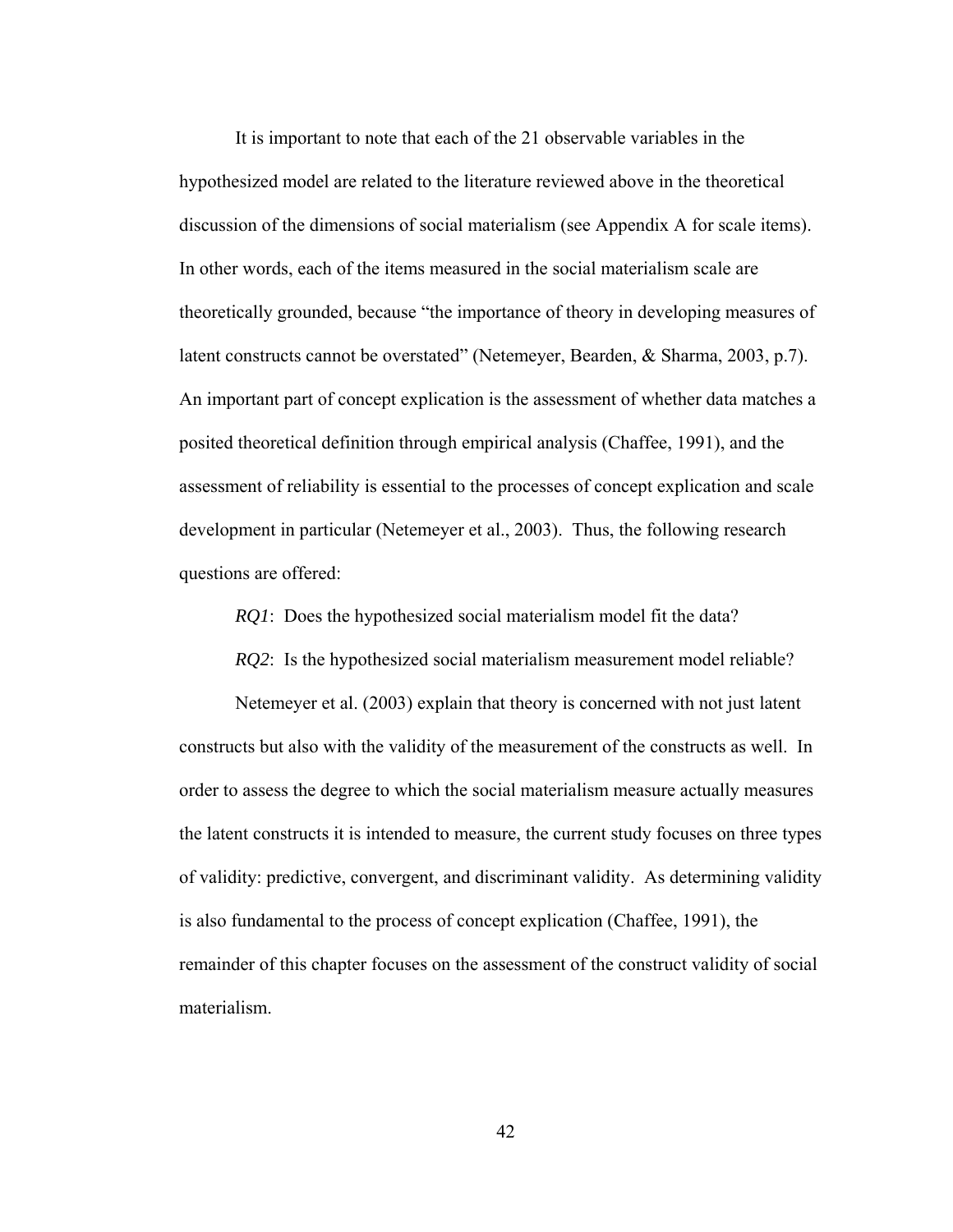## *Construct Validation: Predictive Validity*

Predictive validity concerns the ability of an operationalization of a concept to be able to properly predict an association between that concept and another variable. Of greatest theoretical interest to this particular type of validity are the relationships that exist between social materialism and various forms of media use. This area of the empirical analysis allows for a direct assessment of the major argument being put forward in the proposed study—if a better measure of materialism can be produced, then the relationships between various forms of media consumption and materialism will be enhanced. Correlational analysis was used to address the hypotheses in order to determine whether stronger associations between materialism and television-use were found in the present study relevant to extant research. In the section that follows one hypothesis related to television use, and a second hypothesis related to life satisfaction are offered in an attempt to assess the predictive validity of the social materialism scale.

*Television Use and Social Materialism.* To return to the context of mass communication, many researchers have used found positive relations between media exposure and a number of different operationalizations of either materialism or constructs that might be considered related to or facets of materialism. Burroughs, Shrum, and Rindfleisch (2002) hypothesized that heavy TV viewing leads to materialism, and found in a national survey that higher attention while viewing increases the effect of viewing on materialism.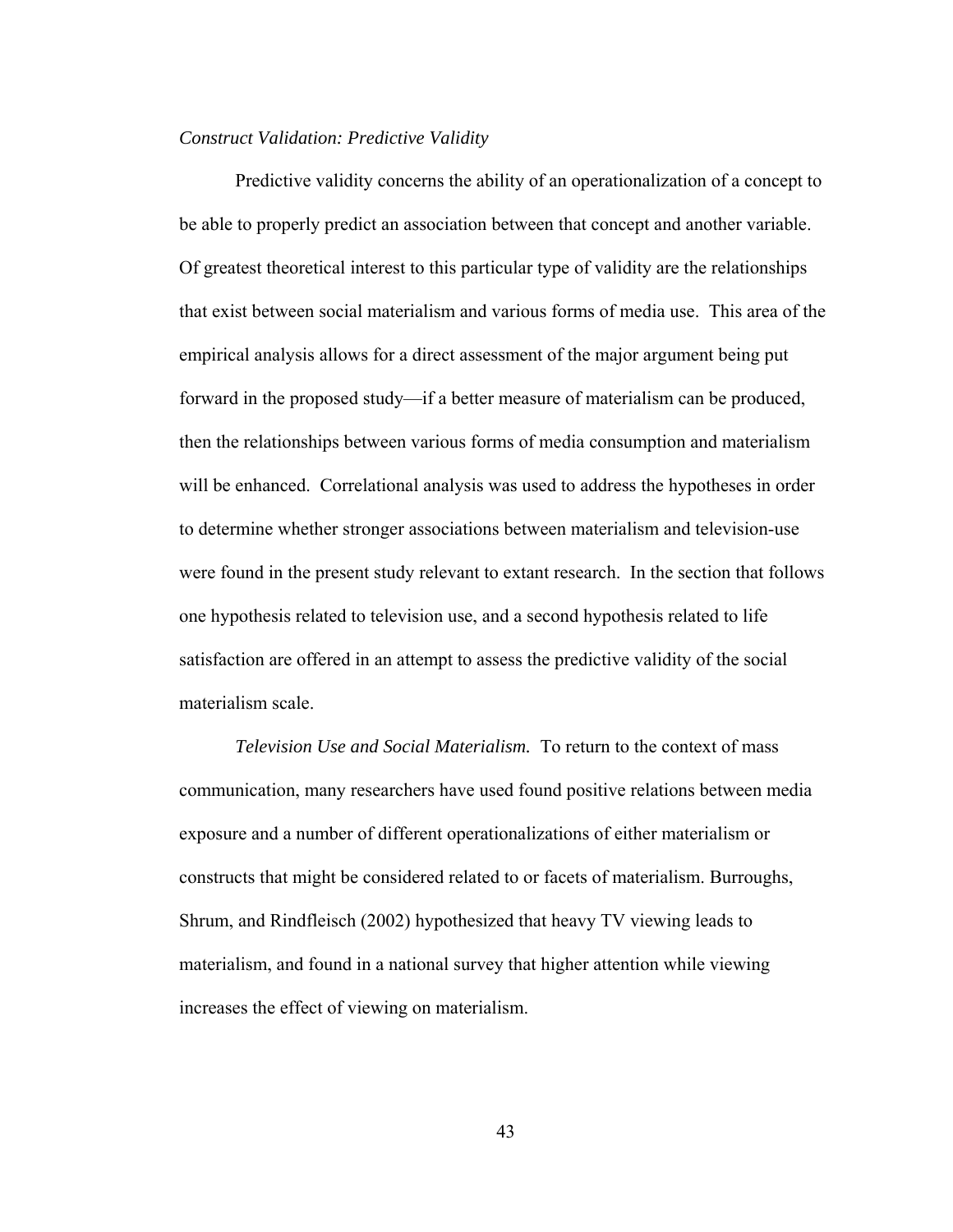Harmon (2001) also argued that exposure to commercial television leads to materialism in heavy viewers. He conducted a secondary analysis of a marketing dataset and General Social Survey data to find that the respondents who regarded having nice things as important and regarded a high income as important tended to be heavier television viewers.

Sirgy et al. (1998) posited that television viewing influences not only materialism but indirectly, dissatisfaction with standard of living and life satisfaction. They found that TV viewership was a predictor of materialism and that evaluation of standard of living was significantly and negatively related to TV viewership.

Some studies have studies have also looked at themes of perceptions of affluence in relation to television viewing (e.g., Fox & Philliber, 1978). Kwak, Zinkhan, and Dominick (2002) used cultivation theory to measure respondents' perceptions of a materialistic society. They found that heavy exposure to TV advertising was found to lead to a high degree of a perceived materialistic society view, claiming that "the audience's psychological perceptions of a materialistic-laden world view derived from heavy exposure to television commercials" (p. 83). O'Guinn and Shrum (1997) found estimates of prevalence of objects related to an affluent lifestyle were positively related to amount of television exposure. Beyond societal affluence, other cultivation studies have explored materialism-related constructs. For example, Carlson (1993) found different types of program viewing were significantly associated with support of capitalist values.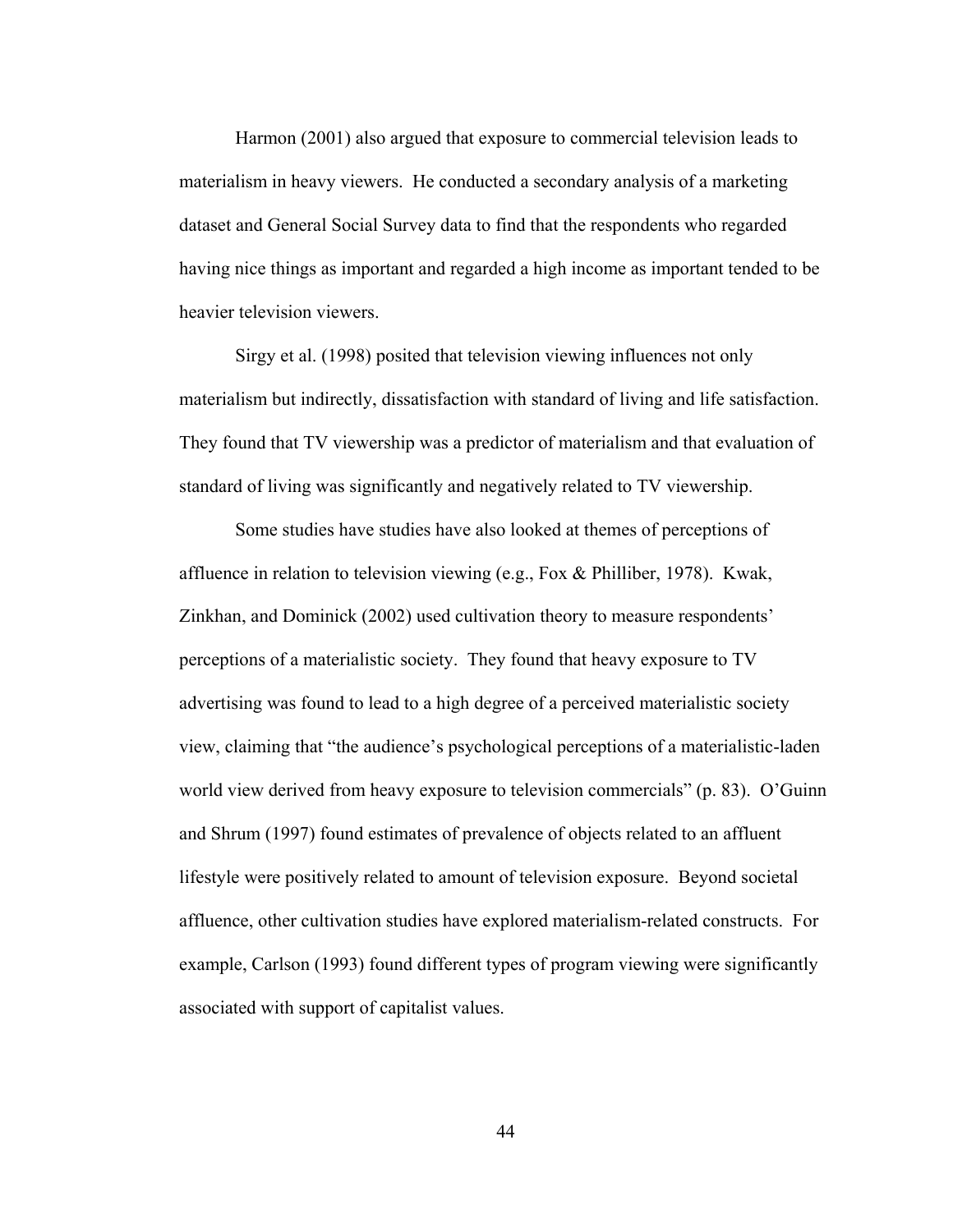Harmon (2001) warned that a complicated interaction of factors might lead to materialistic values and that cultivation may be too simplistic a theory to understand the correlation between media use and materialism. Another approach to materialism research has looked at consumption-related views from a social comparison viewpoint. Richins (1995) used social comparison theory to argue that people engage in frequent comparison with idealized media images, which increases the desire for consumption.

Although not an explicit application of social comparison theory, Schor (1998) argued for the force of media in "comparative consumption." She claims that "television viewing results in an upscaling of desire, and that in turn leads people to buy—quite a bit more than they would if they didn't watch" (p. 82). Schor (1998) names her research the first statistical evidence tying television to spending. In a survey of employees of a large telecommunications company, she found that each additional hour of television watched per week reduced annual saving by \$208, demonstrating that more television respondents watched, the more money they spent.

Another body of research looks at the potential impact of advertising. The research of Richins (1987) found that television exposure was correlated with materialism among consumers who found portrayals of consumers in commercials to be realistic. Yoon (1995) measured attitudes toward advertising in a student and adult sample to find that materialists had a more positive attitude to advertising. Buijzen and Valkenburg (2003) conducted a meta-analysis that focused on the relation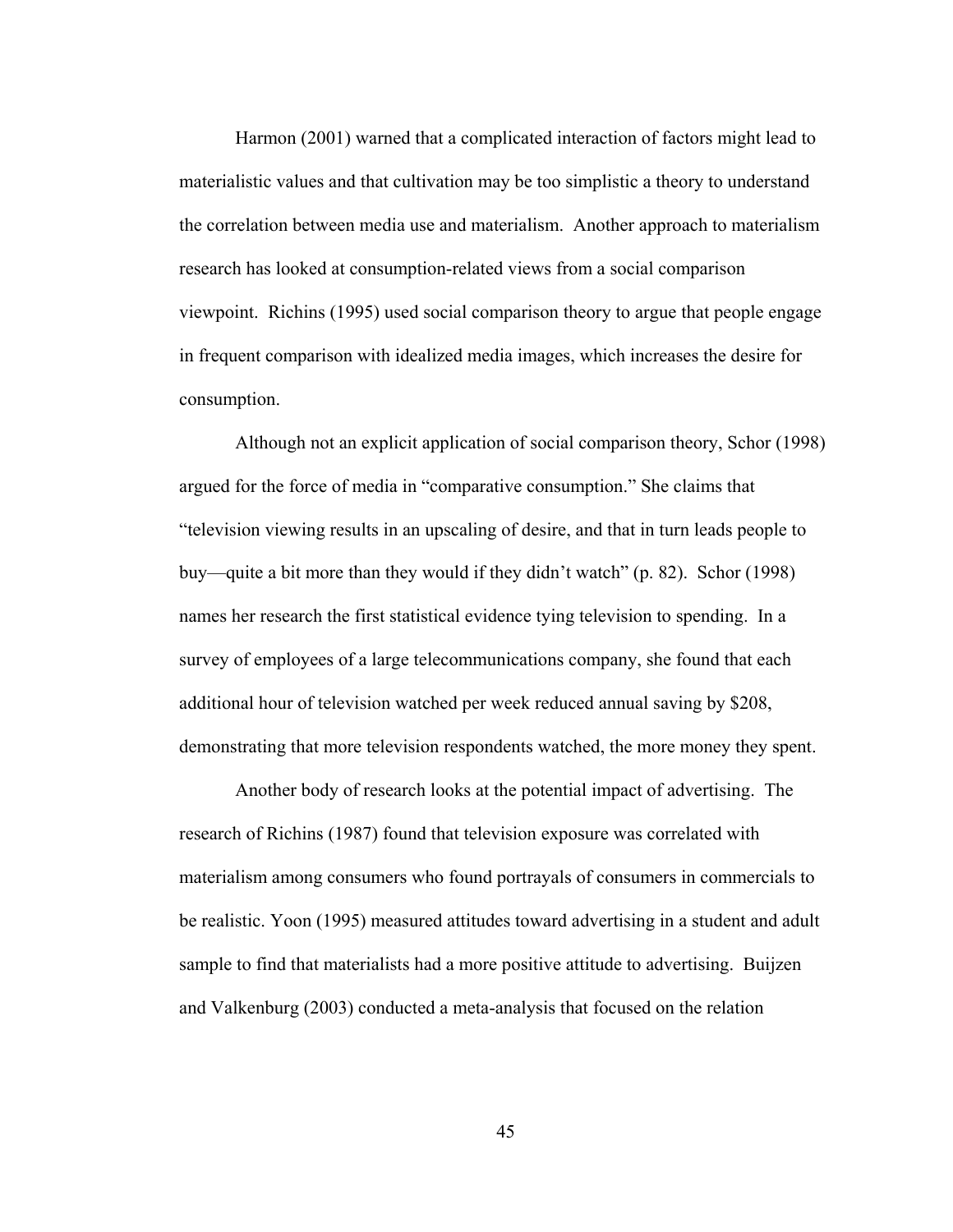between advertising exposure and materialism, finding most studies showed positive relation between advertising and materialism in children.

This relation between advertising and materialism in children is vital for scholars of mass communication, as many claim that media and television in particular serve as agents of consumer socialization. There is a large body of research that claims that television is a source of consumer information (for a review of consumer socialization research, see Roedder-John, 1999). Ward and Wackman (1971) define consumer socialization as the "processes by which adolescents acquire skills and attitudes relating to the consumption of goods and services" (p. 415) and claim that television viewing behavior is one way in which children learn materialistic orientations. Churchill and Moschis (1979) developed a model of consumer socialization in which family, peers, and television are the major influences on consumer learning, finding empirical evidence that materialist values did increase with the amount of television viewing. In another study of adolescent consumer socialization, Moschis and Churchill (1978) used a social learning theory framework and found a significant positive relationship between amount of viewing and social motivations for consumption and materialistic attitudes.

The study of advertising is especially relevant to the study of social materialism, as ads focus on the socially desired consequences of consumption, not just concrete product attributes. Many argue that advertising functions to impart the idea on audiences that products are the way to happiness (e.g., Jhally, 2000; Kubey &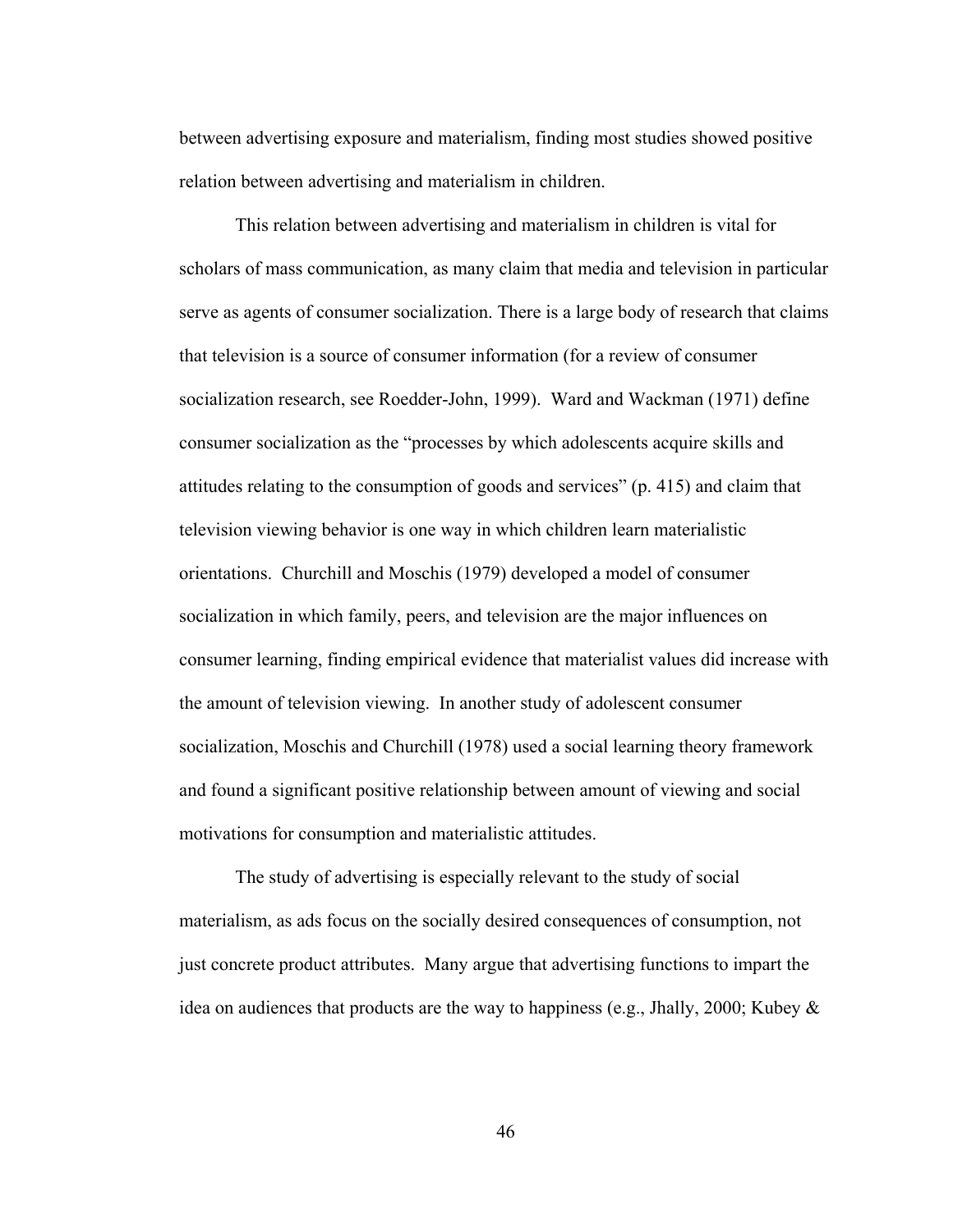Csikszentmihalyi, 1990; Pollay, 1986). Others claim that images are biased to create certain impressions and present a picture of the way we would like to see ourselves (Belk & Pollay, 1985). Pollay (1986) argues that advertising channels our psychological needs and ambitions into consumption behaviors by romanticizing goods. As most of the empirical research reviewed is specifically concerned with the relation between television use and materialism, the current study will focus exclusively on the medium of television. Thus the following hypothesis is offered:

*H1*: Television use is positively related to social materialism.

*Life Satisfaction and Social Materialism*.A number of studies have found negative correlations between materialism and life satisfaction (see Burroughs & Rindfleisch, 2002, for a review). Richins (1995) agues that when individuals use idealized media images as sources of social comparison, the result is dissatisfaction with what one's life ought to be like. Sirgy et al. (1998) also argued that television viewing influences dissatisfaction with standard of living and life satisfaction, finding materialism a negative predictor of life satisfaction. Cole et al. (1992) found both Richins and Dawson's (1992) and Belk's (1984) conceptualizations of materialism to be negatively correlated with life satisfaction and Swinyard, Kau, and Phua (2001) found a significant negative relationship between life satisfaction and Richins' measure. Based on this research, the following hypothesis is offered:

*H2*: Life satisfaction is negatively related to social materialism.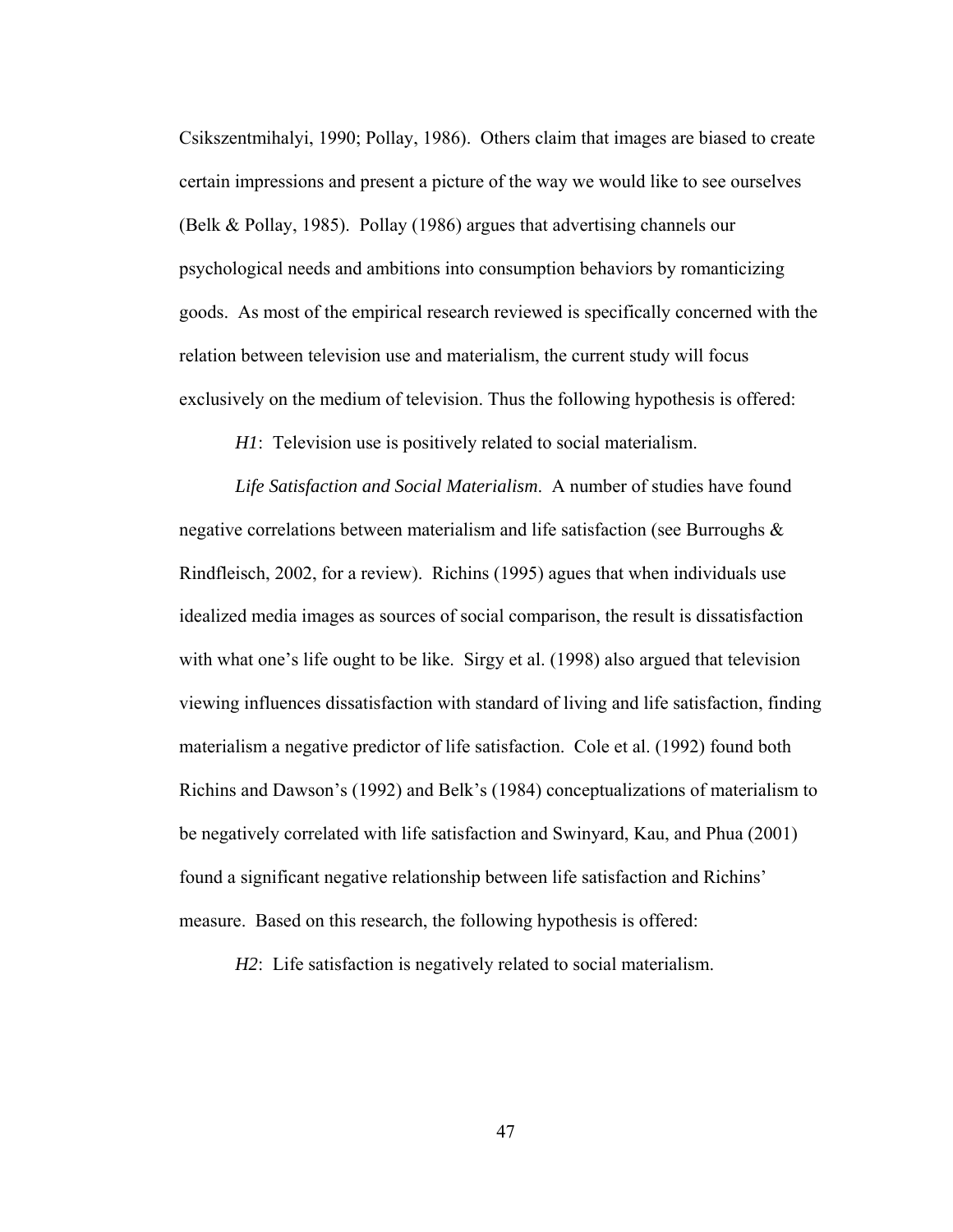The following sections explain convergent and discriminant validity, subcategories of construct validity that will also be assessed.

## *Construct Validation: Convergent Validity*

 A measure is said to have convergent validity if independent measures of the same construct converge or are highly correlated (Netemeyer et al., 2003). Spector (1992) explains that the ability to assess convergent validity is dependent upon the existence of alternative measures of the same construct. Because the conceptualization of social materialism in the current work is being offered for the first time, and because some of the measures from the social materialism scale are redundant with the Richins and Dawson (1992) scale, instead of using the MVS to assess convergent validity, two measures hypothesized to relate strongly with social materialism were measured: individualism-collectivism and money beliefs and behaviors.

*Distinctness/Belonging.* Many have argued that the construct of individualism-collectivism should be closely related to materialism. For example, Wong (1997) argues that individualism-collectivism should be related to materialism because:

first, individualism has been characterized by emotional detachment from ingroups, primacy of personal goals over ingroup goals, competition and individual achievement. These values correspond to the goal of conspicuous consumption, which is the very 'public' nature of luxury consumption as a reflection of one's success and achievement. Second, collectivism has been described by the attributes of family integrity, self definition through social roles, hierarchical social structures, and strong ingroup/outgroup distinctions.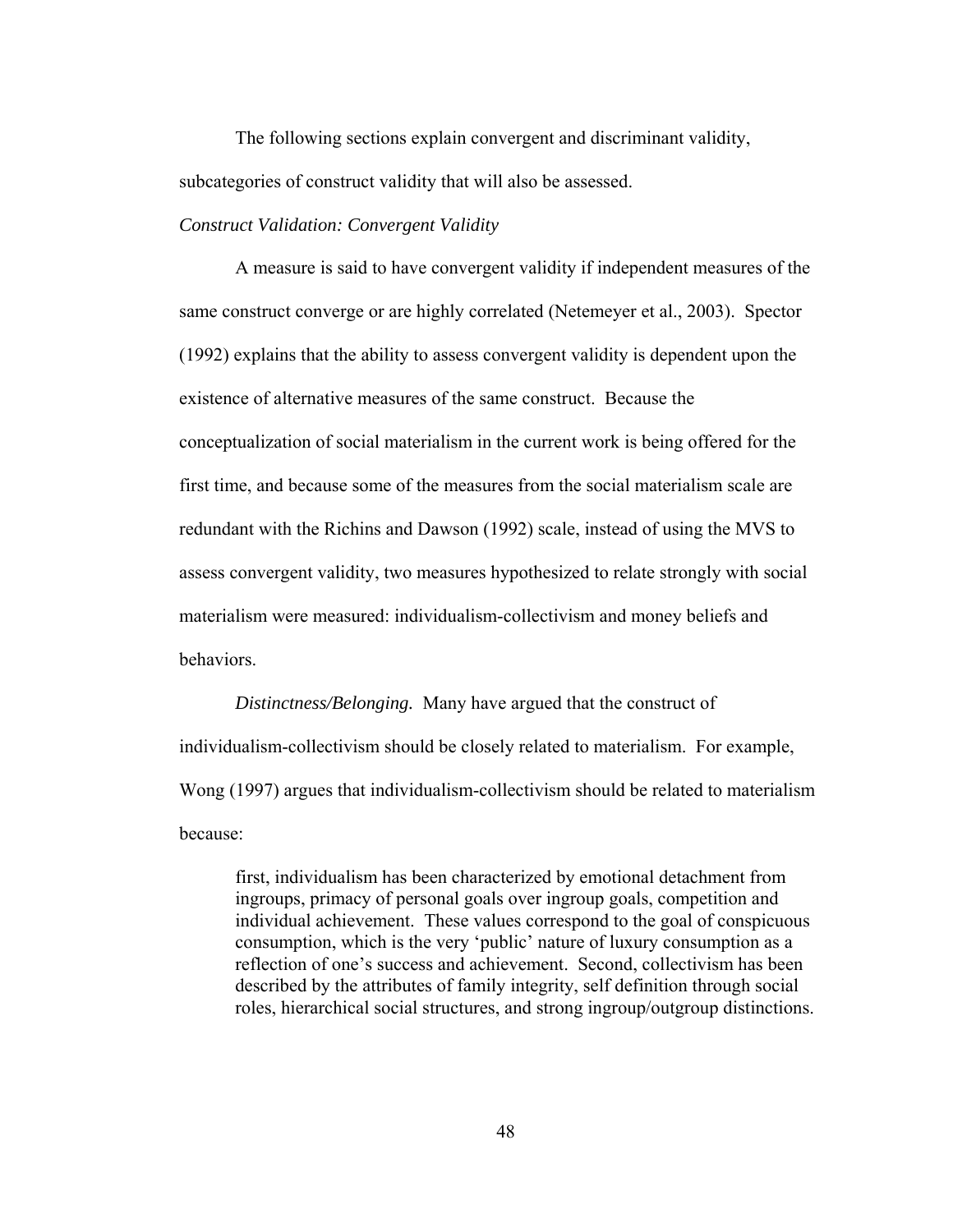In a similar vein, these values could correspond to the primacy of personal relationships over 'things' and physical possessions (p. 199).

Wong (1997) found that levels of individualism had a direct, positive relationship to materialism as conceptualized by both Richins and Dawson (1992) and Belk (1984). Other researchers have used the individualism-collectivism construct in interpreting their results. For instance, Schaefer, Hermans, and Parker (2004) used individualismcollectivism as an explanation as to why Chinese teenagers were found to be less materialistic than American teens. As Mortenson (2005) notes, the concept of individualism-collectivism as a cultural-level variable is being increasing studied alongside the conceptually similar concepts of independent and interdependent selfconstruals. Rather than examining the broad cultural orientation of individualismcollectivism, the current study looks at self-construal, specifically, the need for distinctness/belonging, which measures individualistic- and collectivistic-related beliefs at the individual level (Mortenson, 2005). Ellis and Wittenbaum (2000) note, "individualistic cultures (i.e., from Europe and the United States) that advance individual achievement and responsibility encourage members to view themselves as largely independent from others" (p. 705). As individualism is related to the need for distinction, the following hypothesis is offered:

*H3*: The need for distinction is positively related to social materialism.

*Money Beliefs and Behaviors.* Because attitudes toward money and the spending of money are closely related to consumption, it might be conjectured that money beliefs and behaviors are related to social materialism. Research has shown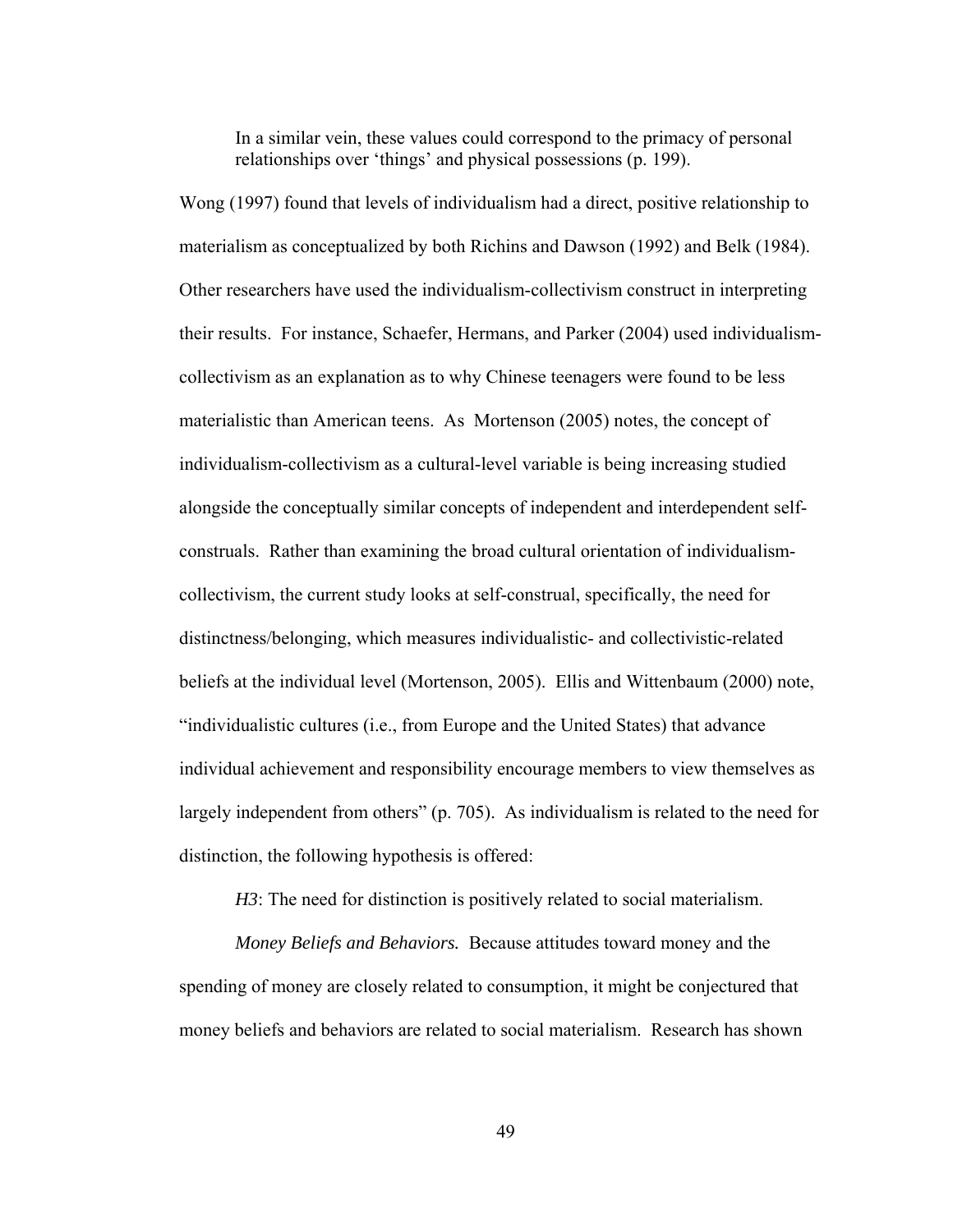materialism as measured by the MVS to be positively related to debt and spending tendencies (Watson, 1998; Watson, 2003), and that children's' scores on the MVS were negatively related to the amount of parents' teaching about how to manage money (Flouri, 1999). Based on such findings, the following hypothesis is offered:

*H4*: Preoccupation with money is positively related to social materialism. *Construct Validation: Discriminant Validity* 

Discriminant validity requires that measures of different constructs relate only modestly with one another (Spector, 1992). Two constructs were measured in order to assess whether they are conceptually distinct from social materialism: right-wing authoritarianism and need for cognition.

*Right-Wing Authoritarianism.* Altemeyer (1981) defines right-wing authoritarianism as the covariation of three attitudinal clusters: authoritarian submission (a high degree of submission to the authorities), authoritarian aggression (a general aggressiveness, directed against various persons, which is perceived to be sanctioned by established authorities), and conventionalism (a high degree of adherence to the social conventions which are perceived to be endorsed by society). In the interest of assessing discriminant validity, the following research question is offered:

*RQ3*: Is right-wing authoritarianism related to social materialism?

*Need for Cognition.* Need for cognition is defined as "an individual's tendency to engage in and enjoy effortful cognitive endeavors" (Cacioppo et al.,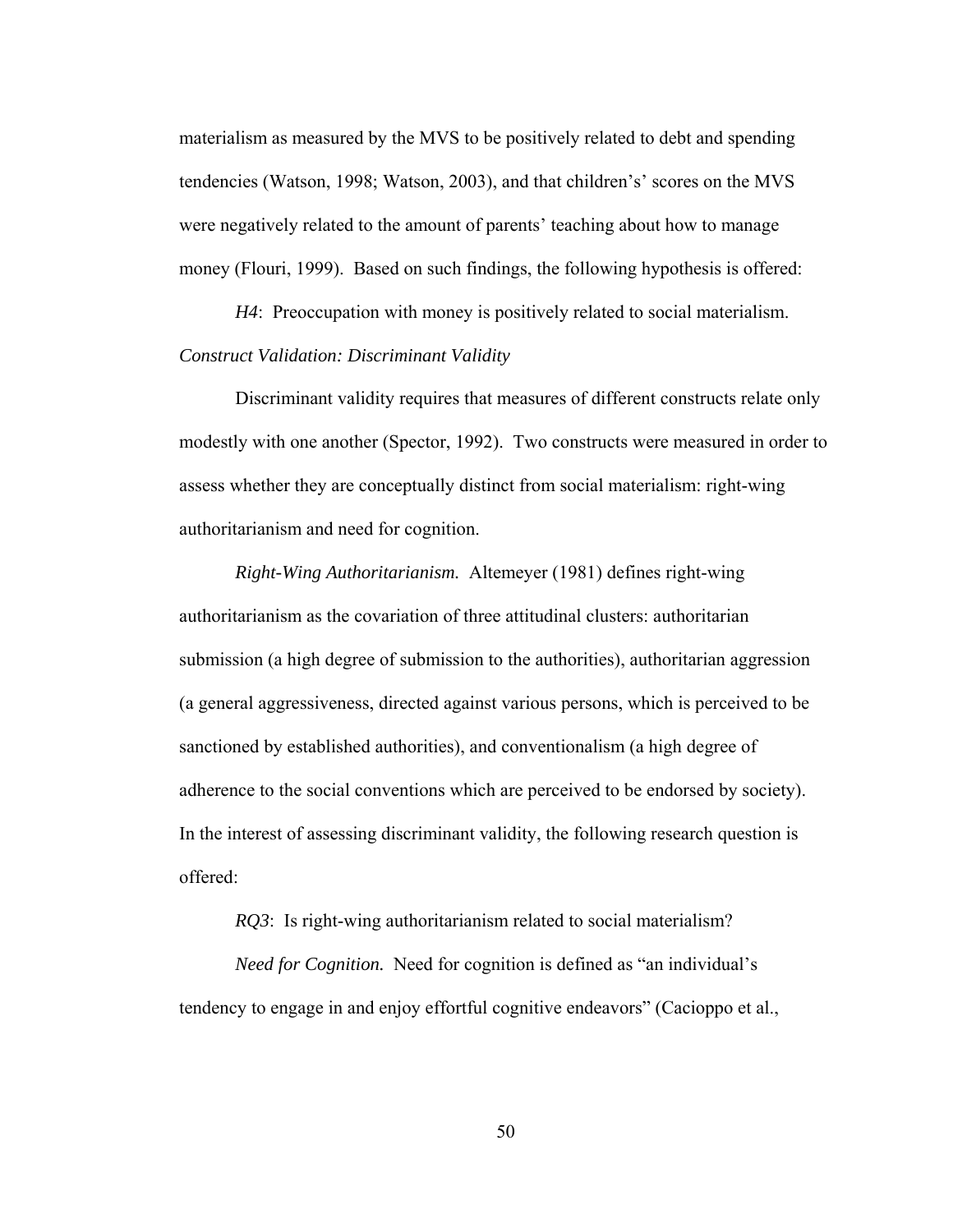1996). One study has addressed the relation between need for cognition and materialism, but used need for cognition as a substitute for respondents' elaboration while viewing television.

Some need for cognition studies have assessed constructs tangentially related to materialism. For example, Miller, Omens, and Delvadia (1991) found variations in need for cognition negatively related to scores on the self-monitoring subscale of an attention to social comparison cues scale. Berzonsky and Sullivan (1992) found need for cognition negatively related to the tendency to value factors such as attractiveness and popularity in one's identity. In order to assess the degree to which social materialism might be distinct from need for cognition, the following hypothesis is offered:

 *RQ4*: Is need for cognition related to social materialism?

The next chapter describes the methods used to address these hypotheses and research questions.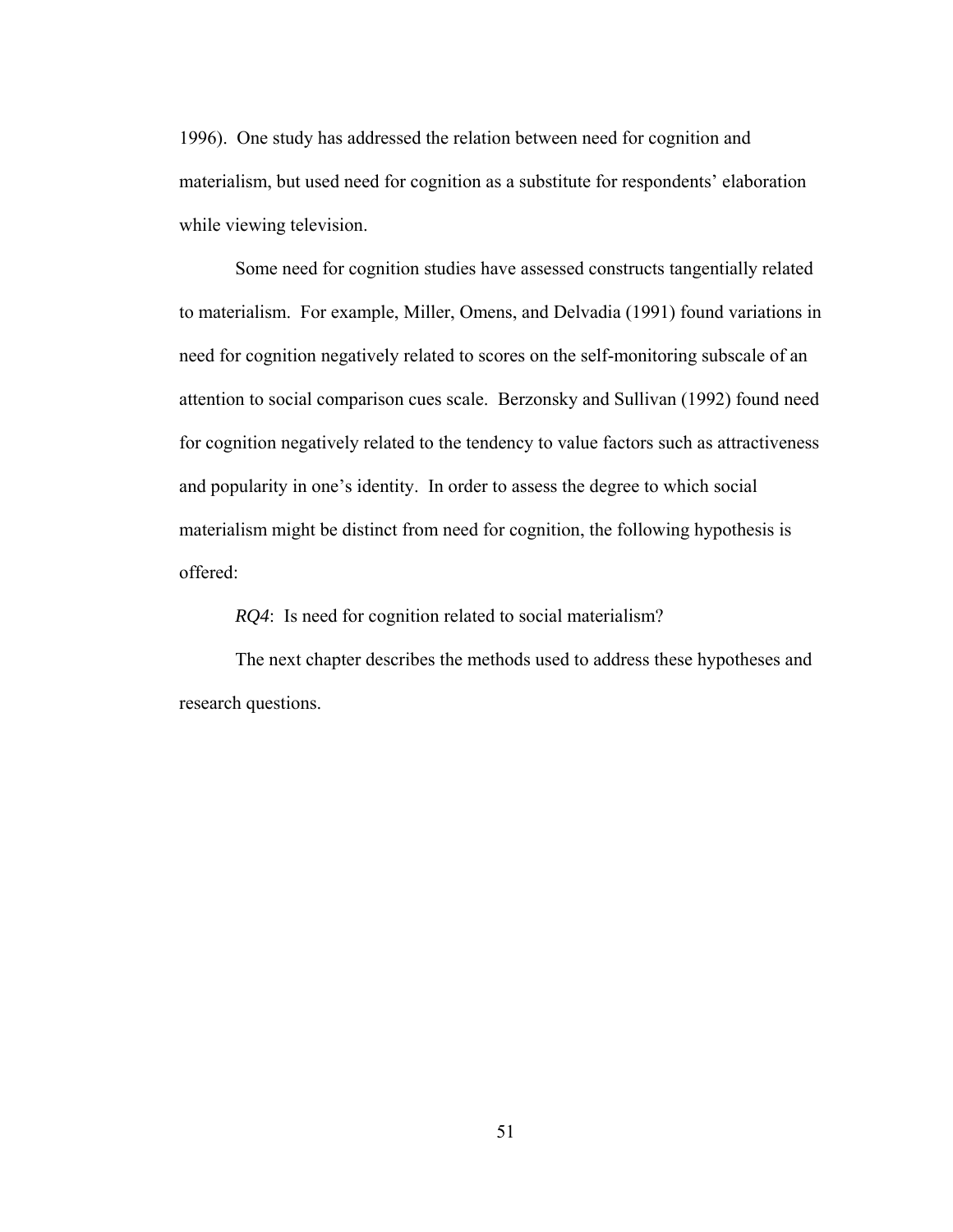# **Chapter 2**

## **METHOD**

## *Procedures*

The empirical analysis portion of the study proceeded in two stages. In both Study 1 and Study 2, a questionnaire was filled out by students recruited from undergraduate communication courses at the University of Delaware in the spring semester of 2006. About half of the participants received extra credit for their participation and the other half received course credit. The gender breakdown for the sample was  $68\%$  female and  $32\%$  male. In Study 1, subjects ( $N = 288$ ) completed a survey through the software package, SurveyMonkey, which consisted solely of the multi-dimensional operationalization for social materialism produced from the meaning analysis portion of the concept explication.

 The empirical analyses for Study 1 began with a within-item analysis of the normality of each of the 21 observable items, including means, standard deviations, and skewness and kurtosis estimates. The second set of analyses was an assessment of zero-order correlations from item to item, which allowed for an initial basic assessment of relationships between the variables. Analysis then proceeded to the multivariate stage, where exploratory factor analysis (EFA) was used to determine whether the hypothesized factor structure was evident in the data. In the EFA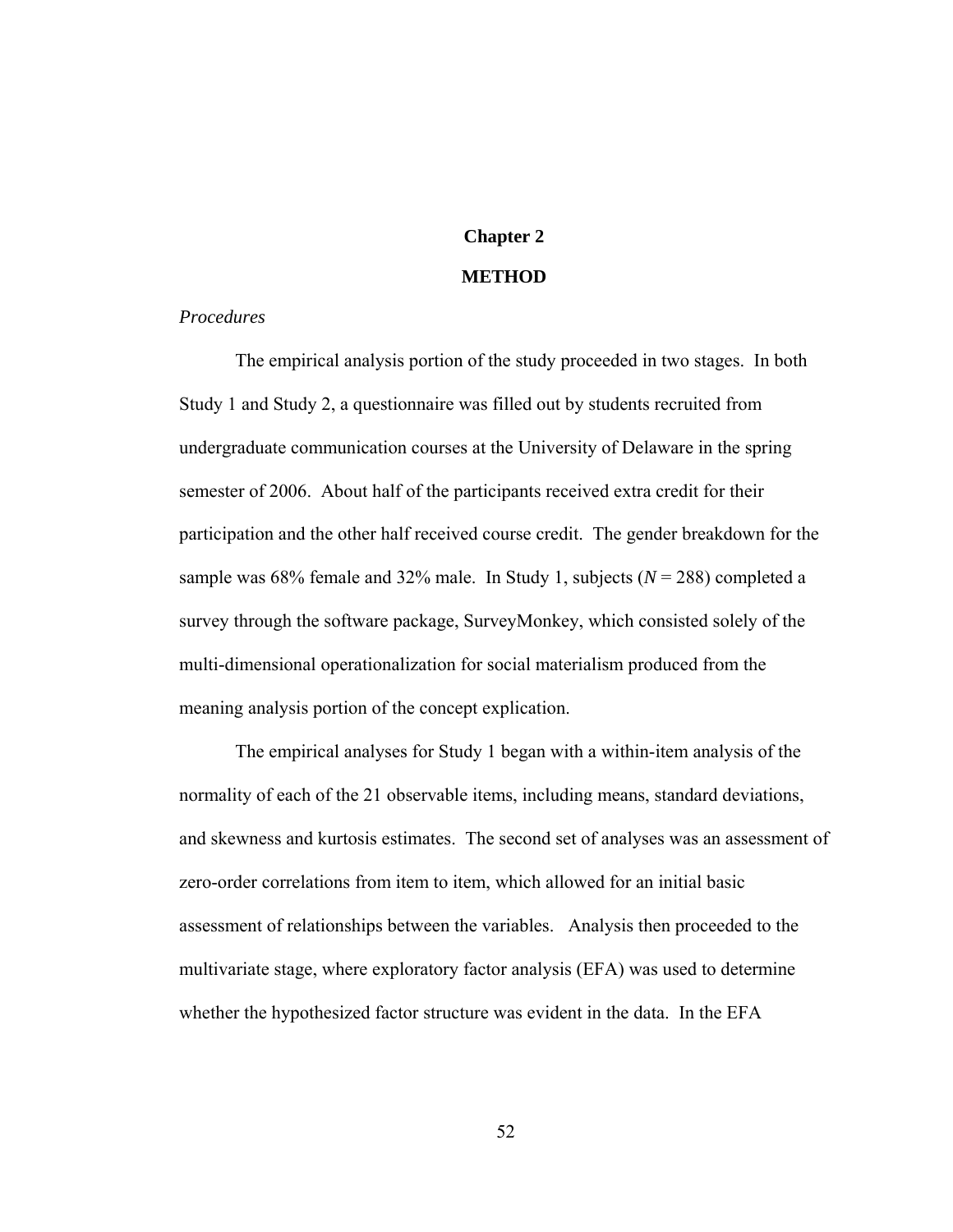analyses, the loadings for both the pattern and structure matrices were examined, as the pattern matrix allows for assessment of the internal loadings of an item on a particular factor and the structure matrix gives a better sense of the crossloadings for each item. In the final set of analyses for Study 1, Cronbach's alpha was used to assess the reliability of the three dimensions of social materialism and the broader social materialism scale.

Insights from the empirical data analysis from Study 1 were then employed to allow for a refinement of the operationalization of materialism. The refined operationalization, which consisted of the addition of nine new items, was employed in Study 2. Study 2 involved the creation, distribution, and analysis of a second crosssectional survey through SurveyMonkey. The second survey was completed by the same sample of undergraduates who completed the Study 1 questionnaire  $(N = 265)$ . Data collection for Study 2 occurred approximately three months after the collection of Study 1 data. The Study 2 questionnaire consisted of the refined materialism measures as well as the other variables discussed above in order to allow for the testing of the validity of the social materialism scale.

The analyses for Study 2 began with the same analyses as those performed in Study 1. First, a within-item analysis of the normality of each item was conducted, followed by assessment of zero-order correlations. Several EFAs were then run, with particular attention paid to the items which had low loadings in either the pattern or structure matrices. The items which had performed poorly in the EFAs (i.e., loaded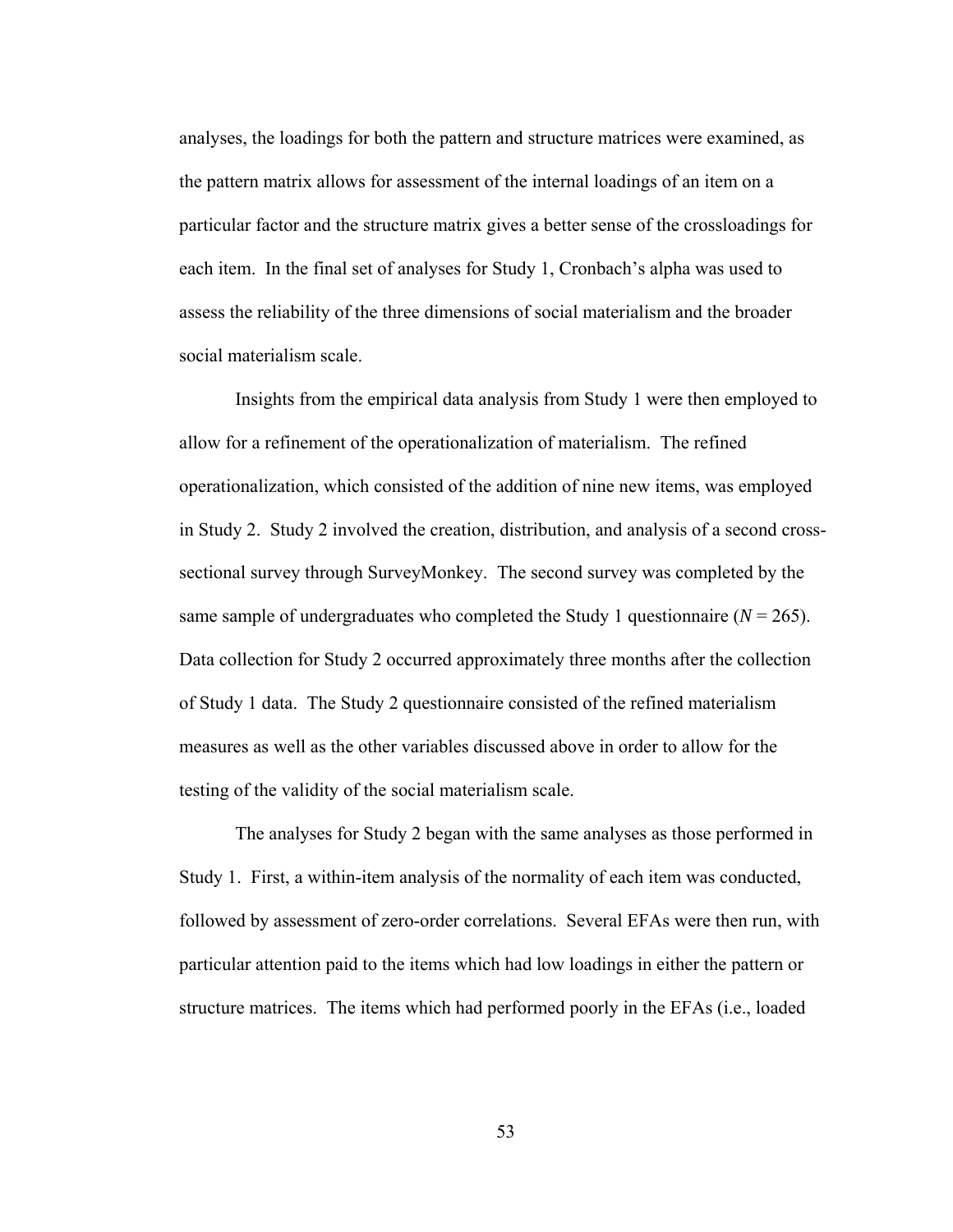low on a factor and/or crossloaded on multiple factors) were discarded. Next, SEMbased confirmatory factor analysis (CFA) was used to assess the dimensionality of the various dimensions and the broader social materialism measure. The CFA s allowed for an assessment of whether the theoretical model fit the data, when an examination of fit indices revealed that the originally hypothesized model did not fit the data, the items that performed poorly in the CFAs were discarded. The model was respecified to arrive at a final social materialism measurement model.

Because the Study 2 measure was similar in operationalization to the Study 1 measure (i.e., there was minimal refinement of the measure across phases), test-retest reliability was assessed. Cronbach's alpha was used to assess the reliability of the three dimensions and the final social materialism scale. The last set of analyses was a series of correlational analyses, which were used to assess the predictive, convergent, and discriminant validity of the scale.

#### *Measures*

*Social Materialism*.Based on the concept explication of social materialism, a 21-item scale was created to measure the constructs related to social materialism (see Appendix A for scale items). Judgments were made on 7-point scales ranging from 1 = *strongly disagree* to 7 = *strongly agree*.

*Distinctness/Belonging.* As it has been argued that Hofsteade's (1980) individualism and collectivism measures, usually applied at the individual level and aggregated for measurement at the cultural level, is conceptually similar to scales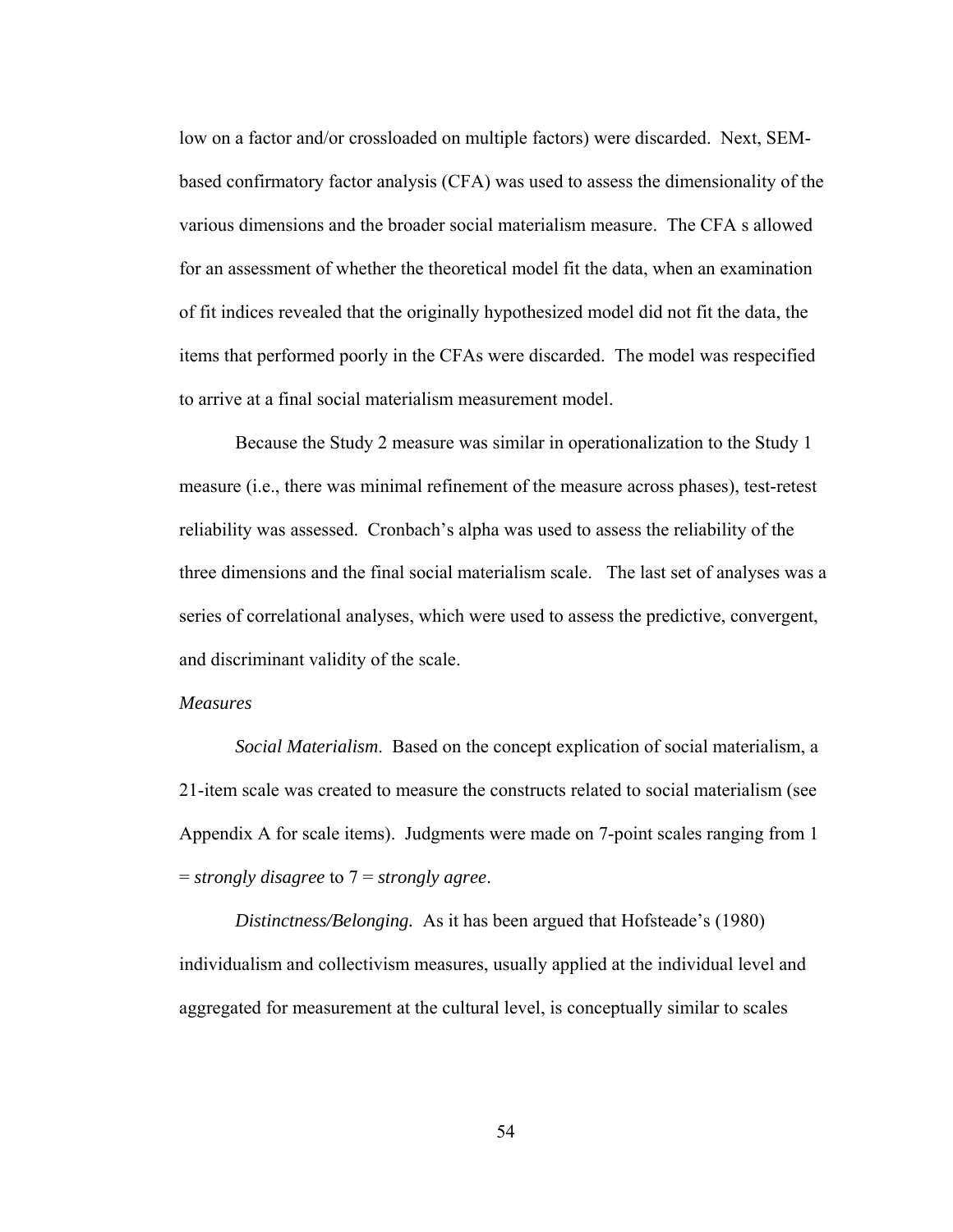measuring the need for distinctness/belonging, Mortenson et al.'s (2006) 24-item distinctness/belonging scale was employed. Judgments were made on 7-point scales ranging from 1 = *strongly disagree* to 7 = *strongly agree*.

*Money Beliefs and Behaviors.* The Furnham Money Beliefs and Behaviors Scale (MBBS, 1984) is a scale created to assess the meanings that money holds for different people. Christopher, Marek, and Carroll (2004) found that the 47-item MBBS scale factored into six distinct dimensions. Only those items measuring obsession with money and the need to spend to convey status to other people were used in the current study, a total of 18 items. Judgments were made on 7-point scales ranging from 1 = *strongly disagree* to 7 = *strongly agree*.

*Life Satisfaction.* Andrews and Withey's (1976) Delighted-Terrible (D-T) life satisfaction measure has been used in several studies related to materialism (e.g., Cole et al., 1992; Swinyard, Kau, & Phua, 2001; Sirgy et al., 1998). The D-T scale is a 6 item scale that was used to assess respondents' satisfaction with life as a whole, amount of fun, income or standard of living, and relationships with friends. Judgments were made on 7-point scales ranging from 1 = *delighted* to 7 =*terrible*.

*Right-Wing Authoritarianism.* Research has documented the reliability and validity of the 24-item Right-Wing Authoritarianism scale (RWA, Altemeyer, 1981). Because the RWA was developed decades ago, a modified 23-item version (Webster, 2004) with updated language was employed in the current study. Judgments were made on 7-point scales ranging from 1 = *strongly disagree* to 7 = *strongly agree*.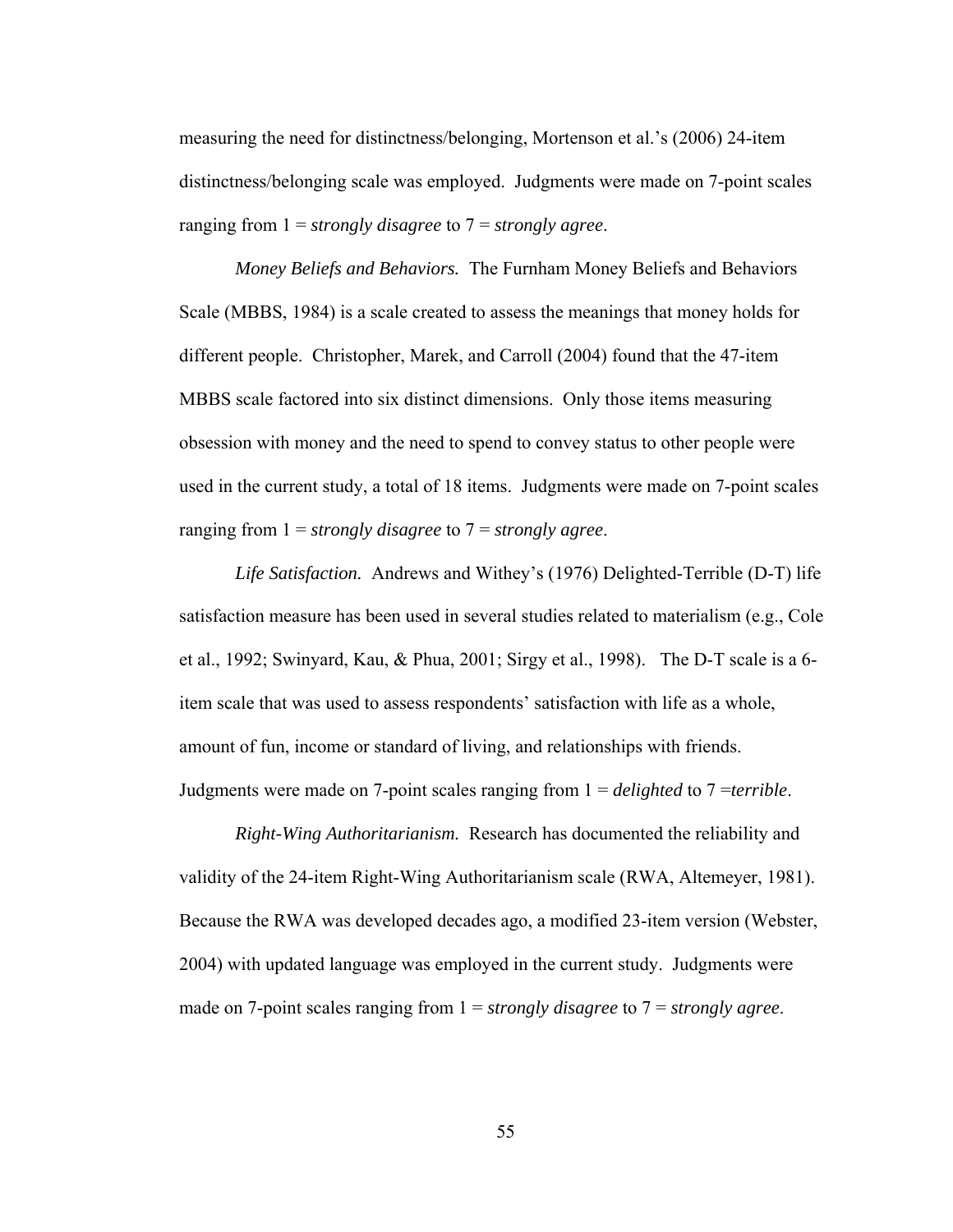*Need for Cognition.* The scaled down, 18-item short form of the Need for Cognition scale (NCS, Cacioppio, Petty, & Kao, 1984), has been found to possess the same factor structure and internal consistency as the original 34-item scale and as such was used in the current study, with judgments made on 7-point scale ranging from  $1 =$ *strongly disagree* to 7 = *strongly agree*.

*Television Use.* As it has been argued that the best measure of media use is one that takes into account both attention and exposure (Chaffee & Schleuder, 1986), respondents were asked how many days a week they watch 10 genres of television programming (drama, sports, sitcoms, news, game shows, reality-based programs, talk shows, soap operas, news magazine shows, *The Daily Show*;  $0 = never$ ,  $1 = rarely$ ,  $7 =$ *all the time*) and how much attention they paid to the television programming  $(0 = no$ *attention*, 1 = *little attention*, 7 = *very close attention*), along with a general measure of average number of hours of television viewed per day (0 = *less than one hour* to 5 = *5 or more hours)*. From responses to both types of television-use measures an exposure-attention index was formed.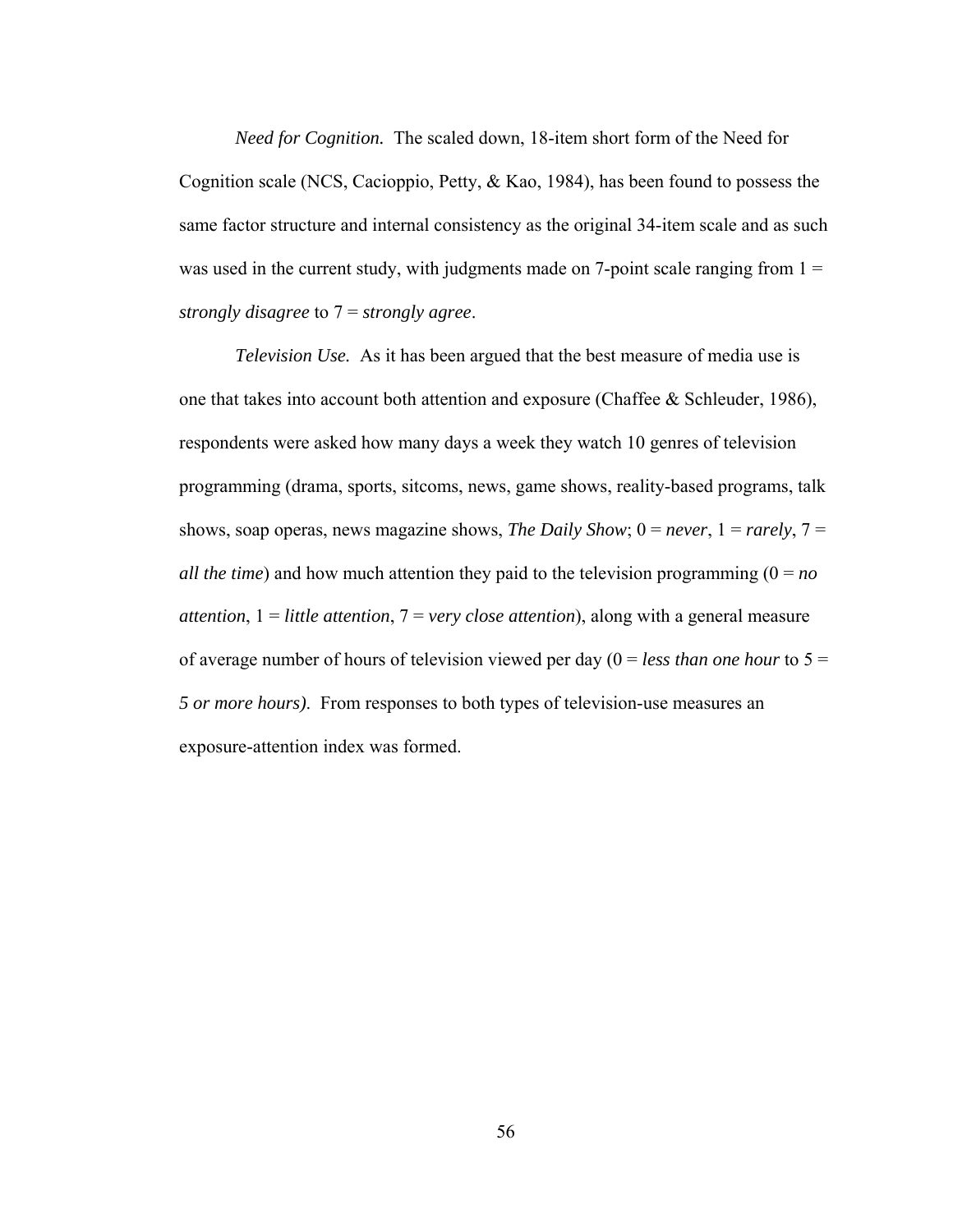## **Chapter 3**

#### **RESULTS**

## **Study 1: Initial Data Collection**

#### *Preliminary Analyses*

Frequency analysis examined the distribution of responses across the rating scale for each of the 21 social materialism items. For each variable, the entire range of the seven-point Likert scale was used (i.e., 1-7). Descriptive statistics are reported in Table 1 (Appendix B contains a list of abbreviated item labels and their corresponding measurement items). Means ranged from a low of  $M = 2.41$  to a high of *M =* 5.68, indicating a good amount of variance in the portion of the scale used. Examination of individual item distributions did not indicate any marked deviations from normality, with the exception of the item 'I enjoy it when I get positive reactions to the things I own,'  $(M = 5.68, SD = .910)$ . In addition, only one item ('There are certain people I would like to trade places with because of what they own') had a kurtosis value above  $+ 1$ , all other items had acceptable skewness and kurtosis estimates.

#### *Zero-Order Correlations*

Correlations between the items within the three first-order factors, the secondorder factor, and the third-order factor were assessed and are reported in Table 2. Among the seven items in the *Nature* subdimension, all items were found to be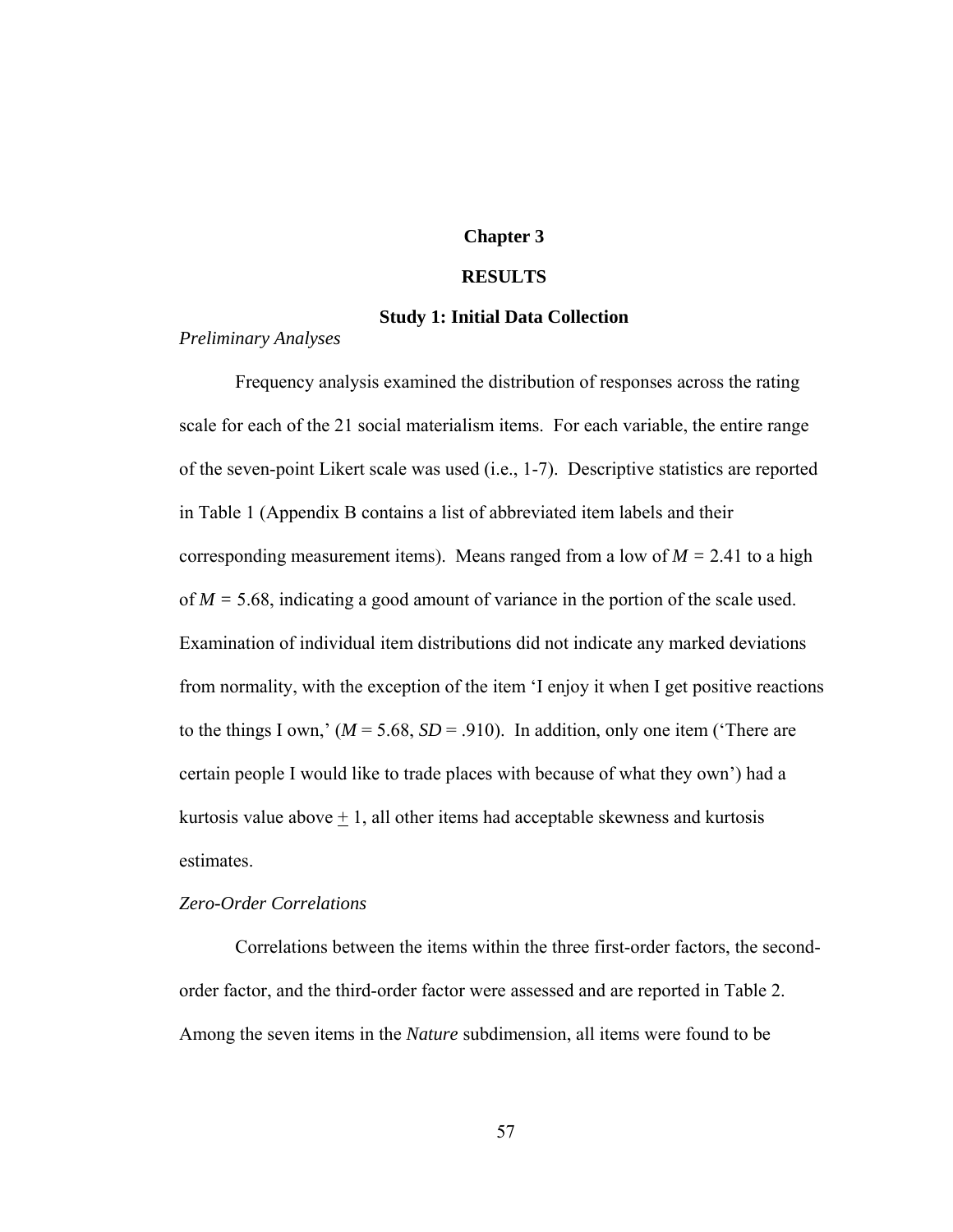significantly correlated ( $p < .01$ , 2-tailed), ranging from  $r = .188$  to  $r = .472$ . In the *Manner* subdimension, the item 'I view buying things as a competitive act' was not correlated with two of the other *Manner* items ('I usually buy only the things I need' and 'I try to keep my life simple, as far as possessions are concerned'). All other *Manner* items were significantly positively correlated ( $p < .01$ ), with correlations ranging from  $r = .202$  to  $r = .643$ . Twenty-two of the 28 correlations between the *Symbolic Use* items were significant at the  $p < .01$  level, and three correlations were significant at the  $p < .05$  level. The item 'I enjoy it when I get positive reactions to the things I own' did not have a significant relationship with two other items ('I do not buy things to show people that I am better than someone else' and 'People will like me more if I own the right things'). Also, the item 'It is not important for me to have things which are different from what everybody else has' was found to not be correlated with the item 'The types of things I purchase connect me to a group.' Overall, the zero-order correlations between the *Symbolic Use* items were significant but lower than expected (ranging from  $r = .133$  to  $r = .541$ ). This points to the fact that each of the *Symbolic Use* measurement items tapped a distinct use of material goods, with not much overlap in the social materialist uses of goods that the eight *Symbolic Use* items measured.

 Correlations were examined between the 13 items comprising the second-order factor, *Consumption Style* (*Nature* and *Manner* combined). Correlations across the *Nature* and *Manner* items ranged from  $r = .158$  to  $r = .525$  ( $p < .01$ ). The lowest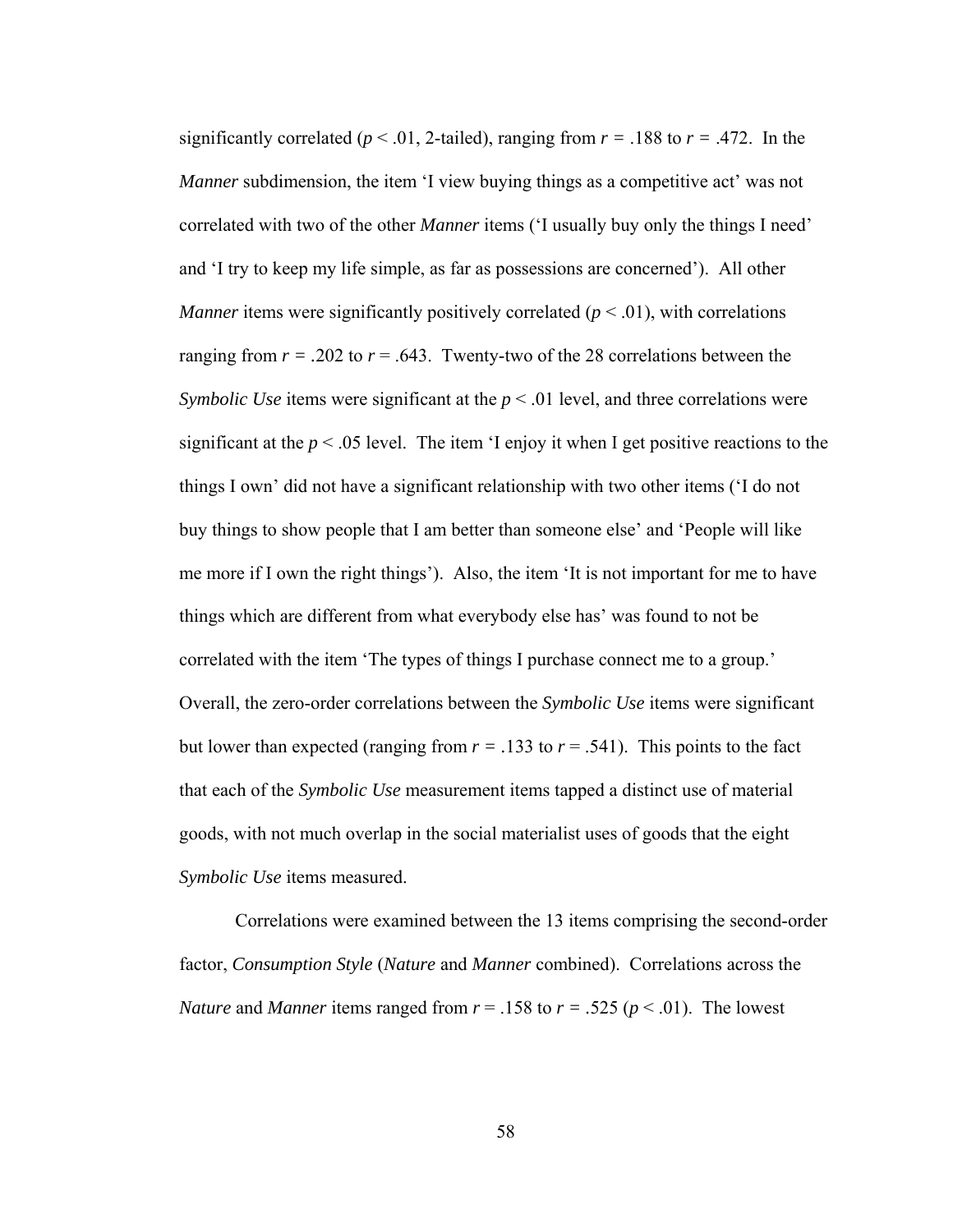correlation occurred between the *Manner* item, 'I view buying things as a competitive act,' and the *Nature* item 'It is not important to me to own the right things,' and 'I view buying things as a competitive act' also failed to correlate significantly with one other *Nature* item ('I like a lot of luxury in my life'). The lack of a strong relationship between the *Nature* and *Manner* items suggests that while related, the *Nature* and *Manner* items measured distinct aspects of the social materialist style of consumption.

 When comparing the *Consumption Style* items with the *Symbolic Use* items, correlations significant at the *p* < .01 level between the *Symbolic Use* items and *Nature* items ranged from *r = .*158 to *r = .*468, and correlations between the *Symbolic Use* items and *Manner* items ranged from  $r = .157$  to  $r = .467$ . Five of the *Symbolic Use* items were not significantly correlated with one or more of the other *Consumption Style* measures. Generally, the strength of association between the *Nature* and *Manner* items were stronger than the associations between the *Symbolic Use* and the *Consumption Style* items, supporting the idea from the theoretical model that the *Nature* and *Manner* items group together, while the *Symbolic Use* items are conceptually distinct.

#### *Exploratory Factor Analysis (EFA)*

A series of EFAs using the maximum likelihood method of extraction with direct oblimin rotation was conducted to explore the structure of the three first-order factors, the second-order factor of *Consumption Style*, and the third-order factor of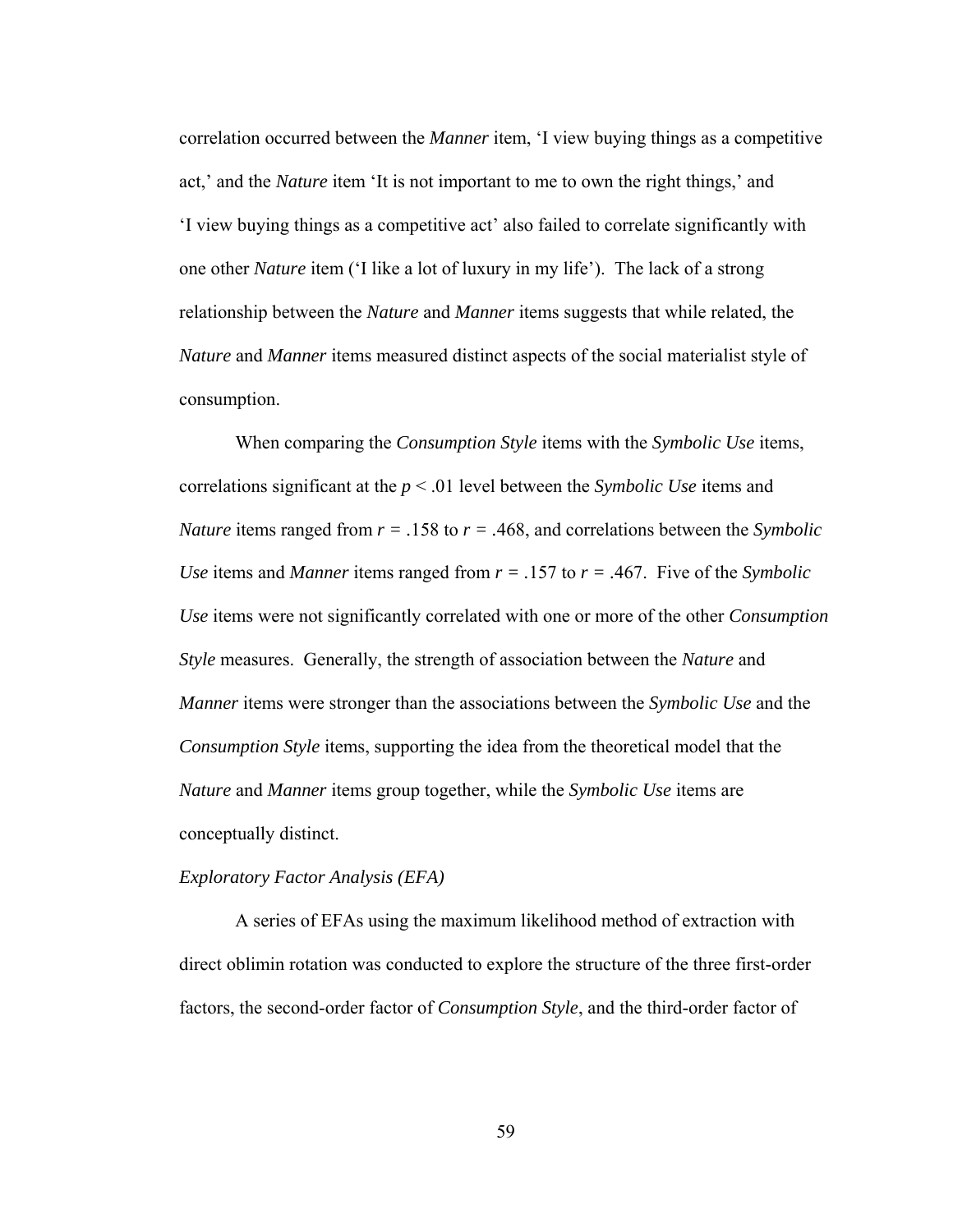social materialism. The factor structure of the *Nature* items was the most clear, with a single articulated factor (eigenvalue  $= 2.91$ ). This factor accounted for 42.57% of the variance. Abbreviated item content and factor loadings are shown in Table 3 (Appendix C contains a list of abbreviated item content with corresponding measurement items). Four items had decent loadings on this factor (above 0.6), while three items had lower loadings (in the 0.4 range). The lower loadings for three of the seven *Nature* items speaks to a potential weakness in these three *Nature* dimension measurement items.

The EFA for the *Manner* items suggested the presence of two meaningful factors that together accounted for 64.26% of the variance in the item set. Factor 1 had an eigenvalue of 2.6 and accounted for 43.42% of the variance, and factor 2 had an eigenvalue of 1.25 and accounted for 20.85% of the variance (see Tables 4 and 5). Analysis of the pattern matrix loadings indicated that of the first factor, two items, 'I usually buy only the things I need' and 'I try to keep my life simple, as far as possessions are concerned' had very high factor loadings (i.e., above 0.7), while 'I frequently buy things when I cannot afford them' had a much weaker loading on this factor (.336). The second factor of the *Manner* items was comprised of three items that seemed to convey the idea that social materialist acquisition is a competitive act, although the pattern matrix loading for the item 'I do not feel pressure to keep up with others like me' on this factor was low (.378). The correlation between the two *Manner* factors was  $r = .404$  ( $p < .01$ ). The moderate size of the correlation between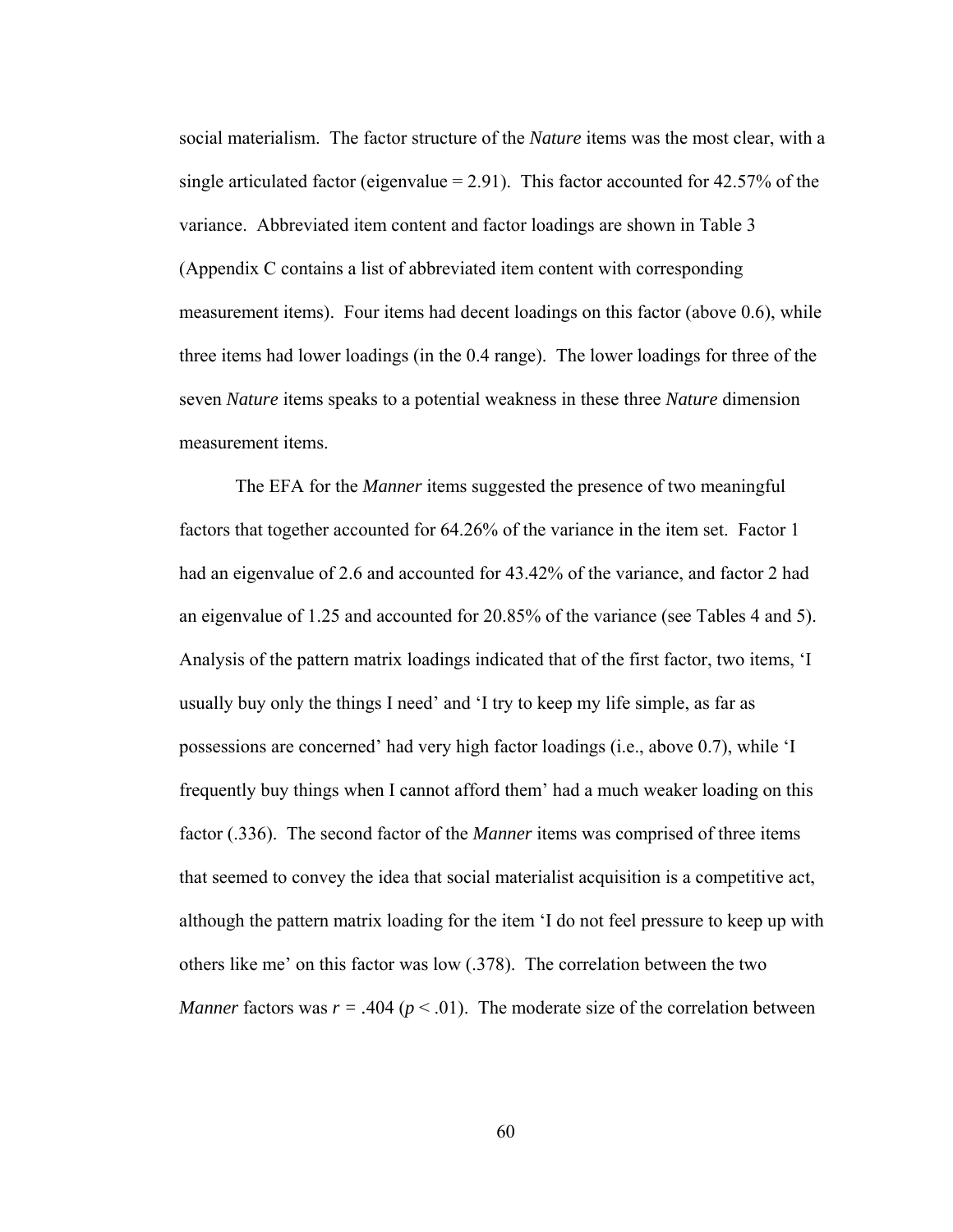the two factors that emerged from the *Manner* items points to a uniqueness in the constructs being measured, that is, there was not much overlap between what the two factors assessed.

The EFA for the eight *Symbolic Use* items showed the presence of two factors upon examination of the eigenvalues (2.84, and 1.14, see Tables 6 and 7); however, the two-factor solution was less clear upon examination of the scree plot and factor loadings. The pattern matrix loadings for two items in factor 1 ('The things I own do not say much about how well I am doing in life' and 'The types of things I purchase connect me to a group') were very low (.339 and .285, respectively). Two items in the second factor also had low loadings ('It is not important for me to have things which are different from what everybody else has' and 'There are certain people I would like to trade places with because of what they own'). Examination of the factor loadings from the structure matrix further revealed that three items from the first factor crossloaded with the second factor (the factor loadings for the items that cross-loaded ranged from .378 to .602). The two articulated *Symbolic Use* factors had a significant positive correlation,  $r = .412$  ( $p < .01$ ).

The EFA for the second-order factor, *Consumption Style* (*Nature* and *Manner*, 13 items total), suggested the presence of two meaningful factors that together accounted for 47.47% of the variance in the item set. Factor 1 had an eigenvalue of 4.70 and accounted for 36.17% of the variance, and factor 2 had an eigenvalue of 1.47 and accounted for 11.3% of the variance (see Tables 8 and 9). Out of the 13 possible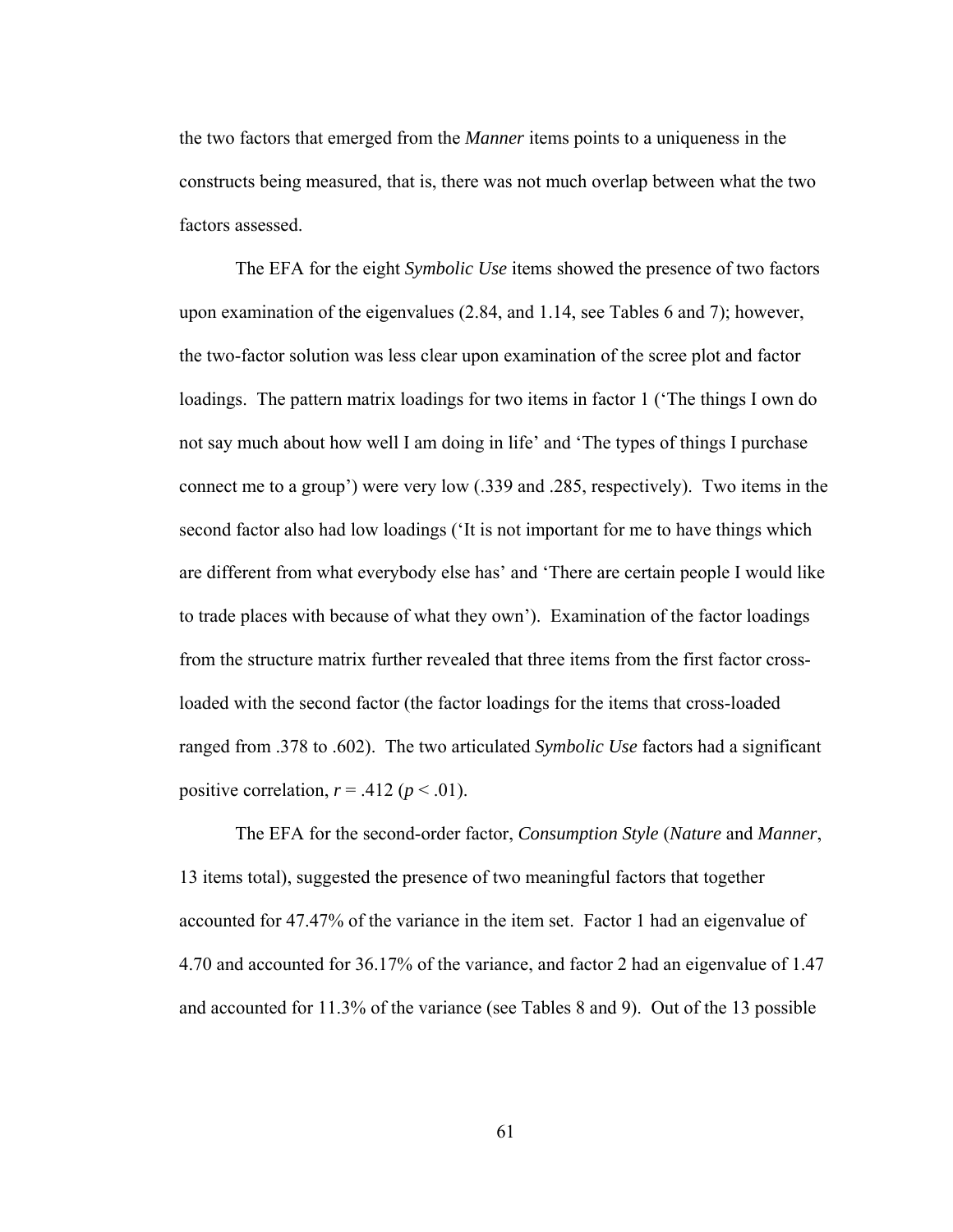*Consumption Style* items, four of the seven items in factor 1 were *Nature* items, and three of the six items in the second factor were *Manner* items. The two factors were moderately correlated at  $r = .564$ , suggesting that some of the items overlap conceptually and that the two factors were indeed conceptually similar. As with the EFA for the *Manner* dimension, of the first factor, two items, 'I usually buy only the things I need' and 'I try to keep my life simple,' had high factor loadings (above 0.8). Examination of the structure matrix loadings revealed that three of the items crossloaded, a further indicator that the two subdimensions of the *Consumption Style* dimension are related.

 In order to assess whether the theoretical factor structure of the entire social materialism scale was evident in the data, an EFA was conducted for all 21 of the social materialism items. Examination of the eigenvalues revealed five factors, each with eigenvalues greater than 1 (ranging from 6.44 to 1.12, see Tables 10-12). The scree plot, however, was not as clear in showing these five factors. The pattern matrix revealed that seven out of 21 of the items loaded on the third factor, with six out of seven of the *Nature* items grouped together in this factor. One *Use* item grouped with the six *Nature* items in the third factor. With the exception of the two "simplicity" items from the *Manner* dimension which made up factor 1, the remainder of the items grouped with little conceptual similarity. In general, the *Manner* and *Symbolic Use* did not group together as expected. Five out of five items in factor 2 were *Use* items,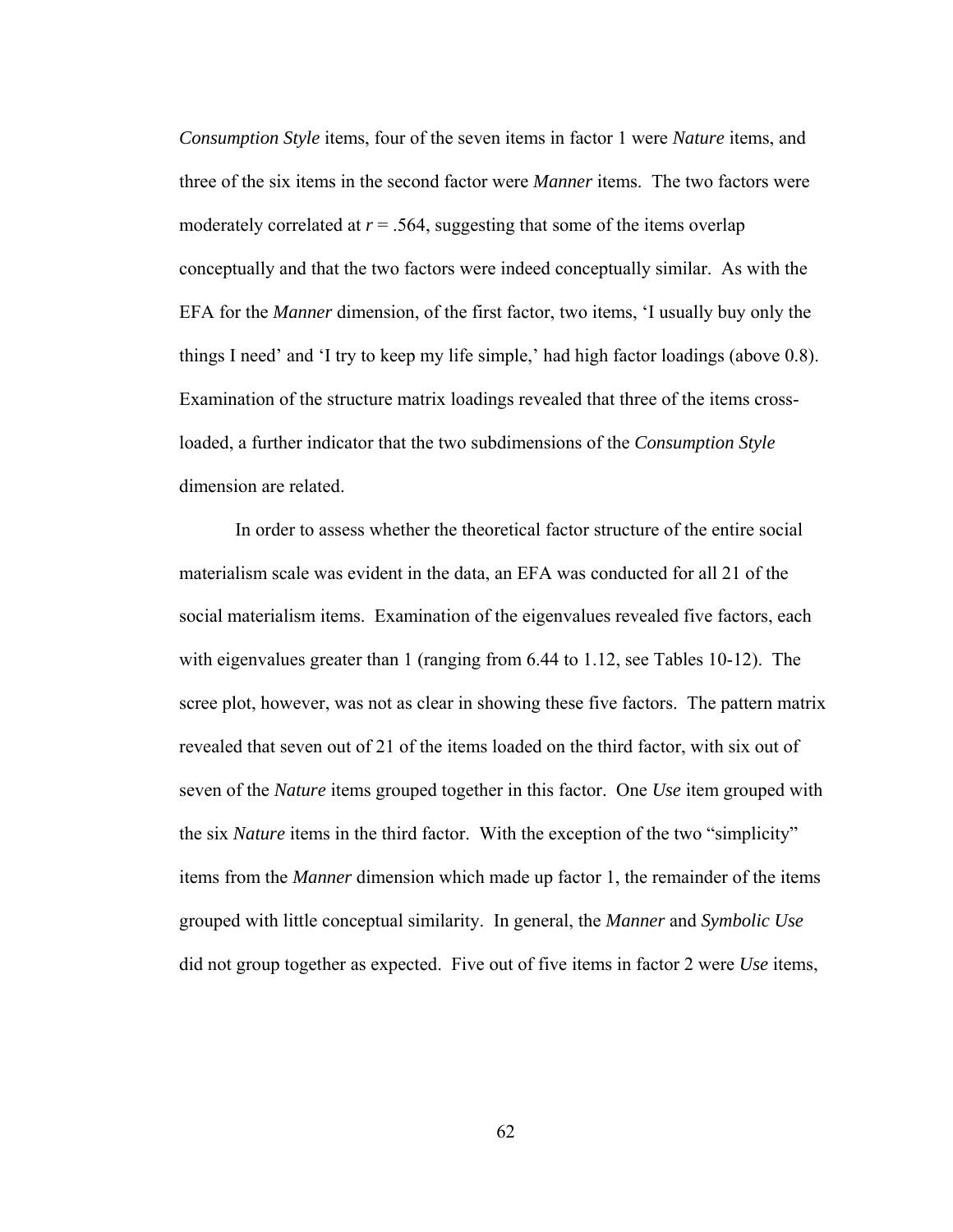three out of four items in factor 4 were *Manner* items, and factor 5 contained one *Manner* and two *Use* items.

## *Reliability Assessment of Theoretical Constructs*

 The reliability of the three first-order factors, the second-order factor, and the third-order factor were assessed with Cronbach's alpha. All were found to have satisfactory reliability levels. For the seven *Nature* items,  $\alpha$  = .772, for the six *Manner* items,  $\alpha$  = .734, and for the eight *Symbolic Use* items,  $\alpha$  = .723. The 13 *Consumption Style* items together had a value of  $\alpha$  = .848. For all 21 items, the scale was found to be highly reliable ( $\alpha$  = .880). All items were retained for further analysis, as it was found that the reliability of the scales and subscales would not be improved if any of the items were deleted (with one exception in the *Symbolic Use* dimension that would have improved the reliability by a negligible amount).

 In sum, the results from the first round of data collection showed that on a peritem basis, the measurement properties of the 21 social materialism items were satisfactory. Individual item distributions were normal and there was a good amount of variance in the scale. However, when the items were examined as a group, the factor structure from the theoretical model did not emerge as hypothesized. The factor analysis showed that the items in the *Nature* dimension performed well, with all seven or six out of seven items grouping together in the factor analyses for both the *Nature* dimension and the entire 21-item scale. The *Manner* and *Symbolic Use* items did not group together as clearly. In the case of both the six *Manner* items and eight *Symbolic*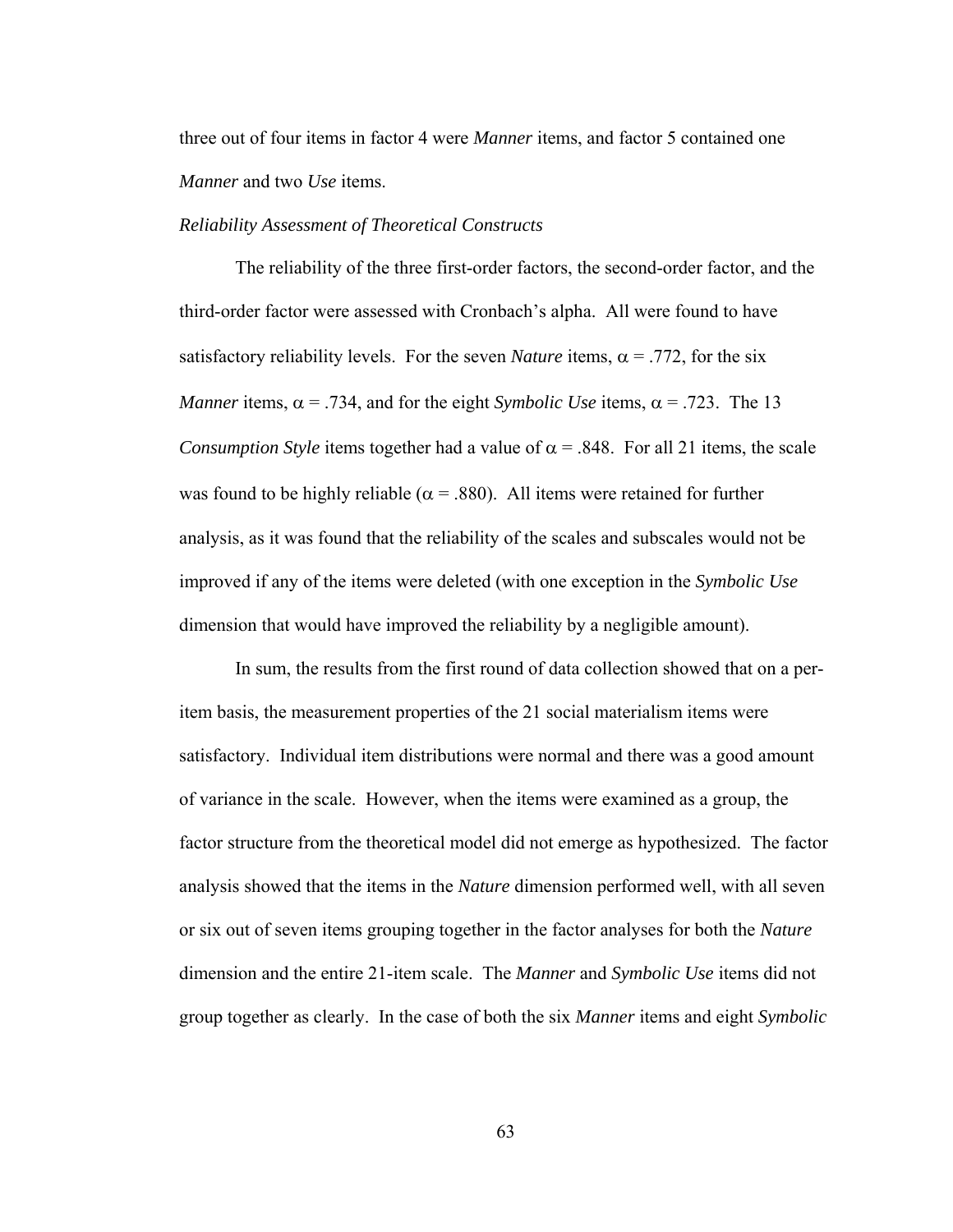*Use* items, two factors emerged. In the EFA for all 21 items, the *Manner* items were scattered throughout, loading on a number of different factors. The *Symbolic Use* items were correlated at low levels, suggesting distinctness in the constructs measured. Further obscuring the structure of the *Symbolic Use* items, the EFA showed the *Symbolic Use* items grouped together unclearly as either one factor or two. The fact that the *Manner* and *Symbolic Use* factors did not emerge from the data as theoretically conceived pointed to a need for refinement in the measurement items in these dimensions.

# *Preliminary Scale Refinement*

 Based on the results of the EFAs and in accordance with the principle of measure refinement inherent in the process of concept explication, the social materialism measurement items were refined and new items were added to the scale in order to determine whether the hypothesized theoretical factor structure was evident in a second round of data collection. From the EFA for all 21 of the items, new items were added to the first factor that emerged, which was comprised of the two items, 'I usually buy only the things I need' and 'I try to keep my life simple, as far as possessions are concerned.' These items were judged to be conceptually similar, demonstrating the idea that social materialists do not seek simplicity in terms of possession ownership, as a result, three new items were added for the second round of data collection that conveyed related ideas ('I am bothered when I see people buy anything they want,' 'When I have the opportunity to make something myself, I would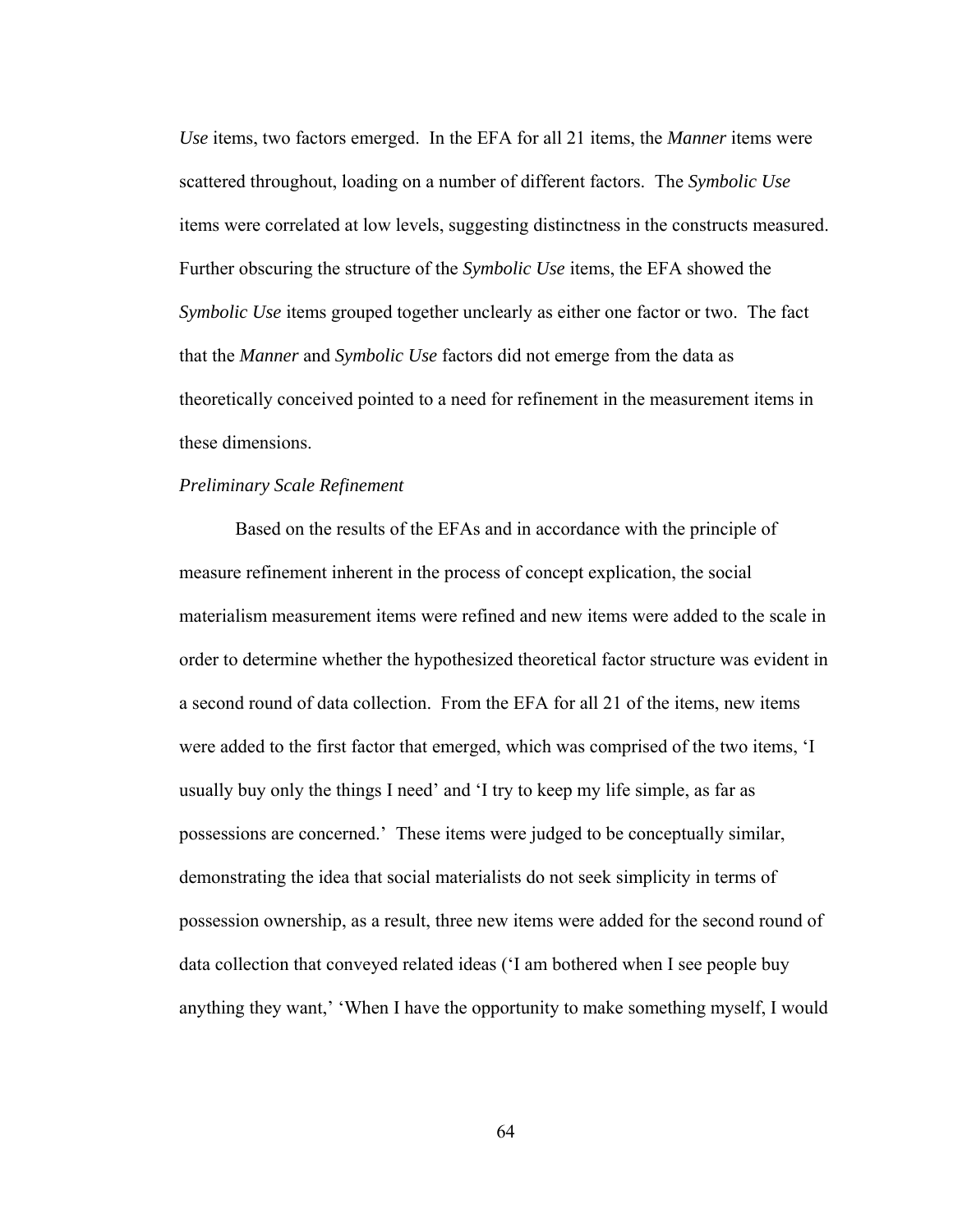rather make it than buy it,' and 'I always consider the practical usefulness of a product before I buy it').

The results of the EFA for the six *Manner* items had shown two factors, the second of which was made up of items that seemed to convey the idea that social materialist acquisition is a competitive act. Two new, related items were added for the second round of data collection ('I often compare my possessions with those of other people like me' and 'I never feel jealous when one of my friends gets something which is new or ahead of the latest trends').

From the EFA for the eight *Symbolic Use* items, a theoretical distinction emerged for the second factor. The items in this factor seemed to convey the idea that social materialists are concerned with the display of their possessions. Four new items were added for the second round of data collection that communicated this idea ('When I buy something new, I look forward to how people will react when they see me with it,' 'I am not too concerned with buying things which I think will cause others to think well of me,' 'When I buy something new, I often can't wait for my friends and other people to see me with it,' and 'I am not too concerned with owning things that impress other people'). In addition to the new items added, all 21 of the original social materialism items were retained as part of the questionnaire for the second round of data collection.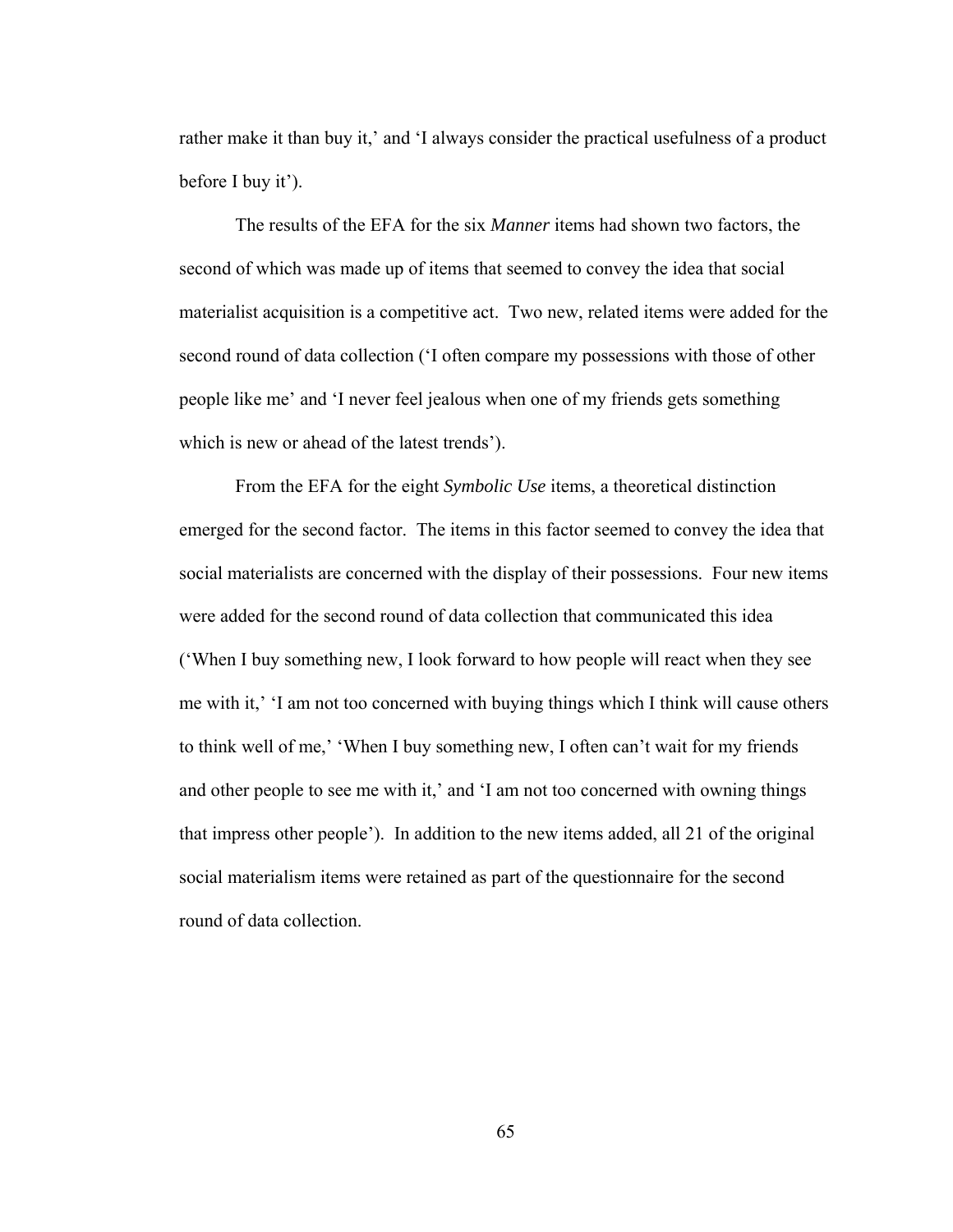# **Study 2**

# *Preliminary Analyses*

 With the addition of nine new items for the second round of data collection, the same set of analyses were conducted a second time, with the new measures included in the analyses for a total of 30 items. The Study 2 questionnaire also included the measures used to assess construct validity—television use, life satisfaction, distinctness/belonging, money beliefs, right-wing authoritarianism, and need for cognition. The analyses for Study 2 began with a frequency analysis examining the distribution of responses across the rating scale for each of the 30 social materialism items. For 29 of the 30 items, the entire range of the seven-point Likert scale was used (i.e., 1-7, the exception was the item 'I enjoy it when I get positive reactions to the things I own,' which had a low value of 2). Descriptive statistics are reported in Table 13. Means ranged from a low of *M =* 2.87 to a high of *M =* 5.44, again indicating a good amount of variance in the portion of the scale used. Individual item distributions did not indicate any marked deviations from normality, with the exception of the item 'I enjoy it when I get positive reactions to the things I own,' (*M*   $= 5.44$ , *SD* = .976), which had a similarly problematic distribution in the first round of data collection. Only one item ('I frequently buy things when I cannot afford them) had a kurtosis value above  $+1$ , all other items had acceptable skewness and kurtosis estimates. This replicated the findings from Study 1 that that on a per-item basis, the measurement properties of the 30 social materialism items were satisfactory.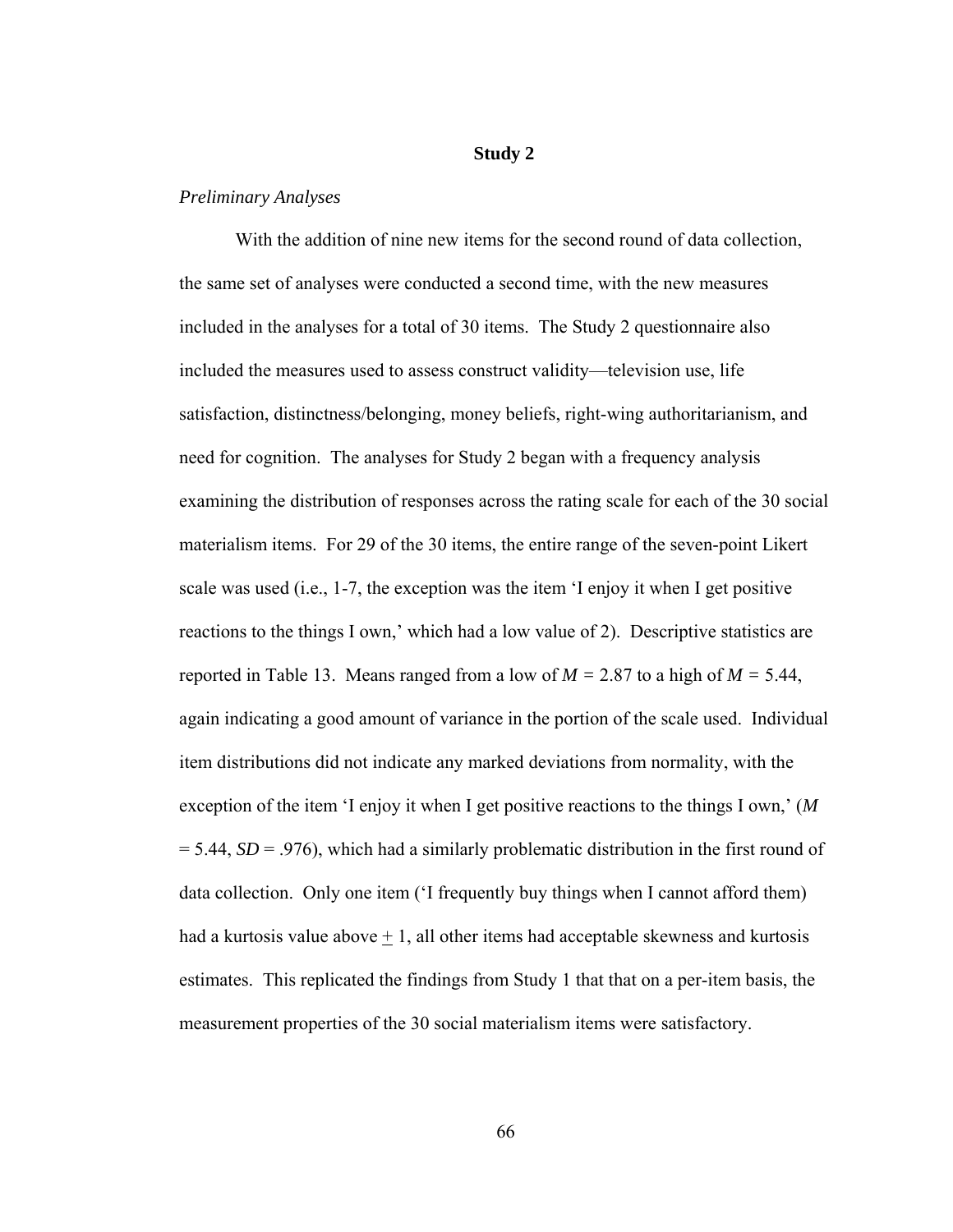# *Zero-Order Correlations*

Assessment of item-to-item correlations for the original 21 social materialism items showed that from Study 1 of the study to Study 2, each of the 21 items was significantly positively correlated  $(p < .01, 2$ -tailed) with itself. The range of correlations for the *Nature* items was  $r = .419$  to  $r = .681$ , for the *Manner* items was r *=* .473 to *r* = .589, and for the *Symbolic Use* items was *r =* .412 to *r* = .632. This range of correlations is a bit lower but close to the standard for test-retest correlations, which Allen (2003) puts at  $.6$ .

Correlations between the items within the three first-order factors, the secondorder factor, and the third-order factor were again assessed, with the addition of the nine new items, and are reported in Table 14. Among the seven items in the *Nature* subdimension, as in Study 1, all items were found to be significantly positively correlated ( $p < .01$ ), ranging from  $r = .203$  to  $r = .537$ . In the *Manner* subdimension, which had five items added from Study 1 to Study 2, significant ( $p < .01$ ) correlations ranged from  $r = .189$  to  $r = .685$ . Two of the new items ('I never feel jealous when one of my friends gets something which is new or ahead of the latest trends' and 'I am bothered when I see people buy anything they want') were not significantly correlated with three or more of the other *Manner* items, and the item 'I frequently buy things when I cannot afford them' from Study 1 failed to correlate with several of the other *Manner* items.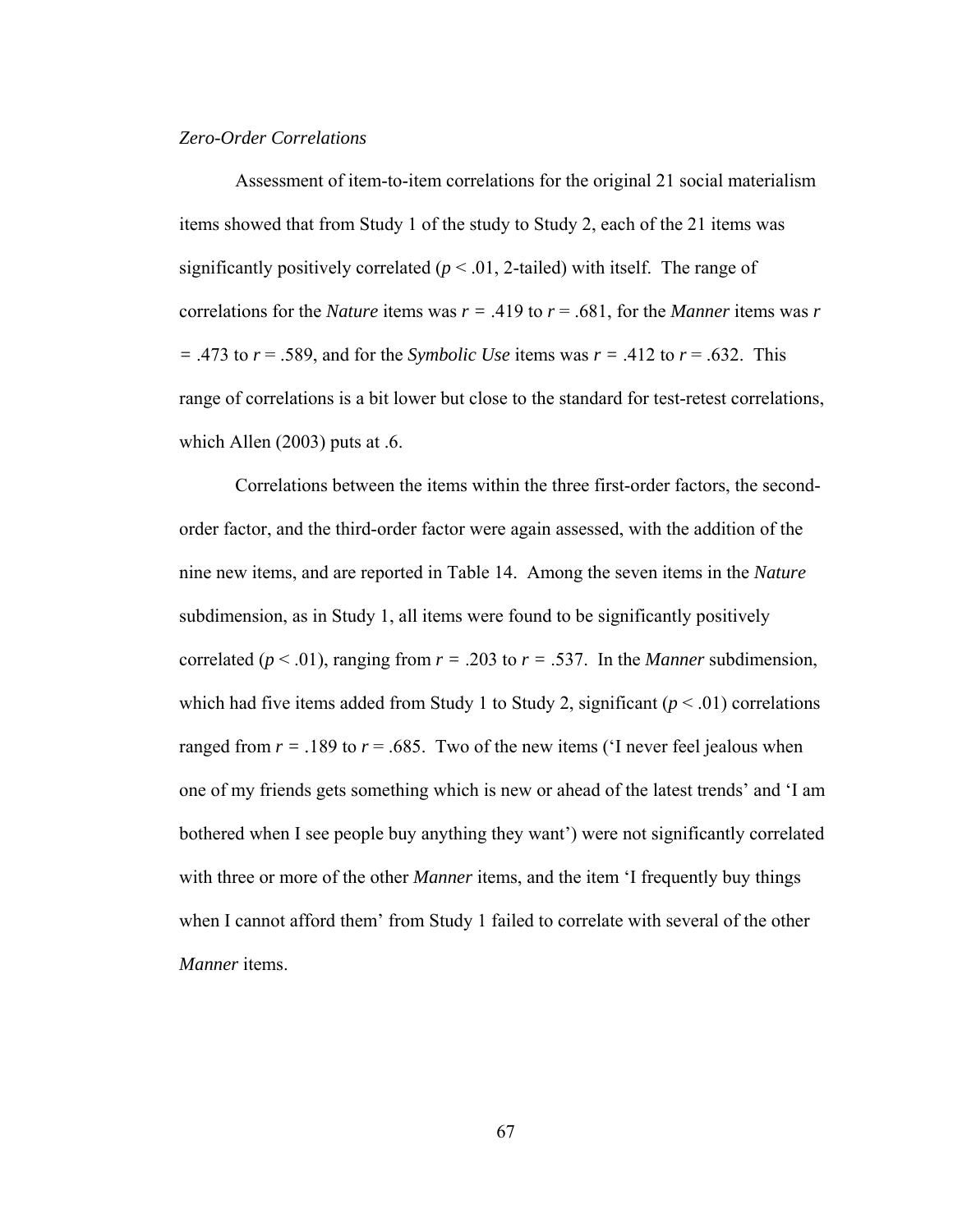In the *Symbolic Use* subdimension, which had four items added from Study 1 to Study 2, significant ( $p < .01$ ) correlations ranged from  $r = .163$  to  $r = .699$ . The item from Study 1, 'I enjoy it when I get positive reactions to the things I own' did not have a significant relationship with three other Study 1 items ('The things I own do not say much about how well I am doing in life,' 'I do not buy things to show people that I am better than someone else,' and 'People will like me more if I own the right things').

 Correlations were examined between the 23 items comprising the second-order factor, *Consumption Style* (*Nature* and *Manner* combined). Correlations across the *Nature* and *Manner* items ranged from  $r = .162$  to  $r = .509$  ( $p < .01$ ). The items 'I frequently buy things when I cannot afford them' and 'A nationally advertised brand is usually better than a generic brand' were not significantly correlated. 'I find that when I buy something nice I often purchase other things that go along with it' was not correlated with three of the new *Manner* items*.* Additionally, the two new *Manner*  items, 'I never feel jealous when one of my friends gets something which is new or ahead of the latest trends' and 'I am bothered when I see people buy anything they want' performed poorly, both failing to correlate with four or more of the *Nature* items. Overall, because the range of correlations across the *Consumption Style* items was similar to the range of correlations within the *Nature* and *Manner* dimensions, there is reason to believe that the *Nature* and *Manner* items together constitute one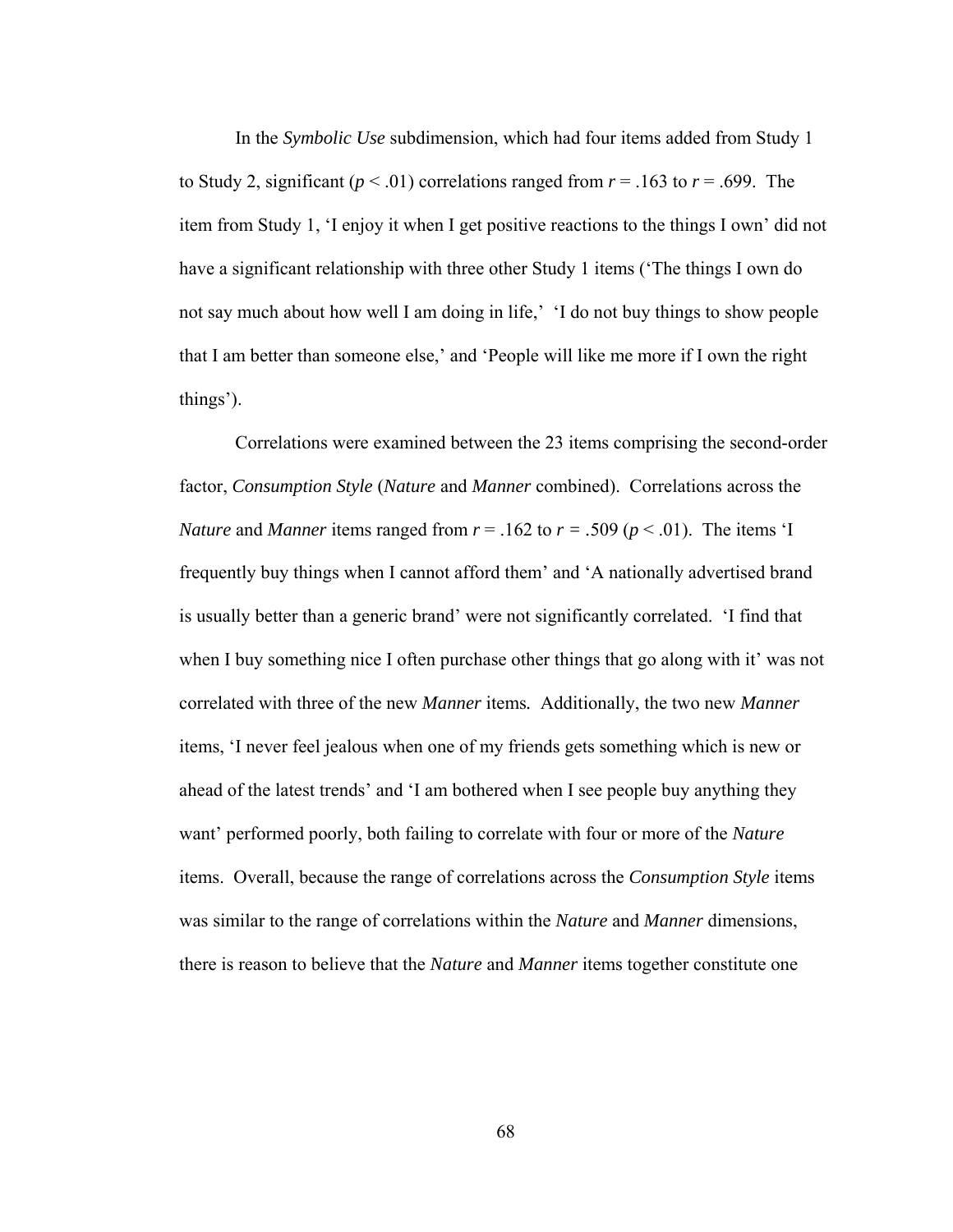single first-order factor rather than two separate first-order factors joining to form a second-order factor.

 When comparing the *Consumption Style* items with the *Symbolic Use* items, correlations significant at the *p* < .01 level between the *Symbolic Use* items and *Nature* items ranged from *r =* .164 to *r =* .497, and correlations between the *Symbolic Use* items and *Manner* items ranged from  $r = .161$  to  $r = .576$ . The fact that the correlations between the *Symbolic Use* items and *Nature* items are slightly lower than the correlations between the *Symbolic Use* items and *Manner* items suggests that the *Use* items are more distinct from the *Nature* items than they are from the *Manner* items. The *Symbolic Use* item 'I enjoy it when I get positive reactions to the things I own' failed to retain significant correlations with one *Nature* item and three *Manner*  items, and the item 'People will like me more if I own the right things' failed to retain significant correlations with six of the *Manner* items.

## *Exploratory Factor Analysis (EFA)*

Several additional EFAs using the maximum likelihood method of extraction with direct oblimin rotation were conducted to explore the structure of both the original the three first-order factors, the second-order factor, and the third-order factor of social materialism, and the factors with the nine new items added. From Study 1 to Study 2, for the original 21 items, the factor structure of lower-order factors remained similar, whereas in the analyses of the higher-order factors, the factor structures did not replicate as clearly. More specifically, the original seven *Nature* items remained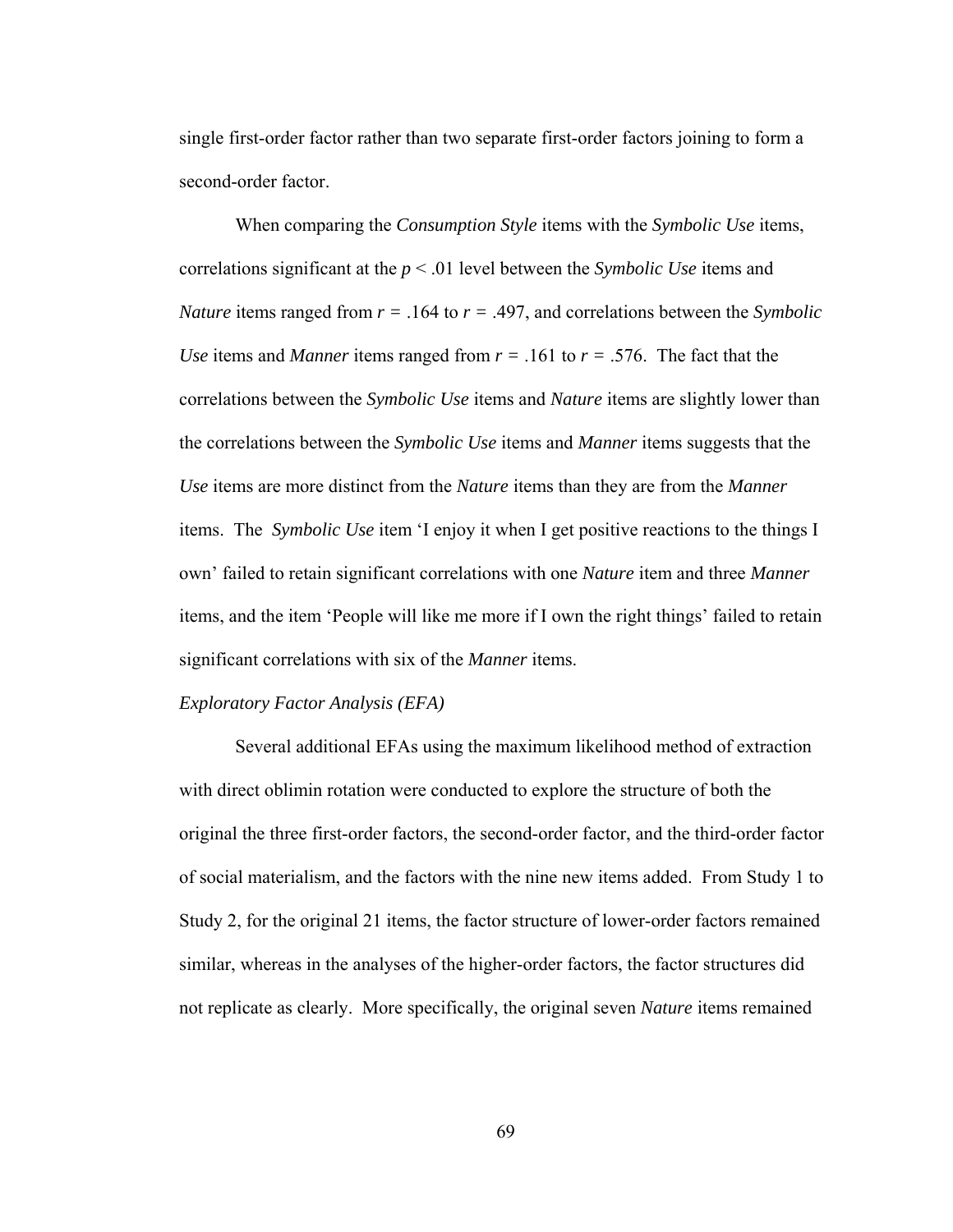one factor (eigenvalue  $= 3.27$ , variance accounted for  $= 46.65\%$ , see Table 15), with the items 'A nationally advertised brand is usually better than a generic brand' and 'I find that when I buy something nice I often purchase other things that go along with it' loading lowest on the single articulated factor.

As in Study 1, the six original *Manner* items grouped into two factors. Analysis of the pattern matrix loadings indicated that of the first factor, once again, two items, 'I usually buy only the things I need' and 'I try to keep my life simple, as far as possessions are concerned' had very high factor loadings (i.e., above 0.7). In Study 2 as in Study 1, the items 'I view buying things as a competitive act' and 'I take pleasure from owning more objects than other people like me' grouped together in the same factor, along with another item that loaded lower (.367) on this factor ('I do not feel pressure to keep up with other people like me'). In Study 2, the structure matrix revealed that the final of the *Manner* items, 'I frequently buy things when I cannot afford them' cross-loaded, suggesting that the item did not conceptually fit well with a specific grouping of the other *Manner* items.

The EFA for the original eight *Symbolic Use* items showed that the items again grouped as two factors as they had in Study 1. The item 'There are certain people I would like to trade places with because of what they own' again loaded low (.339) on the second factor. Two items, 'People will like me more if I own the right things' and 'I do not buy things to show people that I am better than someone else,' remained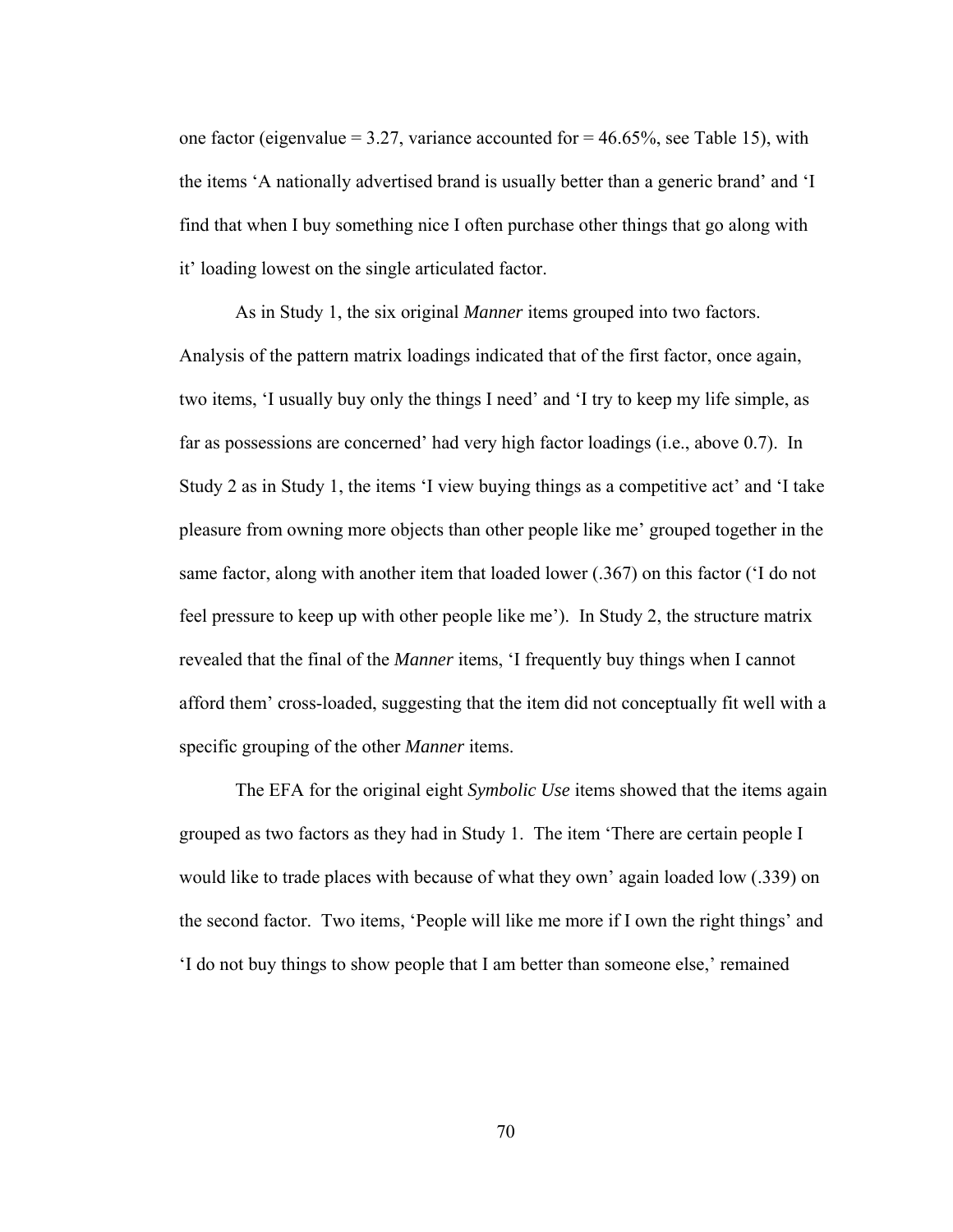grouped together in Study 2 as in Study 1. The remainder of the items in the *Symbolic Use* items did not group in the same patterns as they had in Study 1.

The EFA for the original items comprising the second-order factor, *Consumption Style* (*Nature* and *Manner*, 13 items total), suggested the presence of three factors in Study 2 rather than the two factors the items had grouped into in Study 1, however, examination the scree plot and eigenvalues seemed to point to the *Consumption Style* items grouping into just one or two factors, not three. The most clear similarity from Study 1 to Study 2 was the fact that most of the *Nature* items (five out of seven) hung together well in factor 1.

The EFA from Study 2 for all 21 of the social materialism items again showed the presence of five factors. Several items loaded on different factors than they had in Study 1; however, a few similarities emerged. For example, five of the *Nature* items were in the same factor (in Study 1, six of the *Nature* items had grouped together). The two "simplicity" items had from the *Manner* dimension made up their own factor once again. Although five of the *Use* items grouped together in Study 1, in Study 2, the Use items were scattered throughout several factors. Because in Study 2 the 21 items formed several dimensions, most with little conceptual similarity across the items, there was reason to believe that discarding some of the items might improve the factor structure of the social materialism scale as a whole.

Before eliminating any items from further analysis, more EFAs were run with the nine new items from the second round of data collection. The analyses began with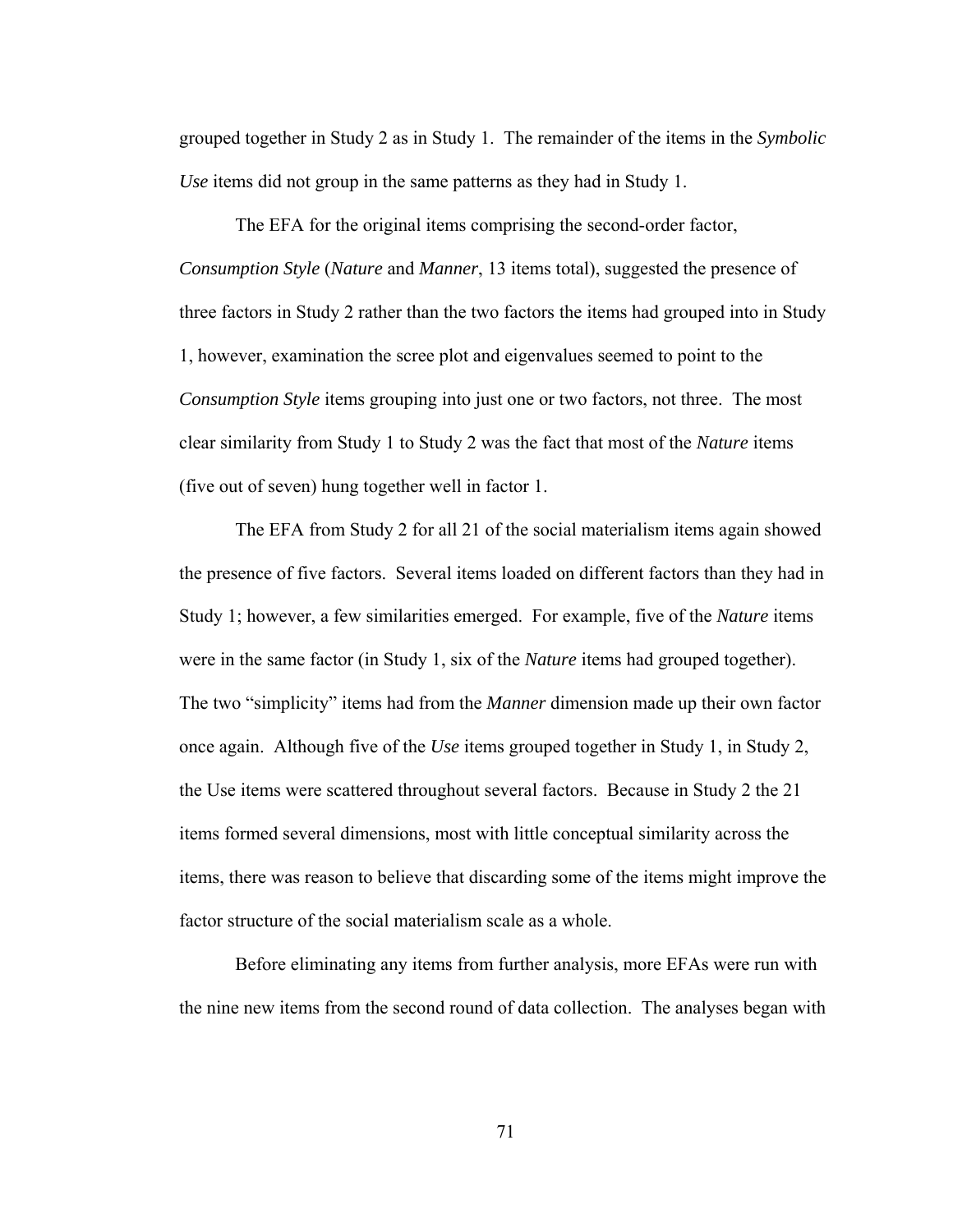the examination of the lower-order factors of social materialism. As mentioned above, the *Nature* items, to which no new items were added from Study 1 to Study 2, remained a single factor. With the addition of the new *Manner* items, the EFA showed the presence of four factors (eigenvalues  $= 3.37, 1.76, 1.10, 1.04$ , see Tables 16-18), when in Study 1 with the six original *Manner* items, only two factors had emerged. The new item 'I always consider the practical usefulness of a product before I buy it' grouped with the two original items, 'I usually buy only the things I need' and 'I try to keep my life simple, as far as possessions are concerned.' Two items that hung together in the EFA for the original *Manner* items, 'I view buying things as a competitive act' and 'I take pleasure from owning more than others like me,' now had an additional, new item group with them, 'I often compare my possessions with those of other people like me.' The item 'I frequently buy things when I cannot afford them' also loaded on this factor, with both a low loading (.339), and also cross-loading on another factor. 'I feel pressure to keep up with others like me' and the new item 'I never feel jealous when a friend gets something which is new or ahead of the latest trends' formed their own factor, but the latter loaded low (.457 relative to the former item's loading of .744). Two new items, 'When I have the opportunity to make something myself, I would rather make it than buy it' and 'I am bothered when I see people buy anything they want,' formed the last factor, with loadings of .539 and .299, respectively. The presence of four factors with the new *Manner* items pointed to the fact that adding the four new items only complicated the factor structure, making it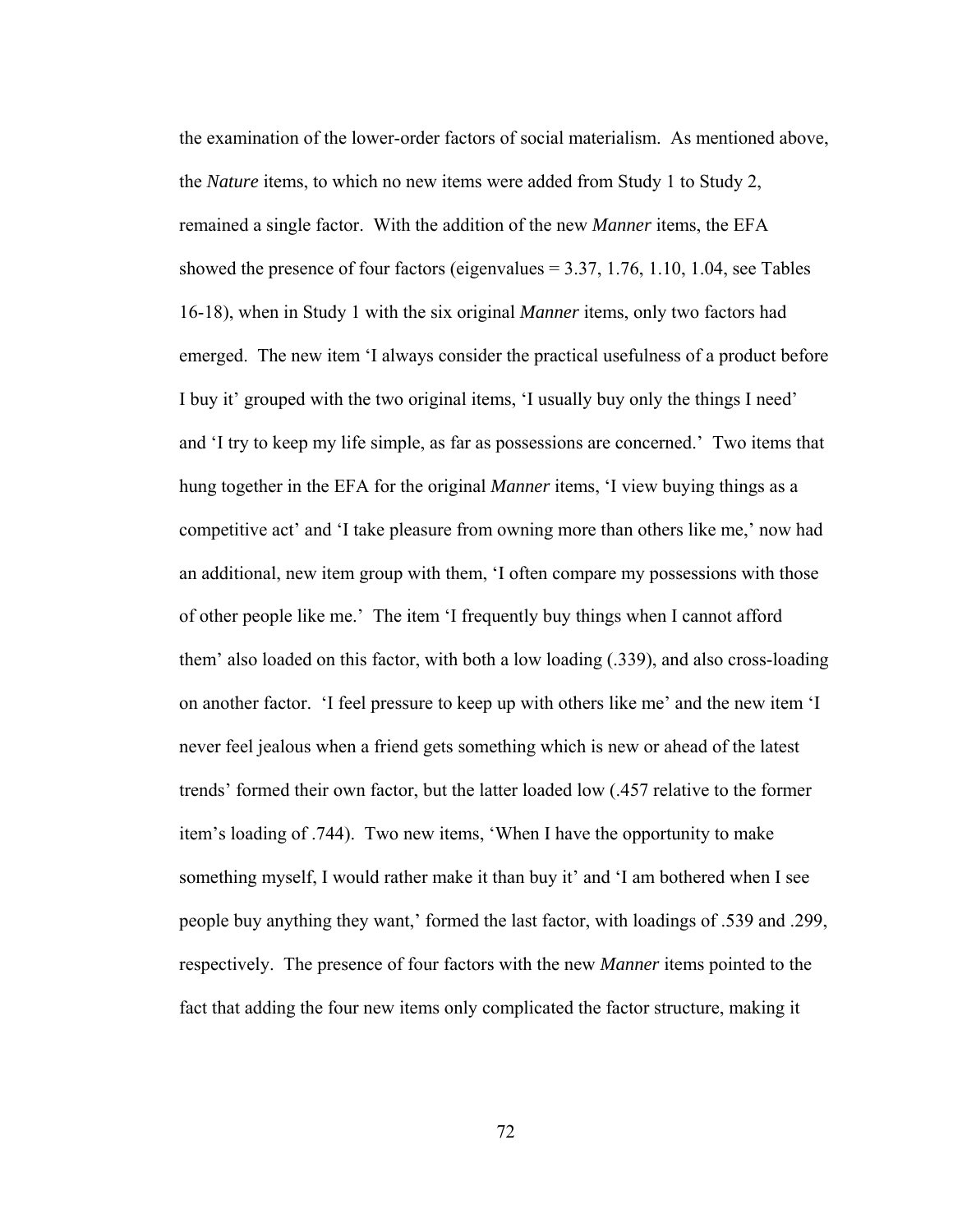desirable to later discern whether the *Manner* dimension could be improved by discarding some of the items.

The EFAs for the new *Symbolic Use* items showed the presence of three factors (eigenvalues  $= 4.57, 1.40, 1.04$ , percent of variance accounted for 38.09, 11.65, 8.64%, see Tables 19-21), when in Study 2, the eight original *Use* items had formed two factors. The items that loaded strongest on Factor 1 were 'It is not important for me to own things that impress people' and 'Things I own do not say much about how well I am doing in life,' two items that had also been in the same factor in the EFA for original eight *Use* items. Two new items, 'When I buy something new, I look forward to how people will react when they see me with it' and 'When I buy something new, I often can't wait for other people to see me with it' grouped together in factor 2. The original items, 'I do not buy things to show that I am better than someone else' and 'People will like me more if I own the right things' grouped together as they had in Study 1, only this time without any other items in that factor. Three items had poor loadings or cross-loaded in not just the EFA for the original *Use* items, but for a second time in the EFA with the new items added. These items were 'It is not important for me to have things which are different from what everybody else has,' 'The types of things I purchase connect me to a group,' and 'There are certain people I would like to trade places with based on what they own.'

Before proceeding to factor analyses for the higher-order factors, the decision was made to discard the items that had consistently performed poorly in Study 1 and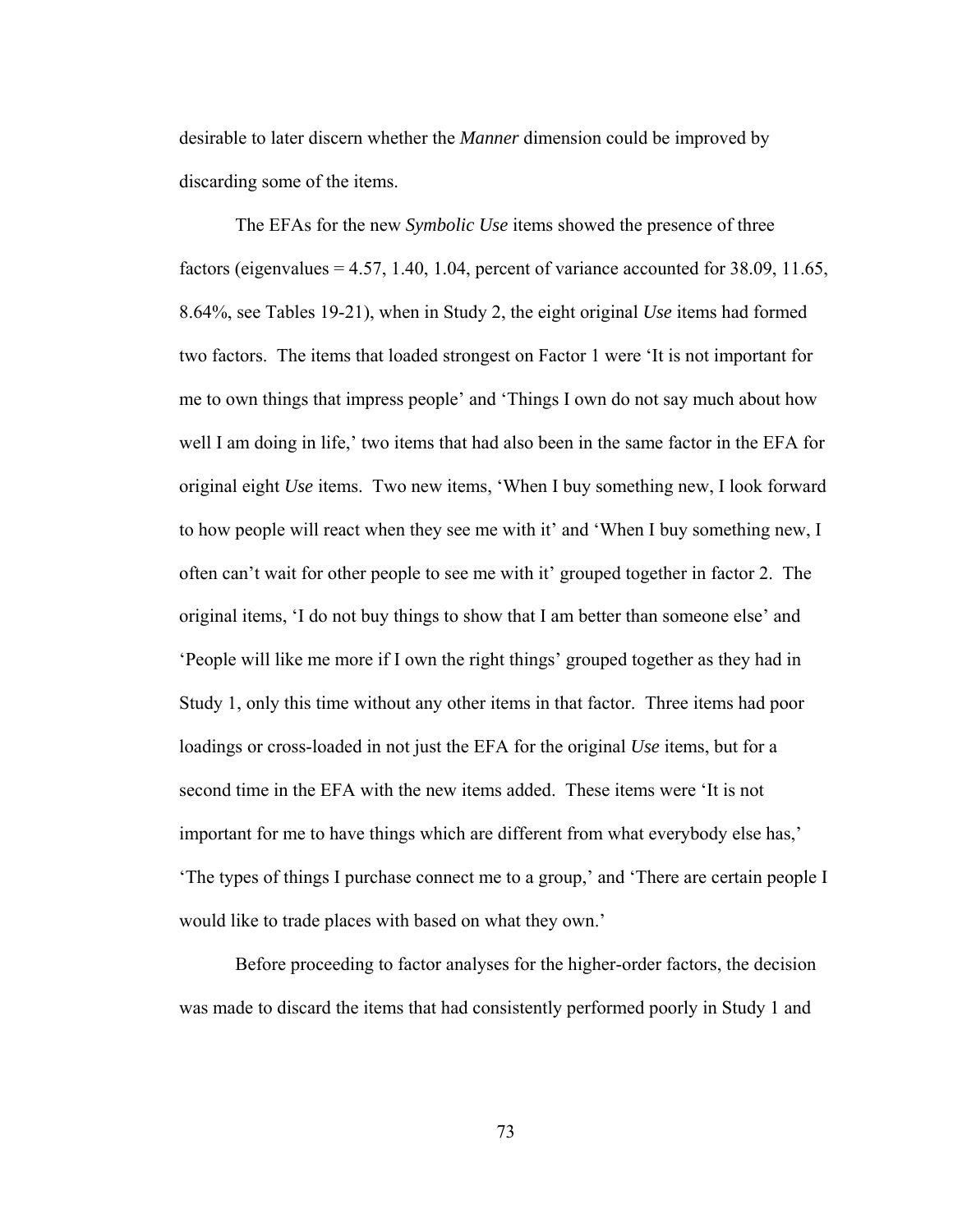Study 2. Although the possibility of later omitting additional items was left open, items excluded at this stage were discarded permanently from the social materialism scale. Beginning with the seven *Nature* items, two items were discarded. They were 'A nationally advertised brand is usually better than a generic brand' and 'I find that when I buy something nice I often purchase other things that go along with it.' Both items had loaded low on the single *Nature* factor in the EFAs for both Study 1 and Study 2. These two items had also loaded low on the EFA for all 21 original items in Study 1.

For the 11 possible *Manner* items, the decision was made to discard four items. 'I frequently buy things when I cannot afford them' had consistently performed poorly, loading low in the EFA for the *Manner* items in Study 1, was slightly kurtodic in Study 2, and had failed to correlate with several of the other *Manner* items in Study 2. The item 'I never feel jealous when one of my friends gets something which is new or ahead of the latest trends' was discarded because it had not been significantly correlated with three of the other *Manner* items in Study 2, failed to correlate with four of the *Nature* items in the Study 2 EFA for the *Consumption Style* items, and had loaded low (.457) in a two-item factor in the EFA for the *Manner* items in Study 2. Also discarded was the item, 'I am bothered when I see people buy anything they want,' because it was not significantly correlated with six of the other Study 2 *Manner* items, failed to correlate with six of the *Nature* items in the Study 2 correlations, and loaded at a low .299 with only other item in the EFA for the *Manner* items. The final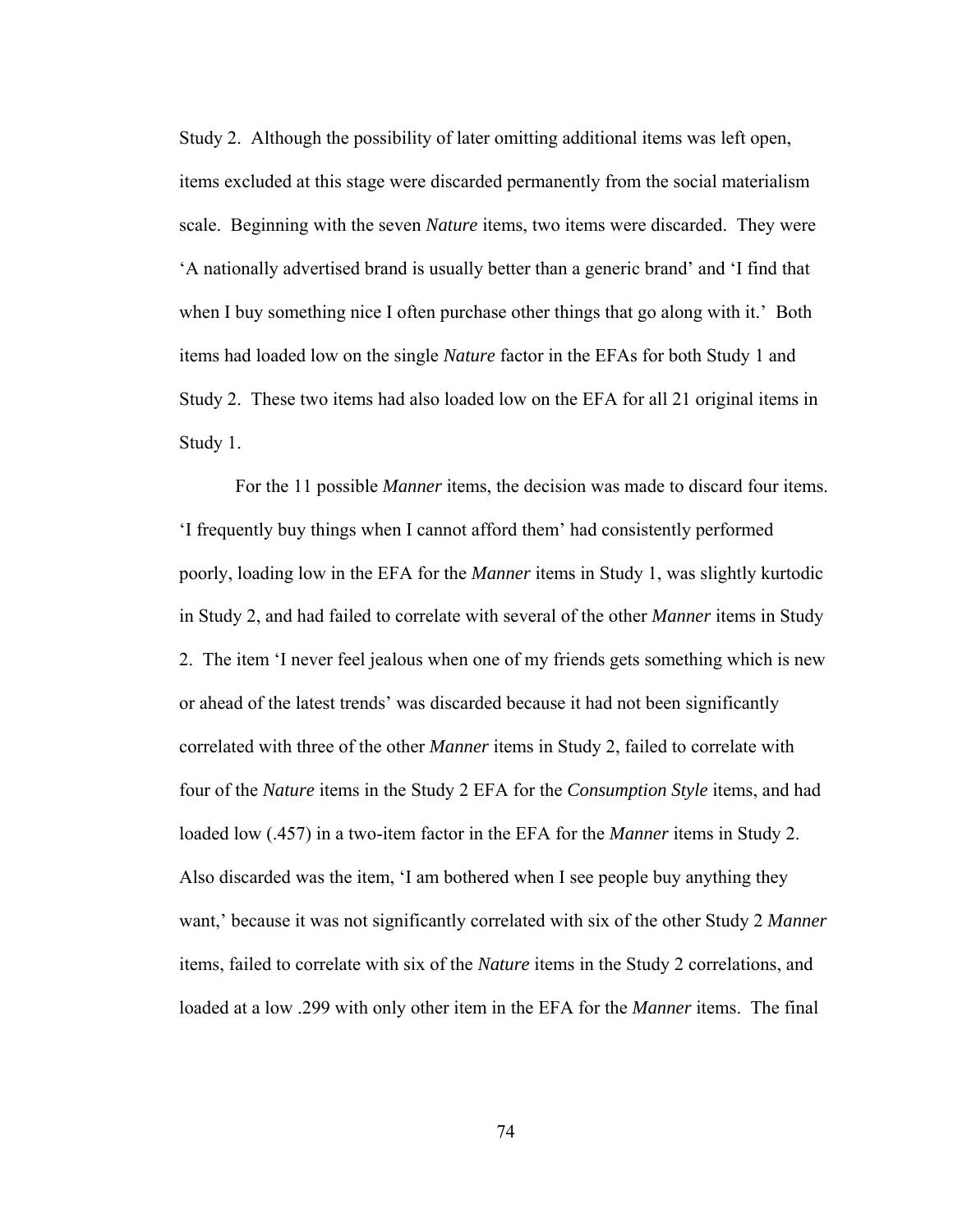discarded *Manner* item, 'When I have the opportunity to make something myself, I would rather make it than buy it,' had loaded very low (.299) with one other item as the last of four factors in the EFA for the Study 2 *Manner* items.

In the *Symbolic Use* dimension, out of 12 possible items, five were discarded. The item 'I enjoy it when I get positive reactions to the things I own,' was discarded because it was the only item that did not use the entire rage of the seven-point Likert scale in Study 2, had a similarly problematic distribution in Study 1, failed to correlate with three other *Symbolic Use* items in Study 2, and also failed to retain significant correlations with one *Nature* item and three *Manner* items. The next item to be discarded, 'The types of things I purchase connect me to a group' had a low loading of .285 in the Study 1 EFA for the original *Symbolic Use* items, and in the Study 2 EFA with the new *Use* items added, cross-loaded on all three of the factors that emerged. Additionally, in Study 2, this item failed to correlate with another *Use* item, 'It is not important for me to have things which are different from what everybody else has,' which was the next *Use* item to be discarded. This item had loaded low (.368) on the second of two factors in the Study 1 EFA for the original *Use* item, and equally importantly, the item was conceptually similar to a retained *Nature* item. The next *Use*  item to be discarded, 'There are certain people I would like to trade places with because of what they own,' had been found to be kurtodic in Study 1, and in the Study 2 EFA for the *Symbolic Use* items, had a loaded low (.358). The final *Use* item to be discarded was, 'I am not too concerned with owning things that impress other people,'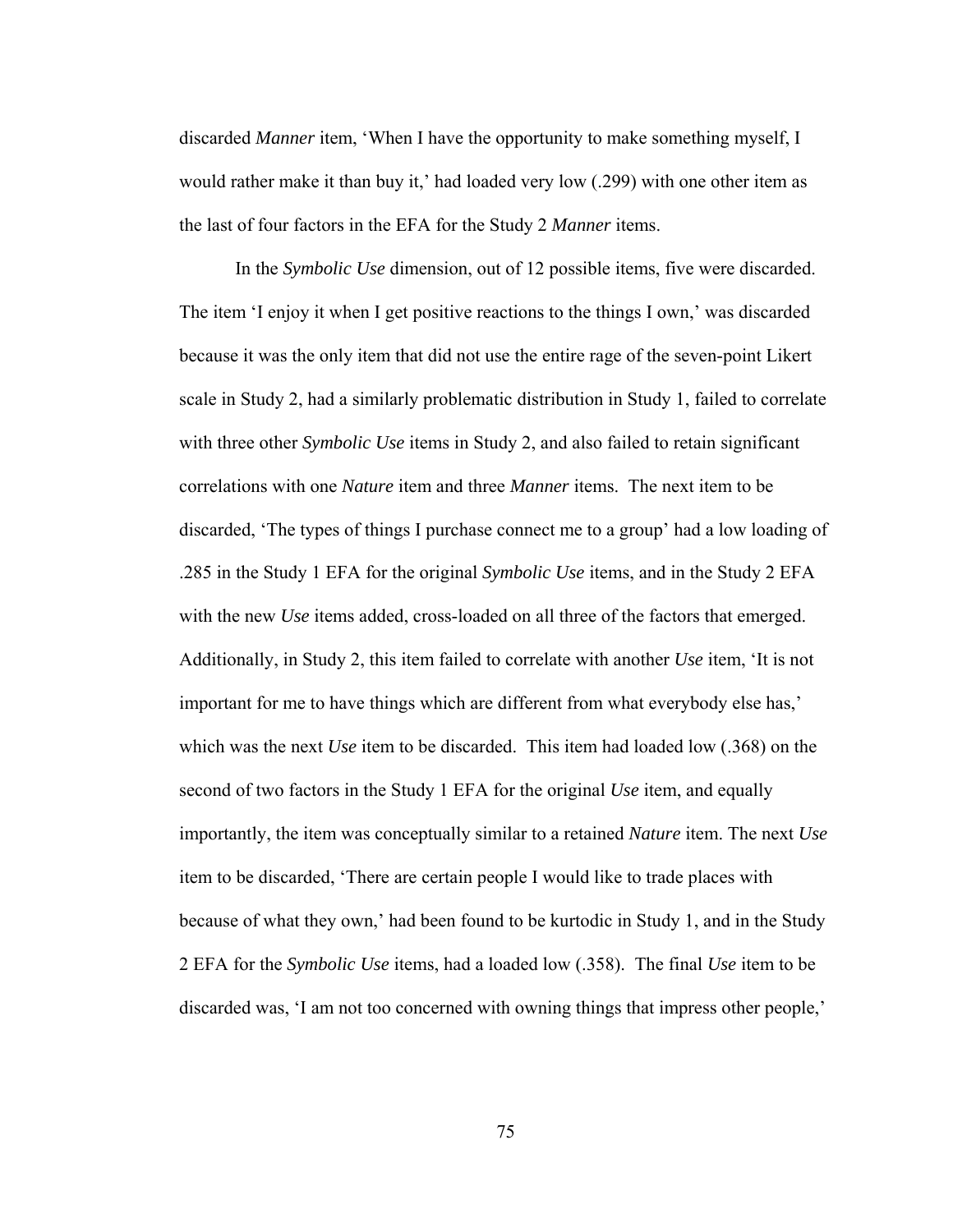which was similarly worded and conveyed the same idea as one other retained *Use* item.

# *Exploratory Factor Analysis (EFA) with Items Retained*

With a total of 11 items omitted from the social materialism scale, this left a possible 5 *Nature* items, 7 *Manner* items, and 7 *Symbolic Use* items, for a total of 19 remaining items (see Appendix D for the remaining items).A series of EFAs were next run with the 19 items that were retained, for the three first-order factors, the second-order factor, and the third-order factor. As in Study 1 and the initial analysis for Study 2, the *Nature* items, remained a single articulated factor (eigenvalue = 2.81). This factor accounted for 56.11% of the variance. Abbreviated item content and factor loadings are shown in Table 22. Four items had decent loadings on this factor (above 0.6), while the item 'I like a lot of luxury in my life' loaded lowest at .550.

The EFA for the seven retained *Manner* items suggested the presence of two meaningful factors that together accounted for 64.17% of the variance in the item set. Factor 1 had an eigenvalue of 2.84 and accounted for 40.60% of the variance, factor 2 had an eigenvalue of 1.65 and accounted for 23.56% of the variance (see Tables 23 and 24). Factor 1 was made up of the items, 'I try to keep my life simple, as far as possessions are concerned,' 'I usually buy only the things I need,' and 'I always consider the practical usefulness of a product before I buy it,' three items that seemed to convey a similar theme, referred to above as a "simplicity" theme. The second factor had a similarly impressive theoretical consistency, as it was made up of the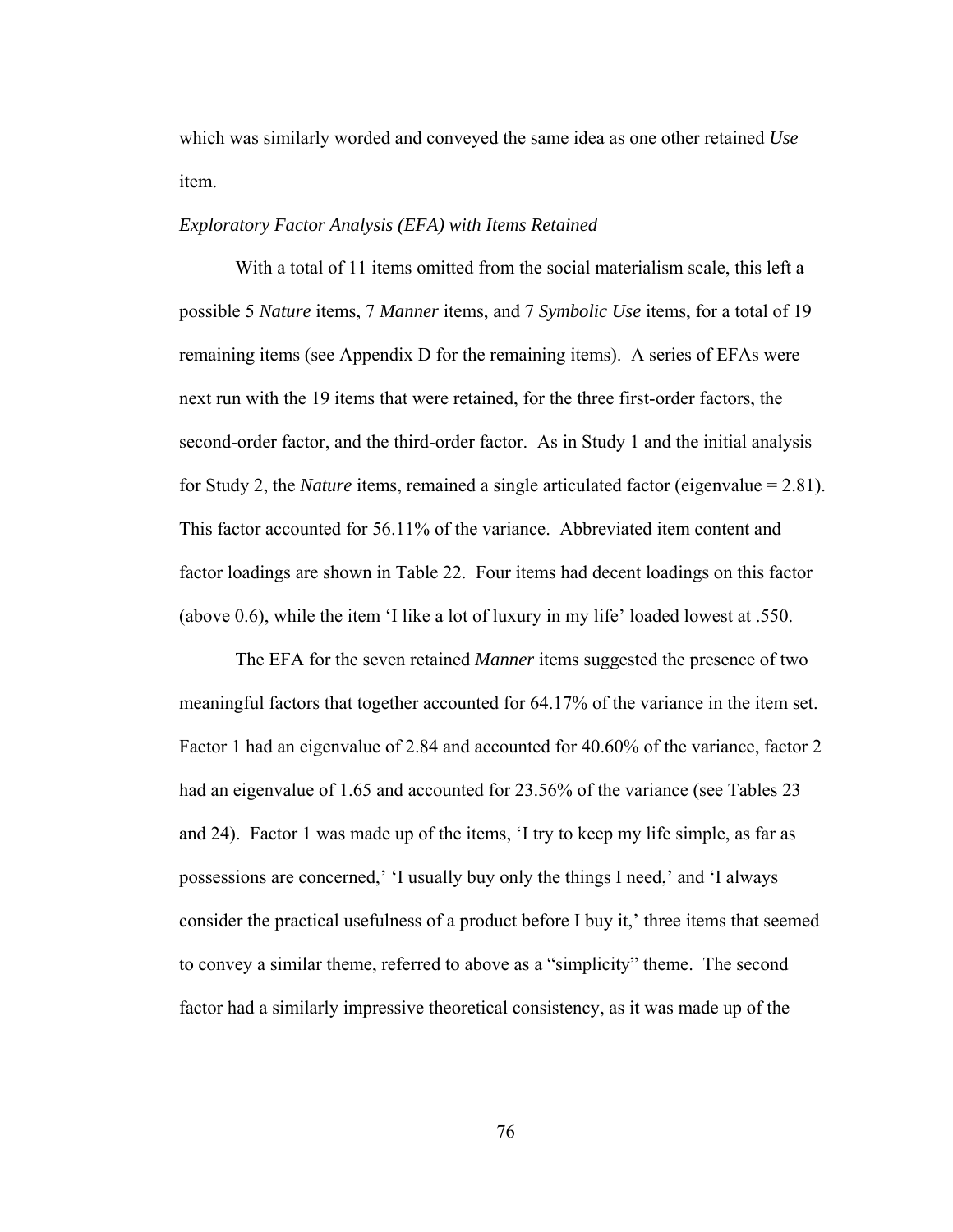items, 'I take pleasure from owning more than others like me,' 'I view buying things as a competitive act,' and 'I compare my possessions with others like me'—all items that seemed to convey the idea that the social materialist views consumption as a type of competition or game. The structure matrix loadings revealed that a fourth item in this factor ('I feel pressure to keep up with others like me') had cross-loaded on both *Manner* factors.

The EFA for the seven retained *Symbolic Use* items, showed the presence of two factors upon examination of the eigenvalues (3.19, 1.10) accounting for 45.62% and 15.76% of the variance (see Tables 25 and 26). The first factor was made up of the items, 'When I buy something new, I look forward to how people will react when they see me with it' and 'When I buy something new, I often can't wait for other people to see me with it.' These two items convey the same idea, that the social materialist is concerned with the display of their possessions and the reactions they get from this display. Five items made up the second factor, conceptually, all of these items seemed to convey the idea that the social materialist uses possessions to show status and impress others. The items that had loaded on the two factors that emerged from EFA for the seven retained *Symbolic Use* item did so relatively cleanly, that is, the structure matrix revealed little cross-loading across the items. The two factors were moderately correlated at  $r = .464$  ( $p < .01$ ), suggesting that the two groupings of *Use* items were in some way conceptually similar.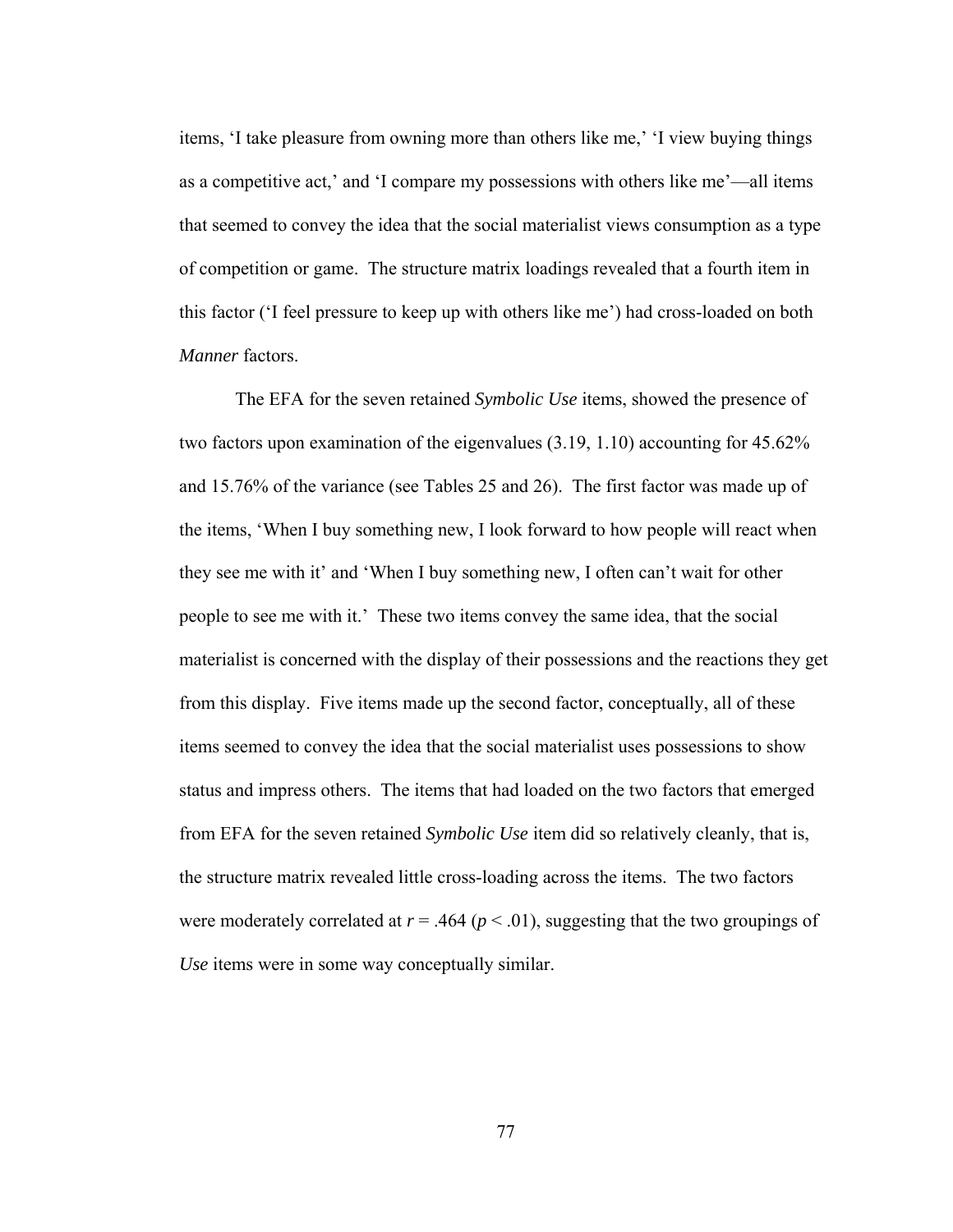The EFA for the 12 retained *Consumption Style* items revealed the presence of two factors (eigenvalues = 4.99, 1.77, percent of variance accounted for 41.57, 14.75%, see Tables 27 and 28). In the first factor, which contained the simplicity items, the *Nature* item 'It is important to me to buy new and different things' also loaded on this factor, a glaring conceptual inconsistency. This mingling of *Manner*  and *Nature* occurred again, with three other *Nature* items loading low (in the .4 range) on the first factor. The second factor was made up of four *Manner* items, those that conveyed the idea that social materialist consumption is a comparative process, with one *Nature* item loading on this factor ('People recognize that I buy only the best'), which theoretically could be considered to convey a similar idea, that receiving recognition is important to the social materialist. The two factors were correlated at *r*  $= .530$  ( $p < .01$ ), hinting again at the fact that perhaps the *Nature* items and the *Manner* items constitute a first-order factor, difficult to separate from one another.

The EFA for all 19 of the retained social materialism items revealed the presence of three factors (eigenvalues  $= 7.23, 2.26, 1.33$ , percent of variance accounted for  $= 38.06$ , 11.92, 7.00%, see Tables 29-31). Factor 1 was made up of three *Manner,* two *Use*, and one *Nature* item, however, examination of the conceptual idea conveyed by these seven item revealed a theoretical consistency—this factor was a combination of the items that made up the "competition" dimension and "comparative process" dimensions mentioned above. Factor 2 contained the simplicity items from the *Manner* dimension, along with four *Nature* items and two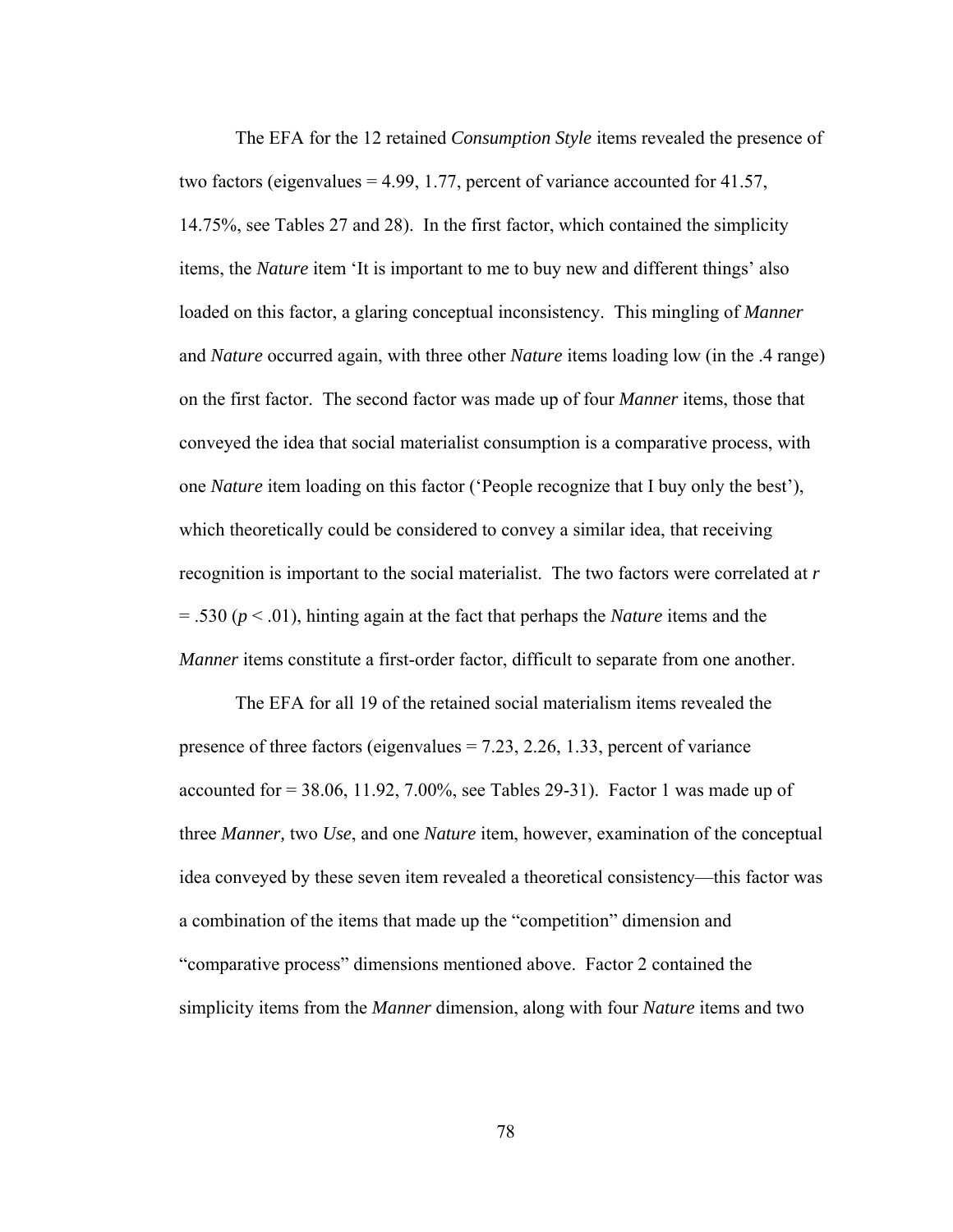*Use* items. Factor 3 contained the two *Use* items referred to above as the "display and reactions" items. A third item from the *Manner* dimension loaded on this factor, but had cross-loaded with the first factor. Once the reliability of the various subscales for the 19 retained items were assessed, it was time to return to a theoretical analysis of the conceptual patterns that had emerged from the EFAs for the 19 retained items before Confirmatory Factor Analysis could take place.

#### *Reliability Assessment of Theoretical Constructs*

 With the new items that were retained, minus the eleven discarded items, the reliabilities for the 19 retained items were as follows: *Nature*,  $\alpha$  = .803, *Manner* items,  $\alpha$  = .751, *Symbolic Use* items,  $\alpha$  = .798, *Consumption Style*,  $\alpha$  = .868, and for all 19 retained items,  $\alpha$  = .906. It is noteworthy that the reliabilities for the 19 Study 2 items are higher than they had been with the 21 Study 1 items, despite the fact that in the version of the social materialism scale that came out of the Study 2 data, there were actually fewer items then there had been in Study 1. The refined 19-item scale was thus representative of better reliability than the Study 1 scale.

# *Confirmatory Factor Analysis (CFA*)

Based on the theorizing in the concept explication portion of the current work, the original theoretical model was tested with structural equation modeling (SEM). More specifically, using LISREL 8.5 (Jöreskog & Sörbom, 1993), a measurement model that specified the hypothesized relations of the observed variables to the underlying latent constructs was tested with SEM-based confirmatory factor analysis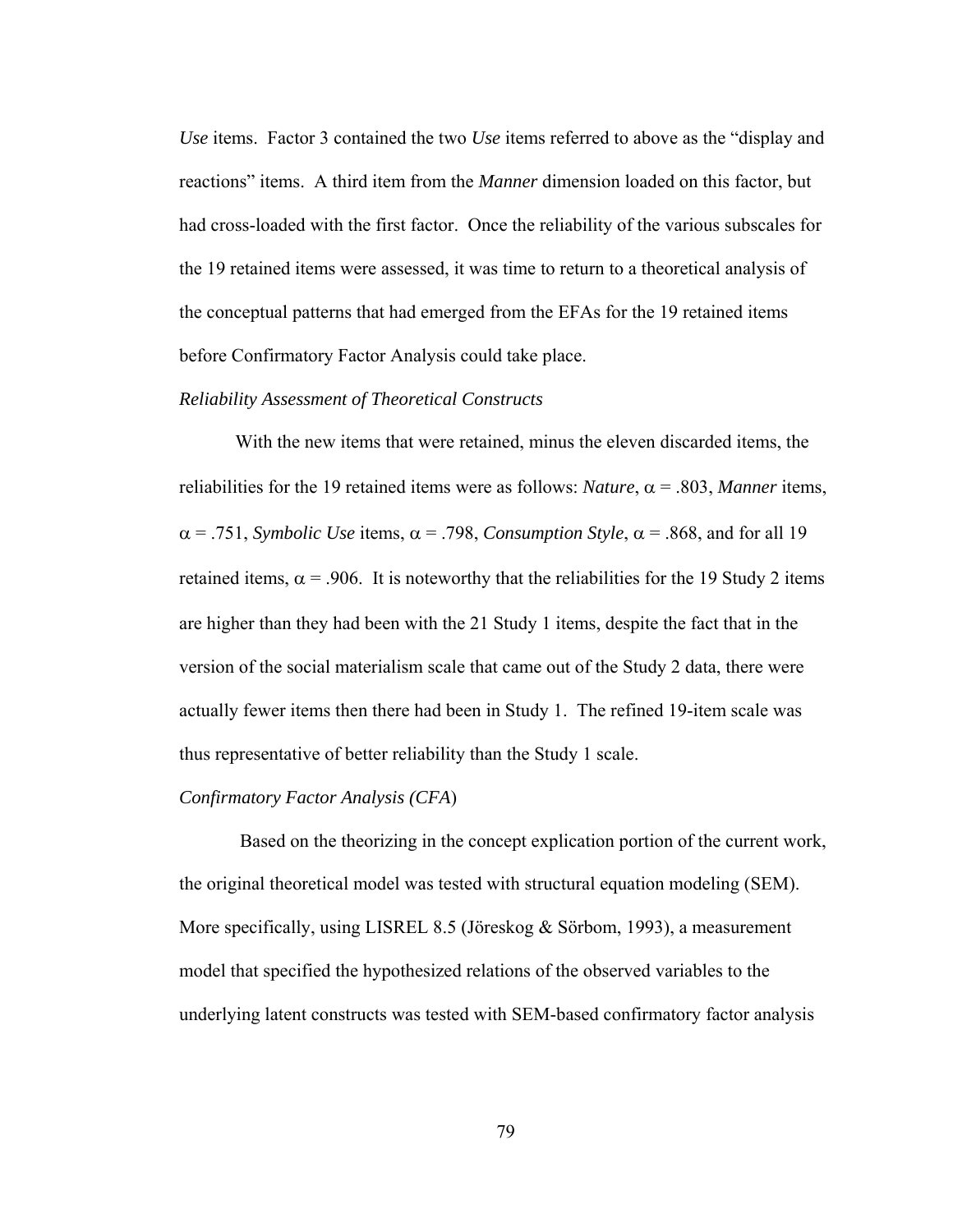(CFA) using maximum-likelihood parameter estimation. In keeping with the items retained from the EFAs detailed above, this model consisted of 19 observable variables, 3 lower-order latent constructs (*Nature*, *Manner*, and *Symbolic Use*), and 2 higher-order latent constructs (*Consumption Style* and social materialism). In response to the first research question, the model did not so much as even compute the hypothesized theoretical model in its original form did not fit the data.

Two other confirmatory factor analyses using the 19 retained items were conducted to explore whether any of the original hypothesized dimensions held. First, a three-factor model was estimated, which represented the three latent constructs of *Nature*, *Manner*, and *Use*, and the higher-order latent construct of social materialism (same as Figure 4 below, except with 19 items [five *Nature*, seven *Manner*, seven *Use*]). Second, a two-factor model representing the two latent constructs of *Consumption Style* (*Nature* plus *Manner*) and the higher-order latent construct of social materialism was estimated (see Figure 2 on the next page). Finally, a one-factor model representing the single latent construct of social materialism was examined (see Figure 3 below).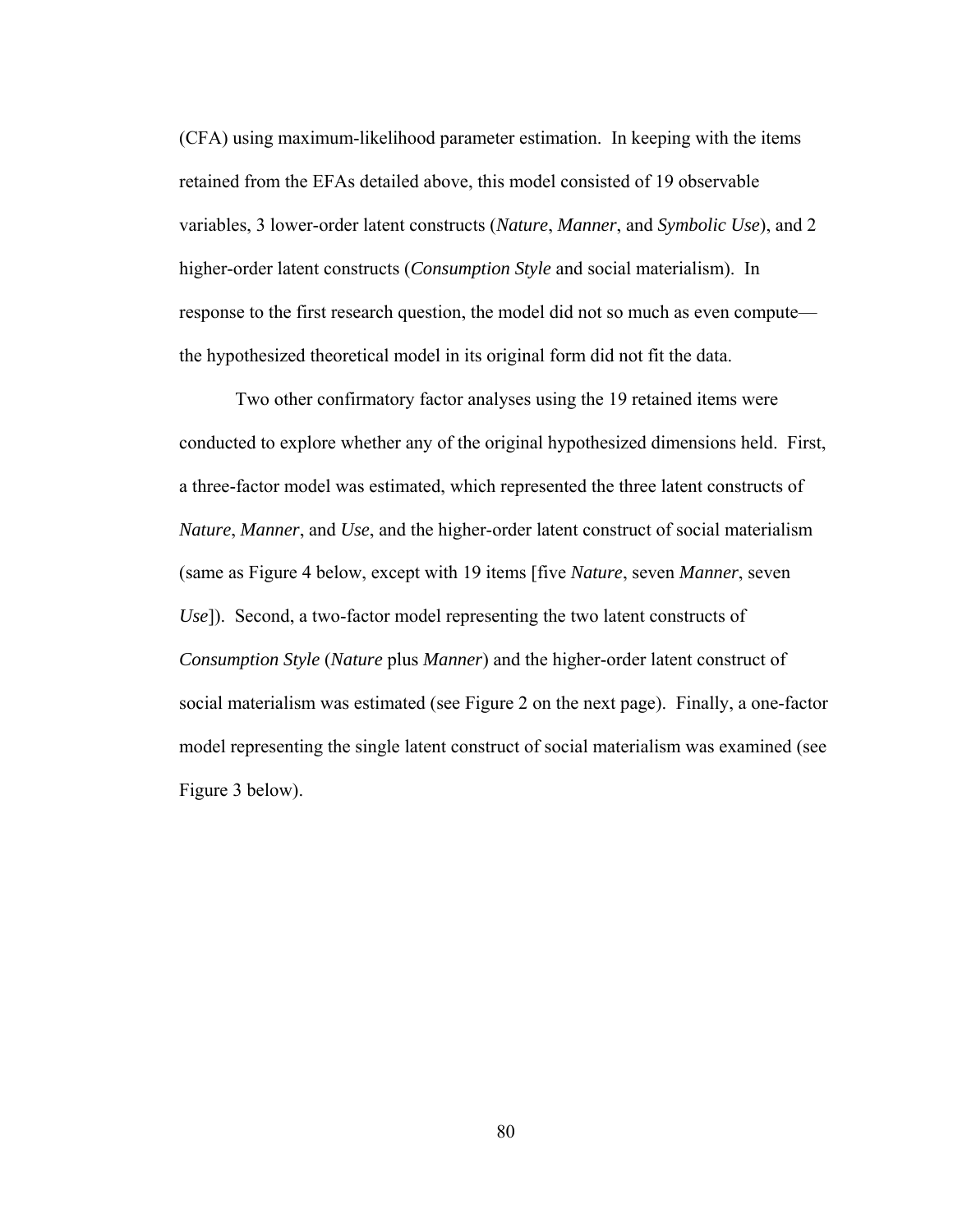

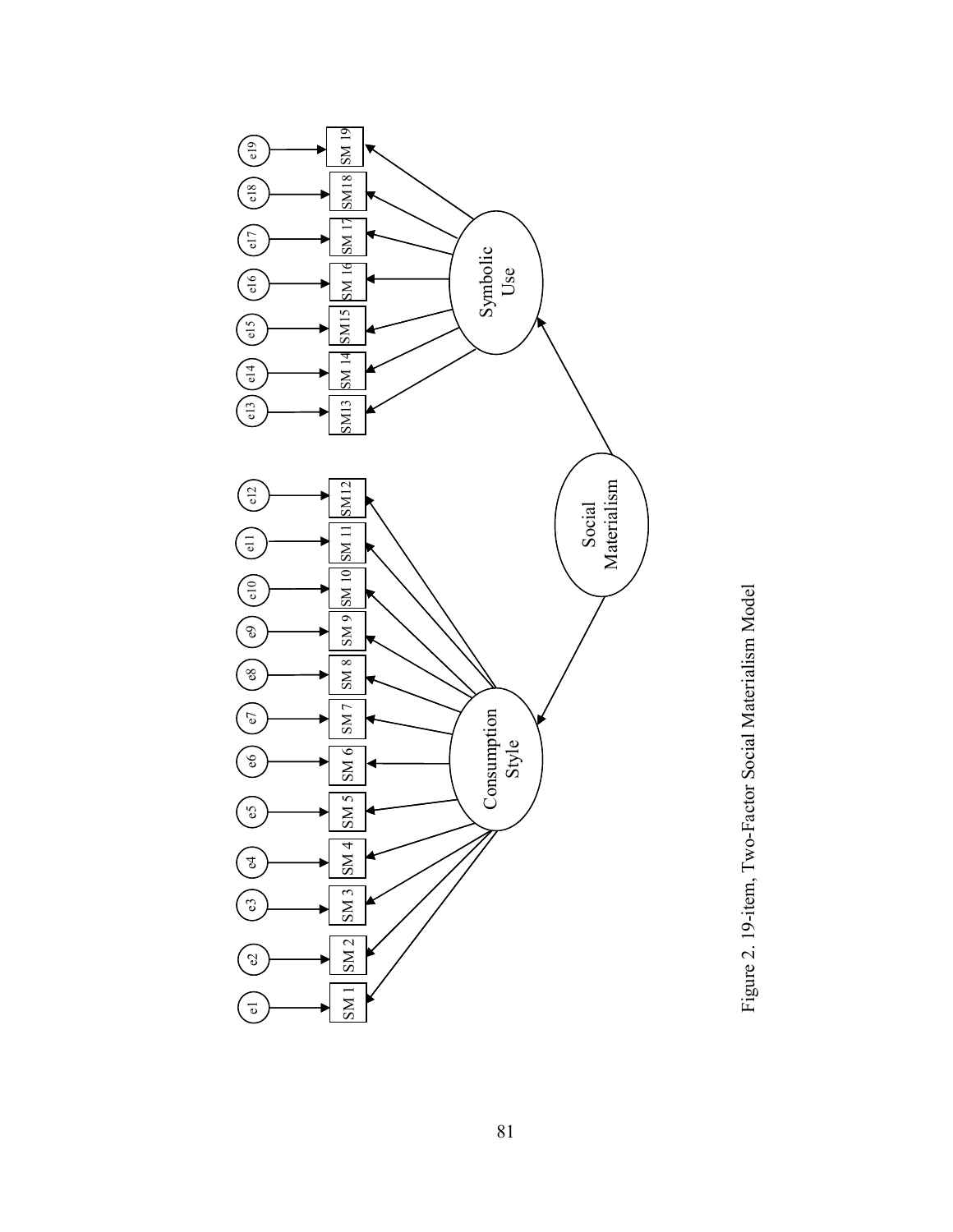

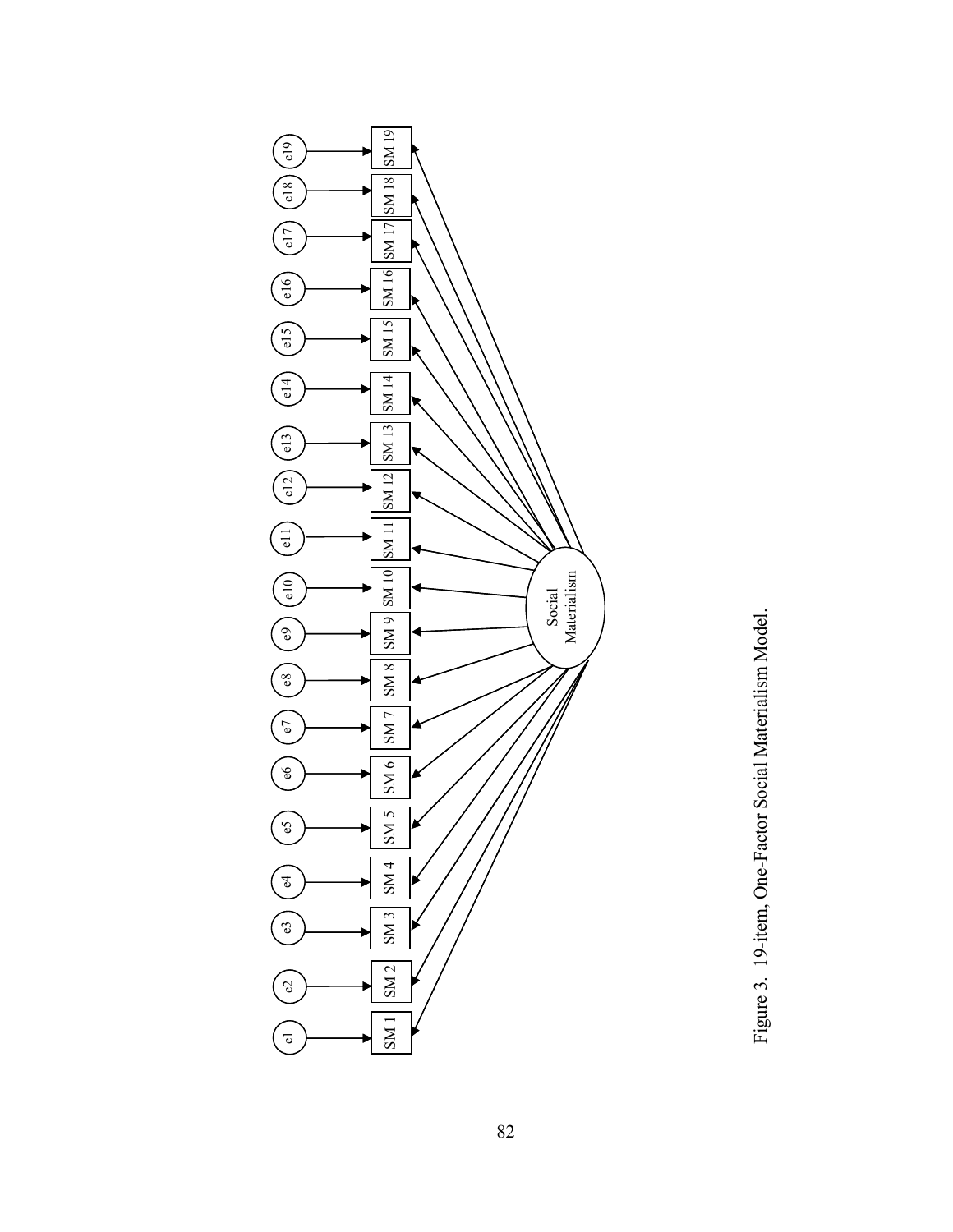Table 32 presents the  $\chi^2$  estimates, root mean square error of approximation (RMSEA), comparative fit index (CFI), and standardized root mean residual (SRMR) for each of the three 19-item models. The performance of the models was assessed across a number of different retention criteria. Based on the recommendations of Holbert and Stephenson (2002), the following criteria were used to judge the closeness of fit of the model to the data: RMSEA  $\approx$  0.06; CFI > 0.95; SRMR  $\approx$  .09. The  $\chi^2$ values were used to compare competing models.

The fit indices show that none of the three 19-item models fit well. In the case of the three-factor model ( $\chi^2 = 810.46$ ,  $p < .01$ ;  $df = 149$ ; RMSEA = 0.15; CFI = 0.70; SRMR = 0.10), the two-factor model ( $\chi^2$  = 837.63, *p* < .01; *df* = 151; RMSEA = 0.15;  $CFI = 0.69$ ;  $SRMR = 0.10$ ), and the one-factor model ( $\chi^2 = 850.10$ ,  $p < .01$ ; *df* = 152; RMSEA =  $0.15$ ; CFI =  $0.69$ ; SRMR =  $0.10$ ), the RMSEA values were above the recommended cutoff value of around 0.06 and the SRMR values were above the acceptable level of around .09.

## *Respecification of Model*

When a theoretical model does not fit the data, a process of respecification is undertaken to obtain a model that produces an adequate fit with the data (Holbert  $\&$ Stephenson, 2002). A combination of theoretical insight and empirical rationale via the LaGrange Multiplier (LM) test was used to respecify the posited measurement model in this study (Jöreskog, 1993). Focus was given to three sets of paths. One, the open Lambda-Y paths that reflect the factor loadings leading from latent variables to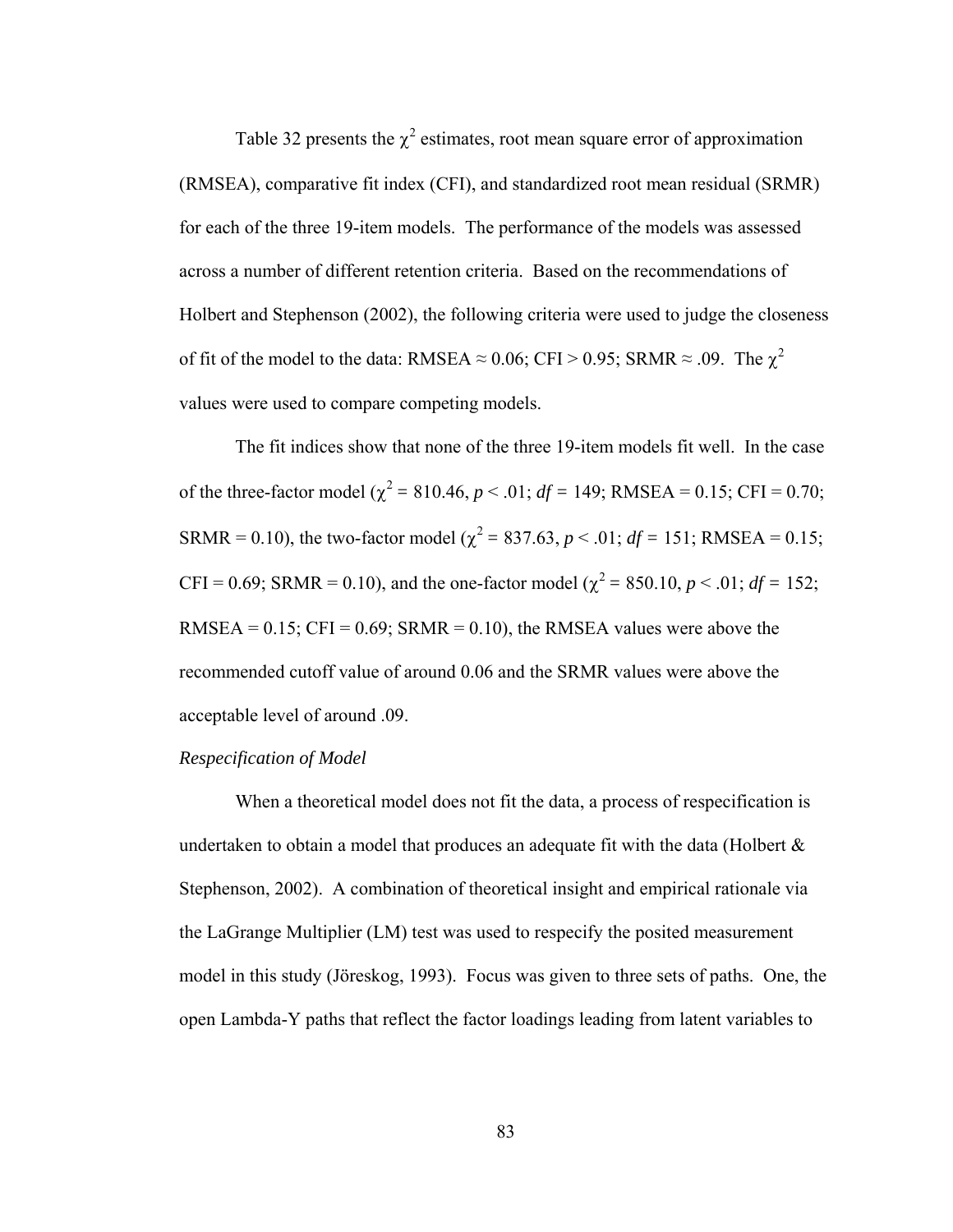observable variables. A small factor loading indicates a poor connection between the latent variable and a given observable variable. Two, the fixed Lambda-Y paths that reflect potential cross loadings. Significant, but fixed cross-loading paths will produced poor fit statistics given that the program is revealing that the cross-loading paths should be free. Three, the Theta-Ep paths that reflect the covariance of error terms between observable variables. Significant Theta-Eps for variables that connect to different observable variables is problematic. Significant Theta-Eps for observable variables within a given latent construct is not as problematic, but indicates that the two observable variables serve as functional equivalents in the model. A combination of these problematic paths were assessed along side the core theoretical rational for the proposed social materialism index to refine the model structure to produce a model that fit the data well. After the model structure was refined and items that had performed poorly in the CFAs had been discarded, a total of 11 items remained (see Appendix E for the final remaining items). In the *Nature* dimension, four items remained, in the *Manner* dimension, three items remained, and in the *Symbolic Use* dimension four items remained.

## *Final Social Materialism Model*

Figure 4 on the next page illustrates the final measurement model, which consisted of 11 items, 3 lower-order latent constructs and one second-order factor of social materialism.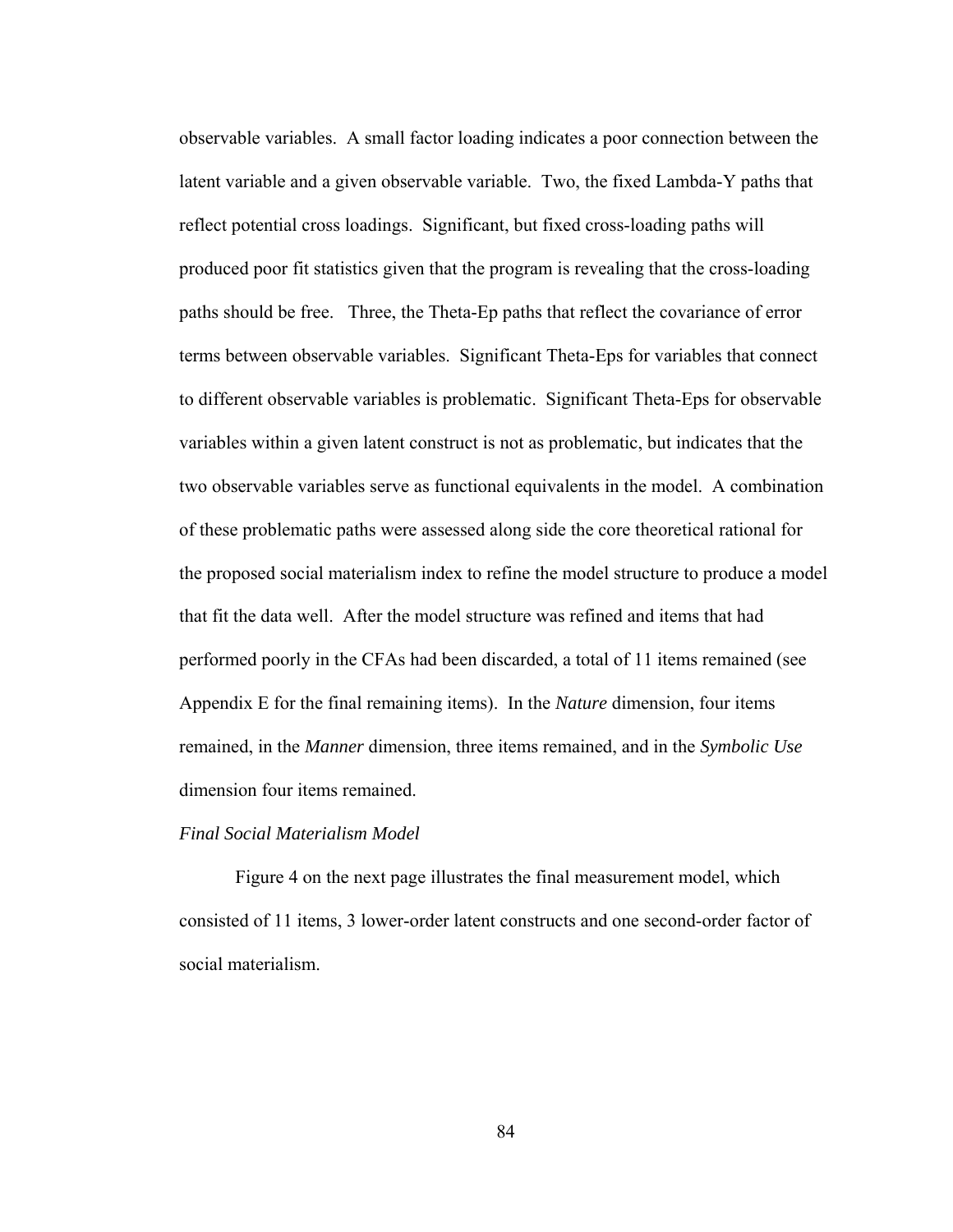

Figure 4. Measurement Model for Social Materialism.

The same set of CFA analyses were run for the 11-item models as had been run for the 19-item models. First, to confirm the dimensionality of the 11-item threefactor model, the CFA factor loadings for two other possible 11-item theoretical models were examined for comparison purposes. The first alternative model to be tested was an 11-item, two-factor model (*Consumption Style* and *Symbolic Use*, see Table 34).The second alternative model to be tested was an 11-item, one-factor model (see Table 35). The loadings for both alternative models were equally as strong as the loadings for the three-factor model (i.e., near or above 0.7), however, when returning to the comparison of model fits, the fit indices had shown the two-factor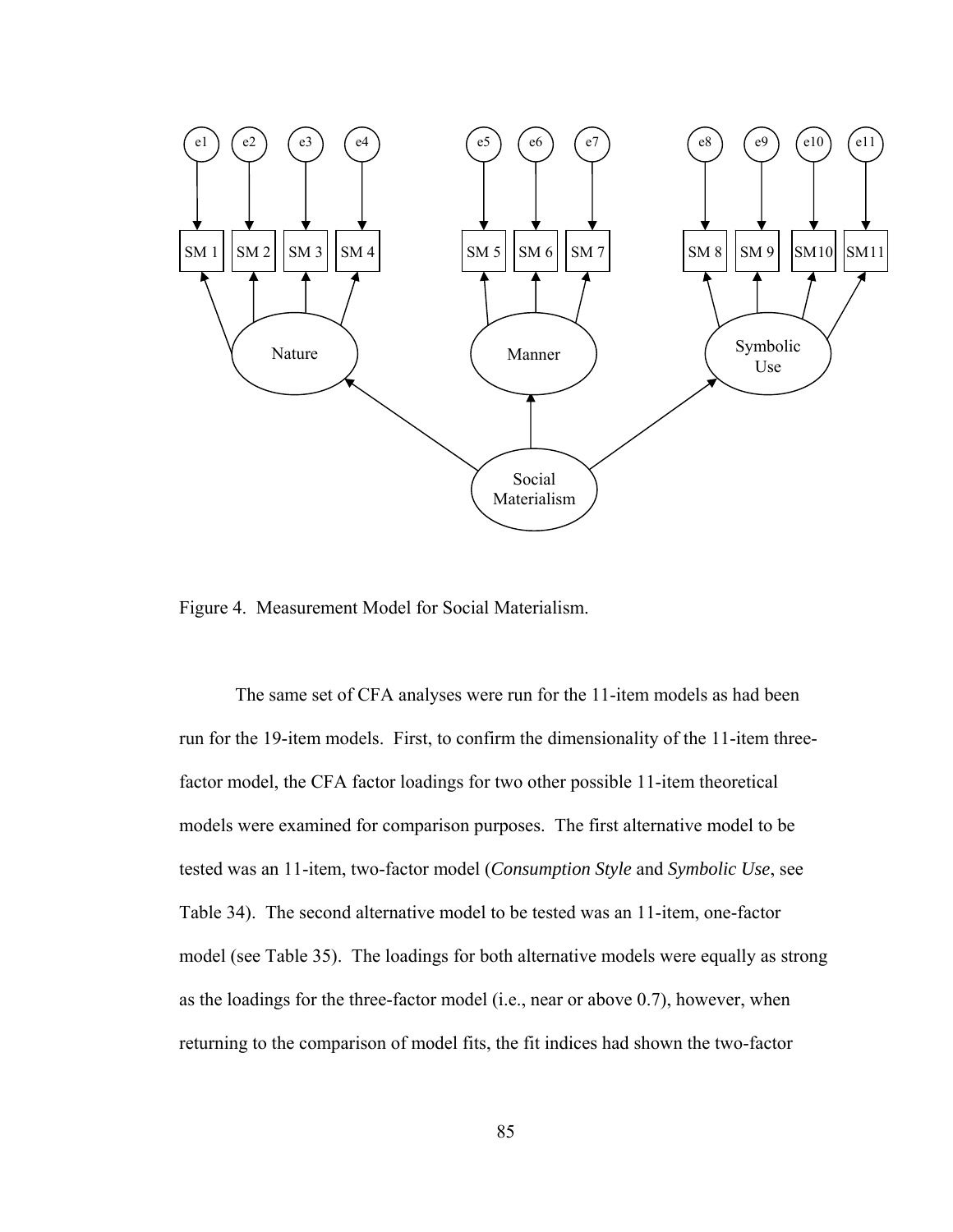model and one-factor model were poorer fits than the three-factor model.Overall, the CFAs confirmed the idea from the concept explication theorizing, that social materialism is a higher-order latent construct that consists of the three underlying latent constructs of *Nature*, *Manner*, and *Symbolic Use*.

Table 33 presents the  $\chi^2$  estimates, root mean square error of approximation (RMSEA), comparative fit index (CFI), and standardized root mean squared residual (SRMR) for each of the three 11-item CFA models. The fit indices revealed that the 11-item, three-factor model was the best fit of the models tested. A  $\chi^2$ -difference test showed that both the two-factor and one-factor model were poorer fits than the threefactor model. With respect to the two-factor model ( $df = 43$ ,  $\chi^2$  value = 115.50,  $p <$ .01), a two degrees of freedom difference from the three-factor model yielded a 27.44 gain in the  $\chi^2$  value, well above the corresponding critical  $\chi^2$ -difference value of 7.38, indicating a much poorer fit for the two-factor model than the three-factor model. The same was true of the one-factor model ( $df = 44$ ,  $\chi^2$  value = 116.50,  $p < .01$ ), where a three degrees of freedom difference yielded a 28.44 increase in the  $\chi^2$  value, above the corresponding critical  $\chi^2$  value of 9.35. The one-factor model was thus another inferior fit relative to the three-factor model.

The  $\chi^2$ -difference test confirmed the idea from the concept explication theorizing portion of the current work, that *Nature*, *Manner*, and *Symbolic Use* are three distinct underlying latent constructs that together form a higher-order latent construct of social materialism. The results showed that the *Nature* dimension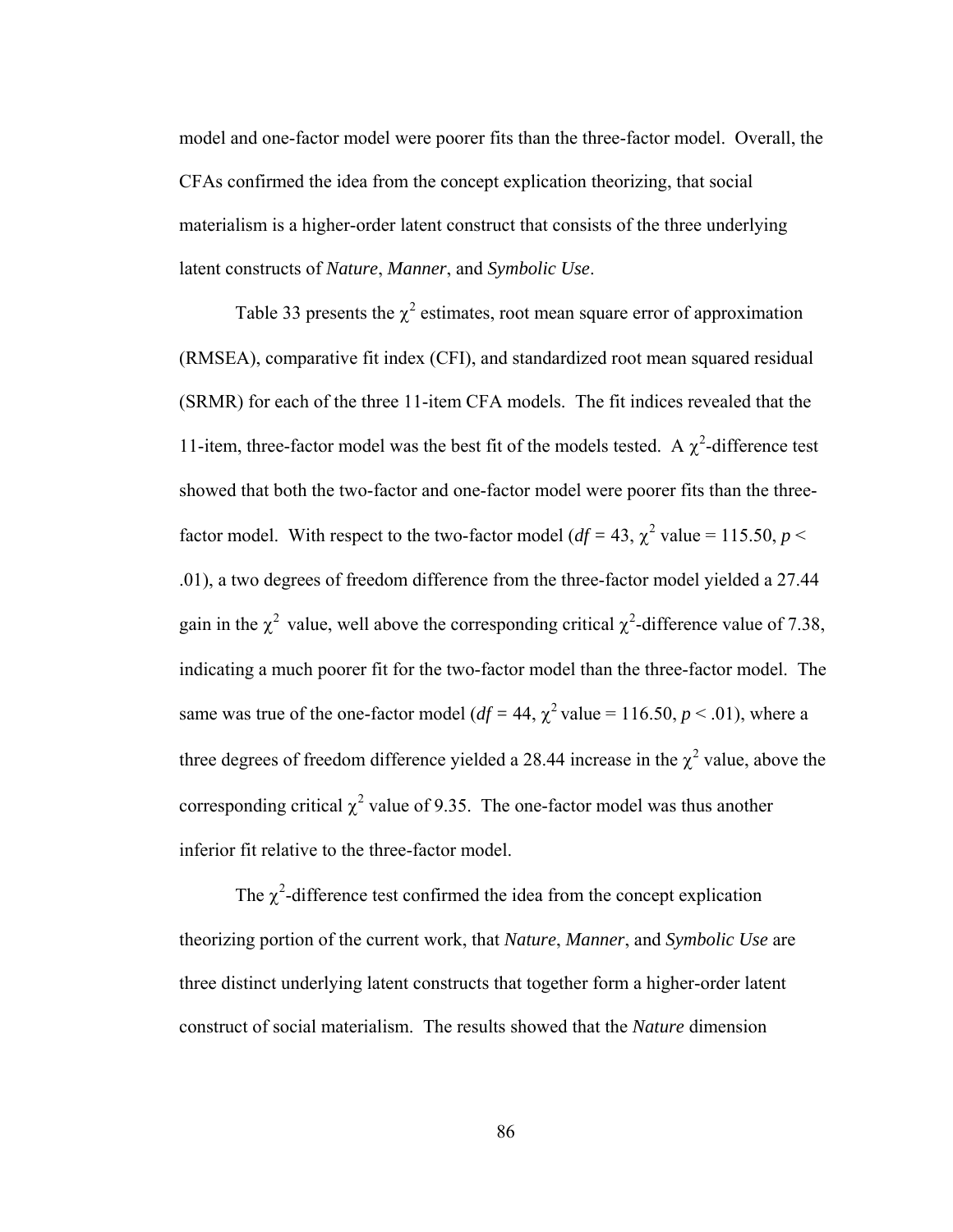correlated with the *Manner* dimension with a coefficient if  $r = .80$  ( $p < .01$ ), and correlated with a coefficient of  $r = .90 (p < .01)$  with the *Use* dimension. The *Manner* and *Use* dimensions were correlated at  $r = .88$  ( $p < .01$ ). Figure 5 below presents the factor loadings  $(\lambda)$  for the 11-item, three-factor social materialism model. All items had strong loadings (i.e., near or above 0.7).



Figure 5. Final Social Materialism Measurement Model.

*Note*.\**p* < .01. Unstandardized path coefficients reported.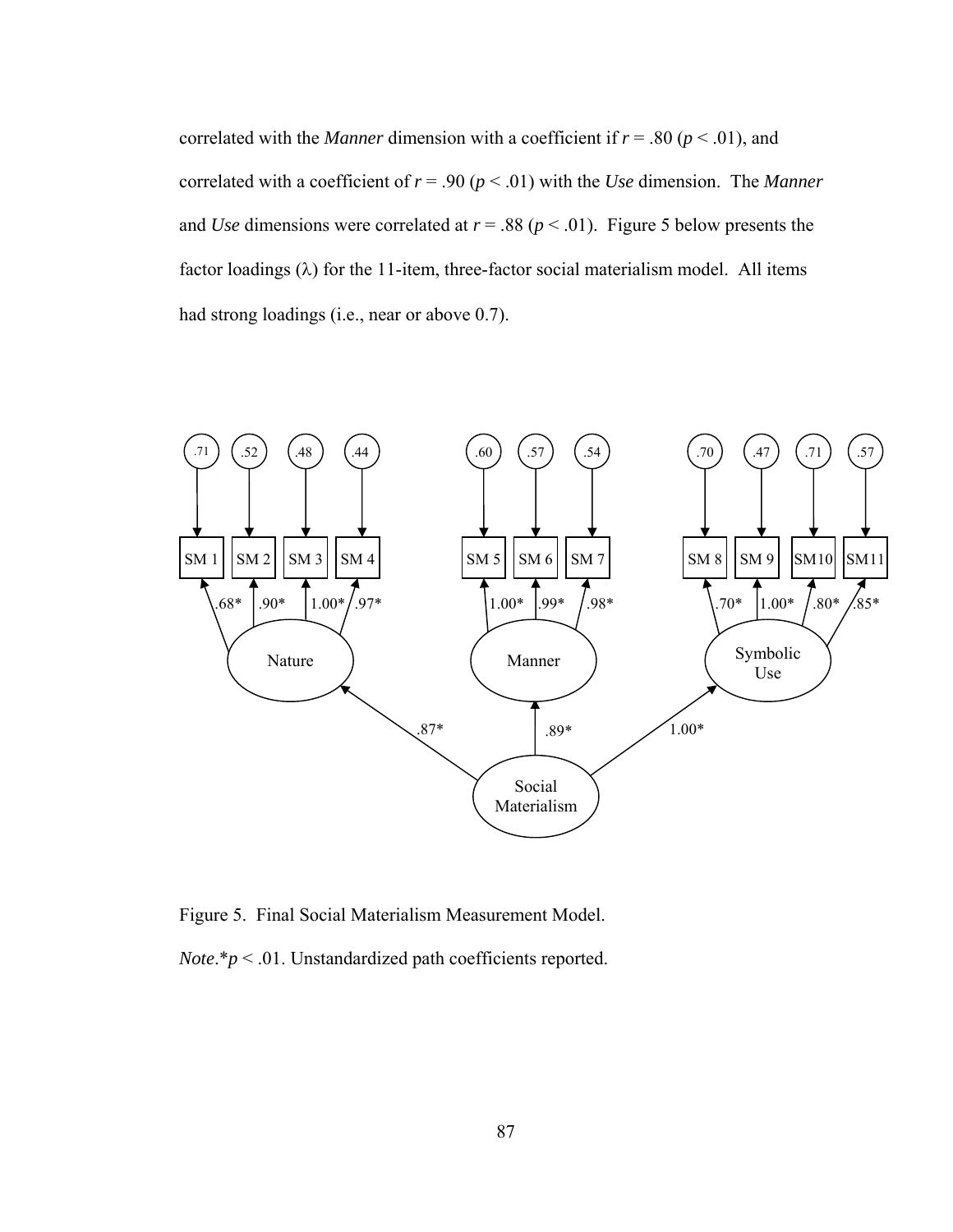#### *Reliability Assessment and Zero-Order Correlations for Final Model*

The reliability of the final 11 items divided into the three first-order factors and the single second-order factor of social materialism were assessed with Cronbach's alpha. All were found to have adequate reliability levels. For the final four *Nature* items,  $\alpha$  = .769, for the three *Manner* items,  $\alpha$  = .697, and for the four *Symbolic Use* items,  $\alpha$  = .705. The 11 items together had a reliability of  $\alpha$  = .874. Thus, in response to the second research question, the social materialism measurement model, in both its preliminary form and final form as the 11-item model, was found to be reliable.

The correlations across the three first-order factors and the single second-order factor of social materialism are presented in Table 36. Correlations between the *Nature* indices and *Manner* indices were lower than both the correlations across *Nature* and *Use* indices and across the *Manner* and *Use* indices. The lower correlation between *Nature* and *Manner* indices suggested that a *Consumption Style* dimension that is a combination of *Nature* and *Manner* items, did not exist. Rather, consistent with the three-dimension conceptualization of social materialism confirmed by the CFA results, *Nature*, *Manner*, and *Use* are three conceptually distinct first-order latent factors, forming a single higher-order latent construct of social materialism. *Construct Validation: Predictive Validity* 

*Television Use*.In order to properly finish the process of concept explication, the predictive, convergent, and discriminant validity of the social materialism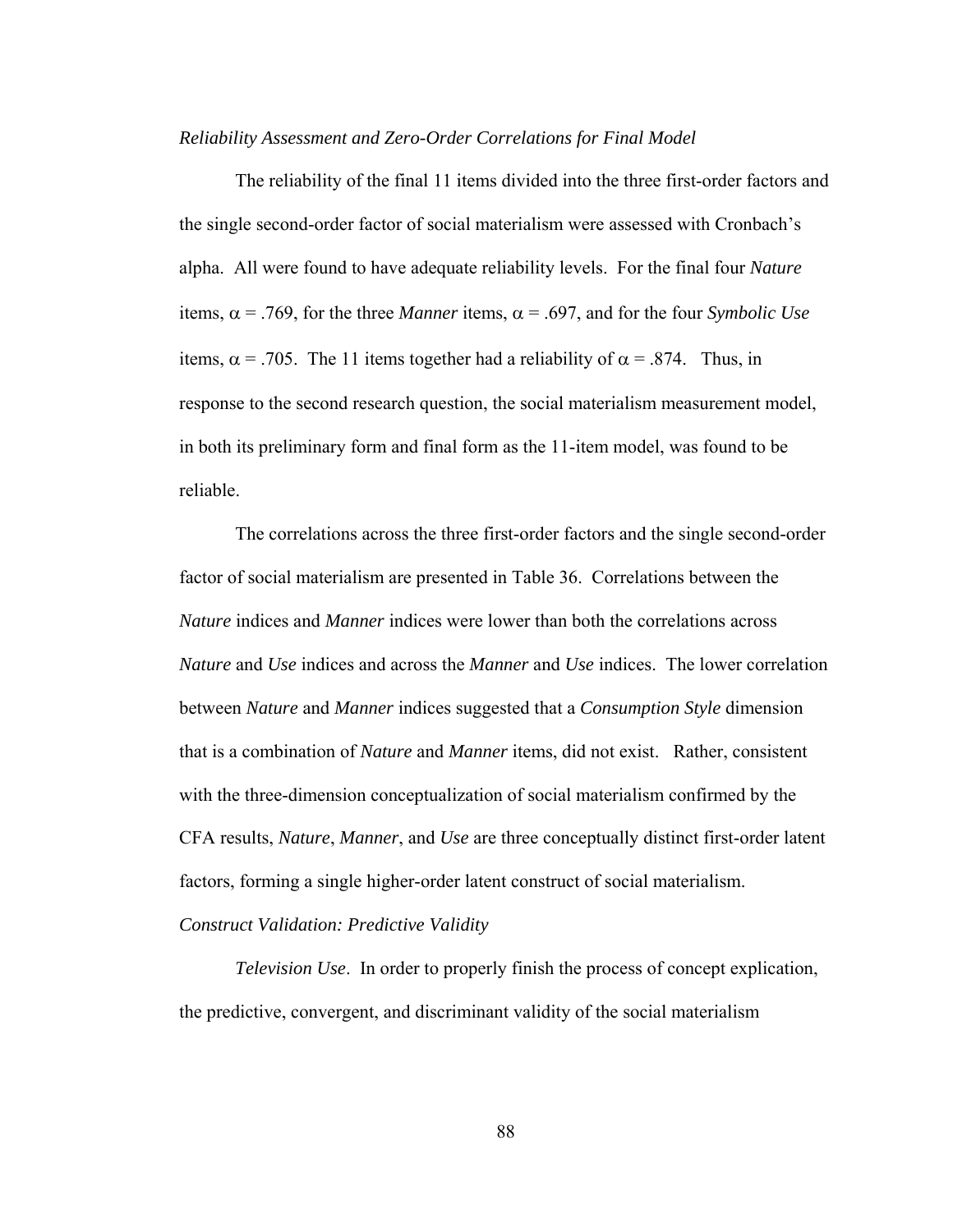construct were tested with correlational analyses (see Table 37 for correlations between the social materialism index and indices for the measures of construct validation). Beginning with predictive validity, correlations between several television use measures and the social materialism scale and subscales for the *Nature*, *Manner*, and *Symbolic Use* dimensions were examined. For all of the tests of construct validity, the decision was made to examine correlations between the indices for *Nature*, *Manner*, and *Symbolic Use*, along with the index for all 11 social materialism items. This was done because the hypotheses that had been offered spoke to social materialism as a whole, but the CFAs had confirmed that *Nature*, *Manner*, and *Use* were unique dimensions. As such, it was desirable to assess whether the correlations between the indices for *Nature*, *Manner*, and *Use* and the various indices for the validity measures actually replicated the correlations between the broader social materialism index and the indices for the validity measures.

 The first of the television use variables examined was a measure of average hours of television viewed a day. The correlations between hours of television viewed with the four social materialism indices were all positive and significant (*Nature, r* = .131, *p* < .05; *Manner*, *r* = .123, *p* < .05; *Use*, *r* = .172, *p* < .01; social materialism *r* = .163,  $p < 0.01$ ), however these correlations were quite small. As one of the major goals of Study 2 was to determine the extent to which television use might be correlated with the social materialism measure, a number of other television use measures that took into account both exposure and attention were also examined. These attention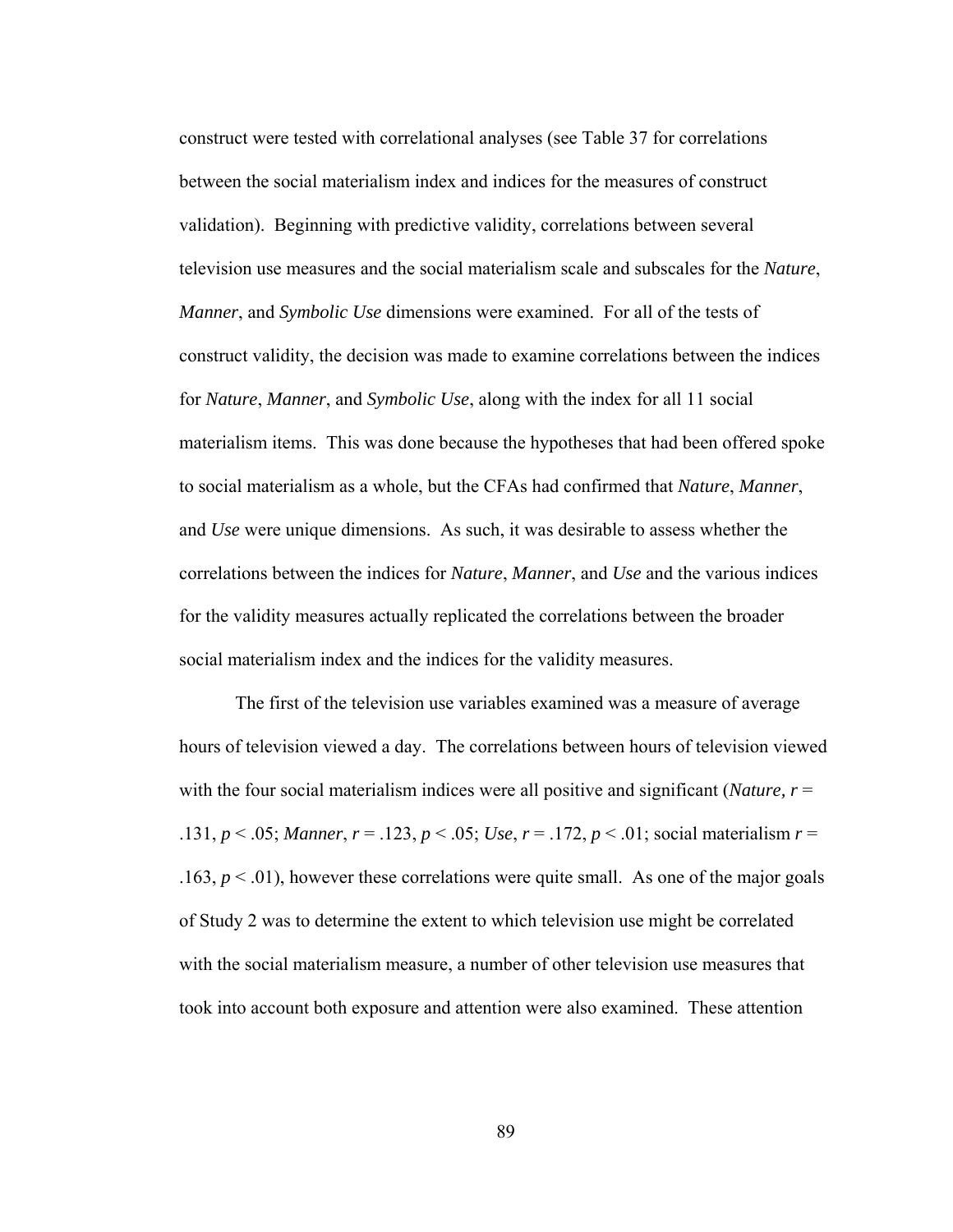and exposure measures were genre-specific, that is, for each of ten genres of programming attention and exposure were measured and indices were created.

With respect to just the television exposure measure, an index of exposure to the ten different genres of programming had a reliability of  $\alpha$  = .658. The alpha for this measure would not be expected to be high, as different individuals watch different types of programs, i.e., functional alternatives. Just as with the hours of television viewed measure, correlations with the social materialism indices were all significant but small in magnitude (*Nature, r* = .151,  $p$  < .05; *Manner*,  $r = .205$ ,  $p$  < .01; *Use*,  $r =$ .161,  $p < 0.01$ ; social materialism,  $r = 0.195$ ,  $p < 0.01$ ). The same was true of the television attention index (attention to the ten genres,  $\alpha$  = .720) to an even greater extent, where only the *Symbolic Use* index was correlated with attention to the ten genres ( $r = .123$ ,  $p < .05$ ). Finally, for the 20-item index of exposure and attention to the ten genres combined ( $\alpha$  = .811), three of the social materialism indices retained significant positive correlations with the attention/exposure index (*Manner*,  $r = .163$ ,  $p$  $\leq$  .01; *Use*,  $r = .156$ ,  $p \leq .05$ , social materialism  $r = .160$ ,  $p \leq .01$ ). The overall pattern had shown the attention and exposure measures did not correlate highly with the social materialism measures, and there was no clear pattern in any of the three subscales correlating to a greater extent than the index for the 11 social materialism measures combined.

The next set of correlational analyses sought to determine whether correlations would be any higher between the social materialism measures and each of the genres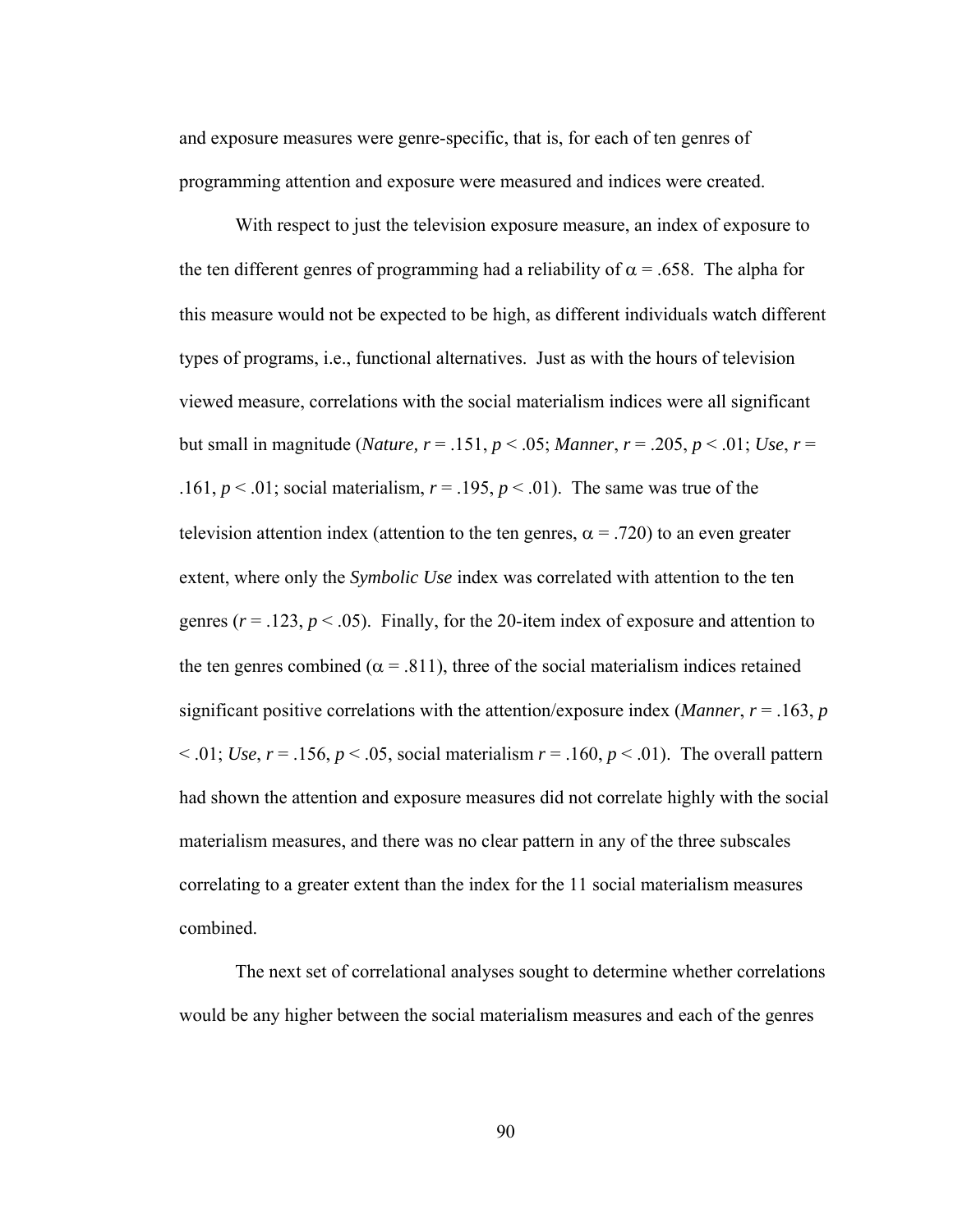considered individually. Because there was only two measures for each genre (one attention and one exposure measure), correlations between attention and exposure were utilized rather than an index. Correlations for each of the ten genres that took into account respondents' exposure and attention were consistently high from genre to genre, in other words, those individuals who watched a particular type of programming frequently also paid close attention to the program when they watched (the exposure and attention correlations were: drama,  $r = .746$ ; sports,  $r = .832$ ; sitcoms,  $r = .715$ ; news,  $r = .61$ ; game shows,  $r = .70$ ; reality-based programs,  $r =$ .767; talk shows, *r* = .716; soap operas, *r* = .728; news magazine shows, *r* = .687; *The Daily Show, r* = .771).

When correlations were examined between the genre-specific combined attention/exposure measures and the social materialism measure, the exposure and attention measure for five out of the ten genres was significantly positively correlated with one or more of the social materialism measures. More specifically, the five genres that were significantly positively correlated with the 11-item social materialism index were: drama ( $r = .123$ ,  $p < .05$ ); reality-based programs ( $r = .221$ ,  $p < .01$ ); talk shows ( $r = .188$ ,  $p < .01$ ); soap operas ( $r = .177$ ,  $p < .01$ ); and news magazine shows ( $r = .188$  $=$  .236,  $p < 0.01$ ). These five genres of drama, reality-based programs, talk shows, soap operas, and new magazine shows were also in most instances correlated with the *Nature*, *Manner*, and *Use* subscales, albeit in each case correlated with a smaller magnitude than they had with the overall social materialism index. The exceptions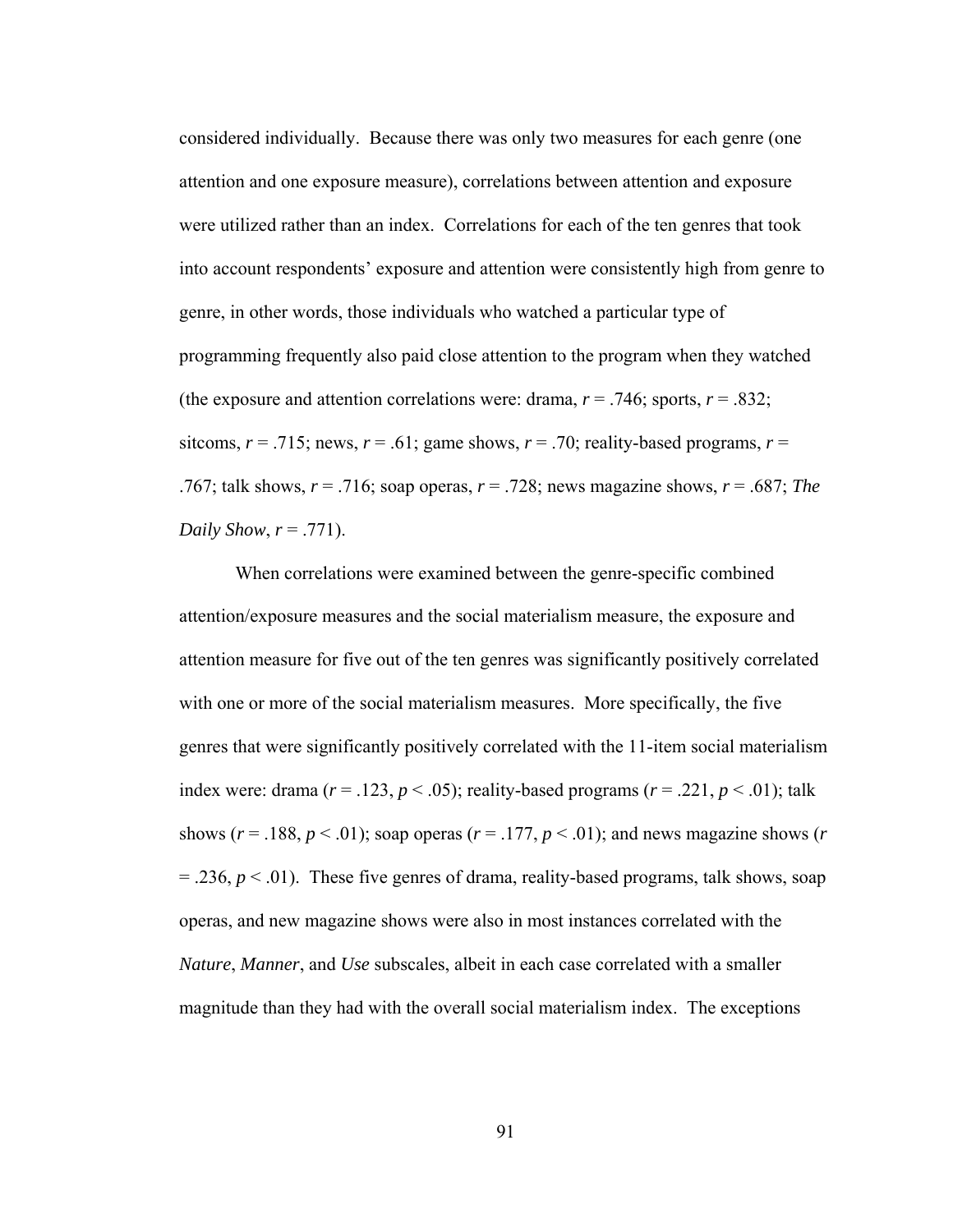were the correlations between talk shows and the *Nature* index,  $(r = .204, p < .01)$  and news magazines and the *Manner* index ( $r = 0.252$ ,  $p < 0.01$ ), which were correlations of a larger magnitude than the correlations with the overall social materialism index.

Significant correlations were not found for the sports, sitcoms, news, game shows, and *The Daily Show* attention/exposure measures. The exposure measures for these genres also failed to correlate with any of the social materialism indices, where as with respect to genres of drama, reality-based programs, talk shows, soap operas, and news magazine shows, the exposure measure was in each case significantly positively correlated with the overall social materialism index.

 Overall, the results showed that the relationship between television use and social materialism was genre-specific, with half the genres retaining significant correlations. Those types of programs do seem to have something in common in terms of their subject matter—dramas, reality-based programs, talk shows, soap operas, and news magazine shows all feature either glamorized lifestyles or the lifestyles of celebrities. In terms of the general television use measure of average number of hours viewed per day, correlations between hours of television viewed with the four social materialism indices were all positive and significant. The results showed that it is exposure to television, and not attention, which is empirically related to social materialism. Thus, there is partial support for *H1*, that television use is positively related to social materialism. Exposure is positively related to social materialism, as are a number of genre-specific measures. This provides support for the predictive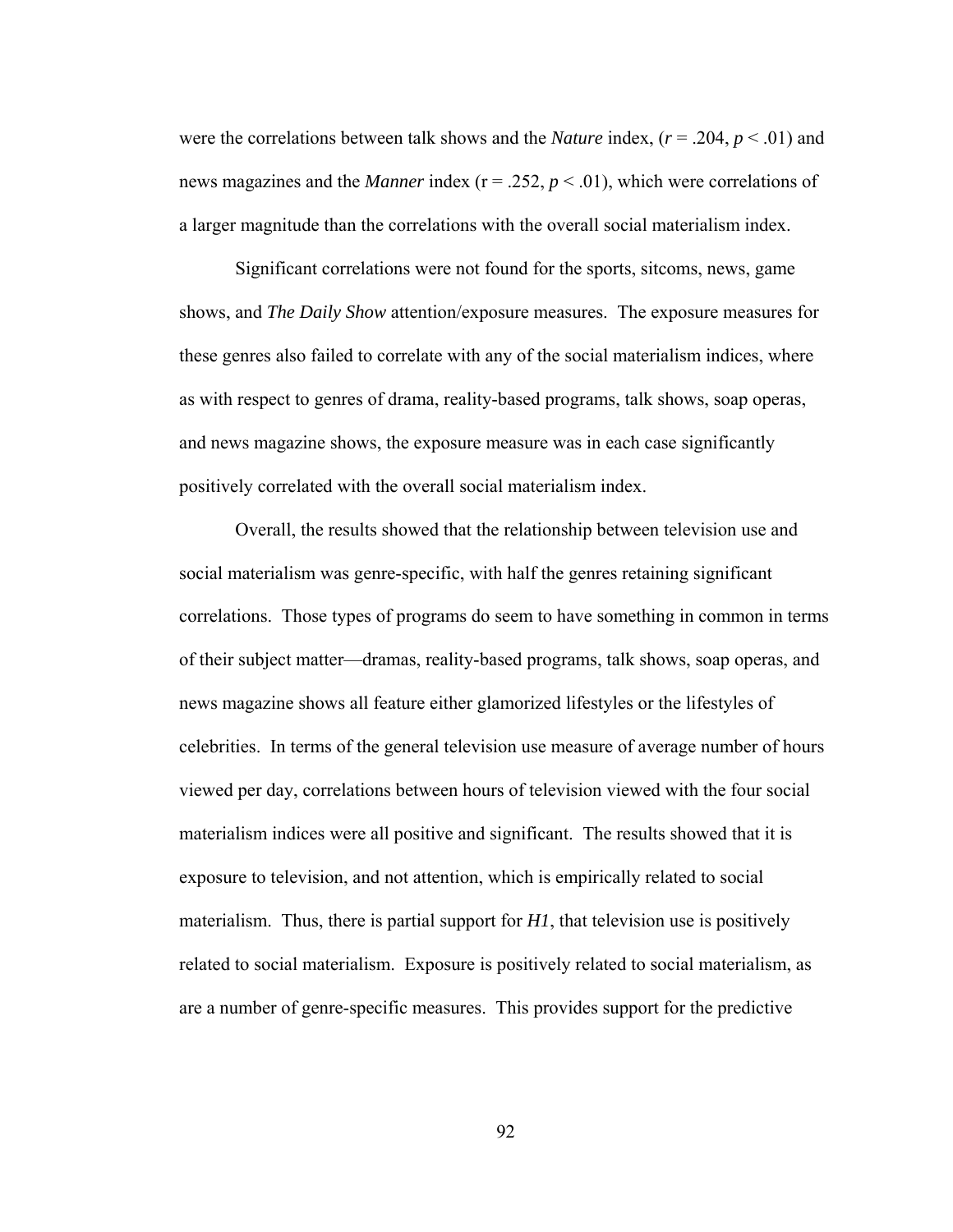validity of the social materialism measure, as the operationalization was able to properly predict an association between social materialism and certain television use measures.

*Life Satisfaction*.The second measure used to assess the predictive validity of the social materialism measure was a life satisfaction index ( $\alpha$  = .831). The results showed that none of the social materialism subscales or the 11-item index were significantly correlated. Thus, *H2* is not supported. These results should be interpreted with caution, however, as the association between overall life satisfaction and social materialism is likely to be influenced by a third variable. For example, there was a significant ( $p < .01$ ) correlation of  $r = .255$  between the life satisfaction index and class, with members of the higher social classes exhibiting higher levels of life satisfaction.

Overall, the predictive validity of the social materialism measure assessed in the current work is only partially satisfactory. The operationalization of social materialism here was able to properly predict an association between social materialism and some genres of television use, along with some exposure measures. The operationalization of social materialism was not able to predict life satisfaction. *Construct Validation: Convergent Validity* 

Because a measure is said to have convergent validity if independent measures of the same construct converge or are highly correlated (Netemeyer et al., 2003), the convergent validity of the social materialism measure was first assessed through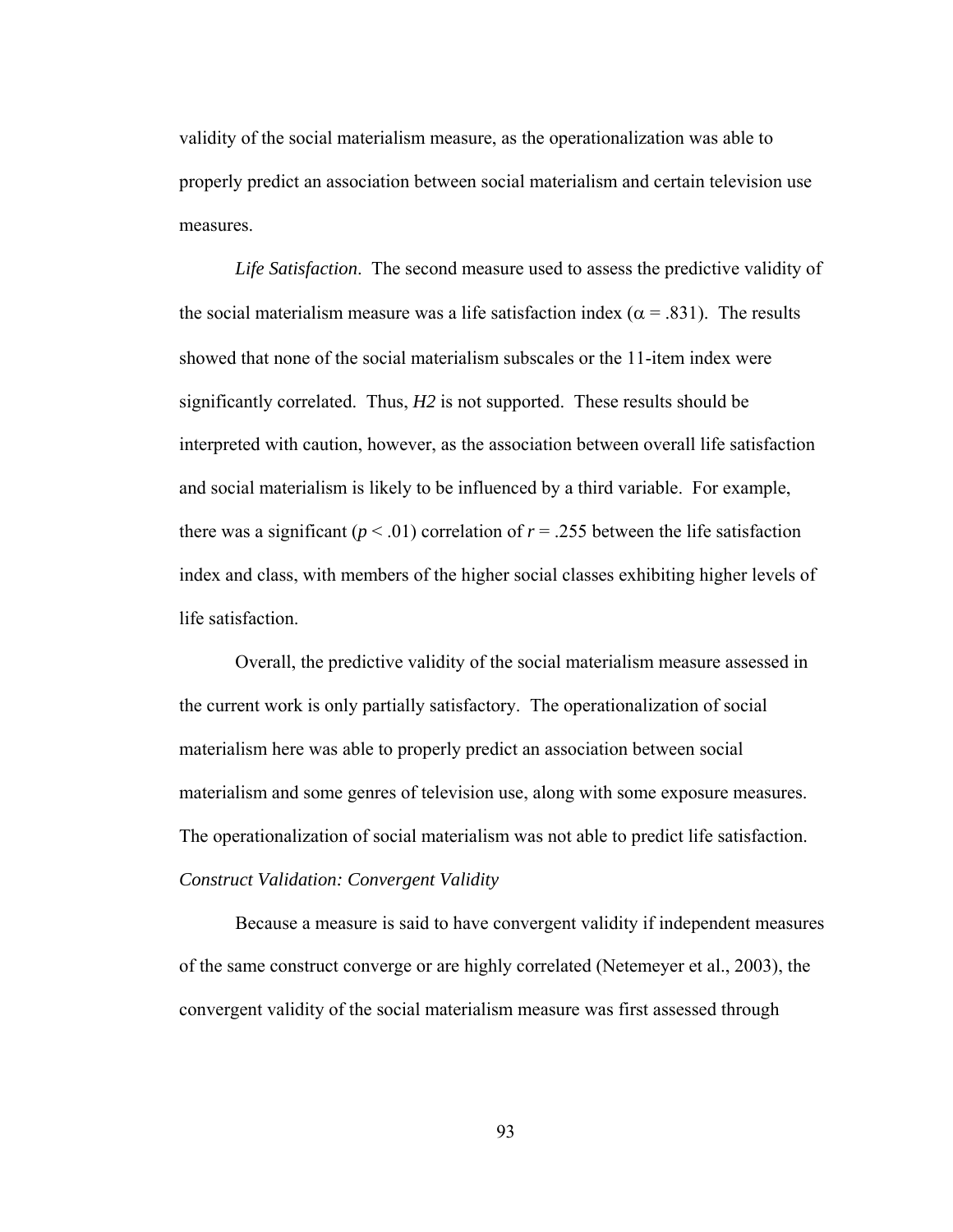examination of the correlation between the social materialism index and the Richins and Dawson (1992) MVS ( $\alpha$  = .877). The two measures were significantly positively correlated at  $r = .787$  ( $p < .01$ ), a finding to be expected, considering that some of the social materialism measurement items and Richins and Dawson's measures overlap. Additionally, there is theoretical consistently between some of the social materialism measures and the Richins and Dawson (1992) conceptualization of materialism. When just the eight items unique to the social materialism scale were correlated with the 13 items unique to the MVS, the correlation remained high at  $r = .649$  ( $p < .01$ ). In the assessment of convergent validity, two other measures were hypothesized to relate strongly with social materialism: distinctness/belonging and money beliefs and behaviors.

*Distinctness/Belonging*. Examination of correlations with a distinctness/belonging index ( $\alpha$  = .783) showed that the social materialism subscales and overall index all failed to retain significant correlations with the distinctness/belonging index, offering no support for *H3*. The need for distinctness was not positively related to social materialism. The convergent validity of the social materialism measure is thus weak in this area. Again, results must be interpreted with caution, as Mortenson et al. (2006) report that the needs for distinctness and belonging are not mutually exclusive, with individuals exhibiting varying levels of each need depending on the situation.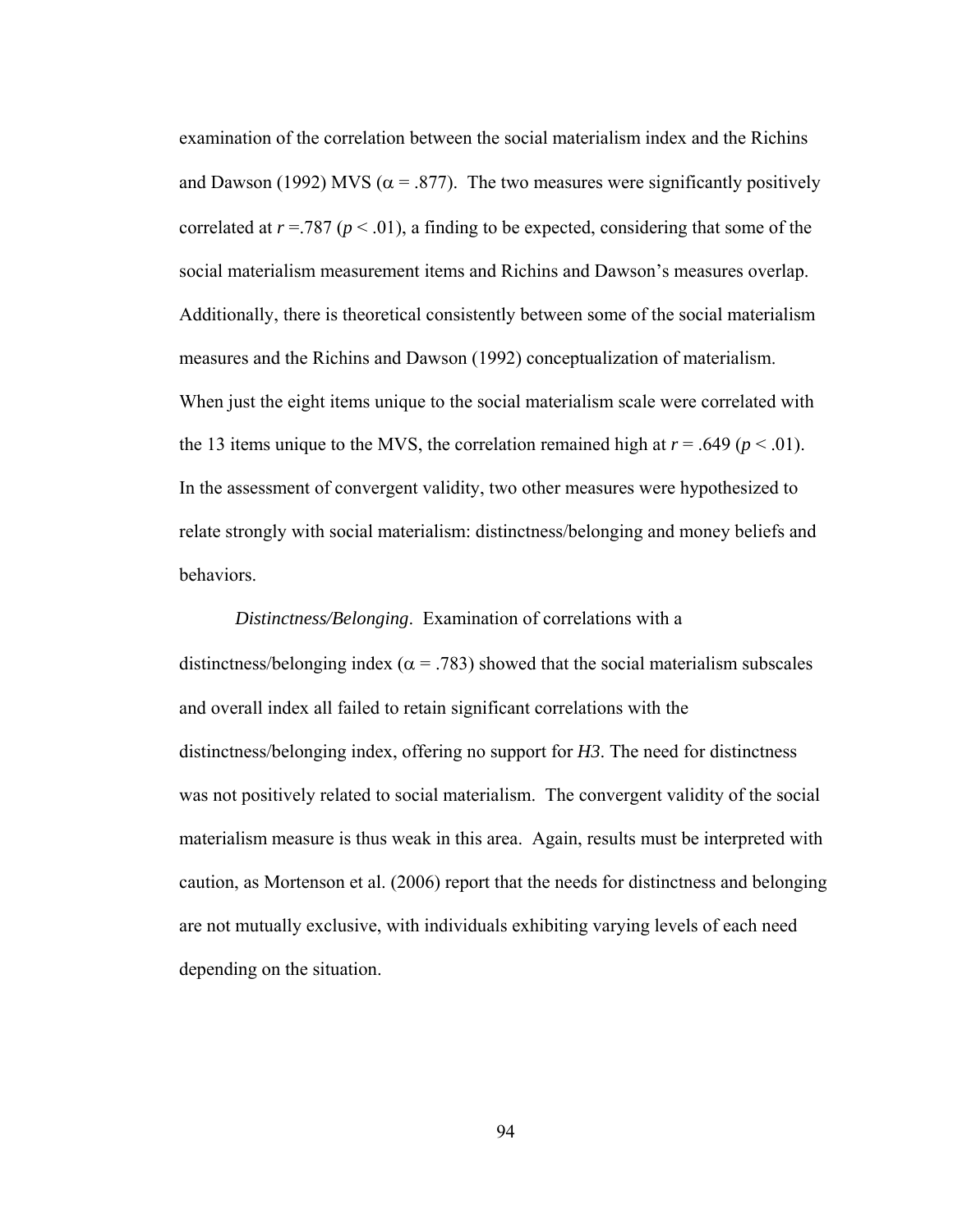*Money Beliefs and Behaviors*. Examination of correlations between the social materialism measures and a money beliefs and behaviors index ( $\alpha$  = .873) revealed that the social materialism measure had strong convergent validity in this area. The correlations between preoccupation with money and all three social materialism subscales were all significant and positive (*Nature, r* = .308, *p* < .01; *Manner*, *r* = .453,  $p < 0.01$ ; Use,  $r = 0.317$ ,  $p < 0.01$ ), and the correlation with the 11-item social materialism index was even higher, at  $r = .405$  ( $p < .01$ ). This provides support for *H4*, preoccupation with money was positively related to social materialism.

 Overall, the convergent validity of the social materialism scale is partially satisfactory. Although there was no correlation between social materialism and the need for distinctness, there were moderate to strong significant correlations with two measures that are much more conceptually similar—the Richins and Dawson (1992) materialism measure and preoccupation with money.

#### *Construct Validation: Discriminant Validity*

The discriminant validity of the social materialism measure was assessed via correlational analyses with two separate measures of constructs that have not yet been studied in conjunction with materialism—right-wing authoritarianism and need for cognition.

*Right-Wing Authoritarianism*. Examinations of correlations between a rightwing authoritarianism index ( $\alpha$  = .774) and social materialism showed that some of the social materialism measures were correlated with authoritarianism (*Manner*, *r* =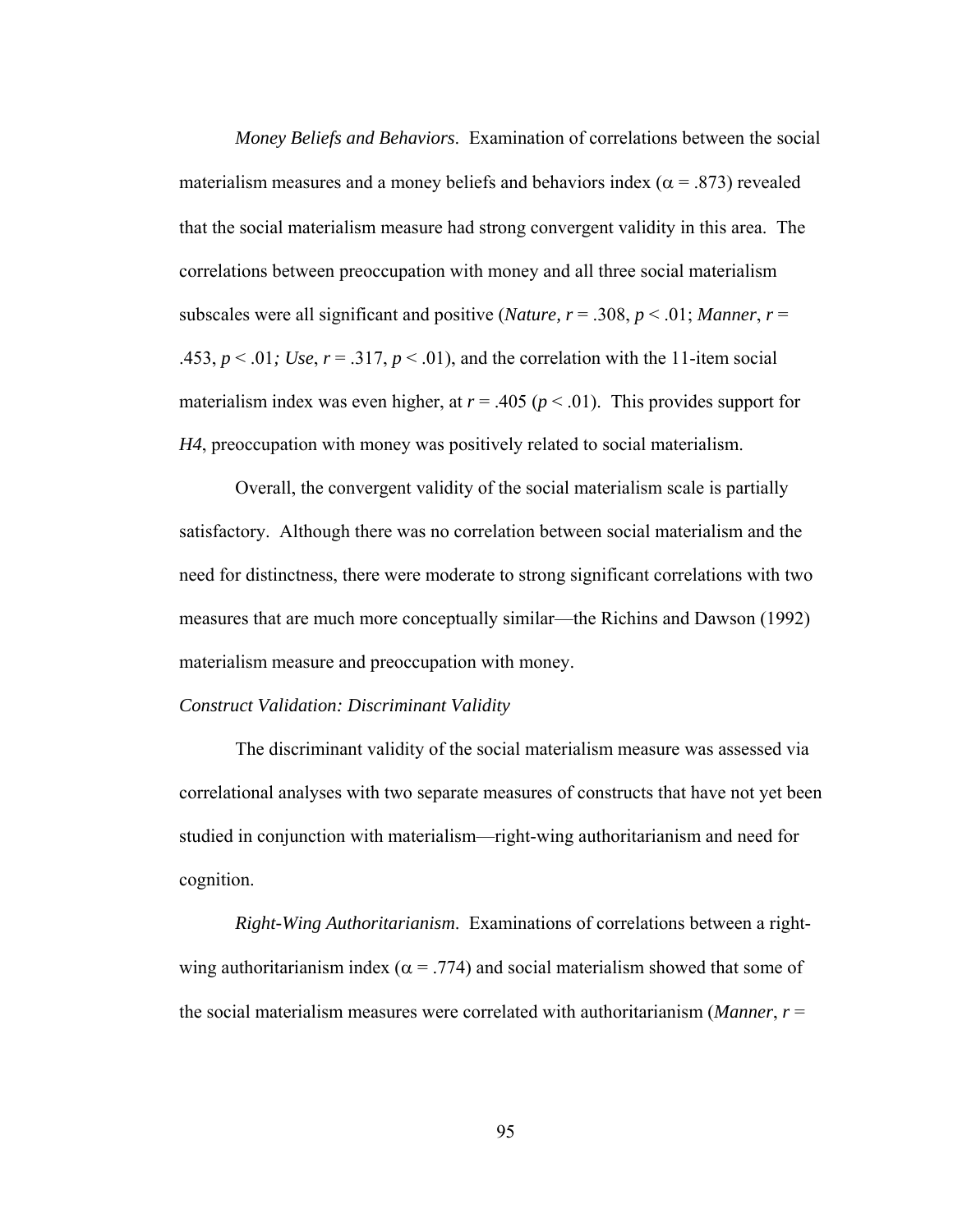.124,  $p < .05$  and *Use*,  $r = .149$ ,  $p < .05$ ). Correlations between the *Nature* subscale and the 11-item social materialism index were not significant. In response to *RQ3*, right-wing authoritarianism is related to some aspects of social materialism, specifically, the *Manner* and *Use* subscales had small correlations with right-wing authoritarianism. This shows that the *Nature* subscale and 11-item scale perform best in this case, exhibiting the greatest discriminant validity.

*Need for Cognition.* The correlations between the need for cognition index ( $\alpha$ ) = .896) and three of the social materialism measures revealed a relationship between certain subscales of social materialism and need for cognition (*Manner*,  $r = -187$ ,  $p <$ .01; *Use*, *r* = -.148, *p* < .05; social materialism, *r* = .161, *p* < .01). Only the *Nature* subscale was not correlated with need for cognition, demonstrating that the *Nature*  subscale had the best discriminant validity in this case. Significant correlations were, however, small in magnitude. In response to *RQ4*, need for cognition is related to some aspects of social materialism, but correlations between the two variables were small. These results show that the discriminant validity of the overall social materialism measure is adequate when assessed with the variable of need for cognition.

To summarize the results of the tests of construct validity for social materialism, much work needs to be done to establish the validity of the operationalization. The predictive validity of the social materialism measure was partially satisfactory, with the operationalization able to properly predict associations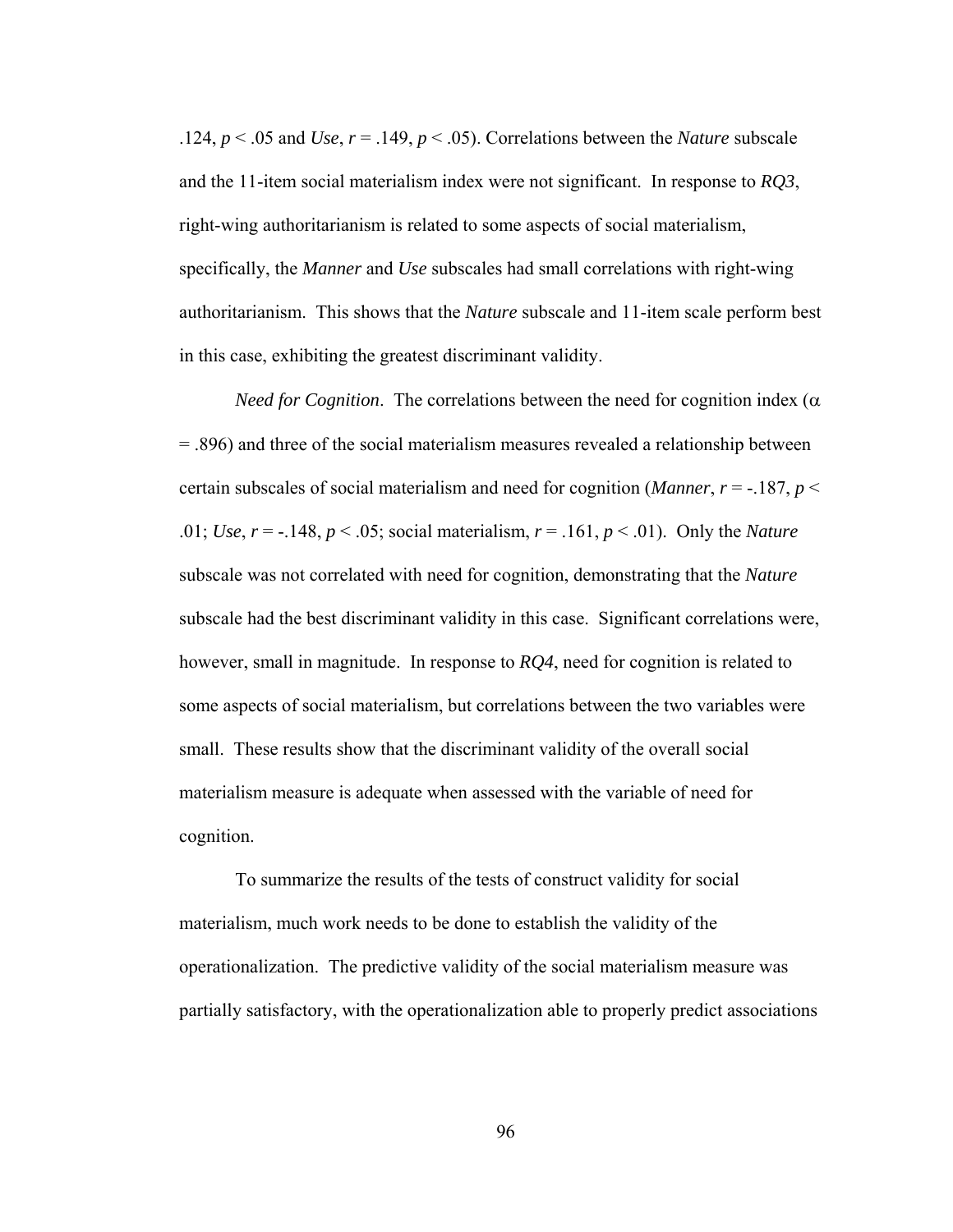with exposure to five specific genres of television programming and hours of television viewed. The operationalization of social materialism was not able to predict life satisfaction, limiting the predictive validity of the measure. The convergent validity of the social materialism scale was also only partially satisfactory. There was no correlation between social materialism and the need for distinctness, however, the moderate to strong significant correlations with two measures conceptually similar to social materialism, the Richins and Dawson (1992) materialism measure and preoccupation with money, showed evidence of the construct's convergent validity. When considered alongside right-wing authoritarianism and need for cognition, the discriminant validity of the construct is acceptable, especially for the *Nature* subscale and overall social materialism scale. There is much more room for future research to determine the extent to which the social materialism measure actually measures social materialism and not some other construct.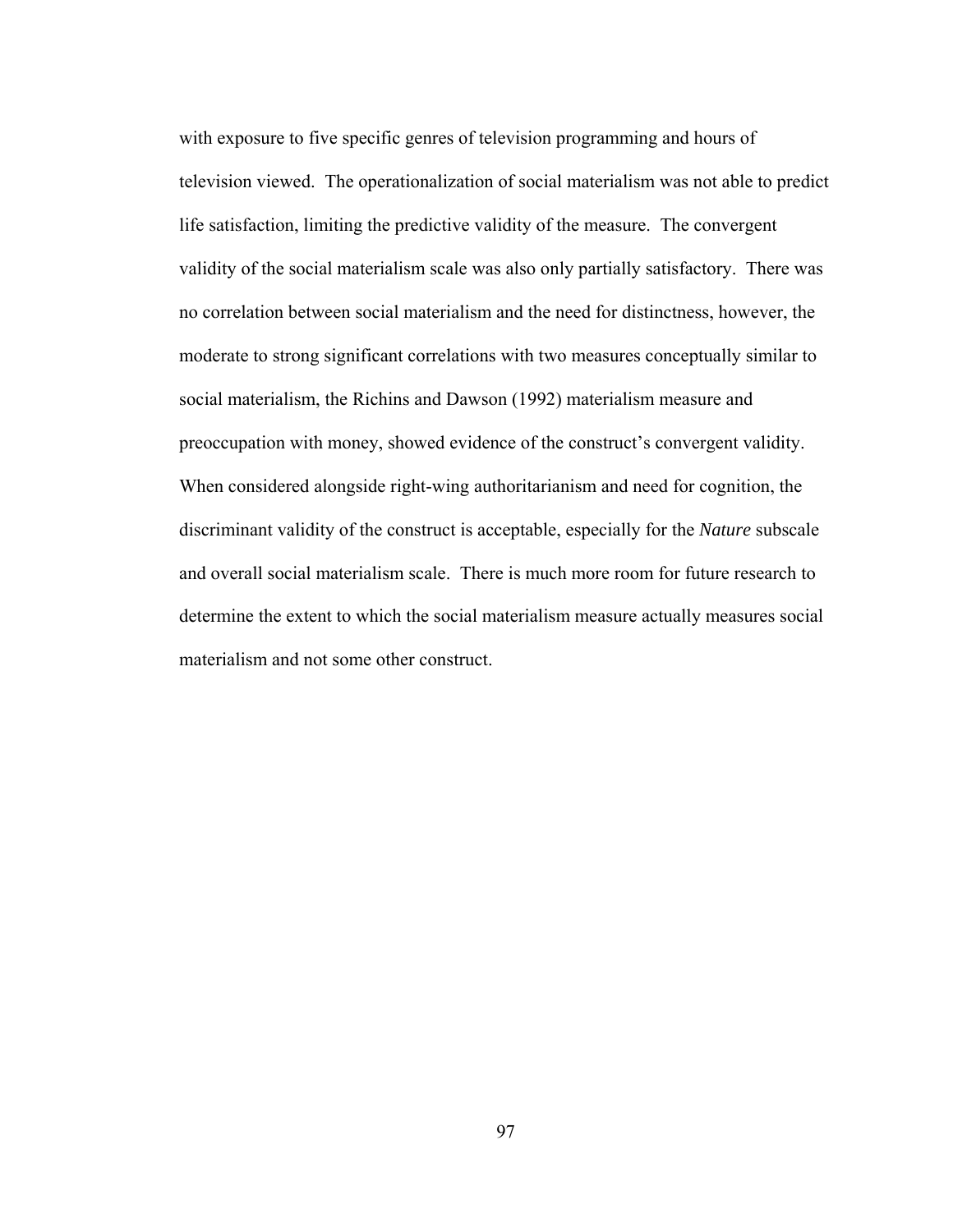# *Table 1*

*Study 1 Descriptive Statistics for Social Materialism Items* 

| Scale item                | $\mathbf M$ | ${\rm SD}$ | Skewness | Kurtosis |
|---------------------------|-------------|------------|----------|----------|
| 1. Luxury                 | 5.15        | 1.279      | $-.872$  | .907     |
| 2. New and different      | 4.68        | 1.343      | $-.521$  | $-.228$  |
| 3. Advertised brand       | 4.14        | 1.443      | $-.330$  | $-.332$  |
| 4. Trendsetter            | 3.65        | 1.582      | .053     | $-.902$  |
| 5. Go along with it       | 4.40        | 1.432      | $-.576$  | $-.355$  |
| 6. Right things           | 4.31        | 1.339      | $-.172$  | $-.322$  |
| 7. Only the best          | 3.20        | 1.501      | .280     | $-.940$  |
| 8. Only things need       | 4.41        | 1.584      | $-.264$  | $-.816$  |
| 9. Keep life simple       | 4.45        | 1.495      | $-.317$  | $-.569$  |
| 10. Competitive act       | 2.68        | 1.581      | .905     | .013     |
| 11. Pleasure own more     | 2.58        | 1.484      | .750     | $-.392$  |
| 12. Pressure keep up      | 3.65        | 1.579      | $-.045$  | $-.969$  |
| 13. Cannot afford them    | 3.14        | 1.707      | .374     | $-.977$  |
| 14. How well I'm doing    | 4.00        | 1.291      | $-.175$  | $-.028$  |
| 15. Impress people        | 3.79        | 1.405      | $-.052$  | $-.817$  |
| 16. Positive reactions    | 5.68        | .910       | $-.289$  | .066     |
| 17. Better than someone   | 2.41        | 1.396      | .887     | .093     |
| 18. Like me more          | 2.53        | 1.460      | .682     | $-.449$  |
| 19. Connect me to group   | 3.88        | 1.566      | $-316$   | $-.796$  |
| 20. Have different things | 4.06        | 1.420      | .088     | $-.618$  |
| 21. Trade places          | 3.88        | 1.866      | $-.196$  | $-1.148$ |

*Note*. For each variable, the low value is 1 and the high value is 7. SE of skewness for all 21 items  $=$  .144. SE of kurtosis for all 21 items  $=$  .286.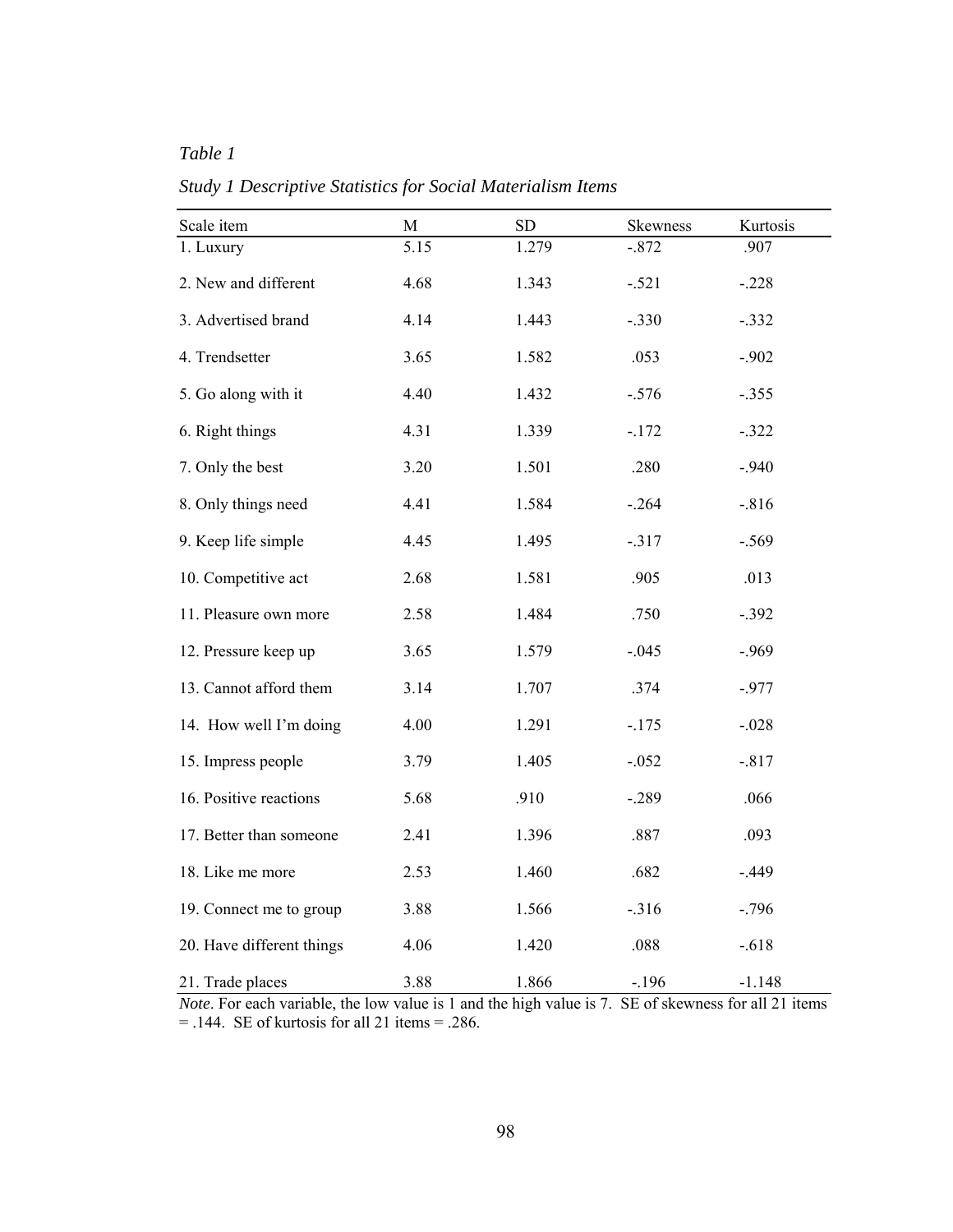*Study 1 Intercorrelations Between Social Materialism Scale Items* 

| Scale item                | $\mathbf{1}$ | $\overline{2}$ | $\mathfrak{Z}$ | 4        |
|---------------------------|--------------|----------------|----------------|----------|
| 1. Luxury                 |              | $.400**$       | $.188**$       | $.251**$ |
| 2. New and different      |              |                | $.202**$       | $.451**$ |
| 3. Advertised brand       |              |                |                | .259**   |
| 4. Trendsetter            |              |                |                |          |
| 5. Go along with it       |              |                |                |          |
| 6. Right things           |              |                |                |          |
| 7. Only the best          |              |                |                |          |
| 8. Only things need       |              |                |                |          |
| 9. Keep life simple       |              |                |                |          |
| 10. Competitive act       |              |                |                |          |
| 11. Pleasure own more     |              |                |                |          |
| 12. Pressure keep up      |              |                |                |          |
| 13. Cannot afford them    |              |                |                |          |
| 14. How well I'm doing    |              |                |                |          |
| 15. Impress people        |              |                |                |          |
| 16. Positive reactions    |              |                |                |          |
| 17. Better than someone   |              |                |                |          |
| 18. Like me more          |              |                |                |          |
| 19. Connect me to group   |              |                |                |          |
| 20. Have different things |              |                |                |          |
| 21. Trade places          |              |                |                |          |

*Note*.\*p<.05.\*\*p<.01 (2-tailed). Table continues on next 5 pages.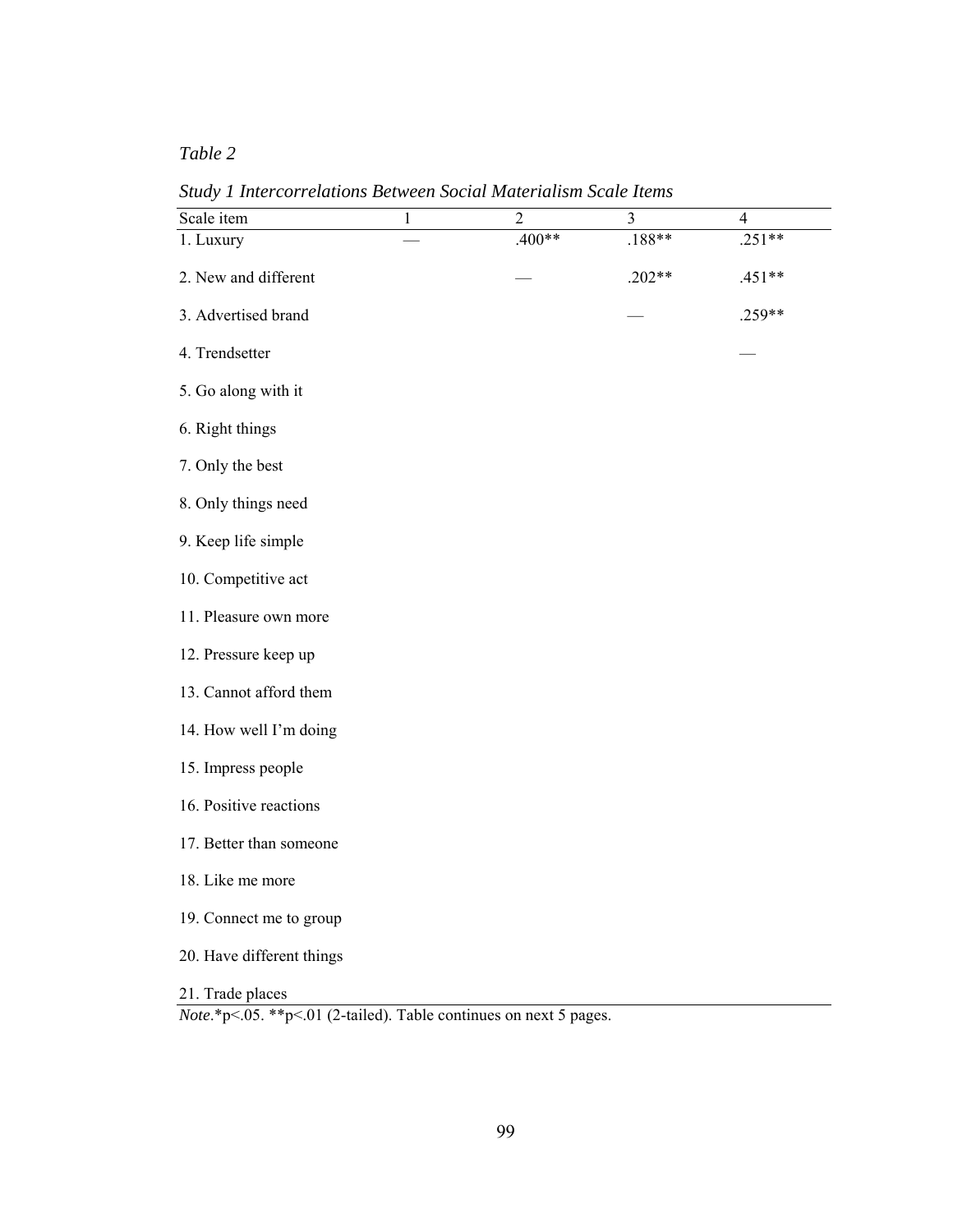*Table 2 Continued*

| Scale item                | 5      | 6        | $\tau$   | $8\,$    |
|---------------------------|--------|----------|----------|----------|
| 1. Luxury                 | .249** | $.329**$ | .284**   | $.260**$ |
| 2. New and different      | .280** | $.462**$ | $.318**$ | .505**   |
| 3. Advertised brand       | .279** | $.300**$ | .395**   | $.236**$ |
| 4. Trendsetter            | .297** | $.425**$ | $.472**$ | $.311**$ |
| 5. Go along with it       |        | $.304**$ | $.336**$ | $.237**$ |
| 6. Right things           |        |          | $.377**$ | .357**   |
| 7. Only the best          |        |          |          | .238**   |
| 8. Only things need       |        |          |          |          |
| 9. Keep life simple       |        |          |          |          |
| 10. Competitive act       |        |          |          |          |
| 11. Pleasure own more     |        |          |          |          |
| 12. Pressure keep up      |        |          |          |          |
| 13. Cannot afford them    |        |          |          |          |
| 14. How well I'm doing    |        |          |          |          |
| 15. Impress people        |        |          |          |          |
| 16. Positive reactions    |        |          |          |          |
| 17. Better than someone   |        |          |          |          |
| 18. Like me more          |        |          |          |          |
| 19. Connect me to group   |        |          |          |          |
| 20. Have different things |        |          |          |          |
| 21. Trade places          |        |          |          |          |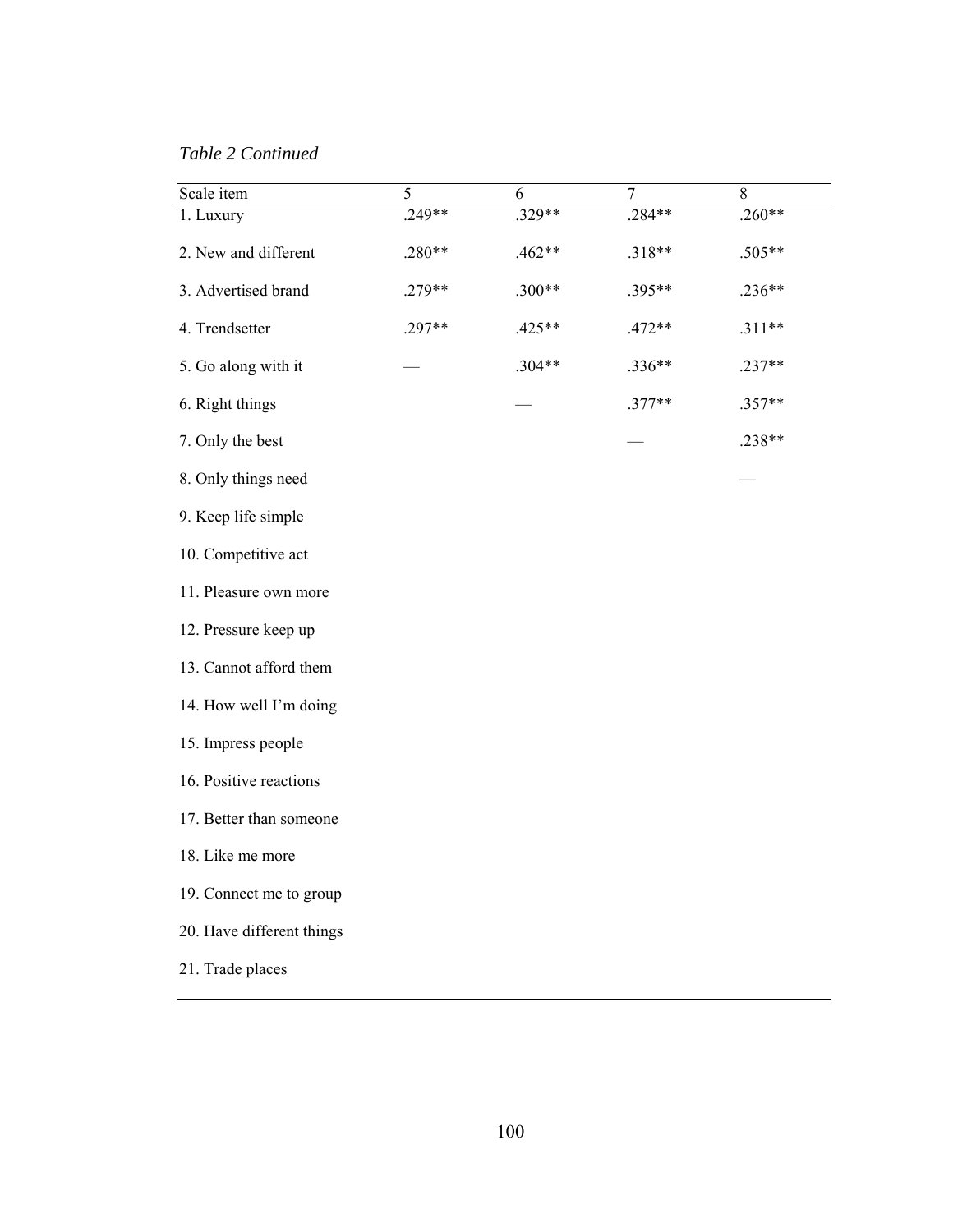*Table 2 Continued* 

| Scale item                | 9        | 10       | 11       | 12       |
|---------------------------|----------|----------|----------|----------|
| 1. Luxury                 | .384**   | .090     | $.237**$ | $.212**$ |
| 2. New and different      | .525**   | $.160**$ | $.244**$ | .323**   |
| 3. Advertised brand       | $.220**$ | $.216**$ | $.372**$ | $.370**$ |
| 4. Trendsetter            | .406**   | .287**   | $.306**$ | .338**   |
| 5. Go along with it       | .248**   | $.221**$ | $.219**$ | .348**   |
| 6. Right things           | .470**   | $.158**$ | $.261**$ | .338**   |
| 7. Only the best          | .339**   | $.316**$ | $.427**$ | .292**   |
| 8. Only things need       | $.643**$ | .075     | $.202**$ | .398**   |
| 9. Keep life simple       |          | .102     | .309**   | .339**   |
| 10. Competitive act       |          |          | $.513**$ | $.321**$ |
| 11. Pleasure own more     |          |          |          | .409**   |
| 12. Pressure keep up      |          |          |          |          |
| 13. Cannot afford them    |          |          |          |          |
| 14. How well I'm doing    |          |          |          |          |
| 15. Impress people        |          |          |          |          |
| 16. Positive reactions    |          |          |          |          |
| 17. Better than someone   |          |          |          |          |
| 18. Like me more          |          |          |          |          |
| 19. Connect me to group   |          |          |          |          |
| 20. Have different things |          |          |          |          |
| 21. Trade places          |          |          |          |          |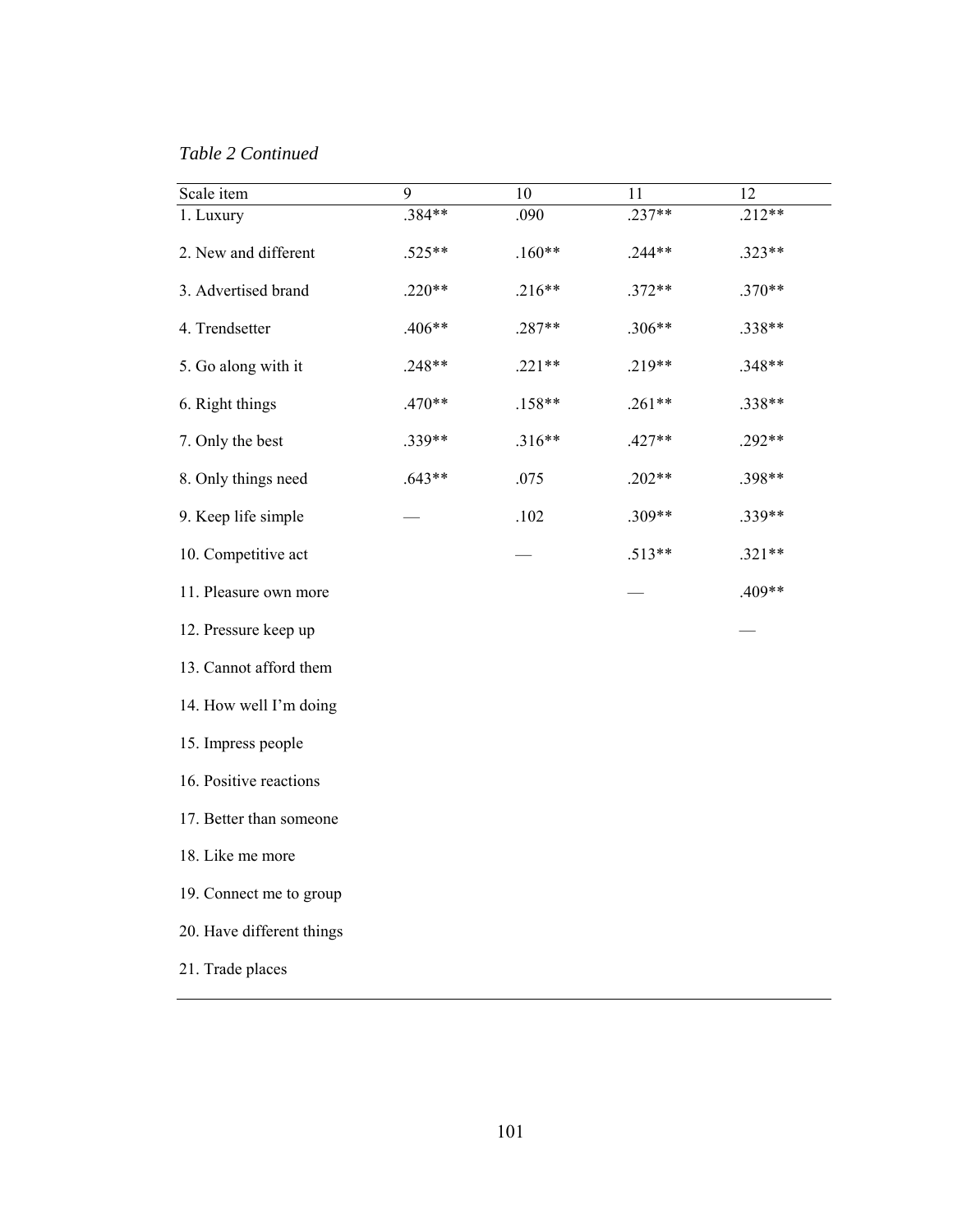*Table 2 Continued* 

| Scale item                | 13       | 14       | 15       | 16       |
|---------------------------|----------|----------|----------|----------|
| 1. Luxury                 | $.199**$ | .197**   | .298**   | .279**   |
| 2. New and different      | .323**   | $.278**$ | $.411**$ | .382**   |
| 3. Advertised brand       | .068     | $.237**$ | $.365**$ | $.151*$  |
| 4. Trendsetter            | .305**   | $.270**$ | .384**   | $.186**$ |
| 5. Go along with it       | $.220**$ | $.206**$ | .235**   | $.125*$  |
| 6. Right things           | $.222**$ | $.271**$ | .468**   | $.225**$ |
| 7. Only the best          | $.274**$ | .344**   | $.417**$ | $.140*$  |
| 8. Only things need       | .333**   | $.320**$ | $.363**$ | $.198**$ |
| 9. Keep life simple       | .306**   | .386**   | .464**   | $.249**$ |
| 10. Competitive act       | .238**   | .047     | $.218**$ | .064     |
| 11. Pleasure own more     | $.227**$ | $.221**$ | $.401**$ | $.150*$  |
| 12. Pressure keep up      | $.311**$ | $.235**$ | .467**   | .282**   |
| 13. Cannot afford them    |          | .086     | .325**   | $.187**$ |
| 14. How well I'm doing    |          |          | $.447**$ | $.129*$  |
| 15. Impress people        |          |          |          | $.275**$ |
| 16. Positive reactions    |          |          |          |          |
| 17. Better than someone   |          |          |          |          |
| 18. Like me more          |          |          |          |          |
| 19. Connect me to group   |          |          |          |          |
| 20. Have different things |          |          |          |          |
| 21. Trade places          |          |          |          |          |
|                           |          |          |          |          |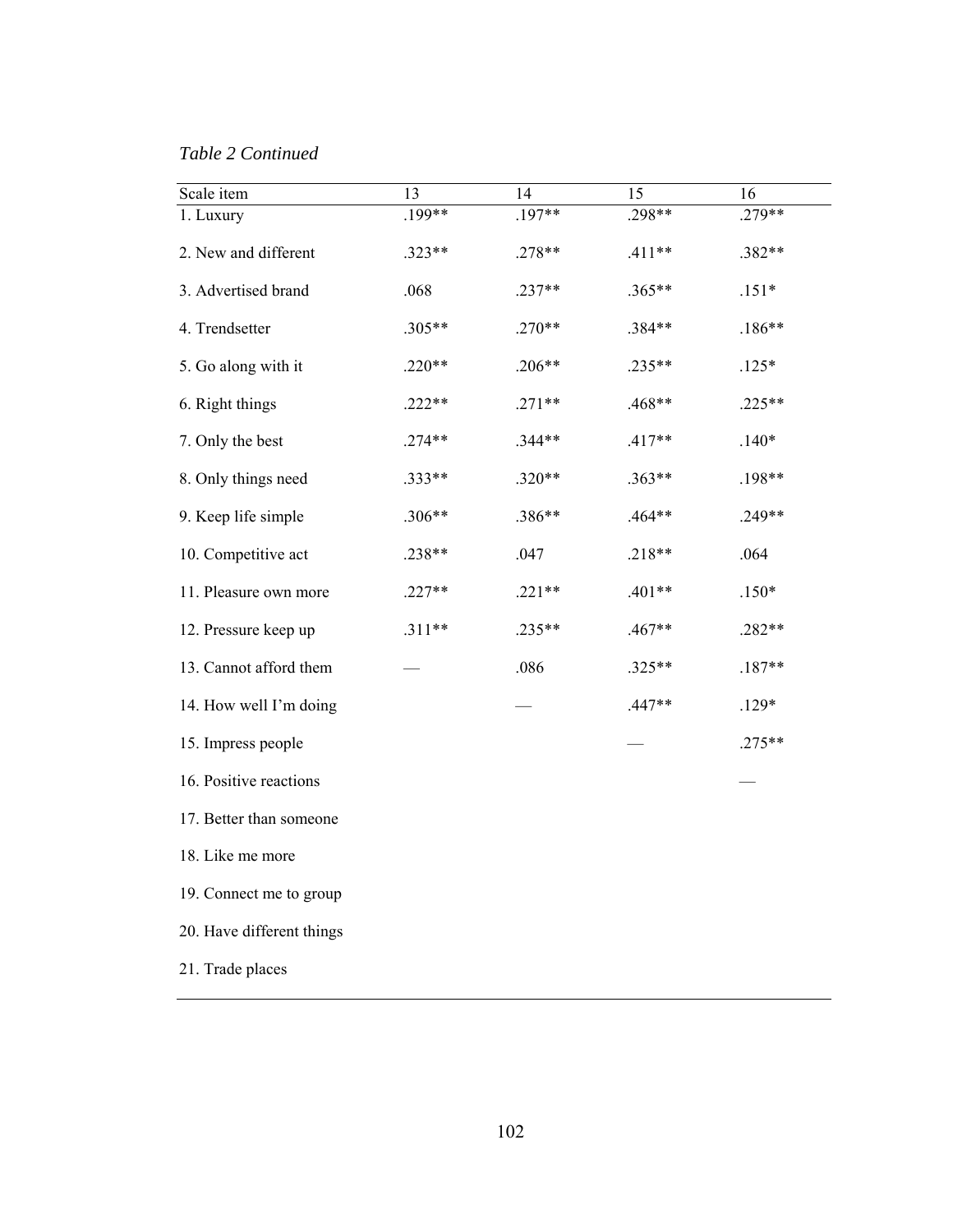*Table 2 Continued* 

| Scale item                | 17       | 18       | 19       | 20       |
|---------------------------|----------|----------|----------|----------|
| 1. Luxury                 | $.232**$ | $.158**$ | $.204**$ | .138*    |
| 2. New and different      | $.224**$ | $.180**$ | .115     | .331**   |
| 3. Advertised brand       | $.268**$ | $.230**$ | $.130*$  | .105     |
| 4. Trendsetter            | $.264**$ | $.179**$ | .103     | .319**   |
| 5. Go along with it       | $.223**$ | $.181**$ | .205**   | .003     |
| 6. Right things           | $.232**$ | .194**   | $.152**$ | $.172**$ |
| 7. Only the best          | $.369**$ | $.269**$ | $.188**$ | .279**   |
| 8. Only things need       | $.157**$ | .108     | .027     | .286**   |
| 9. Keep life simple       | $.263**$ | .197**   | $.141*$  | .324**   |
| 10. Competitive act       | $.351**$ | $.263**$ | $.142*$  | .089     |
| 11. Pleasure own more     | $.517**$ | .431**   | .283**   | $.211**$ |
| 12. Pressure keep up      | $.281**$ | $.365**$ | $.302**$ | $.187**$ |
| 13. Cannot afford them    | $.253**$ | $.121*$  | .056     | $.205**$ |
| 14. How well I'm doing    | .338**   | $.273**$ | .302**   | $.247**$ |
| 15. Impress people        | .485**   | $.360**$ | $.237**$ | .293**   |
| 16. Positive reactions    | .043     | .063     | $.221**$ | $.241**$ |
| 17. Better than someone   |          | $.541**$ | .283**   | $.182**$ |
| 18. Like me more          |          |          | $.360**$ | $.233**$ |
| 19. Connect me to group   |          |          |          | .097     |
| 20. Have different things |          |          |          |          |
| 21. Trade places          |          |          |          |          |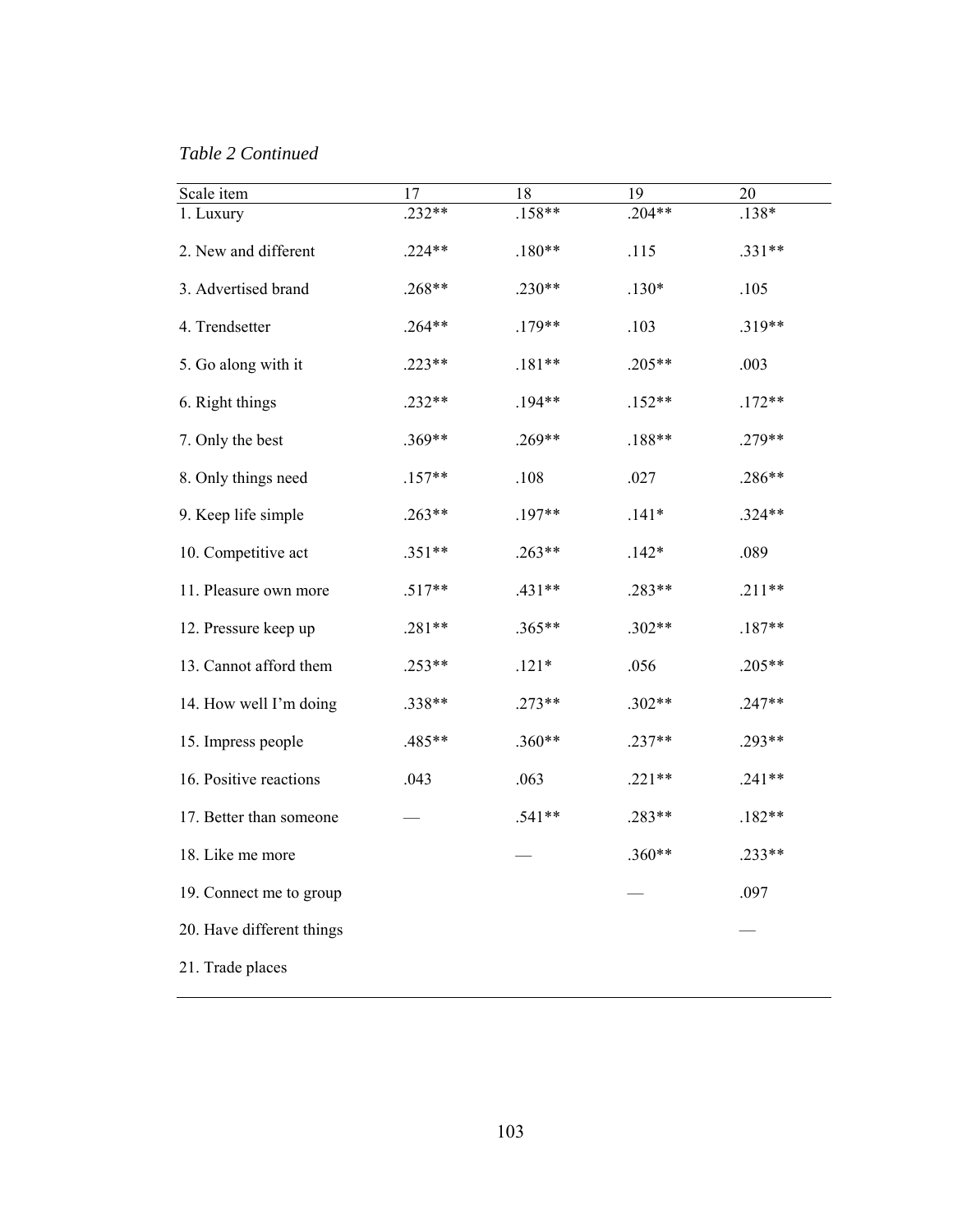*Table 2 Continued* 

| Scale item                | 21       |
|---------------------------|----------|
| 1. Luxury                 | $.250**$ |
| 2. New and different      | $.202**$ |
| 3. Advertised brand       | $.143*$  |
| 4. Trendsetter            | .104     |
| 5. Go along with it       | $.129*$  |
| 6. Right things           | $.221**$ |
| 7. Only the best          | $.137*$  |
| 8. Only things need       | $.157**$ |
| 9. Keep life simple       | .248**   |
| 10. Competitive act       | $.161**$ |
| 11. Pleasure own more     | $.277**$ |
| 12. Pressure keep up      | .386**   |
| 13. Cannot afford them    | .286**   |
| 14. How well I'm doing    | $.117*$  |
| 15. Impress people        | .293**   |
| 16. Positive reactions    | $.200**$ |
| 17. Better than someone   | $.165**$ |
| 18. Like me more          | $.232**$ |
| 19. Connect me to group   | $.260**$ |
| 20. Have different things | $.133*$  |
| 21. Trade places          |          |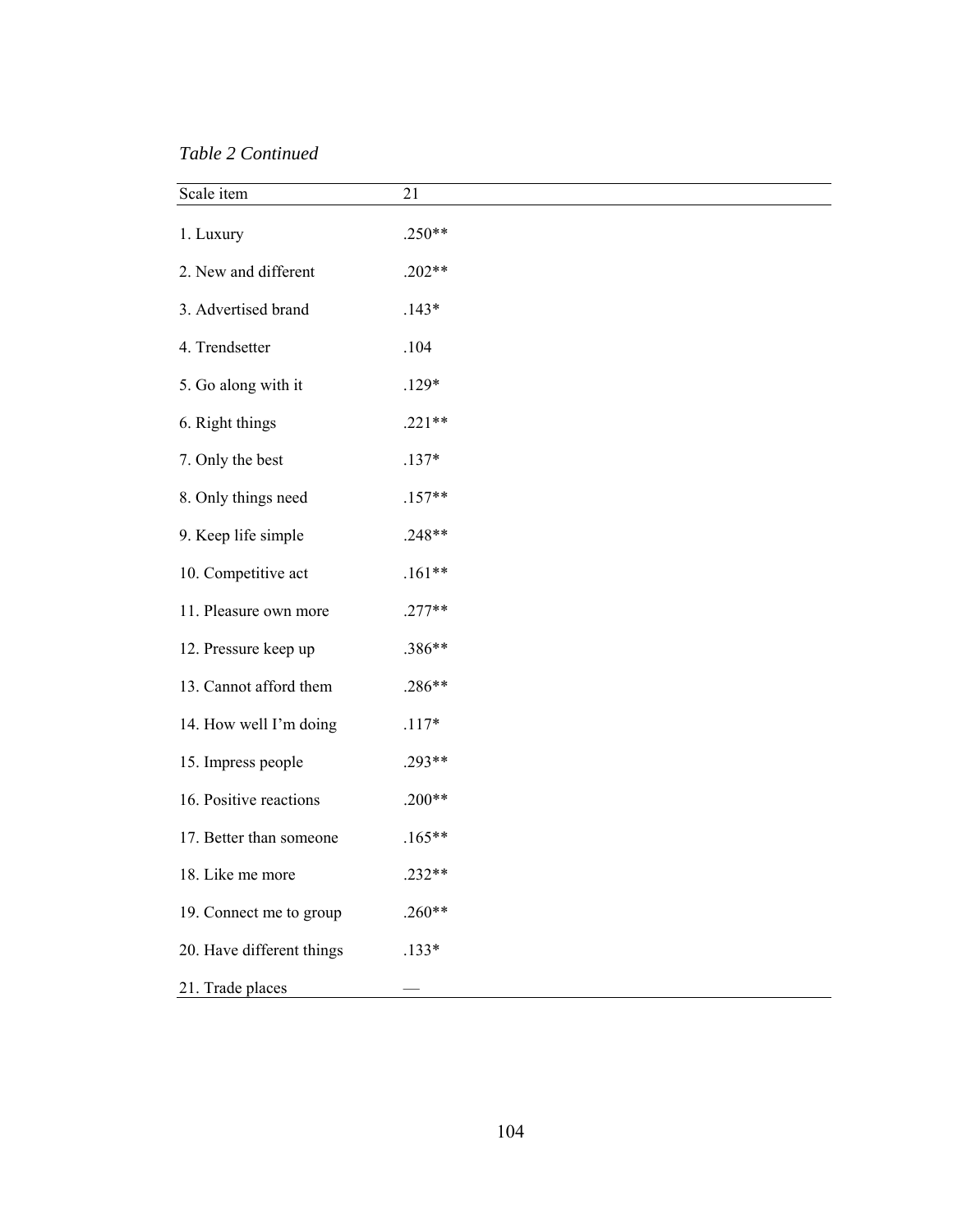$\overline{a}$ 

*Study 1 Exploratory Factor Analysis (EFA) Loadings for Nature Items* 

| Item                                            | Factor 1     |
|-------------------------------------------------|--------------|
| Important for me to be viewed as a trendsetter  | 658          |
| It is important for me to own the right things  | 653          |
| People recognize that I buy only the best       | 633          |
| Important to buy new and different things       | 633          |
| Purchase things that go along with it           | 486          |
| I like a lot of luxury in my life               | 484          |
| A nationally advertised brand is usually better | 454          |
| Eigenvalue (variance accounted for)             | 2.98(42.59%) |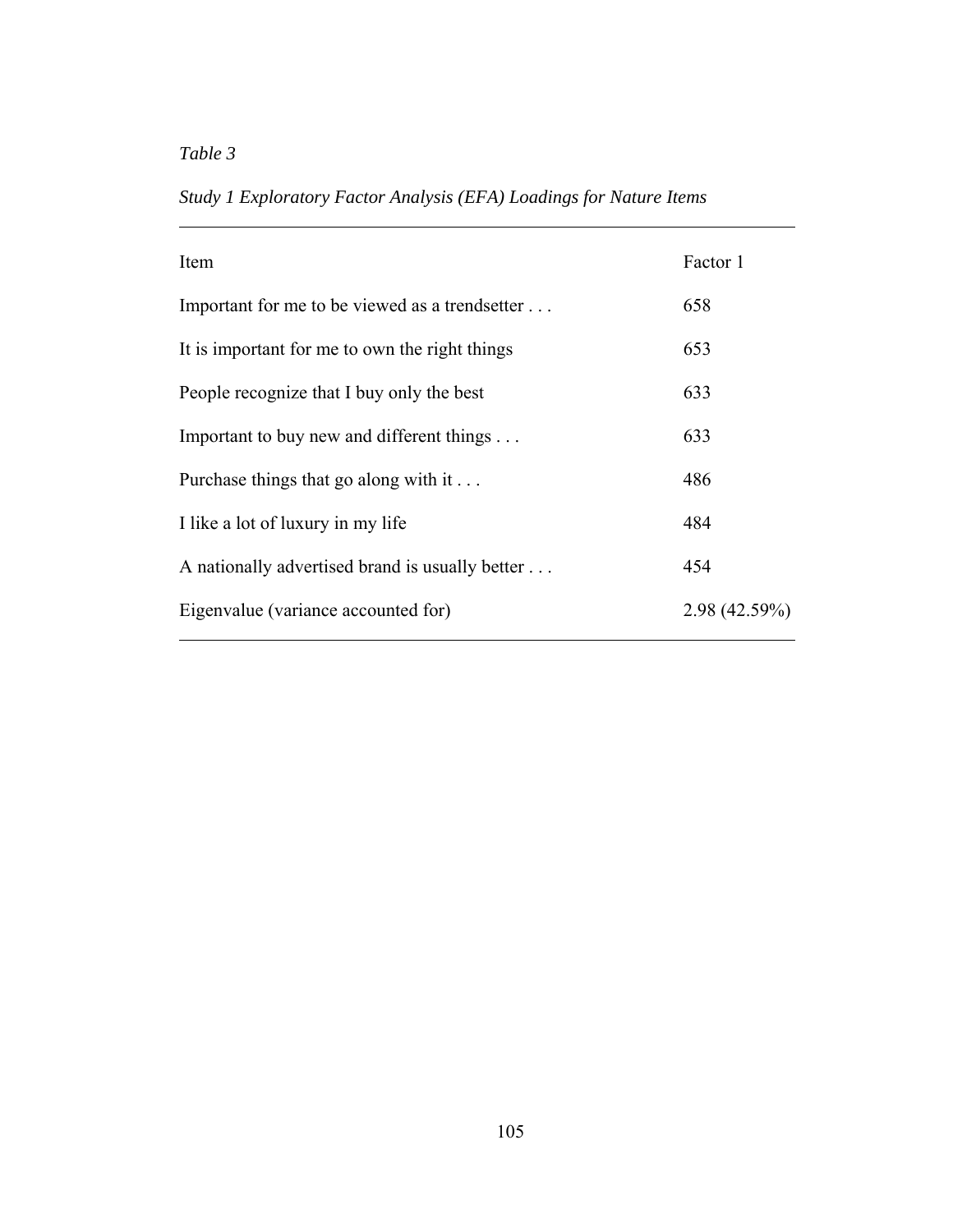*Table 4* 

 $\overline{a}$ 

*Study 1 Exploratory Factor Analysis (EFA) Pattern Matrix Loadings for Manner Items* 

| Item                                              | Factor 1       | Factor 2     |
|---------------------------------------------------|----------------|--------------|
| I usually buy only the things I need              | .943           | .154         |
| I try to keep my life simple                      | .725           | .014         |
| I frequently buy things when I cannot afford them | .336           | .207         |
| Eigenvalue (variance accounted for)               | $2.6(43.42\%)$ |              |
| I view buying things as a competitive act         | .099           | .727         |
| I take pleasure from owning more than others      | .069           | .725         |
| I feel pressure to keep up with others            | .359           | .378         |
| Eigenvalue (variance accounted for)               |                | 1.25(20.85%) |

*Note*. The two articulated factors retain a statistically significant correlation, *r* = .404, *p* < .01 (2-tailed).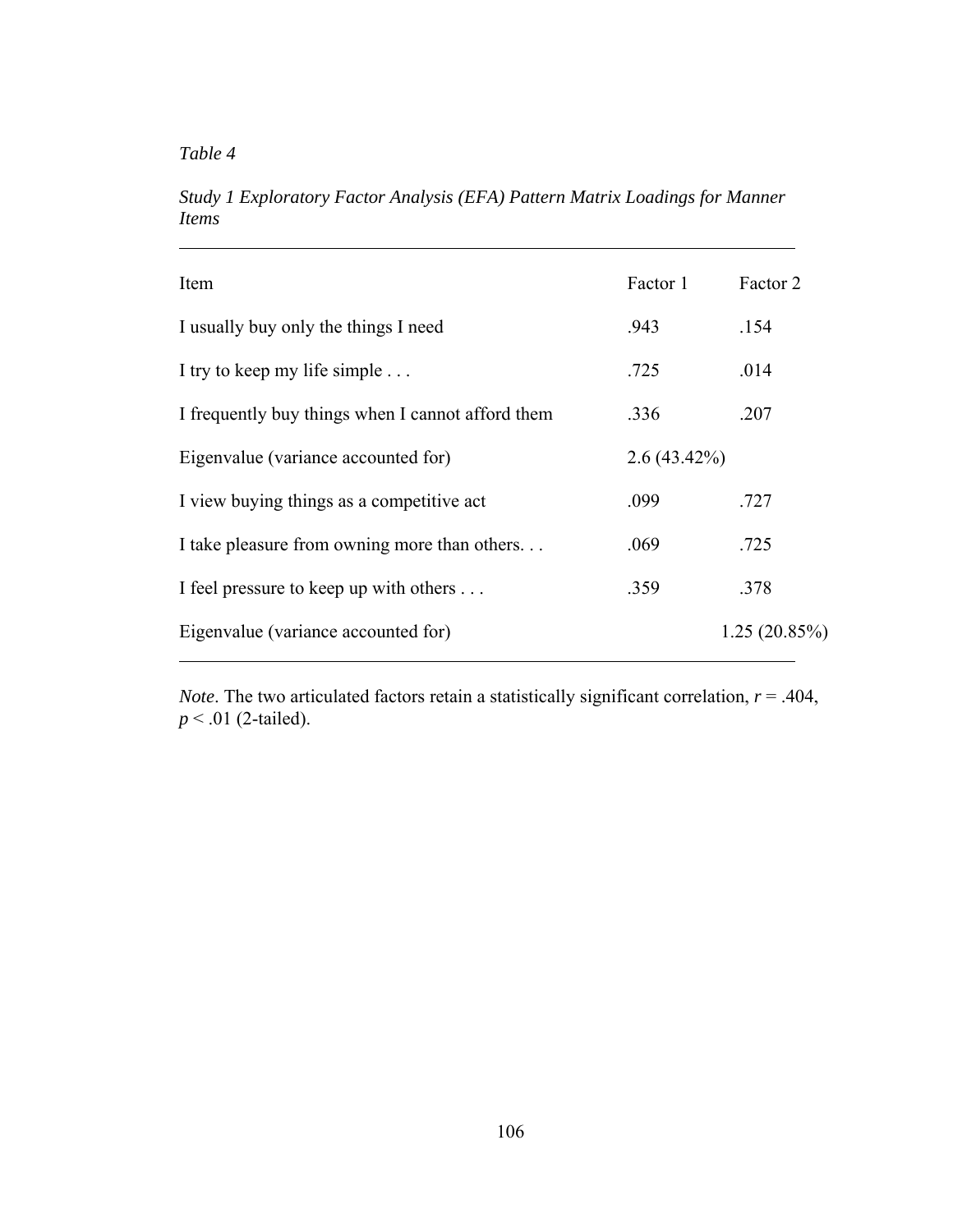*Table 5* 

 $\overline{a}$ 

*Study 1 Exploratory Factor Analysis (EFA) Structure Matrix Loadings for Manner Items* 

| Item                                              | Factor 1        | Factor 2     |
|---------------------------------------------------|-----------------|--------------|
| I usually buy only the things I need              | .883            | .211         |
| I try to keep my life simple                      | .731            | .295         |
| I frequently buy things when I cannot afford them | .416            | .338         |
| Eigenvalue (variance accounted for)               | $2.60(43.42\%)$ |              |
| I take pleasure from owning more than others      | .350            | .752         |
| I view buying things as a competitive act         | .183            | .689         |
| I feel pressure to keep up with others            | .505            | .517         |
| Eigenvalue (variance accounted for)               |                 | 1.25(20.85%) |

*Note*. The two articulated factors retain a statistically significant correlation, *r* = .404, *p* < .01 (2-tailed).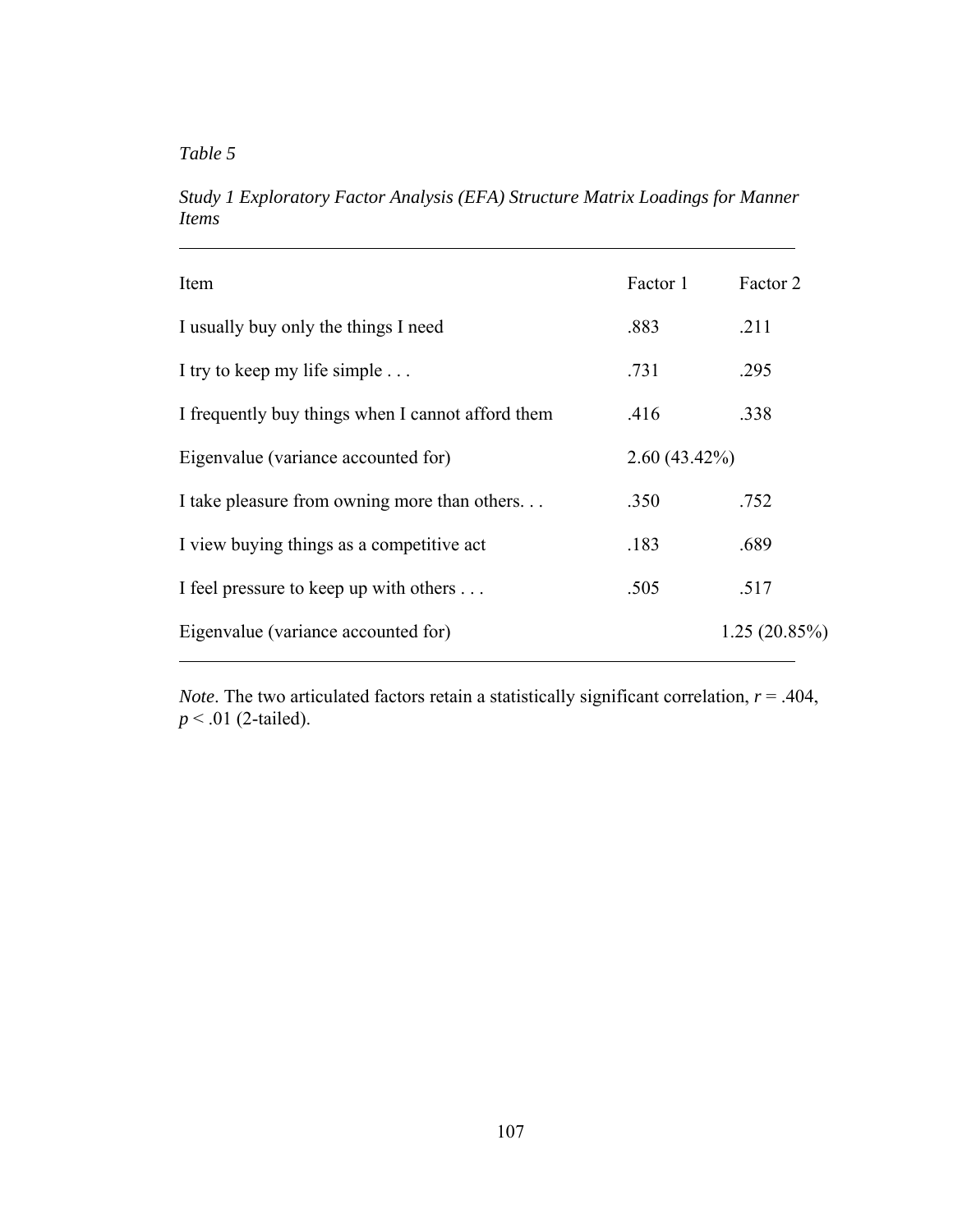$\overline{a}$ 

*Study 1 Exploratory Factor Analysis (EFA) Pattern Matrix Loadings for Symbolic Use Items* 

| Item                                               | Factor 1        | Factor 2       |
|----------------------------------------------------|-----------------|----------------|
| Buy things to show that I am better $\dots$        | .871            | .118           |
| People will like me more if I own the right things | .653            | .012           |
| Important for me to own things that impress people | .433            | .408           |
| Things I own say much about how well I am doing    | .339            | .286           |
| The things I purchase connect me to a group        | .285            | .251           |
| Eigenvalue (variance accounted for)                | $2.84(35.53\%)$ |                |
| I enjoy it when I get positive reactions           | .166            | .623           |
| Important to have things which are different       | .113            | .368           |
| There are people I would like to trade places with | .117            | .337           |
| Eigenvalue (variance accounted for)                |                 | $1.14(14.2\%)$ |

*Note*. The two articulated factors retain a statistically significant correlation,  $r = .412$ , *p* < .01 (2-tailed).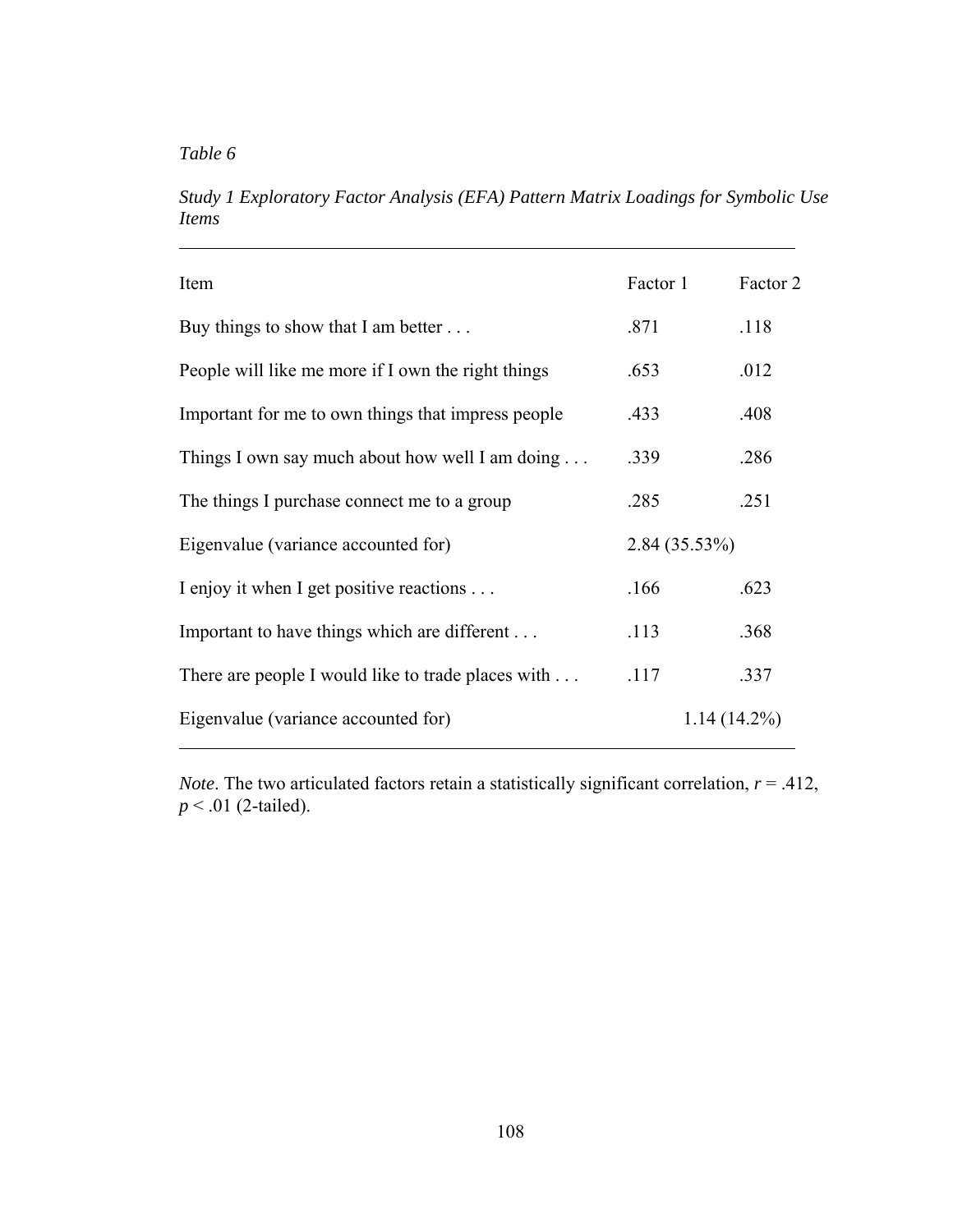*Table 7* 

 $\overline{a}$ 

*Study 1 Exploratory Factor Analysis (EFA) Structure Matrix Loadings for Symbolic Use Items* 

| Item                                                     | Factor 1        | Factor 2       |
|----------------------------------------------------------|-----------------|----------------|
| Buy things to show that I am better $\dots$              | .818            | .271           |
| People will like me more if I own the right things       | .658            | .303           |
| Important for me to own things that impress people       | .616            | .602           |
| Things I own say much about how well I am doing $\ldots$ | .467            | .437           |
| The things I purchase connect me to a group              | .397            | .378           |
| Eigenvalue (variance accounted for)                      | $2.84(35.53\%)$ |                |
| I enjoy it when I get positive reactions                 | .112            | .549           |
| Important to have things which are different             | .277            | .418           |
| There are people I would like to trade places with       | .268            | .390           |
| Eigenvalue (variance accounted for)                      |                 | $1.14(14.2\%)$ |

*Note*. The two articulated factors retain a statistically significant correlation,  $r = .412$ , *p* < .01 (2-tailed).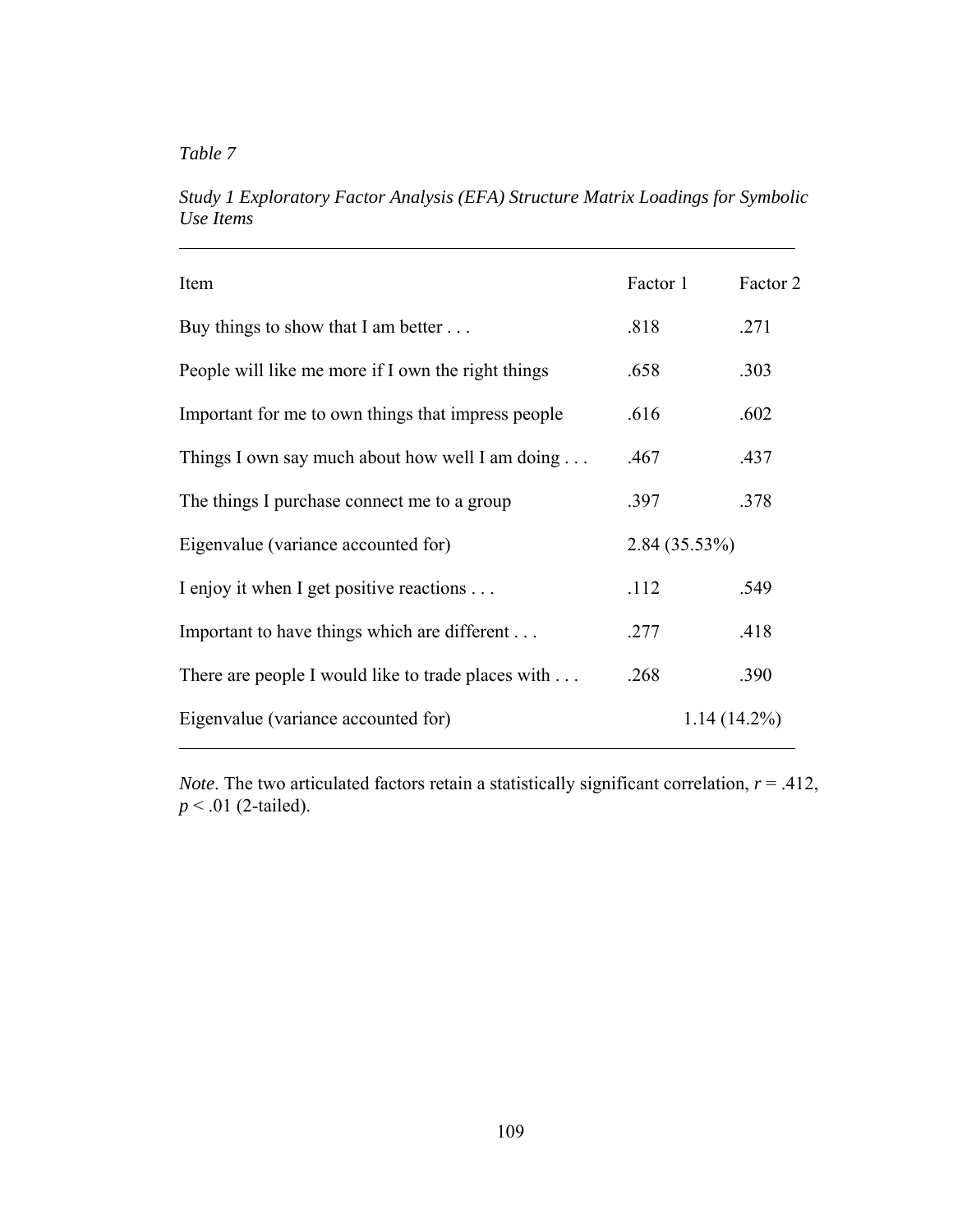$\overline{a}$ 

Item Factor 1 Factor 2 (M) I try to keep my life simple  $\dots$  .846 .090 (M) I usually buy only the things I need .811 .151 (N) Important to buy new and different things . . . . .687 .018 (N) It is important for me to own the right things .515 .156 (N) I like a lot of luxury in my life .430 .083 (N) Important for me to be viewed as a trendsetter  $\ldots$  .386 .326 (M) I frequently buy things when I cannot afford them .337 .178 Eigenvalue (variance accounted for) 4.7 (36.17%) (M) I view buying things as a competitive act .182 .728 (M) I take pleasure from owning more than others. . . . .018 .697 (N) People recognize that I buy only the best .205 .512 (N) A nationally advertised brand is usually better  $\dots$  .120 .435 (M) I feel pressure to keep up with others  $\dots$  .294 .396 (N) Purchase things that go along with it  $\ldots$  .230 .306 Eigenvalue (variance accounted for) 1.47 (11.3%)  $\overline{a}$ 

*Study 1 EFA Pattern Matrix Loadings for Consumption Style Items* 

*Note*. The two articulated factors retain a statistically significant correlation,  $r = .564$ ,  $p < .01$  (2-tailed). Nature dimension items marked with an  $(N)$ , Manner dimension items marked with an (M).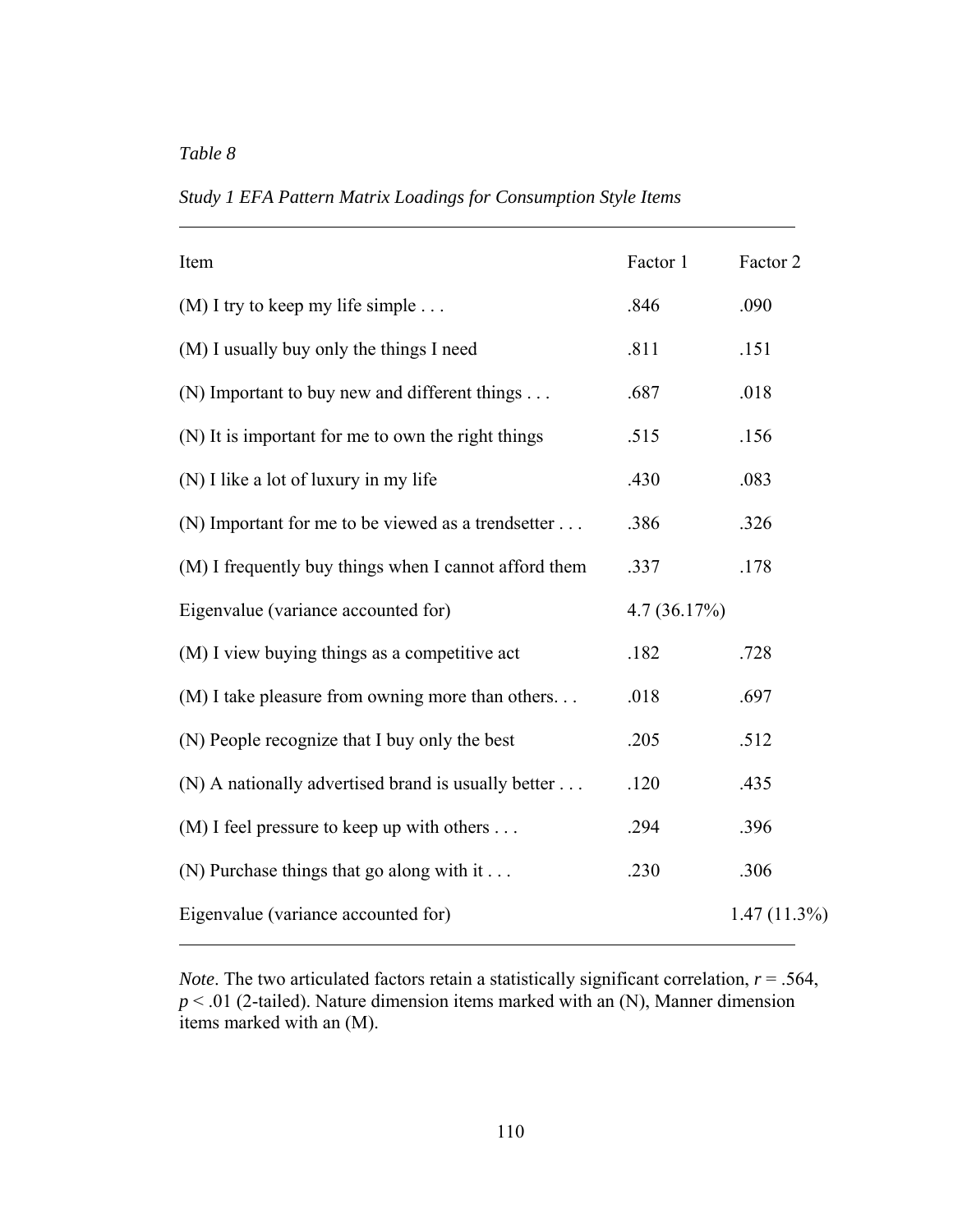$\overline{a}$ 

Item Factor 1 Factor 2 (M) I try to keep my life simple  $\dots$  .801 .342 (M) I usually buy only the things I need .734 .263 (N) Important to buy new and different things . . . . . .696 .369 (N) It is important for me to own the right things .593 .418 (N) Important for me to be viewed as a trendsetter  $\dots$  .552 .523 (N) I like a lot of luxury in my life  $.473$   $.303$ (M) I frequently buy things when I cannot afford them .427 .349 Eigenvalue (variance accounted for) 4.7 (36.17%) (M) I take pleasure from owning more than others. . . . .373 .706  $(M)$  I view buying things as a competitive act  $.189$  .635 (N) People recognize that I buy only the best .617 (M) I feel pressure to keep up with others  $\ldots$  .496 .546 (N) A nationally advertised brand is usually better  $\dots$  .342 .497 (N) Purchase things that go along with it  $\ldots$  .386 .423 Eigenvalue (variance accounted for) 1.47 (11.3%)  $\overline{a}$ 

*Study 1 EFA Structure Matrix Loadings for Consumption Style Items* 

*Note*. The two articulated factors retain a statistically significant correlation,  $r = .564$ ,  $p < .01$  (2-tailed). Nature dimension items marked with an  $(N)$ , Manner dimension items marked with an (M).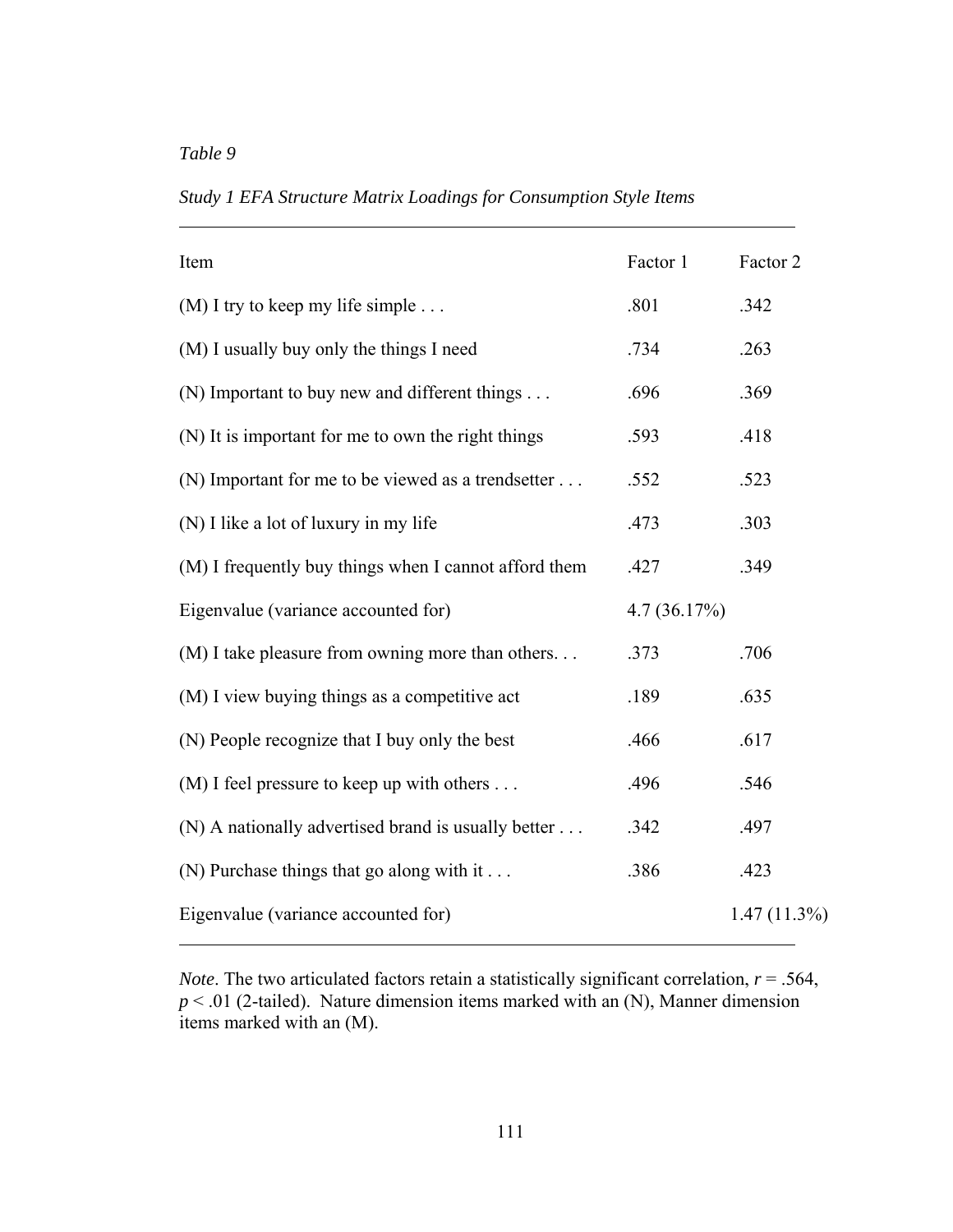| Item                                                     | Factor 1     | Factor 2       |
|----------------------------------------------------------|--------------|----------------|
| (M) I usually buy only the things I need                 | 1.085        | .045           |
| $(M)$ I try to keep my life simple                       | .483         | .106           |
| Eigenvalue (variance accounted for)                      | 6.44(30.65%) |                |
| (U) Buy things to show that I am better $\dots$          | .015         | .653           |
| (U) People will like me more if I own the right things   | .009         | .629           |
| (U) Things I own say much about how well I am doing      | .173         | .486           |
| (U) The types of things I purchase connect me to a group | .096         | .419           |
| (U) Important for me to own things that impress people   | .117         | .386           |
| Eigenvalue (variance accounted for)                      |              | $1.87(8.93\%)$ |

*Note*. Nature dimension items marked with an (N), Manner dimension items marked with an (M), Symbolic Use dimension items marked with a (U). Table continues on next page.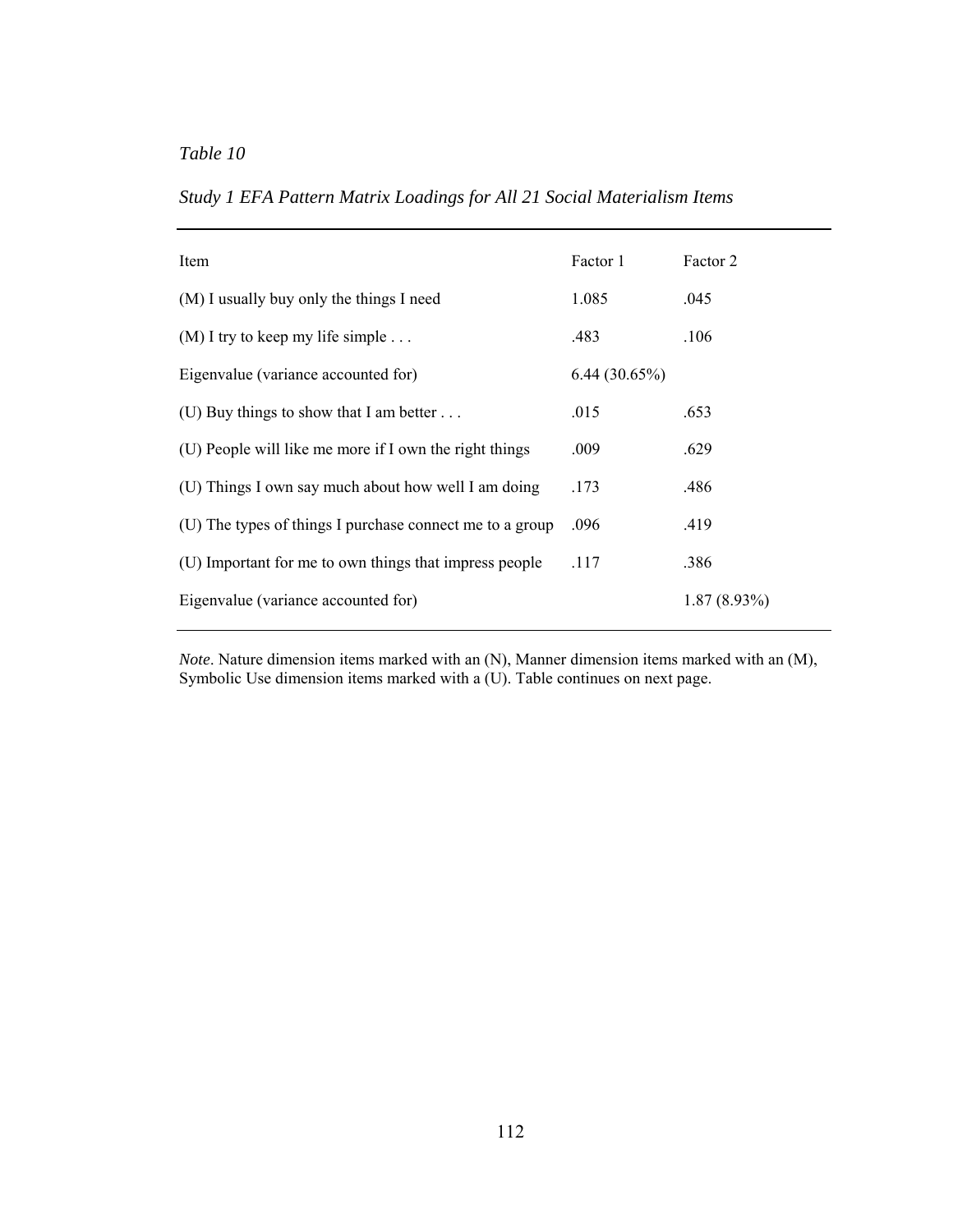| Item                                                   | Factor 3       | Factor 4       | Factor 5  |
|--------------------------------------------------------|----------------|----------------|-----------|
| (N) Important for me to be viewed as a trendsetter     | .678           | .171           | .051      |
| (N) People recognize that I buy only the best          | .559           | .207           | .115      |
| (N) It is important for me to own the right things     | .517           | .023           | .149      |
| (N) Important to buy new and different things          | .482           | .044           | .183      |
| (N) I like a lot of luxury in my life                  | .336           | .071           | .241      |
| (U) Important to have things which are different       | .266           | .053           | .021      |
| (N) Purchase things that go along with it              | .255           | .173           | .105      |
| Eigenvalue (variance accounted for)                    | $1.28(6.07\%)$ |                |           |
| (M) I view buying things as a competitive act          | .113           | .683           | .002      |
| (M) I take pleasure from owning more than others. .    | .099           | .487           | .064      |
| (M) I frequently buy things when I cannot afford them  | .179           | .219           | .162      |
| (N) A nationally advertised brand is usually better    | .194           | .197           | .032      |
| Eigenvalue (variance accounted for)                    |                | $1.22(5.82\%)$ |           |
| (U) There are people I would like to trade places with | .072           | .107           | .534      |
| (U) I enjoy it when I get positive reactions           | .240           | .078           | .452      |
| $(M)$ I feel pressure to keep up with others           | .023           | .292           | .407      |
| Eigenvalue (variance accounted for)                    |                |                | 1.12(35%) |

*Note*. Nature dimension items marked with an (N), Manner dimension items marked with an (M), Symbolic Use dimension items marked with a (U).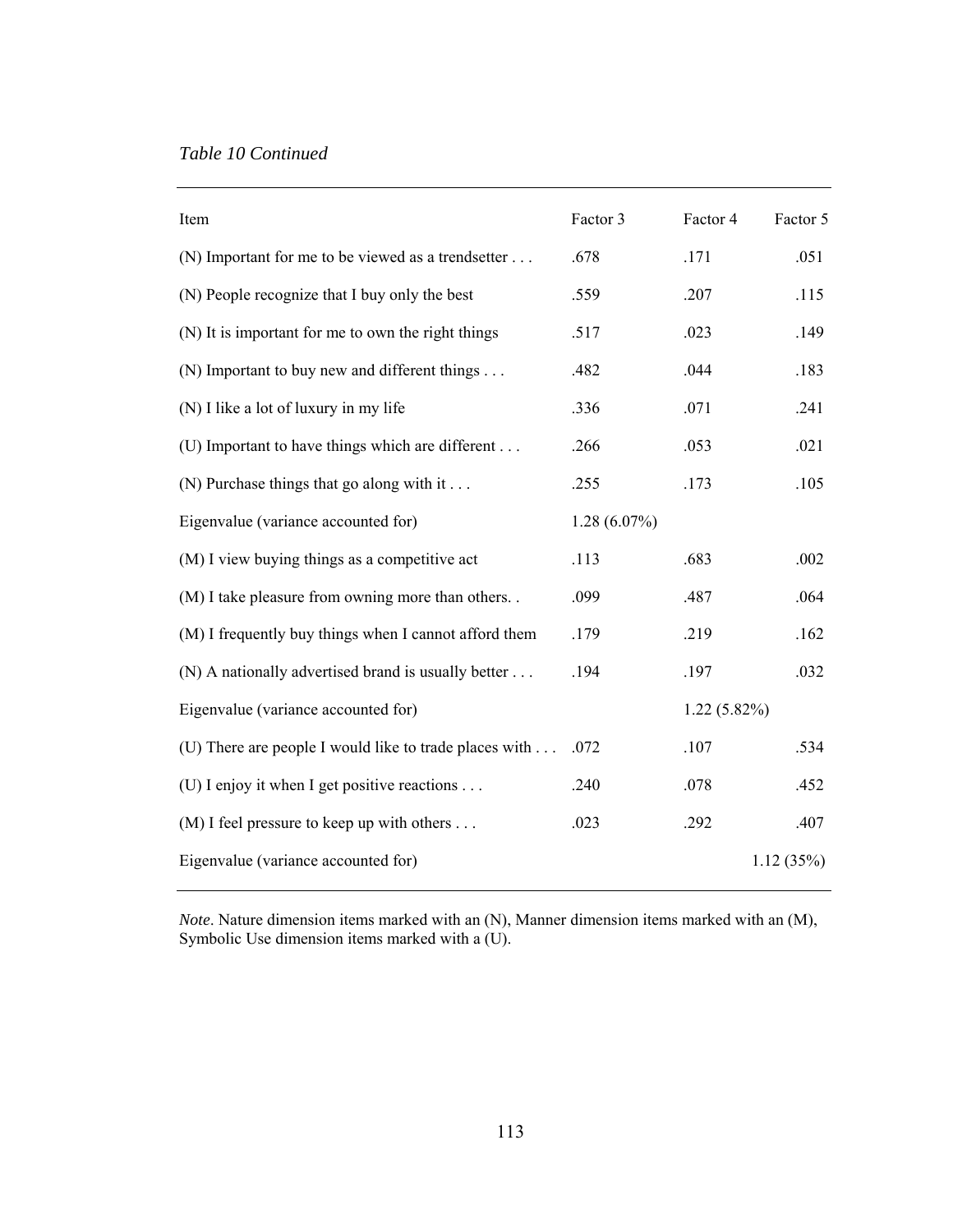| Study 1 EFA Structure Matrix Loadings for All 21 Social Materialism Items |
|---------------------------------------------------------------------------|
|---------------------------------------------------------------------------|

| Item                                                             | Factor 1     | Factor 2       |
|------------------------------------------------------------------|--------------|----------------|
| (M) I usually buy only the things I need                         | .989         | .162           |
| $(M)$ I try to keep my life simple                               | .693         | .327           |
| Eigenvalue (variance accounted for)                              | 6.44(30.65%) |                |
| (U) Buy things to show that I am better $\dots$                  | .220         | .725           |
| (U) People will like me more if I own the right things           | .166         | .674           |
| (U) Things I own say much about how well I am doing $\dots$ .374 |              | .522           |
| (U) The types of things I purchase connect me to a group         | .085         | .469           |
| Eigenvalue (variance accounted for)                              |              | $1.87(8.93\%)$ |

*Note*. Nature dimension items marked with an (N), Manner dimension items marked with an (M), Symbolic Use dimension items marked with a (U). Loadings for only Factor 1 and Factor 2 shown. Table continues on next page.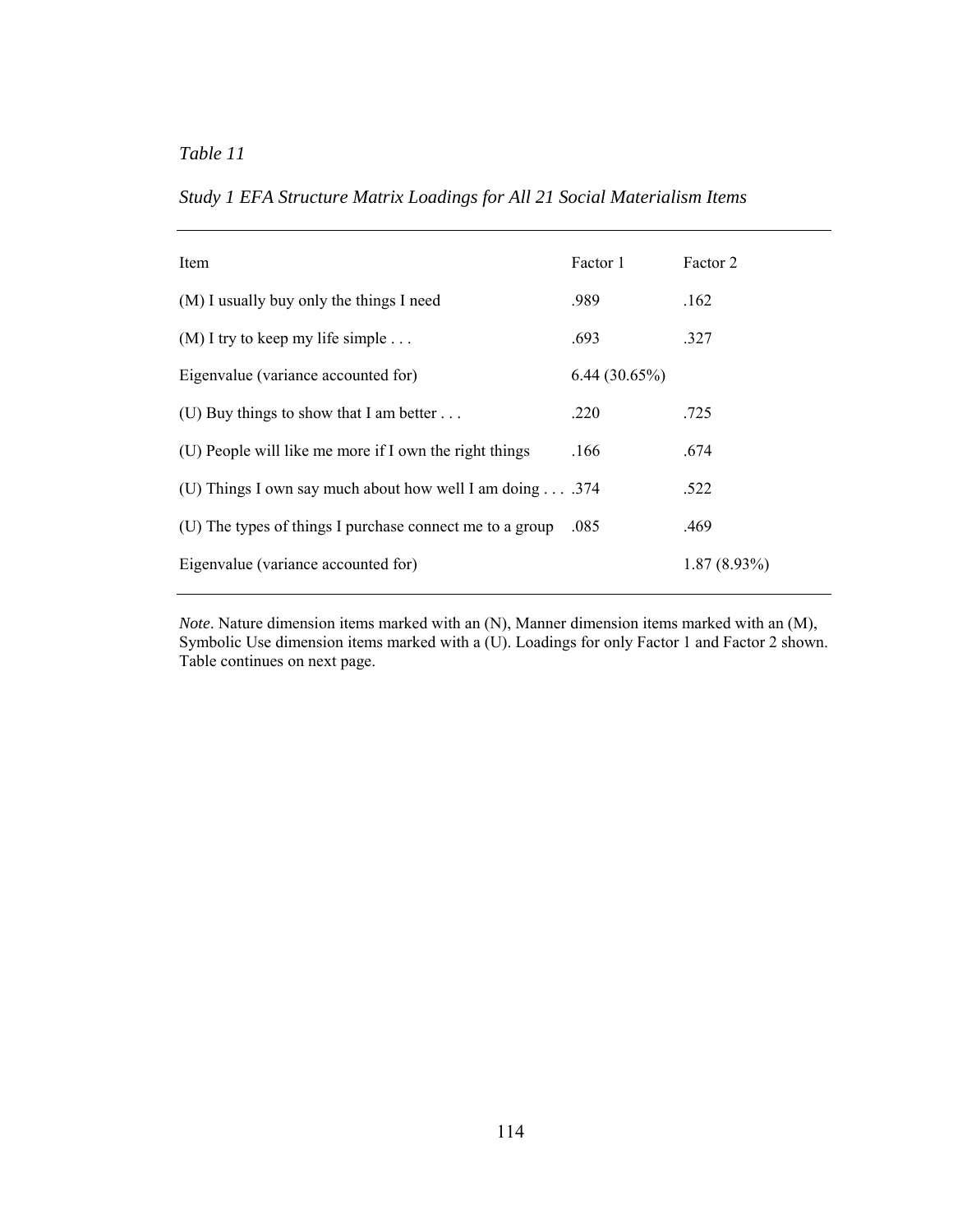## *Table 11 Continued*

| Item                                                   | Factor 3       | Factor 4       | Factor 5  |
|--------------------------------------------------------|----------------|----------------|-----------|
| (N) Important for me to be viewed as a trendsetter     | .691           | .307           | .200      |
| (N) Important to buy new and different things          | .657           | .106           | .407      |
| (N) It is important for me to own the right things     | .626           | .142           | .362      |
| (N) People recognize that I buy only the best          | .621           | .373           | .158      |
| (U) Important for me to own things that impress people | .590           | .226           | .422      |
| (N) I like a lot of luxury in my life                  | .455           | .071           | .381      |
| (U) Important to have things which are different       | .391           | .068           | .190      |
| (N) Purchase things that go along with it              | .389           | .270           | .258      |
| (M) I frequently buy things when I cannot afford them  | .378           | .289           | .306      |
| (N) A nationally advertised brand is usually better    | .373           | .314           | .126      |
| Eigenvalue (variance accounted for)                    | $1.28(6.07\%)$ |                |           |
| (M) I view buying things as a competitive act          | .266           | .718           | .151      |
| (M) I take pleasure from owning more than others       | .387           | .623           | .293      |
| Eigenvalue (variance accounted for)                    |                | $1.22(5.82\%)$ |           |
| $(M)$ I feel pressure to keep up with others           | .382           | .421           | .571      |
| (U) There are people I would like to trade places with | .194           | .210           | .568      |
| (U) I enjoy it when I get positive reactions           | .346           | .021           | .496      |
| Eigenvalue (variance accounted for)                    |                |                | 1.12(35%) |

*Note*. Loadings for only Factor 3, 4, and 5 shown.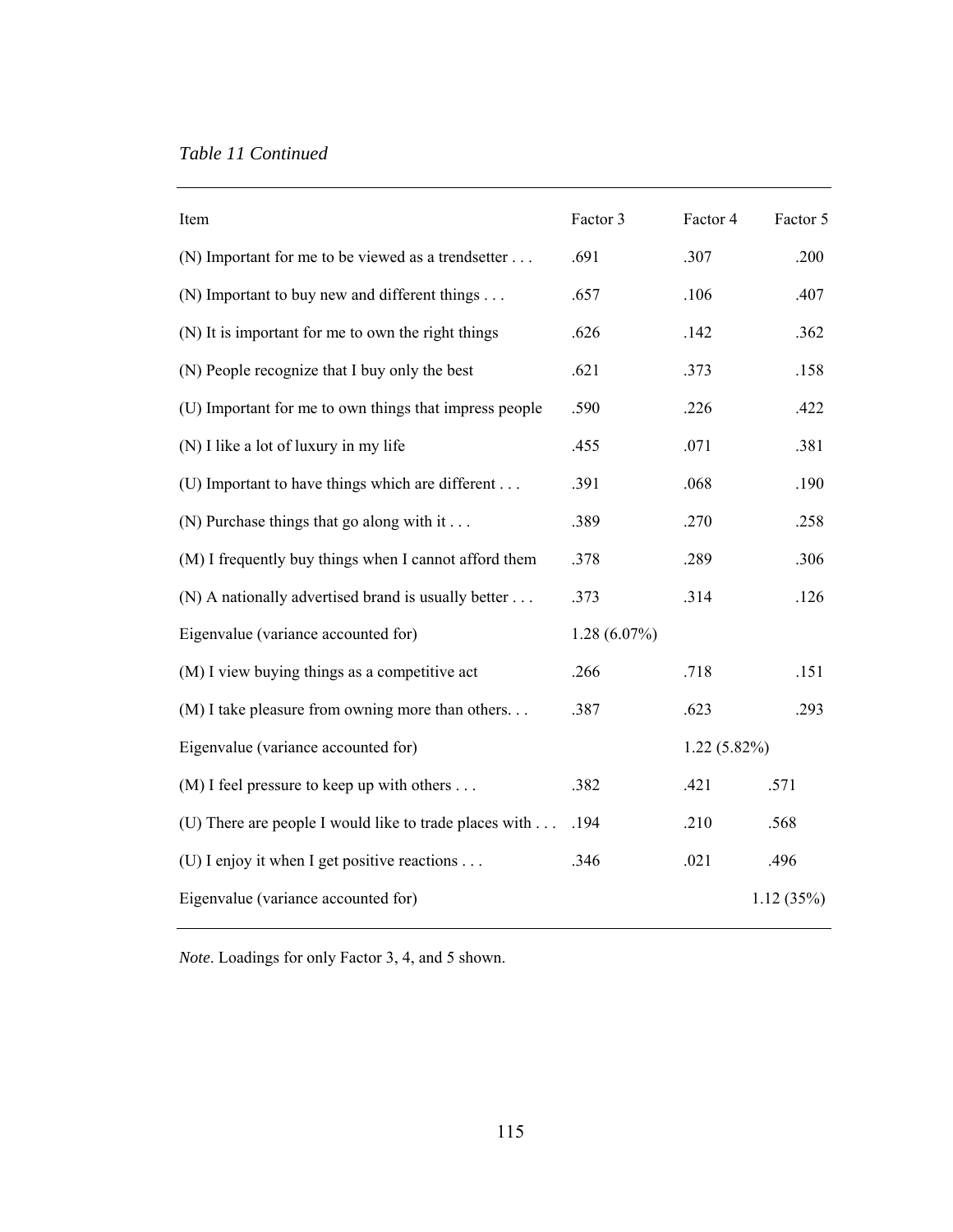*Table 12* 

*Factor Correlation Matrix for Factors Extracted from EFA for all 21 Social Materialism Items* 

| Factor         | 1 | $\overline{2}$ | 3        | $\overline{4}$ | 5        |
|----------------|---|----------------|----------|----------------|----------|
| $\mathbf{1}$   |   | $.297**$       | $.618**$ | $.215**$       | .394**   |
| 2              |   |                | $.505**$ | $.451**$       | $.405**$ |
| $\mathfrak{Z}$ |   |                |          | $.468**$       | .538**   |
| $\overline{4}$ |   |                |          |                | $.380**$ |
| 5              |   |                |          |                |          |
|                |   |                |          |                |          |

*Note*. *p* < .01 (2-tailed).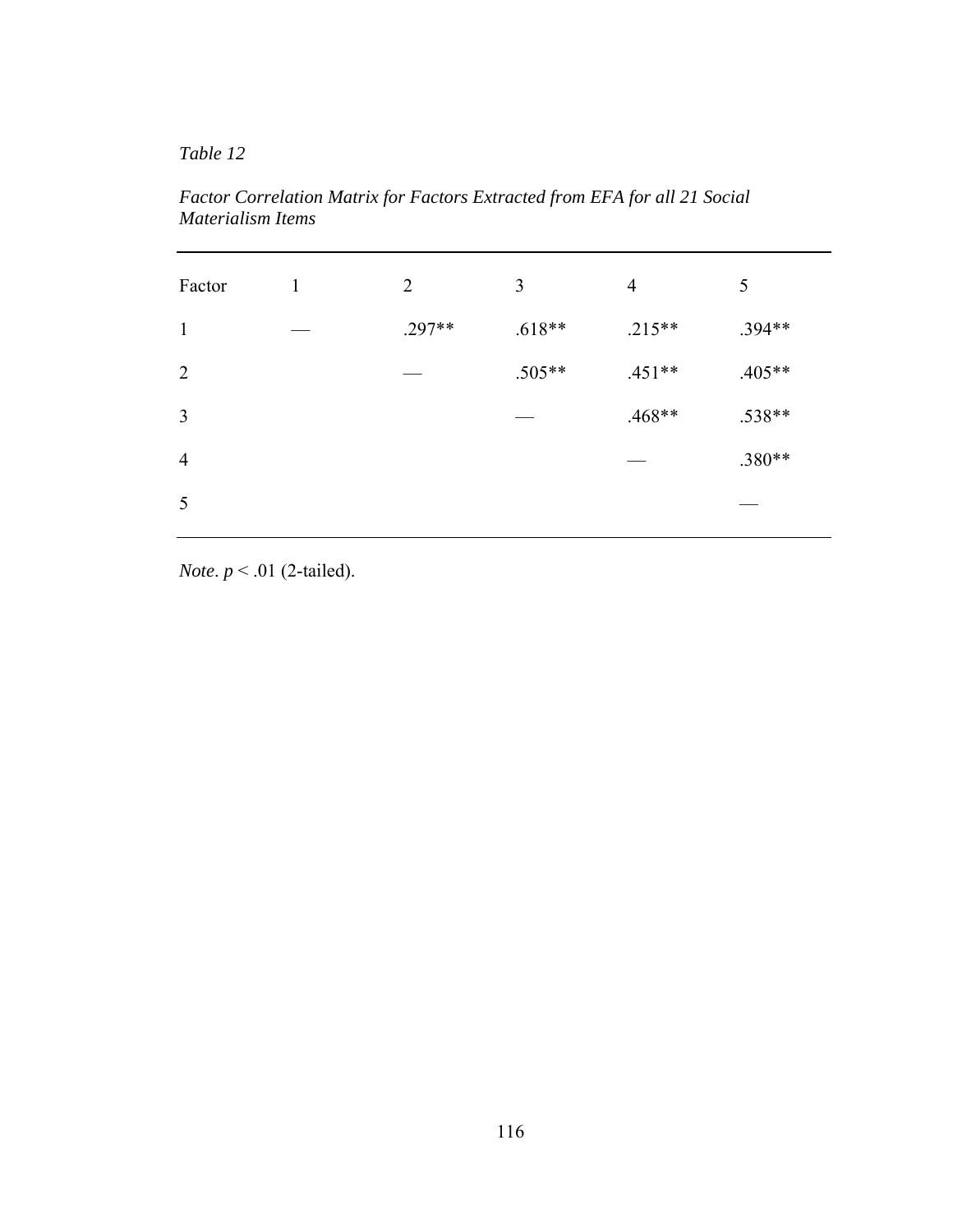| Scale item              | $\mathbf{M}$ | SD    | Skewness | Kurtosis |  |
|-------------------------|--------------|-------|----------|----------|--|
| 1. Luxury               | 4.89         | 1.280 | $-.442$  | $-.153$  |  |
| 2. New and different    | 4.40         | 1.308 | $-.158$  | $-.478$  |  |
| 3. Advertised brand     | 4.16         | 1.413 | $-.138$  | $-.806$  |  |
| 4. Trendsetter          | 3.75         | 1.414 | .172     | $-.614$  |  |
| 5. Go along with it     | 4.34         | 1.227 | $-.573$  | $-124$   |  |
| 6. Right things         | 4.24         | 1.312 | $-.181$  | $-.439$  |  |
| 7. Only the best        | 3.32         | 1.390 | .247     | $-.693$  |  |
| 8. Only things need     | 4.30         | 1.482 | $-.249$  | $-.695$  |  |
| 9. Keep life simple     | 4.37         | 1.367 | $-.316$  | $-.566$  |  |
| 10. Competitive act     | 2.87         | 1.506 | .462     | $-.897$  |  |
| 11. Pleasure own more   | 2.98         | 1.469 | .386     | $-.761$  |  |
| 12. Pressure keep up    | 3.71         | 1.398 | $-.047$  | $-.623$  |  |
| 13. Cannot afford them  | 3.30         | 1.583 | .204     | $-1.061$ |  |
| 14. How well I'm doing  | 3.97         | 1.235 | $-.241$  | $-.310$  |  |
| 15. Impress people      | 3.69         | 1.332 | $-.076$  | $-.708$  |  |
| 16. Positive reactions  | 5.44         | .976  | $-.428$  | .328     |  |
| 17. Better than someone | 2.69         | 1.363 | .649     | $-.275$  |  |
| 18. Like me more        | 2.93         | 1.381 | .573     | $-.361$  |  |
| 19. Connect me to group | 3.96         | 1.408 | $-.293$  | $-0.616$ |  |

*Study 2 Descriptive Statistics for Social Materialism Items* 

*Note*. For each variable, the low value is 1 and the high value is 7, with the exception of "positive" reactions" which had a low value of 2 . SE of skewness for all 30 items = .150. SE of kurtosis for all 30 items = .298. Table continues on next page.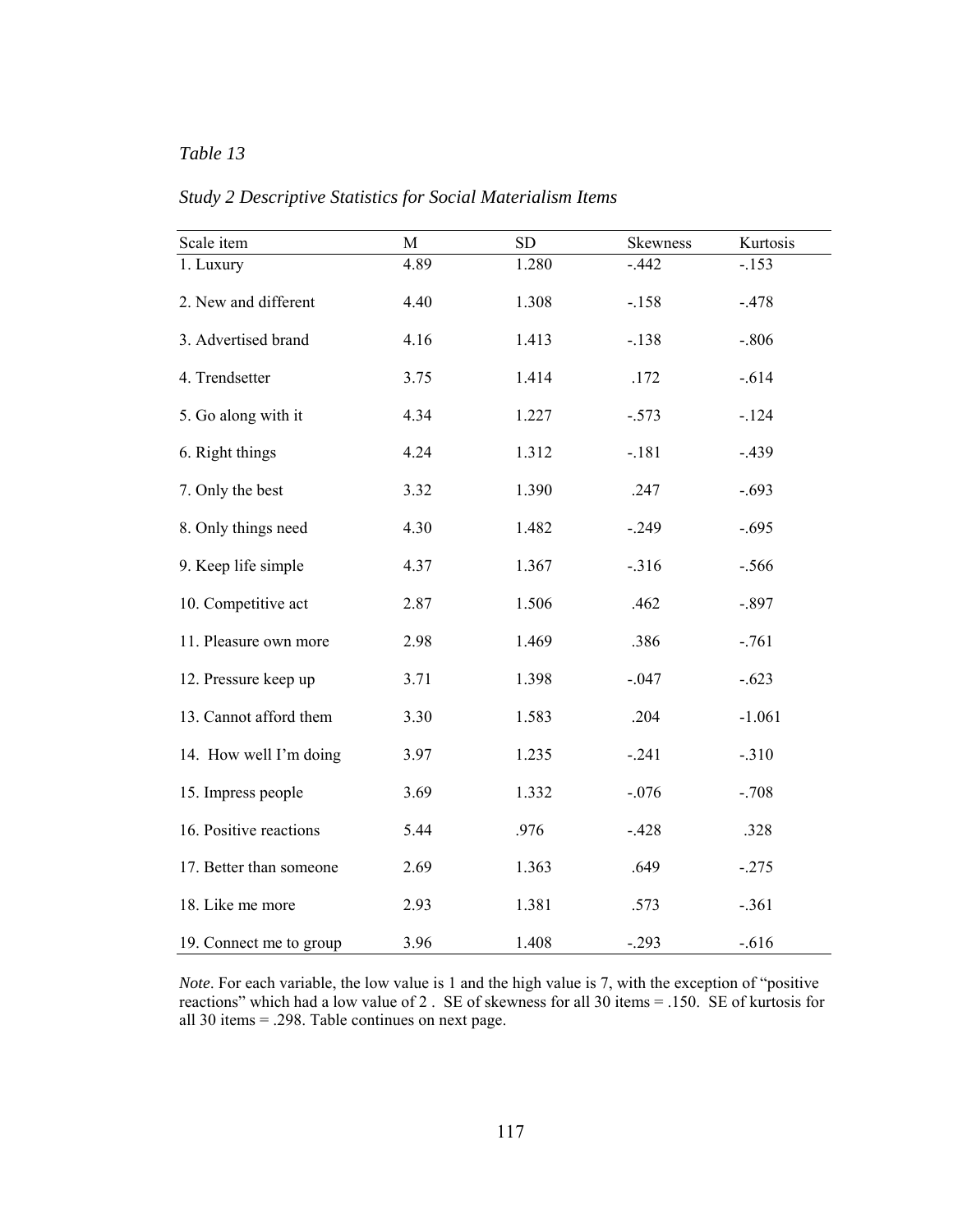*Table 13 Continued*

| Scale item                   | М    | <b>SD</b> | <b>Skewness</b> | Kurtosis |
|------------------------------|------|-----------|-----------------|----------|
| 20. Have different things    | .99  | 1.333     | .156            | $-.685$  |
| 21. Trade places             | 3.91 | 1.752     | $-.178$         | $-.972$  |
| 22. Look forward to reaction | 4.41 | 4.122     | $-.484$         | $-.196$  |
| 23. Think well of me         | 3.39 | 1.257     | .194            | $-.496$  |
| 24. Can't wait to be seen    | 4.33 | 1.402     | $-.400$         | $-.286$  |
| 25. Compare                  | 3.66 | 1.350     | $-.059$         | $-.698$  |
| 26. Jealous                  | 4.09 | 1.372     | $-.251$         | $-.515$  |
| 27. Bothered buy anything    | 3.30 | 1.549     | .675            | $-.231$  |
| 28. Make it myself           | 4.14 | 1.583     | $-186$          | $-.636$  |
| 29. Practicality             | 3.59 | 1.363     | .269            | $-.378$  |
| 30. New impress people       | 3.51 | 1.262     | .147            | $-.304$  |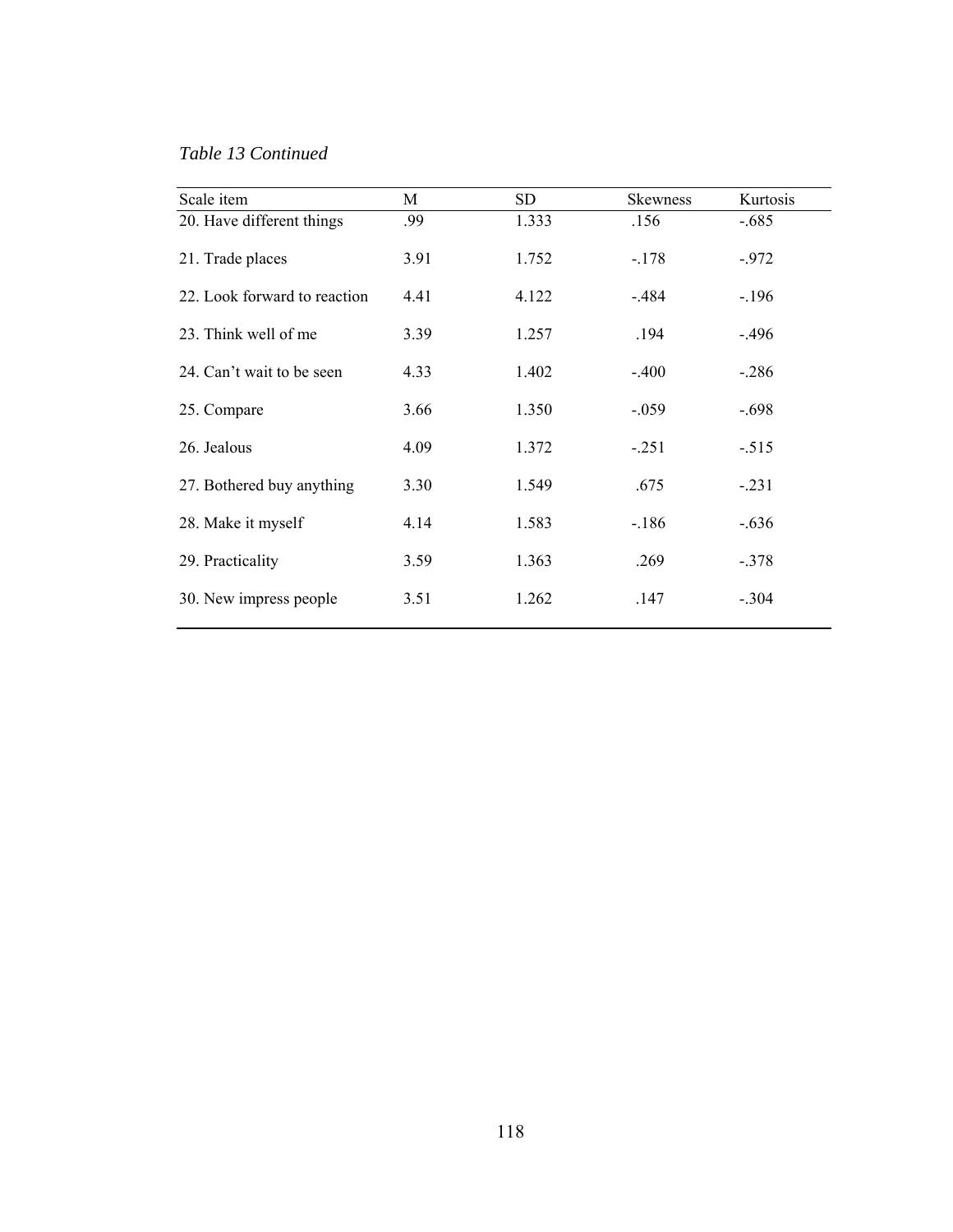*Table 14* 

*Study 2 Intercorrelations Between Social Materialism Scale Items* 

| Scale item                                                                                         | $\mathbf{1}$ | $\overline{2}$ | 3        | $\overline{4}$ |
|----------------------------------------------------------------------------------------------------|--------------|----------------|----------|----------------|
| 1. Luxury                                                                                          |              | $.371**$       | .320**   | $.388**$       |
| 2. New and different                                                                               |              |                | $.216**$ | .505**         |
| 3. Advertised brand                                                                                |              |                |          | .244**         |
| 4. Trendsetter                                                                                     |              |                |          |                |
| 5. Go along with it                                                                                |              |                |          |                |
| 6. Right things                                                                                    |              |                |          |                |
| 7. Only the best                                                                                   |              |                |          |                |
| 8. Only things need                                                                                |              |                |          |                |
| 9. Keep life simple                                                                                |              |                |          |                |
| 10. Competitive act                                                                                |              |                |          |                |
| 11. Pleasure own more                                                                              |              |                |          |                |
| 12. Pressure keep up                                                                               |              |                |          |                |
| 13. Cannot afford them                                                                             |              |                |          |                |
| 14. How well I'm doing                                                                             |              |                |          |                |
| 15. Impress people                                                                                 |              |                |          |                |
| 16. Positive reactions                                                                             |              |                |          |                |
| 17. Better than someone                                                                            |              |                |          |                |
| 18. Like me more                                                                                   |              |                |          |                |
| 19. Connect me to group                                                                            |              |                |          |                |
| 20. Have different things                                                                          |              |                |          |                |
| 21. Trade places<br><i>Note</i> .*p < .05. **p < .01 (2-tailed). Table continues on next 15 pages. |              |                |          |                |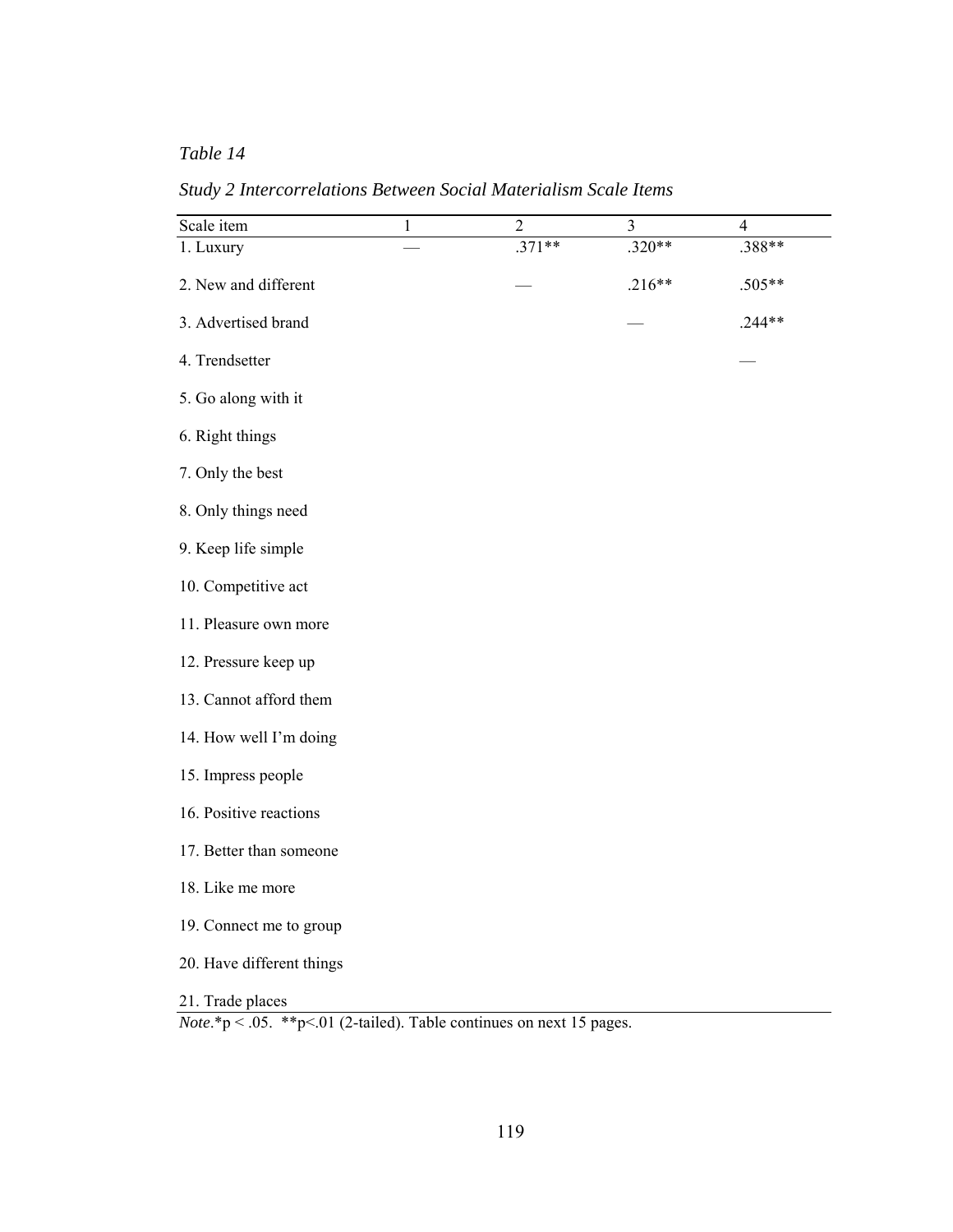*Table 14 Continued*

| Scale item                | 1 | $\overline{2}$ | 3 | $\overline{4}$ |  |
|---------------------------|---|----------------|---|----------------|--|
| 22. Look to reaction      |   |                |   |                |  |
| 23. Think well of me      |   |                |   |                |  |
| 24. Can't wait to be seen |   |                |   |                |  |
| 25. Compare               |   |                |   |                |  |
| 26. Jealous               |   |                |   |                |  |
| 27. Bothered buy anything |   |                |   |                |  |
| 28. Make it myself        |   |                |   |                |  |
| 29. Practicality          |   |                |   |                |  |
| 30. New impress people    |   |                |   |                |  |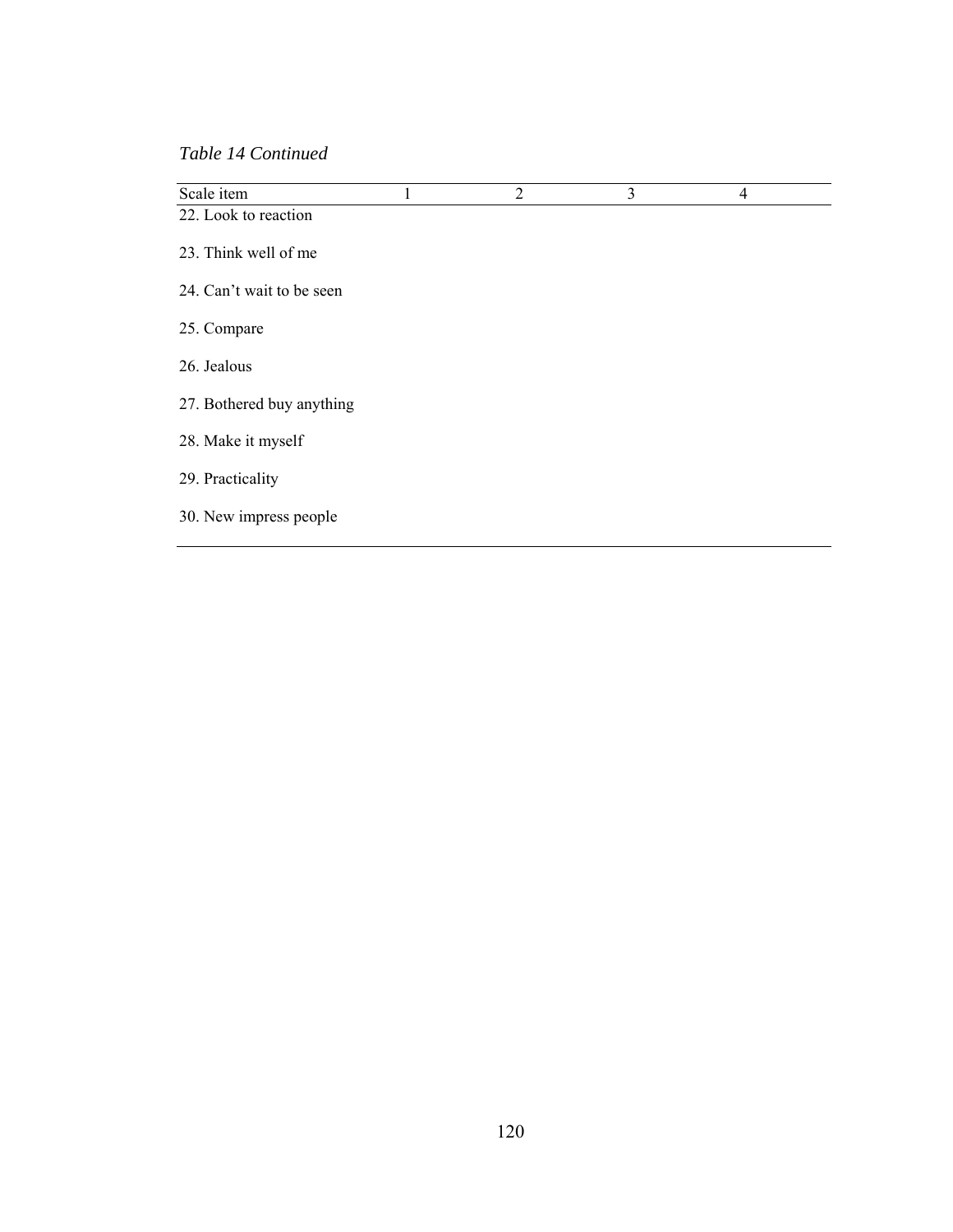*Table 14 Continued* 

| Scale item                | 5        | 6        | 7        | 8        |
|---------------------------|----------|----------|----------|----------|
| 1. Luxury                 | .374**   | $.409**$ | .380**   | $.397**$ |
| 2. New and different      | $.267**$ | .537**   | $.400**$ | $.462**$ |
| 3. Advertised brand       | $.203**$ | $.320**$ | .379**   | $.223**$ |
| 4. Trendsetter            | $.331**$ | $.515**$ | $.514**$ | .448**   |
| 5. Go along with it       |          | $.302**$ | $.336**$ | .288**   |
| 6. Right things           |          |          | $.473**$ | .384**   |
| 7. Only the best          |          |          |          | $.251**$ |
| 8. Only things need       |          |          |          |          |
| 9. Keep life simple       |          |          |          |          |
| 10. Competitive act       |          |          |          |          |
| 11. Pleasure own more     |          |          |          |          |
| 12. Pressure keep up      |          |          |          |          |
| 13. Cannot afford them    |          |          |          |          |
| 14. How well I'm doing    |          |          |          |          |
| 15. Impress people        |          |          |          |          |
| 16. Positive reactions    |          |          |          |          |
| 17. Better than someone   |          |          |          |          |
| 18. Like me more          |          |          |          |          |
| 19. Connect me to group   |          |          |          |          |
| 20. Have different things |          |          |          |          |
| 21. Trade places          |          |          |          |          |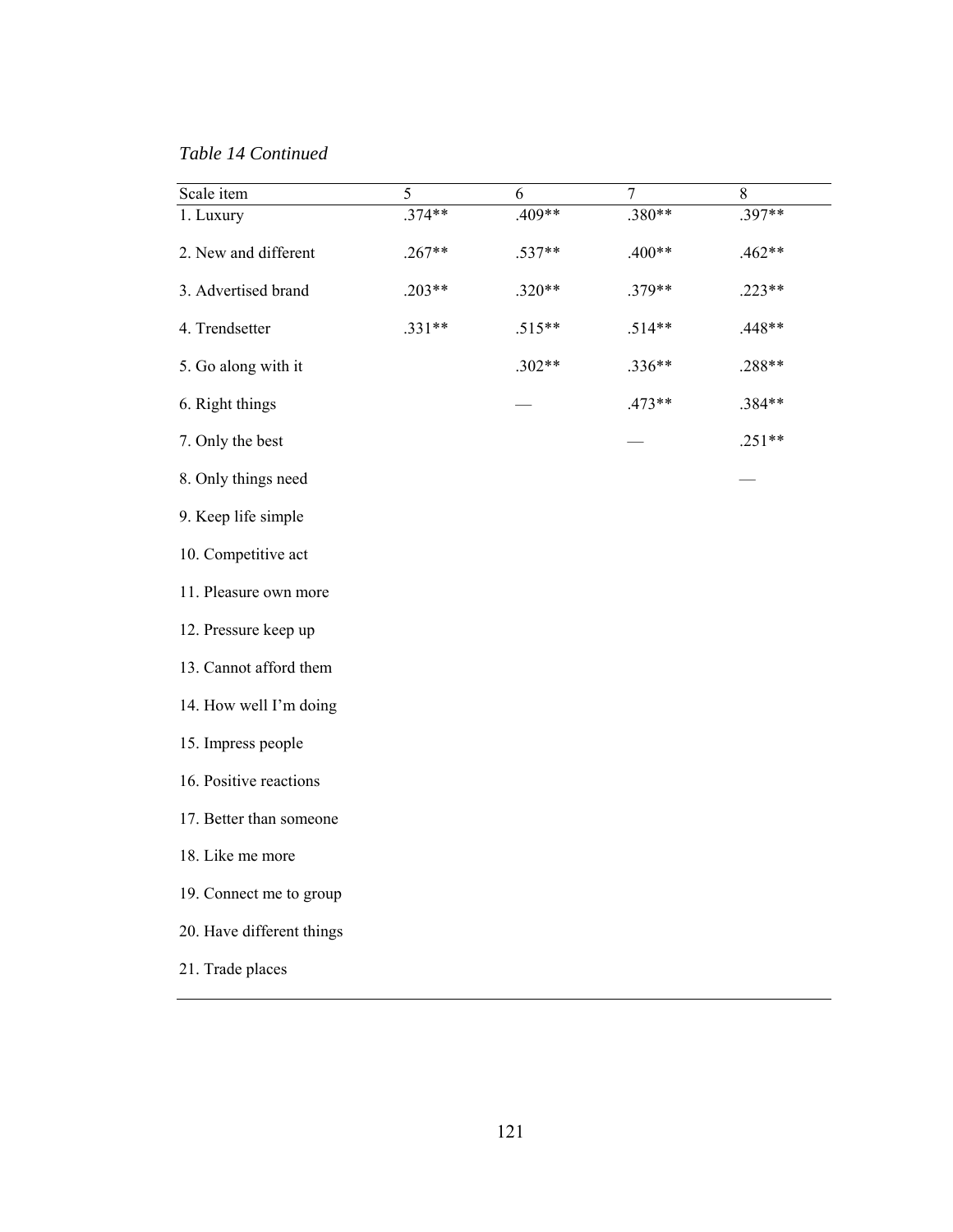*Table 14 Continued*

| Scale item                | 5 | 6 | $\overline{7}$ | 8 |  |
|---------------------------|---|---|----------------|---|--|
| 22. Look to reaction      |   |   |                |   |  |
| 23. Think well of me      |   |   |                |   |  |
| 24. Can't wait to be seen |   |   |                |   |  |
| 25. Compare               |   |   |                |   |  |
| 26. Jealous               |   |   |                |   |  |
| 27. Bothered buy anything |   |   |                |   |  |
| 28. Make it myself        |   |   |                |   |  |
| 29. Practicality          |   |   |                |   |  |
| 30. New impress people    |   |   |                |   |  |
|                           |   |   |                |   |  |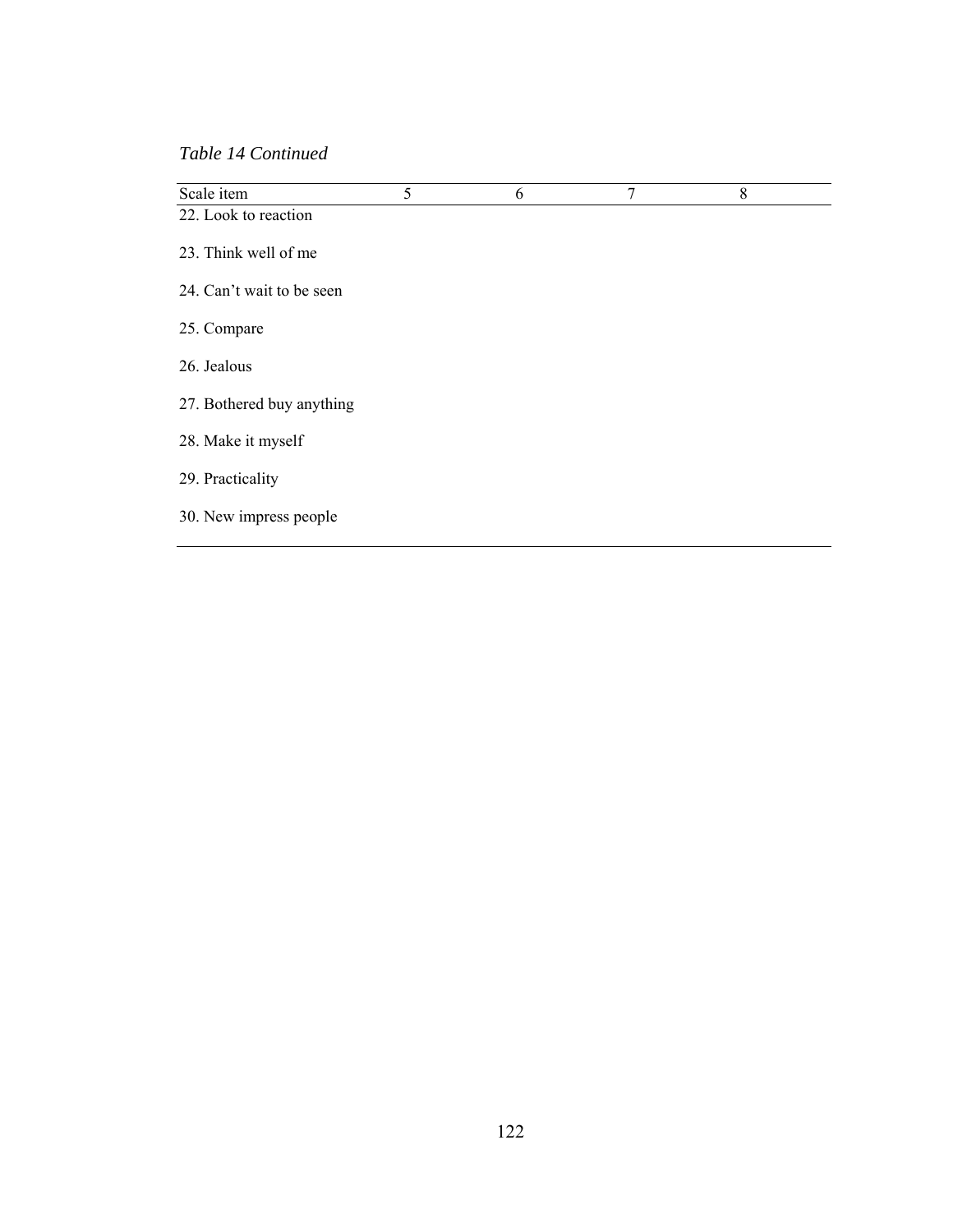*Table 14 Continued*

| Scale item                | 9        | 10       | 11       | 12       |
|---------------------------|----------|----------|----------|----------|
| 1. Luxury                 | .478**   | $.214**$ | $.321**$ | $.215**$ |
| 2. New and different      | .509**   | $.139*$  | .293**   | .409**   |
| 3. Advertised brand       | .309**   | $.174**$ | .348**   | .324**   |
| 4. Trendsetter            | .479**   | $.361**$ | $.375**$ | .484**   |
| 5. Go along with it       | $.379**$ | $.135*$  | $.206**$ | $.200**$ |
| 6. Right things           | .428**   | $.275**$ | .380**   | .430**   |
| 7. Only the best          | $.317**$ | .468**   | .549**   | .383**   |
| 8. Only things need       | .685**   | .065     | $.179**$ | .336**   |
| 9. Keep life simple       |          | .110     | $.234**$ | .323**   |
| 10. Competitive act       |          |          | $.631**$ | .291**   |
| 11. Pleasure own more     |          |          |          | $.402**$ |
| 12. Pressure keep up      |          |          |          |          |
| 13. Cannot afford them    |          |          |          |          |
| 14. How well I'm doing    |          |          |          |          |
| 15. Impress people        |          |          |          |          |
| 16. Positive reactions    |          |          |          |          |
| 17. Better than someone   |          |          |          |          |
| 18. Like me more          |          |          |          |          |
| 19. Connect me to group   |          |          |          |          |
| 20. Have different things |          |          |          |          |
| 21. Trade places          |          |          |          |          |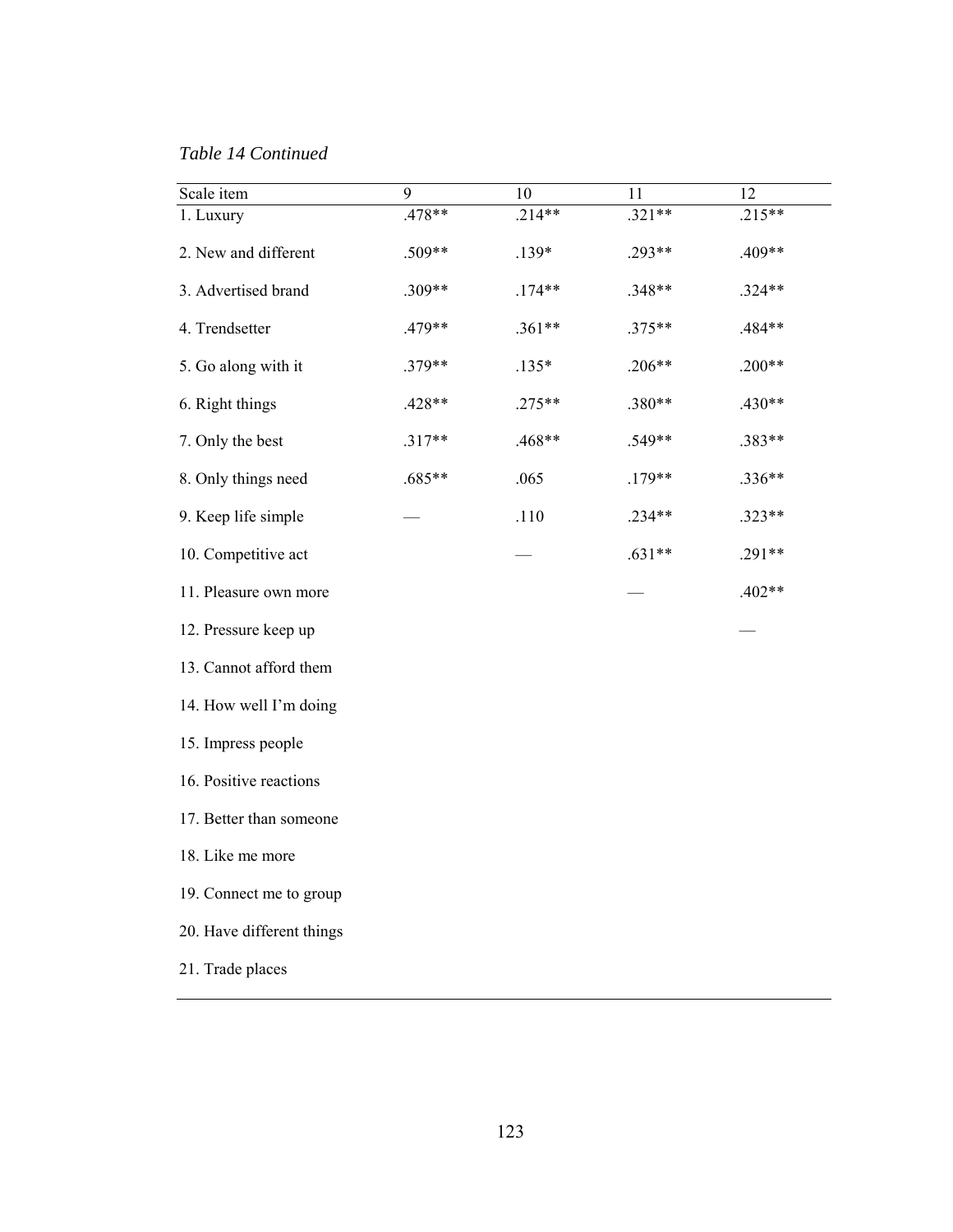*Table 14 Continued*

| Scale item                | 9 | 10 | 11 | 12 |  |
|---------------------------|---|----|----|----|--|
| 22. Look to reaction      |   |    |    |    |  |
| 23. Think well of me      |   |    |    |    |  |
| 24. Can't wait to be seen |   |    |    |    |  |
| 25. Compare               |   |    |    |    |  |
| 26. Jealous               |   |    |    |    |  |
| 27. Bothered buy anything |   |    |    |    |  |
| 28. Make it myself        |   |    |    |    |  |
| 29. Practicality          |   |    |    |    |  |
| 30. New impress people    |   |    |    |    |  |
|                           |   |    |    |    |  |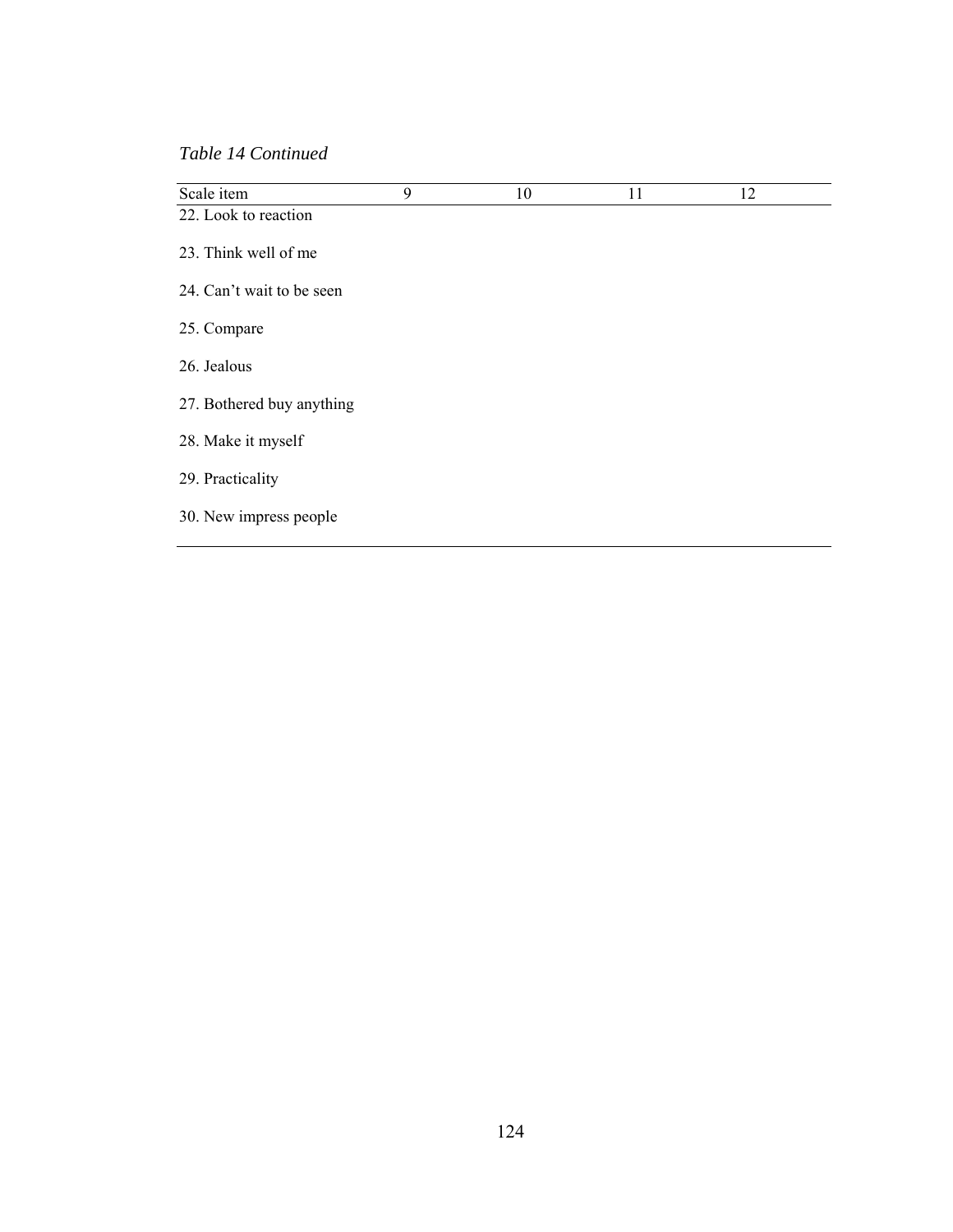*Table 14 Continued*

| Scale item                | 13       | 14       | 15       | 16       |
|---------------------------|----------|----------|----------|----------|
| 1. Luxury                 | $.172**$ | $.321**$ | .388**   | .307**   |
| 2. New and different      | $.200**$ | .393**   | .491**   | $.180**$ |
| 3. Advertised brand       | $.111**$ | $.146*$  | .282**   | $.139*$  |
| 4. Trendsetter            | $.276**$ | .369**   | .465**   | $.149*$  |
| 5. Go along with it       | $.268**$ | $.206**$ | $.236**$ | .249**   |
| 6. Right things           | $.144*$  | $.462**$ | .491**   | .219**   |
| 7. Only the best          | $.280**$ | .285**   | $.441**$ | .108     |
| 8. Only things need       | $.261**$ | $.364**$ | .406**   | .232**   |
| 9. Keep life simple       | $.240**$ | $.441**$ | .433**   | .232**   |
| 10. Competitive act       | .339**   | $.241**$ | $.280**$ | $-.002$  |
| 11. Pleasure own more     | .288**   | $.265**$ | $.447**$ | .105     |
| 12. Pressure keep up      | $.215**$ | .305**   | $.475**$ | $.178**$ |
| 13. Cannot afford them    |          | .025     | $.164**$ | $-0.016$ |
| 14. How well I'm doing    |          |          | $.451**$ | .107     |
| 15. Impress people        |          |          |          | .198**   |
| 16. Positive reactions    |          |          |          |          |
| 17. Better than someone   |          |          |          |          |
| 18. Like me more          |          |          |          |          |
| 19. Connect me to group   |          |          |          |          |
| 20. Have different things |          |          |          |          |
| 21. Trade places          |          |          |          |          |
|                           |          |          |          |          |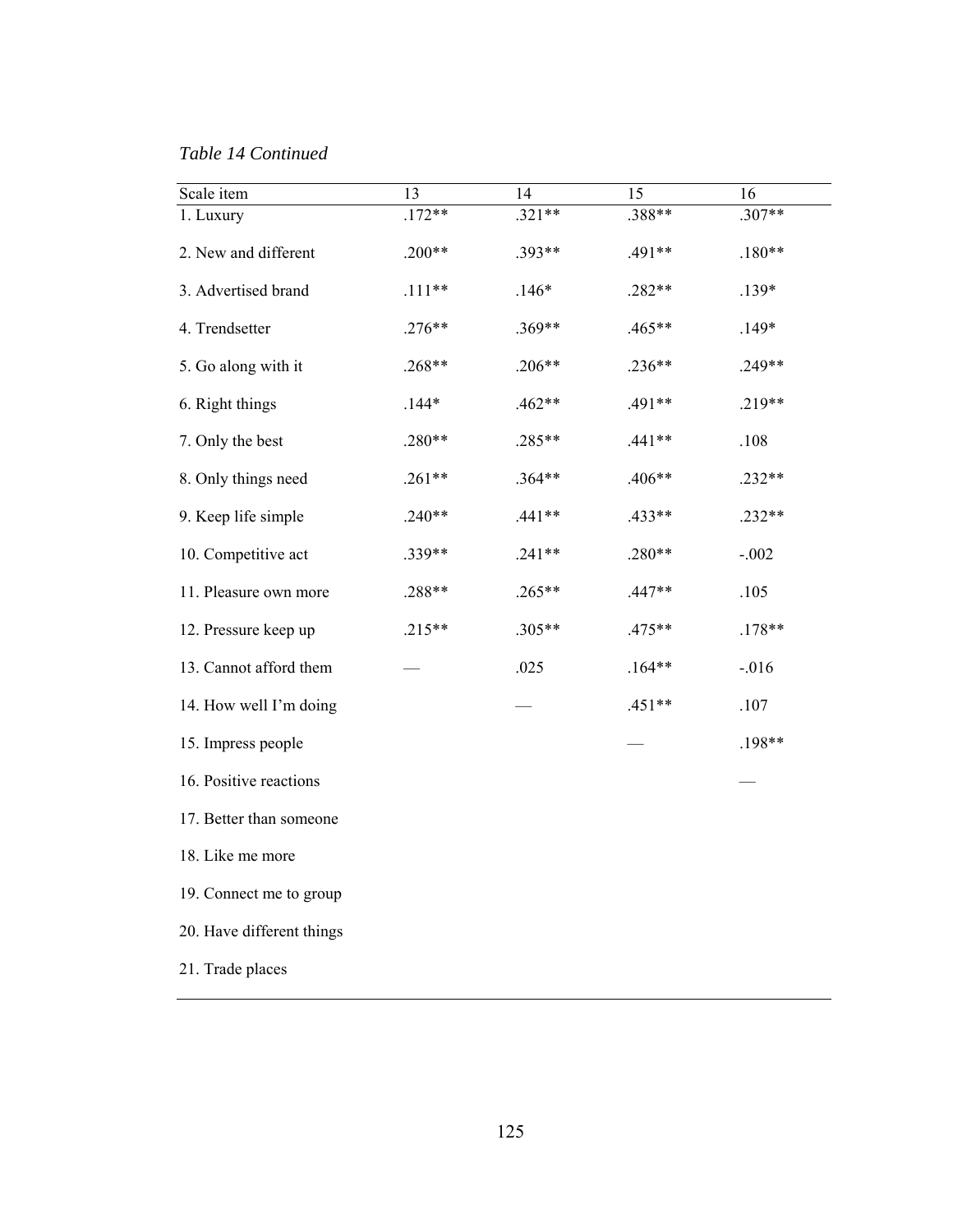*Table 14 Continued*

| Scale item                | 13 | 14 | 15 | 16 |  |
|---------------------------|----|----|----|----|--|
| 22. Look to reaction      |    |    |    |    |  |
| 23. Think well of me      |    |    |    |    |  |
| 24. Can't wait to be seen |    |    |    |    |  |
| 25. Compare               |    |    |    |    |  |
| 26. Jealous               |    |    |    |    |  |
| 27. Bothered buy anything |    |    |    |    |  |
| 28. Make it myself        |    |    |    |    |  |
| 29. Practicality          |    |    |    |    |  |
| 30. New impress people    |    |    |    |    |  |
|                           |    |    |    |    |  |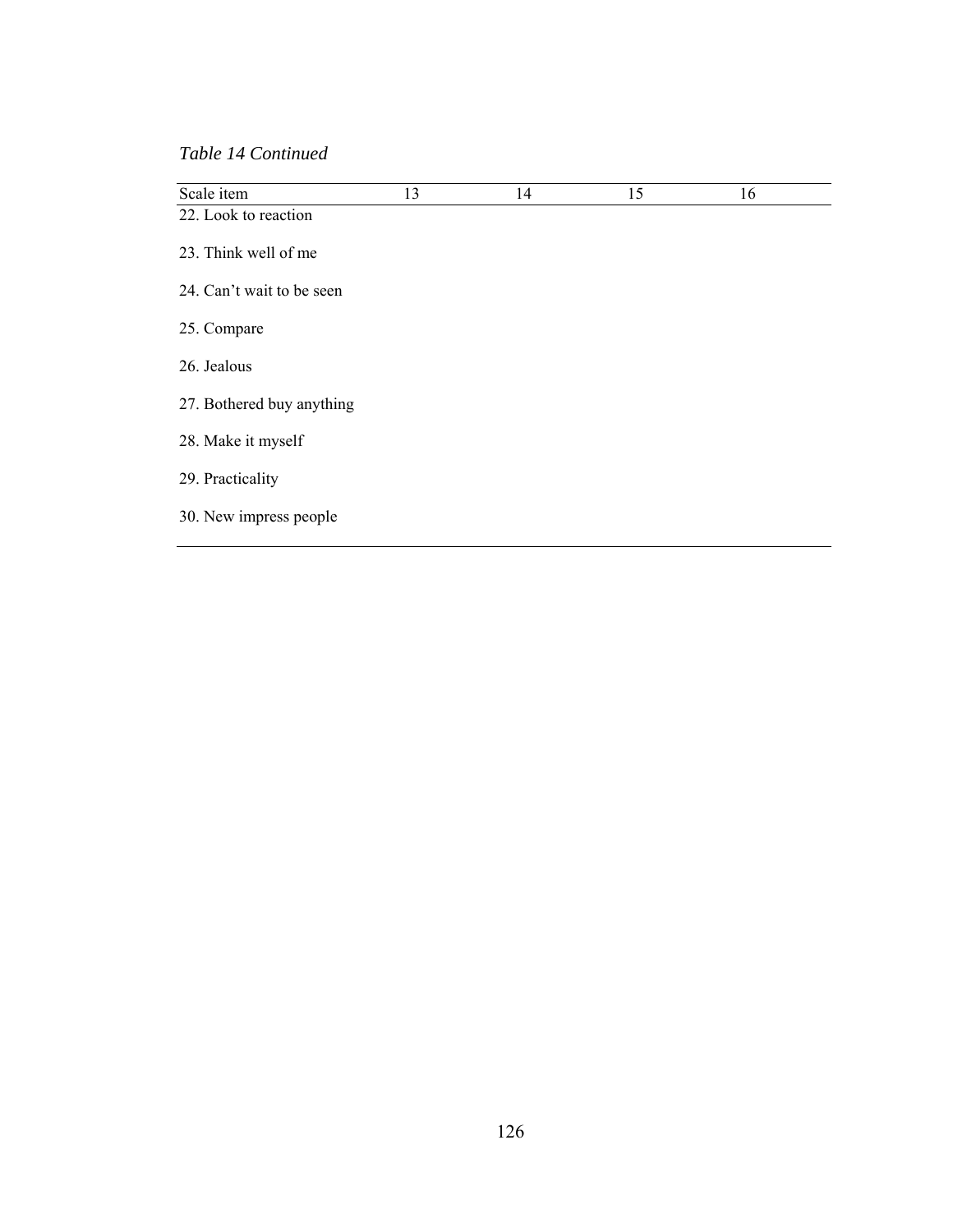*Table 14 Continued*

| Scale item                | 17       | 18       | 19       | 20       |
|---------------------------|----------|----------|----------|----------|
| 1. Luxury                 | .199**   | .068     | $.252**$ | $.164**$ |
| 2. New and different      | $.267**$ | $.121*$  | $.300**$ | $.370**$ |
| 3. Advertised brand       | $.157*$  | $.212**$ | $.205**$ | .097     |
| 4. Trendsetter            | $.374**$ | $.311**$ | $.364**$ | $.342**$ |
| 5. Go along with it       | $.182**$ | $.075**$ | $.268**$ | $.192**$ |
| 6. Right things           | $.330**$ | $.271**$ | .329**   | $.274**$ |
| 7. Only the best          | $.426**$ | $.421**$ | $.328**$ | $.290**$ |
| 8. Only things need       | $.203**$ | $-.030$  | $.191**$ | $.224**$ |
| 9. Keep life simple       | $.205**$ | $-0.016$ | $.247**$ | $.264**$ |
| 10. Competitive act       | .398**   | $.460**$ | $.303**$ | $.141*$  |
| 11. Pleasure own more     | .558**   | $.457**$ | $.325**$ | $.180**$ |
| 12. Pressure keep up      | .397**   | $.372**$ | $.345**$ | $.291**$ |
| 13. Cannot afford them    | $.188**$ | $.213**$ | $.161**$ | $.181**$ |
| 14. How well I'm doing    | .299**   | $.236**$ | .320**   | $.163**$ |
| 15. Impress people        | $.407**$ | $.305**$ | .339**   | $.322**$ |
| 16. Positive reactions    | $-.030$  | .021     | $.172**$ | $.202**$ |
| 17. Better than someone   |          | .449**   | $.260**$ | $.163**$ |
| 18. Like me more          |          |          | $.402**$ | $.187**$ |
| 19. Connect me to group   |          |          |          | $.165**$ |
| 20. Have different things |          |          |          |          |
| 21. Trade places          |          |          |          |          |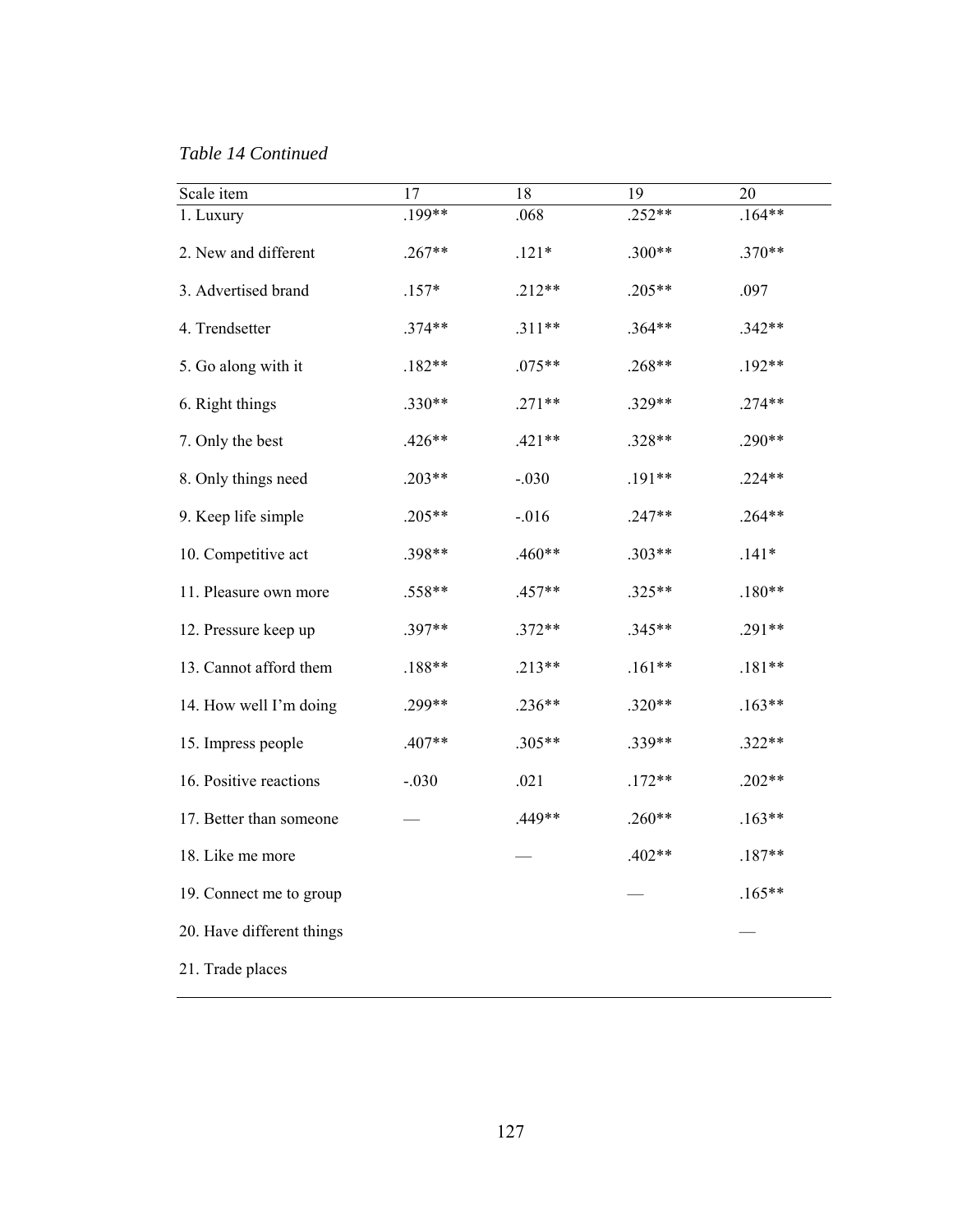*Table 14 Continued*

| Scale item                | 17 | 18 | 19 | 20 |
|---------------------------|----|----|----|----|
| 22. Look to reaction      |    |    |    |    |
| 23. Think well of me      |    |    |    |    |
| 24. Can't wait to be seen |    |    |    |    |
| 25. Compare               |    |    |    |    |
| 26. Jealous               |    |    |    |    |
| 27. Bothered buy anything |    |    |    |    |
| 28. Make it myself        |    |    |    |    |
| 29. Practicality          |    |    |    |    |
| 30. New impress people    |    |    |    |    |
|                           |    |    |    |    |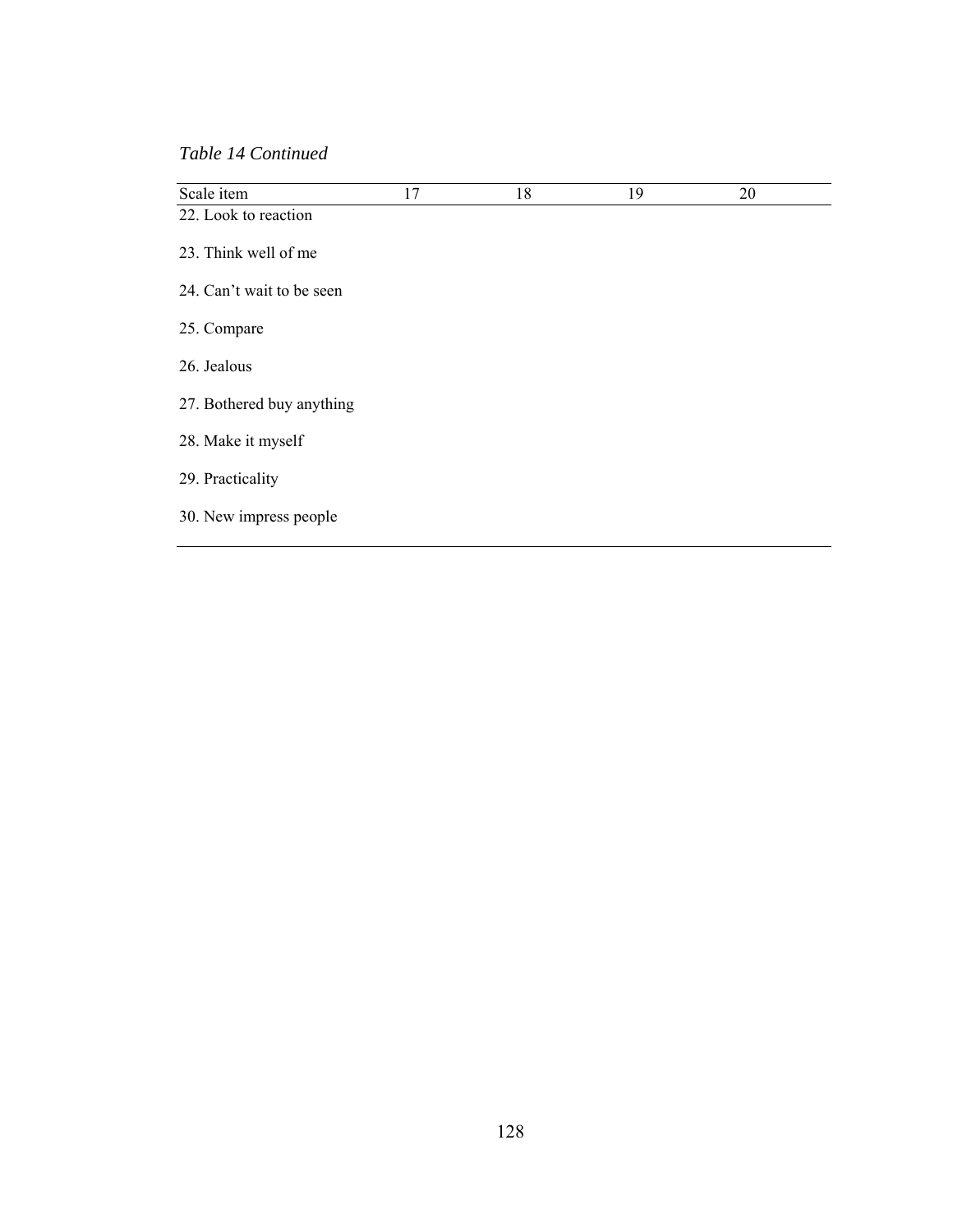*Table 14 Continued*

| Scale item                | 21       | 22       | 23       | 24       |
|---------------------------|----------|----------|----------|----------|
| 1. Luxury                 | .282**   | $.179**$ | .249**   | $.156*$  |
| 2. New and different      | $.284**$ | $.277**$ | $.323**$ | $.256**$ |
| 3. Advertised brand       | $.266**$ | $.277**$ | $.223**$ | .258**   |
| 4. Trendsetter            | $.180**$ | $.324**$ | $.437**$ | $.260**$ |
| 5. Go along with it       | $.147*$  | $.237**$ | $.210**$ | $.223**$ |
| 6. Right things           | $.190**$ | $.292**$ | .408**   | $.315**$ |
| 7. Only the best          | $.278**$ | $.300**$ | $.361**$ | .344**   |
| 8. Only things need       | .065     | $.206**$ | $.271**$ | $.202**$ |
| 9. Keep life simple       | $.196**$ | $.188**$ | .293**   | $.229**$ |
| 10. Competitive act       | $.165**$ | .209**   | .370**   | $.252**$ |
| 11. Pleasure own more     | .304**   | .309**   | .456**   | $.342**$ |
| 12. Pressure keep up      | .286**   | .389**   | .433**   | $.391**$ |
| 13. Cannot afford them    | .259**   | .099     | $.230**$ | $.128*$  |
| 14. How well I'm doing    | $.149*$  | $.185**$ | .387**   | .233**   |
| 15. Impress people        | $.169**$ | $.359**$ | $.457**$ | $.410**$ |
| 16. Positive reactions    | $.151*$  | .395**   | $.128*$  | .334**   |
| 17. Better than someone   | $.267**$ | $.266**$ | $.513**$ | $.262**$ |
| 18. Like me more          | $.263**$ | $.244**$ | $.344**$ | .298**   |
| 19. Connect me to group   | .238**   | .356**   | .287**   | $.310**$ |
| 20. Have different things | .120     | $.214**$ | .269**   | $.270**$ |
| 21. Trade places          |          | .339**   | $.277**$ | .349**   |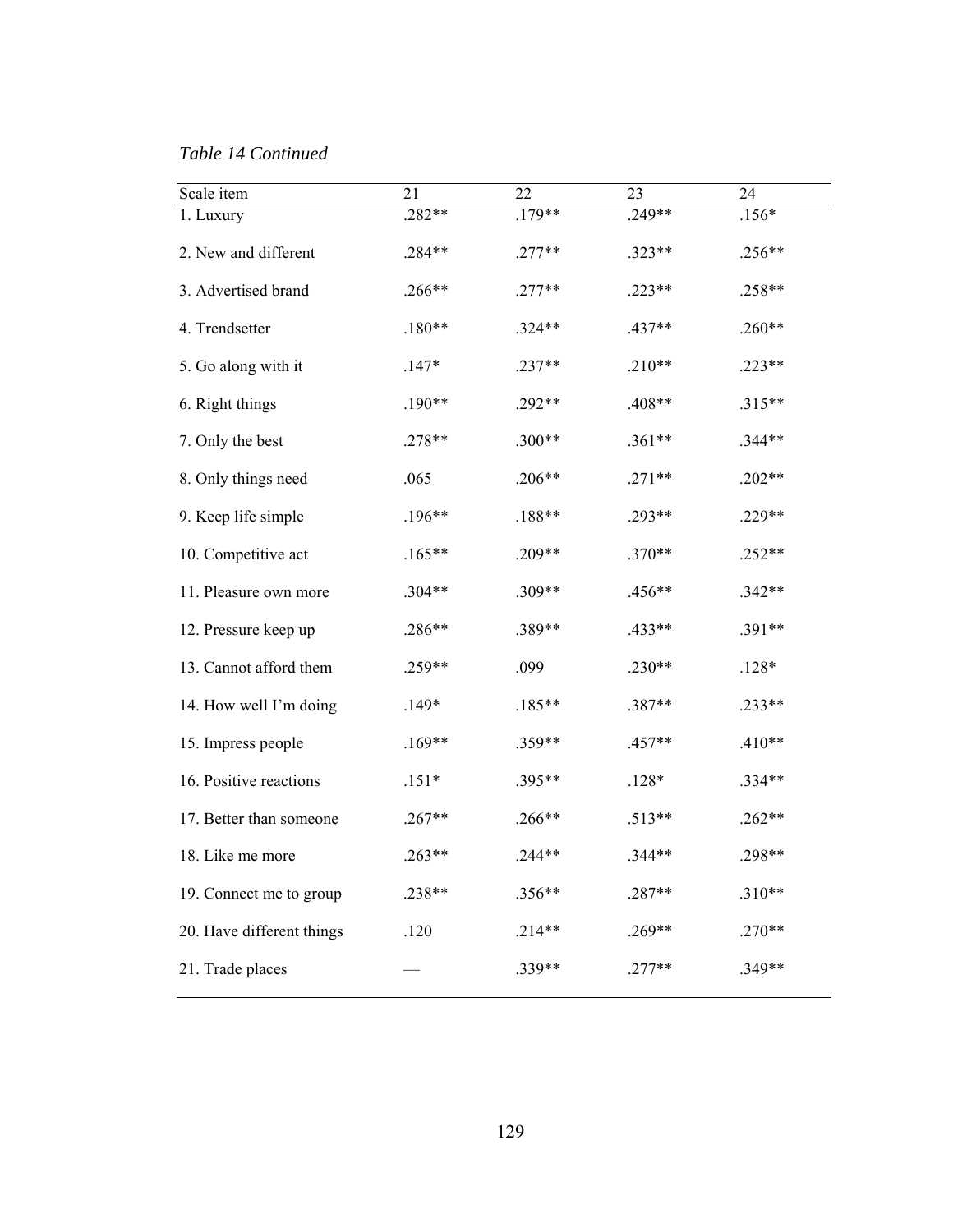*Table 14 Continued*

| Scale item                | 21 | 22 | 23       | 24       |
|---------------------------|----|----|----------|----------|
| 22. Look to reaction      |    |    | $.427**$ | $.699**$ |
| 23. Think well of me      |    |    |          | $.369**$ |
| 24. Can't wait to be seen |    |    |          |          |
| 25. Compare               |    |    |          |          |
| 26. Jealous               |    |    |          |          |
| 27. Bothered buy anything |    |    |          |          |
| 28. Make it myself        |    |    |          |          |
| 29. Practicality          |    |    |          |          |
| 30. New impress people    |    |    |          |          |
|                           |    |    |          |          |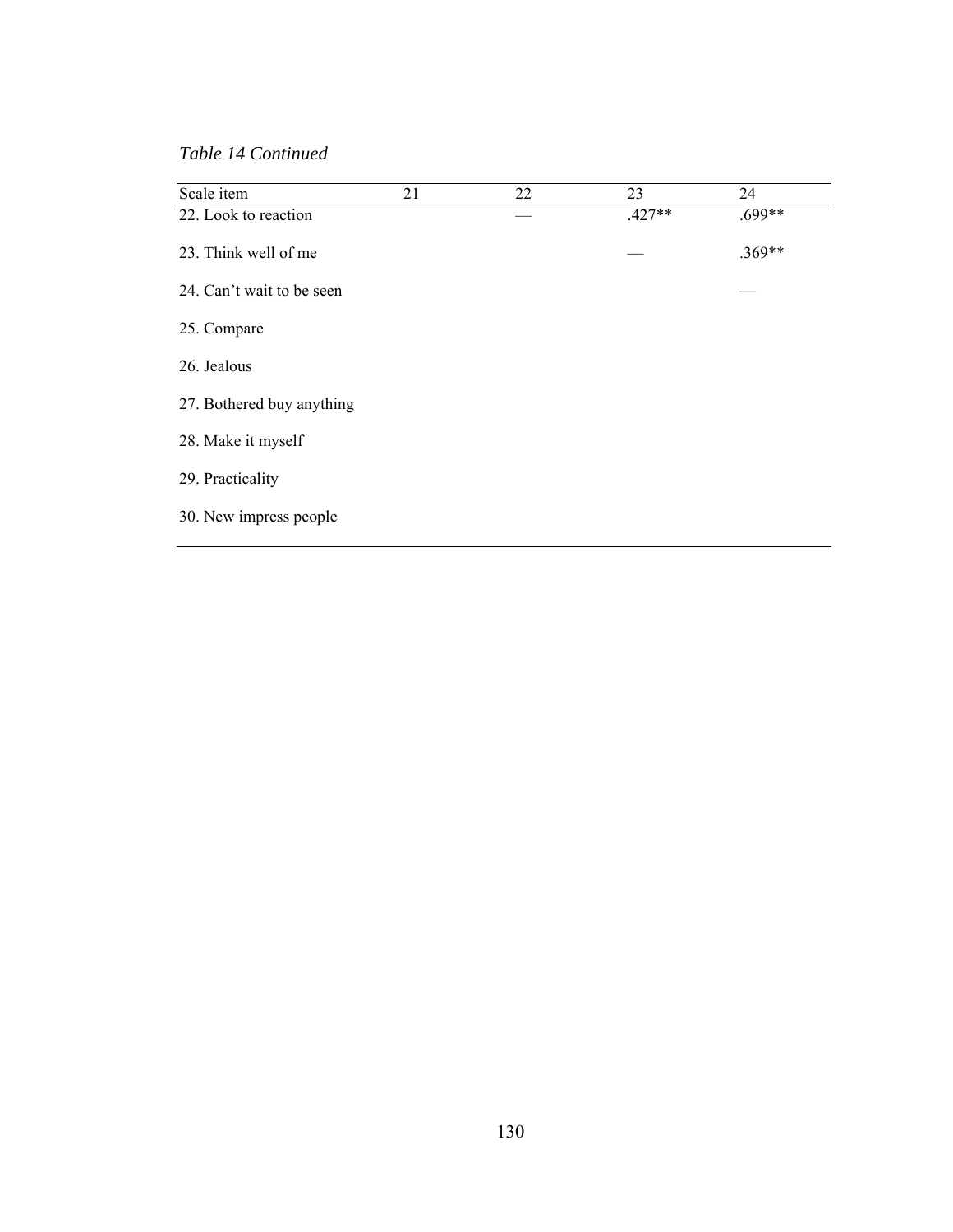## *Table 14 Continued*

| Scale item                | 25       | 26       | 27        | 28       |
|---------------------------|----------|----------|-----------|----------|
| 1. Luxury                 | .315**   | .112     | $-.073$   | $.260**$ |
| 2. New and different      | .332**   | $.177**$ | .033      | $.240**$ |
| 3. Advertised brand       | .308**   | .084     | $-.193**$ | $.318**$ |
| 4. Trendsetter            | .358**   | $.169**$ | .092      | $.254**$ |
| 5. Go along with it       | .259**   | .089     | .022      | .089     |
| 6. Right things           | $.420**$ | $.179**$ | $-.024$   | $.244**$ |
| 7. Only the best          | $.451**$ | .117     | .050      | $.302**$ |
| 8. Only things need       | .189**   | .018     | .090      | $.265**$ |
| 9. Keep life simple       | $.227**$ | .087     | .031      | $.297**$ |
| 10. Competitive act       | .396**   | $.133*$  | $-.058$   | $.159**$ |
| 11. Pleasure own more     | .487**   | $.161**$ | $-.070$   | .296**   |
| 12. Pressure keep up      | $.414**$ | $.350**$ | $-.032$   | $.323**$ |
| 13. Cannot afford them    | $.230**$ | .050     | $-.148*$  | .097     |
| 14. How well I'm doing    | .306**   | $.178**$ | $.121*$   | .198**   |
| 15. Impress people        | .456**   | $.163**$ | $-.036$   | $.315**$ |
| 16. Positive reactions    | $.227**$ | $.136*$  | $-.132*$  | .068     |
| 17. Better than someone   | $.411**$ | $.196**$ | $-.064$   | $.236**$ |
| 18. Like me more          | $.454**$ | .108     | $-.036$   | .100     |
| 19. Connect me to group   | $.420**$ | $.133*$  | $-.030$   | $.194**$ |
| 20. Have different things | $.274**$ | .108     | $-.096$   | .116     |
| 21. Trade places          | .382**   | $.268**$ | $-.206**$ | $.196**$ |
|                           |          |          |           |          |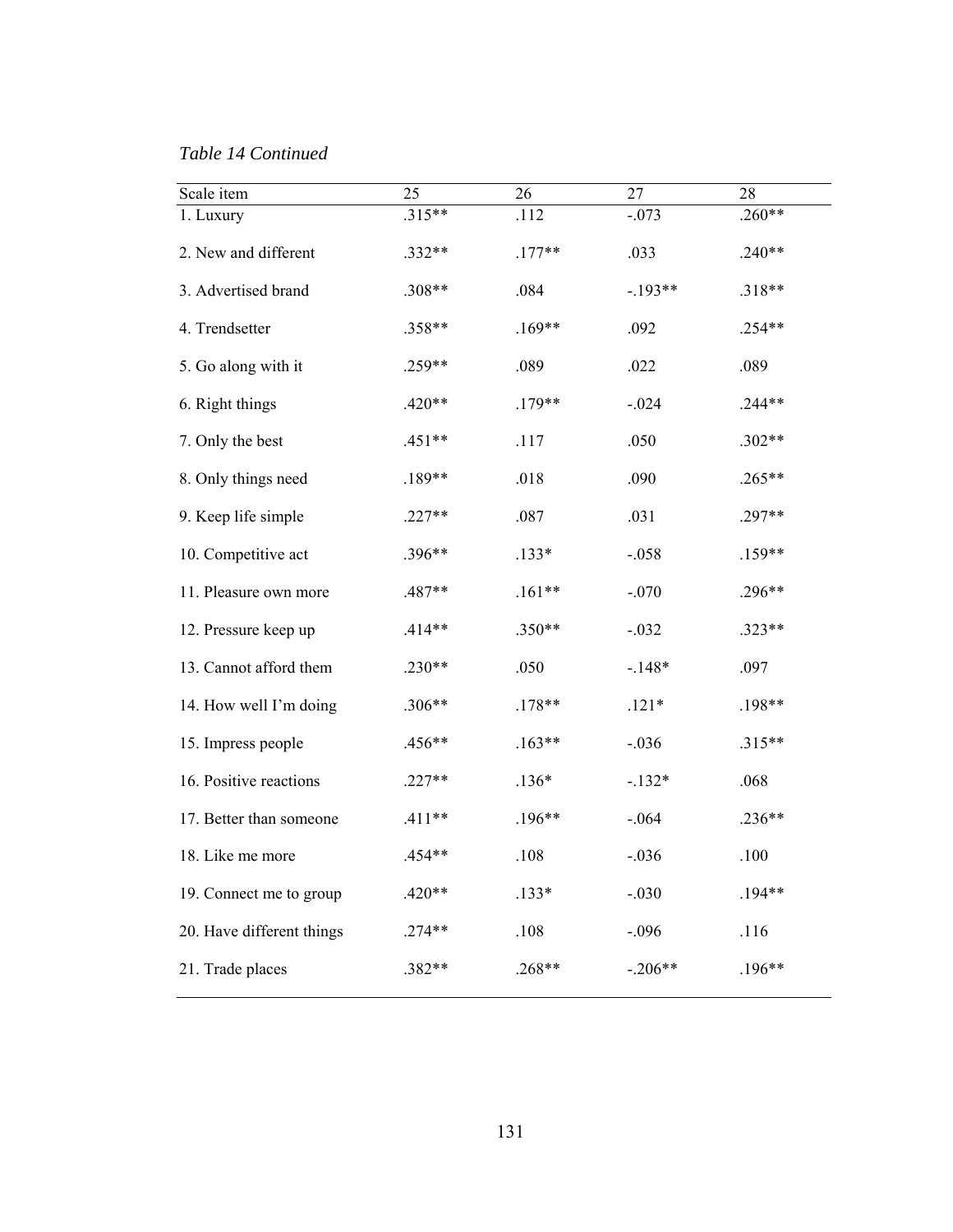*Table 14 Continued*

| Scale item                | 25       | 26       | 27        | 28       |
|---------------------------|----------|----------|-----------|----------|
| 22. Look to reaction      | $.521**$ | $.143*$  | $-.193**$ | .118     |
| 23. Think well of me      | $.424**$ | $.172**$ | $-.060$   | $.275**$ |
| 24. Can't wait to be seen | $.576**$ | $.147*$  | $-.175**$ | $.215**$ |
| 25. Compare               |          | $.167**$ | $-.137*$  | $.240**$ |
| 26. Jealous               |          |          | $-.069$   | .116     |
| 27. Bothered buy anything |          |          |           | $.137*$  |
| 28. Make it myself        |          |          |           |          |
| 29. Practicality          |          |          |           |          |
| 30. New impress people    |          |          |           |          |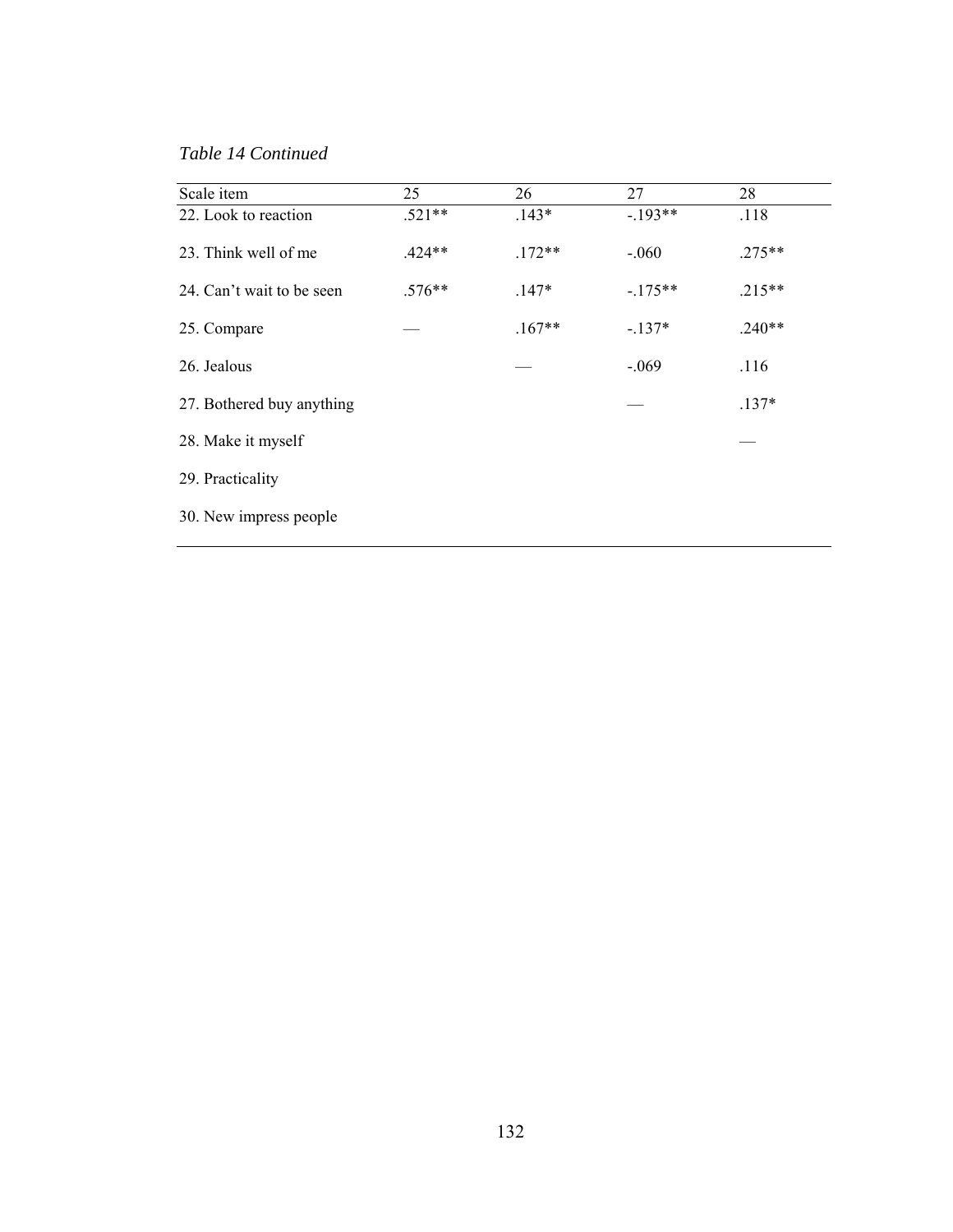*Table 14 Continued*

| Scale item                | 29       | 30       |
|---------------------------|----------|----------|
| 1. Luxury                 | $.234**$ | $.292**$ |
| 2. New and different      | $.320**$ | .444**   |
| 3. Advertised brand       | $.162**$ | $.266**$ |
| 4. Trendsetter            | $.300**$ | .506**   |
| 5. Go along with it       | $.208**$ | $.261**$ |
| 6. Right things           | $.206**$ | .497**   |
| 7. Only the best          | .234**   | .485**   |
| 8. Only things need       | $.427**$ | .349**   |
| 9. Keep life simple       | $.474**$ | .325**   |
| 10. Competitive act       | $-.045$  | .329**   |
| 11. Pleasure own more     | $.162**$ | .491**   |
| 12. Pressure keep up      | $.230**$ | .479**   |
| 13. Cannot afford them    | $.231**$ | $.211**$ |
| 14. How well I'm doing    | $.246**$ | $.441**$ |
| 15. Impress people        | .238**   | $.604**$ |
| 16. Positive reactions    | .056     | $.201**$ |
| 17. Better than someone   | $.216**$ | .543**   |
| 18. Like me more          | $-.012$  | .445**   |
| 19. Connect me to group   | .033     | .393**   |
| 20. Have different things | $.143*$  | $.373**$ |
| 21. Trade places          | $.150*$  | $.312**$ |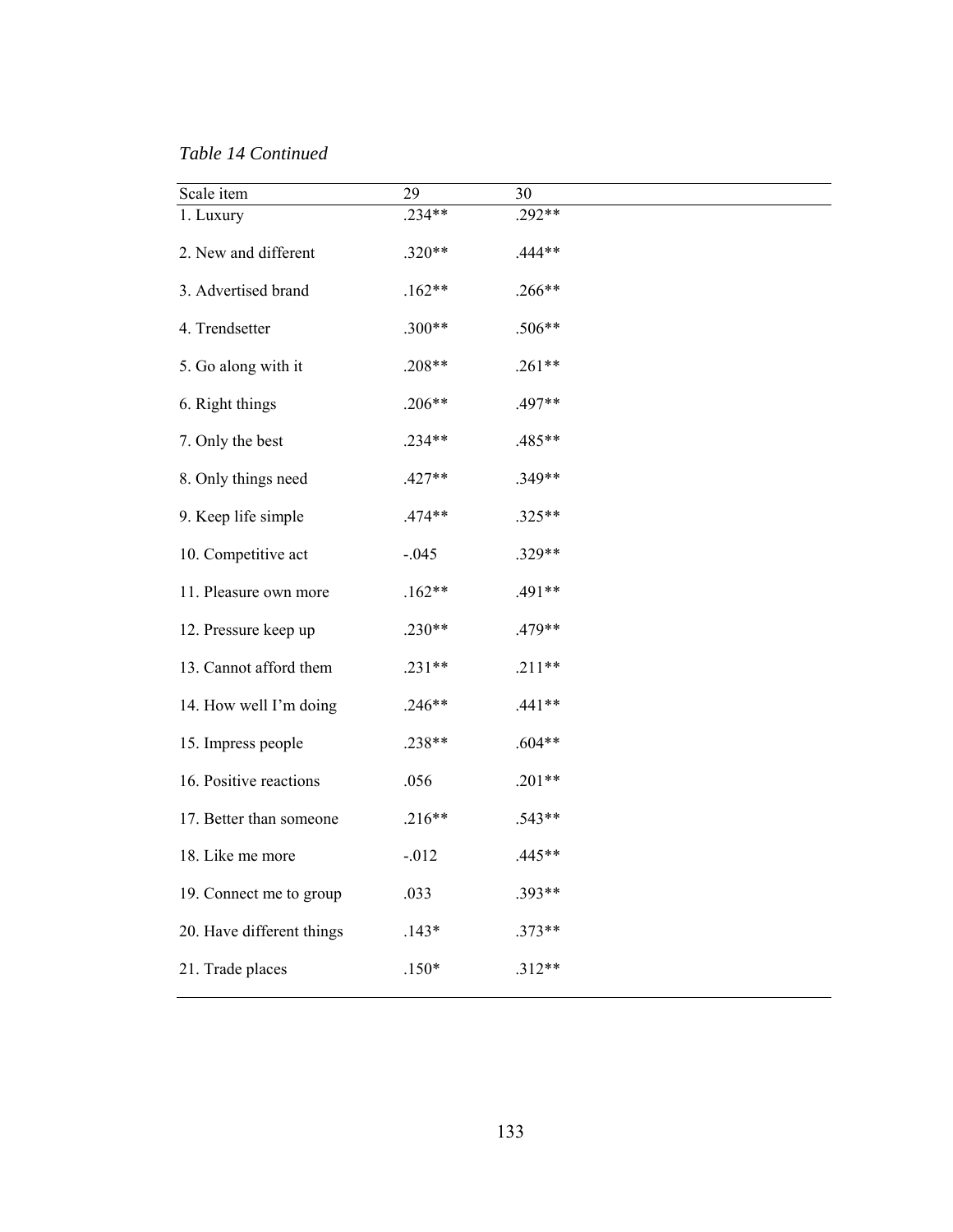*Table 14 Continued*

| Scale item                | 29       | 30       |
|---------------------------|----------|----------|
| 22. Look to reaction      | .108     | $.453**$ |
| 23. Think well of me      | $.207**$ | $.613**$ |
| 24. Can't wait to be seen | $.189**$ | $.512**$ |
| 25. Compare               | $.126*$  | .509**   |
| 26. Jealous               | .074     | $.263**$ |
| 27. Bothered buy anything | $.141*$  | $-.059$  |
| 28. Make it myself        | $.364**$ | $.347**$ |
| 29. Practicality          |          | $.262**$ |
| 30. New impress people    |          |          |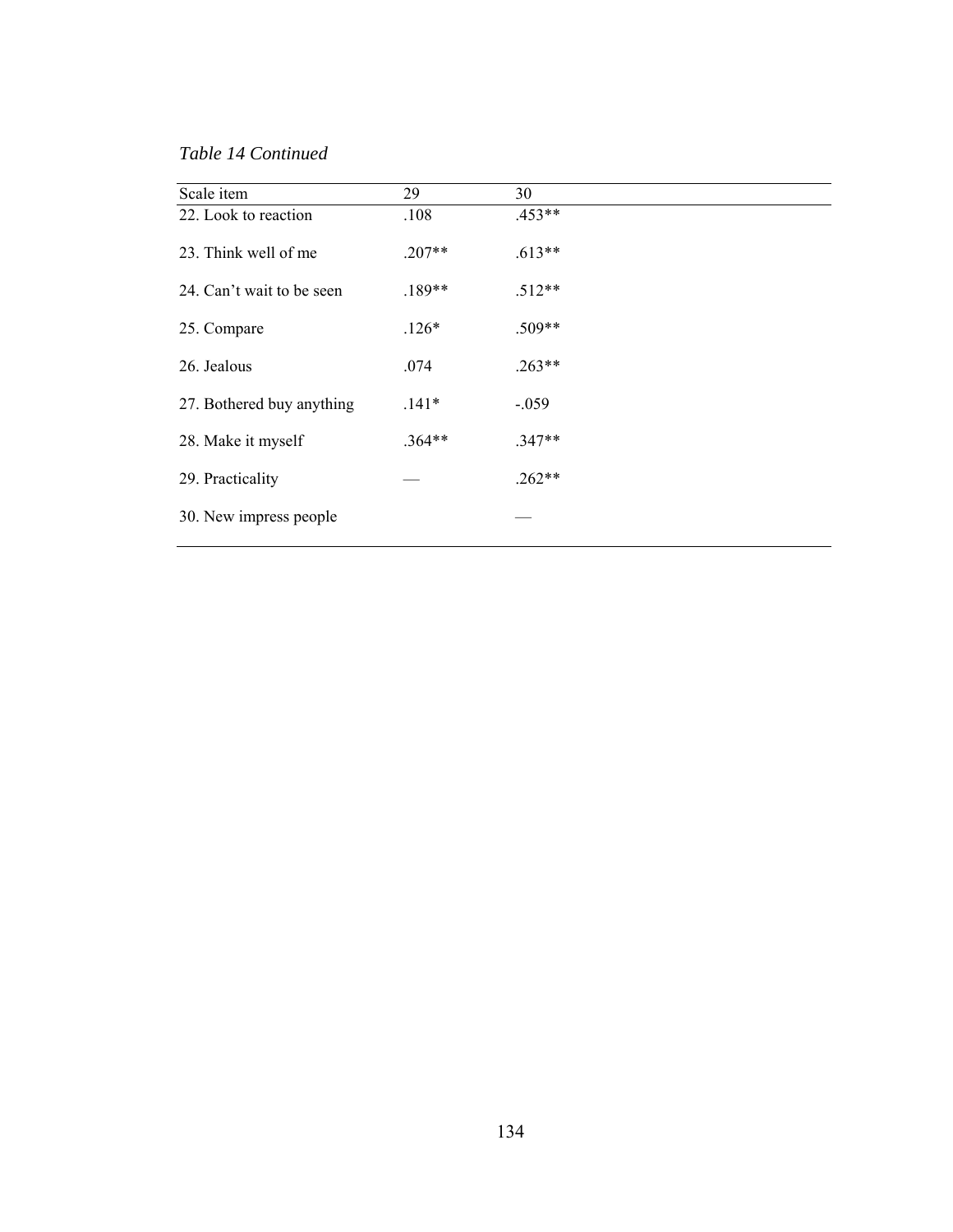*Table 15* 

 $\overline{a}$ 

| Item                                            | Factor 1        |
|-------------------------------------------------|-----------------|
| It is important for me to own the right things  | .727            |
| Important for me to be viewed as a trendsetter  | .717            |
| People recognize that I buy only the best       | .677            |
| Important to buy new and different things       | .661            |
| I like a lot of luxury in my life               | .582            |
| Purchase things that go along with it           | .468            |
| A nationally advertised brand is usually better | .432            |
| Eigenvalue (variance accounted for)             | $3.27(46.65\%)$ |

*Study 2 Exploratory Factor Analysis (EFA) Loadings for Nature Items*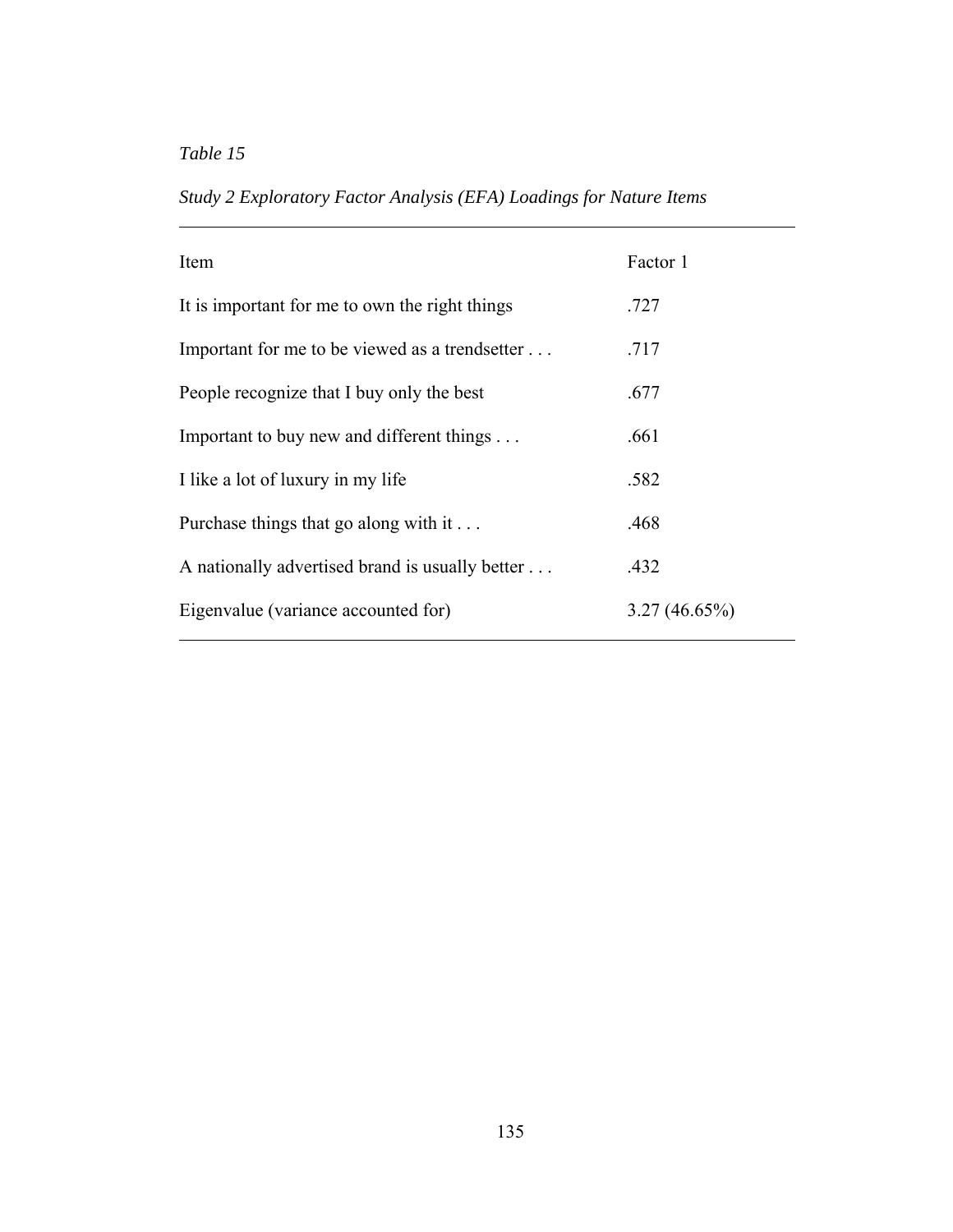*Study 2 Exploratory Factor Analysis (EFA) Pattern Matrix Loadings for Manner Items* 

| Item                                                        | Factor 1        | Factor 2        |
|-------------------------------------------------------------|-----------------|-----------------|
| I view buying things as a competitive act                   | .845            | .086            |
| I take pleasure from owning more than others                | .789            | .033            |
| *I compare my possessions with others like me               | .421            | .047            |
| I frequently buy things when I cannot afford them           | .339            | .271            |
| Eigenvalue (variance accounted for)                         | $3.37(30.63\%)$ |                 |
| I usually buy only the things I need                        | .070            | .821            |
| I try to keep my life simple                                | .020            | .808            |
| *I always consider the practical usefulness of a product020 |                 | .409            |
| Eigenvalue (variance accounted for)                         |                 | $1.76(15.99\%)$ |

*Note*. Items added for Study 2 are asterisked. Loadings for only Factor 1 and Factor 2 shown. Table continues on next page.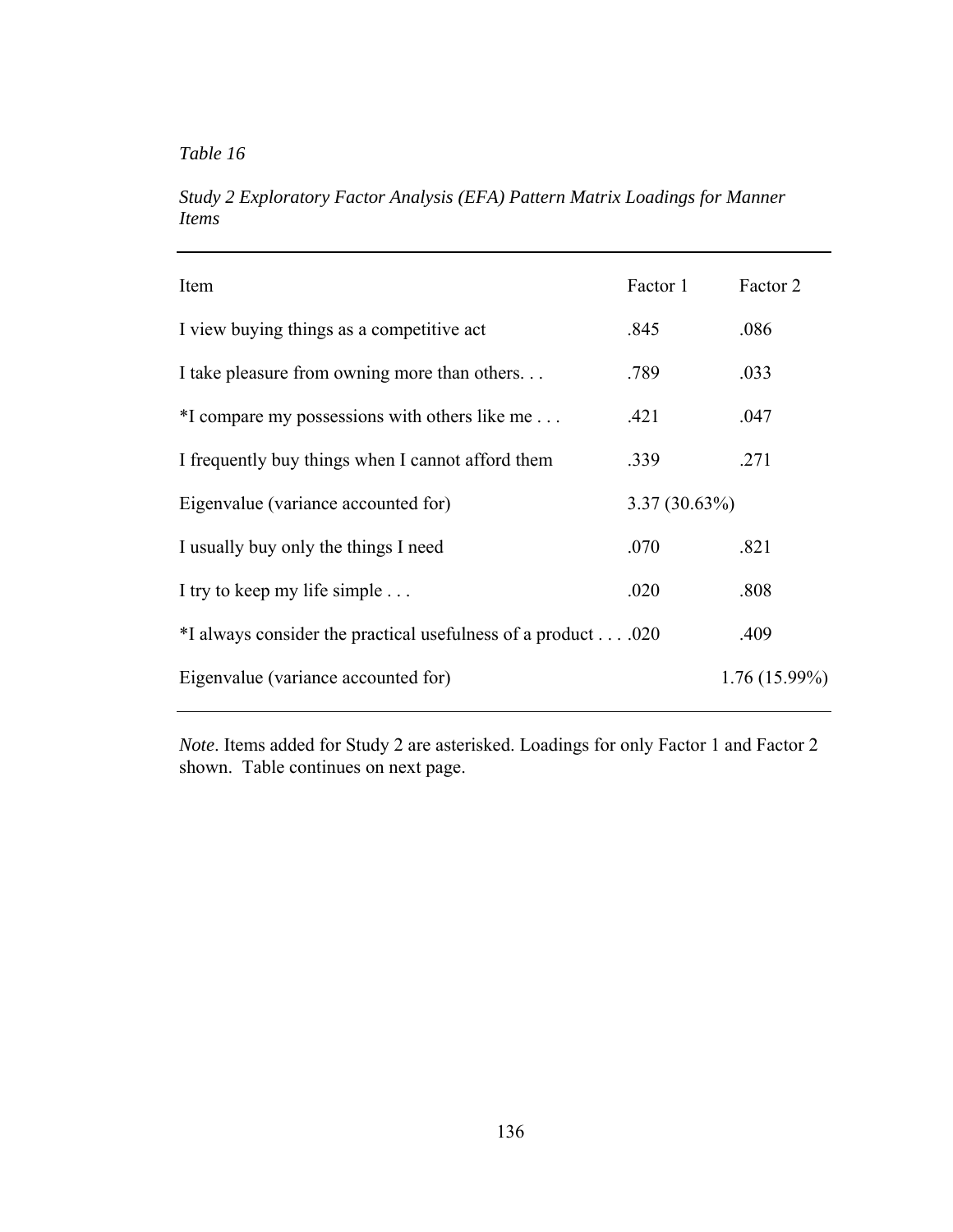| Item                                           | Factor 3        | Factor 4       |
|------------------------------------------------|-----------------|----------------|
| I feel pressure to keep up with others         | .744            | .027           |
| *I feel jealous when friend gets something new | .457            | .029           |
| Eigenvalue (variance accounted for)            | $1.10(10.06\%)$ |                |
| $*I$ would rather make it than buy it          | .182            | .539           |
| *Bothered when people buy anything they want   | .077            | .299           |
| Eigenvalue (variance accounted for)            |                 | $1.04(9.49\%)$ |

*Note*. Items added for Study 2 are asterisked. Loadings for only Factor 3 and Factor 4 shown.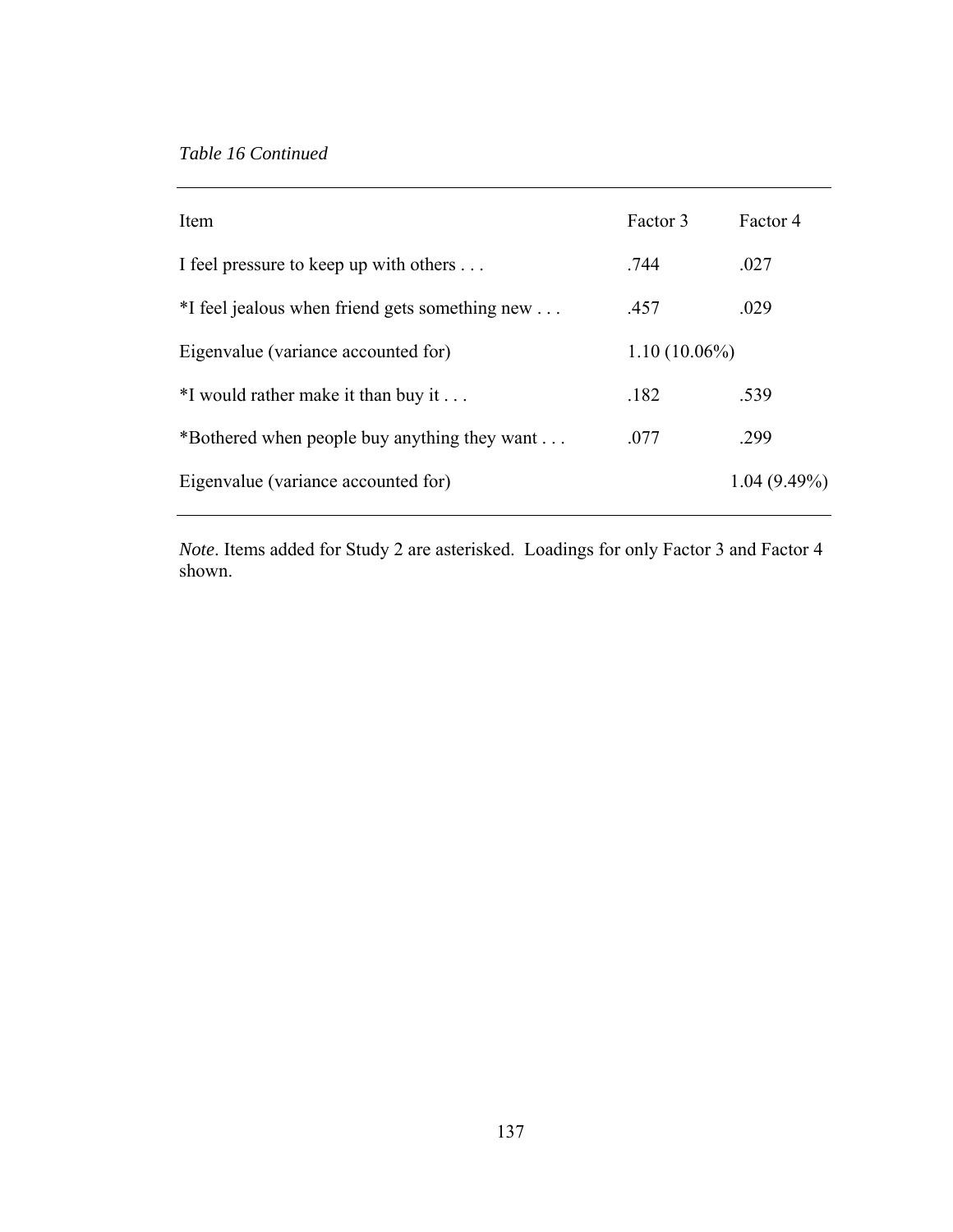*Table 17* 

*Study 2 Exploratory Factor Analysis (EFA) Structure Matrix Loadings for Manner Items* 

| Item                                                         | Factor 1        | Factor 2        |
|--------------------------------------------------------------|-----------------|-----------------|
| I take pleasure from owning more than others                 | .804            | .257            |
| I view buying things as a competitive act                    | .802            | .120            |
| *I compare my possessions with others like me                | .552            | .251            |
| I frequently buy things when I cannot afford them            | .405            | .329            |
| Eigenvalue (variance accounted for)                          | $3.37(30.63\%)$ |                 |
| I try to keep my life simple                                 | .253            | .832            |
| I usually buy only the things I need                         | .195            | .818            |
| *I always consider the practical usefulness of a product 099 |                 | .542            |
| Eigenvalue (variance accounted for)                          |                 | $1.76(15.99\%)$ |
|                                                              |                 |                 |

*Note*. Items added for Study 2 are asterisked. Loadings for only Factor 1 and Factor 2 shown. Table continues on next page.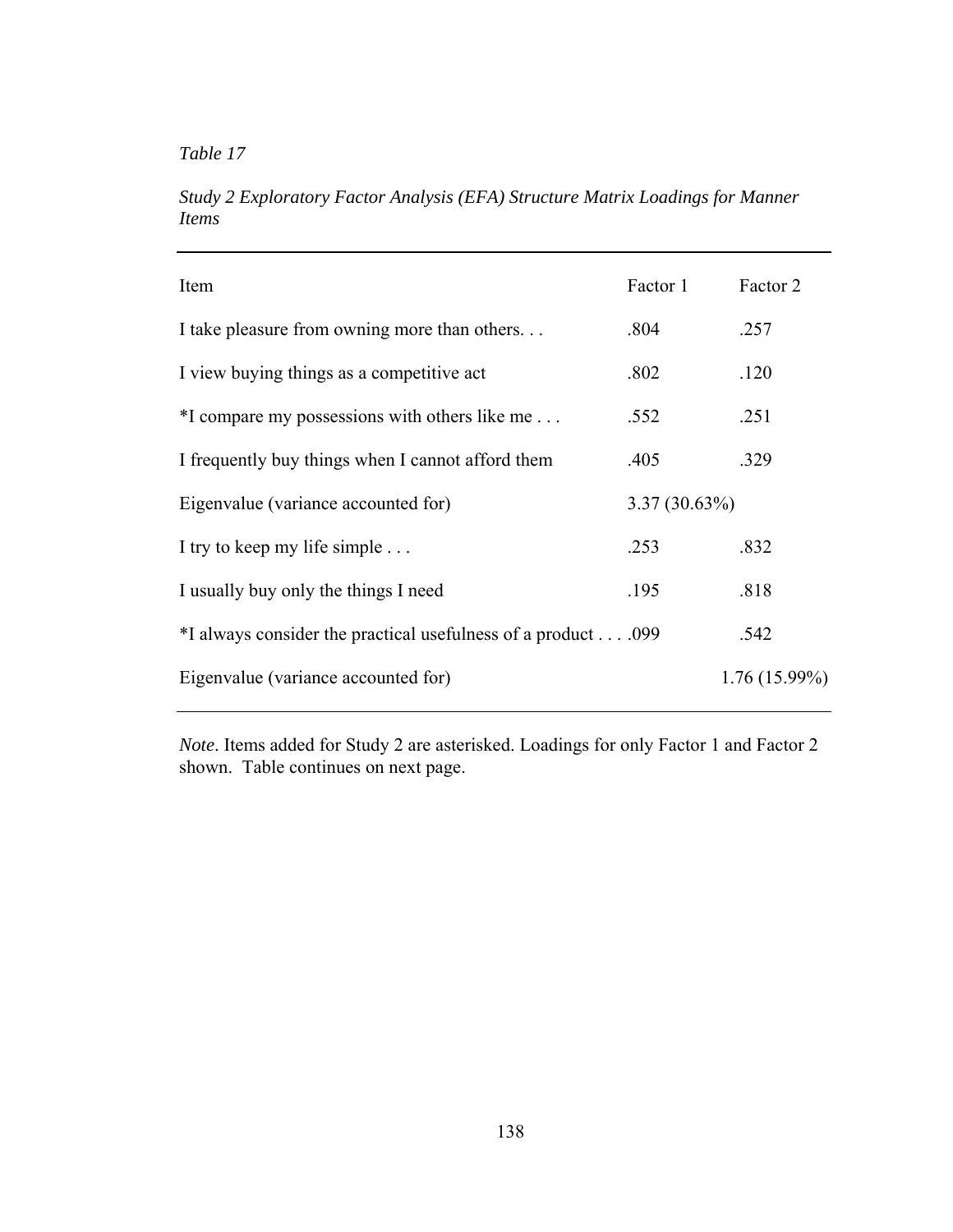| Item                                           | Factor 3        | Factor 4       |
|------------------------------------------------|-----------------|----------------|
| I feel pressure to keep up with others         | .812            | .129           |
| *I feel jealous when friend gets something new | .434            | .002           |
| Eigenvalue (variance accounted for)            | $1.10(10.06\%)$ |                |
| $*I$ would rather make it than buy it          | .334            | .557           |
| *Bothered when people buy anything they want   | .079            | .296           |
| Eigenvalue (variance accounted for)            |                 | $1.04(9.49\%)$ |

*Note*. Items added for Study 2 are asterisked. Loadings for only Factor 3 and Factor 4 shown.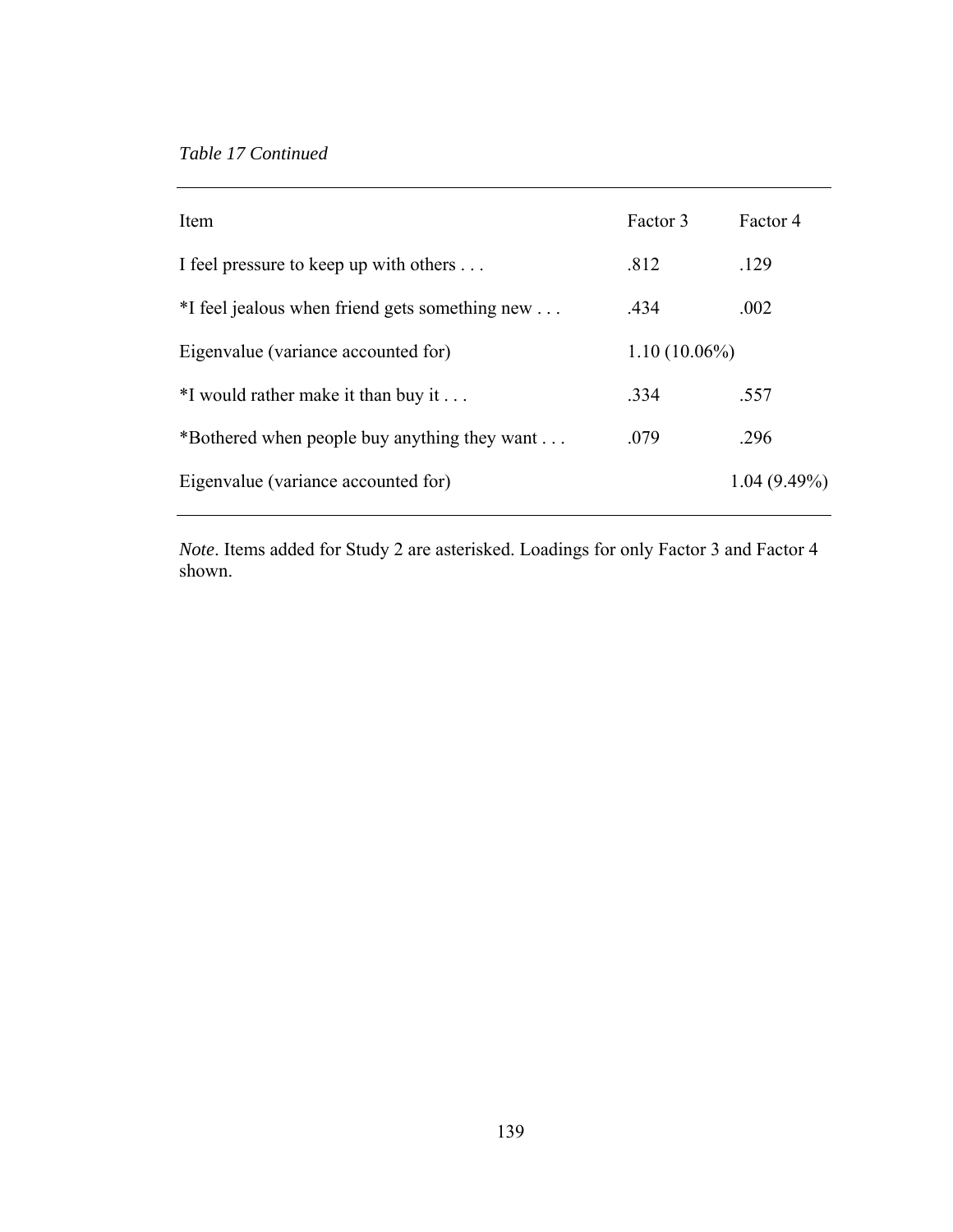*Table 18* 

*Factor Correlation Matrix for Factors Extracted from Study 2 Manner Items* 

| Factor         | 2        | 3        | $\overline{4}$ |
|----------------|----------|----------|----------------|
| $\mathbf{1}$   | $.271**$ | $.374**$ | .085           |
| 2              |          | $.279**$ | $.317**$       |
| $\overline{3}$ |          |          | $.140*$        |
| $\overline{4}$ |          |          |                |

*Note*. *\*p* < .05. *\*\*p* < .01 (2-tailed).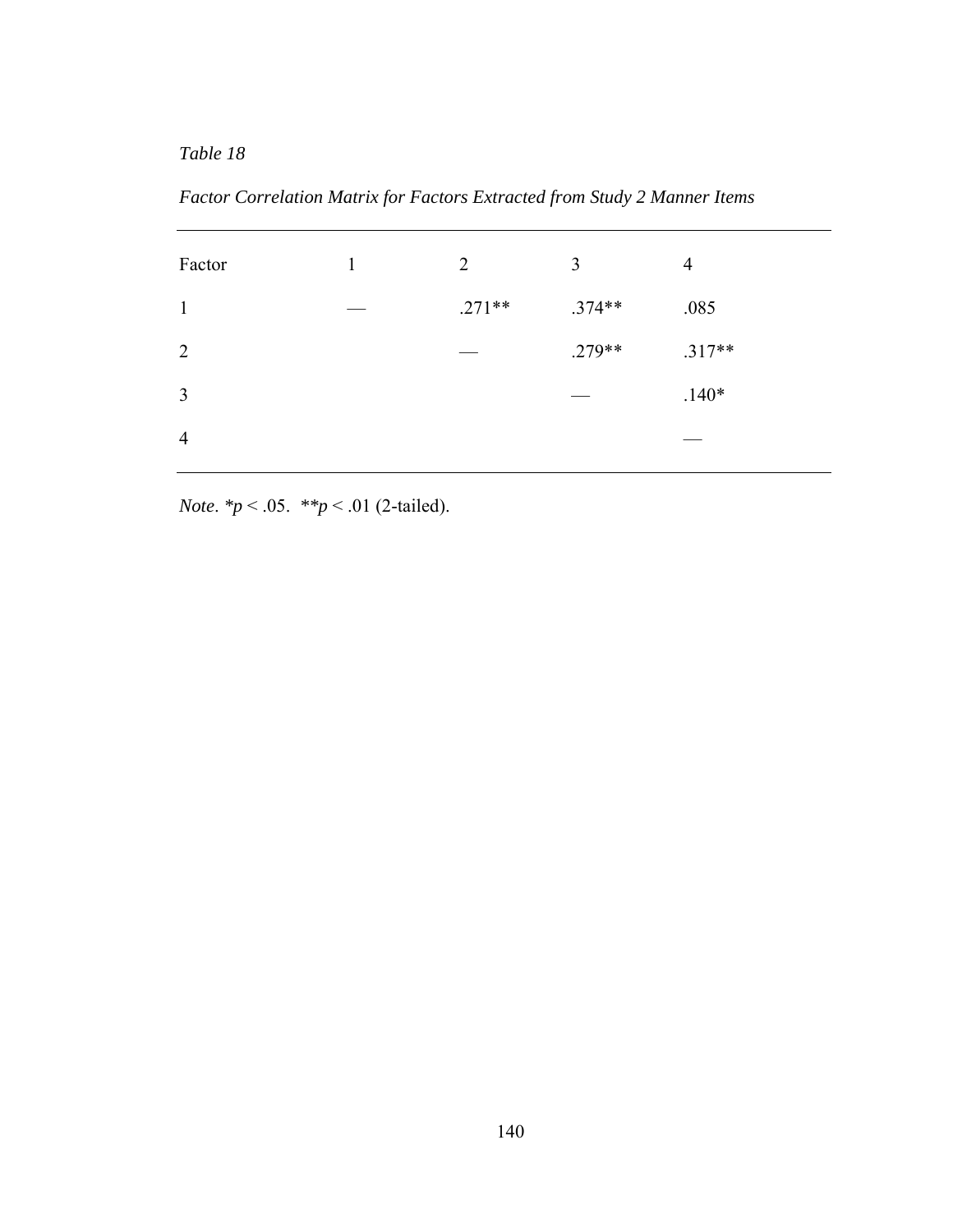*Study 2 Exploratory Factor Analysis (EFA) Pattern Matrix Loadings for Symbolic Use Items* 

| Item                                               | Factor 1      | Factor 2     | Factor 3       |
|----------------------------------------------------|---------------|--------------|----------------|
| Important for me to own things that impress people | .713          | .030         | .028           |
| *Concerned with owning things that impress         | .649          | .141         | .244           |
| Things I own say much about how well I am doing    | 598           | .104         | .061           |
| Important to have things which are different       | .453          | .045         | .090           |
| *Buy things which cause others to think well of me | .396          | .188         | .334           |
| The things I purchase connect me to a group        | .266          | .226         | .133           |
| Eigenvalue (variance accounted for)                | 4.57 (38.09%) |              |                |
| *I look forward to how people will react           | .094          | .946         | 038            |
| *Can't wait for other people to see me with it     | .129          | .711         | .002           |
| I enjoy it when I get positive reactions           | .157          | .416         | .311           |
| There are people I would like to trade places with | .012          | .358         | .236           |
| Eigenvalue (variance accounted for)                |               | 1.40(11.65%) |                |
| Buy things to show that I am better                | .241          | .043         | .646           |
| People will like me more if I own the right things | .215          | .104         | .419           |
| Eigenvalue (variance accounted for)                |               |              | $1.04(8.64\%)$ |

*Note*. Items added for Study 2 are asterisked.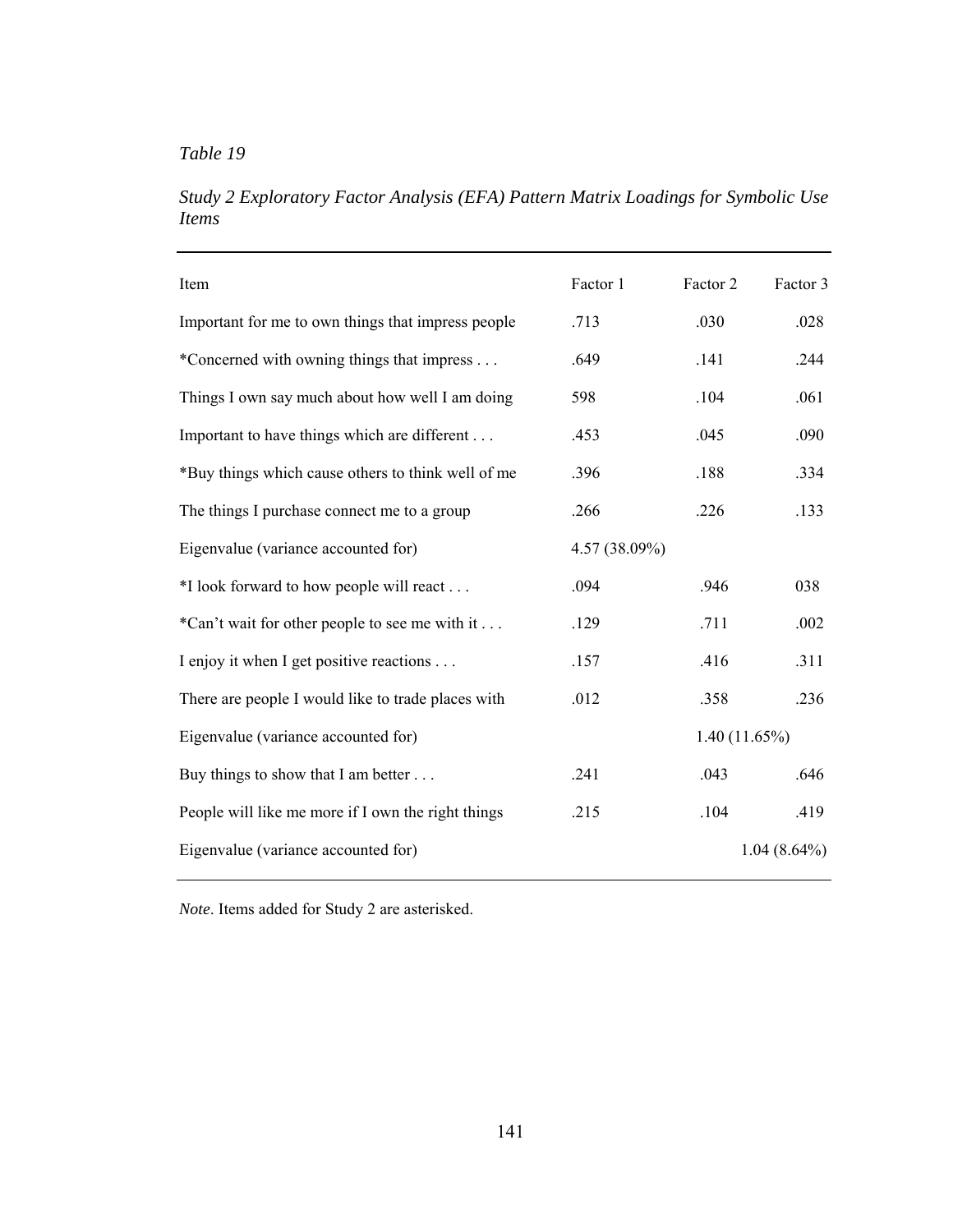| Item                                               | Factor 1        | Factor 2       | Factor 3 |
|----------------------------------------------------|-----------------|----------------|----------|
| *Concerned with owning things that impress         | .816            | .548           | .504     |
| Important for me to own things that impress people | .741            | .434           | .291     |
| *Buy things which cause others to think well of me | .622            | .470           | .511     |
| Things I own say much about how well I am doing    | .562            | .241           | .257     |
| Important to have things which are different       | .446            | .282           | .082     |
| The things I purchase connect me to a group        | .440            | .398           | .269     |
| Eigenvalue (variance accounted for)                | $4.57(38.09\%)$ |                |          |
| *I look forward to how people will react           | .449            | .901           | .175     |
| *Can't wait for other people to see me with it     | .526            | .783           | .172     |
| I enjoy it when I get positive reactions           | .278            | .448           | .180     |
| There are people I would like to trade places with | .273            | .394           | .296     |
| Eigenvalue (variance accounted for)                |                 | 1.40(11.65%)   |          |
| Buy things to show that I am better                | .498            | .294           | .741     |
| People will like me more if I own the right things | .424            | .300           | .515     |
| Eigenvalue (variance accounted for)                |                 | $1.04(8.64\%)$ |          |

*Study 2 Exploratory Factor Analysis (EFA) Structure Matrix Loadings for Symbolic Use Items* 

*Note*. Items added for Study 2 are asterisked.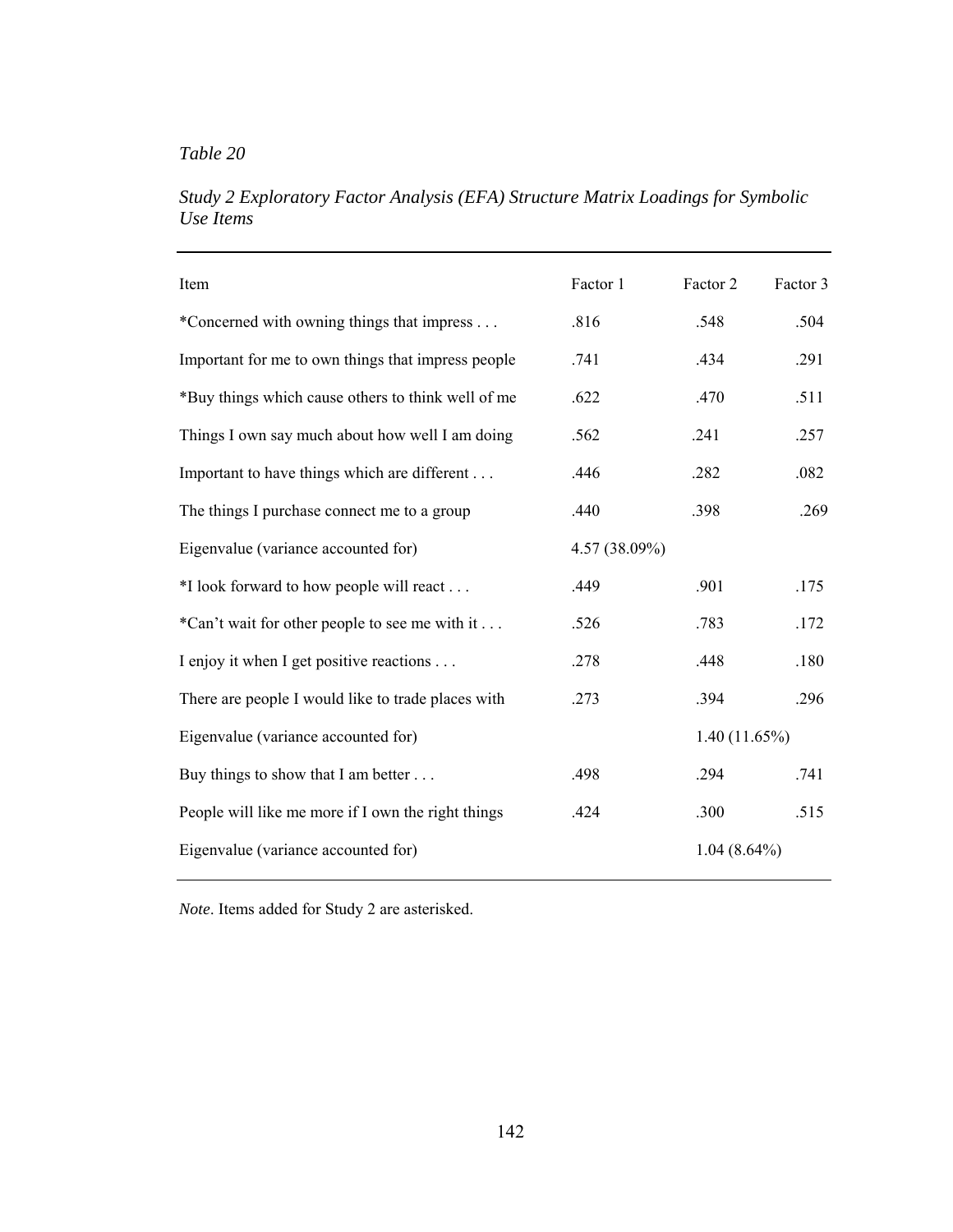*Table 21* 

*Factor Correlation Matrix for Factors Extracted from Study 2 Symbolic Use Items* 

| Factor       | 2        | 3        |
|--------------|----------|----------|
| $\mathbf{1}$ | $.531**$ | $.581**$ |
| 2            |          | $.349**$ |
| 3            |          |          |

*Note*. *p* < .01 (2-tailed).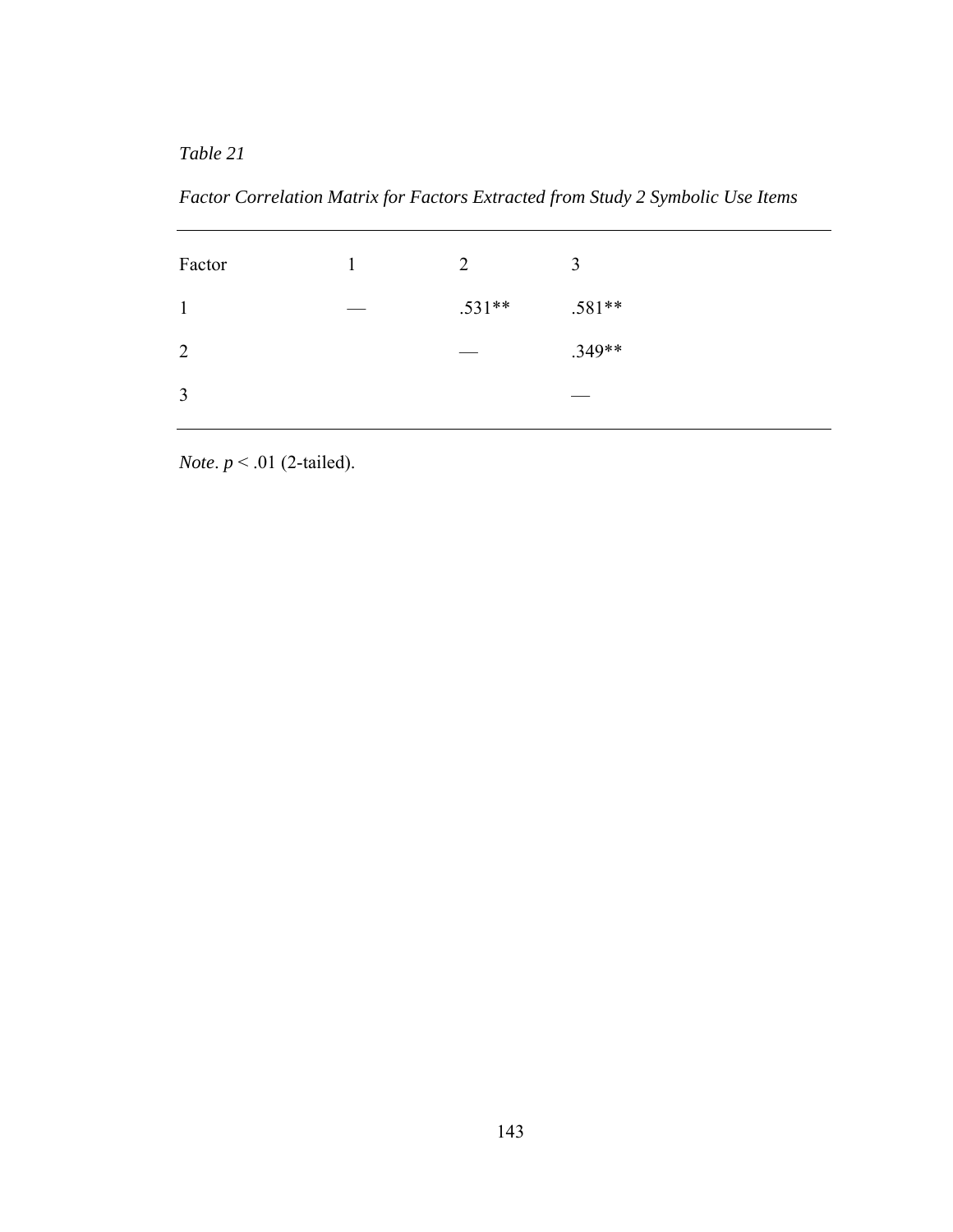*Table 22* 

*Study 2 Exploratory Factor Analysis (EFA) Loadings for 5 Retained Nature Items* 

| Item                                           | Factor 1        |
|------------------------------------------------|-----------------|
| It is important for me to own the right things | .736            |
| Important for me to be viewed as a trendsetter | .730            |
| Important to buy new and different things      | .686            |
| People recognize that I buy only the best      | .653            |
| I like a lot of luxury in my life              | .550            |
| Eigenvalue (variance accounted for)            | $2.81(56.11\%)$ |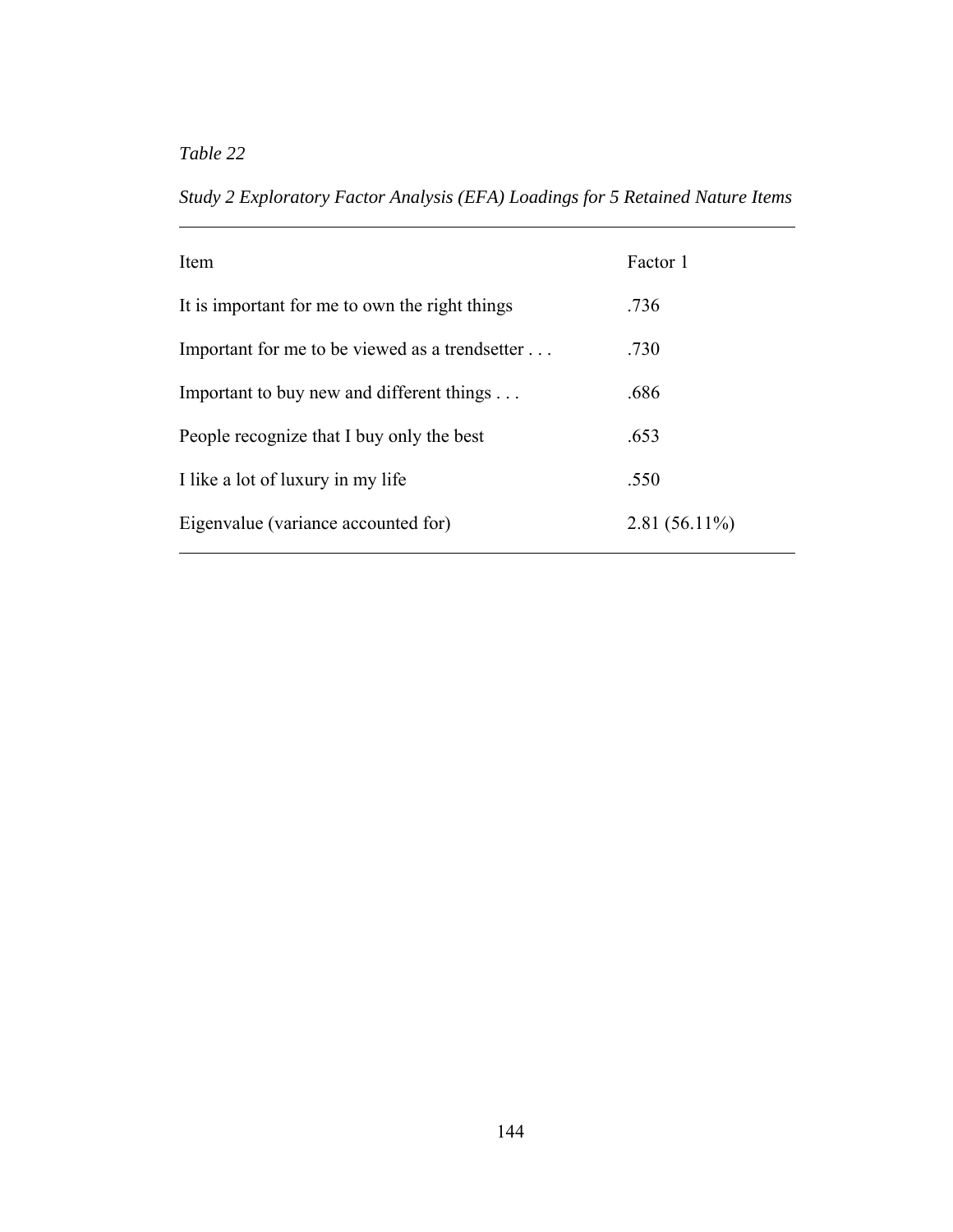*Study 2 EFA Pattern Matrix Loadings for 7 Retained Manner Items* 

| Item                                                        | Factor 1        | Factor 2     |
|-------------------------------------------------------------|-----------------|--------------|
| I try to keep my life simple                                | .831            | .035         |
| I usually buy only the things I need                        | .813            | .017         |
| I always consider the practical usefulness of a product 561 |                 | .021         |
| Eigenvalue (variance accounted for)                         | $2.84(40.60\%)$ |              |
| I take pleasure from owning more than others                | .013            | .854         |
| I view buying things as a competitive act                   | .156            | .776         |
| I compare my possessions with others like me                | .086            | .559         |
| I feel pressure to keep up with others                      | .276            | .407         |
| Eigenvalue (variance accounted for)                         |                 | 1.65(23.56%) |

*Note*. The two articulated factors retain a statistically significant correlation, *r* = .279, *p* < .01 (2-tailed).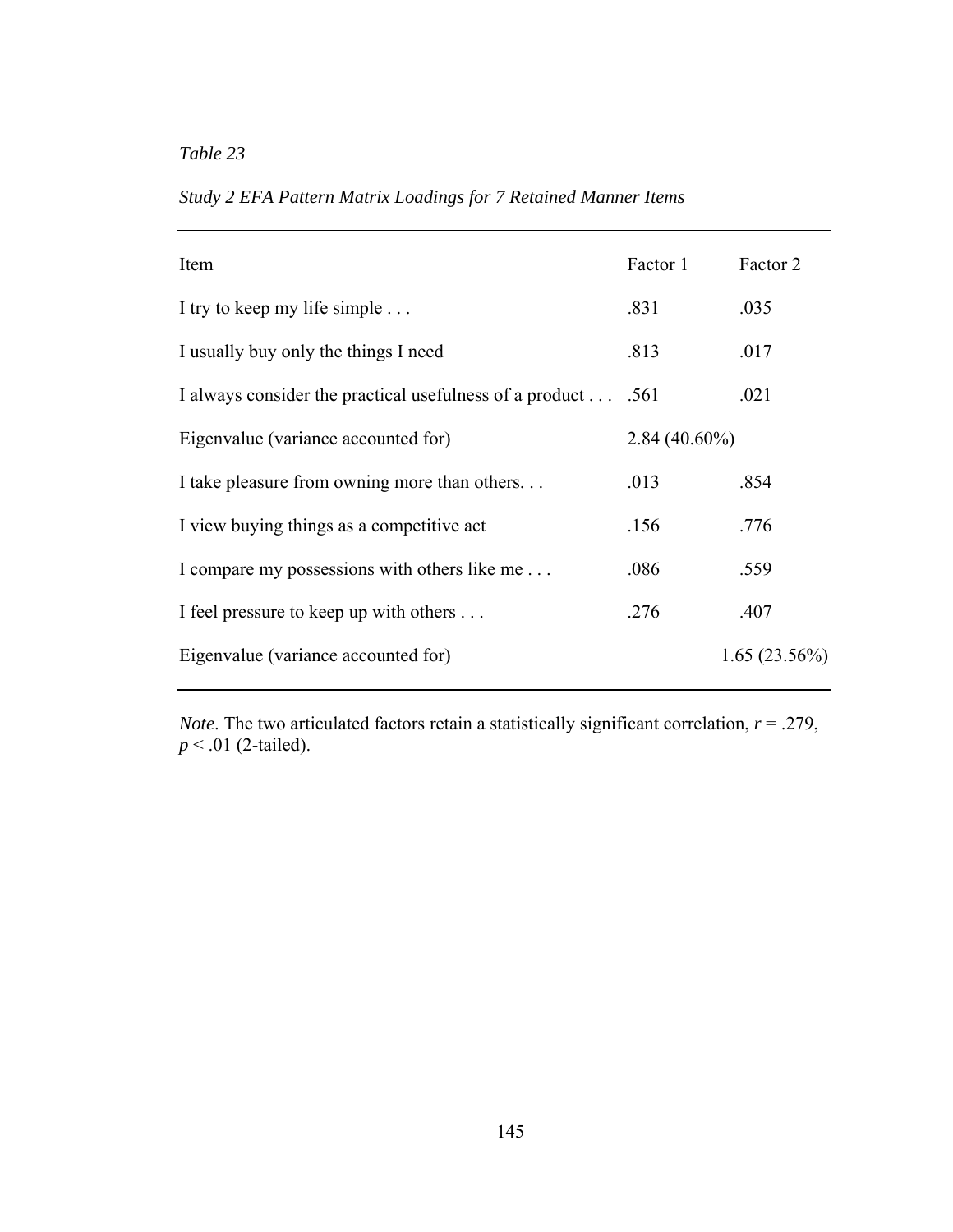| Study 2 EFA Structure Matrix Loadings for 7 Retained Manner Items |  |  |  |  |  |  |  |  |
|-------------------------------------------------------------------|--|--|--|--|--|--|--|--|
|-------------------------------------------------------------------|--|--|--|--|--|--|--|--|

| Item                                                        | Factor 1        | Factor 2     |  |
|-------------------------------------------------------------|-----------------|--------------|--|
| I try to keep my life simple                                | .842            | .289         |  |
| I usually buy only the things I need                        | .807            | .231         |  |
| I always consider the practical usefulness of a product 555 |                 | .151         |  |
| Eigenvalue (variance accounted for)                         | $2.84(40.60\%)$ |              |  |
| I take pleasure from owning more than others                | .248            | .850         |  |
| I view buying things as a competitive act                   | .081            | .729         |  |
| I compare my possessions with others like me                | .257            | .585         |  |
| I feel pressure to keep up with others                      | .401            | .492         |  |
| Eigenvalue (variance accounted for)                         |                 | 1.65(23.56%) |  |

*Note*. The two articulated factors retain a statistically significant correlation, *r* = .279, *p* < .01 (2-tailed).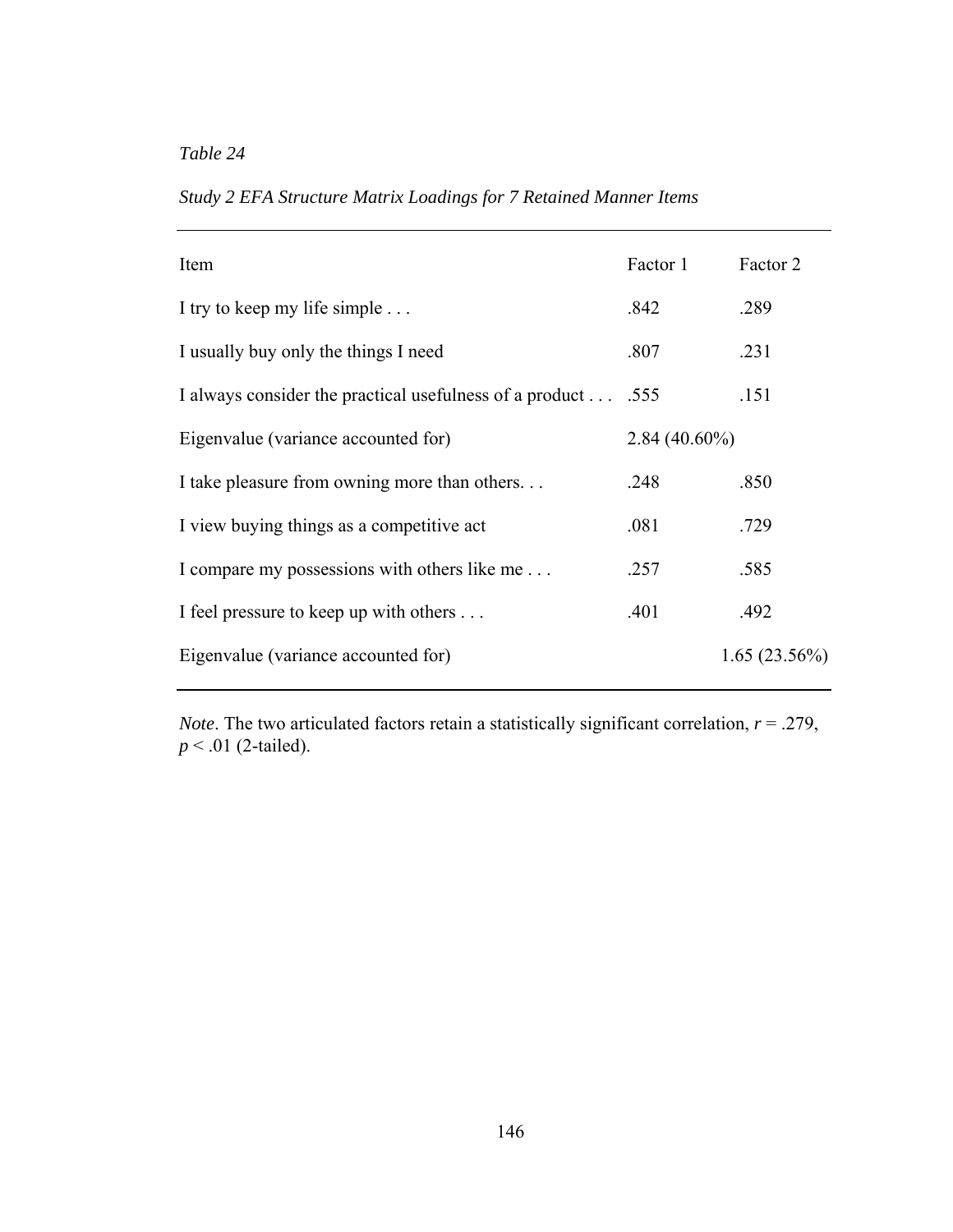*Study 2 EFA Pattern Matrix Loadings for 7 Retained Symbolic Use Items* 

| Item                                               | Factor 1        | Factor 2     |
|----------------------------------------------------|-----------------|--------------|
| I look forward to how people will react            | .995            | .068         |
| Can't wait for other people to see me with it      | .670            | .127         |
| Eigenvalue (variance accounted for)                | $3.19(45.62\%)$ |              |
| Buy things to show that I am better $\dots$        | .053            | .710         |
| Buy things which cause others to think well of me  | .149            | .631         |
| Important for me to own things that impress people | .101            | .603         |
| Things I own say much about how well I am doing    | .017            | .575         |
| People will like me more if I own the right things | .069            | .522         |
| Eigenvalue (variance accounted for)                |                 | 1.10(15.76%) |

*Note*. The two articulated factors retain a statistically significant correlation,  $r = .464$ , *p* < .01 (2-tailed).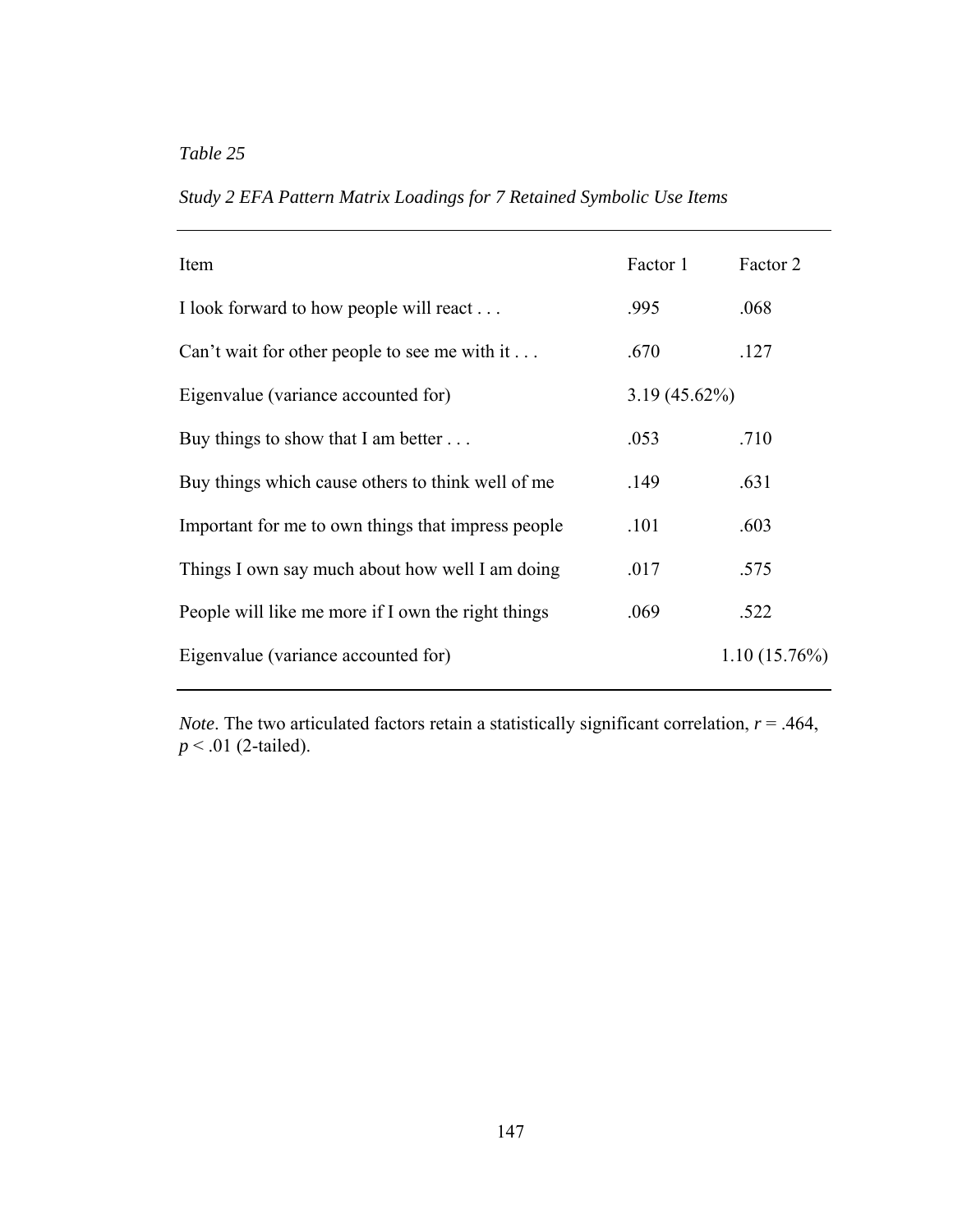*Study 2 EFA Structure Matrix Loadings for 7 Retained Symbolic Use Items* 

| Item                                               | Factor 1        | Factor 2        |
|----------------------------------------------------|-----------------|-----------------|
| I look forward to how people will react            | .960            | .442            |
| Can't wait for other people to see me with it      | .735            | .472            |
| Eigenvalue (variance accounted for)                | $3.19(45.62\%)$ |                 |
| Buy things to show that I am better $\dots$        | .473            | .707            |
| Buy things which cause others to think well of me  | .311            | .683            |
| Important for me to own things that impress people | .410            | .655            |
| Things I own say much about how well I am doing    | .227            | .540            |
| People will like me more if I own the right things | .285            | .531            |
| Eigenvalue (variance accounted for)                |                 | $1.10(15.76\%)$ |

*Note*. The two articulated factors retain a statistically significant correlation,  $r = .464$ , *p* < .01 (2-tailed).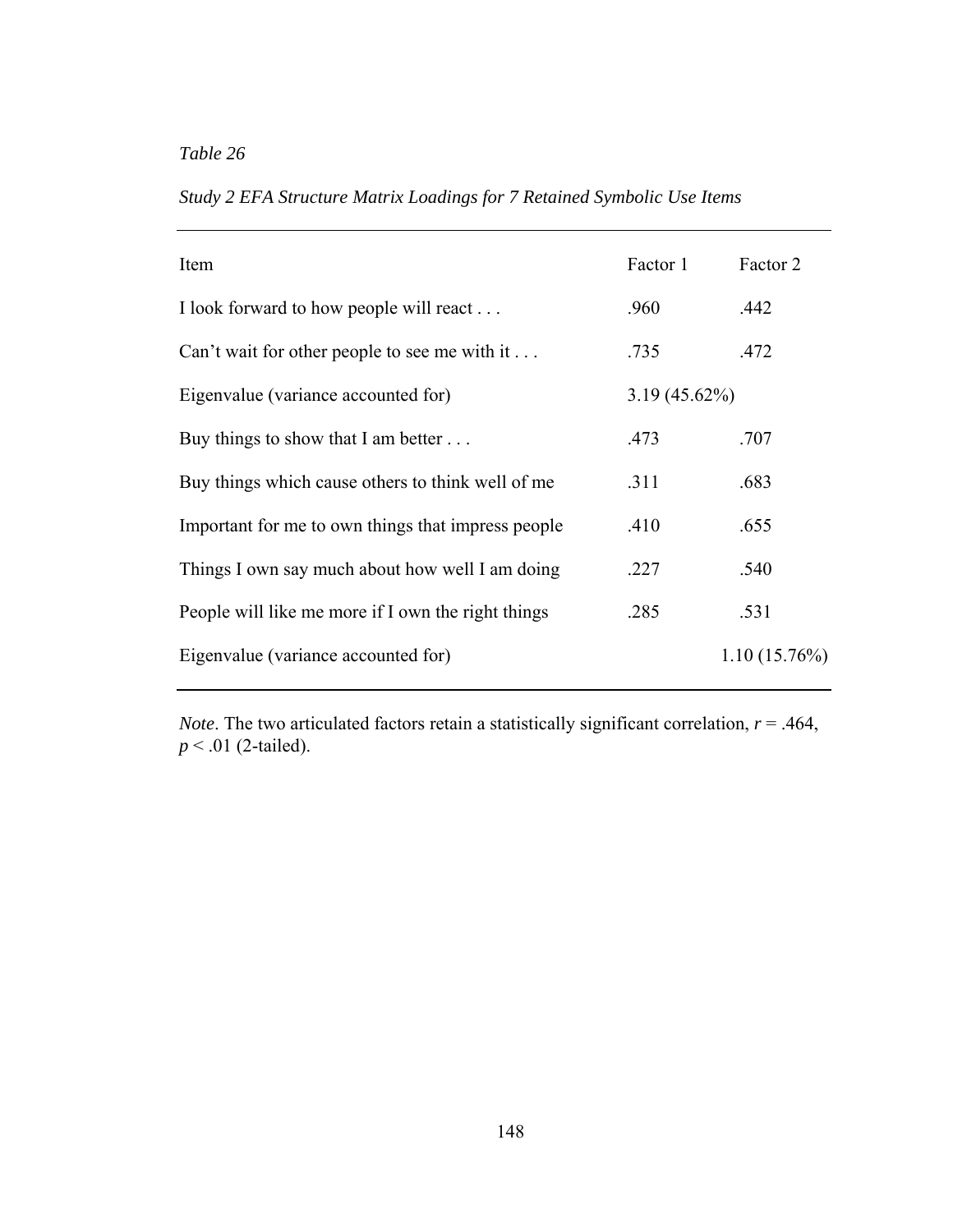*Study 2 EFA Pattern Matrix Loadings for 12 Retained Consumption Style Items* 

| Item                                                             | Factor 1      | Factor 2     |
|------------------------------------------------------------------|---------------|--------------|
| $(M)$ I try to keep my life simple                               | .851          | .053         |
| (M) I usually buy only the things I need                         | .824          | .106         |
| (N) Important to buy new and different things                    | .578          | .188         |
| (M) I always consider the practical usefulness of a product .572 |               | .086         |
| (N) Important for me to be viewed as a trendsetter               | .464          | .386         |
| (N) I like a lot of luxury in my life                            | .449          | .225         |
| (N) It is important for me to own the right things               | .414          | .385         |
| Eigenvalue (variance accounted for)                              | 4.99 (41.57%) |              |
| (M) I view buying things as a competitive act                    | .205          | .801         |
| (M) I take pleasure from owning more than others                 | .037          | .799         |
| (N) People recognize that I buy only the best                    | .166          | .644         |
| (M) I compare my possessions with others like me                 | .081          | .590         |
| $(M)$ I feel pressure to keep up with others                     | .290          | .408         |
| Eigenvalue (variance accounted for)                              |               | 1.77(14.75%) |

*Note*. The two articulated factors retain a statistically significant correlation,  $r = .530$ , *p* < .01. Nature dimension items marked with an (N), Manner dimension items marked with an (M).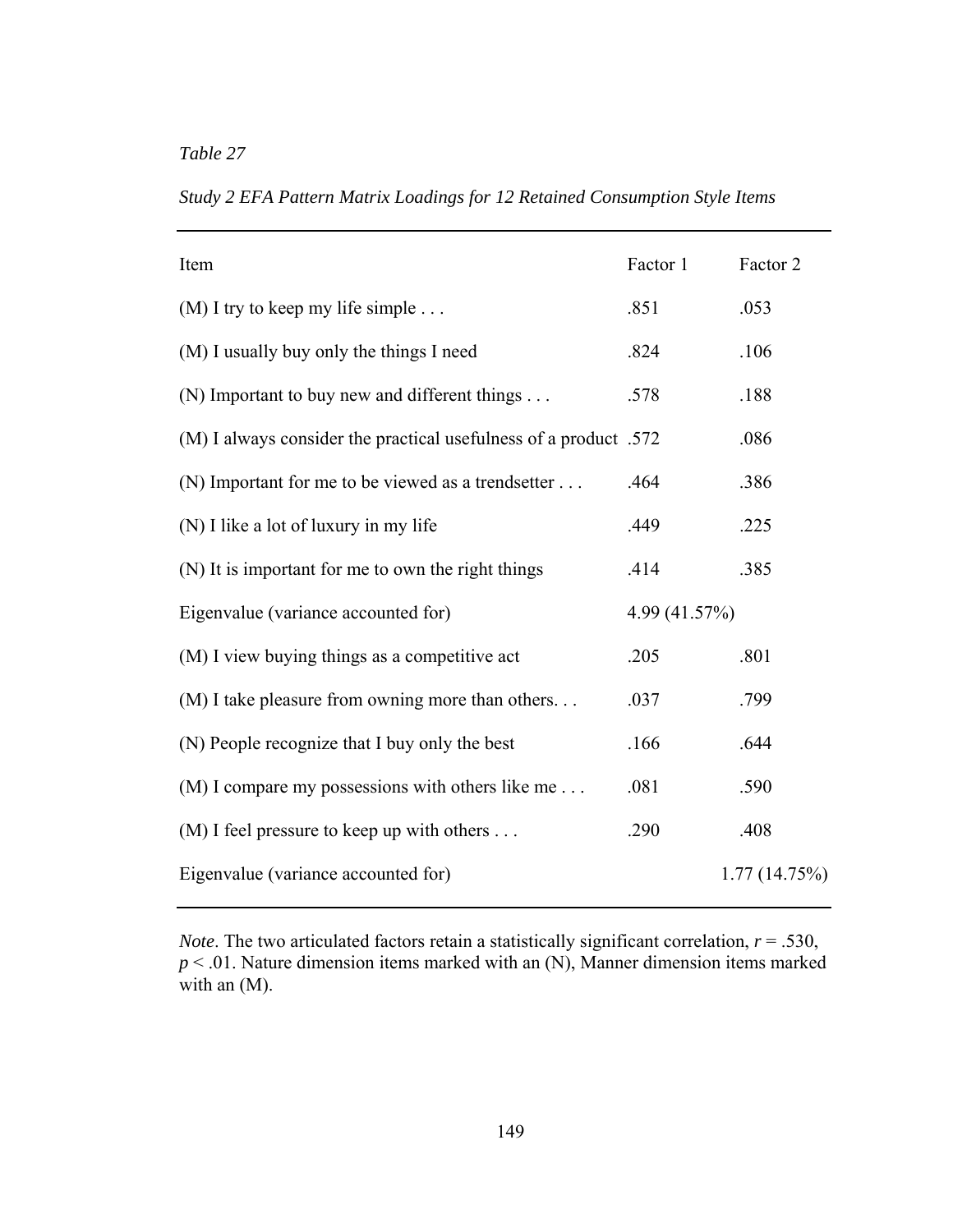*Table 28* 

*Study 2 EFA Structure Matrix Loadings for 12 Retained Consumption Style Items* 

| Item                                                             | Factor 1      | Factor 2     |
|------------------------------------------------------------------|---------------|--------------|
| $(M)$ I try to keep my life simple                               | .829          | .302         |
| (M) I usually buy only the things I need                         | .780          | .238         |
| (N) Important to buy new and different things                    | .656          | .429         |
| (M) I always consider the practical usefulness of a product .625 |               | .580         |
| (N) Important for me to be viewed as a trendsetter               | .575          | .557         |
| (N) I like a lot of luxury in my life                            | .542          | .412         |
| (N) It is important for me to own the right things               | .536          | .153         |
| Eigenvalue (variance accounted for)                              | 4.99 (41.57%) |              |
| (M) I view buying things as a competitive act                    | .297          | .784         |
| (M) I take pleasure from owning more than others                 | .130          | .715         |
| (N) People recognize that I buy only the best                    | .435          | .713         |
| (M) I compare my possessions with others like me                 | .328          | .624         |
| $(M)$ I feel pressure to keep up with others                     | .461          | .529         |
| Eigenvalue (variance accounted for)                              |               | 1.77(14.75%) |

*Note*. The two articulated factors retain a statistically significant correlation,  $r = .530$ , *p* < .01 (2-tailed). Nature dimension items marked with an (N), Manner dimension items marked with an (M).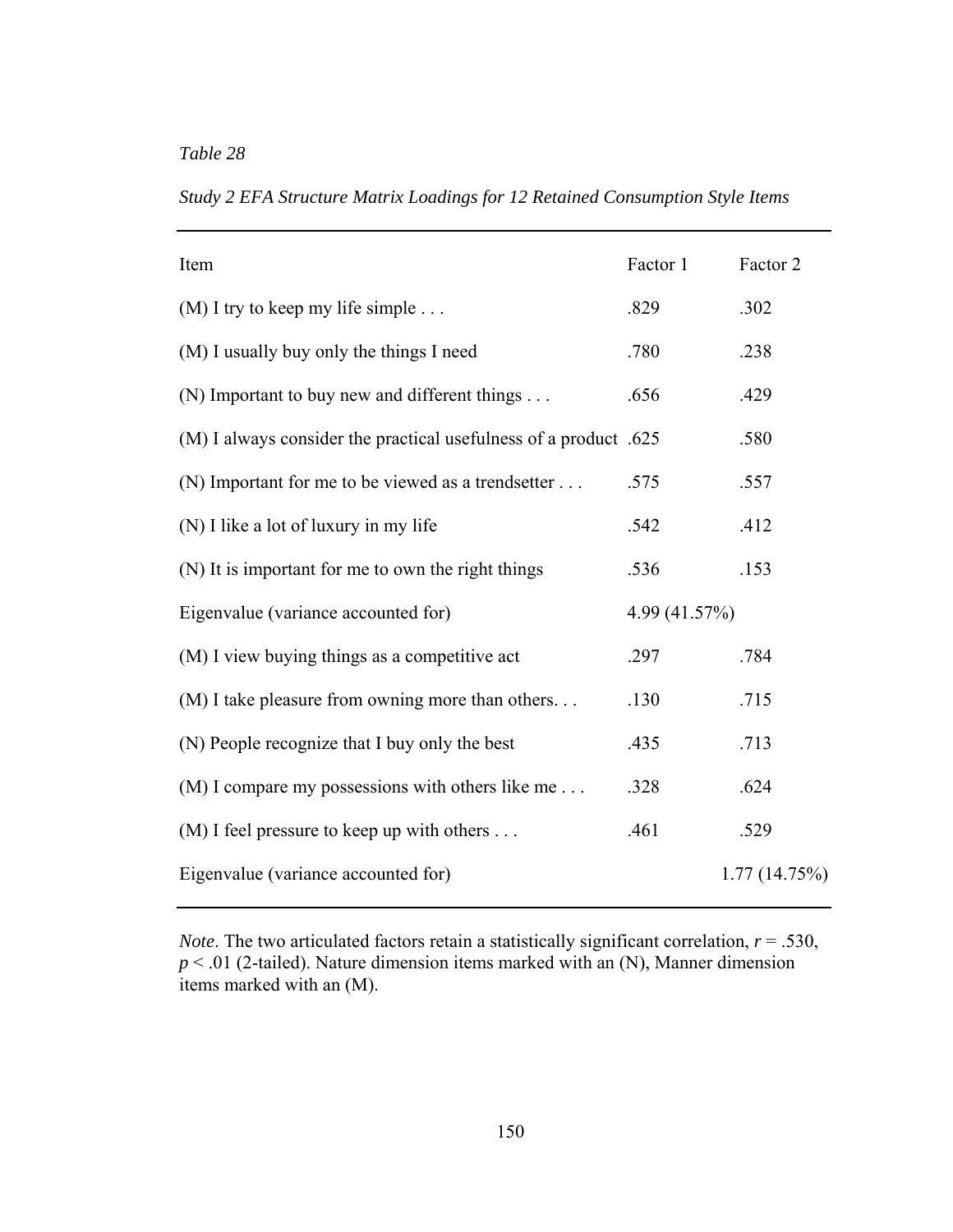| Item                                                             | Factor 1      | Factor 2        | Factor 3 |
|------------------------------------------------------------------|---------------|-----------------|----------|
| (M) I view buying things as a competitive act                    | .755          | .067            | .040     |
| (M) I take pleasure from owning more than others                 | .729          | .078            | .036     |
| (U) People will like me more if I own the right things           | .682          | .193            | .114     |
| (U) Buy things to show that I am better                          | .597          | .120            | .023     |
| (N) People recognize that I buy only the best                    | .545          | .250            | .050     |
| (U) Buy things which cause others to think well of me            | .378          | .213            | .224     |
| $(M)$ I feel pressure to keep up with others                     | .286          | .282            | .245     |
| Eigenvalue (variance accounted for)                              | 7.23 (38.06%) |                 |          |
| $(M)$ I try to keep my life simple                               | .131          | .881            | .016     |
| (M) I usually buy only the things I need                         | .175          | .822            | .018     |
| (N) Important to buy new and different things                    | .080          | .615            | .070     |
| (M) I always consider the practical usefulness of a product .122 |               | .550            | .034     |
| (N) I like a lot of luxury in my life                            | .153          | .532            | .057     |
| (N) Important for me to be viewed as a trendsetter               | .325          | .520            | .013     |
| (N) It is important for me to own the right things               | .281          | .474            | .081     |
| (U) Things I own say much about how well I am doing 194          |               | .470            | .012     |
| (U) Important for me to own things that impress people           | .267          | .426            | .201     |
| Eigenvalue (variance accounted for)                              |               | $2.26(11.92\%)$ |          |

*Study 2 EFA Pattern Matrix Loadings for All 19 Retained Social Materialism Items* 

*Note*. Nature dimension items marked with an (N), Manner dimension items marked with an (M), Symbolic Use dimension items marked with a (U). Table continues on next page.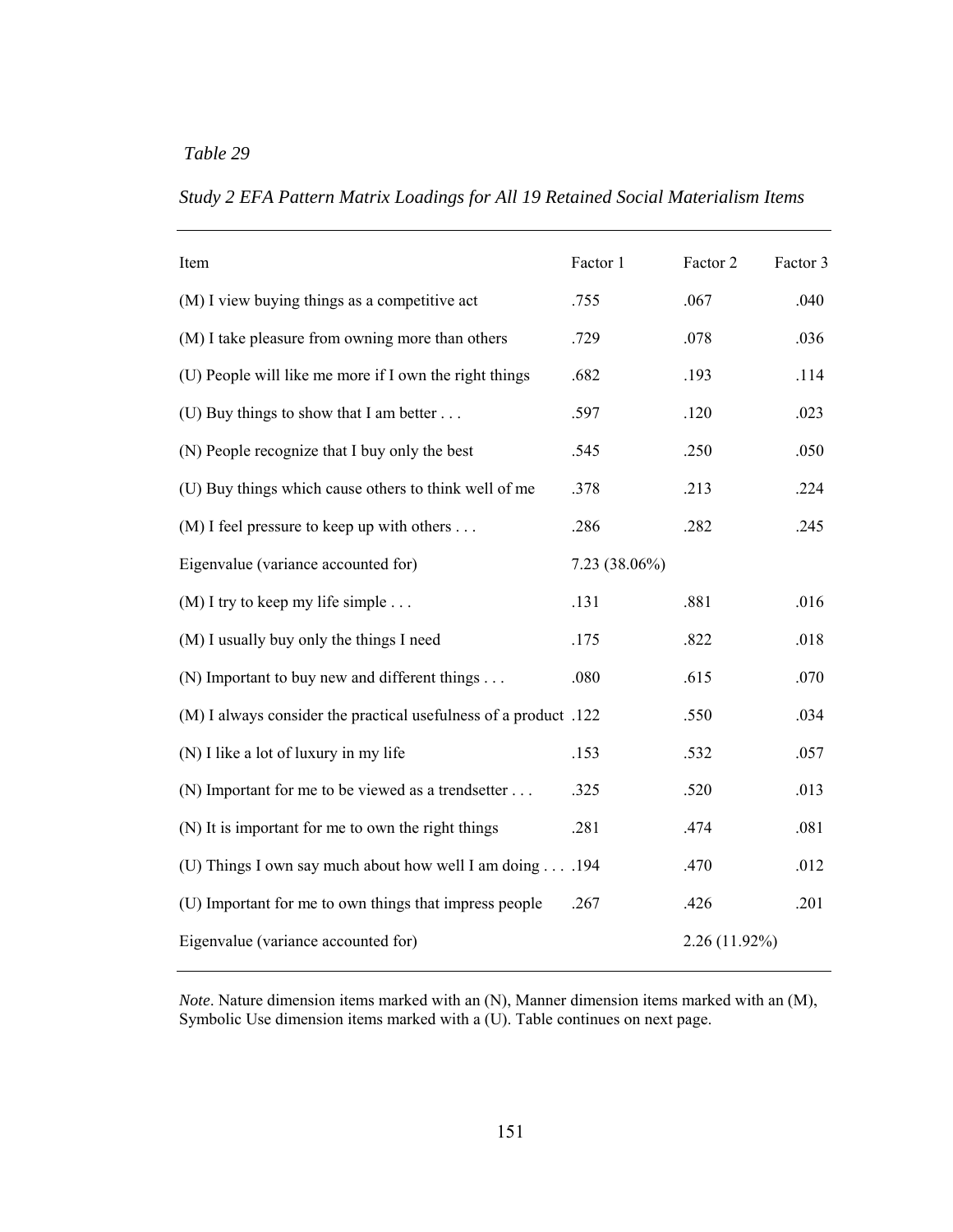| Item                                               | Factor 1 | Factor 2 | Factor 3       |
|----------------------------------------------------|----------|----------|----------------|
| (U) Can't wait for other people to see me with it  | .054     | .022     | .893           |
| (U) I look forward to how people will react        | .060     | .013     | .844           |
| $(M)$ I compare my possessions with others like me | .349     | .038     | .491           |
| Eigenvalue (variance accounted for)                |          |          | $1.33(7.00\%)$ |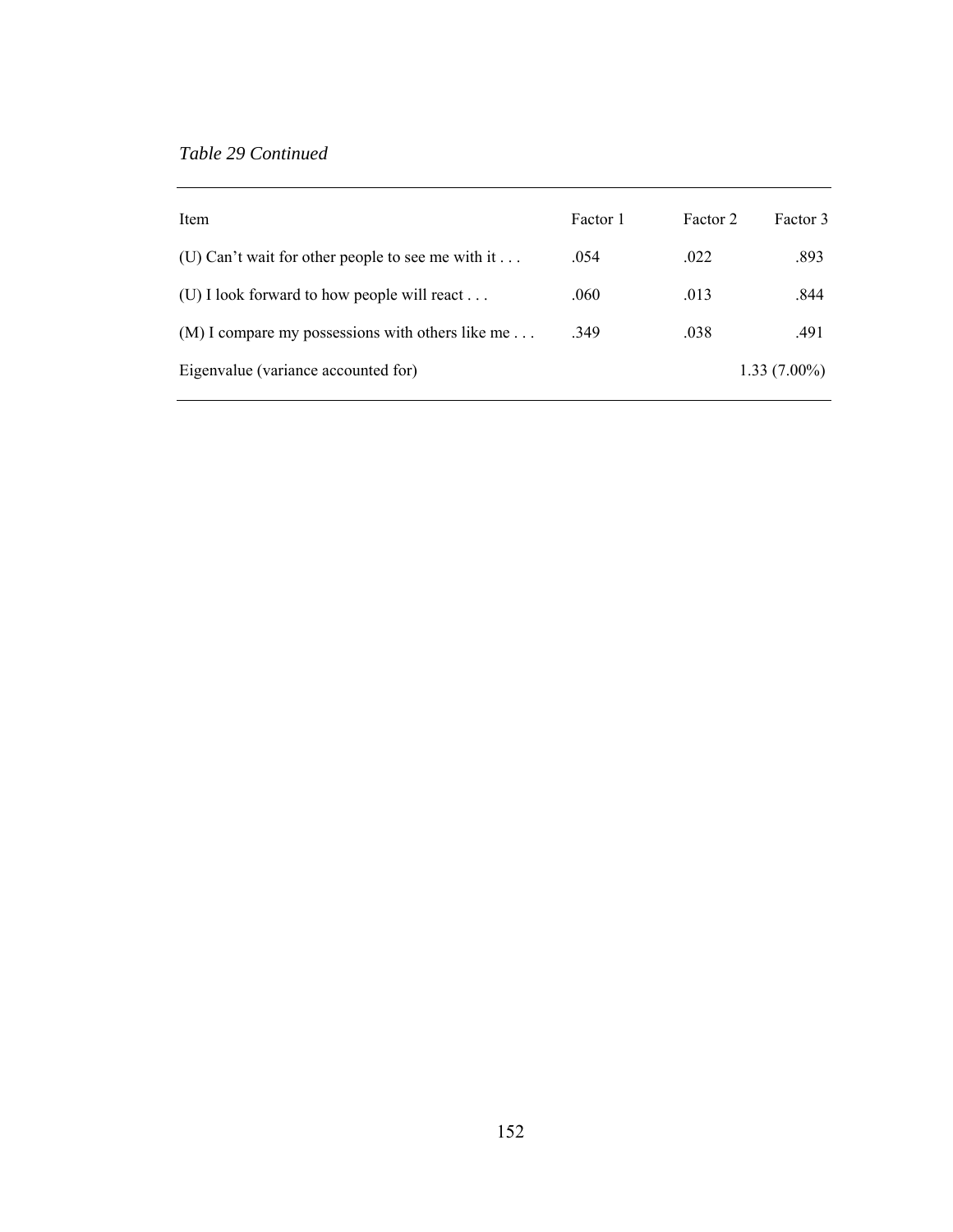| Item                                                             | Factor 1      | Factor 2        | Factor 3 |
|------------------------------------------------------------------|---------------|-----------------|----------|
| (M) I view buying things as a competitive act                    | .775          | .359            | .425     |
| (M) I take pleasure from owning more than others                 | .711          | .194            | .305     |
| (U) People will like me more if I own the right things           | .668          | .102            | .374     |
| (U) Buy things to show that I am better $\dots$                  | .661          | .469            | .416     |
| (N) People recognize that I buy only the best                    | .652          | .348            | .363     |
| (U) Buy things which cause others to think well of me            | .566          | .439            | .493     |
| $(M)$ I feel pressure to keep up with others                     | .509          | .482            | .495     |
| Eigenvalue (variance accounted for)                              | 7.23 (38.06%) |                 |          |
| $(M)$ I try to keep my life simple                               | .183          | .827            | .265     |
| (M) I usually buy only the things I need                         | .134          | .765            | .254     |
| (N) Important to buy new and different things                    | .339          | .671            | .350     |
| (M) I always consider the practical usefulness of a product .522 |               | .644            | .376     |
| (N) I like a lot of luxury in my life                            | .494          | .609            | .405     |
| (N) Important for me to be viewed as a trendsetter               | .522          | .603            | .499     |
| (N) It is important for me to own the right things               | .320          | .565            | .226     |
| (U) Things I own say much about how well I am doing372           |               | .545            | .291     |
| (U) Important for me to own things that impress people           | .096          | .519            | .190     |
| Eigenvalue (variance accounted for)                              |               | $2.26(11.92\%)$ |          |

*Study 2 EFA Structure Matrix Loadings for All 19 Social Materialism Items* 

*Note*. Nature dimension items marked with an (N), Manner dimension items marked with an (M), Symbolic Use dimension items marked with a (U). Table continues on next page.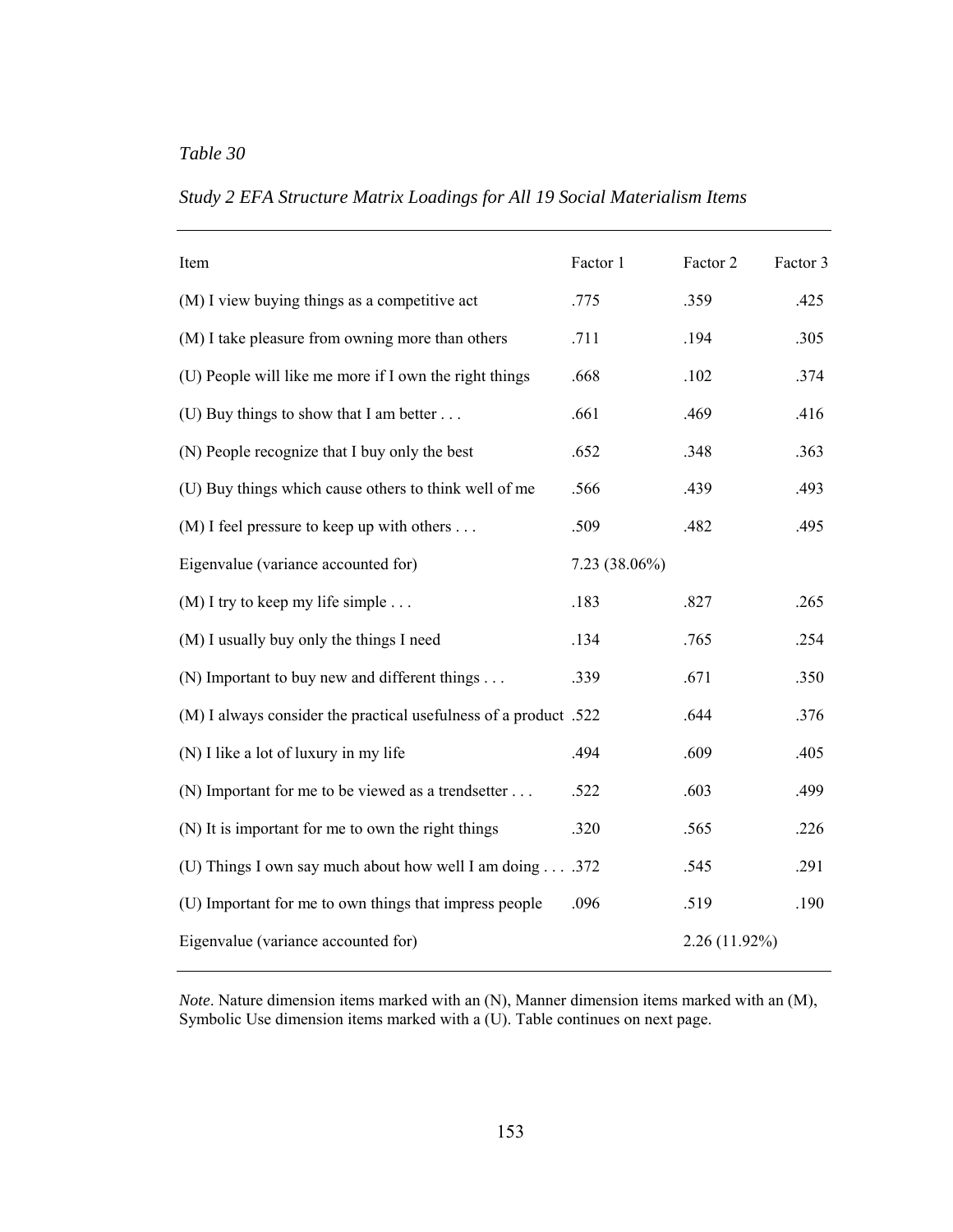| Item                                                      | Factor 1 | Factor 2 | Factor 3       |
|-----------------------------------------------------------|----------|----------|----------------|
| (U) Can't wait for other people to see me with it $\dots$ | .376     | .308     | .858           |
| (U) I look forward to how people will react               | .350     | .296     | .810           |
| $(M)$ I compare my possessions with others like me        | .604     | .358     | .677           |
| Eigenvalue (variance accounted for)                       |          |          | $1.33(7.00\%)$ |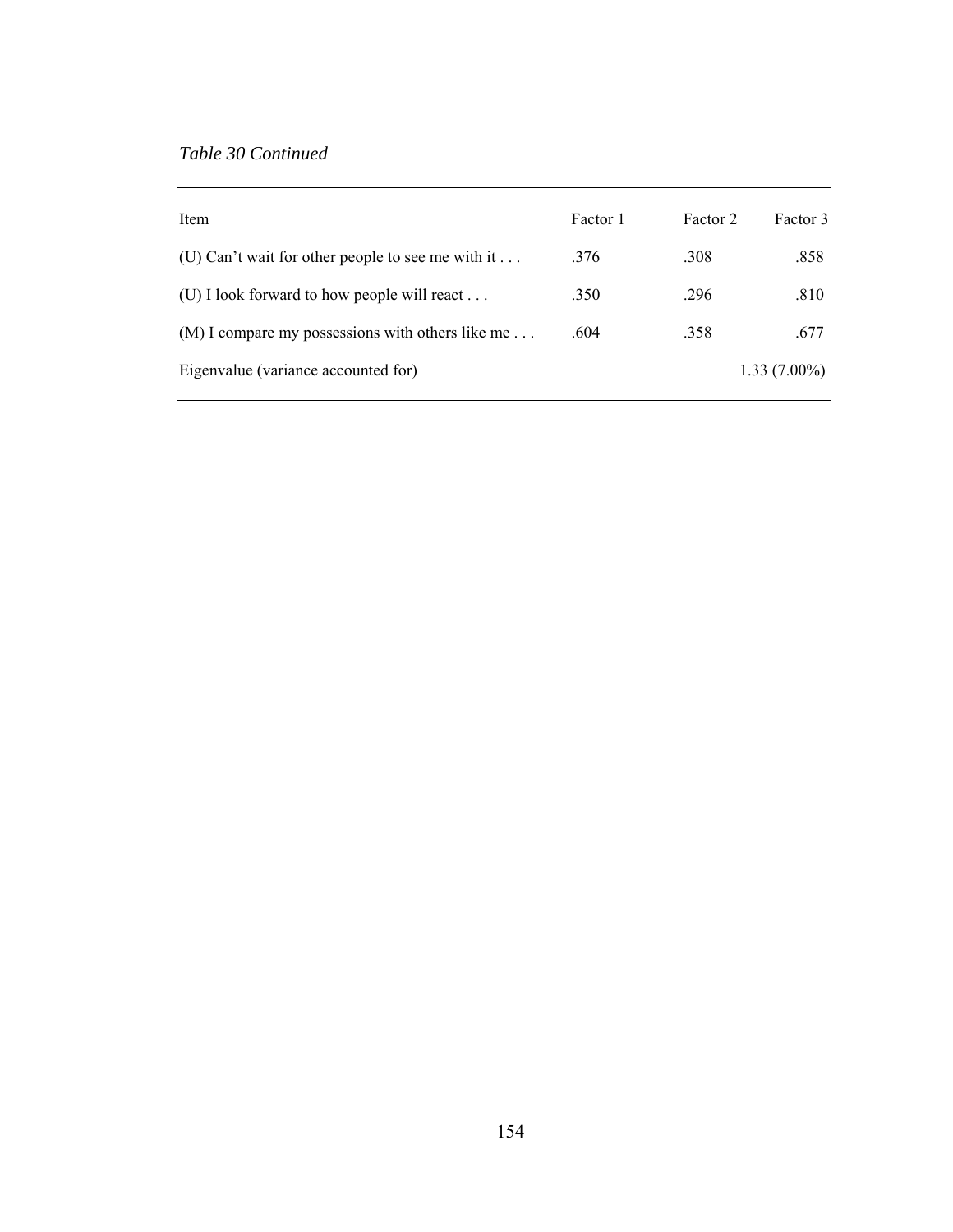*Table 31* 

*Factor Correlation Matrix for Factors Extracted from EFA for all 19 Retained Items* 

| Factor         | $\overline{2}$ | 3        |
|----------------|----------------|----------|
| $\mathbf{1}$   | $.554**$       | $.571**$ |
| 2              |                | $.440**$ |
| $\overline{3}$ |                |          |

*Note*. *p* < .01 (2-tailed).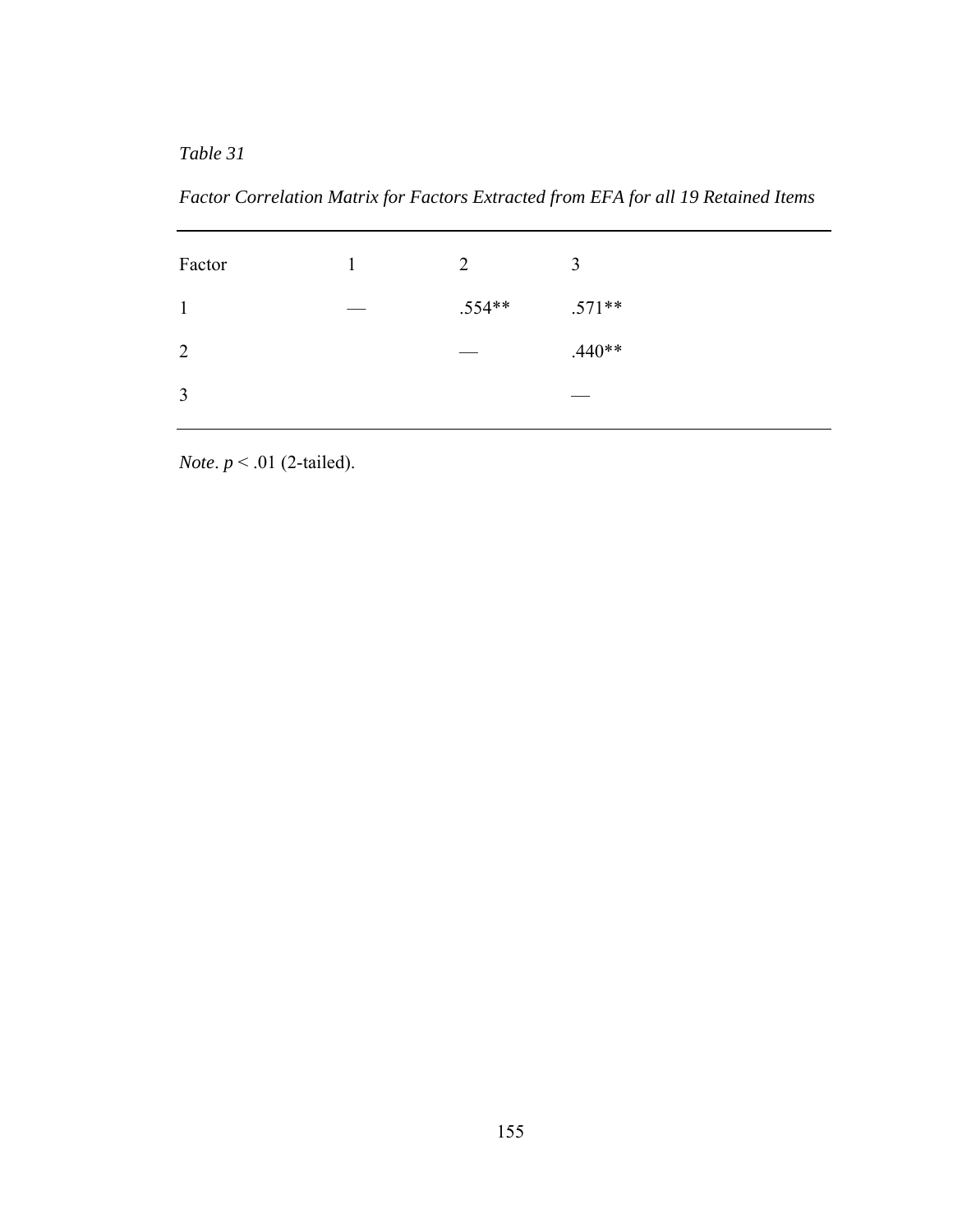| Model                           | $\chi^2$              |     | $df = \chi^2$ diff | $df_{\text{diff}}$ RMSEA CFI |      | <b>SRMR</b> |
|---------------------------------|-----------------------|-----|--------------------|------------------------------|------|-------------|
| Three-factor model <sup>a</sup> | 810.46*               | 149 |                    | 0.15                         | 0.70 | 0.10        |
| Two-factor model <sup>b</sup>   | $837.63*$ 151 27.17 2 |     |                    | 0.15                         | 0.69 | 0.10        |
| One-factor model <sup>c</sup>   | 850.10*               | 152 | 39.64 3            | 0.15                         | 0.69 | 0.10        |
|                                 |                       |     |                    |                              |      |             |

*Fit Indices and Model Comparisons of the 19-item Social Materialism Scale* 

*Note*. RMSEA= root mean square error of approximation; CFI = comparative fit index; SRMR = standardized root mean squared residual.

 $* p < .01$ <br><sup>a</sup> Three first-order factor model: Nature, Manner, Use

**b** Consumption Style, Use

<sup>c</sup> Social Materialism

#### *Table 33*

*Fit Indices and Model Comparisons of the 11-item Social Materialism Scale* 

| Model                           | $\chi^2$             | df | $\chi^2$ diff | $df_{\text{diff}}$ | RMSEA | <b>CFI</b> | <b>SRMR</b> |
|---------------------------------|----------------------|----|---------------|--------------------|-------|------------|-------------|
| Three-factor model <sup>a</sup> | 88.06*               | 41 |               |                    | 0.07  | 0.95       | 0.05        |
| Two-factor model <sup>b</sup>   | $115.50*$ 43 27.44 2 |    |               |                    | 0.09  | 0.93       | 0.05        |
| One-factor model <sup>c</sup>   | $116.50*$            | 44 | 28.44         | 3                  | 0.09  | 0.93       | 0.05        |
|                                 |                      |    |               |                    |       |            |             |

*Note*. RMSEA= root mean square error of approximation; CFI = comparative fit index; SRMR = standardized root mean squared residual.

 $* p < .01$ <br><sup>a</sup> Nature, Manner, Use

**b** Consumption Style, Use

c Social Materialism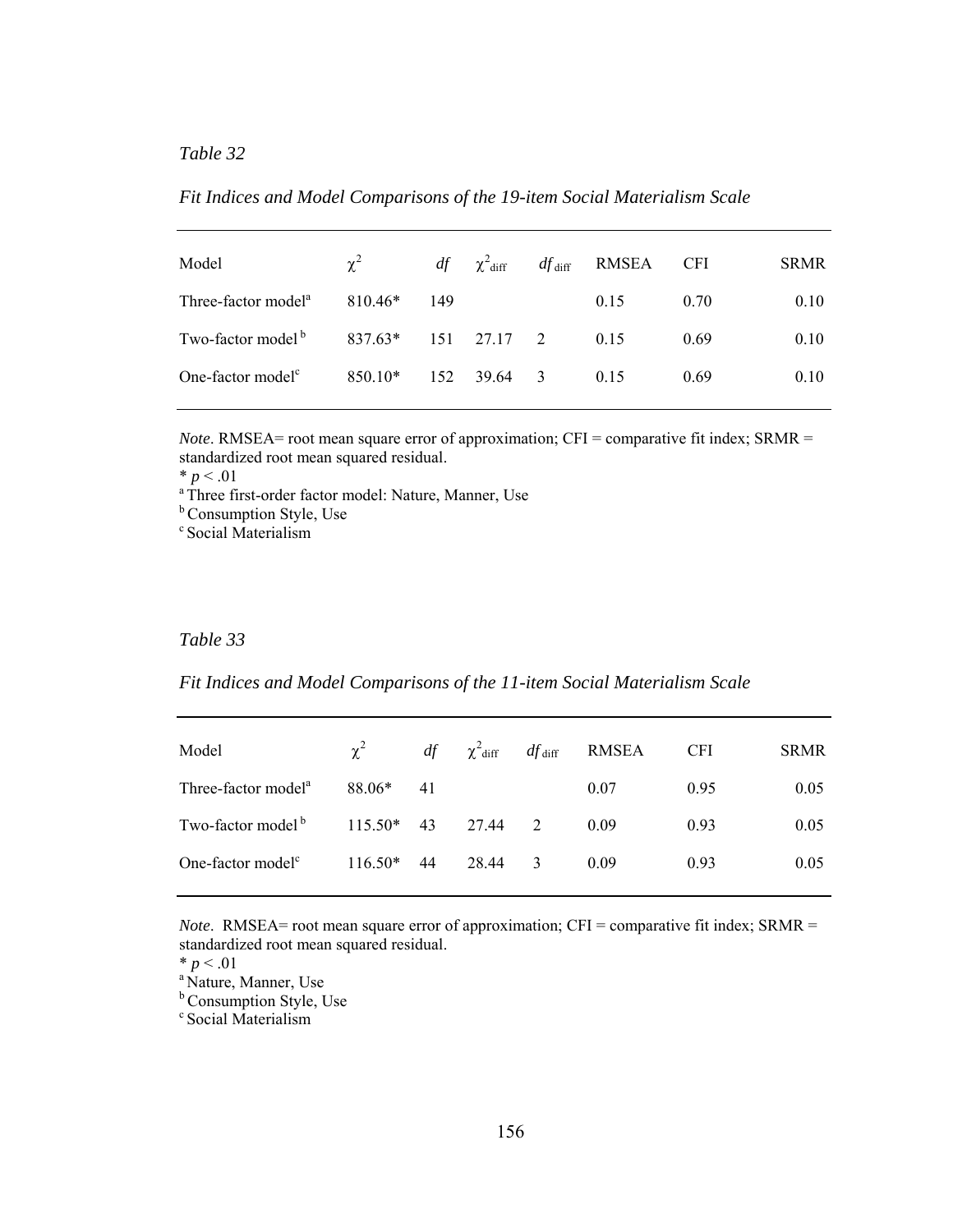|  |  |  |  | CFA Factor Loadings ( $\lambda$ ) for the 11-item, Two-factor Social Materialism Model |  |
|--|--|--|--|----------------------------------------------------------------------------------------|--|
|  |  |  |  |                                                                                        |  |

|                                                    | <b>Consumption Style</b> | Use        |
|----------------------------------------------------|--------------------------|------------|
| I like a lot of luxury in my life                  | 0.67(0.09)               |            |
| Important to buy new and different things          | 0.87(0.09)               |            |
| Important for me to be viewed as a trendsetter     | 1.00                     |            |
| It is important for me to own the right things     | 0.96(0.09)               |            |
| I take pleasure from owning more than others       | 0.90(0.10)               |            |
| I feel pressure to keep up with others             | 0.93(0.10)               |            |
| I compare my possessions with others like me       | 0.88(0.09)               |            |
| Things I own say much about how well I am doing    |                          | 0.72(0.08) |
| Important for me to own things that impress people |                          | 1.00       |
| I look forward to how people will react            |                          | 0.75(0.10) |
| Buy things which cause others to think well of me  |                          | 0.83(0.08) |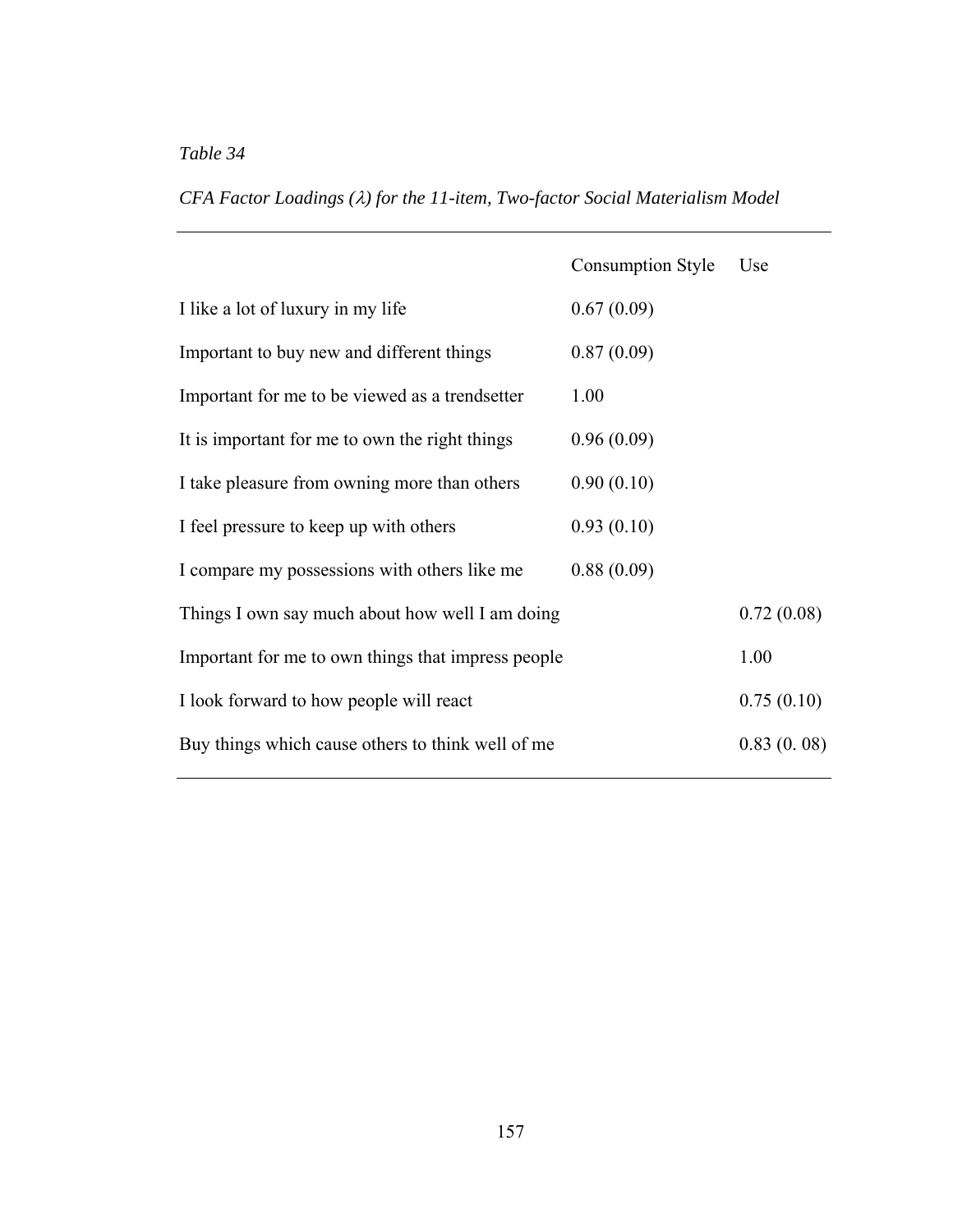|  |  |  |  | CFA Factor Loadings ( $\lambda$ ) for the 11-item, One-factor Social Materialism Model |  |
|--|--|--|--|----------------------------------------------------------------------------------------|--|
|  |  |  |  |                                                                                        |  |

|                                                    | Social Materialism |
|----------------------------------------------------|--------------------|
| I like a lot of luxury in my life                  | 0.67(0.09)         |
| Important to buy new and different things          | 0.87(0.09)         |
| Important for me to be viewed as a trendsetter     | 0.99(0.10)         |
| It is important for me to own the right things     | 0.96(0.09)         |
| I take pleasure from owning more than others       | 0.91(0.10)         |
| I feel pressure to keep up with others             | 0.93(0.09)         |
| I compare my possessions with others like me       | 0.88(0.09)         |
| Things I own say much about how well I am doing    | 0.72(0.08)         |
| Important for me to own things that impress people | 1.00               |
| I look forward to how people will react            | 0.76(0.10)         |
| Buy things which cause others to think well of me  | 0.83(0.08)         |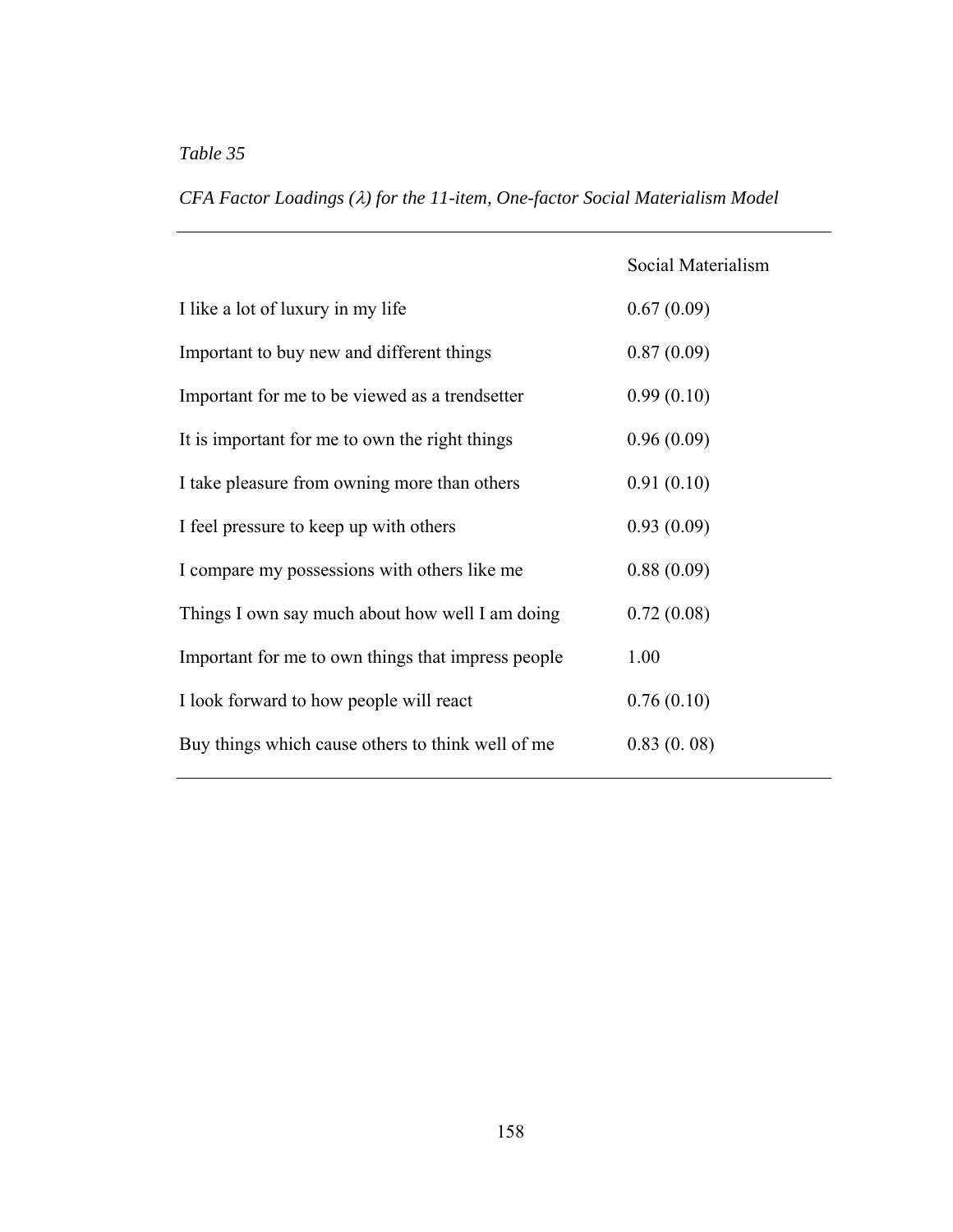*Table 36* 

*Zero-Order Correlation Matrix for Dimensions from Final 11 Social Materialism Items* 

| Nature | Manner   | Use      | Social Materialism |
|--------|----------|----------|--------------------|
|        | $.596**$ | $.652**$ | $.871**$           |
|        |          | $.693**$ | $.856**$           |
|        |          |          | .895**             |
|        |          |          |                    |
|        |          |          |                    |

*Note*. *p* < .01 (2-tailed).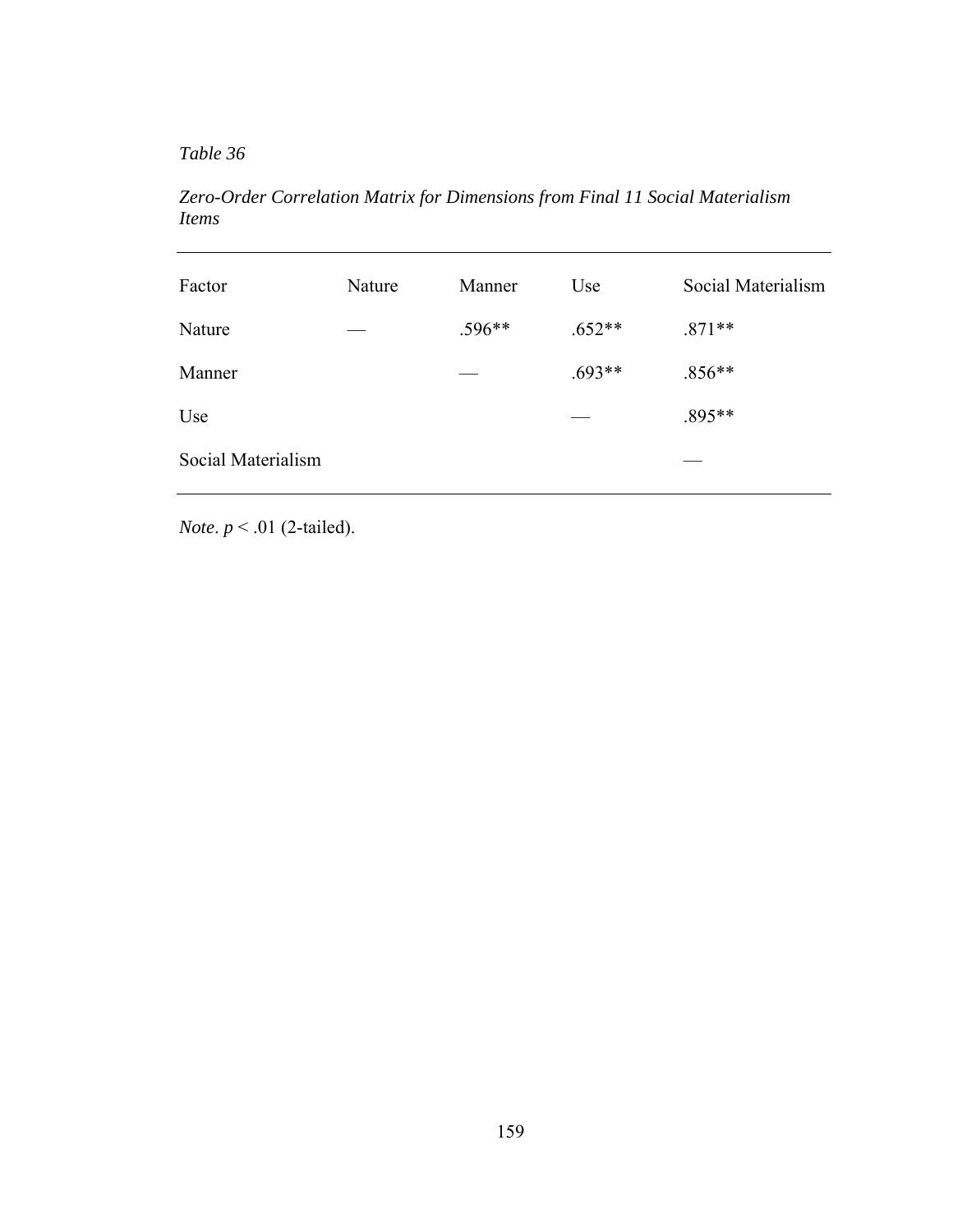| Measure                     | 1 | 2        | 3       | $\overline{4}$ |
|-----------------------------|---|----------|---------|----------------|
| 1. Social Materialism Index |   | $.163**$ | $-.046$ | .037           |
| 2. TV Hours                 |   |          | .102    | $-.018$        |
| 3. Life Satisfaction        |   |          |         | $-.214**$      |
| 4. Distinctness/Belonging   |   |          |         |                |
| 5. Money Beliefs            |   |          |         |                |
| 6. Authoritarianism         |   |          |         |                |
| 7. Need for Cognition       |   |          |         |                |
|                             |   |          |         |                |

*Study 2 Correlation Matrix for Construct Validation Measures* 

*Note*.\*p < .05. \*\*p<.01 (2-tailed). Table continues on next page.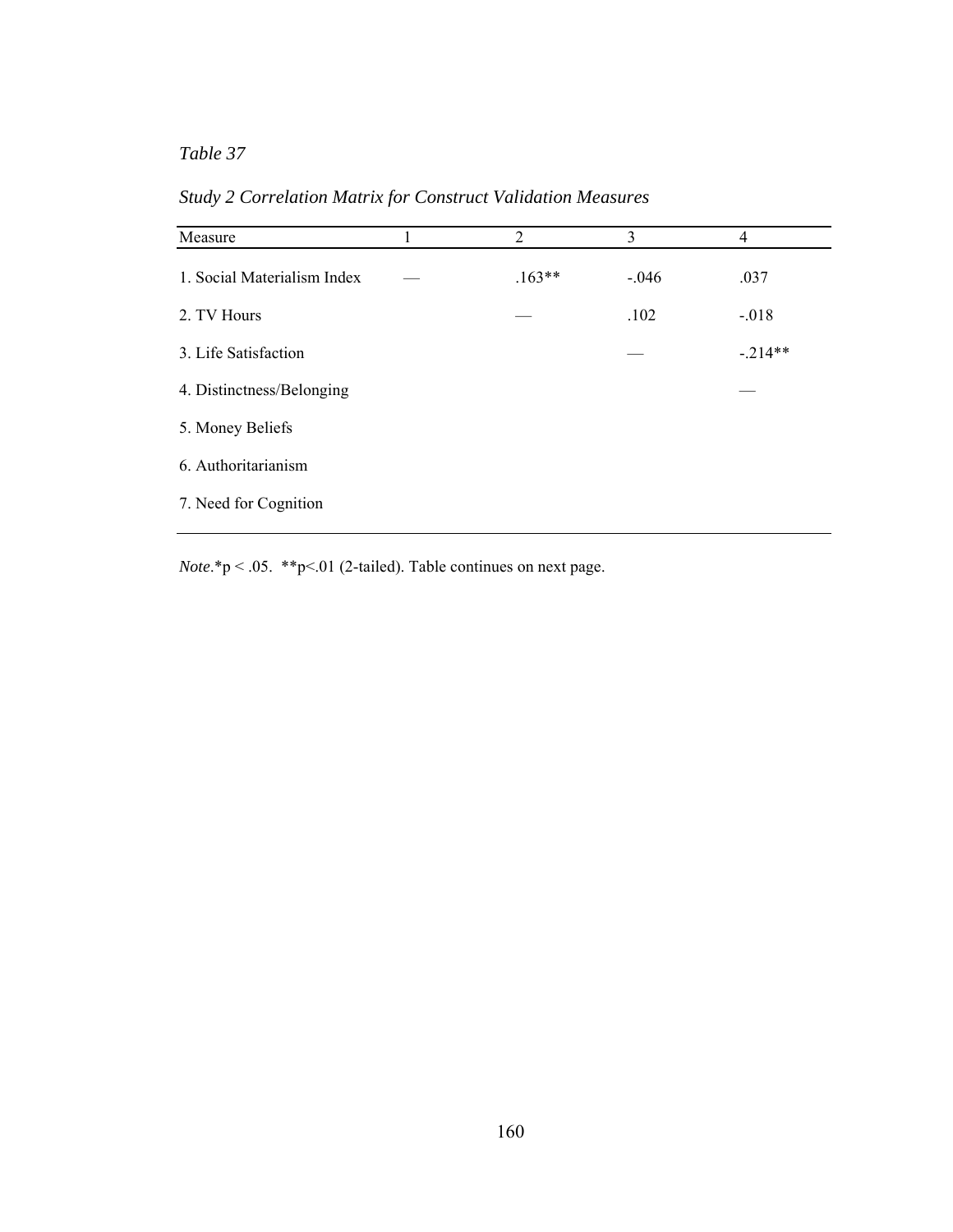*Table 37 Continued* 

| 5         | 6        | 7         |
|-----------|----------|-----------|
| $.405**$  | .114     | $-.161**$ |
| $.195***$ | .139     | $-128*$   |
| $.310**$  | .003     | $-.215**$ |
| $-716**$  | .114     | $-.099$   |
|           | $.349**$ | $-157*$   |
|           |          | $-.238**$ |
|           |          |           |
|           |          |           |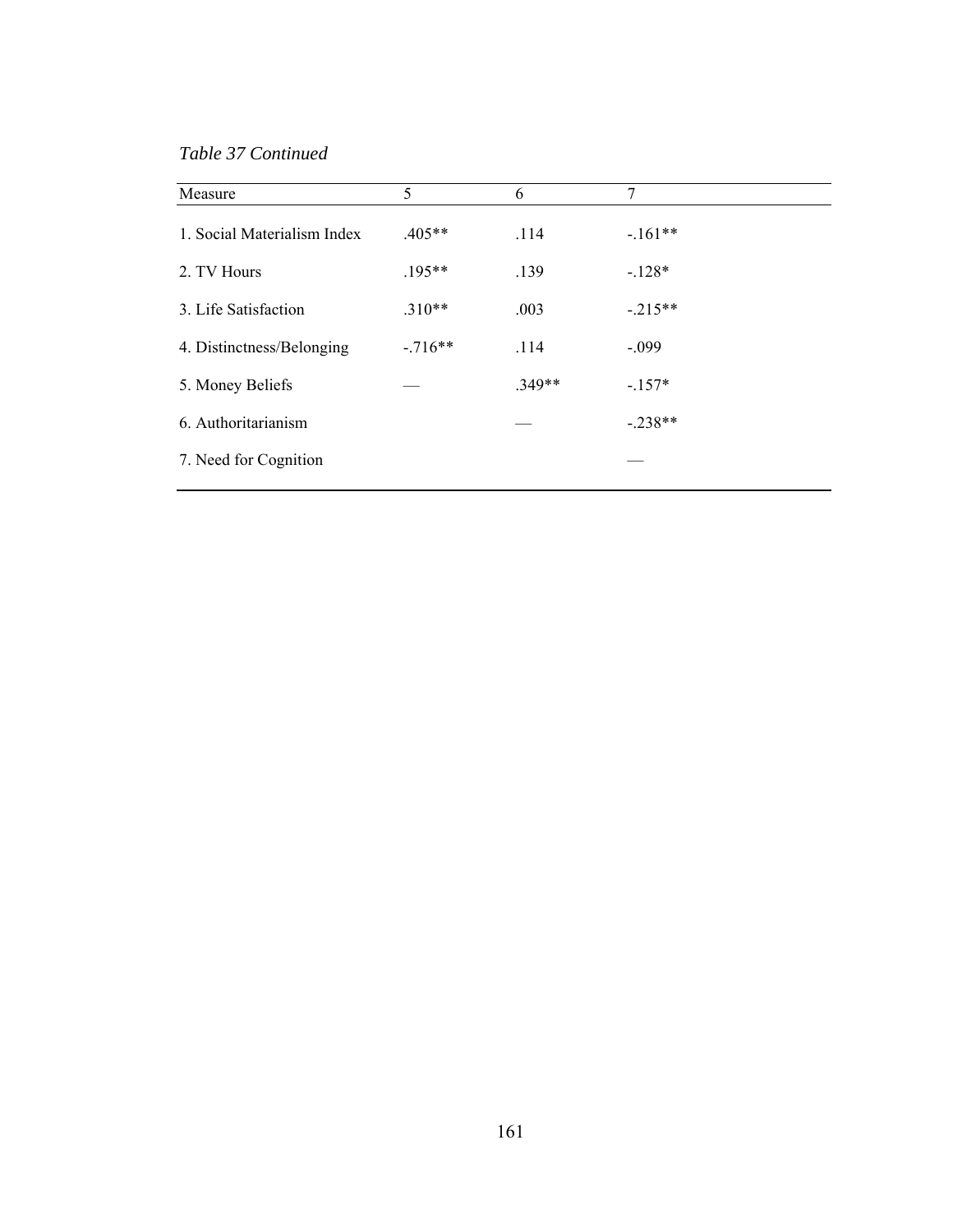# **Chapter 4**

#### **DISCUSSION**

Materialism is a phenomenon paramount to political economic and critical theories and is even considered by some to be at the foundation of the state's legitimacy (i.e., Kassiola, 1990). In spite of such contentions, much of the body of research on materialism remains critical rather than empirical in nature. The study of the impact of advertising and media messages is imperative for those social scientists concerned with media effects in the commercially-owned media environment. The current work has analyzed conceptualizations and operationalizations of materialism in the literature in order to arrive at a new empirical definition of materialism through the systematic process of concept explication (Chaffee, 1991).

The major focus of this work has been the explication of a new term, social materialism, and its operationalization as a latent social-pyshcological construct. It has been argued that this new construct of social materialism, defined as the belief that possessions of a certain nature acquired in a certain manner are means to desired endstates of existence, is necessary due to the fact that the conceptualization of materialism as a value in extant literature is faulty. It was suggested that materialism might be best conceptualized as a means to desired end-states of existence. As such, the definition proposed here focuses exclusively on the symbolic, communicative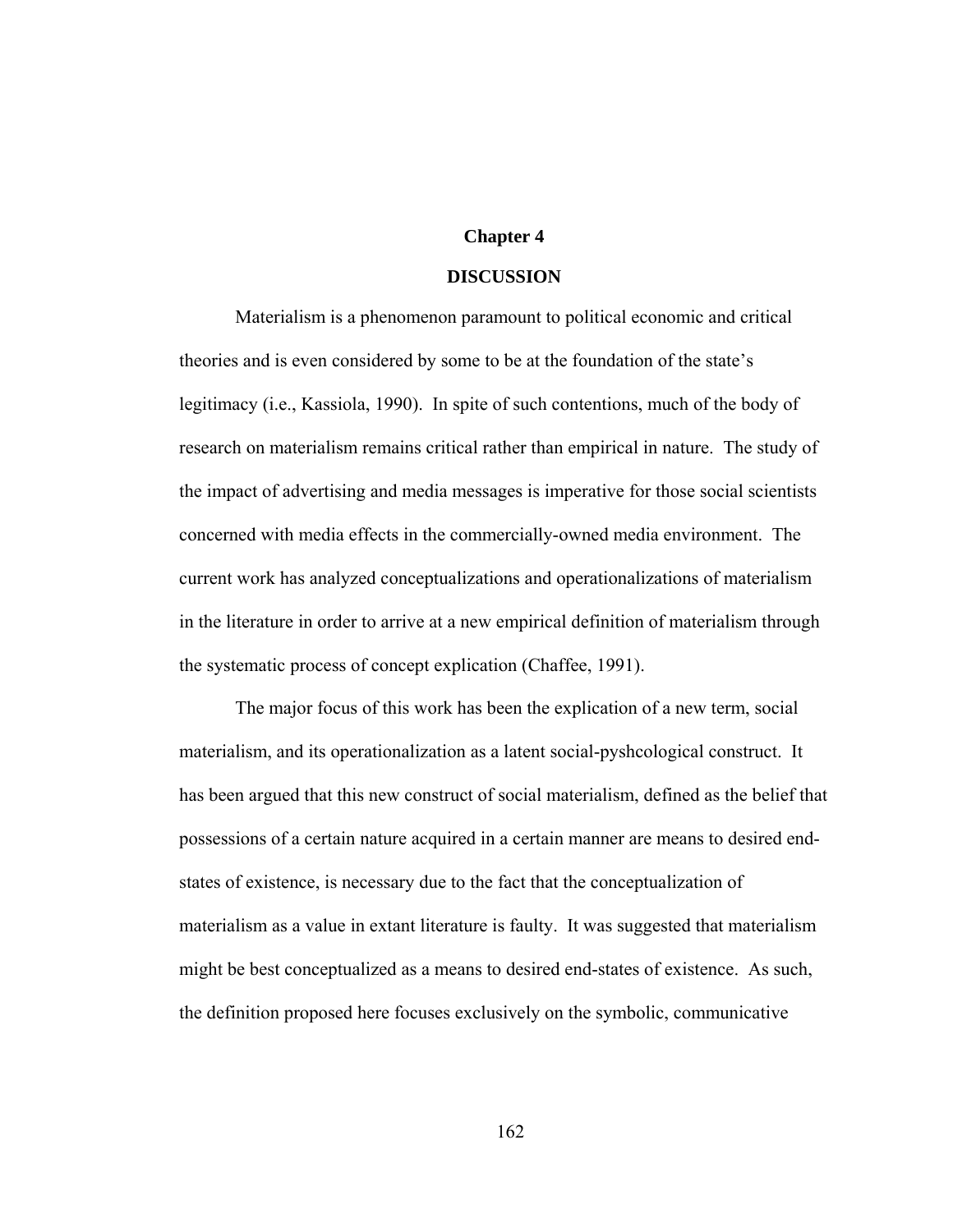functions that material goods fulfill, serving as a means for individuals to arrive at desired end-states.

Theoretically, it has been argued that social materialism consists of two primary dimensions, *Symbolic Use* and *Consumption Style*. In the *Symbolic Use* dimension of social materialism, material objects are used to categorize various aspects of an individual's own identity and the identities of others. The *Consumption Style* of social materialism is a set of types of acquisition and uses of material goods further divided into products of a certain *Nature* consumed in a certain *Manner*.That is, material objects used to fulfill social functions are of a particular nature, having specific qualities that are attractive to the social materialist. The manner in which these material objects are acquired is an extremely other-oriented way of consuming.

 The empirical study presented here tested this operationalization, with the results showing that the original model did not work as theorized. More specifically, the *Nature* and *Manner* measurement items did not combine to form the dimension of *Consumption Style*. However, the alternative model that surfaced is not far from the original theoretical conceptualization. In the final measurement model, still a multidimensional conceptualization, social materialism is a higher-order latent construct that consists of the three underlying latent constructs of *Nature*, *Manner*, and *Symbolic Use*.

 In order to arrive at the final measurement model, two separate studies were conducted. A number of different Likert-type measurement items were tested, with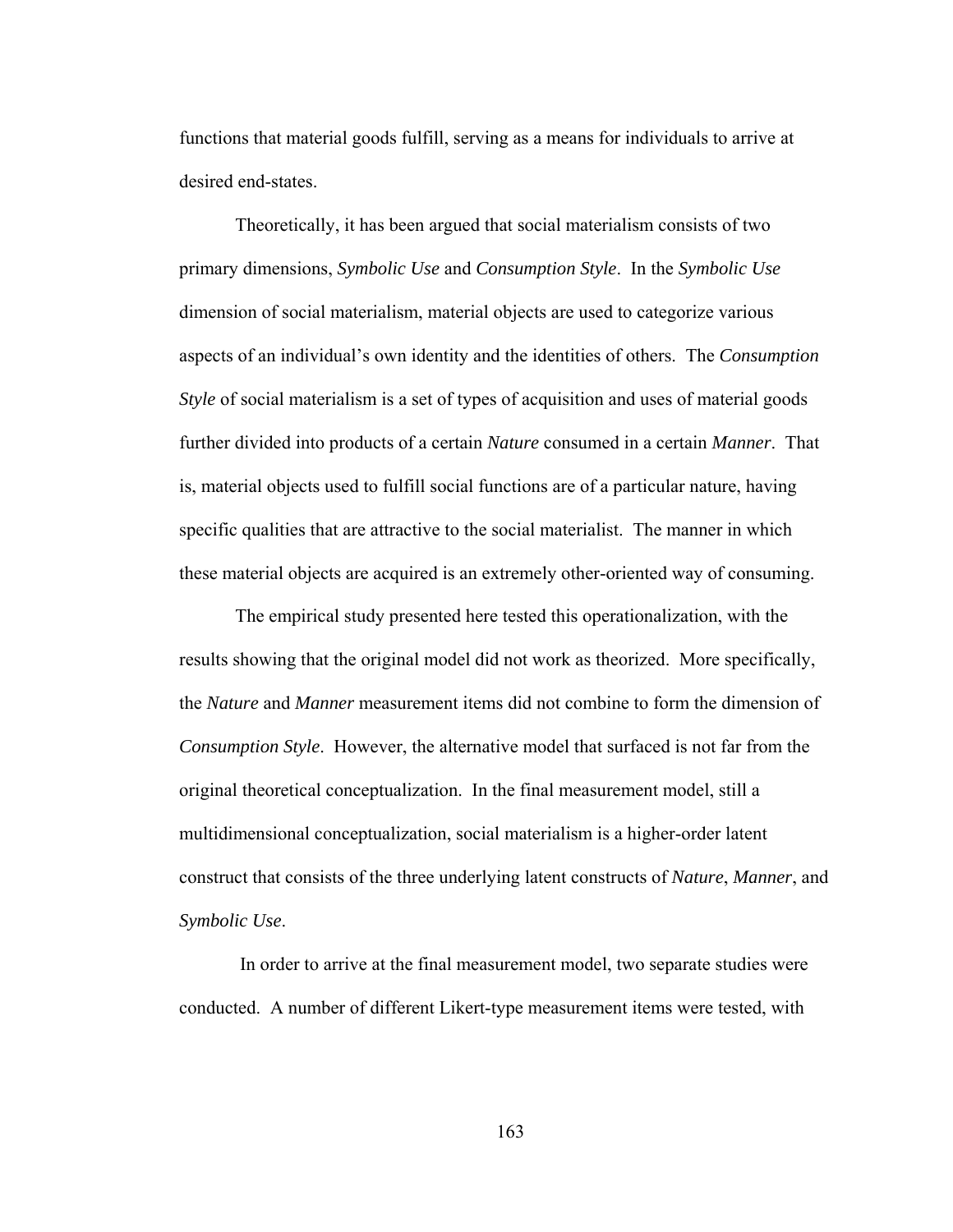items added and discarded along the way based on their psychometric measurement properties. Preliminary analyses from Study 1 and Study 2 showed that the measurement properties of each of the individual social materialism items were satisfactory. However, when the items from Study 1 were examined as a group using the technique of Exploratory Factor Analysis, the factor structure from the theoretical model did not emerge as hypothesized. The factor analyses from Study 1 showed that the items in the *Nature* dimension performed well, but the *Manner* and *Symbolic Use* items did not, with the items from these factors emerging as two factors each rather than one as hypothesized.

The preliminary EFA results pointed to a need for refinement in the measurement items in the *Manner* and *Symbolic Use* dimensions. Just as called-for by the systematic process of concept explication, the measures were refined, with new items added to the scale in order to determine whether the hypothesized theoretical factor structure was evident in a second round of data collection. In Study 2, several additional EFAs were conducted to explore the structure of the hypothesized factors. As in Study 1, the *Manner* items and *Symbolic Use* items grouped into two factors, providing reason to believe that discarding more of the items might improve the factor structure of the social materialism scale as a whole.

Once the items that had performed poorly in Study 2 were discarded, several confirmatory measurement models were tested. The original theoretical model that had been comprised of observable variables making up three lower-order latent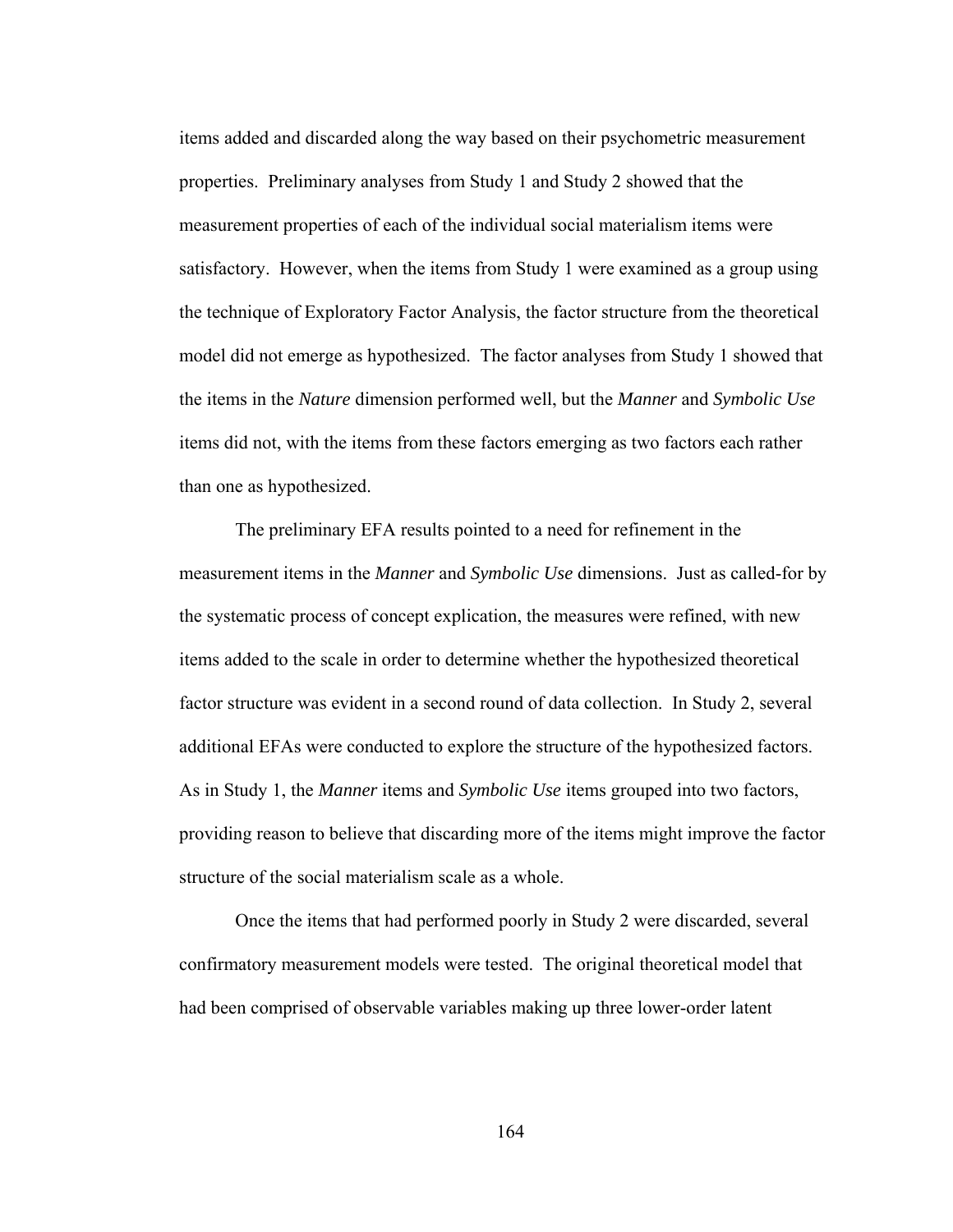constructs, and two higher-order latent constructs was disconfirmed with the CFAs, just as it had been with the Study 1 EFAs. As such, more items that had performed poorly in the CFAs were discarded. This left a total of 11 items (four *Nature* items, three *Manner* items, and three *Symbolic Use* items). Two 11-item, alternative models were tested: a two-factor model (*Consumption style* and *Symbolic Use*) and a onefactor model (social materialism). Fit indices showed that the alternative theoretical models were poorer fits than the three-factor model (*Nature*, *Manner*, and *Use*).

In sum, the final measurement model consisted of 11 items: three lower-order latent constructs and one second-order factor of social materialism. The final model thus confirmed the idea from the concept explication theorizing portion of the current work, that *Nature*, *Manner*, and *Symbolic Use* are three distinct underlying latent constructs that together form a higher-order latent construct of social materialism. All of the final 11 measurement items had strong loadings on their respective factors and the final 11 items together had a reliability of  $\alpha$  = .874, indicating that the final measurement model performed well.

The hypotheses offered in the current work sought foremost to determine the extent to which television use might be correlated with a comprehensive measure of materialism. The results showed that the relationship between television use and social materialism was genre-specific, with half the genres of programming examined retaining significant correlations with social materialism (drama, reality-based programs, talk shows, soap operas, and news magazine shows). Correlations between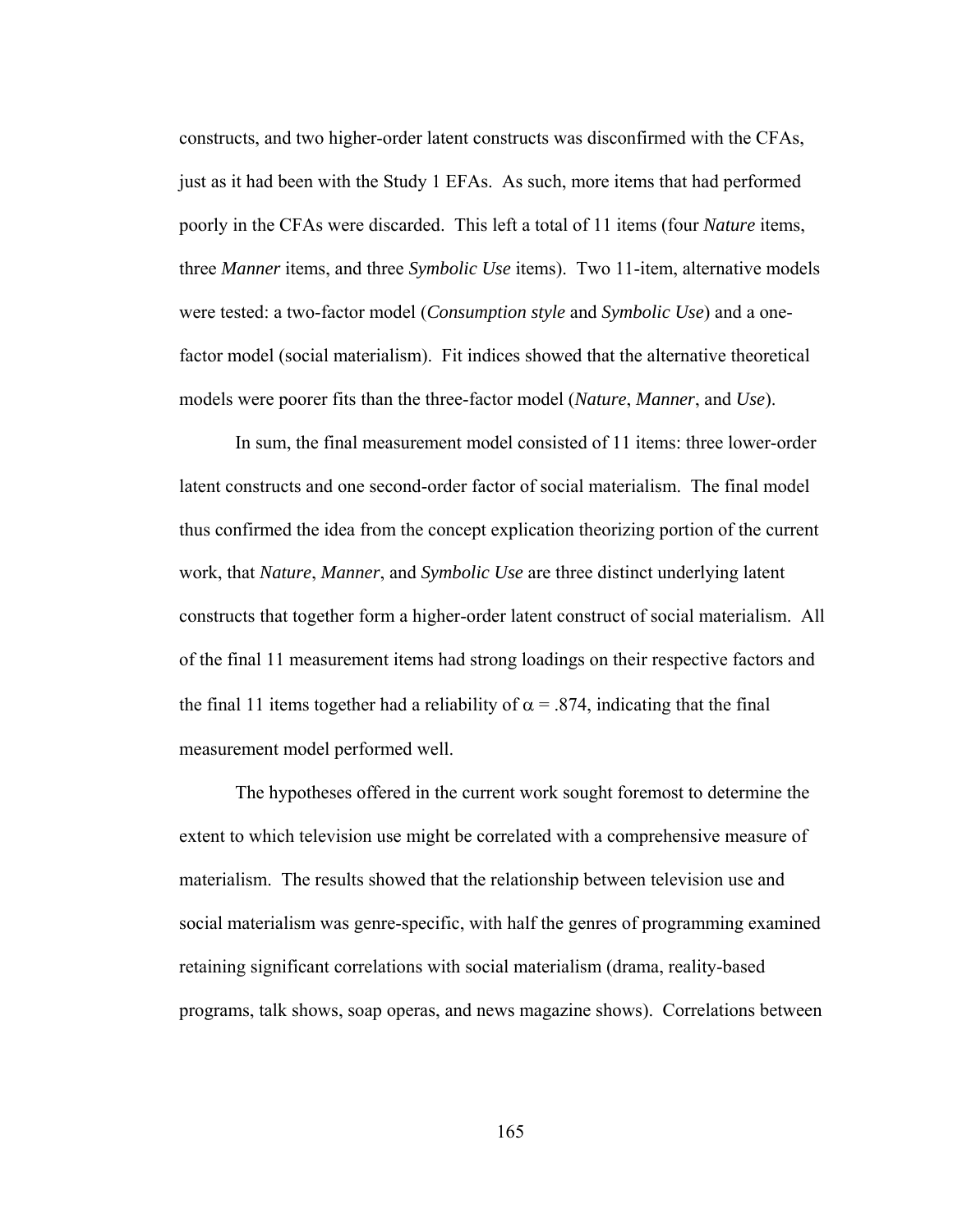hours of television viewed with the four social materialism indices were all positive and significant. The results showed that it is exposure to television, and not attention, which is empirically related to social materialism. This is an interesting finding, as it seems to point to the idea that with simply exposure to television, and not attention, respondents also hold social materialist attitudes.

The results of the tests of construct validity for social materialism showed that the validity of the operationalization is questionable. In spite of this, as this was the first study on the new construct of social materialism, the validity was in many ways satisfactory. The operationalization of social materialism was able to properly predict associations with exposure to five specific genres of television programming and hours of television viewed. The significant correlations with two measures conceptually similar to social materialism, the Richins and Dawson (1992) materialism measure and preoccupation with money, demonstrated evidence of the construct's convergent validity. When considered alongside the variables of rightwing authoritarianism and need for cognition, the discriminant validity of the construct was also nearly adequate. What must be kept in mind is that the 11-item social materialism scale, understatedly, quite nascent, should be adjusted in terms of the individual measurement items and dimensionality before construct validity is further assessed.

Retrospectively, it is easy to see that the current study would have greatly benefited from a much larger initial item pool. The social materialism scale presented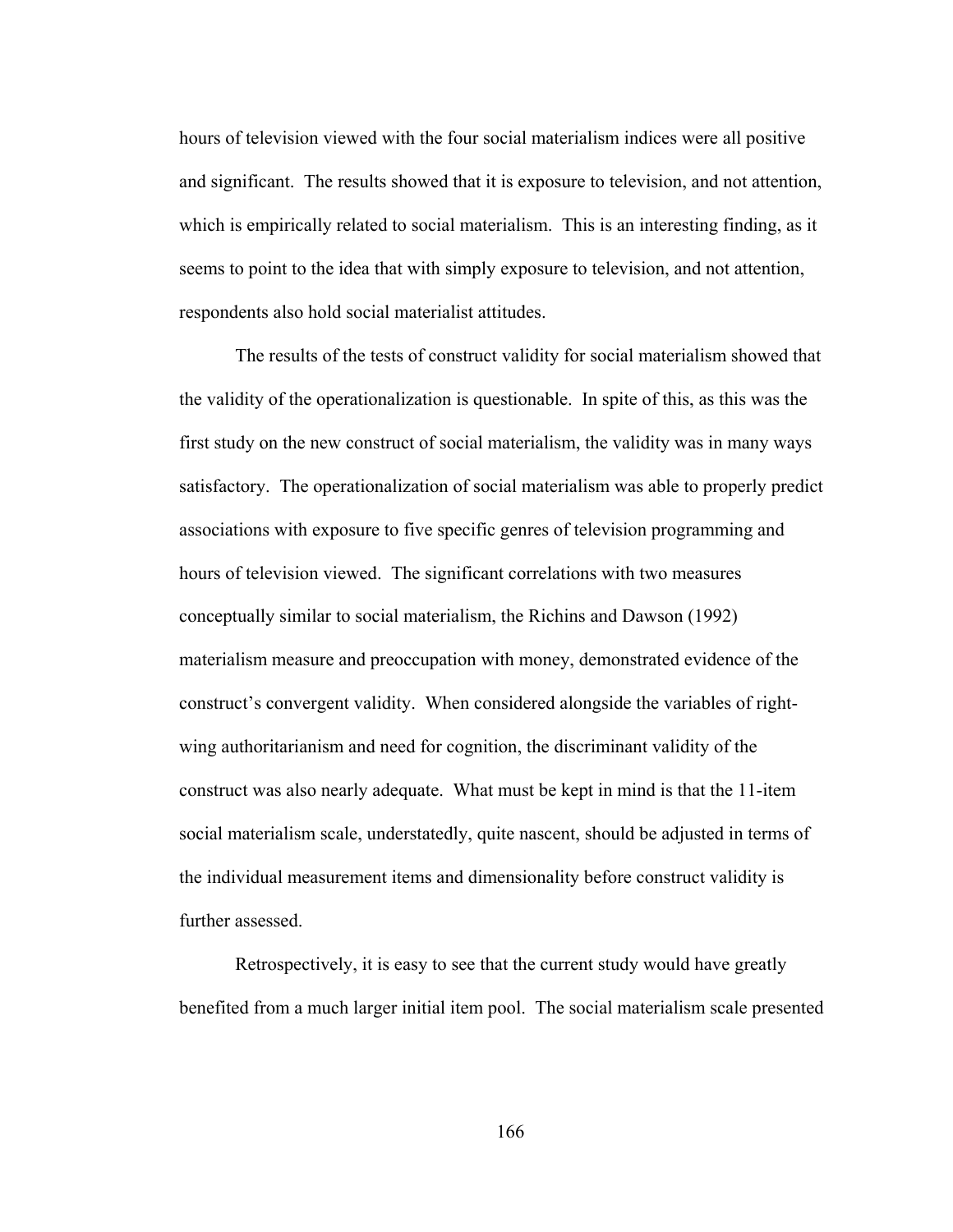here contains items that were constructed so that each item in the initial item pool represented a *unique* theoretical construct. The number of items that were available to draw from in the scale refinement portion of the factor analyses was small, and as a result, when the items that had performed poorly were discarded, only a limited number of items remained. As in the general process of scale development, it was possible to start with one of the proposed theoretical facets of social materialism and create *multiple* measures intended to measure that construct. This was not done, and as such, is a weakness in the design of the study. However, the advantage of the three-factor structure that was confirmed in the CFA portion of the analysis is that future research can now utilize the three-factor structure as a starting point from which to add to the scale by creating new items that are reflective of the theoretical dimensions of *Nature*, *Manner*, and *Symbolic Use*.

The scale at 11 items is incomplete, and the addition of more items in the future would likely improve not just the psychometric properties of the scale, but also the strength of association between social materialism and other variables such as media use. An additional weakness of the final 11 items is that a number of them are reverse-worded, contributing to the desirability of adding more items to the scale.

Though the operationalization of social materialism needs more work before it can be considered a solid measure, there are several strengths to the new conceptualization of social materialism. A major goal of the current study was to take social class out of the social materialism scale by assuring to the greatest extent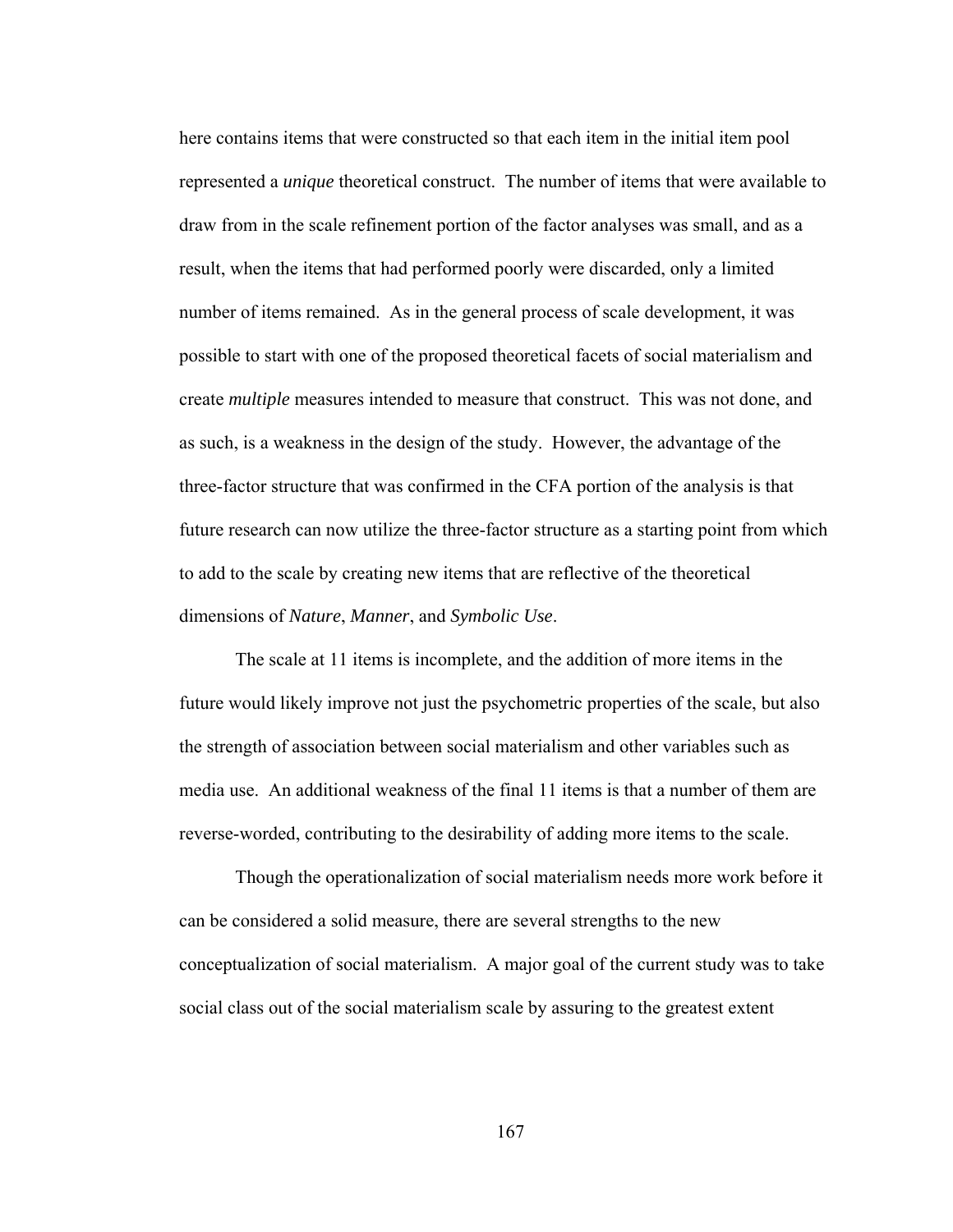possible that the scale did not measure lower-order needs. As Gabriel and Lang (1995) point out, it is remarkable that in a time in which studies of poverty and deprivation abound, "so many commentaries on consumption simply chose to turn a blind eye on the hardships experienced by a increasing numbers and consumers, both in developed countries and the Third World" (p. 80). The Richins and Dawson (1992) scale has five items that make up a dimension of how possessions are related to happiness—items such as 'I have all the things I really need to enjoy life' and 'I'd be happier if I could afford to buy more things.' The social materialism scale offered here is alternatively concerned with what role material goods play in individuals' lives once their lower-order needs are already met—indeed, that is partially why the conceptualization offered here is one of *social* materialism and not just "materialism" in the sense of the denotative definition of the word.

An additional strength of the conceptualization of social materialism presented here is that it was conceived and the scale items were selected with the guiding principle in mind that many individual-level beliefs that are thought of as essential elements of materialism are actually *outcomes* of materialism. To continue with the example of the concept of happiness, scale items that conveyed the idea that in purchase there is happiness were left out of the item pool. For example, the MVS scale contains the item 'Buying things gives me a lot of pleasure.' The idea here is quite dissimilar—I contend that the fact that individuals experience pleasure in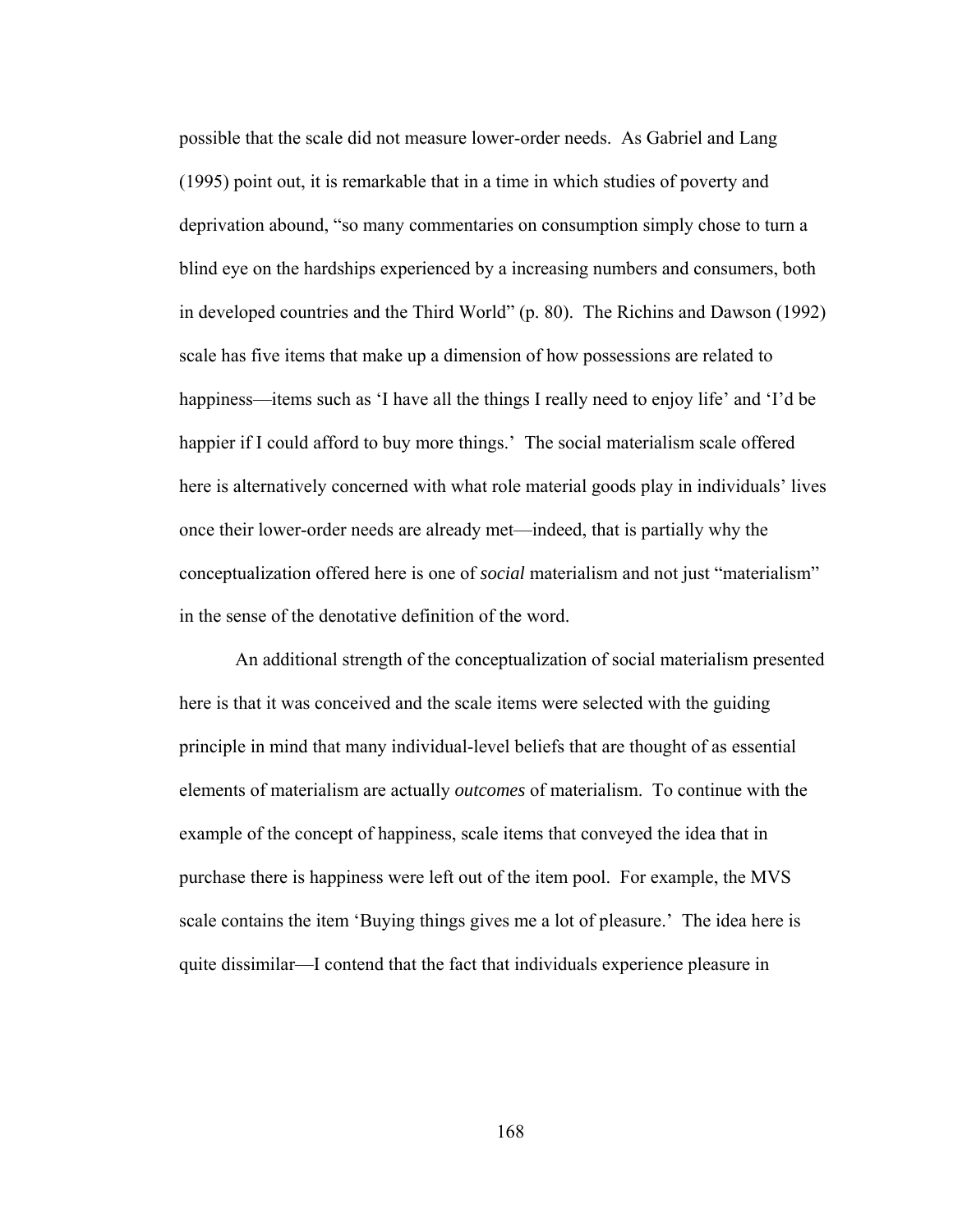acquisition is not materialism; rather, it is an outcome of materialism. Other outcomes of social materialism are an additional area for future research to investigate.

The social materialism construct and the two studies presented here upon which it is predicated rely on a couple of different assumptions. One assumption built into the design of the study is not that individuals think to themselves when they make a purchase, "I take pleasure from owning more objects than others like me," rather, the assumption is that when prompted to reflect on such a statement on a questionnaire, individuals can self-report whether they hold such attitudes or engage in such behaviors. Accordingly, in response to the ontological question of the extent to which human beings make real choices, I hold that people have free will and make choices, and that they plan their purchase behavior to meet future goals.

There is an even larger assumption that this study makes. I should be clear in stating that the current study does *not* assume a passive audience, and it does not make this assumption in two ways: the advertising industry and corporations do not completely control our lives, and the media industry does not exert direct influence on our lives. With respect to the latter, stated in terms of the discipline of mass communication, the current study does not endorse the "sociologically naïve" (Morley, 1995, p. 298) hypodermic model of media influence. What is argued here is largely consistent with a theory known as media system dependency theory, which "does not share the mass society view that the media are powerful because individuals are isolated, without group bonds" (DeFleur & Ball-Rokeach, 1989, p. 308), but, at the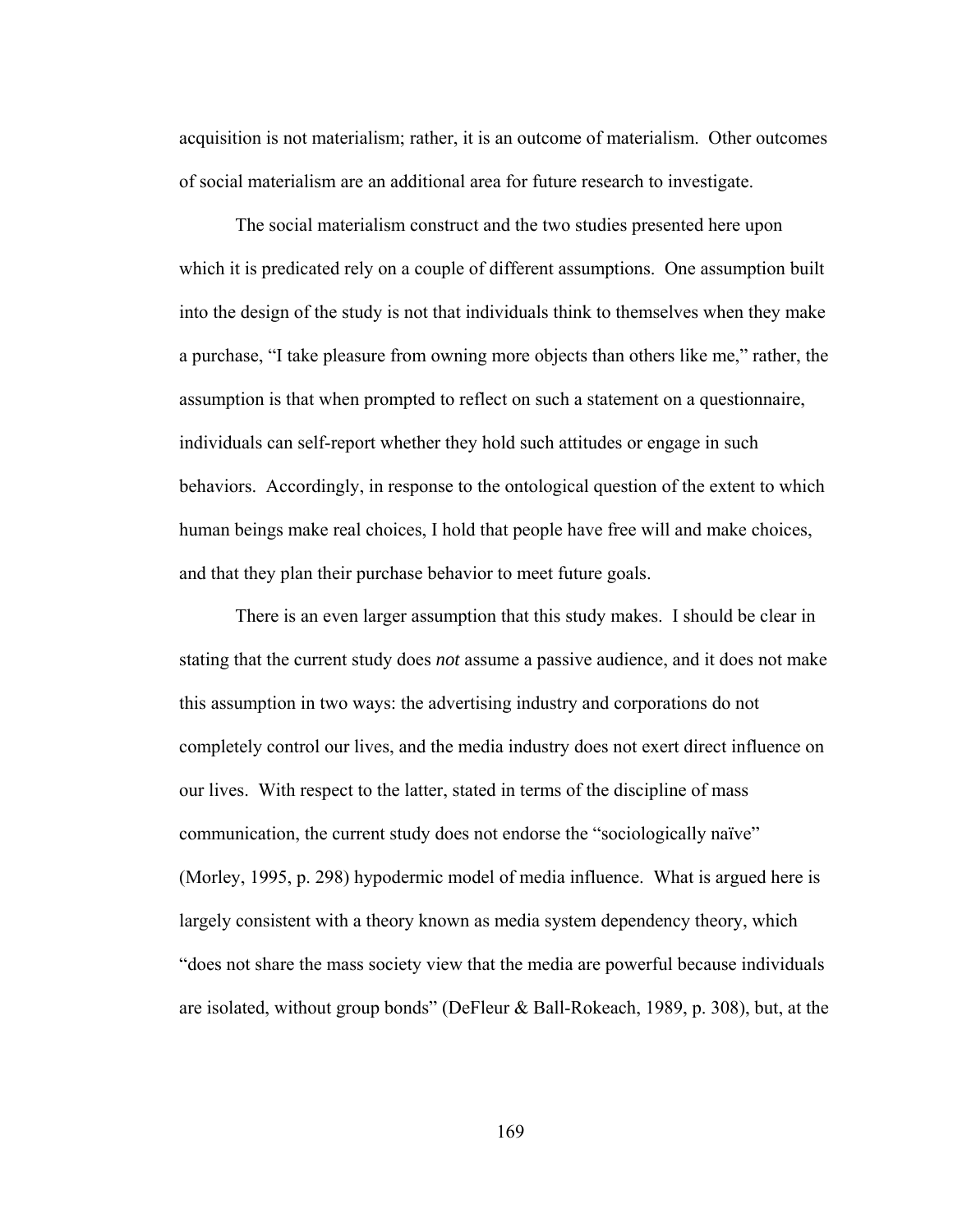same time, holds that individuals are not entirely free to construct their own media systems because there are *constraints* on the message content choices they can make. In the words of Morley (1995), "the power of viewers to reinterpret meanings is hardly equivalent to the discursive power of centralised media institutions to construct the texts which the viewer then interprets" (p. 213). This viewpoint allows the powerful audience of the uses and gratifications approach to media studies to coexist with the powerful media view that political economy and critical theories assert.

The convenience sample used in the current study and the general lack of diversity in the sample not only limits the generalizability of the findings, it also serves as an explanation for what the study results were and possibly what the study failed to show. No significant correlation between gender and social materialism emerged, however, the sample was heavily female (68%). More important to interpretation of the results was the fact that self-reports indicated that only 13 individuals in the sample ( $N = 265$ ) considered themselves members of the working or lower class, 62 individuals were members of the middle class, and a full 72% of the sample reported themselves as upper or upper-middle class. A phenomenon such as social materialism that is so closely tied to income must be studied in a diverse sample. As an illustration of this point, there was a significant positive correlation of *r*   $=$  .178 ( $p < .01$ ) between class and the index for the 11-item social materialism measure, with members of the higher social classes exhibiting higher levels of social materialism.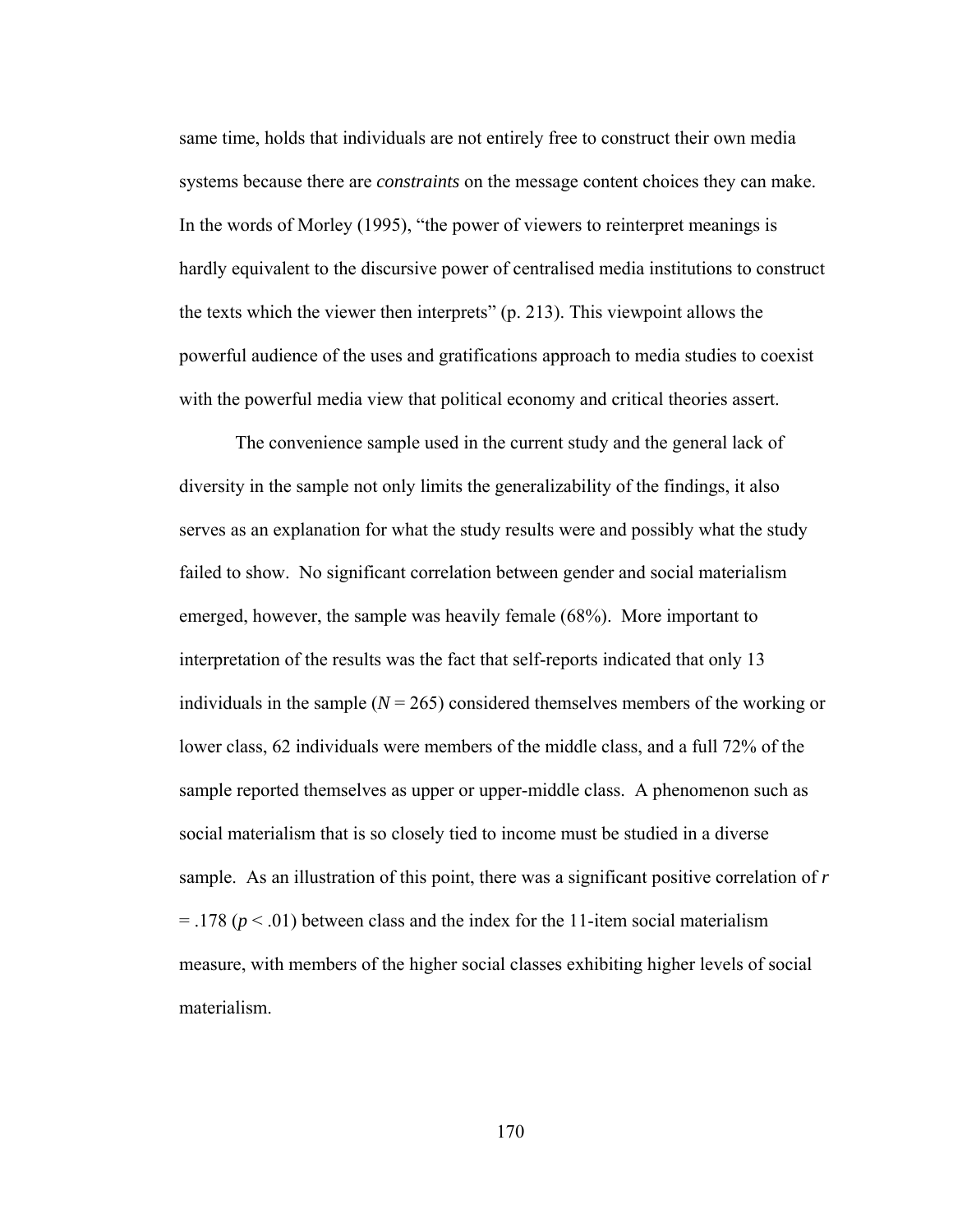The lack of a strong correlation between television use and social materialism can perhaps be explained by what was *not* measured in the current study. As the aim here was to conduct preliminary analyses for scale development, focus was on scale development and not on the testing of a model of hypothesized relationships between television use and social materialism. That is to say, no "conditional" variables were taken into account here; mediation and moderation were not tested for. As McLeod and Reeves (1980) explain, it is necessary to look at both mediation and moderation for a complete perspective on any phenomenon, an idea at the heart of the O-S-O-R model of media effects. Although media effects are certainly conditional on a host of variables, the current study did not set out to measure such variables. Such is an undertaking for future research.

An additional consideration in the interpretation of the results reported here is the issue of socially desirable responding. Materialism is considered by some to be representative of the "dark side" of human behavior, making the data subject to response bias (Mick, 1996). Although Richins and Dawson (1992) did not find social desirability bias a problem in the data collected in their scale development and validation study, Mick (1996) has reported that respondents tend to underreport materialism-related attitudes and behaviors. Social desirability is especially relevant to social materialism because the social materialist is one who is quite concerned with the impressions others have of him or her.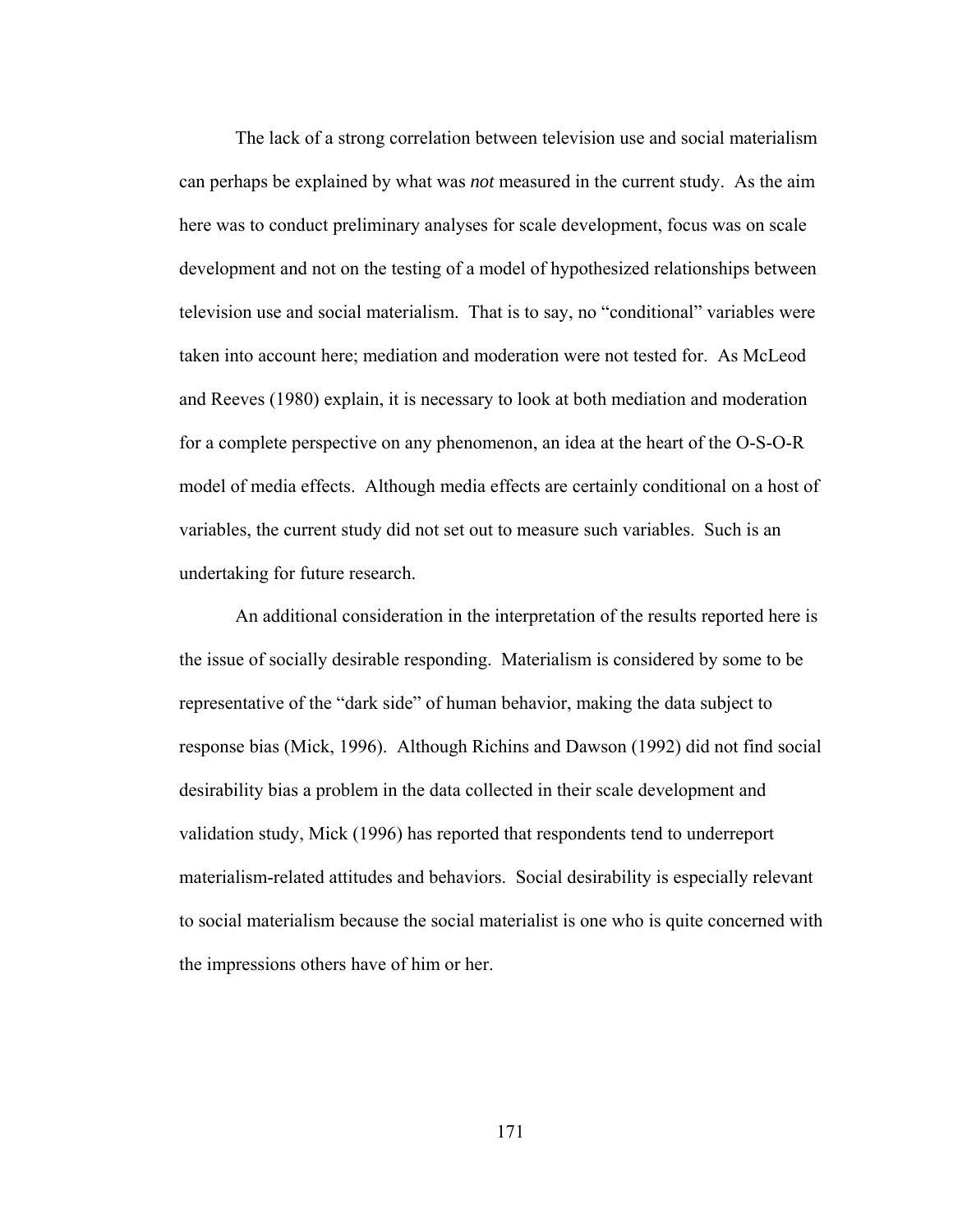As the political economy and critical theories assert, commercially-owned media convey an innumerable amount of commercial messages. Precisely how many and what forms do these messages take? Clearly there is a need for content analyses in this area. Before positing that media messages are related to social materialism, there is a need for empirical analysis to examine the number and types of messages and appeals related to materialism. It is astonishing that this has yet not been done, perhaps because commercialism is so ubiquitous that is thought to be unnecessary. But content analysis is necessary before the hypothesis that media influences social materialist attitudes and behaviors can be proven. There has been an extremely small number of content analysis of materialistic appeals in print ads, (i.e., Belk & Polly, 1985) but these studies are outdated and need to be conducted anew in an age where advertising has become part of the fabric of media messages beyond commercials per se.

What are the desired end-states a social materialist uses material object to attain? Happiness? Social recognition? This is an area for future research to explore. Because the data collected was cross-sectional and not experimental, this has left the ever-elusive question of causality unanswered. Although the social materialism operationalization was able to predict certain types of television use, the question of causal ordering remains unanswered. Does social materialism influence television use patterns or does the use of various media effect changes in social materialist attitudes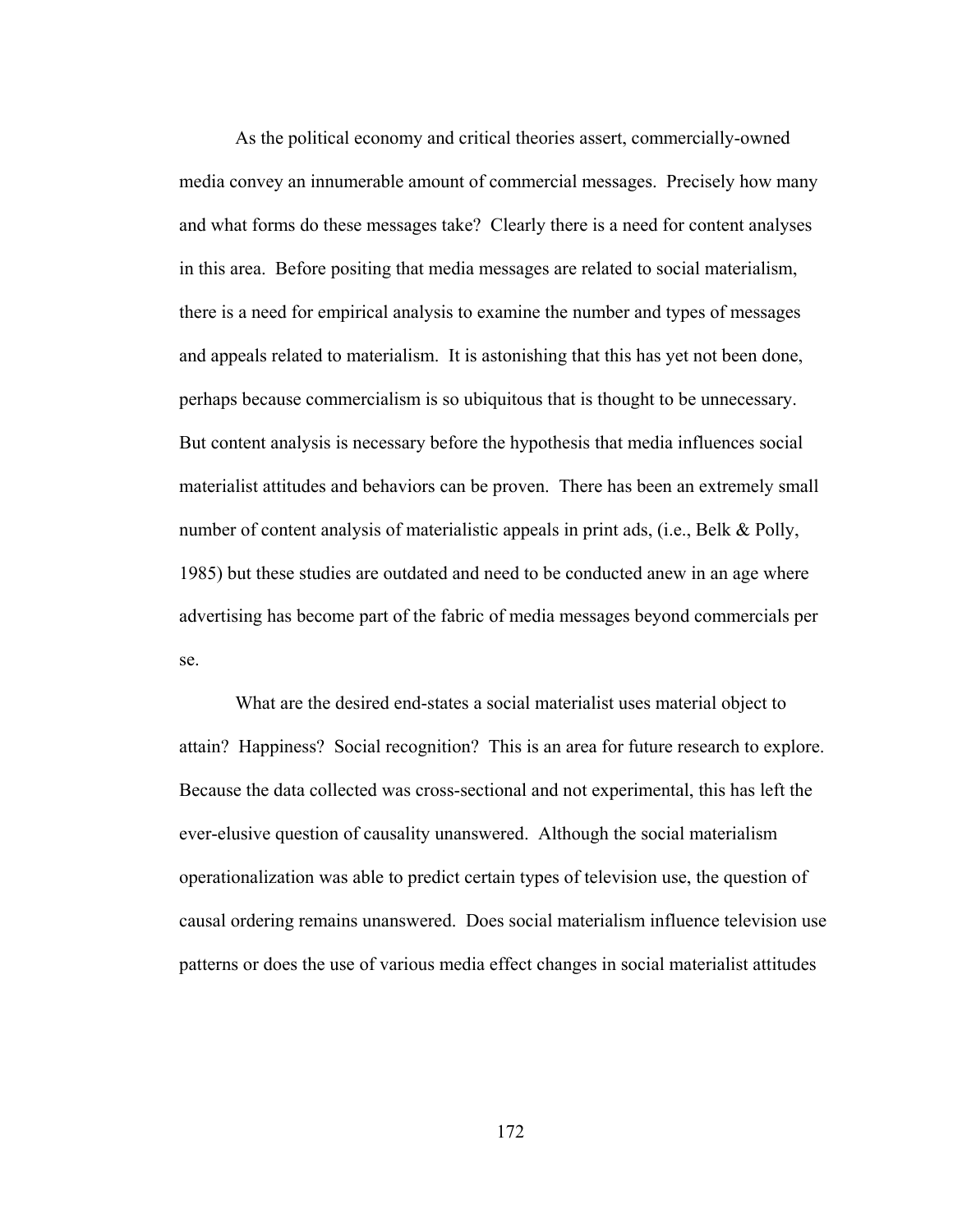and behaviors? Subsequent research might examine a reciprocal causation model of television viewing and materialism.

There are several theories of communication which might be able to benefit from a properly explicated social materialism scale. For example, as argued by Richins (1995), social comparison theory is especially relevant to the study of materialistic attitudes and behaviors, as individuals often use idealized media images as a source of comparison. One possible avenue of future study might be whether social comparison with not just media images but also reference group members affects social materialist attitudes and behaviors. An additional area where social materialism has theoretical relevance is that of diffusion of innovations theory, where the spread of ideas, technical information, and behaviors within a social system occurs when people adopt ideas through communication and influence (Rogers, 1995). The probability of an individual adopting a particular innovation, be it in fashion or in any other realm of material goods, is certainly relevant to the study social materialism. Other theories can benefit from a social materialism scale, as alluded to above, another example is cultivation theory, an area of research quite relevant to the adoption of dominant cultural values. Even the uses and gratifications paradigm of research is applicable to social materialism, as it might be interesting to examine whether social materialists expose themselves to certain types of media messages with particular motivations, perhaps different than those who expose themselves to media messages for different reasons.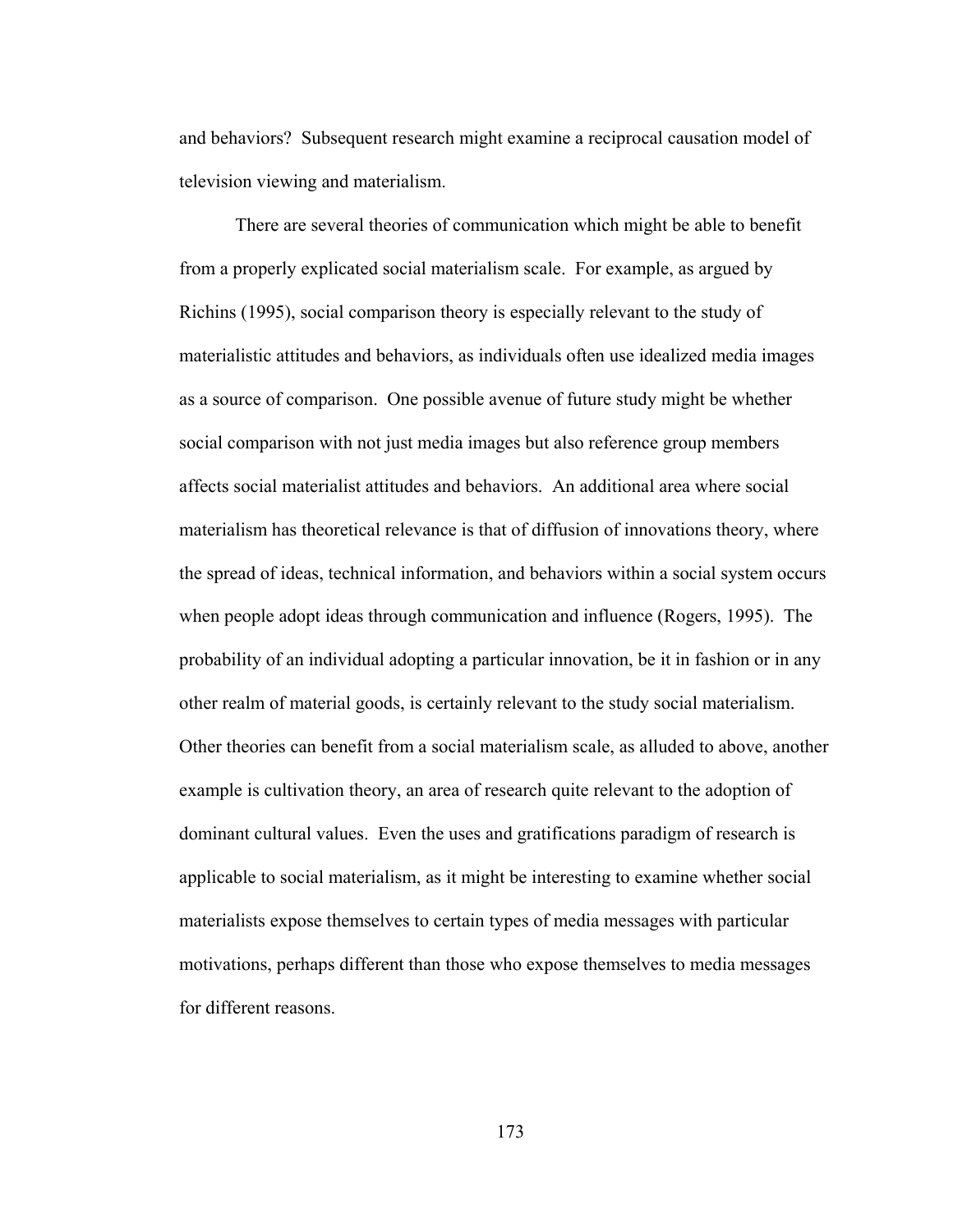This study represents a small but noteworthy step forward in an area of research that crosses disciplinary boundaries and creates an advancement in the mass communication literature on the importance of the process of explication. According to Chaffee (1991), concept explication is a systematic way of improving conceptualization through research. If it is indeed true that "making a concept explicit is . . . a purpose of all discourses on communication concepts" (Chaffee, 1991, p. vii), then the time is ripe for mass communication scholars to devote more research to developing measures that follow this process. As Rubin and Perse (1994) explain, there are a number of inconsistencies and difficulties encountered when developing and employing measures in mass communication. Examples include such variables as "source credibility" and "perceived realism" of media messages, both examples of "the lack of consistent scale development and application in mass communication" (Rubin & Perse, 1994, p. 50). This is not to say that some measures in extant social scientific research have not been sufficiently developed and refined, as there are numerous solid conceptualizations and operationalizations of latent socialpsychological constructs across all academic disciplines. But the need to review and reassess the state of measurement that extends to all of the social sciences is especially relevant to mass communication, where many measures are developed and used with less attention paid to the basics fundamental to scientific knowledge (i.e., concept explication). The issue is not just one of measurement, rather, science must begin with conceptual definition or "the words we use to describe and discuss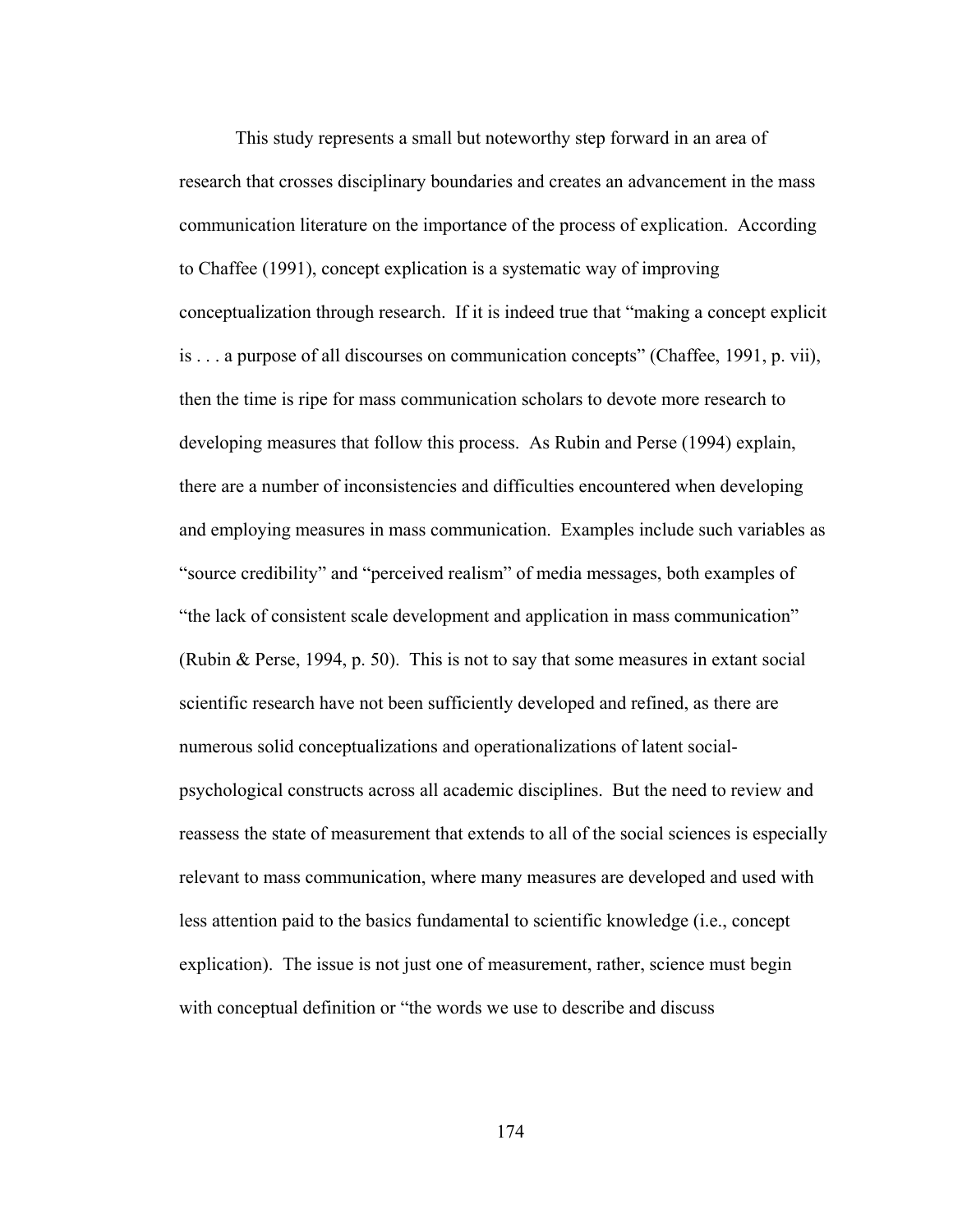communication are mere words—no improvement over mere numbers" (Chaffee, 1991, p. 1).

The concept of social materialism was born in the meaning analysis portion of the explication presented above and by no means should end with the work presented here, as explication is an ongoing process that rarely ends with completion of a single study (Chaffee, 1991). Much more research is required before the social materialism measurement scale can be considered complete, and even then, the operationalization must be reevaluated relative to its intended theoretical meaning. What is important to note is that the process of concept explication involves a constant interplay between theoretical and empirical analysis. This study has made progress in twice moving from a meaning analysis to empirical analysis—first in for Study 1, then again in Study 2. Though a slow process, progress has been made in conceptualizing and operationalizing social materialism. Several more times must meaning analysis and empirical analysis occur. Only then can the relationship between social materialism and other concepts such as television use be properly investigated.

Beyond the significance of conceptualization and measurement to the discipline of mass communication, this study raises an additional issue central to media-studies but largely left empirically unexplored, that of the inherently multi-level nature of the discipline. In communication as in other disciplines, studies relevant at individual, societal, and cultural levels remain largely focused on micro-individual processes (McLeod & Blumler, 1987). The rationale for the current study relies on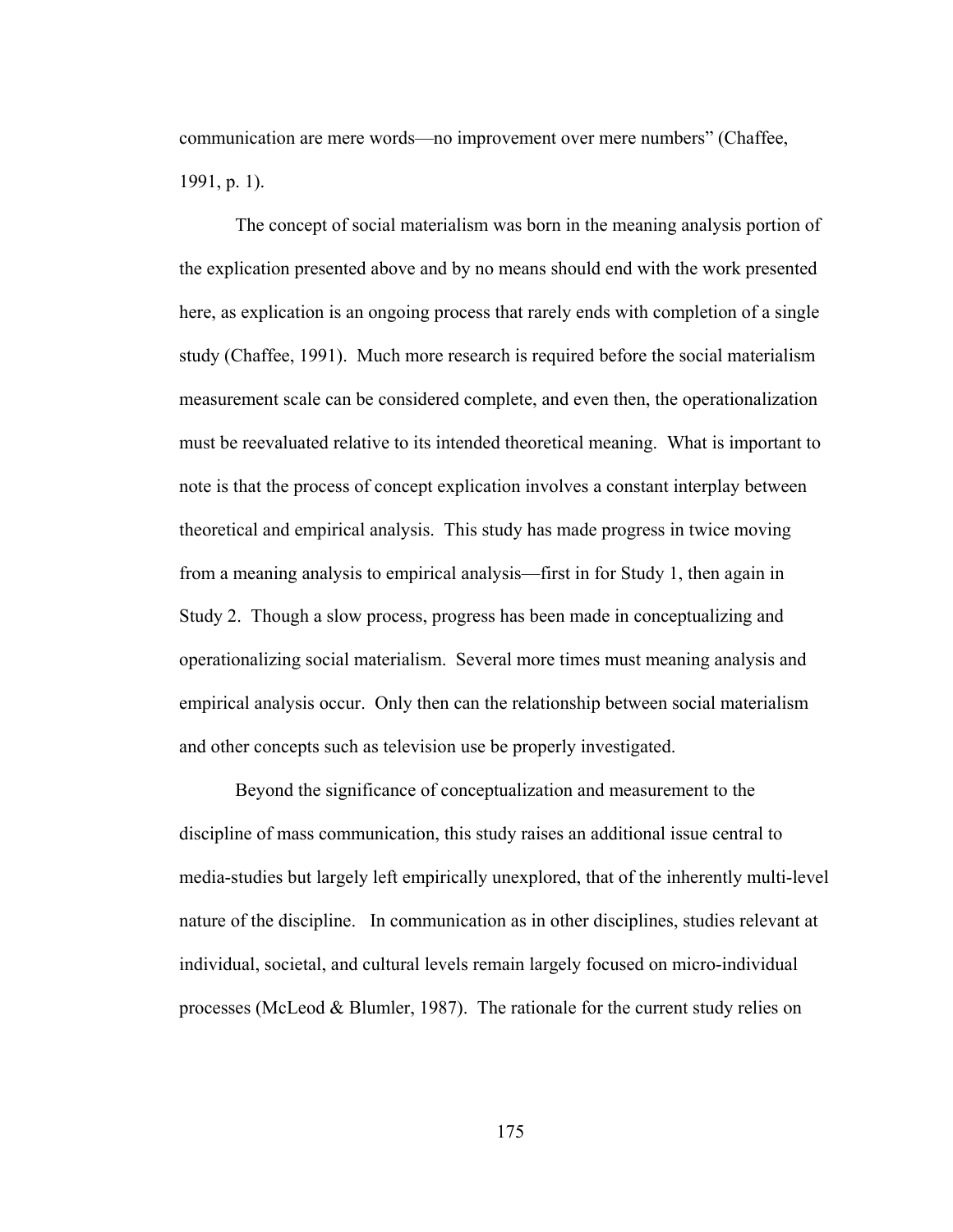the claims of critical-cultural theorists, some of which are empirically backed, but, as McLeod and Blumler (1987) note, macro-level inquiry relevant to larger social systems and institutions such as the media system are often neglected in empirical research.

The idea of macro-level inquiry raises yet another issue of utmost importance, that of interdisciplinary exchange. From the contention that "communication science without a macro component would be impoverished and seriously incomplete" (McLeod & Blumler, 1987, p. 277), follows the necessity of a type of thinking and research so global that it would require the expertise of scholars from several disciplines. As demonstrated in the literature reviewed above, the issue of materialism can be found in discourse emanating from such diverse fields as economics, marketing, philosophy, psychology, and sociology, some of which are clearly relevant to the study of mass communication phenomena in social system terms. The lack of cohesion in the use of the term "materialism" in theory and research in these disciplines, is striking, and as such, the concept of social materialism has been introduced in an attempt to improve the variance in the usage of the word.

Concept explication is thus of insurmountable value, in a time where academic inquiry explores countless phenomena in great depth, yet the progress of scientific knowledge is impeded by a lack of exchange between disciplines and inconsistency in the meaning of the terms that make up the vocabularies of scientists. And just as Kuhn (1970) noted, when the parties in a debate employ the same terms but to them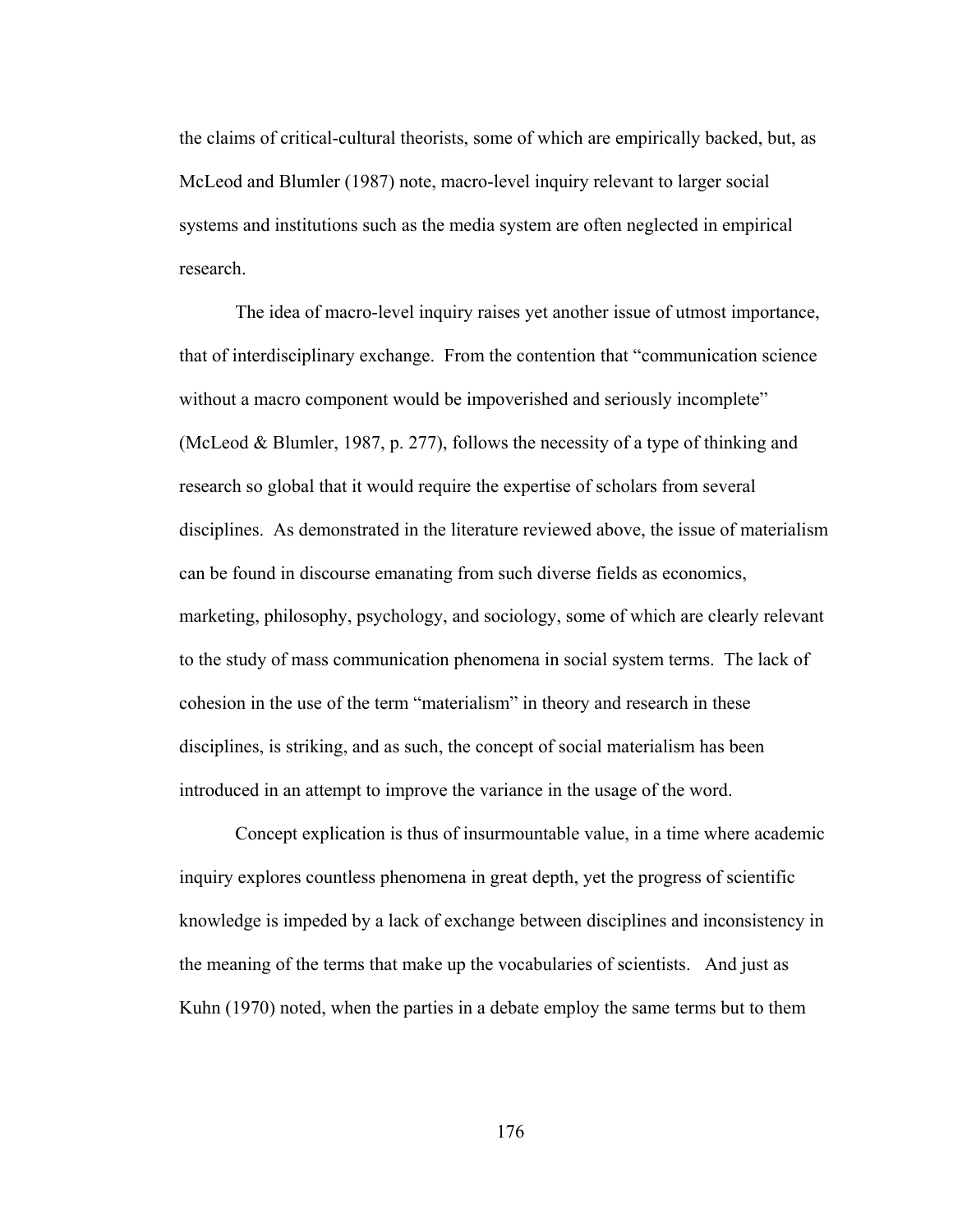attach different meanings, the much-undesired end result can only be that "communication is inevitably partial" (p. 198). For empirically-based communication research to thoroughly explore media-relevant phenomena, it must begin first with thorough explication of its concepts, in a way that systematically relates theory that crosses disciplinary boundaries with research.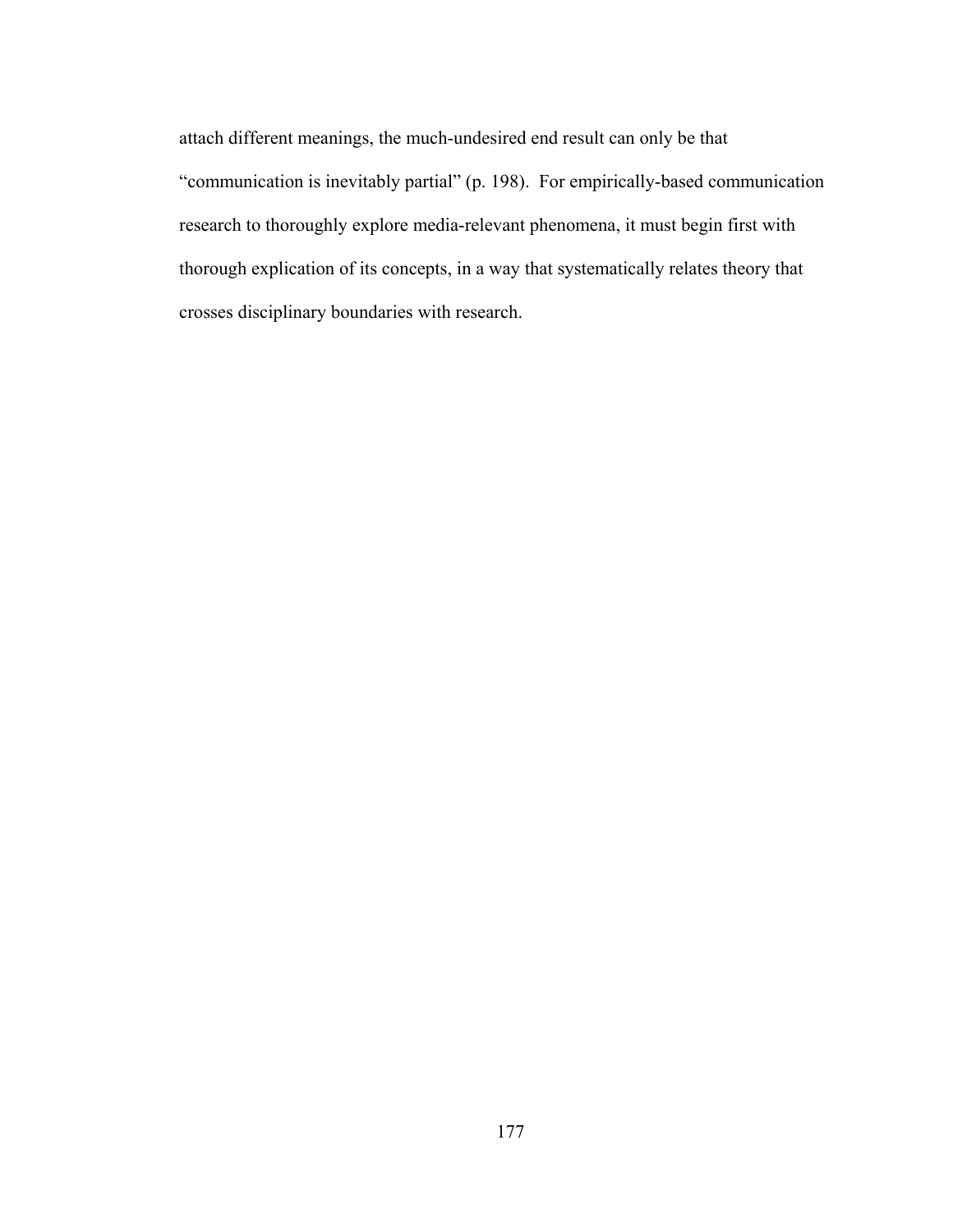# **Appendix A**

## **INITIAL 21 SCALE ITEMS FOR SOCIAL MATERIALISM SCALE**

Nature Subdimension

I like a lot of luxury in my life.\*

It is not important to me to buy new and different things.  $(R)$ <sup>\*\*</sup>

A nationally advertised brand is usually better than a generic brand.\*\*

It is not important for me to be viewed as a trendsetter based on the products I

buy.  $(R)$ 

I find that when I buy something nice I often purchase other things that go

along with it.

It is not important for me to own the right things.  $(R)$ 

People recognize that I buy only the best.

Manner Subdimension

I usually buy only the things I need.  $(R)^*$ 

I try to keep my life simple, as far as possessions are concerned.  $(R)^*$ 

(R) Reverse coded

\* Items from Richins and Dawson (1992)

\*\* Items from the 1999 DDB Needham Life Style Study

*Note*. Judgments were made on 7-point scales (1 = *strongly disagree*, 7 = *strongly agree*). Appendix continues on next page.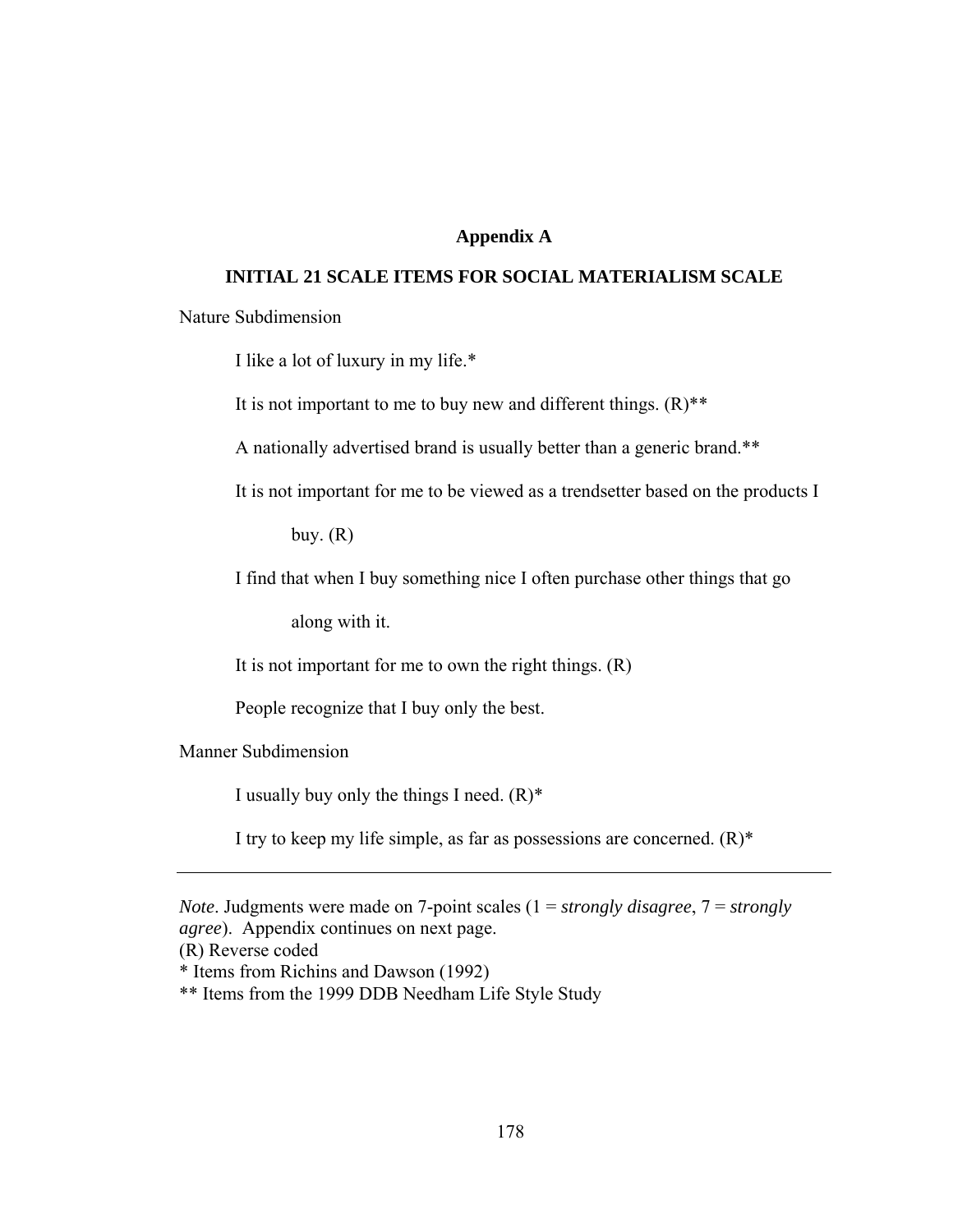I view buying things as a competitive act.

I take pleasure from owning more objects than others like me.

When it comes to owning things, I do not feel pressure to keep up with others

like me. (R)

I frequently buy things when I cannot afford them. \*\*

Symbolic Use Subdimension

The things I own do not say much about how well I am doing in life.  $(R)^*$ 

It is not important for me to own things that impress people.  $(R)^*$ 

I enjoy it when I get positive reactions to the things I own.

I do not buy things to show people that I am better than someone else. (R)

People will like me more if I own the right things.\*\*\*

The types of things I purchase connect me to a group.

It is not important for me to have things which are different from what

everybody else has. (R)

There are certain people I would like to trade places with because of what they

own.

*Note*. (R) Reverse coded

<sup>\*</sup> Items from Richins and Dawson (1992)

<sup>\*\*</sup> Items from the 1999 DDB Needham Life Style Study

<sup>\*\*\*</sup> Item from Schaefer, Hermans, and Parker (2004)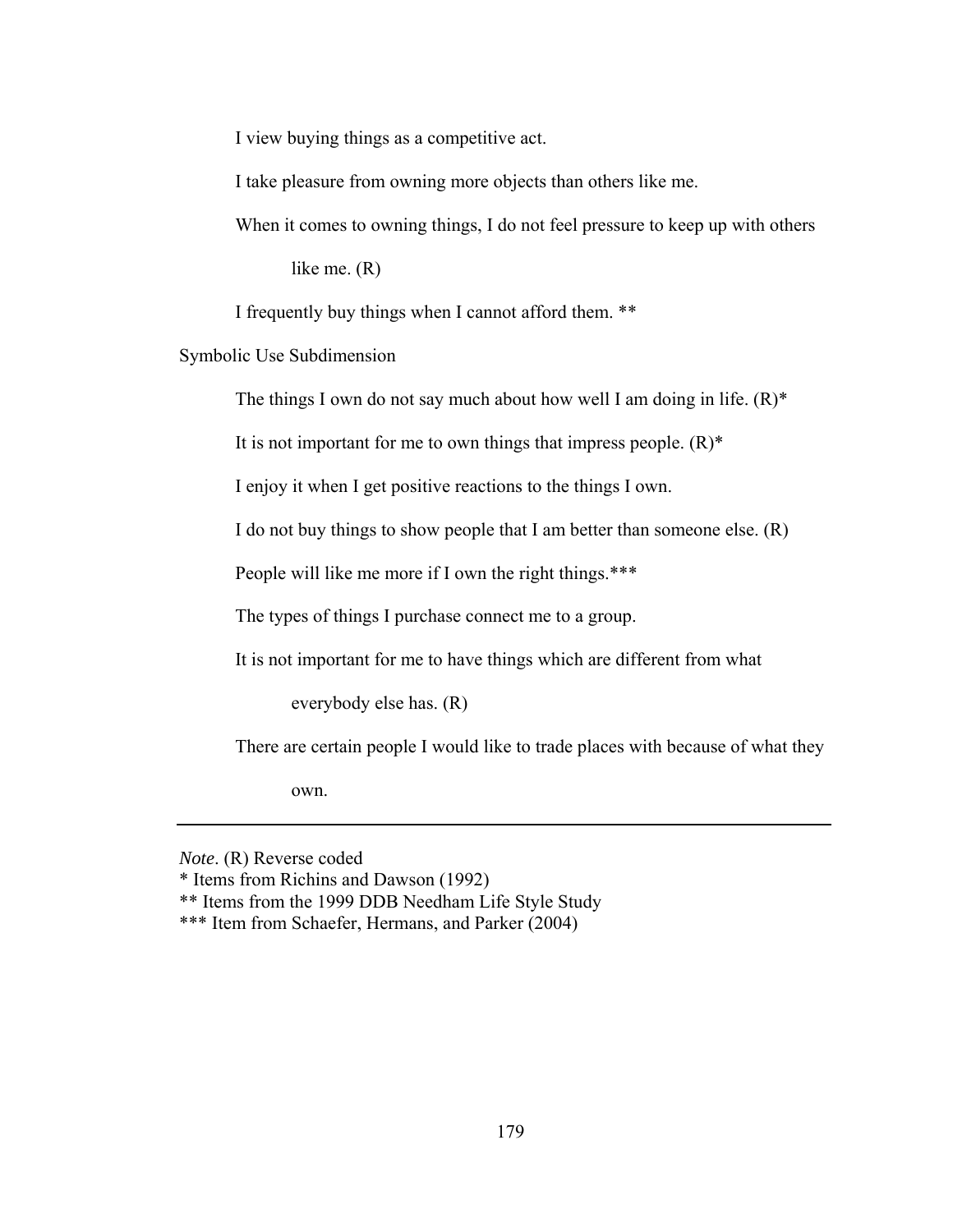### **Appendix B**

# **ABBREVIATED ITEMS FROM DESCRIPTIVE STATISTICS TABLES AND CORRELATION MATRICIES WITH CORRESPONDING MEASUREMENT ITEMS**

### *STUDY 1*

- 1. Luxury: I like a lot of luxury in my life.
- 2. New and different: It is not important to me to buy new and different things.
- 3. Advertised brand: A nationally advertised brand is usually better than a generic brand.
- 4. Trendsetter: It is not important for me to be viewed as a trendsetter based on the products I buy.
- 5. Go along with it: I find that when I buy something nice I often purchase other things that go along with it.
- 6. Right things : It is not important for me to own the right things.
- 7. Only the best: People recognize that I buy only the best.
- 8. Only things need: I usually buy only the things I need.
- 9. Keep life simple: I try to keep my life simple, as far as possessions are concerned.
- 10. Competitive act: I view buying things as a competitive act.
- *Note*. Appendix continues on next two pages.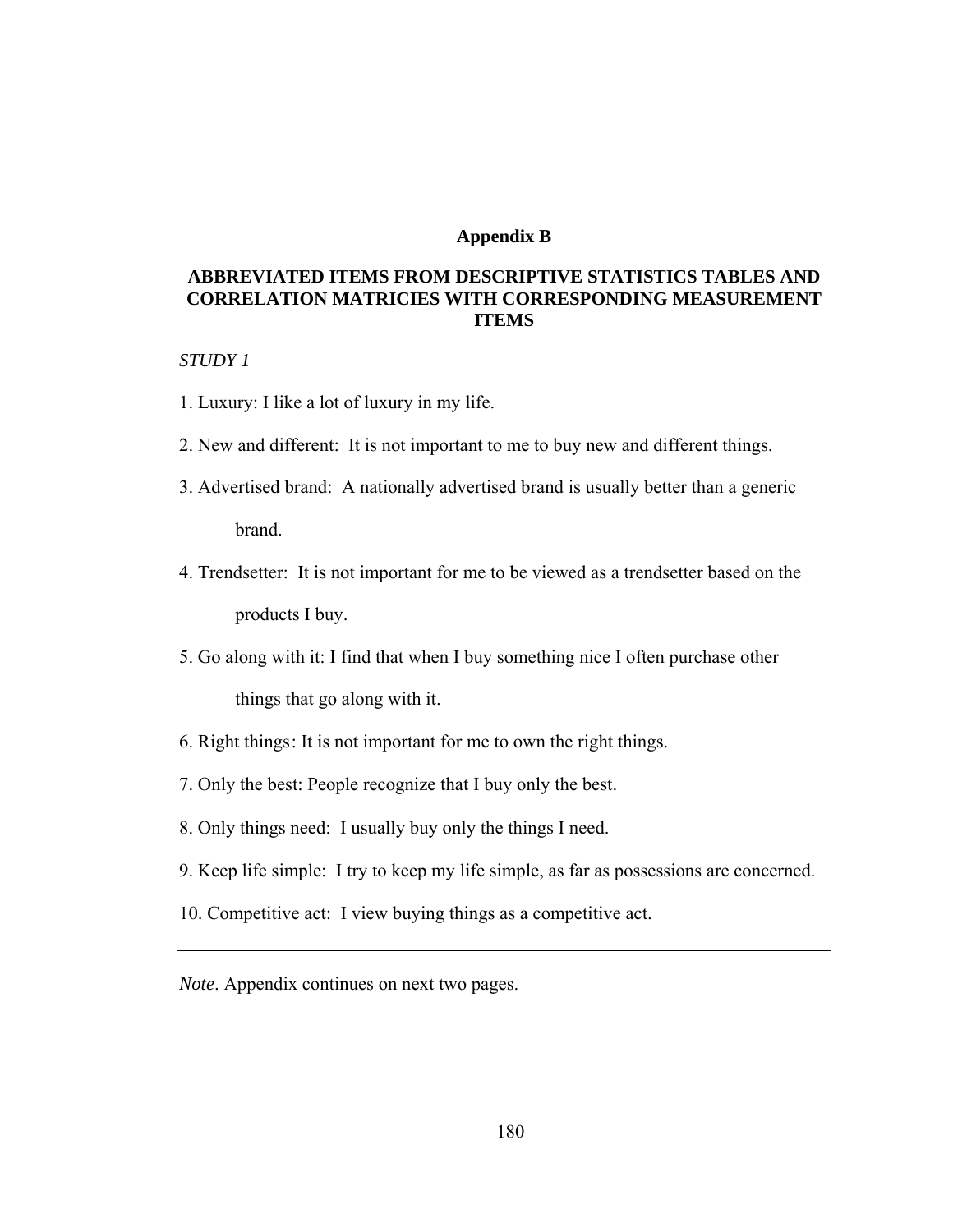- 11. Pleasure own more: I take pleasure from owning more objects than others like me.
- 12. Pressure keep up: When it comes to owning things, I do not feel pressure to keep up with others like me.
- 13. Cannot afford them: I frequently buy things when I cannot afford them.
- 14. How well I'm doing: The things I own do not say much about how well I am doing in life.
- 15. Impress people: It is not important for me to own things that impress people.
- 16. Positive reactions: I enjoy it when I get positive reactions to the things I own.
- 17. Better than someone: I do not buy things to show people that I am better than someone else.
- 18. Like me more: People will like me more if I own the right things.
- 19. Connect me to group: The types of things I purchase connect me to a group.
- 20. Have different things: It is not important for me to have things which are different from what everybody else has.
- 21. Trade places: There are certain people I would like to trade places with because of what they own.

### *ITEMS ADDED FOR STUDY 2*

- 22. Look to reaction: When I buy something new, I look forward to how people will react when they see me with it.
- 23. Think well of me: I am not too concerned with buying things which I think will cause others to think well of me.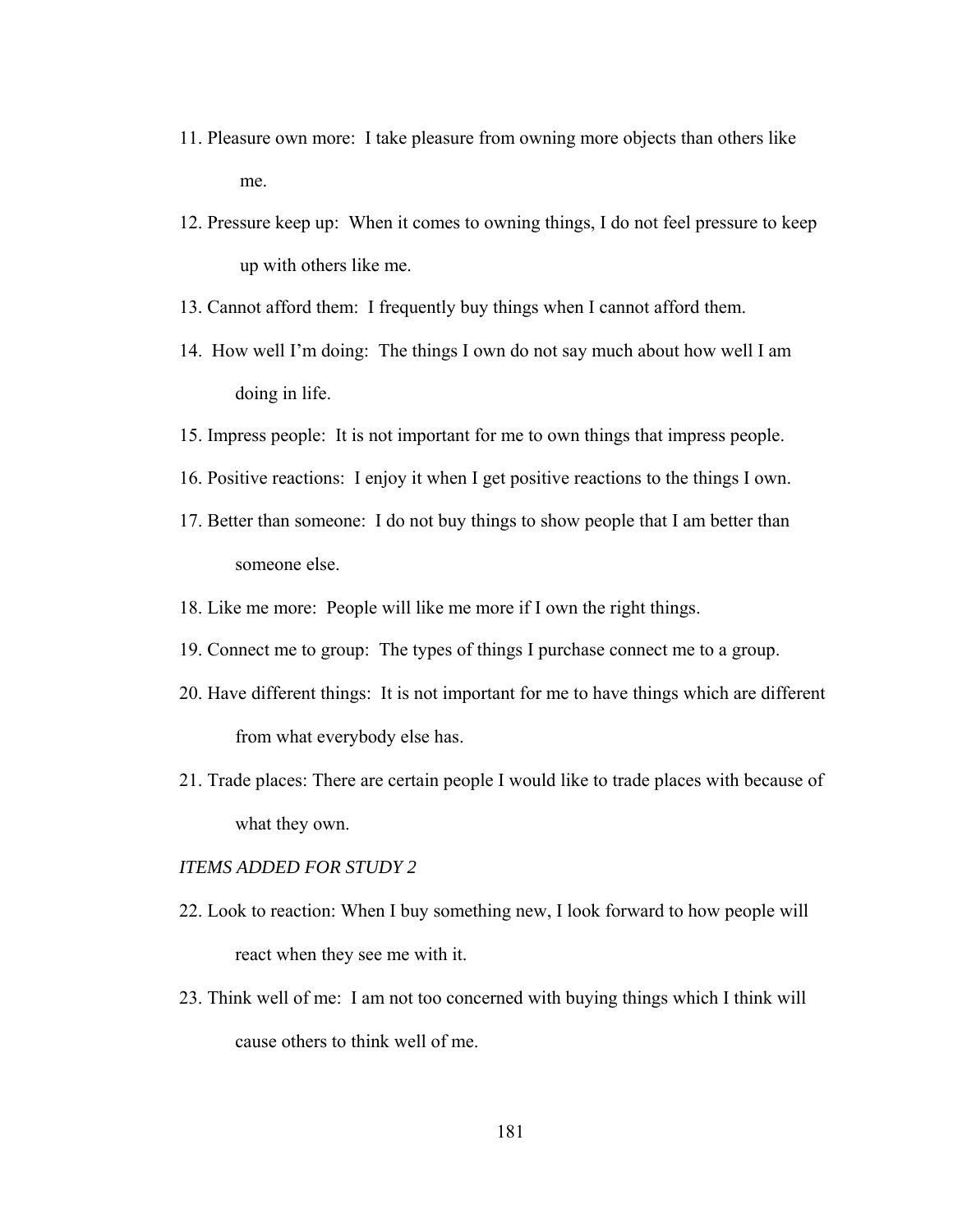- 24. Can't wait to be seen: When I buy something new, I often can't wait for my friends and other people to see me with it.
- 25. Compare: I often compare my possessions with those of other people like me.
- 26. Jealous: I never feel jealous when one of my friends gets something which is new or ahead of the latest trends.
- 27. Bothered buy anything: I am bothered when I see people buy anything they want.
- 28. Make it myself: When I have the opportunity to make something myself, I would rather make it than buy it.
- 29. Practicality: I always consider the practical usefulness of a product before I buy it.
- 30. New impress people: I am not too concerned with owning things that impress other people.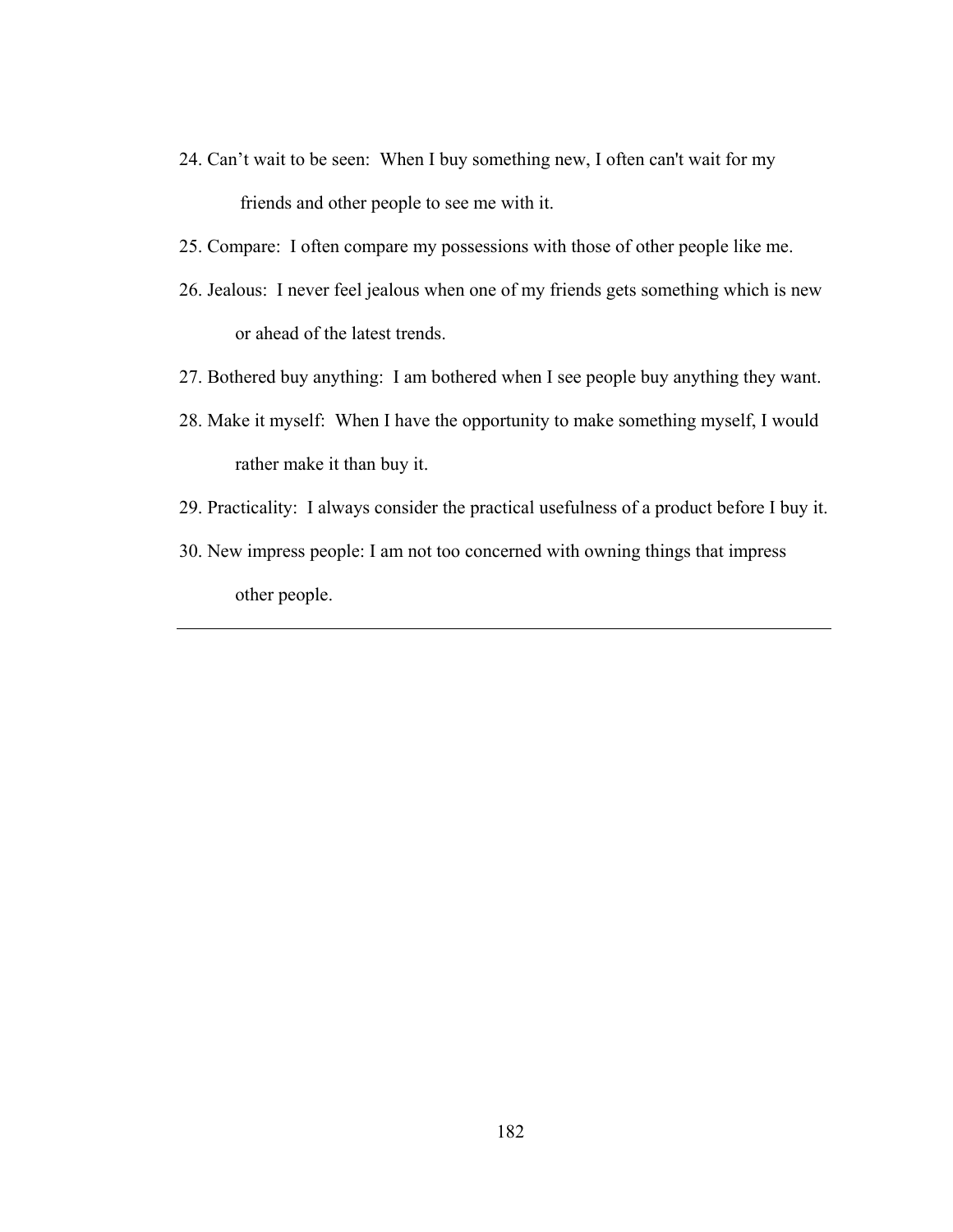## **Appendix C**

# **ABBREVIATED ITEM CONTENT FROM FACTOR ANALYSES TABLES WITH CORRESPONDING MEASUREMENT ITEMS**

#### *Nature*

It is important for me to own the right things: It is not important for me to own the

right things.

- Important for me to be viewed as a trendsetter: It is not important for me to be viewed as a trendsetter based on the products I buy.
- People recognize that I buy only the best: People recognize that I buy only the best.
- Important to buy new and different things: It is not important to me to buy new and different things.
- I like a lot of luxury in my life: I like a lot of luxury in my life.
- Purchase things that go along with it: I find that when I buy something nice I often purchase other things that go along with it.
- A nationally advertised brand is usually better: A nationally advertised brand is

usually better than a generic brand.

### *Manner*

I view buying things as a competitive act: I view buying things as a competitive act.

*Note*. Appendix continues on next three pages.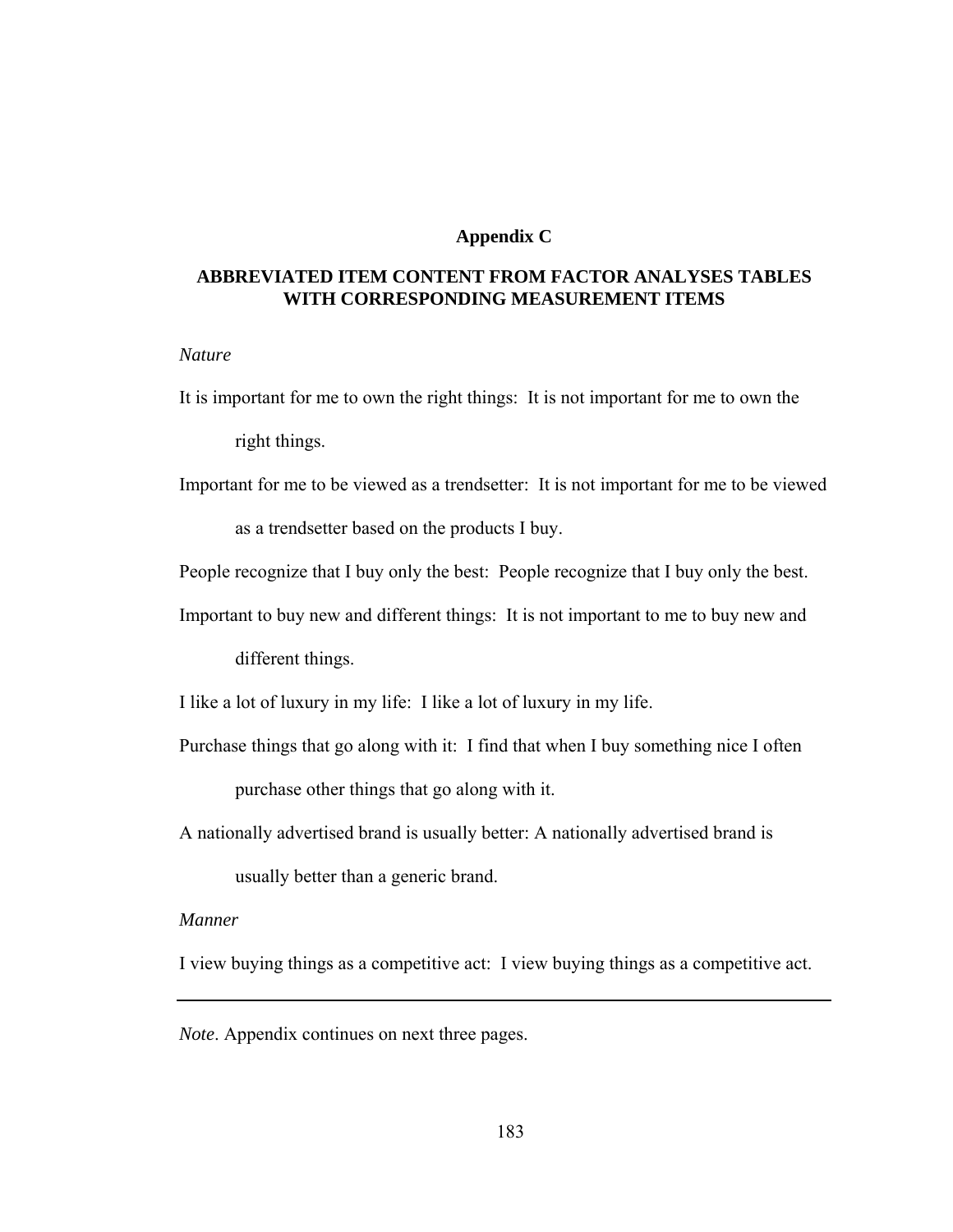- I take pleasure from owning more than others: I take pleasure from owning more objects than others like me.
- I frequently buy things when I cannot afford them: I frequently buy things when I cannot afford them.

I usually buy only the things I need: I usually buy only the things I need.

- I try to keep my life simple: I try to keep my life simple, as far as possessions are concerned.
- I feel pressure to keep up with others: When it comes to owning things, I do not feel pressure to keep up with others like me.

*Symbolic Use* 

- Important for me to own things that impress people: It is not important for me to own things that impress people.
- Things I own say much about how well I am doing: The things I own do not say much about how well I am doing in life.
- Important to have things which are different: It is not important for me to have things which are different from what everybody else has.
- The things I purchase connect me to a group: The types of things I purchase connect me to a group.
- I enjoy it when I get positive reactions: I enjoy it when I get positive reactions to the things I own.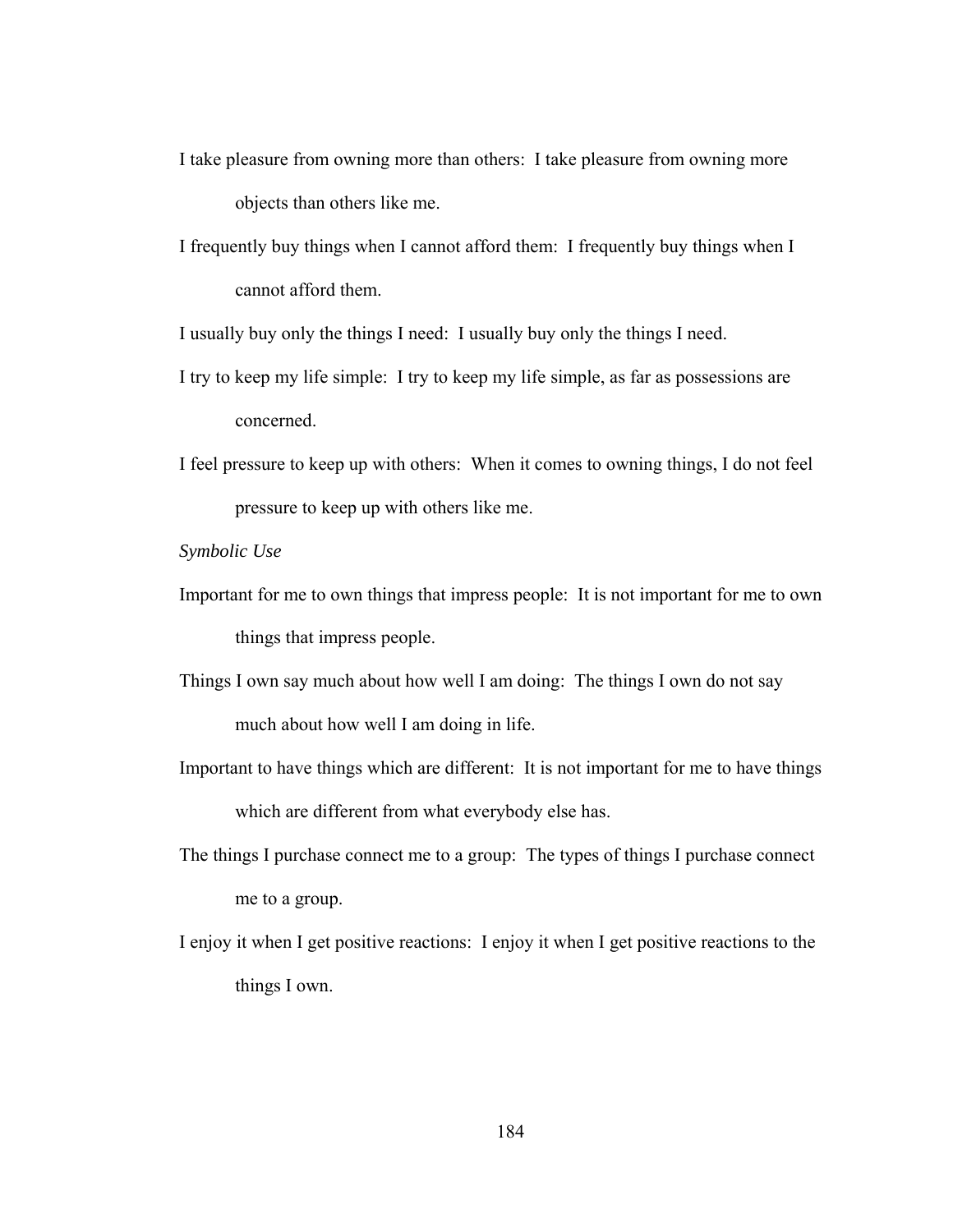- There are people I would like to trade places with: There are certain people I would like to trade places with because of what they own.
- Buy things to show that I am better: I do not buy things to show people that I am better than someone else.
- People will like me more if I own the right things: People will like me more if I own the right things.

*Manner items added for Study 2:* 

- I compare my possessions with others like me: I often compare my possessions with those of other people like me.
- I always consider the practical usefulness of a product: I always consider the practical usefulness of a product before I buy it.
- I feel jealous when friend gets something new: I never feel jealous when one of my friends gets something which is new or ahead of the latest trends.
- I would rather make it than buy it: When I have the opportunity to make something myself, I would rather make it than buy it.
- Bothered when people buy anything they want: I am bothered when I see people buy anything they want.

*Symbolic Use items added for Study 2:* 

Buy things which cause others to think well of me: I am not too concerned with buying things which I think will cause others to think well of me.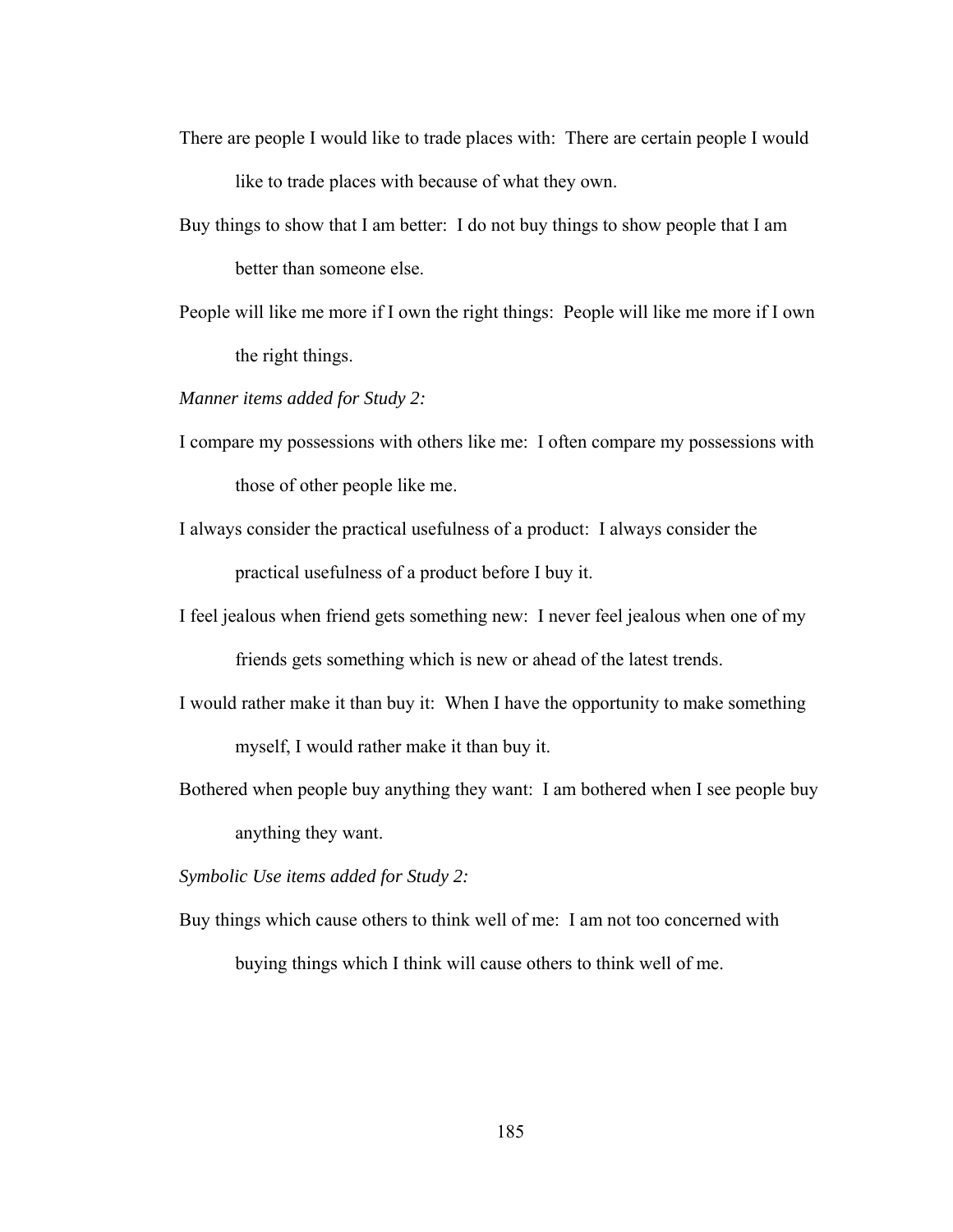- Concerned with owning things that impress: I am not too concerned with owning things that impress other people.
- I look forward to how people will react: When I buy something new, I look forward to how people will react when they see me with it.
- Can't wait for other people to see me with it: When I buy something new, I often

can't wait for my friends and other people to see me with it.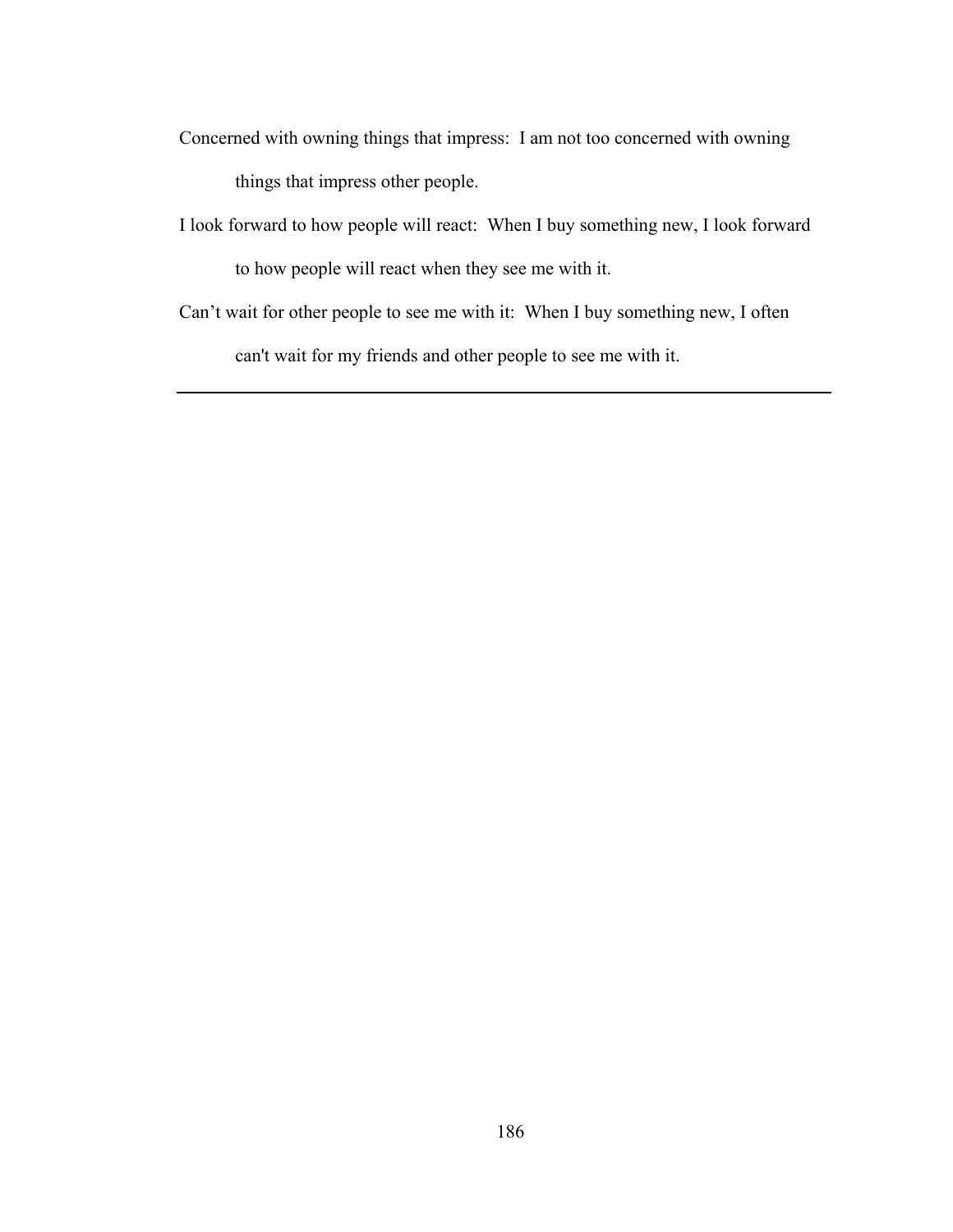## **Appendix D**

# **19 SOCIAL MATERIALISM SCALE ITEMS REMAINING AFTER FIRST ROUND OF ELIMINATING ITEMS**

Nature Subdimension

I like a lot of luxury in my life.

It is not important to me to buy new and different things.

It is not important for me to be viewed as a trendsetter based on the products. I

buy.

It is not important for me to own the right things.

People recognize that I buy only the best.

Manner Subdimension

I usually buy only the things I need.

I try to keep my life simple, as far as possessions are concerned.

I view buying things as a competitive act.

I take pleasure from owning more objects than others like me.

When it comes to owning things, I do not feel pressure to keep up with others

like me.

I often compare my possessions with those of other people like me.

*Note*. Appendix continues on next page.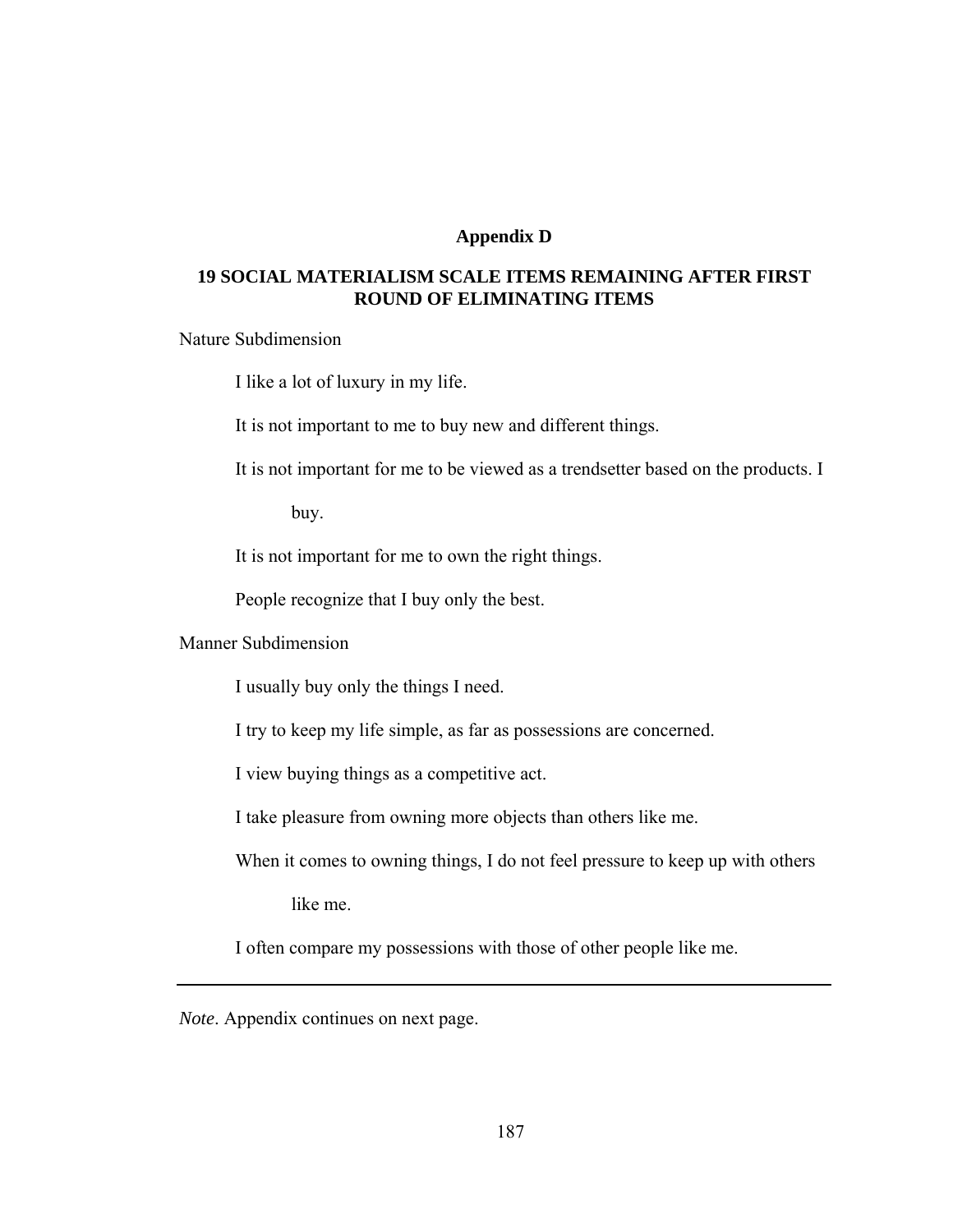I always consider the practical usefulness of a product before I buy it. Use Subdimension

The things I own do not say much about how well I am doing in life.

It is not important for me to own things that impress people.

I do not buy things to show people that I am better than someone else.

People will like me more if I own the right things.

- When I buy something new, I look forward to how people will react when they see me with it.
- I am not too concerned with buying things which I think will cause others to think well of me.
- When I buy something new, I often can't wait for my friends and other people to see me with it.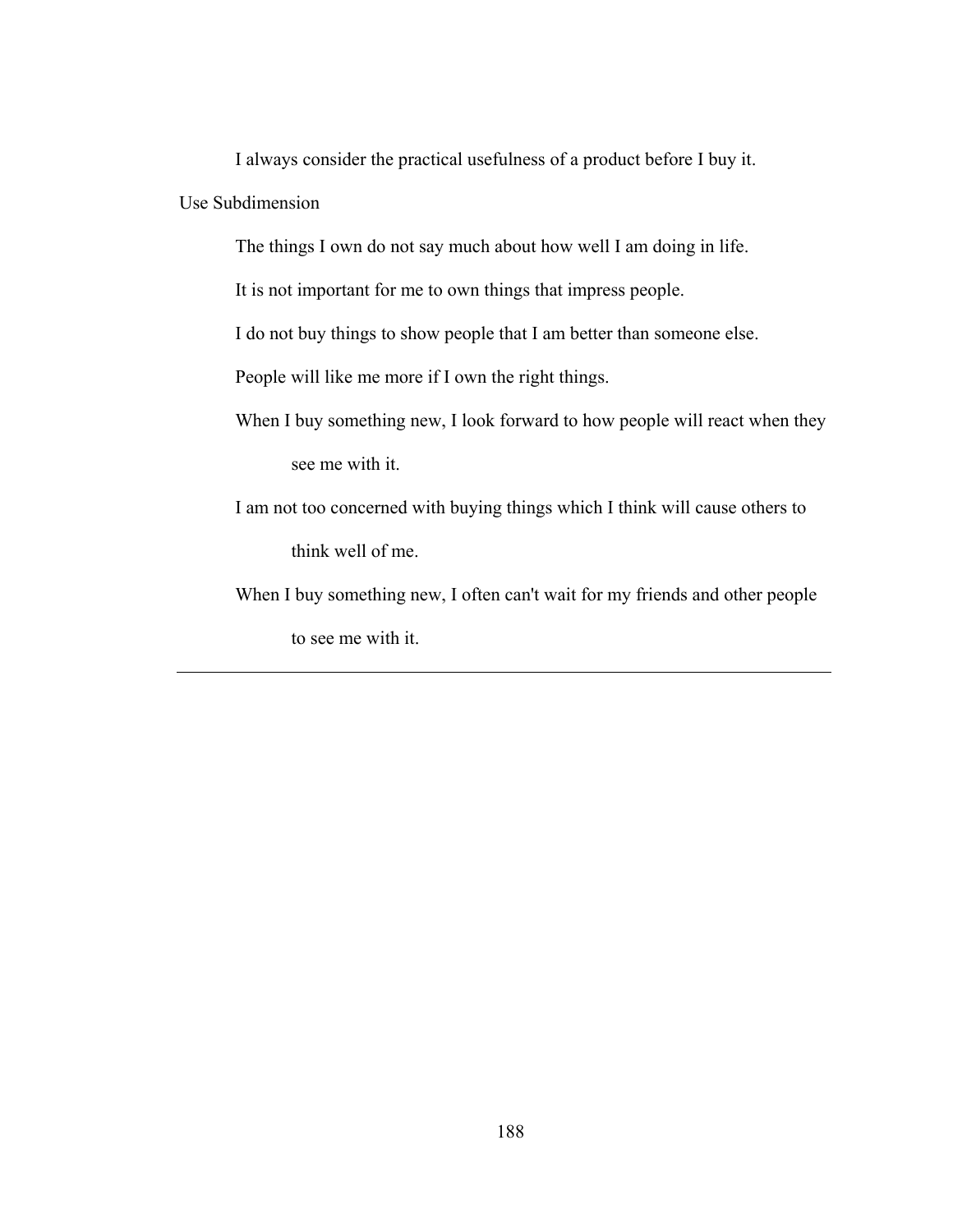# **Appendix E**

## **FINAL 11-ITEM SOCIAL MATERIALSIM SCLAE**

Nature Subdimension

I like a lot of luxury in my life.\*

It is not important to me to buy new and different things.  $(R)$ <sup>\*\*</sup>

It is not important for me to be viewed as a trendsetter based on the products I

buy.  $(R)$ 

It is not important for me to own the right things.  $(R)$ 

Manner Subdimension

I take pleasure from owning more objects than others like me.

When it comes to owning things, I do not feel pressure to keep up with others

like me. (R)

I often compare my possessions with those of other people like me.

Use Subdimension

The things I own do not say much about how well I am doing in life.  $(R)^*$ 

It is not important for me to own things that impress people.  $(R)^*$ 

(R) Reverse coded.

*Note*. Appendix continues on next page.

<sup>\*</sup> Items from Richins and Dawson (1992)

<sup>\*\*</sup> Item from the 1999 DDB Needham Life Style Study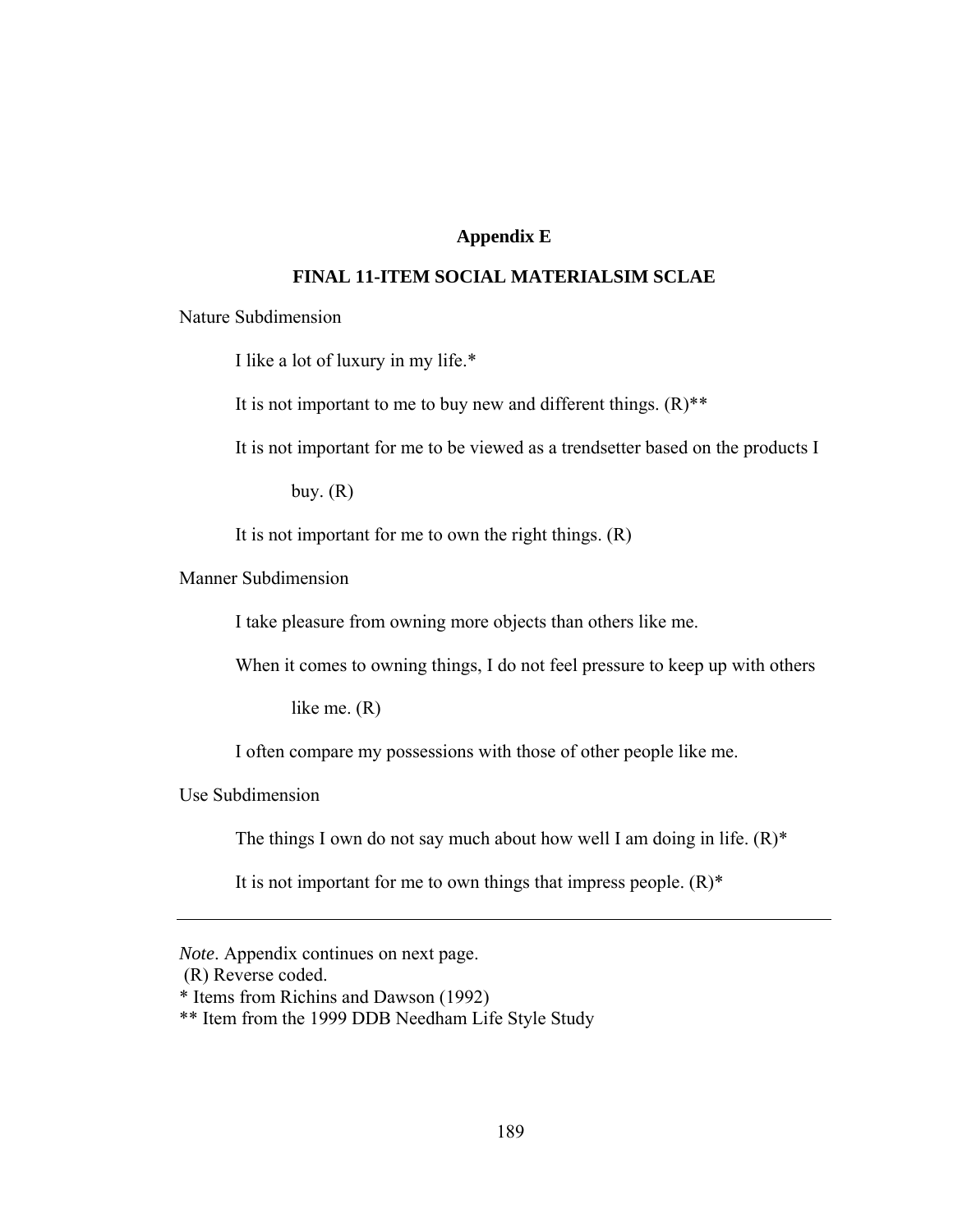When I buy something new, I look forward to how people will react when they see me with it.

I am not too concerned with buying things which I think will cause others to

think well of me. (R)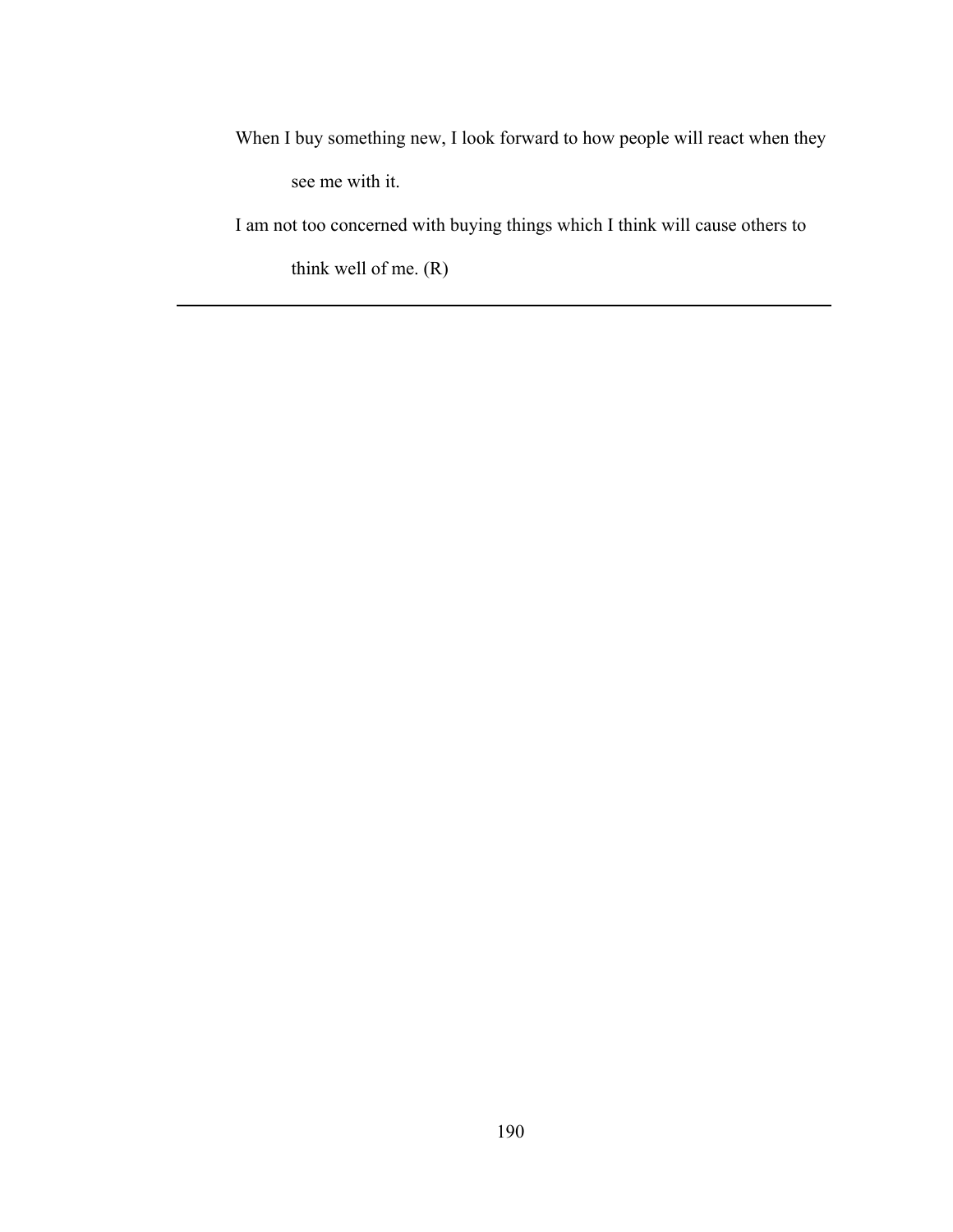#### **REFERENCES**

- Ackerman, F. (1997). Critiques and alternatives in economic theory. In N. Goodwin, F. Ackerman, & D. Kiron (Eds.), *The consumer society* (pp. 189-199). Washington, DC: Island Press.
- Ahuvia, A. (1992). For the love of money: Materialism and product love. In F. Rudmin & M. Richins, (Eds.), *Meaning, measure, and morality of materialism*  (pp. 188-193). Provo, UT: Association for Consumer Research.
- Ahuvia, A. C., & Wong, N. Y. (2002). Personality and values based materialism: Their relationship and origins. *Journal of Consumer Psychology, 12,* 389 402.
- Allen, M. (Personal communication with R. L. Holbert, March 2003).
- Altemeyer, B. (1981). *Right-wing authoritarianism*. Winnipeg, Canada: University of Manitoba Press.
- Andrews, F. M., & Withey, S. B. (1976). *Social indicators of well-being: Americans' perceptions of life quality*. New York: Plenum Press.
- Avery, R. J., & Ferraro, R. (2000). Verisimilitude or advertising: Brand appearances on prime-time television. *Journal of Consumer Affairs, 34,* 217-244.
- Bajdikian, B. H. (2004). *The new media monopoly*. Boston: Beacon Press.
- Balasubramanian, S. K. (1994). Beyond advertising and publicity: Hybrid messages and Public Policy Issues. *Journal of Advertising, 23,* 29-46.
- Ball-Rokeach, S. J., Rokeach, M., & Grube, J. W. (1984). *The great American values test: Influencing behavior and belief through television*. New York: Free Press.
- Baudrillard, J. (1988). *Jean Baudrillard: Selected writings*. Stanford, CA: Stanford University Press.

Beaglehole, E. (1932/1974). *Property*. New York: Arno Press.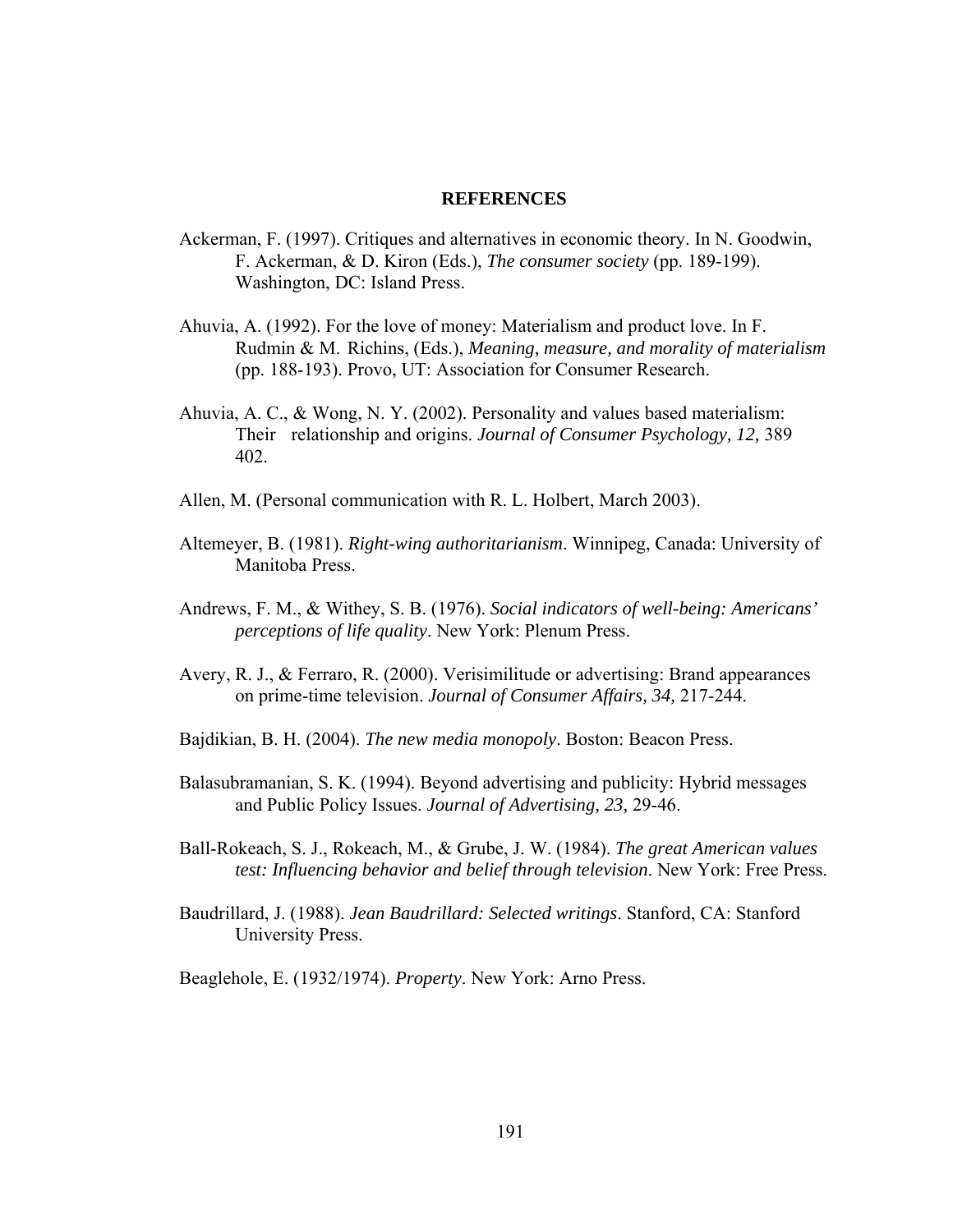- Belk, R. W. (1984). Three scales to measure constructs related to materialism: Reliability, validity, and relationships to measures of happiness. *Advances in Consumer Research*, *11*, 291-297.
- Belk, R. W. (1985). Materialism: Trait aspects of living in the material world. *Journal of Consumer Research, 12,* 265-280.
- Belk, R. W. (1987). Material values in the comics: A content analysis of comic books featuring themes of wealth. *Journal of Consumer Research*, *14*, 26-42.
- Belk, R. W. (1991). The ineluctable mysteries of possessions. *Journal of Social Behavior and Personality, 6(6)*, 17-53.
- Belk, R. W., & Pollay, R. W. (1985). Images of ourselves: The good life in twentieth century advertising. *Journal of Consumer Research, 11*, 887-897.
- Berzonsky, M. D., & Sullivan, C. (1992). Social-cognitive aspects of identity style: Need for cognition, experiential openness, and introspection. *Journal of Adolescent Research, 7*, 140-155.
- Bourdieu, P. (1984). *Distinction: A social critique of the judgment of taste*. Trans. Richard Nice. Cambridge, MA: Harvard University Press.
- Buijzen, M., & Valkenburg, P. M. (2003). The impact of television advertising on materialism, parent-child conflict, and unhappiness: A review of research. *Journal of Applied Developmental Psychology, 24*, 437-456.
- Burroughs, J. E., Shrum, L. J., & Rindfleisch, A. (2002). Does television viewing promote materialism? Cultivating American perceptions of the good life. *Advances in Consumer research, 29*, 442-443.
- Burroughs, J. E., & Rindfleisch, A. (2002). Materialism and well-being: A conflicting values perspective. *Journal of Consumer Research, 29*, 348-369.
- Cacioppo, J. T., Petty, R. E., Feinstein, J. A., Jarvis, W. B. G. (1996). Dispositional differences in cognitive motivation: the life and times of individuals varying in need for cognition. *Psychological Bulletin, 119*, 197-253.
- Cacioppo, J. T., Petty, R. E., & Kao, C. F. (1984). The efficient assessment of need for cognition. *Journal of Personality Assessment, 48*, 306-307.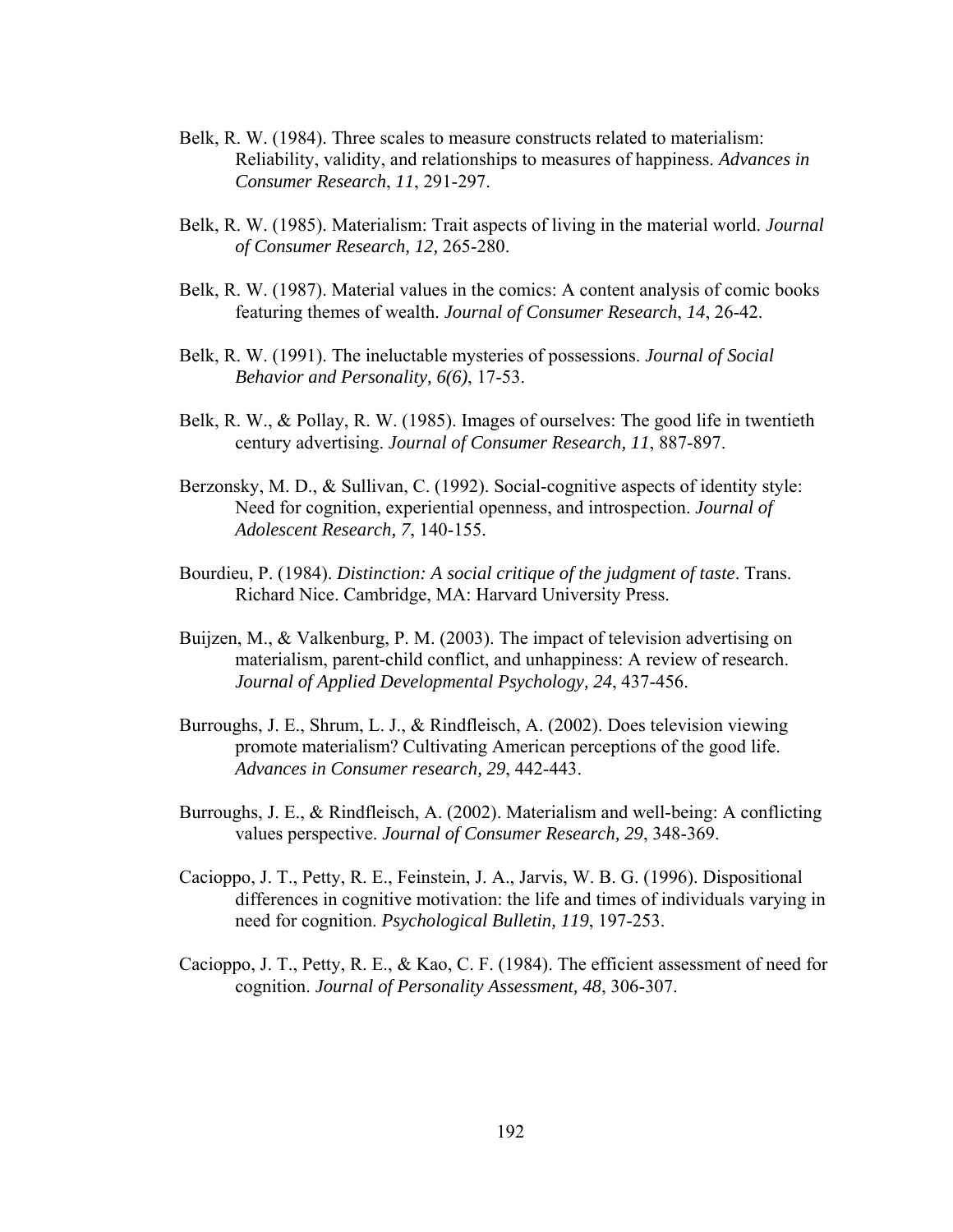- Campbell, C. (1987). *The Romantic ethic and the spirit of modern consumerism*. Oxford: Basil Blackwell.
- Campbell, C. (1991). Consumption: The new wave of research in the humanities and social sciences. *Journal of Social Behavior and Personality, 6(6)*, 57-74.
- Campbell, C. (1995). The sociology of consumption. In D. Miller (Ed.), *Acknowledging consumption: A review of new studies* (pp. 96-126). London: Routledge.
- Carlson, J. M. (1993). Television viewing: Cultivating perceptions of affluence and support for capitalist values. *Political Communication, 10*, 243–257.
- Chaffee, S. H. (1991). *Explication*. Newbury Park, CA: Sage.
- Chaffee, S. H. (1996). Thinking about theory. In M. B. Salwen & D. W. Stacks (Eds.), *An integrated approach to communication theory and research* (pp. 15-32). Mahwah, NJ: Lawrence Erlbaum Associates.
- Chaffee, S. H., & Schleuder, J. S. (1986). Measurement and affects of attention to media news. *Human Communication Research, 13*, 76-107.
- Christopher, A. N., Marek, P., & Carroll, S. M. (2004). Materialism and attitudes toward money: An exploratory investigation. *Individual Differences Research, 2*, 109-117.
- Christopher, A. N., Morgan, R. D., Marek, P., Keller, M., & Drummond, K. (2005). Materialism and self-presentational styles. *Personality and Individual Differences, 38*, 137-149.
- Churchill, G. A. Jr., & Moschis, G.P. (1979).Television and interpersonal influences on adolescent consumer learning. *Journal of Consumer Research, 6*, 23-35.
- Cole, D., Wright, N., Sirgy, M. J., Kosenko, R., Rahtz, D., & Meadow, H. L. (1992). Testing the reliability and validity of Belk's and Richins' materialism scales. *Developments in Marketing Science, 15*, 383-387.
- Csikszentmihalyi, M. & Rochberg-Halton, E. (1981). *The meaning of things: Domestic symbols and the self*. New York: Cambridge University Press.
- DeFleur, M. L. & Ball-Rokeach, S. (1989). *Theories of mass communication* (5th ed.). White Plains, NY: Longman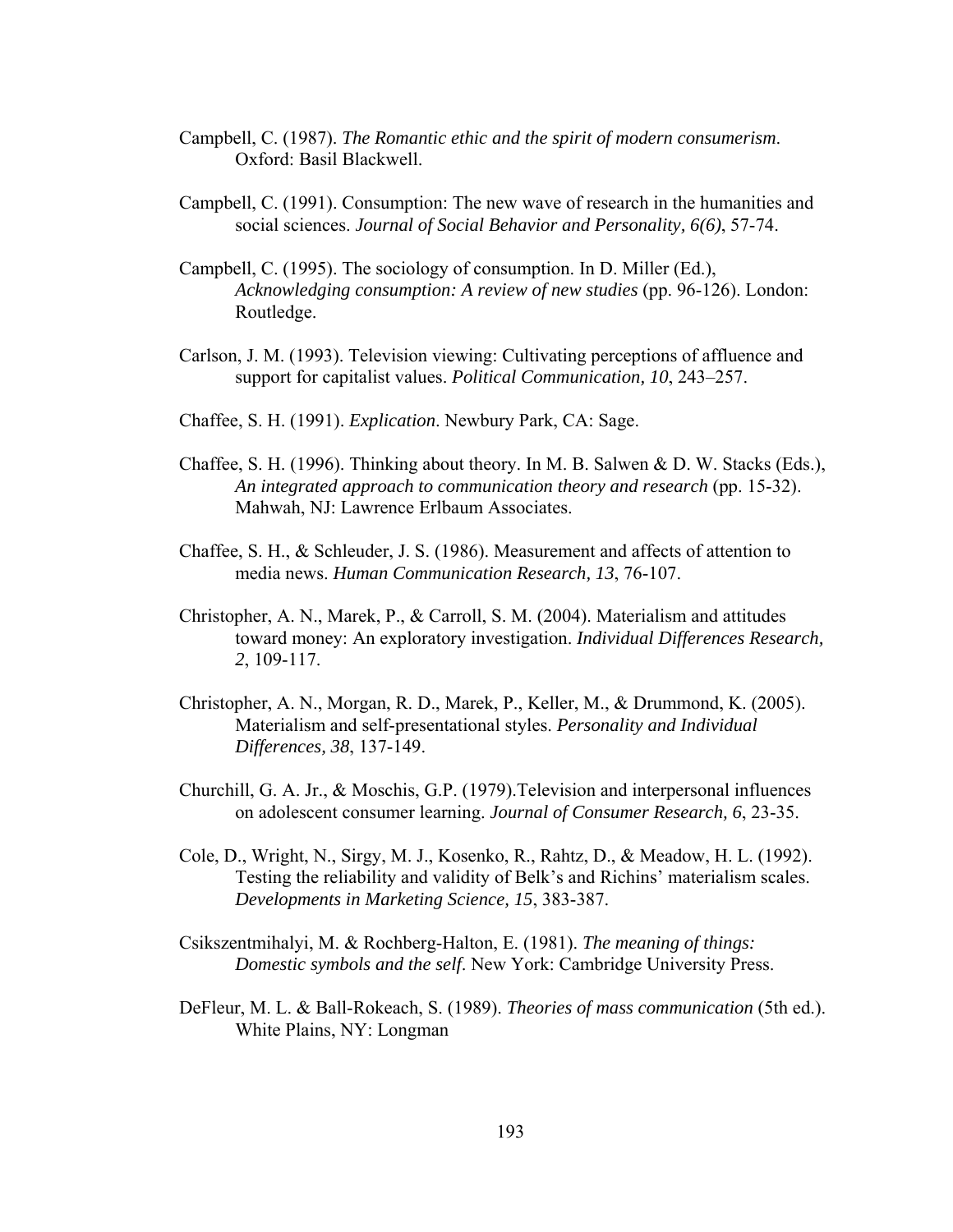- Dittmar, H. (1992). The social psychology of material possessions: To have is to be. New York: Harvester Wheatsheaf.
- Dittmar, H. (2005). Compulsive buying—a growing concern? An examination of gender, age, and endorsement of materialistic values as predictors. *British Journal of Psychology, 96,* 467-491.
- Dubin, R. (1978). *Theory building*. New York: Free Press.
- Duesenberry, J. S. (1949). *Income, saving, and the theory of consumer behavior*. Cambridge, MA: Harvard University Press.
- Ellis, S. R. (1992). A factor analytic investigation of Belk's structure of the materialism construct. *Advances in Consumer Research, 19*, 688-695.
- Ellis, J. B., & Wittenbaum, G. M. (2000). Relationships between self-construal and verbal promotion. *Communication Research*, *27(6)*, 704-722.
- Evrard, Y., & Boff, L. H. (1998). Materialism and attitudes toward marketing. *Advances in Consumer Research, 25*, 196-202.
- Flouri, E. (1999). An integrated model of consumer materialism: Can economic socialization and maternal values predict materialistic attitudes in adolescents? *Journal of Socio-Economics, 28*, 707-724.
- Fromm, E. (1976). *To have or to be?* New York: Harper & Row.
- Fournier, S., & Richins, M. L. (1991). Some theoretical and popular notions concerning materialism. *Journal of Social Behavior and Personality, 6,* 403- 414.
- Fox, S., & Philliber, W. (1978). Television viewing and the perception of affluence. *Sociological Quarterly, 19(1)*, 103–112.
- Fowles, J. (1976). *Mass advertising as social forecast: A method for futures research*. Westport, CT: Greenwood Press.
- Friedman, M. (1993). The materialism concept in consumer research and practice. *Advancing the Consumer Interest, 5(2),* 23-35.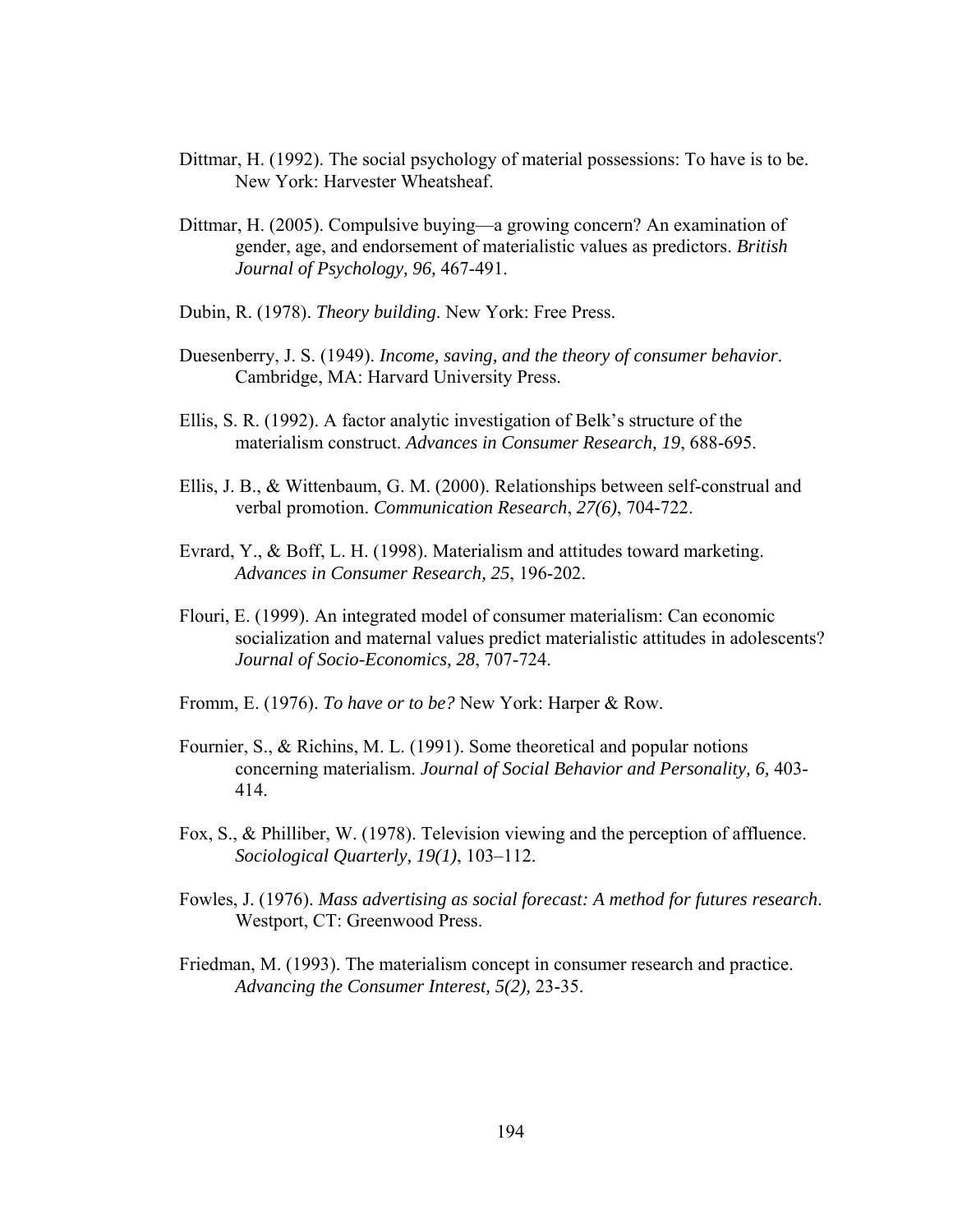- Furnham, A. (1984). Many sides of the coin: The psychology of money usage. *Personality and Individual Differences, 5*, 501-509.
- Gabriel, Y., & Lang, T. (1995). *The unmanageable consumer*. London: Sage.
- Galbraith, J. K. (1958). *The affluent society*. Cambridge, MA: The Riverside Press.
- Garnham, N. (1979). Contribution to a political economy of mass communication. *Media, Culture, and Society, 1,* 123-146.
- Gerbner, G., & Gross, L. (1976). Living with television: The violence profile. *Journal of Communication, 26,* 173-199.
- Gitlin, T. (1980). *The whole world is watching: Mass media in the making and unmaking of the new left*. Berkeley: University of California Press.
- Golding, P., & Murdock, G. (1996). Culture, communications, and political economy. In J. Curran & M. Gurevitch (Eds.), *Mass media and society* (pp. 11-30). London: Edward Arnold.
- Graham, J. F. (1999). Materialism and consumer behavior: Toward a clearer understanding. *Journal of Social Behavior and Personality, 14,* 241-258.
- Griffin, M., Babin, B. J., & Christensen, F. (2002). A cross-cultural investigation of the materialism construct: Assessing the Richins and Dawson's materialism scale in Denmark, France, and Russia. *Journal of Business Research, 57,* 893- 900.
- Gutman, J. (1982). A means-end chain model based on consumer categorization processes. *Journal of Marketing, 46*, 60-72.
- Hendrickson, A., & Morisette, H. (1992). A psychographic approach to materialism. In F. Rudmin & M. Richins, (Eds.), *Meaning, measure, and morality of materialism* (pp. 128-139). Provo, UT: Association for Consumer Research.
- Harmon, M. (2001). Affluenza: Television use and cultivation of materialism. *Mass Communication and Society, 4*, 405-418.
- Herman, E. S., & Chomsky, N. (1988). *Manufacturing consent: The political economy of the mass media*. New York: Pantheon.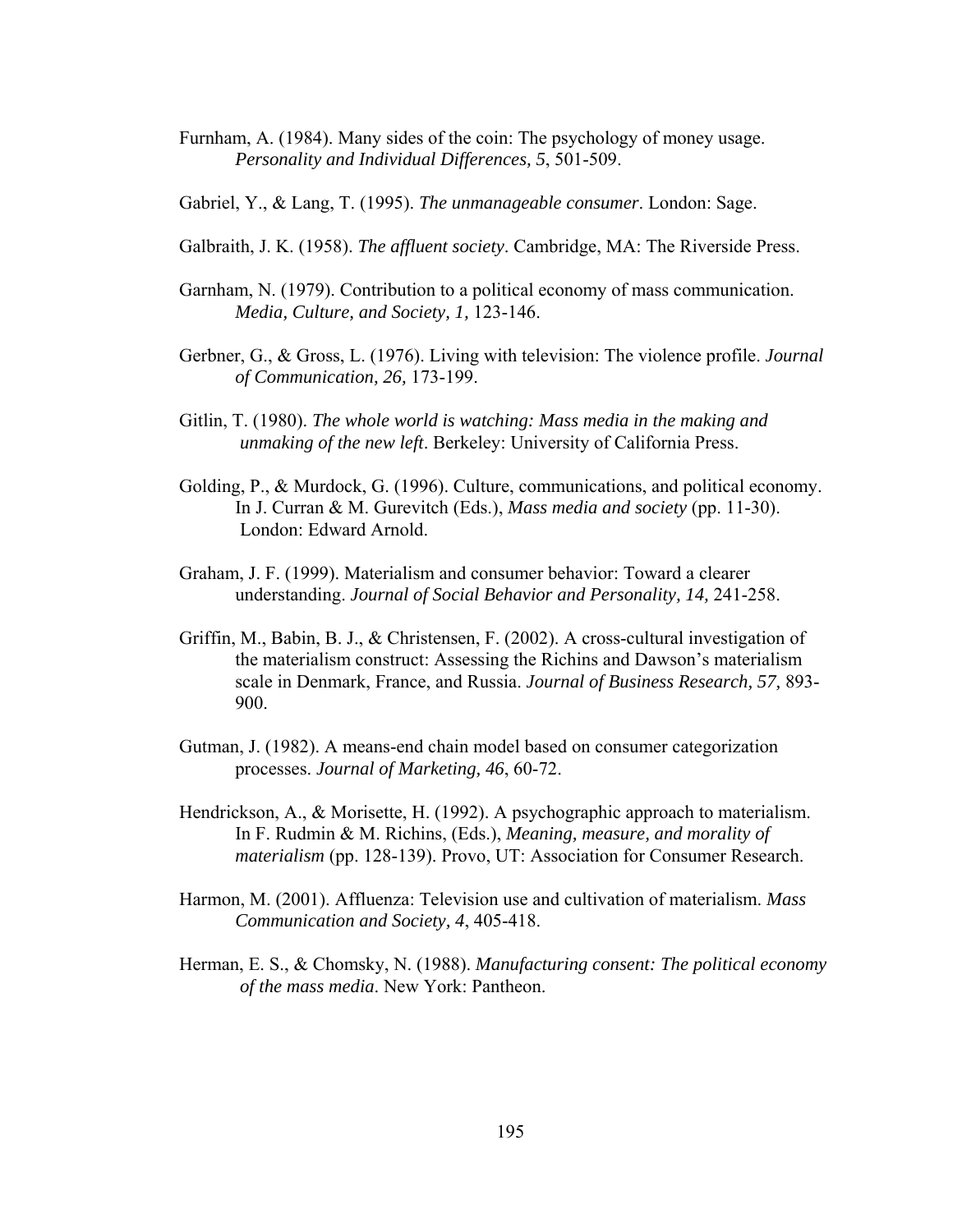- Hofstede, G. (1980). *Culture's consequences: International differences in work related values*. Beverly Hills, CA; Sage.
- Holbert, R. L., & Stephenson, M. T. (2002). Structural equation modeling in the communication sciences, 1995-2000. *Human Communication Research, 28*, 531-551.
- Holt, D. B. (2000). Does cultural capital structure American consumption? In D. B. Holt & J. B. Schor (Eds.), *The consumer society reader* (pp. 212-252). New York: The New Press.
- Holt, D. B. (1995). How consumers consume: A typology of consumption practices. *Journal of Consumer Research, 22*, 1-16.
- Hunt, J. M., Kernan, J. B., & Mitchell, D. J. (1996). Materialism as social cognition: People, possessions, and perception. *Journal of Consumer Psychology, 5(1)*, 65-83.
- Inglehart, R. (1977). *The silent revolution: Changing values and political styles among Western publics*. Princeton, NJ: Princeton University Press.
- Inglehart, R. (1997). *Modernization and postmodernizaion: Cultural, economic, and political change in 43 countries*. Princeton, NJ: Princeton University Press.
- Jhally, S. (2000). Advertising at the edge of the apocalypse. In R. Andersen  $&L$ . Strate, (Eds.), *Critical studies in media commercialism* (pp. 27-39). Oxford: Oxford University Press.
- Jöreskog, K. G. (1993). Testing structural equation models. In K. A. Bollen & J. S. Long (Eds.), *Testing structural equation models* (pp. 294–316). Newbury Park, CA: Sage.
- Jöreskog, K. G., & Sörbom, D. (1993). *LISREL 8: User's reference guide*. Chicago, Scientific Software.
- Kassiola, J. J. (1990). *The death of industrial civilization: The limits to economic growth and the repoliticization of advanced industrial society*. Albany, NY: State University of New York Press.

Klineberg, O. (1940). *Social psychology*. New York: Henry Holt and Company.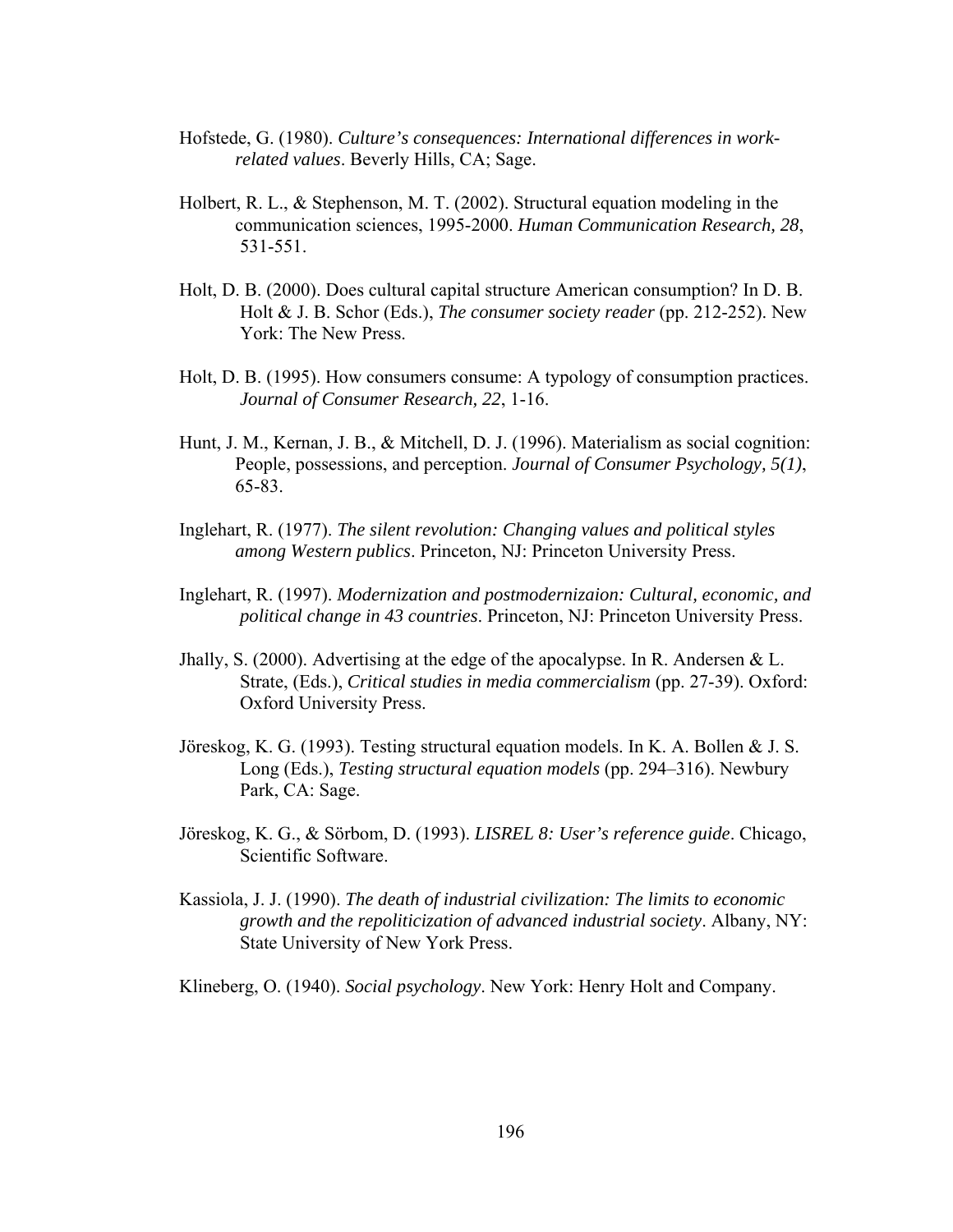- Kilbourne, W., Grünhagen, M., & Foley, J. (2005). A cross-cultural examination of the individual relationship between materialism and individual values. *Journal of Economic Psychology, 26,* 624-621.
- Kubey, R., & Csikszentmihalyi, M. (1990). *Television and the quality of life*. Hillsdale, NJ: Erlbaum.
- Kuhn, T. S. (1970). *The structure of scientific revolutions* (2nd ed.). Chicago: University of Chicago Press.
- Kwak, H., Zinkhan, G., & Dominick, J. (2002). The moderating role of gender and compulsive buying tendencies in the cultivation effects of TV shows and TV advertising: A cross cultural study between the United States and South Korea. *Media Psychology, 4*, 77-111.
- Kwak, H., Zinkhan, G. M., French, W. A. (2001). Moral orientation: Its relation to product involvement and consumption. *Advances in Consumer Research, 28*, 431-436.
- Lazarsfeld, P. F., & Merton, R. K. (1948/1960). Mass communication, popular taste, and organized social action. In W. Schramm (Ed.), *Mass communications* (pp. 492-512). Urbana, IL: University of Illinois Press.
- Leibenstein, H. (1950). Bandwagon, snob, and Veblen effects in the theory of consumers' demand. *Quarterly Journal of Economics, 44*, 183-207.
- McCracken, G. (1990). *Culture and consumption: New approaches to the symbolic character of consumer goods and activities*. Bloomington, IN: Indiana University Press.
- Miles, S. (1998). *Consumerism: As a way of life*. Thousand Oaks, CA: Sage.
- Miller, D. (1987). *Material culture and mass consumption*. Oxford: Basil Blackwell.
- Miller, M. L., Omens, R. S., & Delvadia, R. (1991). Dimensions of social competence: Personality and social competence. *Personality and Individual Differences, 12*, 955-964.
- McChesney, R.W. (2000). The global media giants. In R. Andersen & L. Strate, (Eds.), *Critical studies in media commercialism* (pp. 59-70). Oxford: Oxford University Press.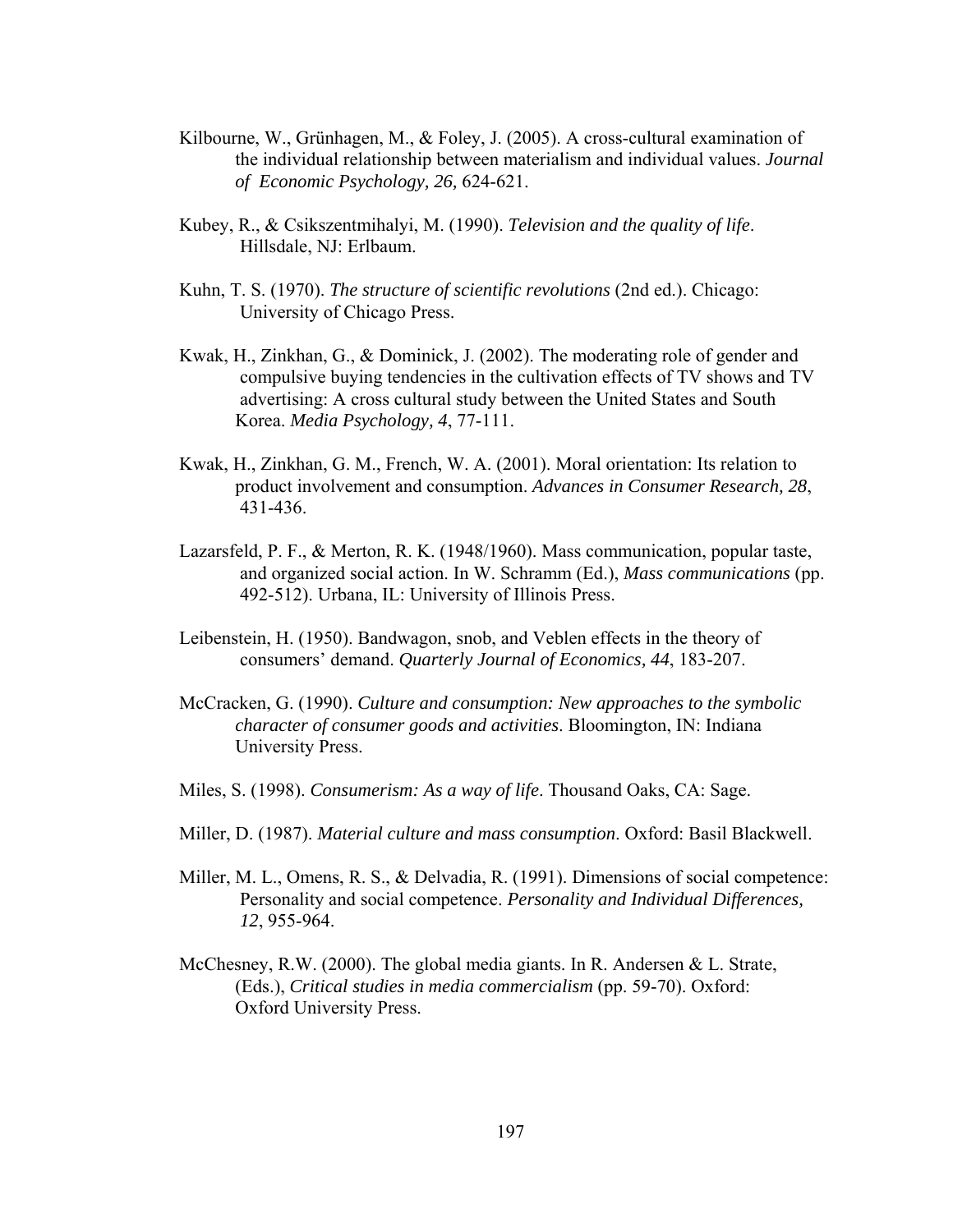- McIntosh, A. J., & Thyne, M. A. (2005). Understanding tourist behavior using means end chain theory. *Annals of Tourism Research, 32*, 259-262.
- McLeod, J. M., & Blumler, J. G. (1987). The macrosocial level of communication science. In C. R. Berger & S. H. Chaffee (Eds.), *Handbook of communication science* (pp. 271-322). Newbury Park, CA: Sage.
- McLeod, J. M., Pan, Z., Rucinski, D., & Sun, S. (1988). Concept explication and theory construction. Unpublished manuscript, University of Wisconsin- Madison.
- McLeod, J. M., & Reeves, B. (1980). On the nature of mass media effects. In S. B. Withey & R. P. Abeles (Eds.), *Television and social behavior: Beyond violence and children* (pp. 17-54). Hillsdale, NJ: Erlbaum.
- McLuhan, M. (2000). American advertising. In R. Andersen & L. Strate, (Eds.), *Critical studies in media commercialism* (pp. 40-46). Oxford: Oxford University Press.
- Mick, D. G. (1996). Are studies of dark side variables confounded by socially desirable responding? The case of materialism. *Journal of Consumer Research, 23,* 106-119.
- Morley, D. (1995). Theories of consumption in media studies. In D. Miller (Ed.), *Acknowledging consumption: A review of new studies* (pp. 296-328). London: Routledge.
- Mortenson, S. (2005). Toward communication values in friendship: Self-construal and mediated differences in sex and culture. *Journal of Intercultural Communication Research*, *34*, 64-84.
- Mortenson, S., Liu, M., Burleson, B. R., & Liu, Y. (2006). A fluency of feeling: Exploring cultural and individual differences (and similarities) related to skilled emotional support. *Journal of Cross-Cultural Psychology, 37*, 366-385.
- Moschis, G. (1987). *Consumer Socialization: A life-cycle perspective*. Lexington, MA: Lexington Books.
- Moschis, G. P., & Churchill, G. A. Jr. (1978). Consumer socialization: A theoretical and empirical analysis. *Journal of Marketing Research, 15*, 599-609.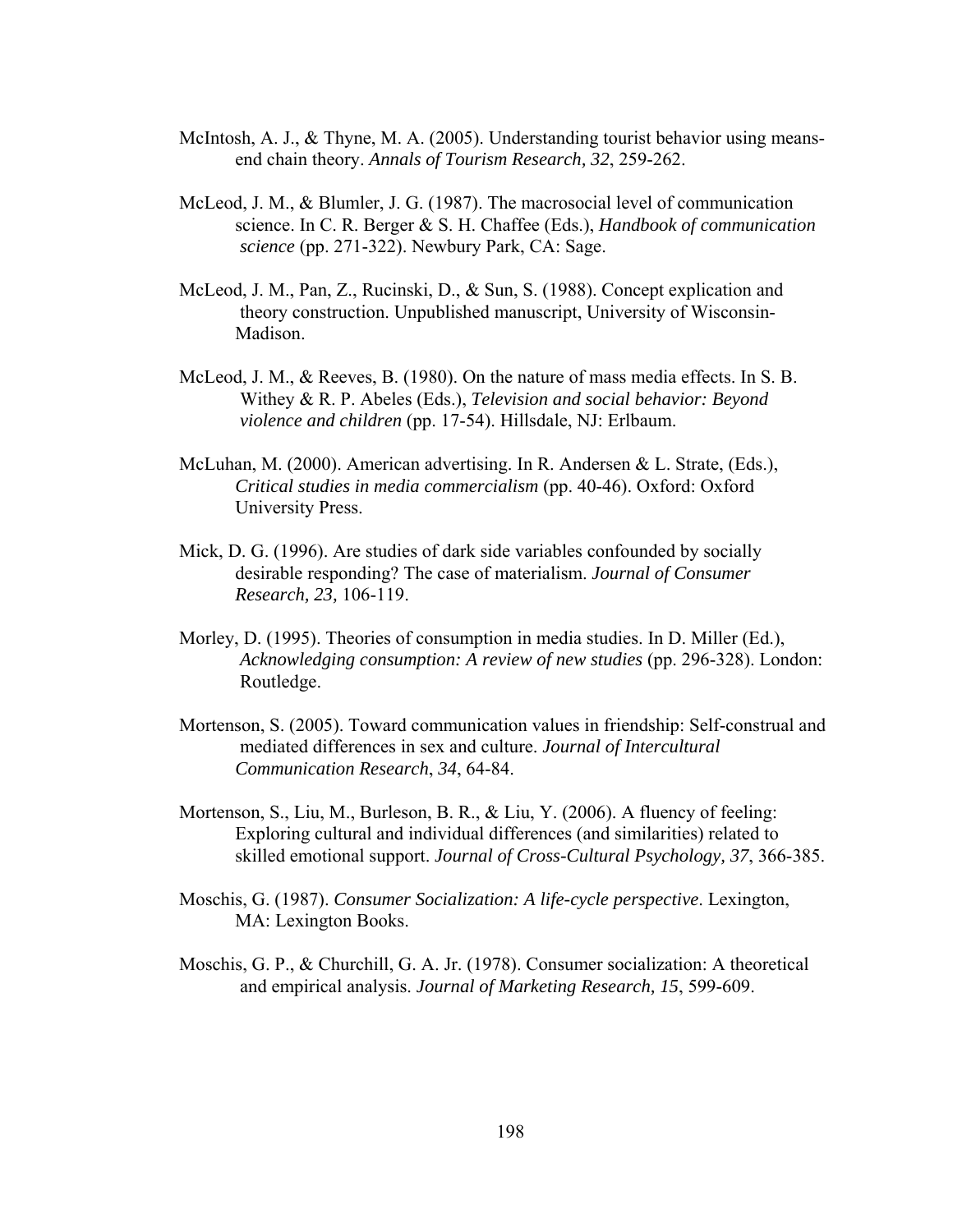- Mukerji, C. (1983). From graven images: Patterns of modern materialism. New York: Columbia University Press.
- Murdock, G., & Golding, P. (1977). Capitalism, communication, and class relations. In J. Curran & M. Gurevitch (Eds.), *Mass media and society* (pp. 12-43). London: Edward Arnold.
- Netemeyer, R. G., Bearden, W. O., Sharma, S. (2003). *Scaling procedures: Issues and applications*. Thousand Oaks, CA: Sage.
- O'Guinn, T. C., & Shrum, L. J. (1997). The role of television in the construction of consumer reality. *Journal of Consumer Research, 23*, 278-294.
- Olien, C. N., Donohue, G. A., & Tichenor, P. J. (1995). Conflict, consensus, and public opinion. In T. L. Glasser & C. T. Salmon (Eds.), *Public opinion and communication of consent* (pp. 301-322). New York: Guilford Press.
- Packard, V. (1959). *The status seekers*. New York: Simon & Schuster.
- Page, C. (1992). A history of conspicuous consumption. In F. Rudmin & M. Richins, (Eds.), *Meaning, measure, and morality of materialism* (pp. 82-87). Provo, UT: Association for Consumer Research.
- Pan, Z., & McLeod, J. M. (1991). Multilevel analysis in mass communication research. *Communication Research, 18*, 140-173.
- Pollay, R. W. (1986). The distorted mirror: Reflections on the unintended consequences of advertising. *Journal of Marketing, 50*, 18-36.
- Postman, N. (1988). *Conscientious objections*. New York: Knopf.
- Potter, W. J. (1990). Adolescent's perceptions of the primary values of television programming. *Journalism Quarterly, 67*, 843-851.
- Rassuli, K. M., & Hollander, S. C. (1986). Desire—Induced, innate, insatiable? *Journal of Marketing, 6*, 4-24.
- Reynolds, P.D. (1971). *A primer in theory construction*. New York: MacMillan.
- Richins, M. L. (1987). Media, materialism, and human happiness. *Advances in Consumer Research, 14*, 352-356.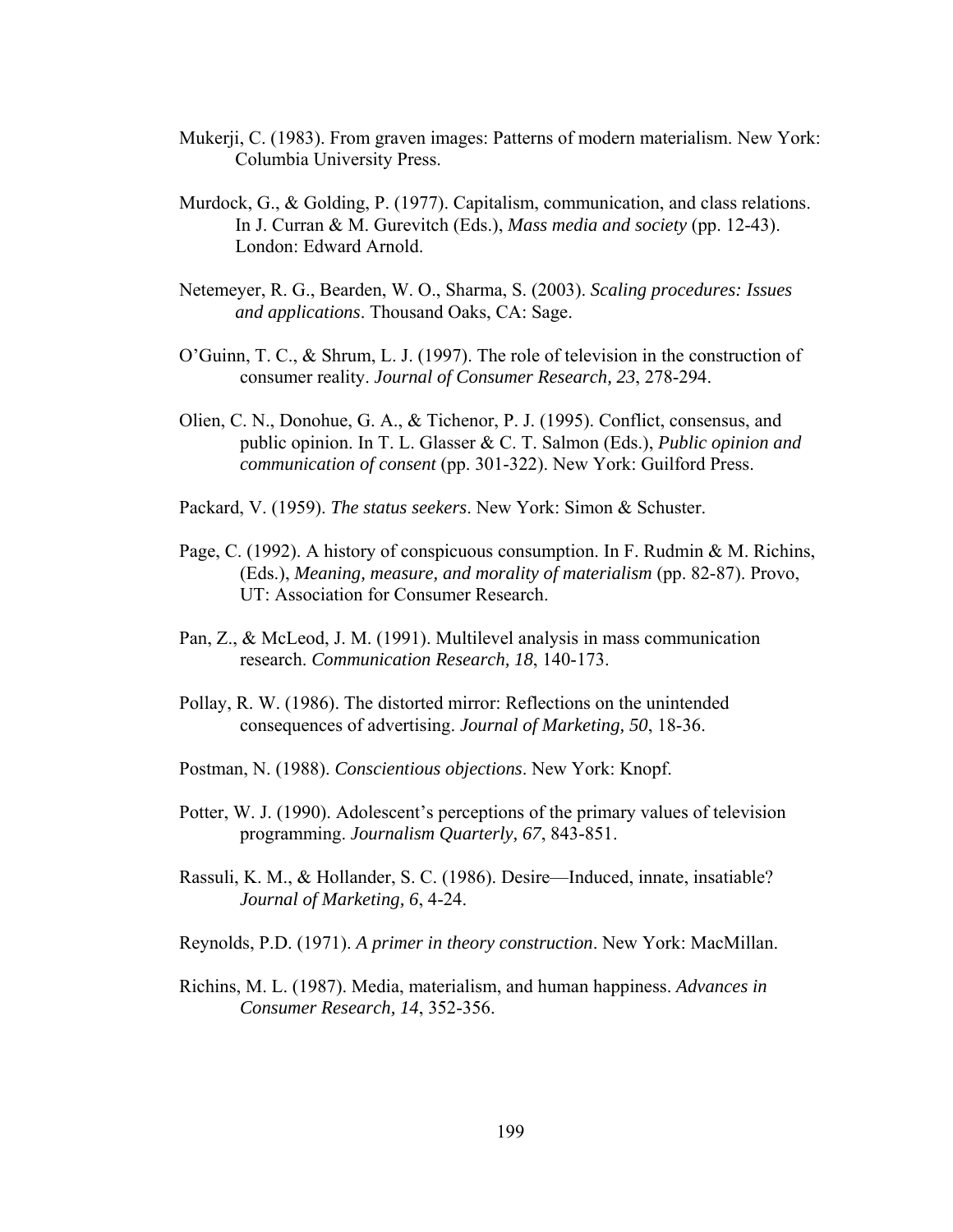- Richins, M. L. (1995). Social comparison, advertising, and consumer discontent. *American Behavioral Scientist, 38*, 593-607.
- Richins, M. L., & Dawson, S. (1992). A consumer values orientation for materialism and its measurement: Scale development and validation. *Journal of Consumer Research, 19,* 303-316.
- Richins, M. L., & Rudmin, F. W. (1994). Materialism and economic psychology. *Journal of Economic Psychology, 15*, 217-231.
- Ritchie, L. D., & Price, V. (1991). Of matters micro and macro: Special issues for communication research. *Communication Research, 18*, 133-139.
- Rogers, E. M. (1995). *Diffusion of innovations* (4th ed.). New York: Free Press.
- Roberts, J. A., Manolis, C., & Tanner, J. F. (2003). Family structure, materialism, and compulsive buying: A reinquiry and extension. *Journal of the Academy of Marketing Science, 31,* 200-311.
- Roedder-John, D. (1999). Consumer socialization of children: A retrospective look at twenty-five years of research. *Journal of Consumer Research*, 26, 183-213.
- Rokeach, M. (1973). *The nature of human values*. New York: Free Press.
- Rubin, A. M., & Perse E. M., (1994). Measures of Mass Communication. In R. B. Rubin, P. Palmgreen, & H. E. Sypher, (Eds.), *Communication research measures: A sourcebook* (pp. 37-56). New York: The Guilford Press.
- Schaefer, A. D., Hermans, C. M., & Parker, R. S. (2004). A cross-cultural exploration of materialism in adolescents. *International Journal of Consumer Studies, 28*, 399-411.
- Schor, J. (1998). *The overspent American: Upscaling, downshifting, and the new consumer*. New York: Basic Books.
- Shrum, L. J., Burroughs, J. E., Rindfleisch, A. (2005). Television's cultivation of material values. *Journal of Consumer Research, 32*, 473-479.
- Simmel, G. (1904). Fashion. In D. Levin (Ed.), *On individuality and social form*. Chicago: Chicago University Press. (Original work published 1904).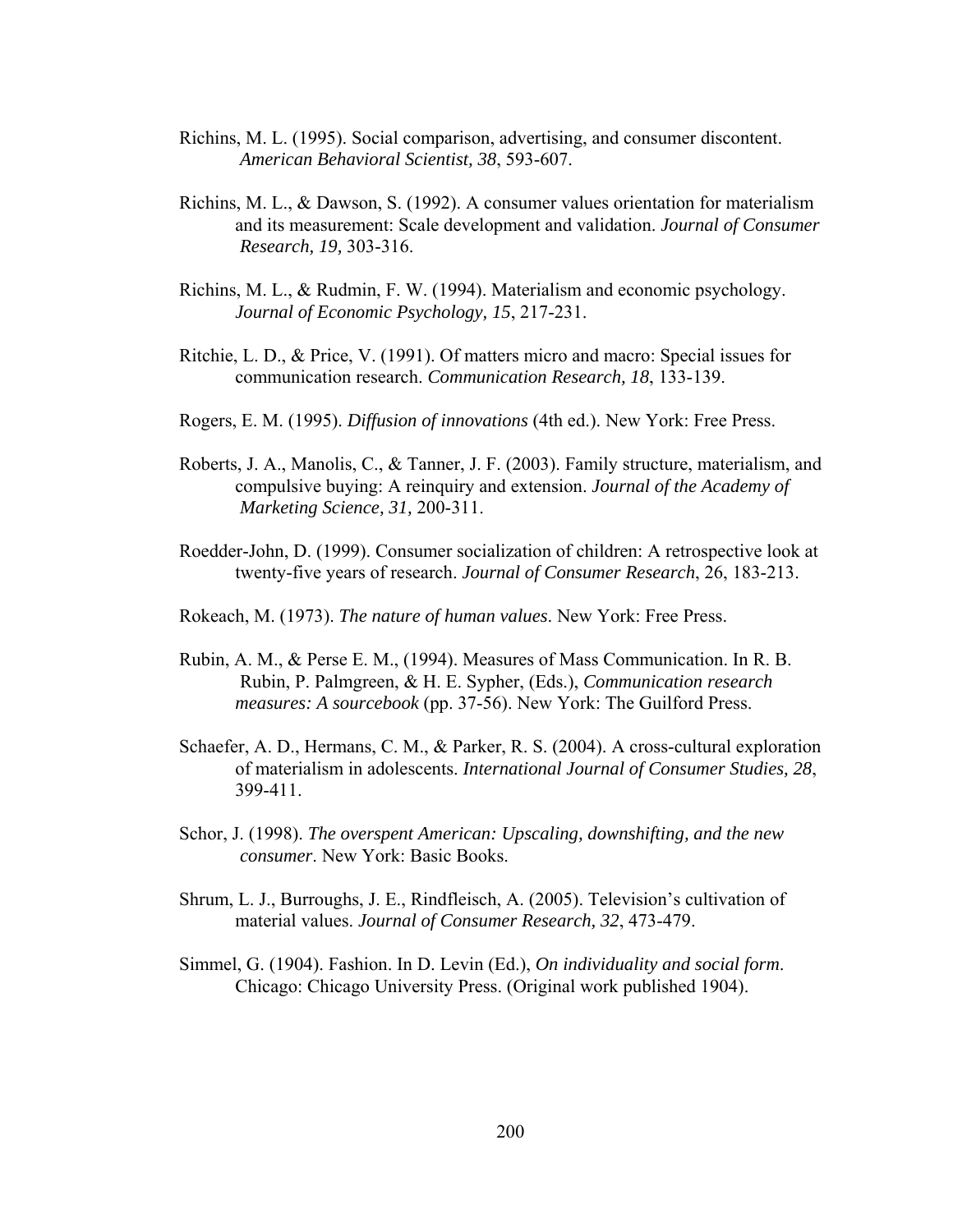- Sinkovics, R. R., & Holzmüller, H. H. (2001). National differences in Materialism: Using alternative research strategies to explore the construct. *Journal of International Consumer Marketing, 13*, 103-134.
- Sirgy, M. J., Lee, D., Kosenko, R., Meadow, H. L., Rantz, D., Cicic, M., Xi Jin, G., Yarsuvat, D., Blenkhorn, D. L., & Wright, N. (1998). Does television viewership play a role in the perception of quality of life? *Journal of Advertising, 27(1)*, 125-142.
- Sklair, L. (2001). *The transnational capitalist class*. Malden, MA: Blackwell.
- Spector, P. E. (1992). *Summated rating scale construction*. Newbury Park, CA: Sage.
- Swinyard, W. R., Kau, A., & Phua, H. (2001). Happiness, materialism, and religious experience in the US and Singapore. *Journal of Happiness Studies, 2*, 13-32.
- Tatzel, M. (2003). The art of buying: Coming to terms with money and materialism. *Journal of Happiness Studies, 4*, 405-435.
- Veblen, T. (1899). *The theory of the leisure class*. New York: Macmillan.
- Ward, S., & Wackman, D. (1971). Family and media influences on adolescent consumer learning. *American Behavioral Scientist, 14*, 415-427.
- Watson, J. J. (1998). Materialism and debt: A study of current attitudes and behaviors. *Advances in Consumer Research, 25,* 203-207.
- Watson, J. J. (2003). The relationship of materialism to spending tendencies, saving, and debt. *Journal of Economic Psychology, 24*, 723-739.
- Webster, R. J. (2005). Social dominance orientation, right-wing authoritarianism, and gender as predictors of heterosexuals' attitudes toward homosexuality, blacks, and Arabs. Paper resented at the Annual Conference for the Society for Personality and Social Psychology, Austin, TX.
- Wong, N. Y. C. (1997). Suppose you own the world and no one knows? Conspicuous consumption, materialism, and self. *Advances in Consumer Research, 24,* 197- 203.
- Wu, P. (1998). Goal structures of materialists vs. nonmaterialists: The effects of TV exposure on materialism and the relationship between materialism and happiness. Unpublished doctoral thesis, University of Michigan.